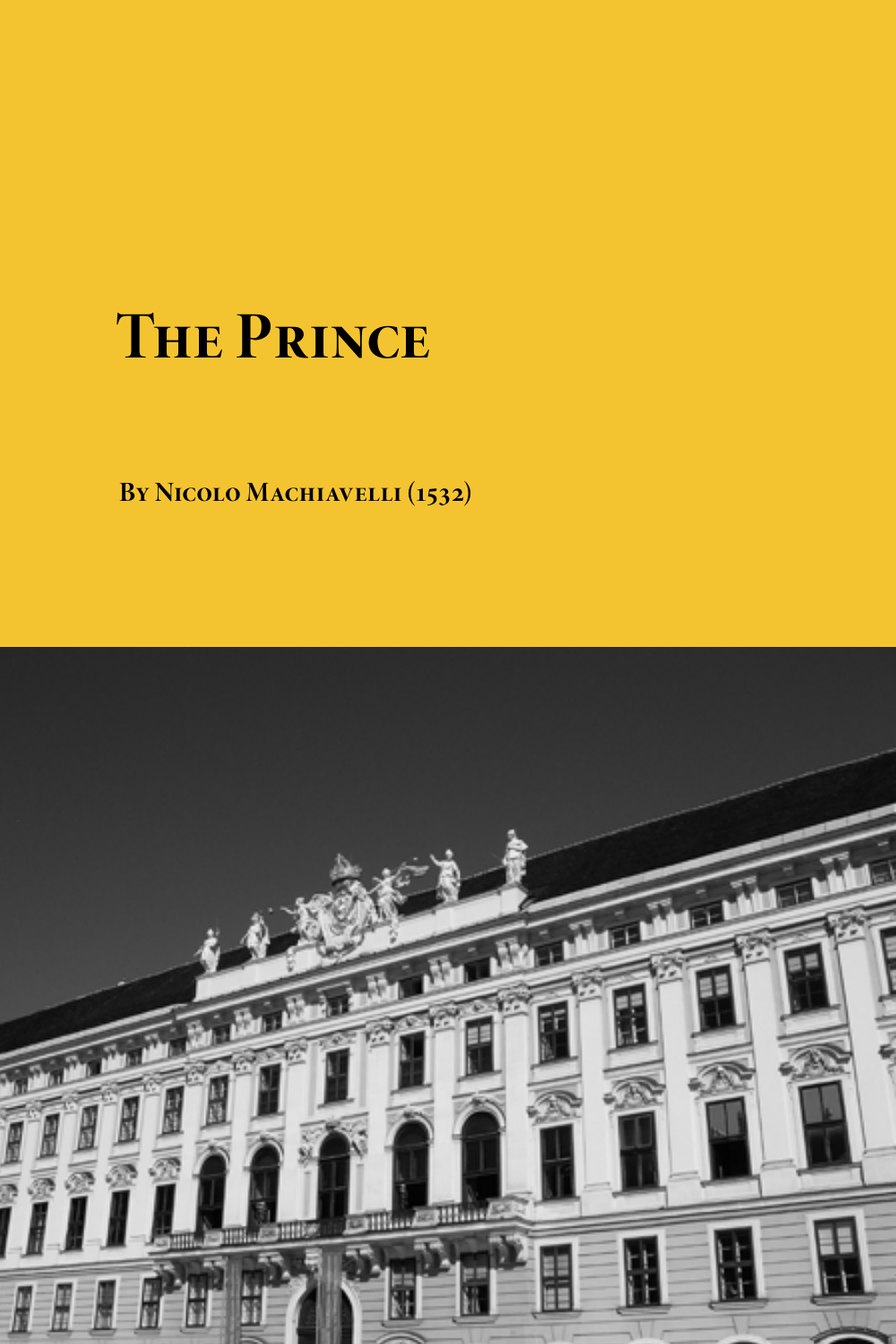*Nicolo Machiavelli, born at Florence on 3rd May 1469. From 1494 to 1512 held an official post at Florence which included diplomatic missions to various European courts. Imprisoned in Florence, 1512; later exiled and returned to San Casciano. Died at Florence on 22nd June 1527.*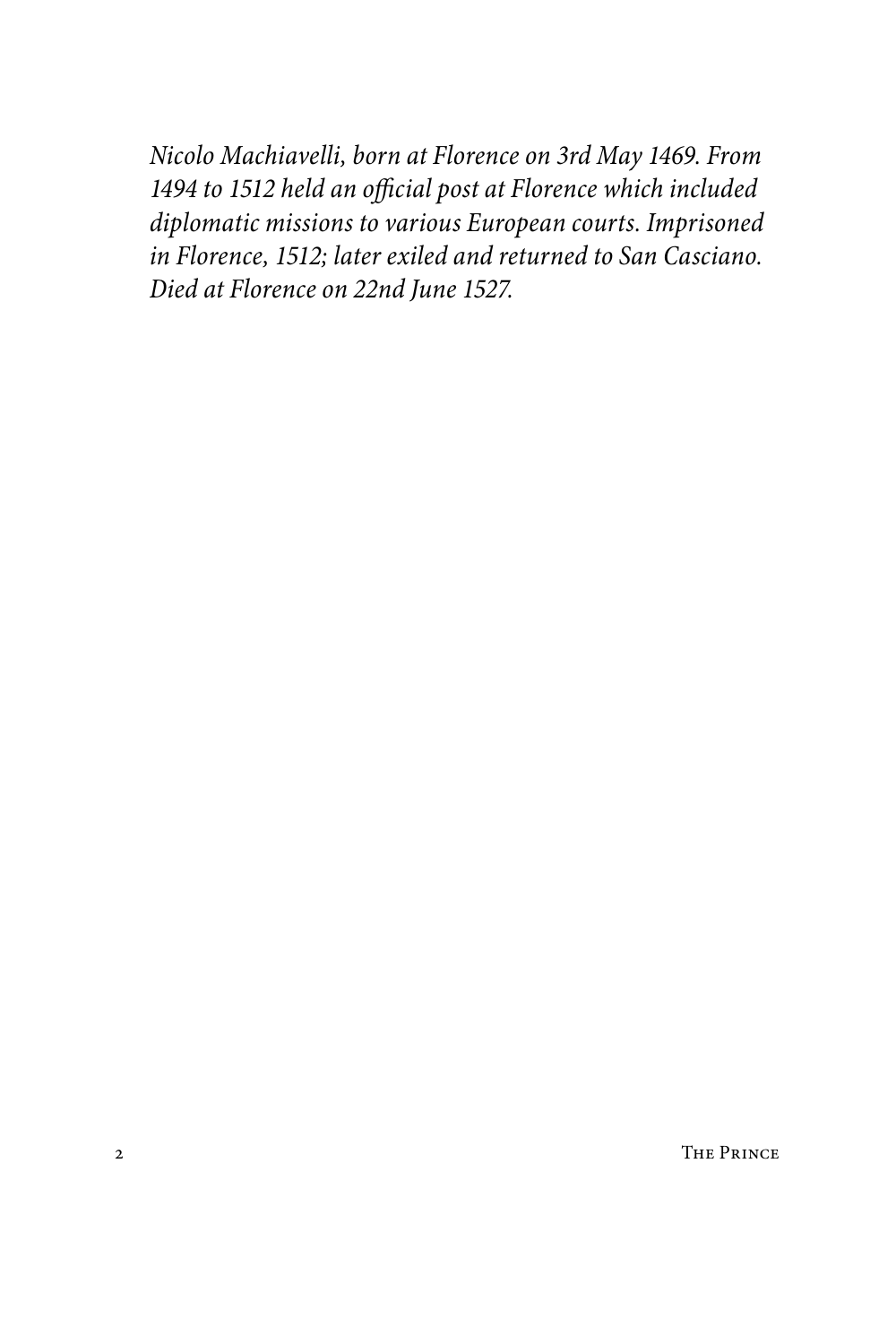### INTRODUCTION

Nicolo Machiavelli was born at Florence on 3rd May 1469. He was the second son of Bernardo di Nicolo Machiavelli, a lawyer of some repute, and of Bartolommea di Stefano Nelli, his wife. Both parents were members of the old Florentine nobility.

His life falls naturally into three periods, each of which singularly enough constitutes a distinct and important era in the history of Florence. His youth was concurrent with the greatness of Florence as an Italian power under the guidance of Lorenzo de' Medici, Il Magnifico. The downfall of the Medici in Florence occurred in 1494, in which year Machiavelli entered the public service. During his official career Florence was free under the government of a Republic, which lasted until 1512, when the Medici returned to power, and Machiavelli lost his office. The Medici again ruled Florence from 1512 until 1527, when they were once more driven out. This was the period of Machiavelli's literary activity and increasing influence; but he died, within a few weeks of the expulsion of the Medici, on 22nd June 1527, in his fifty-eighth year, without having regained office.

YOUTH Aet. 1-25—1469-94

Although there is little recorded of the youth of Machiavelli, the Florence of those days is so well known that the early environment of this representative citizen may be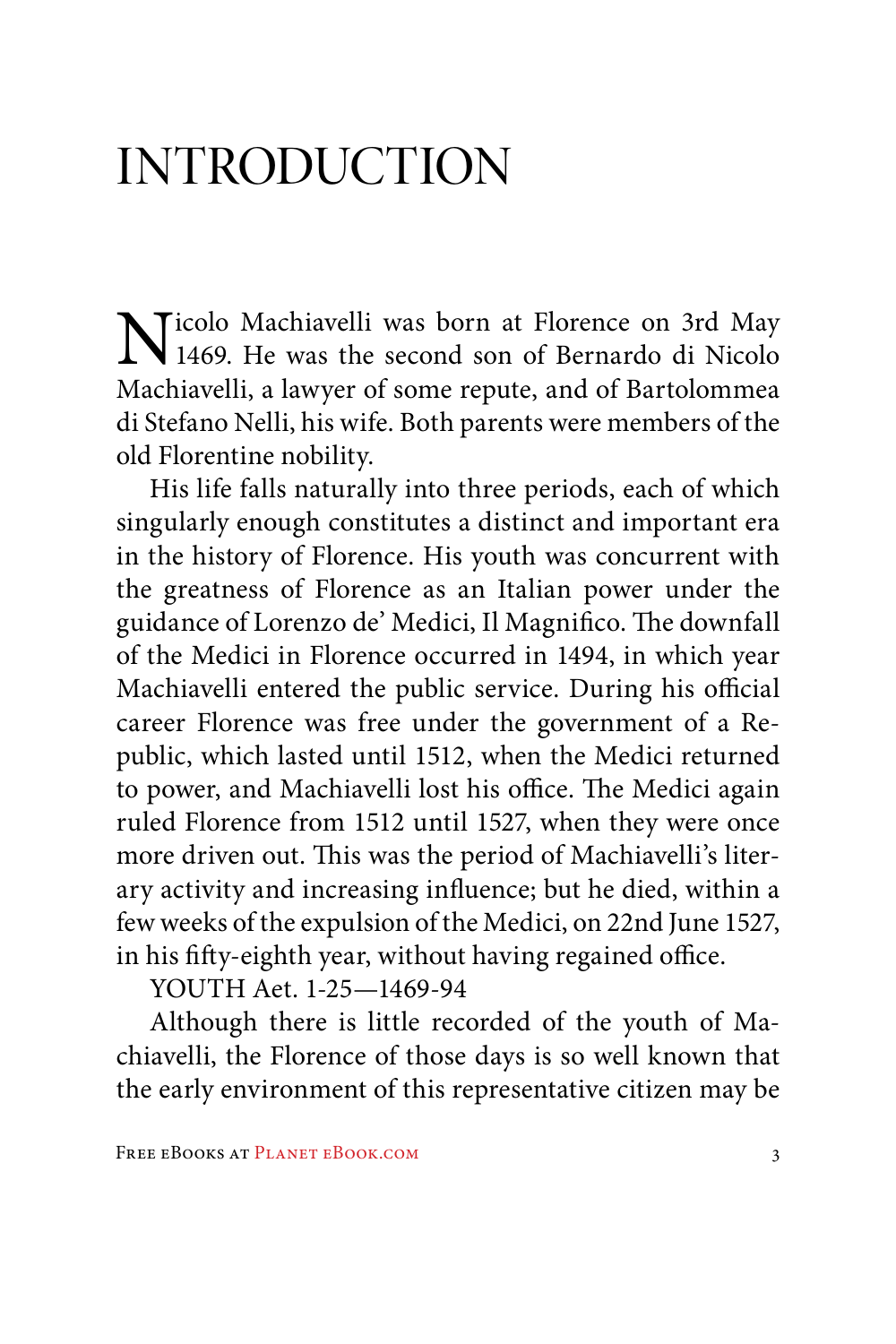easily imagined. Florence has been described as a city with two opposite currents of life, one directed by the fervent and austere Savonarola, the other by the splendourloving Lorenzo. Savonarola's influence upon the young Machiavelli must have been slight, for although at one time he wielded immense power over the fortunes of Florence, he only furnished Machiavelli with a subject of a gibe in 'The Prince,' where he is cited as an example of an unarmed prophet who came to a bad end. Whereas the magnificence of the Medicean rule during the life of Lorenzo appeared to have impressed Machiavelli strongly, for he frequently recurs to it in his writings, and it is to Lorenzo's grandson that he dedicates 'The Prince.'

Machiavelli, in his 'History of Florence,' gives us a picture of the young men among whom his youth was passed. He writes: 'They were freer than their forefathers in dress and living, and spent more in other kinds of excesses, consuming their time and money in idleness, gaming, and women; their chief aim was to appear well dressed and to speak with wit and acuteness, whilst he who could wound others the most cleverly was thought the wisest.' In a letter to his son Guido, Machiavelli shows why youth should avail itself of its opportunities for study, and leads us to infer that his own youth had been so occupied. He writes: 'I have received your letter, which has given me the greatest pleasure, especially because you tell me you are quite restored in health, than which I could have no better news; for if God grant life to you, and to me, I hope to make a good man of you if you are willing to do your share.' Then, writing of a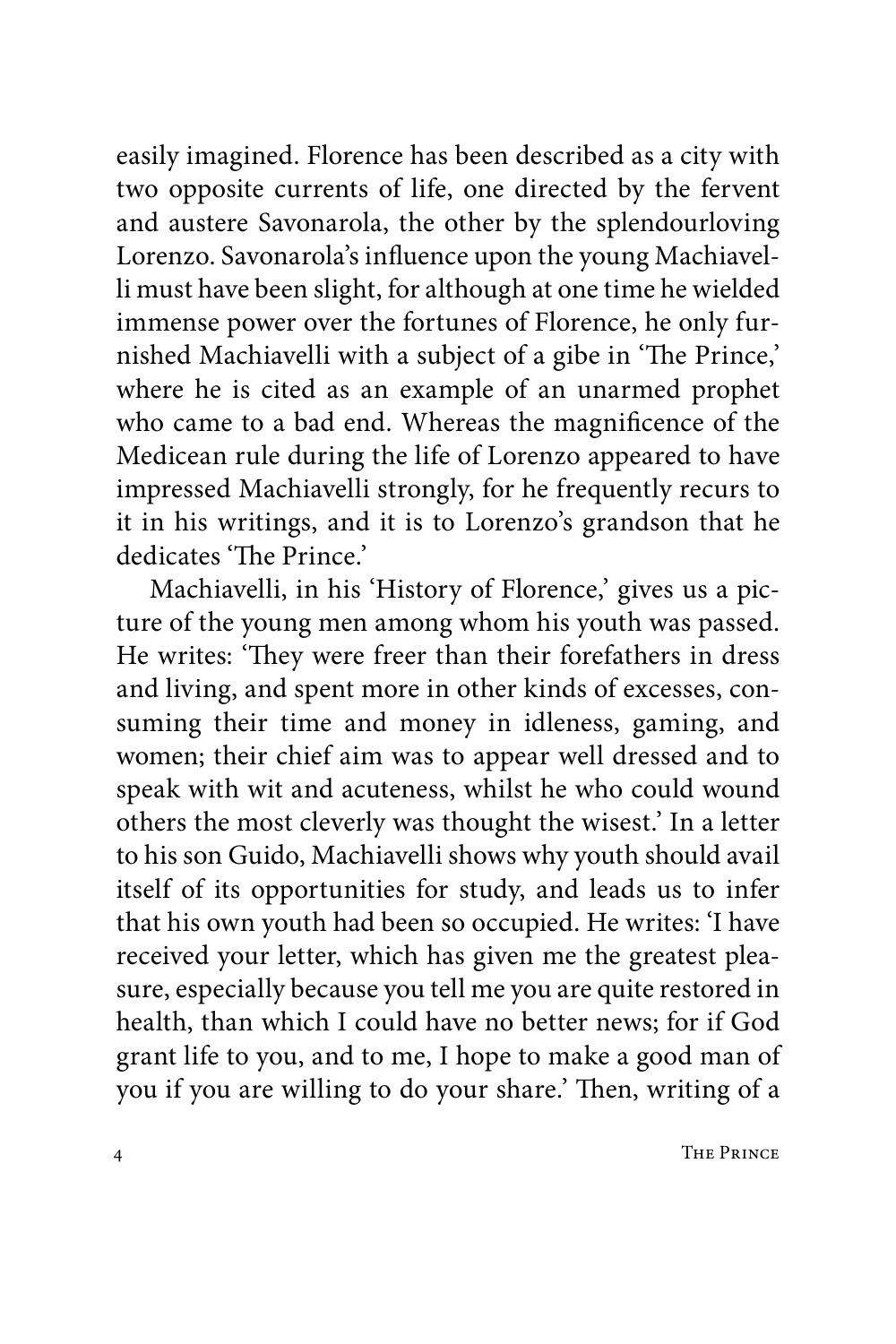new patron, he continues: 'This will turn out well for you, but it is necessary for you to study; since, then, you have no longer the excuse of illness, take pains to study letters and music, for you see what honour is done to me for the little skill I have. Therefore, my son, if you wish to please me, and to bring success and honour to yourself, do right and study, because others will help you if you help yourself.'

OFFICE Aet. 25-43—1494-1512

The second period of Machiavelli's life was spent in the service of the free Republic of Florence, which flourished, as stated above, from the expulsion of the Medici in 1494 until their return in 1512. After serving four years in one of the public offices he was appointed Chancellor and Secretary to the Second Chancery, the Ten of Liberty and Peace. Here we are on firm ground when dealing with the events of Machiavelli's life, for during this time he took a leading part in the affairs of the Republic, and we have its decrees, records, and dispatches to guide us, as well as his own writings. A mere recapitulation of a few of his transactions with the statesmen and soldiers of his time gives a fair indication of his activities, and supplies the sources from which he drew the experiences and characters which illustrate 'The Prince.'

His first mission was in 1499 to Catherina Sforza, 'my lady of Forli' of 'The Prince,' from whose conduct and fate he drew the moral that it is far better to earn the confidence of the people than to rely on fortresses. This is a very noticeable principle in Machiavelli, and is urged by him in many ways as a matter of vital importance to princes.

In 1500 he was sent to France to obtain terms from Lou-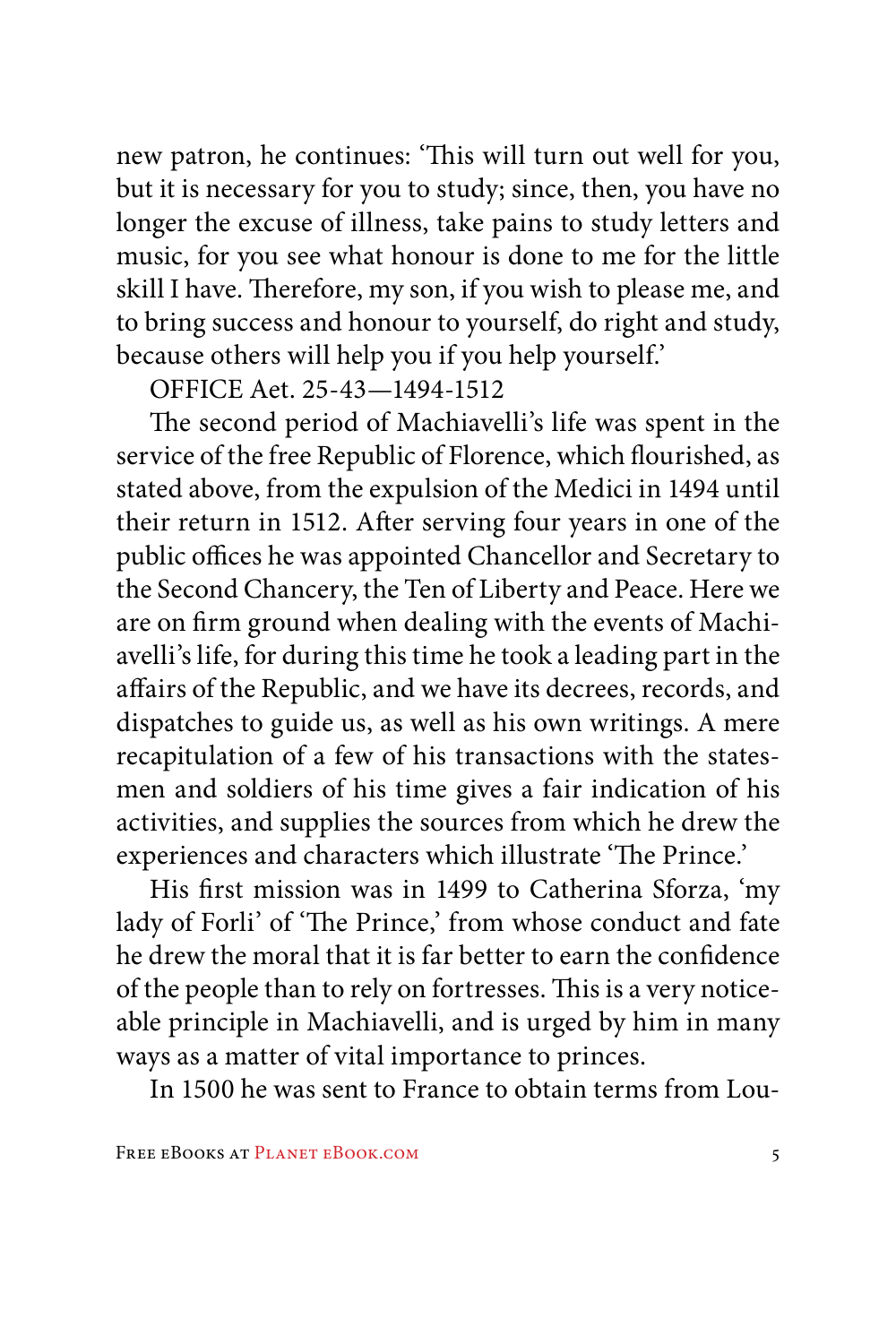is XII for continuing the war against Pisa: this king it was who, in his conduct of affairs in Italy, committed the five capital errors in statecraft summarized in 'The Prince,' and was consequently driven out. He, also, it was who made the dissolution of his marriage a condition of support to Pope Alexander VI; which leads Machiavelli to refer those who urge that such promises should be kept to what he has written concerning the faith of princes.

Machiavelli's public life was largely occupied with events arising out of the ambitions of Pope Alexander VI and his son, Cesare Borgia, the Duke Valentino, and these characters fill a large space of 'The Prince.' Machiavelli never hesitates to cite the actions of the duke for the benefit of usurpers who wish to keep the states they have seized; he can, indeed, find no precepts to offer so good as the pattern of Cesare Borgia's conduct, insomuch that Cesare is acclaimed by some critics as the 'hero' of 'The Prince.' Yet in 'The Prince' the duke is in point of fact cited as a type of the man who rises on the fortune of others, and falls with them; who takes every course that might be expected from a prudent man but the course which will save him; who is prepared for all eventualities but the one which happens; and who, when all his abilities fail to carry him through, exclaims that it was not his fault, but an extraordinary and unforeseen fatality.

On the death of Pius III, in 1503, Machiavelli was sent to Rome to watch the election of his successor, and there he saw Cesare Borgia cheated into allowing the choice of the College to fall on Giuliano delle Rovere (Julius II), who was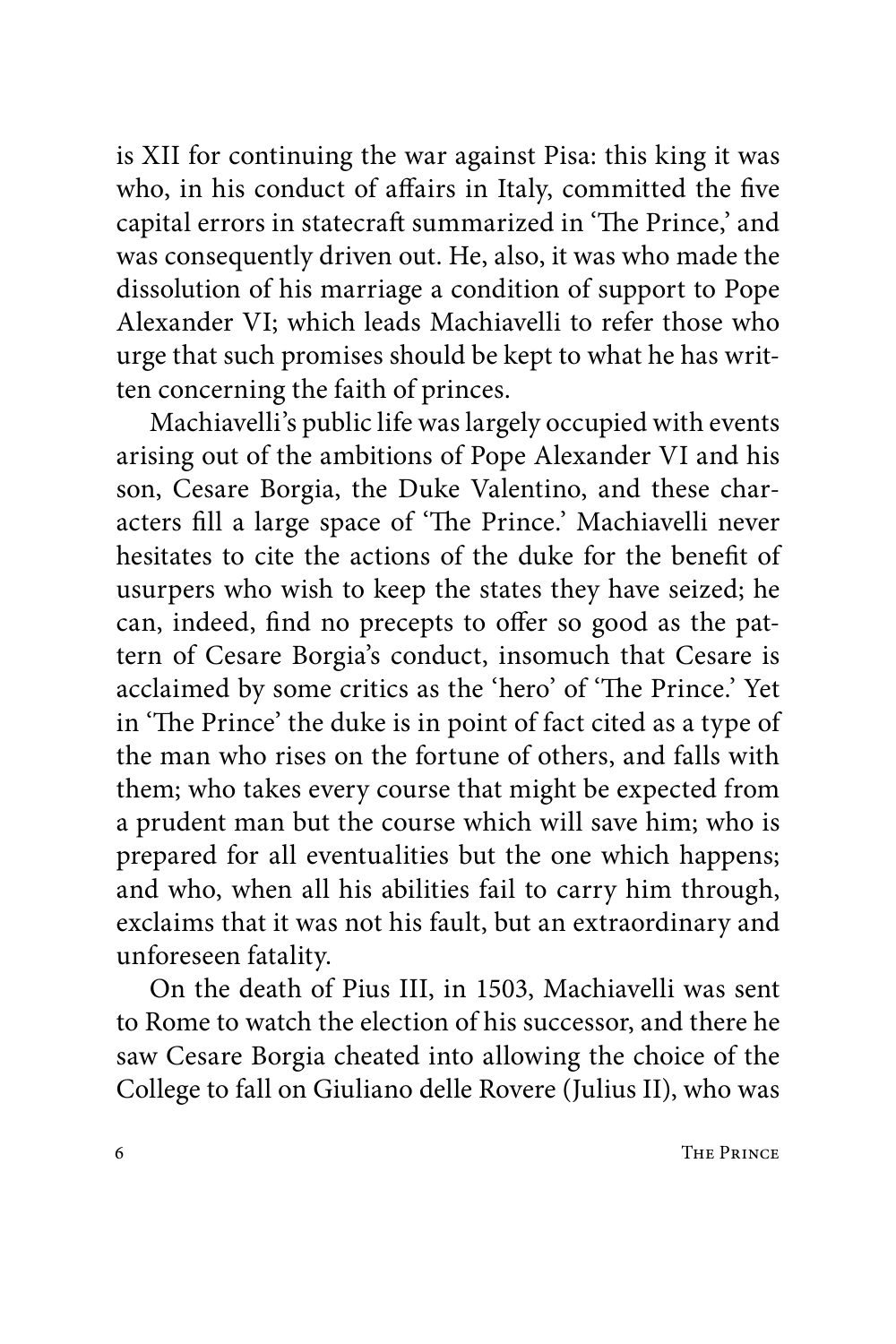one of the cardinals that had most reason to fear the duke. Machiavelli, when commenting on this election, says that he who thinks new favours will cause great personages to forget old injuries deceives himself. Julius did not rest until he had ruined Cesare.

It was to Julius II that Machiavelli was sent in 1506, when that pontiff was commencing his enterprise against Bologna; which he brought to a successful issue, as he did many of his other adventures, owing chiefly to his impetuous character. It is in reference to Pope Julius that Machiavelli moralizes on the resemblance between Fortune and women, and concludes that it is the bold rather than the cautious man that will win and hold them both.

It is impossible to follow here the varying fortunes of the Italian states, which in 1507 were controlled by France, Spain, and Germany, with results that have lasted to our day; we are concerned with those events, and with the three great actors in them, so far only as they impinge on the personality of Machiavelli. He had several meetings with Louis XII of France, and his estimate of that monarch's character has already been alluded to. Machiavelli has painted Ferdinand of Aragon as the man who accomplished great things under the cloak of religion, but who in reality had no mercy, faith, humanity, or integrity; and who, had he allowed himself to be influenced by such motives, would have been ruined. The Emperor Maximilian was one of the most interesting men of the age, and his character has been drawn by many hands; but Machiavelli, who was an envoy at his court in 1507-8, reveals the secret of his many failures when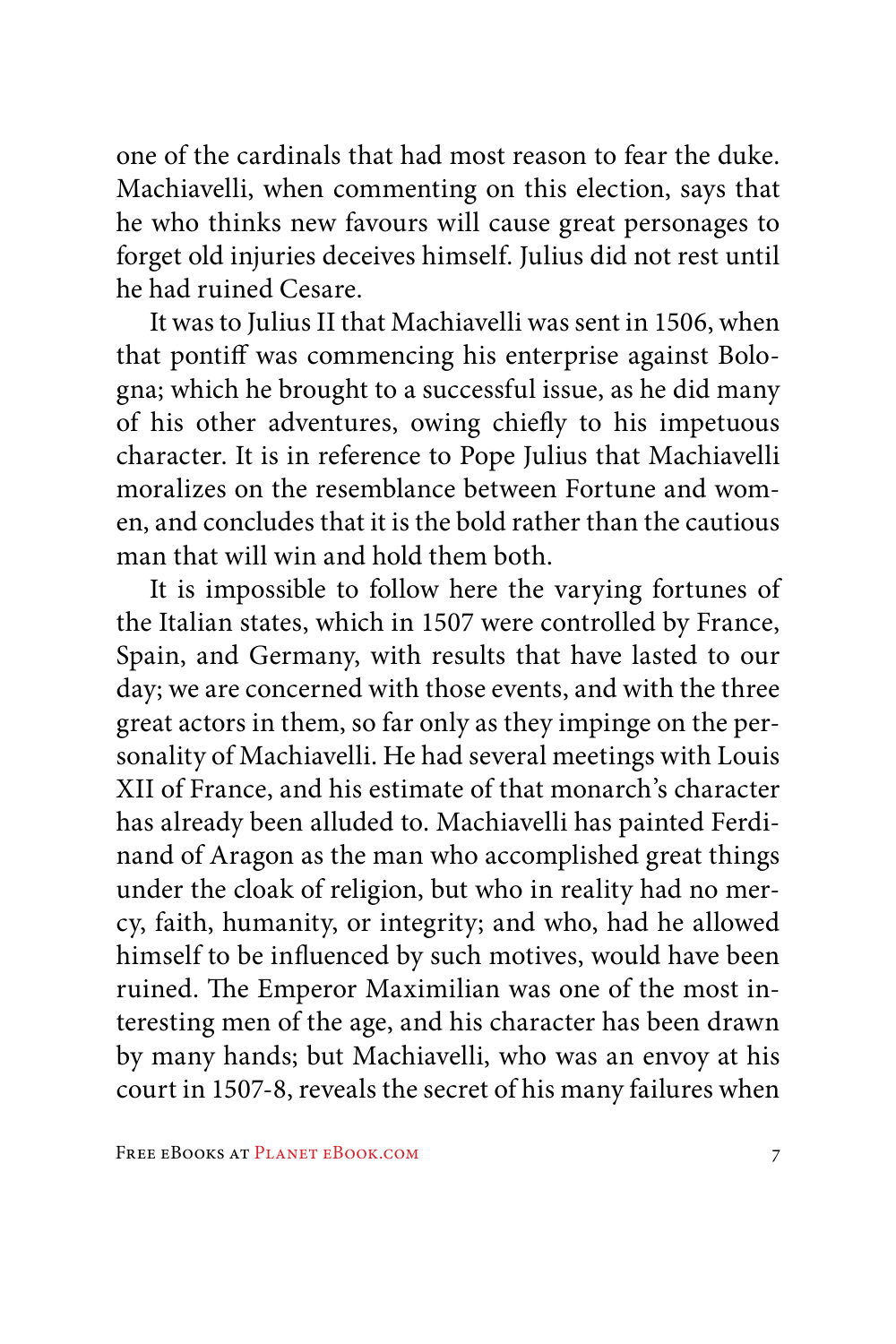he describes him as a secretive man, without force of character—ignoring the human agencies necessary to carry his schemes into effect, and never insisting on the fulfilment of his wishes.

The remaining years of Machiavelli's official career were filled with events arising out of the League of Cambrai, made in 1508 between the three great European powers already mentioned and the pope, with the object of crushing the Venetian Republic. This result was attained in the battle of Vaila, when Venice lost in one day all that she had won in eight hundred years. Florence had a difficult part to play during these events, complicated as they were by the feud which broke out between the pope and the French, because friendship with France had dictated the entire policy of the Republic. When, in 1511, Julius II finally formed the Holy League against France, and with the assistance of the Swiss drove the French out of Italy, Florence lay at the mercy of the Pope, and had to submit to his terms, one of which was that the Medici should be restored. The return of the Medici to Florence on 1st September 1512, and the consequent fall of the Republic, was the signal for the dismissal of Machiavelli and his friends, and thus put an end to his public career, for, as we have seen, he died without regaining office.

LITERATURE AND DEATH Aet. 43-58—1512-27

On the return of the Medici, Machiavelli, who for a few weeks had vainly hoped to retain his office under the new masters of Florence, was dismissed by decree dated 7th November 1512. Shortly after this he was accused of complicity in an abortive conspiracy against the Medici, imprisoned,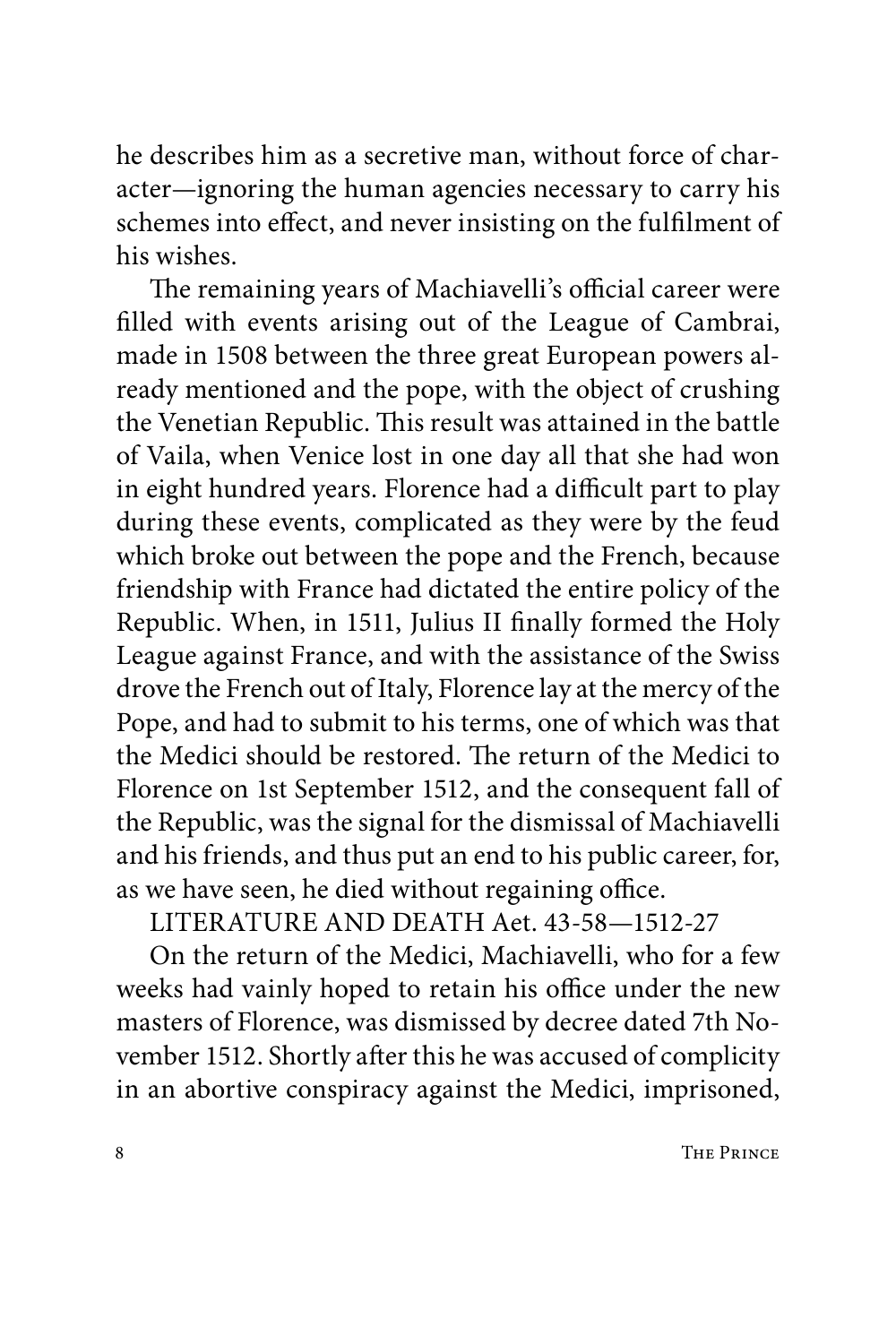and put to the question by torture. The new Medicean people, Leo X, procured his release, and he retired to his small property at San Casciano, near Florence, where he devoted himself to literature. In a letter to Francesco Vettori, dated 13th December 1513, he has left a very interesting description of his life at this period, which elucidates his methods and his motives in writing 'The Prince.' After describing his daily occupations with his family and neighbours, he writes: 'The evening being come, I return home and go to my study; at the entrance I pull off my peasantclothes, covered with dust and dirt, and put on my noble court dress, and thus becomingly re-clothed I pass into the ancient courts of the men of old, where, being lovingly received by them, I am fed with that food which is mine alone; where I do not hesitate to speak with them, and to ask for the reason of their actions, and they in their benignity answer me; and for four hours I feel no weariness, I forget every trouble, poverty does not dismay, death does not terrify me; I am possessed entirely by those great men. And because Dante says:

#### *Knowledge doth come of learning well retained, Unfruitful else,*

I have noted down what I have gained from their conversation, and have composed a small work on 'Principalities,' where I pour myself out as fully as I can in meditation on the subject, discussing what a principality is, what kinds there are, how they can be acquired, how they can be kept, why they are lost: and if any of my fancies ever pleased you,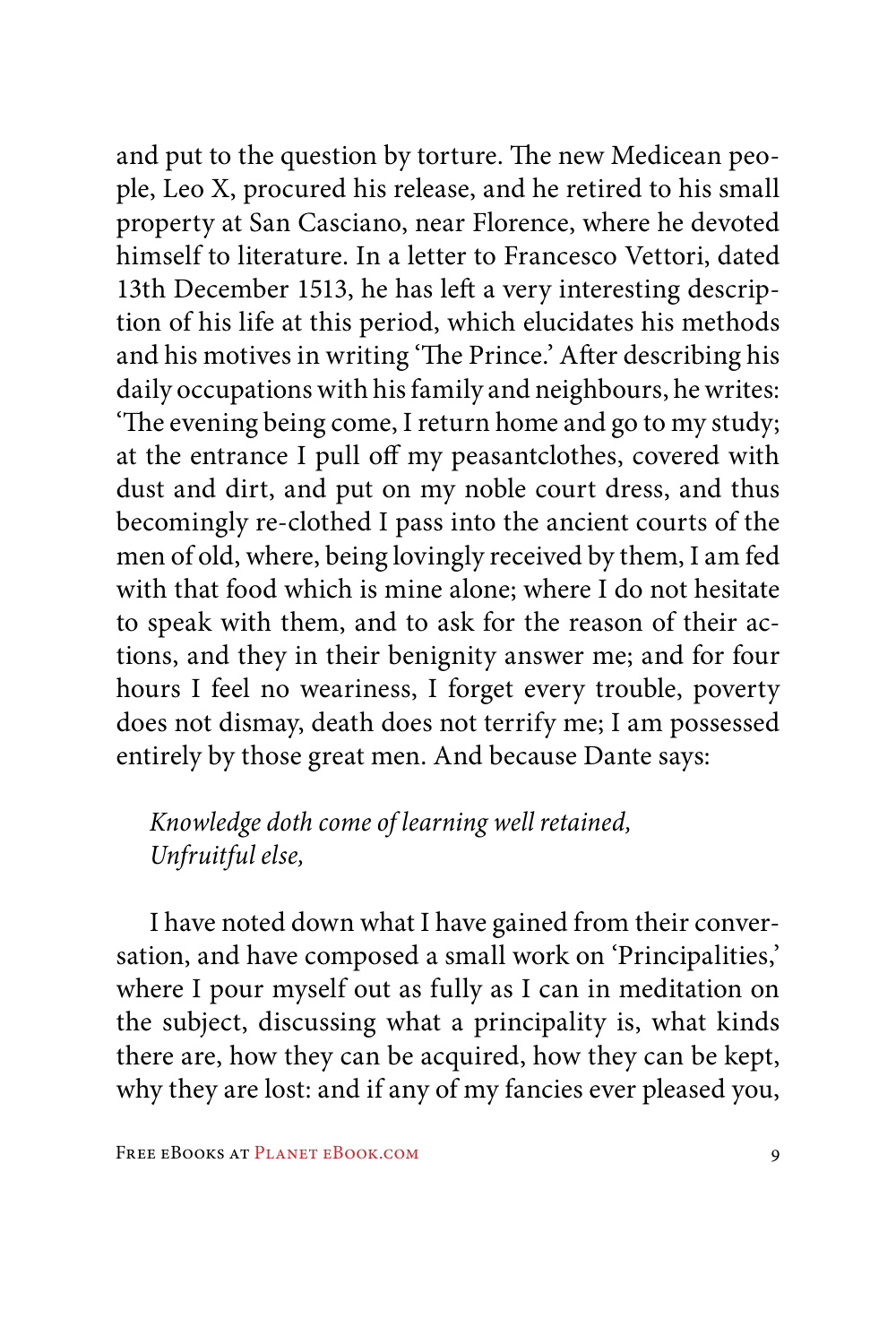this ought not to displease you: and to a prince, especially to a new one, it should be welcome: therefore I dedicate it to his Magnificence Giuliano. Filippo Casavecchio has seen it; he will be able to tell you what is in it, and of the discourses I have had with him; nevertheless, I am still enriching and polishing it.'

The 'little book' suffered many vicissitudes before attaining the form in which it has reached us. Various mental influences were at work during its composition; its title and patron were changed; and for some unknown reason it was finally dedicated to Lorenzo de' Medici. Although Machiavelli discussed with Casavecchio whether it should be sent or presented in person to the patron, there is no evidence that Lorenzo ever received or even read it: he certainly never gave Machiavelli any employment. Although it was plagiarized during Machiavelli's lifetime, 'The Prince' was never published by him, and its text is still disputable.

Machiavelli concludes his letter to Vettori thus: 'And as to this little thing [his book], when it has been read it will be seen that during the fifteen years I have given to the study of statecraft I have neither slept nor idled; and men ought ever to desire to be served by one who has reaped experience at the expense of others. And of my loyalty none could doubt, because having always kept faith I could not now learn how to break it; for he who has been faithful and honest, as I have, cannot change his nature; and my poverty is a witness to my honesty.'

Before Machiavelli had got 'The Prince' off his hands he commenced his 'Discourse on the First Decade of Titus Liv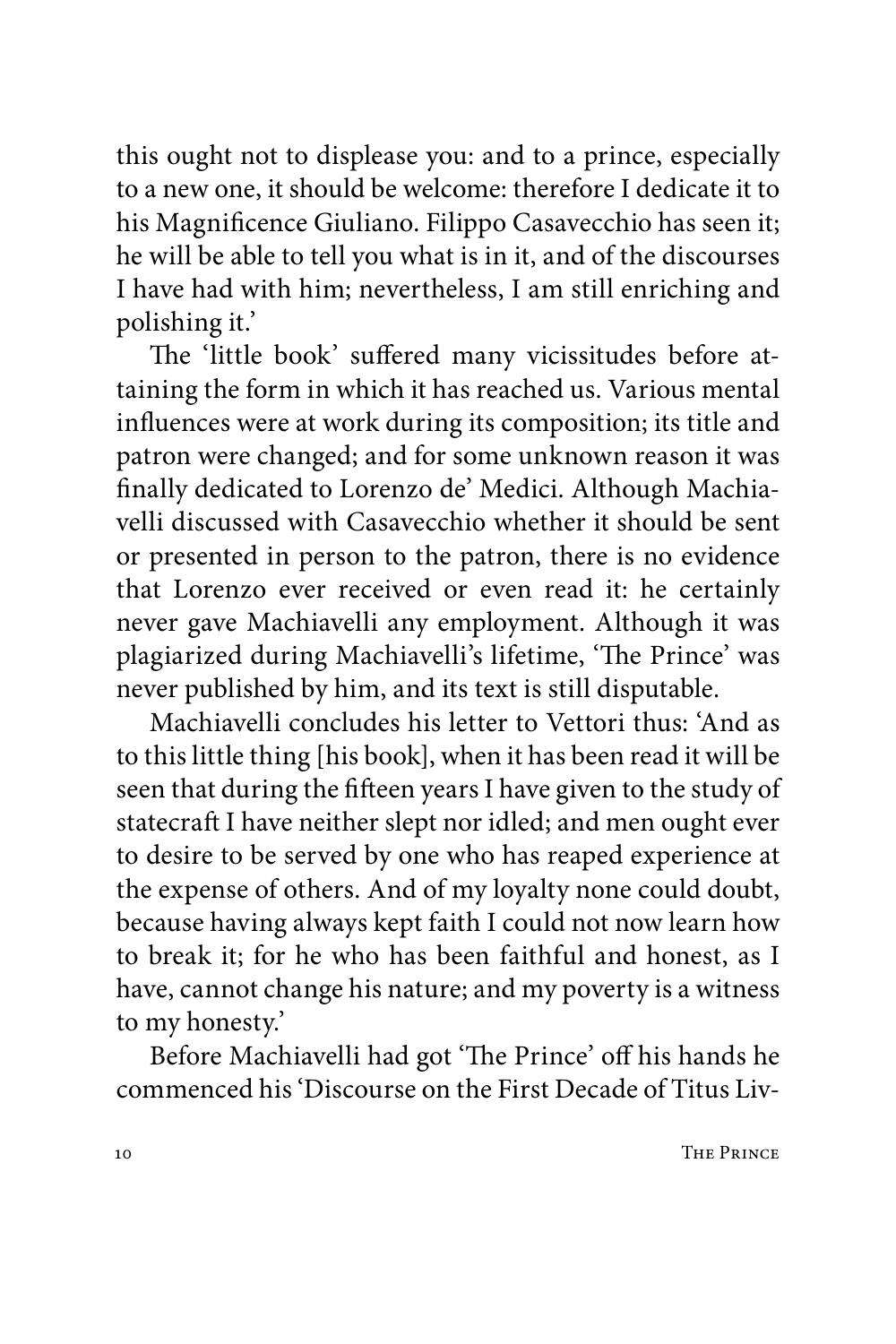ius,' which should be read concurrently with 'The Prince.' These and several minor works occupied him until the year 1518, when he accepted a small commission to look after the affairs of some Florentine merchants at Genoa. In 1519 the Medicean rulers of Florence granted a few political concessions to her citizens, and Machiavelli with others was consulted upon a new constitution under which the Great Council was to be restored; but on one pretext or another it was not promulgated.

In 1520 the Florentine merchants again had recourse to Machiavelli to settle their difficulties with Lucca, but this year was chiefly remarkable for his re-entry into Florentine literary society, where he was much sought after, and also for the production of his 'Art of War.' It was in the same year that he received a commission at the instance of Cardinal de' Medici to write the 'History of Florence,' a task which occupied him until 1525. His return to popular favour may have determined the Medici to give him this employment, for an old writer observes that 'an able statesman out of work, like a huge whale, will endeavour to overturn the ship unless he has an empty cask to play with.'

When the 'History of Florence' was finished, Machiavelli took it to Rome for presentation to his patron, Giuliano de' Medici, who had in the meanwhile become pope under the title of Clement VII. It is somewhat remarkable that, as, in 1513, Machiavelli had written 'The Prince' for the instruction of the Medici after they had just regained power in Florence, so, in 1525, he dedicated the 'History of Florence' to the head of the family when its ruin was now at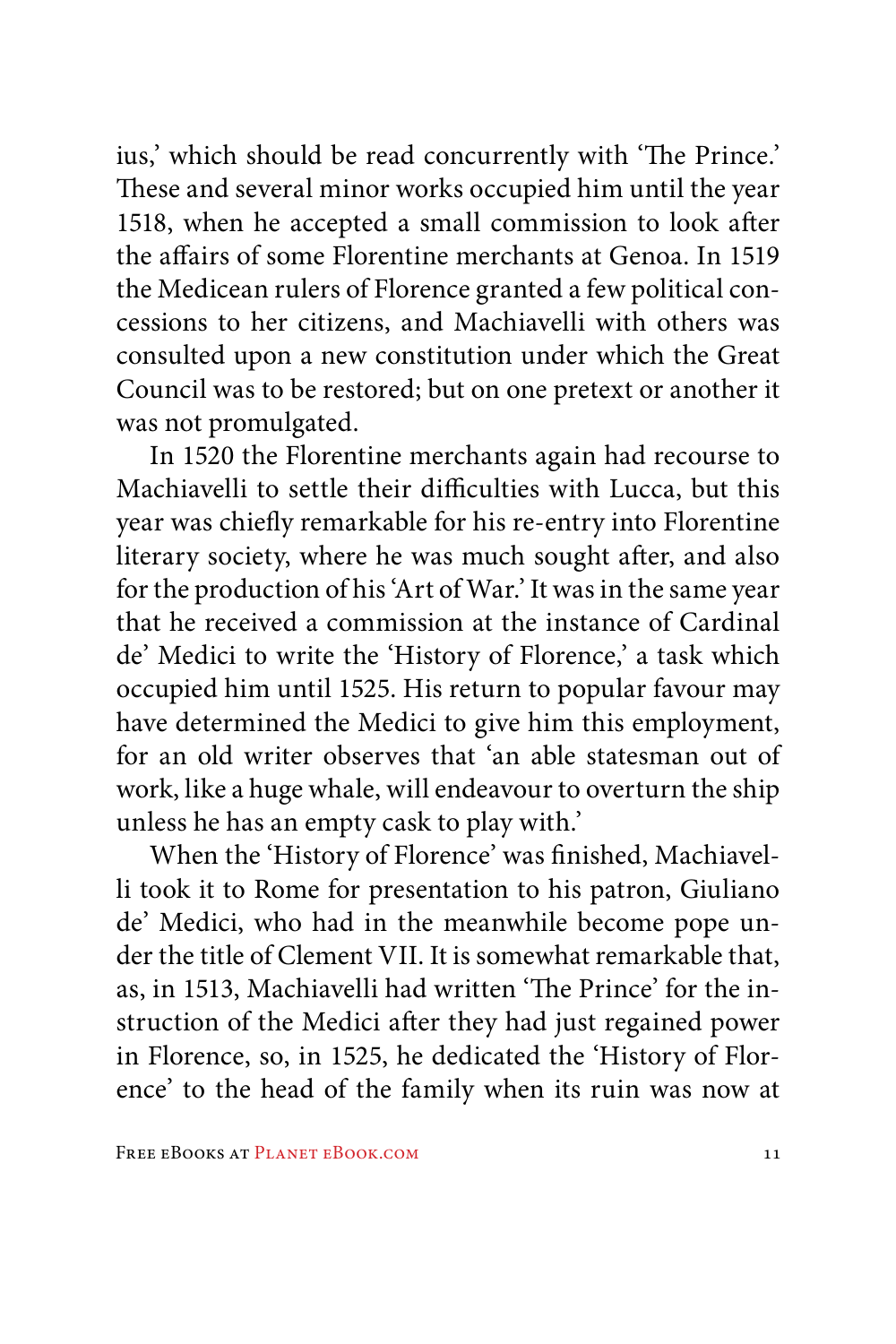hand. In that year the battle of Pavia destroyed the French rule in Italy, and left Francis I a prisoner in the hands of his great rival, Charles V. This was followed by the sack of Rome, upon the news of which the popular party at Florence threw off the yoke of the Medici, who were once more banished.

Machiavelli was absent from Florence at this time, but hastened his return, hoping to secure his former office of secretary to the 'Ten of Liberty and Peace.' Unhappily he was taken ill soon after he reached Florence, where he died on 22nd June 1527.

#### THE MAN AND HIS WORKS

No one can say where the bones of Machiavelli rest, but modern Florence has decreed him a stately cenotaph in Santa Croce, by the side of her most famous sons; recognizing that, whatever other nations may have found in his works, Italy found in them the idea of her unity and the germs of her renaissance among the nations of Europe. Whilst it is idle to protest against the world-wide and evil signification of his name, it may be pointed out that the harsh construction of his doctrine which this sinister reputation implies was unknown to his own day, and that the researches of recent times have enabled us to interpret him more reasonably. It is due to these inquiries that the shape of an 'unholy necromancer,' which so long haunted men's vision, has begun to fade.

Machiavelli was undoubtedly a man of great observation, acuteness, and industry; noting with appreciative eye whatever passed before him, and with his supreme literary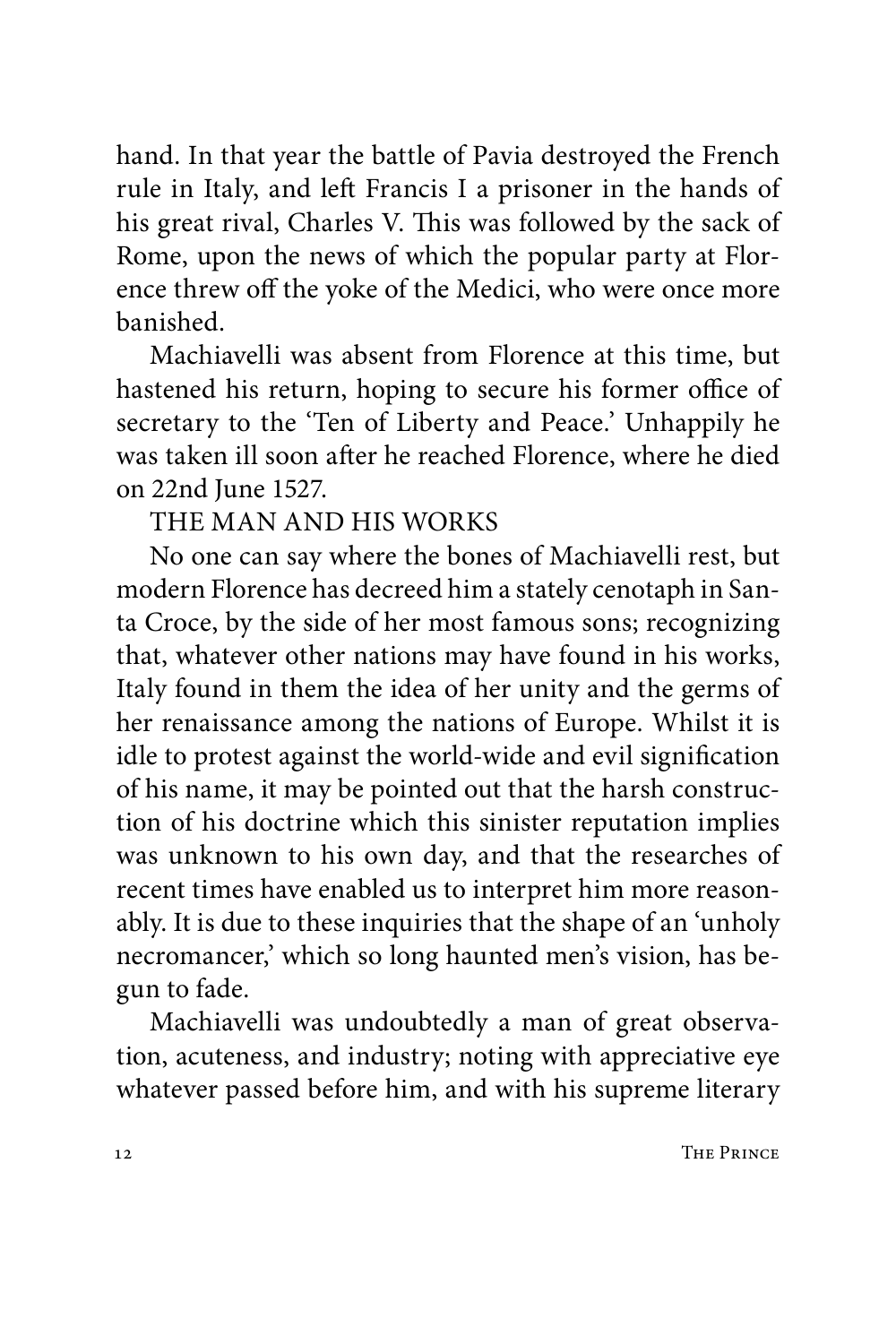gift turning it to account in his enforced retirement from affairs. He does not present himself, nor is he depicted by his contemporaries, as a type of that rare combination, the successful statesman and author, for he appears to have been only moderately prosperous in his several embassies and political employments. He was misled by Catherina Sforza, ignored by Louis XII, overawed by Cesare Borgia; several of his embassies were quite barren of results; his attempts to fortify Florence failed, and the soldiery that he raised astonished everybody by their cowardice. In the conduct of his own affairs he was timid and time-serving; he dared not appear by the side of Soderini, to whom he owed so much, for fear of compromising himself; his connection with the Medici was open to suspicion, and Giuliano appears to have recognized his real forte when he set him to write the 'History of Florence,' rather than employ him in the state. And it is on the literary side of his character, and there alone, that we find no weakness and no failure.

Although the light of almost four centuries has been focused on 'The Prince,' its problems are still debatable and interesting, because they are the eternal problems between the ruled and their rulers. Such as they are, its ethics are those of Machiavelli's contemporaries; yet they cannot be said to be out of date so long as the governments of Europe rely on material rather than on moral forces. Its historical incidents and personages become interesting by reason of the uses which Machiavelli makes of them to illustrate his theories of government and conduct.

Leaving out of consideration those maxims of state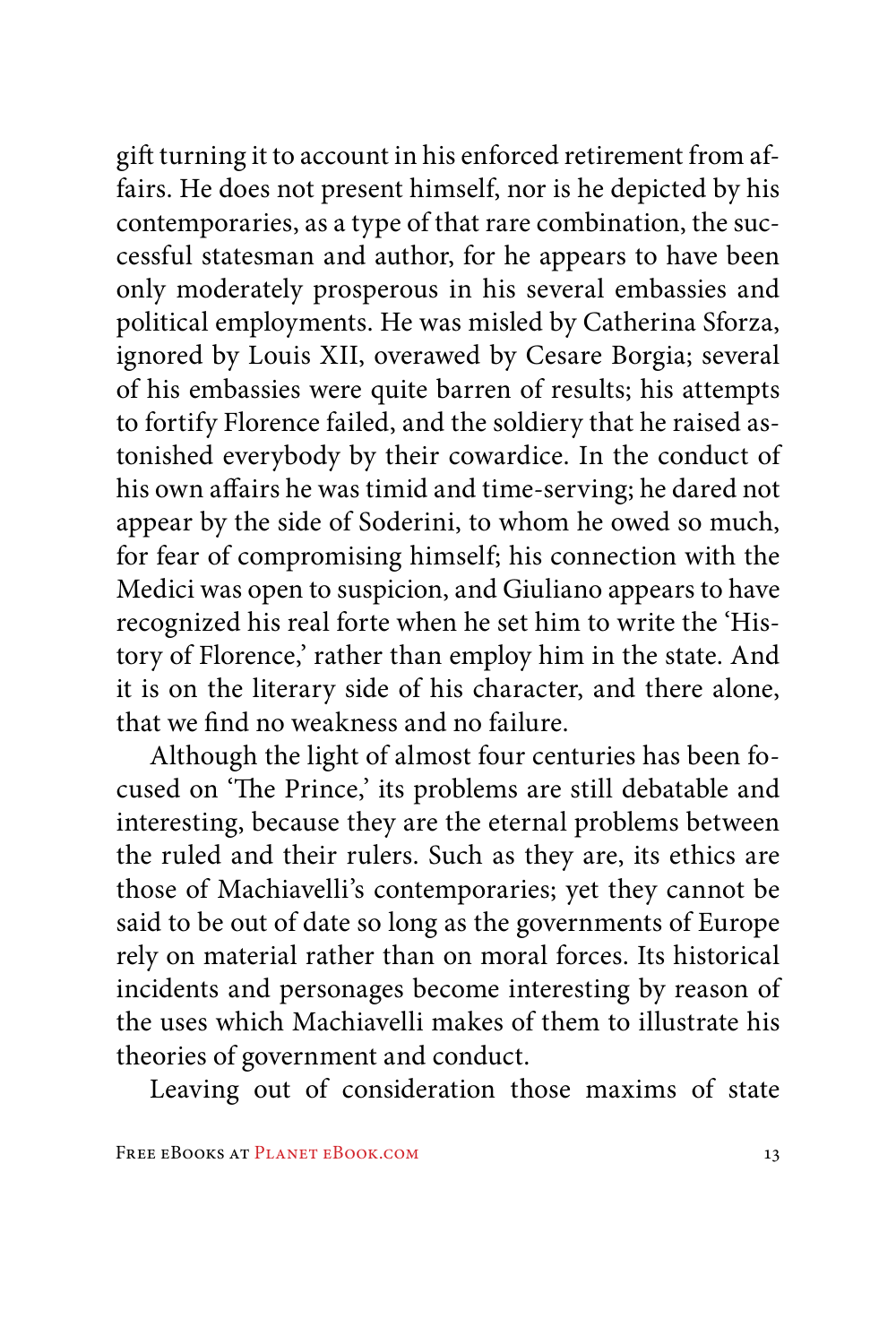which still furnish some European and eastern statesmen with principles of action, 'The Prince' is bestrewn with truths that can be proved at every turn. Men are still the dupes of their simplicity and greed, as they were in the days of Alexander VI. The cloak of religion still conceals the vices which Machiavelli laid bare in the character of Ferdinand of Aragon. Men will not look at things as they really are, but as they wish them to be—and are ruined. In politics there are no perfectly safe courses; prudence consists in choosing the least dangerous ones. Then —to pass to a higher plane— Machiavelli reiterates that, although crimes may win an empire, they do not win glory. Necessary wars are just wars, and the arms of a nation are hallowed when it has no other resource but to fight.

It is the cry of a far later day than Machiavelli's that government should be elevated into a living moral force, capable of inspiring the people with a just recognition of the fundamental principles of society; to this 'high argument' 'The Prince' contributes but little. Machiavelli always refused to write either of men or of governments otherwise than as he found them, and he writes with such skill and insight that his work is of abiding value. But what invests 'The Prince' with more than a merely artistic or historical interest is the incontrovertible truth that it deals with the great principles which still guide nations and rulers in their relationship with each other and their neighbours.

In translating 'The Prince' my aim has been to achieve at all costs an exact literal rendering of the original, rather than a fluent paraphrase adapted to the modern notions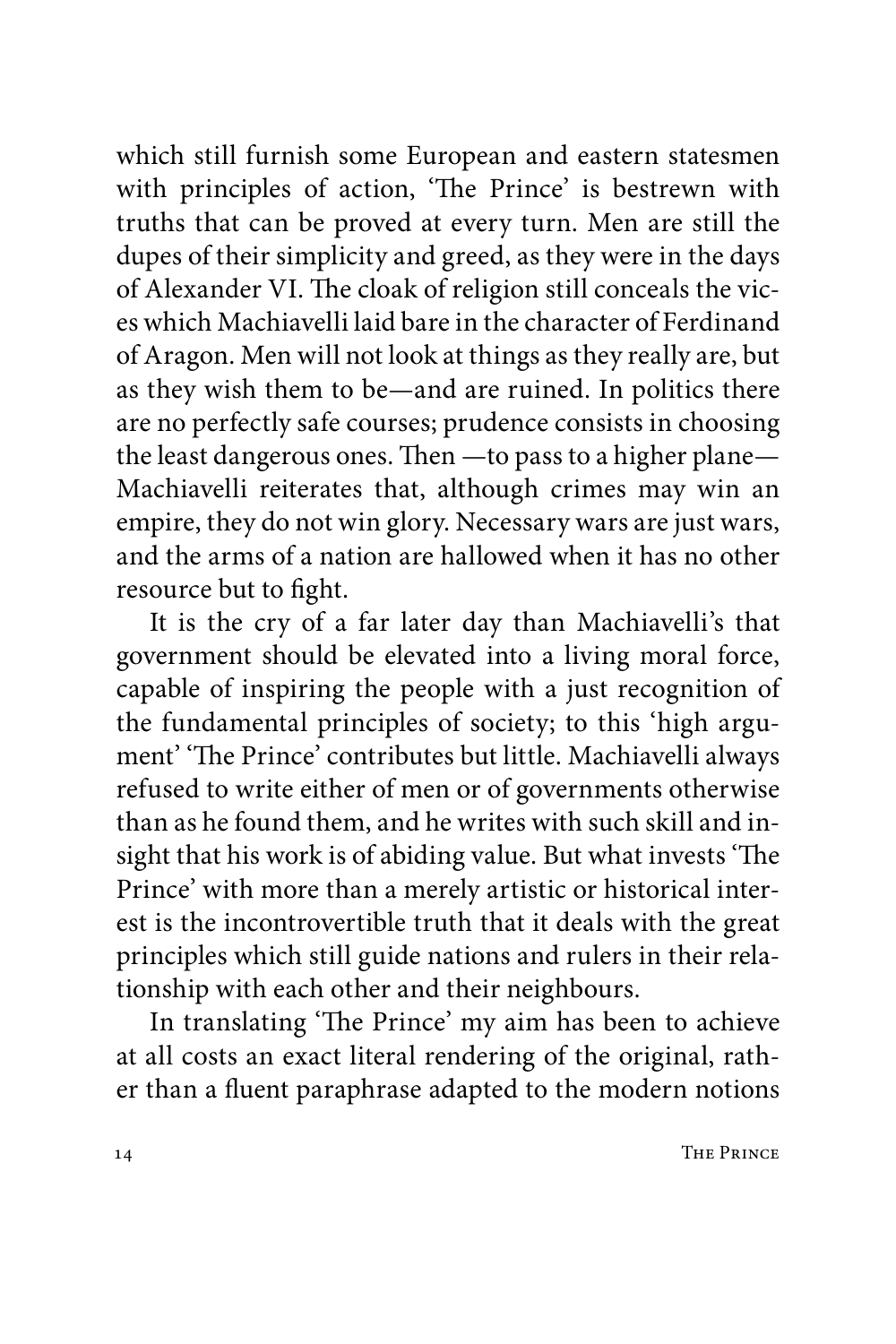of style and expression. Machiavelli was no facile phrasemonger; the conditions under which he wrote obliged him to weigh every word; his themes were lofty, his substance grave, his manner nobly plain and serious. 'Quis eo fuit unquam in partiundis rebus, in definiendis, in explanandis pressior?' In 'The Prince,' it may be truly said, there is reason assignable, not only for every word, but for the position of every word. To an Englishman of Shakespeare's time the translation of such a treatise was in some ways a comparatively easy task, for in those times the genius of the English more nearly resembled that of the Italian language; to the Englishman of to-day it is not so simple. To take a single example: the word 'intrattenere,' employed by Machiavelli to indicate the policy adopted by the Roman Senate towards the weaker states of Greece, would by an Elizabethan be correctly rendered 'entertain,' and every contemporary reader would understand what was meant by saying that 'Rome entertained the Aetolians and the Achaeans without augmenting their power.' But to-day such a phrase would seem obsolete and ambiguous, if not unmeaning: we are compelled to say that 'Rome maintained friendly relations with the Aetolians,' etc., using four words to do the work of one. I have tried to preserve the pithy brevity of the Italian so far as was consistent with an absolute fidelity to the sense. If the result be an occasional asperity I can only hope that the reader, in his eagerness to reach the author's meaning, may overlook the roughness of the road that leads him to it.

The following is a list of the works of Machiavelli: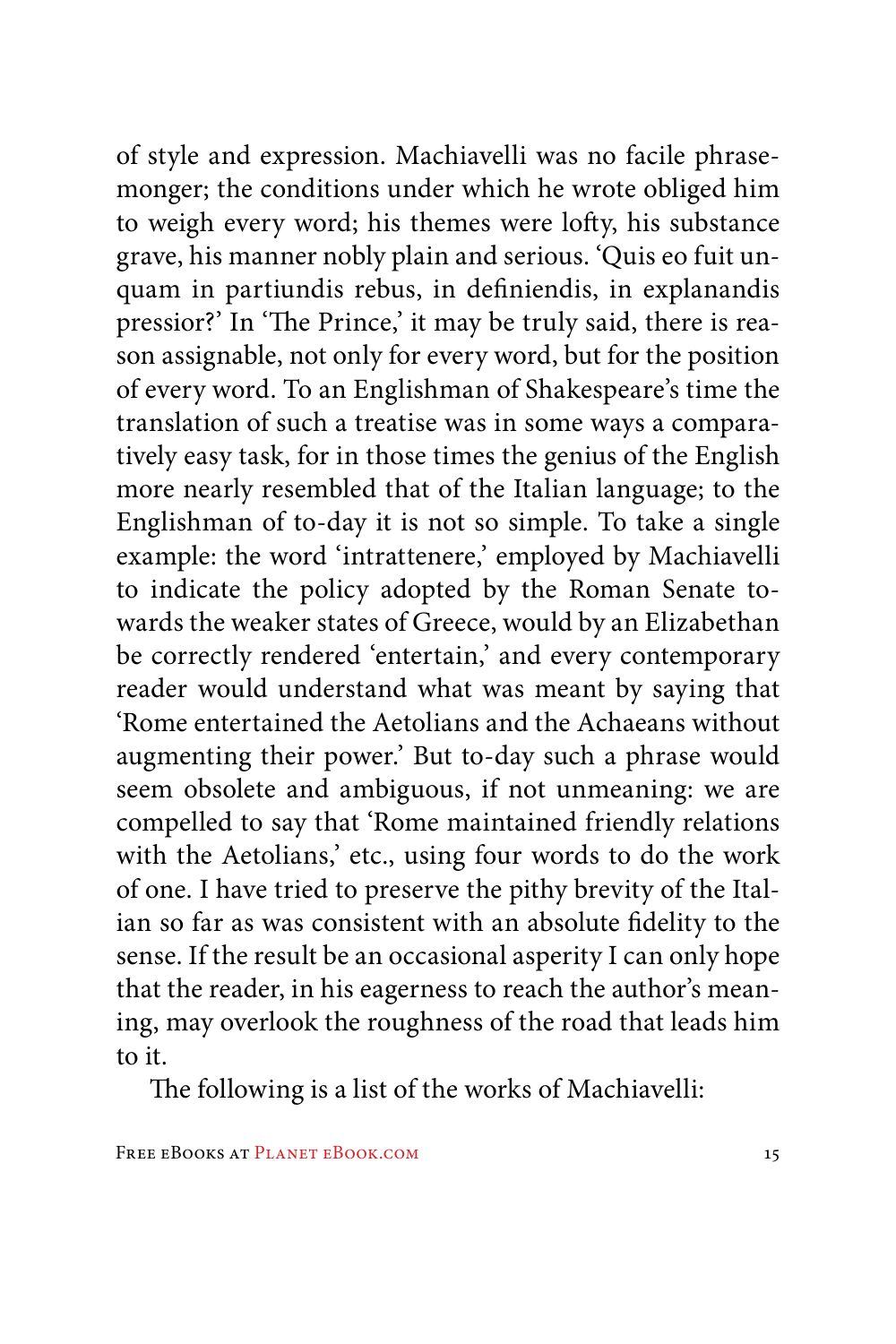Principal works. Discorso sopra le cose di Pisa, 1499; Del modo di trattare i popoli della Valdichiana ribellati, 1502; Del modo tenuto dal duca Valentino nell' ammazzare Vitellozzo Vitelli, Oliverotto da Fermo, etc., 1502; Discorso sopra la provisione del danaro, 1502; Decennale primo (poem in terza rima), 1506; Ritratti delle cose dell' Alemagna, 1508-12; Decennale secondo, 1509; Ritratti delle cose di Francia, 1510; Discorsi sopra la prima deca di T. Livio, 3 vols., 1512-17; Il Principe, 1513; Andria, comedy translated from Terence, 1513 (?); Mandragola, prose comedy in five acts, with prologue in verse, 1513; Della lingua (dialogue), 1514; Clizia, comedy in prose, 1515 (?); Belfagor arcidiavolo (novel), 1515; Asino d'oro (poem in terza rima), 1517; Dell' arte della guerra, 1519-20; Discorso sopra il riformare lo stato di Firenze, 1520; Sommario delle cose della citta di Lucca, 1520; Vita di Castruccio Castracani da Lucca, 1520; Istorie fiorentine, 8 books, 1521-5; Frammenti storici, 1525.

Other poems include Sonetti, Canzoni, Ottave, and Canti carnascialeschi.

Editions. Aldo, Venice, 1546; della Tertina, 1550; Cambiagi, Florence, 6 vols., 1782-5; dei Classici, Milan, 10 1813; Silvestri, 9 vols., 1820-2; Passerini, Fanfani, Milanesi, 6 vols. only published, 1873-7.

Minor works. Ed. F. L. Polidori, 1852; Lettere familiari, ed. E. Alvisi, 1883, 2 editions, one with excisions; Credited Writings, ed. G. Canestrini, 1857; Letters to F. Vettori, see A. Ridolfi, Pensieri intorno allo scopo di N. Machiavelli nel libro Il Principe, etc.; D. Ferrara, The Private Correspondence of Nicolo Machiavelli, 1929.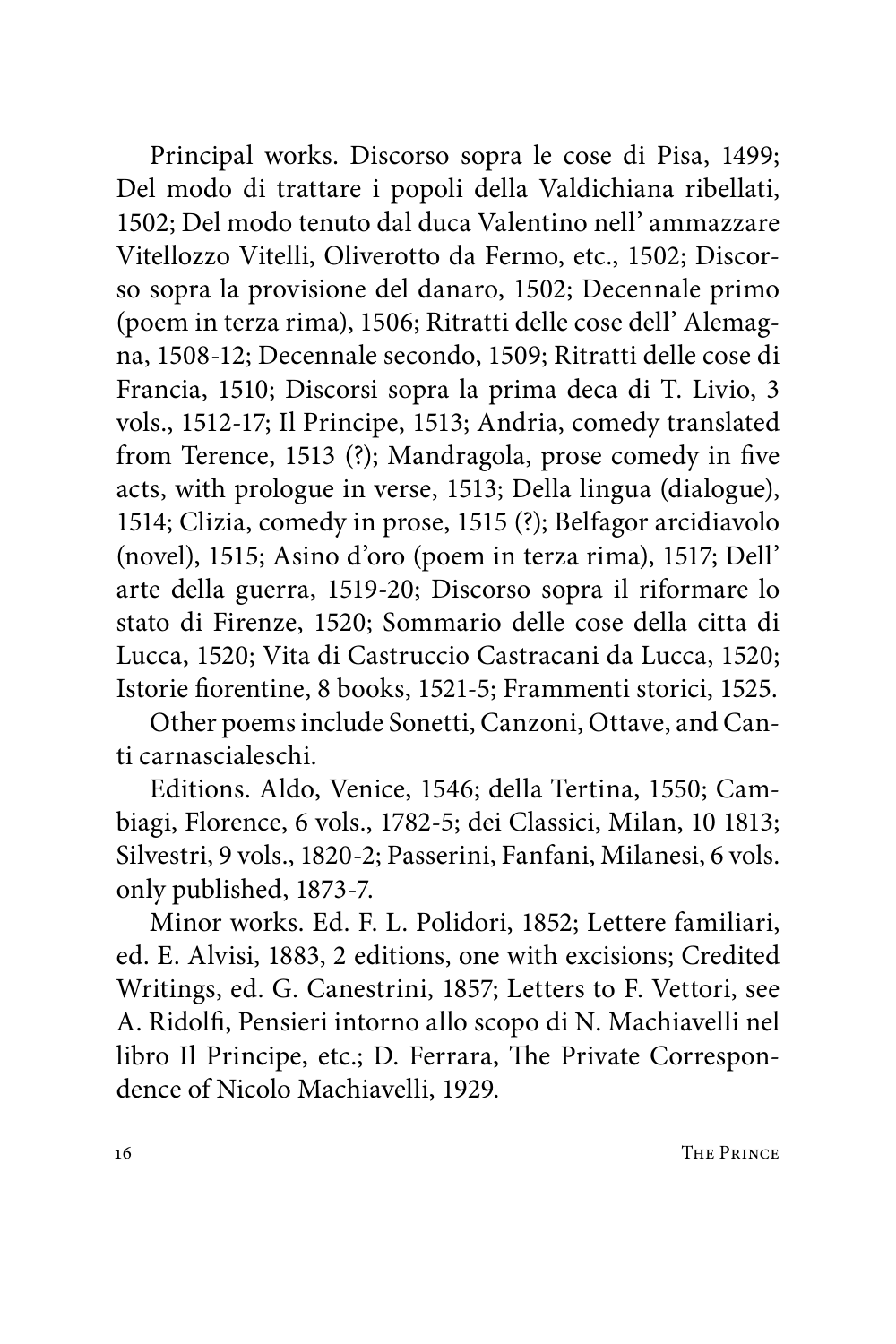#### DEDICATION

To the Magnificent Lorenzo Di Piero De' Medici:

Those who strive to obtain the good graces of a prince are accustomed to come before him with such things as they hold most precious, or in which they see him take most delight; whence one often sees horses, arms, cloth of gold, precious stones, and similar ornaments presented to princes, worthy of their greatness.

Desiring therefore to present myself to your Magnificence with some testimony of my devotion towards you, I have not found among my possessions anything which I hold more dear than, or value so much as, the knowledge of the actions of great men, acquired by long experience in contemporary affairs, and a continual study of antiquity; which, having reflected upon it with great and prolonged diligence, I now send, digested into a little volume, to your Magnificence.

And although I may consider this work unworthy of your countenance, nevertheless I trust much to your benignity that it may be acceptable, seeing that it is not possible for me to make a better gift than to offer you the opportunity of understanding in the shortest time all that I have learnt in so many years, and with so many troubles and dangers; which work I have not embellished with swelling or magnificent words, nor stuffed with rounded periods, nor with any extrinsic allurements or adornments whatever, with which so many are accustomed to embellish their works; for I have wished either that no honour should be given it, or else that the truth of the matter and the weightiness of the theme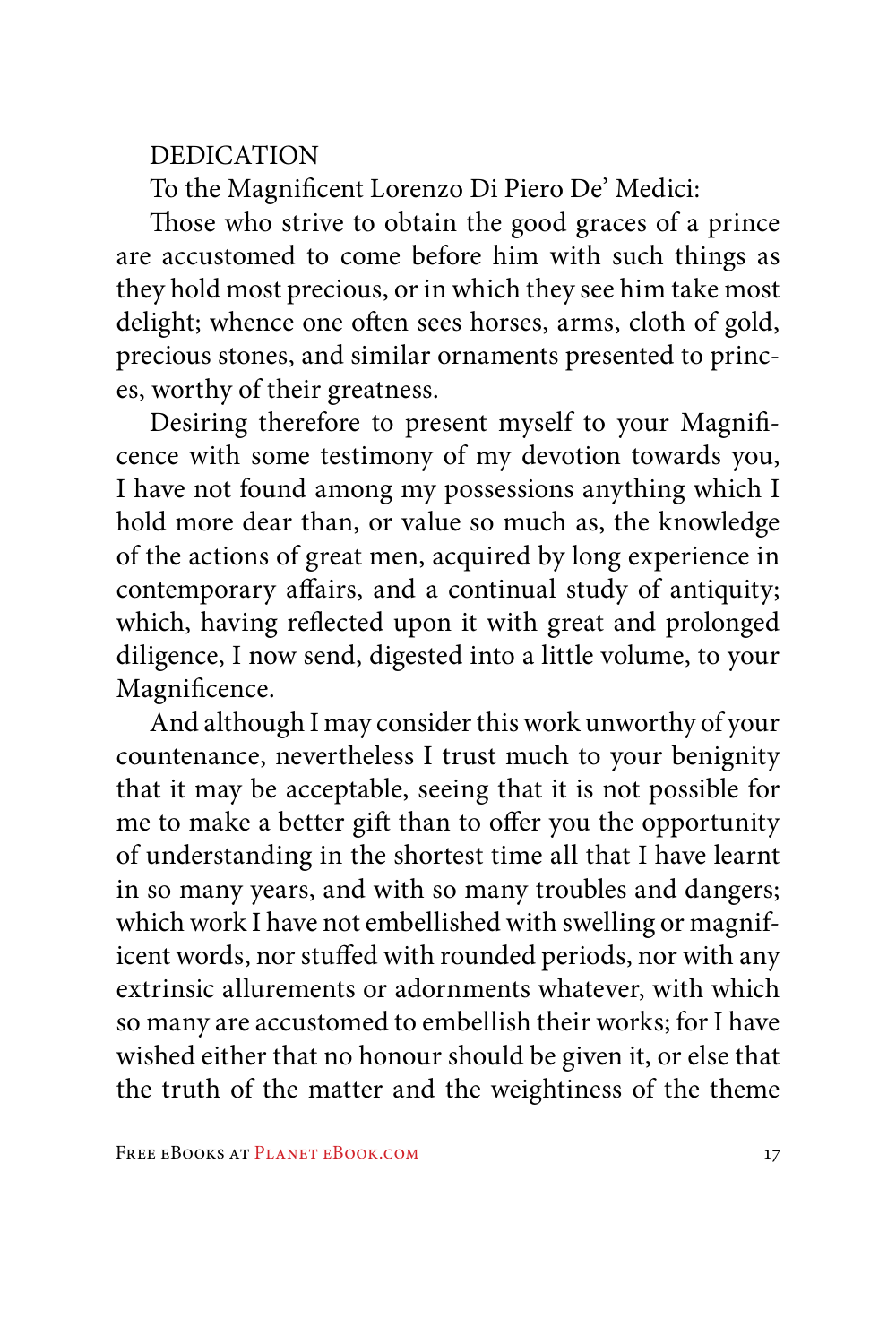shall make it acceptable.

Nor do I hold with those who regard it as a presumption if a man of low and humble condition dare to discuss and settle the concerns of princes; because, just as those who draw landscapes place themselves below in the plain to contemplate the nature of the mountains and of lofty places, and in order to contemplate the plains place themselves upon high mountains, even so to understand the nature of the people it needs to be a prince, and to understand that if princes it needs to be of the people.

Take then, your Magnificence, this little gift in the spirit in which I send it; wherein, if it be diligently read and considered by you, you will learn my extreme desire that you should attain that greatness which fortune and your other attributes promise. And if your Magnificence from the summit of your greatness will sometimes turn your eyes to these lower regions, you will see how unmeritedly I suffer a great and continued malignity of fortune.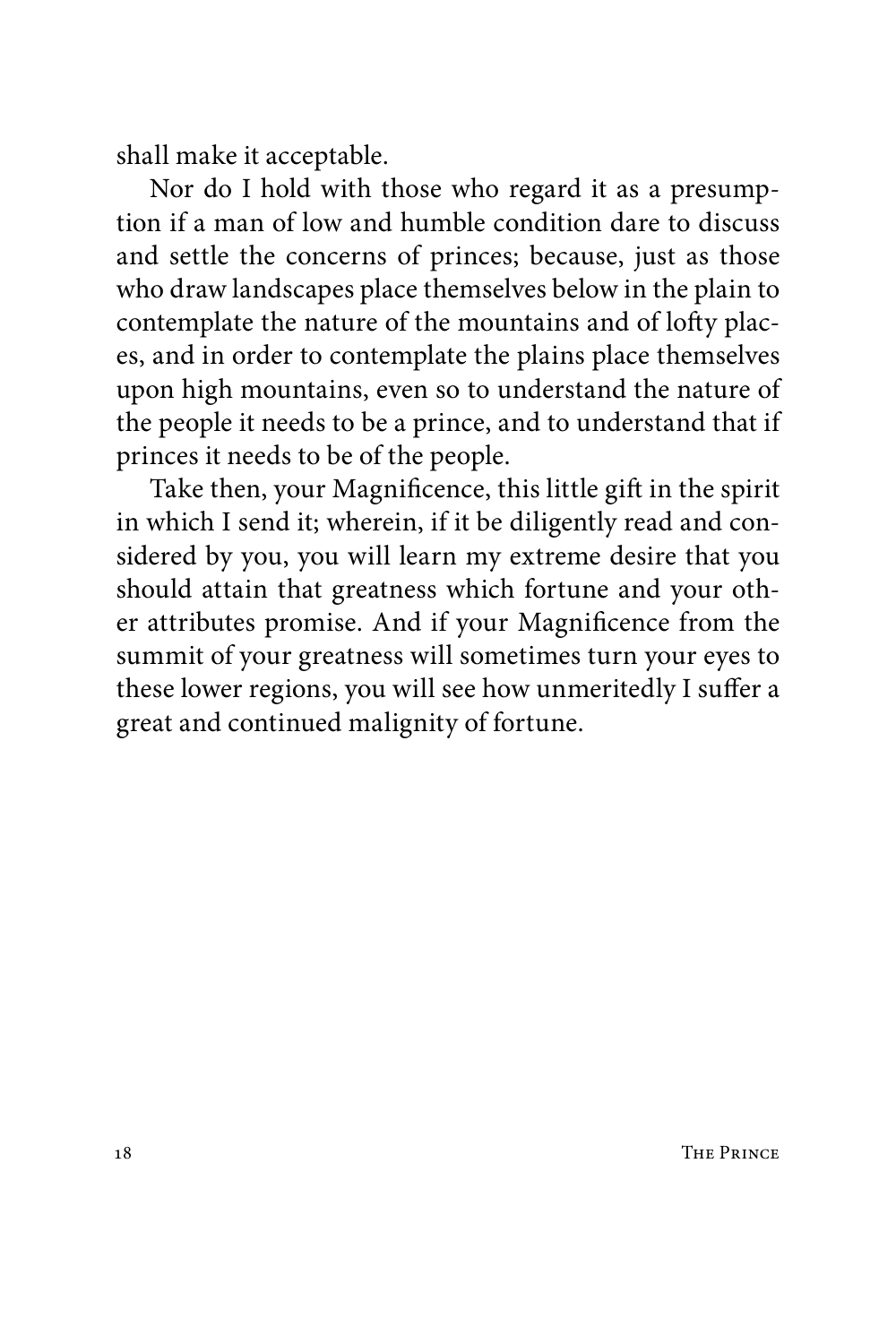### CHAPTER I. HOW MANY KINDS OF PRINCIPALITIES THERE ARE, AND BY WHAT MEANS THEY ARE ACQUIRED

 $\mathbf{A}$ ll states, all powers, that have held and hold rule over men have been and are either republics or principalities. ties.

Principalities are either hereditary, in which the family has been long established; or they are new.

The new are either entirely new, as was Milan to Francesco Sforza, or they are, as it were, members annexed to the hereditary state of the prince who has acquired them, as was the kingdom of Naples to that of the King of Spain.

Such dominions thus acquired are either accustomed to live under a prince, or to live in freedom; and are acquired either by the arms of the prince himself, or of others, or else by fortune or by ability.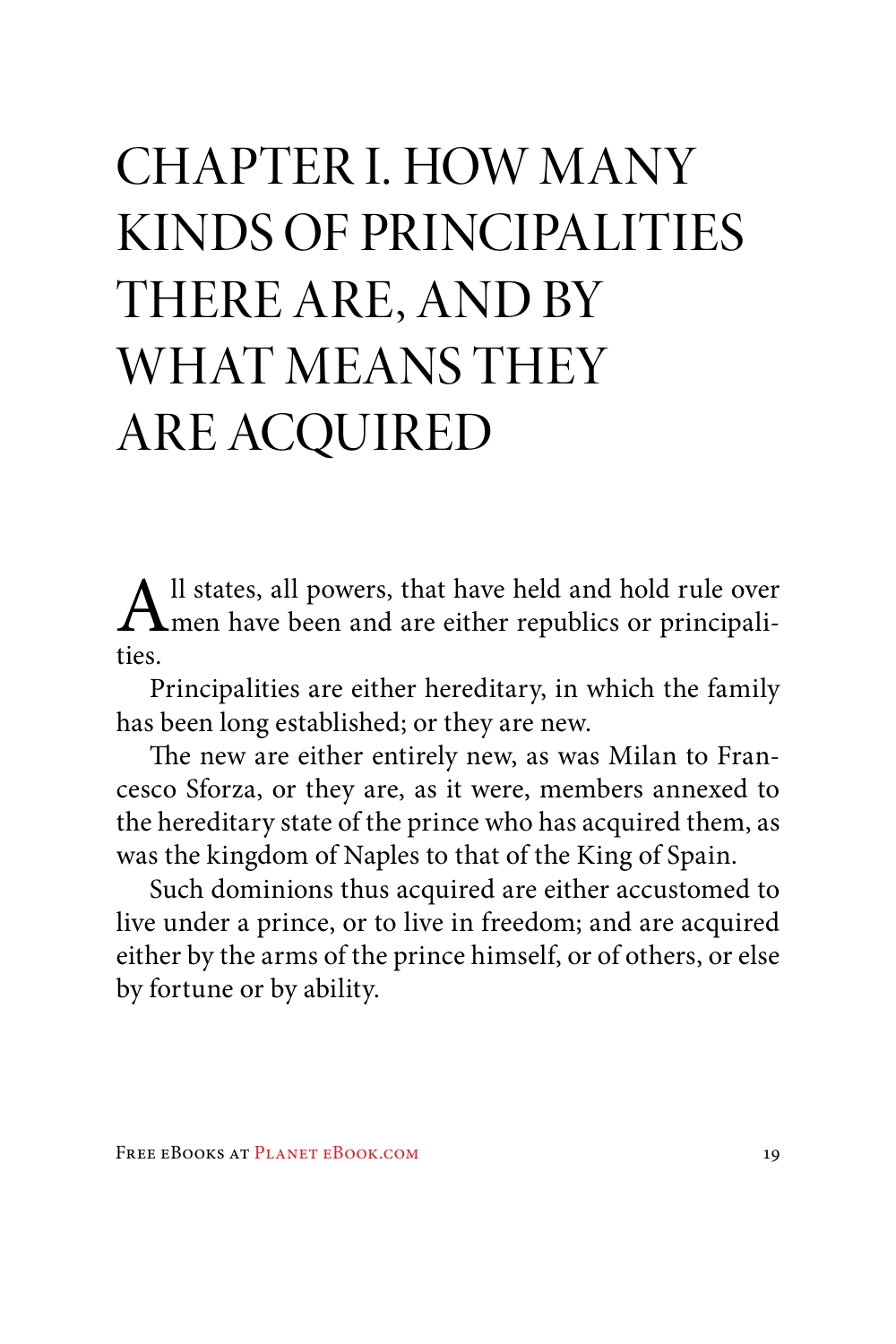### CHAPTER II. CONCERNING **HEREDITARY** PRINCIPALITIES

I will leave out all discussion on republics, inasmuch as in<br>another place I have written of them at length, and will<br>address muscle only to principalities. In deing so I will keep address myself only to principalities. In doing so I will keep to the order indicated above, and discuss how such principalities are to be ruled and preserved.

I say at once there are fewer difficulties in holding hereditary states, and those long accustomed to the family of their prince, than new ones; for it is sufficient only not to transgress the customs of his ancestors, and to deal prudently with circumstances as they arise, for a prince of average powers to maintain himself in his state, unless he be deprived of it by some extraordinary and excessive force; and if he should be so deprived of it, whenever anything sinister happens to the usurper, he will regain it.

We have in Italy, for example, the Duke of Ferrara, who could not have withstood the attacks of the Venetians in '84, nor those of Pope Julius in '10, unless he had been long established in his dominions. For the hereditary prince has less cause and less necessity to offend; hence it happens that he will be more loved; and unless extraordinary vices cause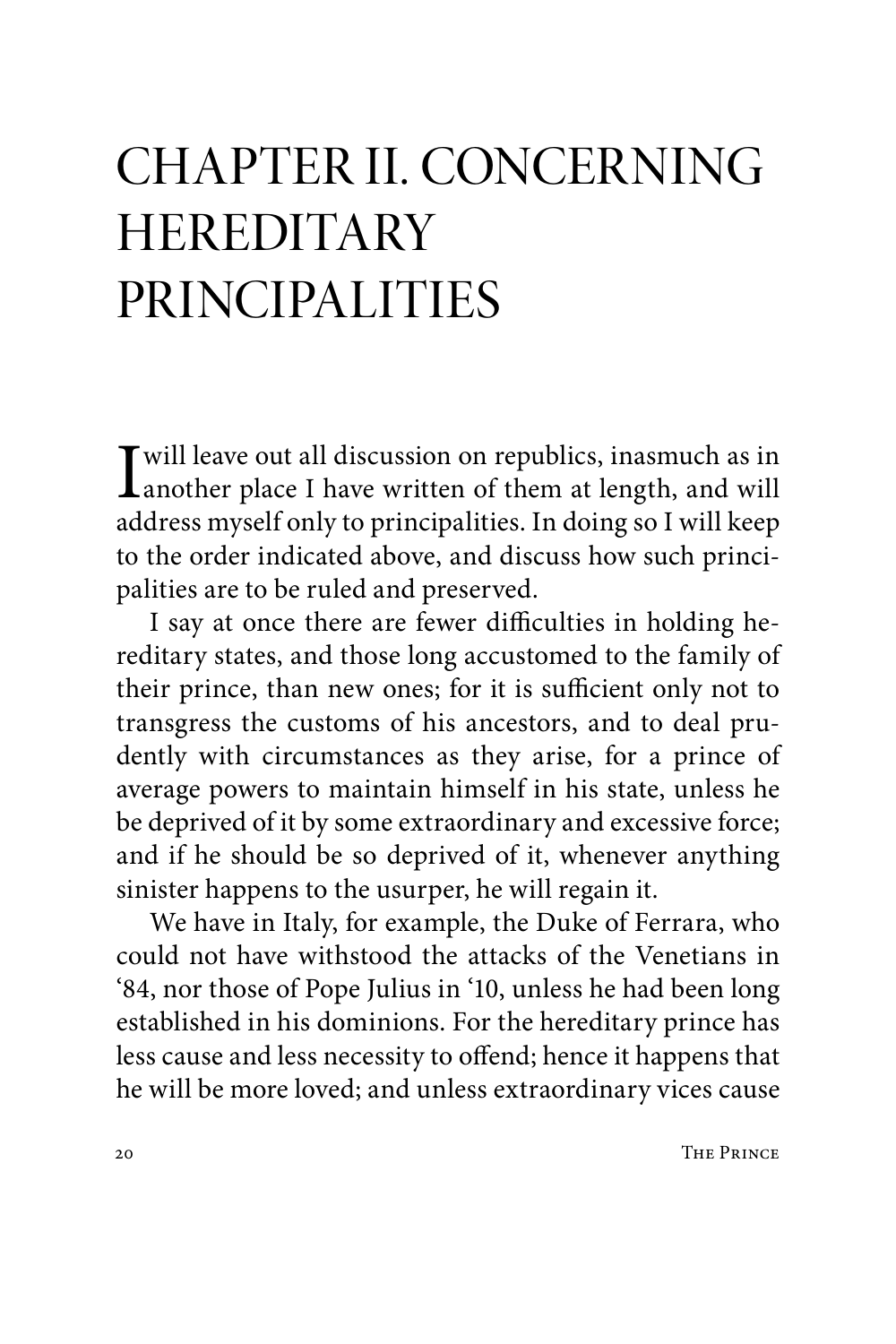him to be hated, it is reasonable to expect that his subjects will be naturally well disposed towards him; and in the antiquity and duration of his rule the memories and motives that make for change are lost, for one change always leaves the toothing for another.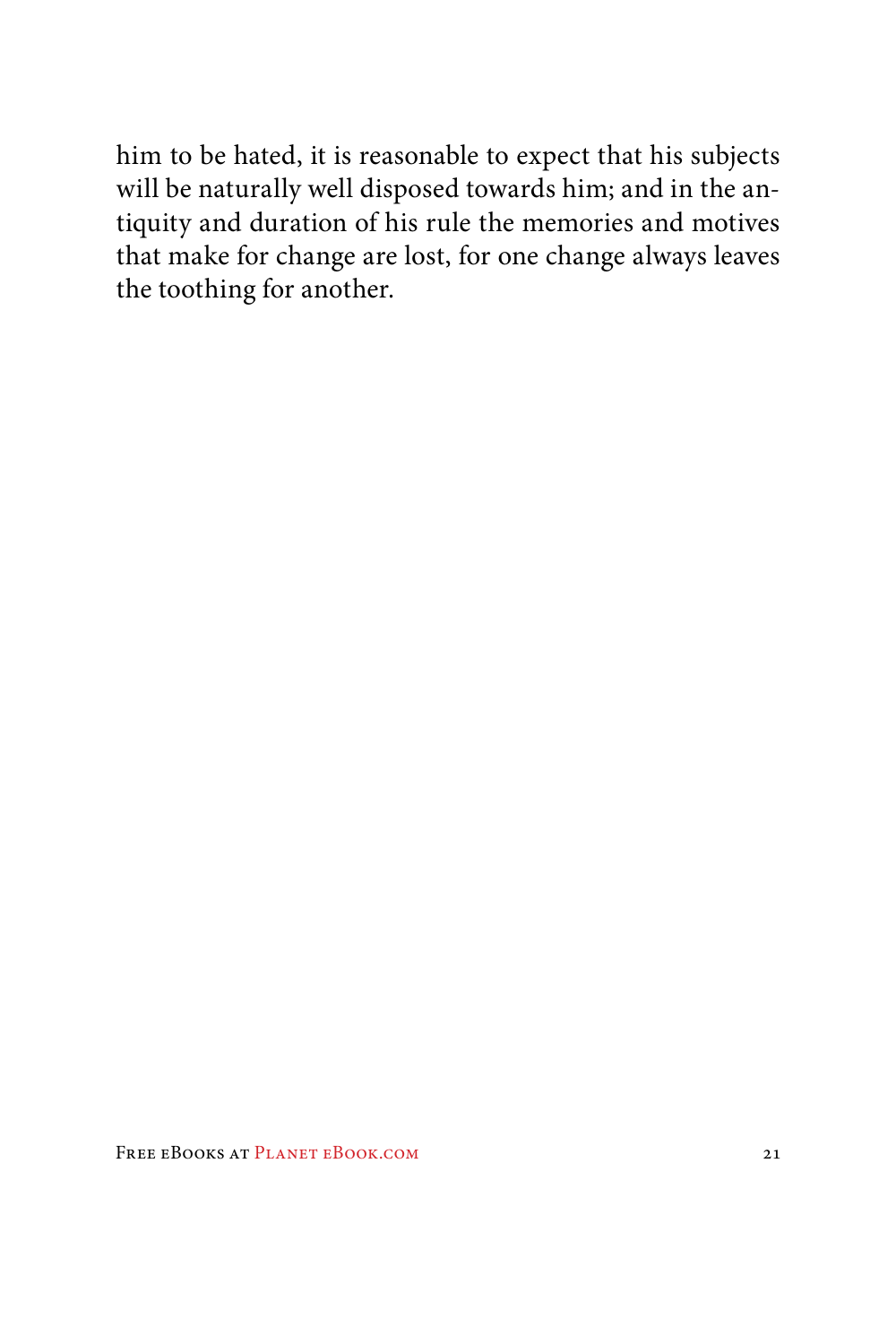### CHAPTER III. CONCERNING MIXED PRINCIPALITIES

 $\mathbf{B}$ ut the difficulties occur in a new principality. And first-<br>ly, if it be not entirely new, but is, as it were, a member<br>of a state which takes all the sum has all deservative of a state which, taken collectively, may be called composite, the changes arise chiefly from an inherent difficulty which there is in all new principalities; for men change their rulers willingly, hoping to better themselves, and this hope induces them to take up arms against him who rules: wherein they are deceived, because they afterwards find by experience they have gone from bad to worse. This follows also on another natural and common necessity, which always causes a new prince to burden those who have submitted to him with his soldiery and with infinite other hardships which he must put upon his new acquisition.

In this way you have enemies in all those whom you have injured in seizing that principality, and you are not able to keep those friends who put you there because of your not being able to satisfy them in the way they expected, and you cannot take strong measures against them, feeling bound to them. For, although one may be very strong in armed forces, yet in entering a province one has always need of the goodwill of the natives.

For these reasons Louis the Twelfth, King of France,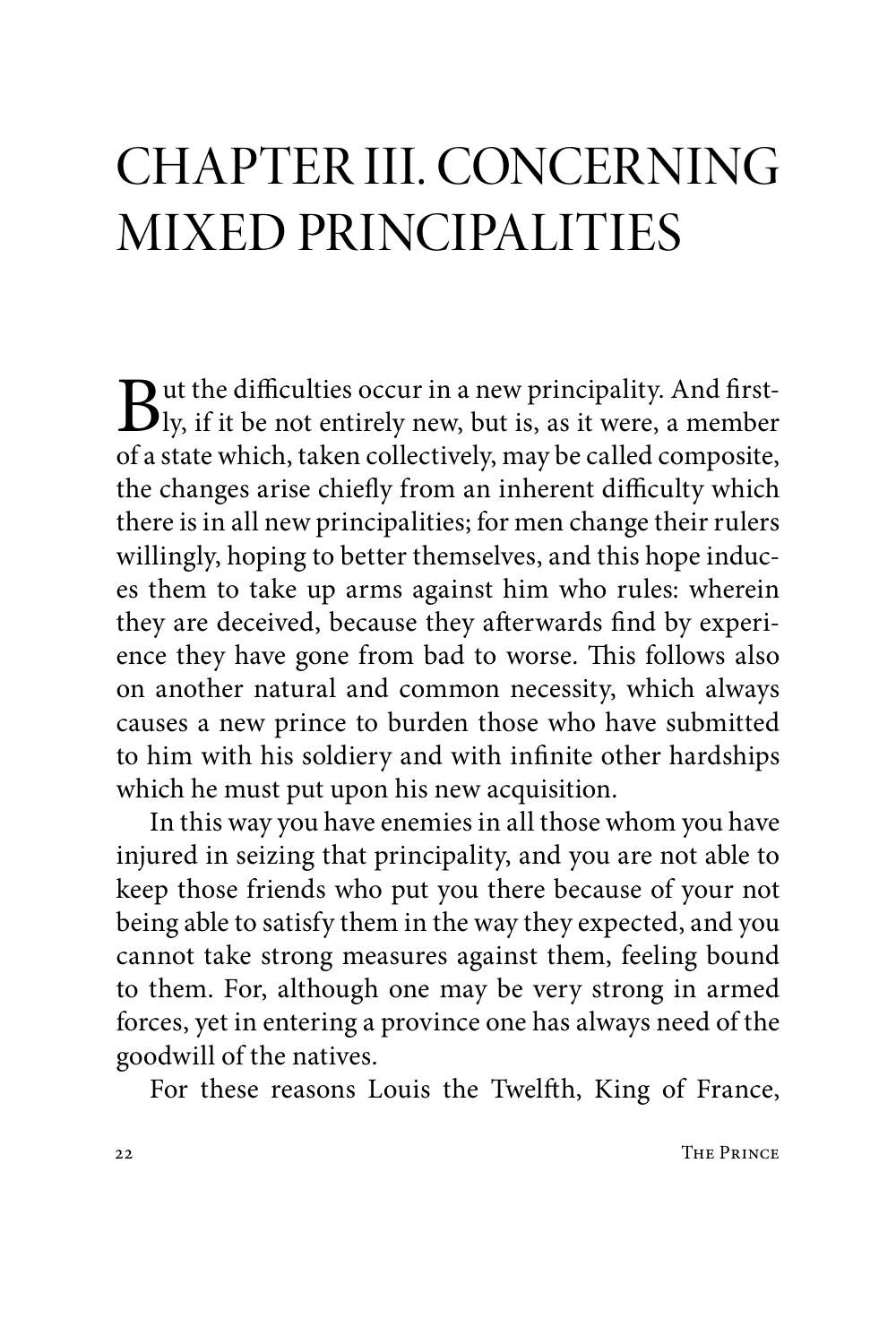quickly occupied Milan, and as quickly lost it; and to turn him out the first time it only needed Lodovico's own forces; because those who had opened the gates to him, finding themselves deceived in their hopes of future benefit, would not endure the ill-treatment of the new prince. It is very true that, after acquiring rebellious provinces a second time, they are not so lightly lost afterwards, because the prince, with little reluctance, takes the opportunity of the rebellion to punish the delinquents, to clear out the suspects, and to strengthen himself in the weakest places. Thus to cause France to lose Milan the first time it was enough for the Duke Lodovico[\*] to raise insurrections on the borders; but to cause him to lose it a second time it was necessary to bring the whole world against him, and that his armies should be defeated and driven out of Italy; which followed from the causes above mentioned.

[\*] Duke Lodovico was Lodovico Moro, a son of Francesco Sforza, who married Beatrice d'Este. He ruled over Milan from 1494 to 1500, and died in 1510.

Nevertheless Milan was taken from France both the first and the second time. The general reasons for the first have been discussed; it remains to name those for the second, and to see what resources he had, and what any one in his situation would have had for maintaining himself more securely in his acquisition than did the King of France.

Now I say that those dominions which, when acquired, are added to an ancient state by him who acquires them, are either of the same country and language, or they are not. When they are, it is easier to hold them, especially when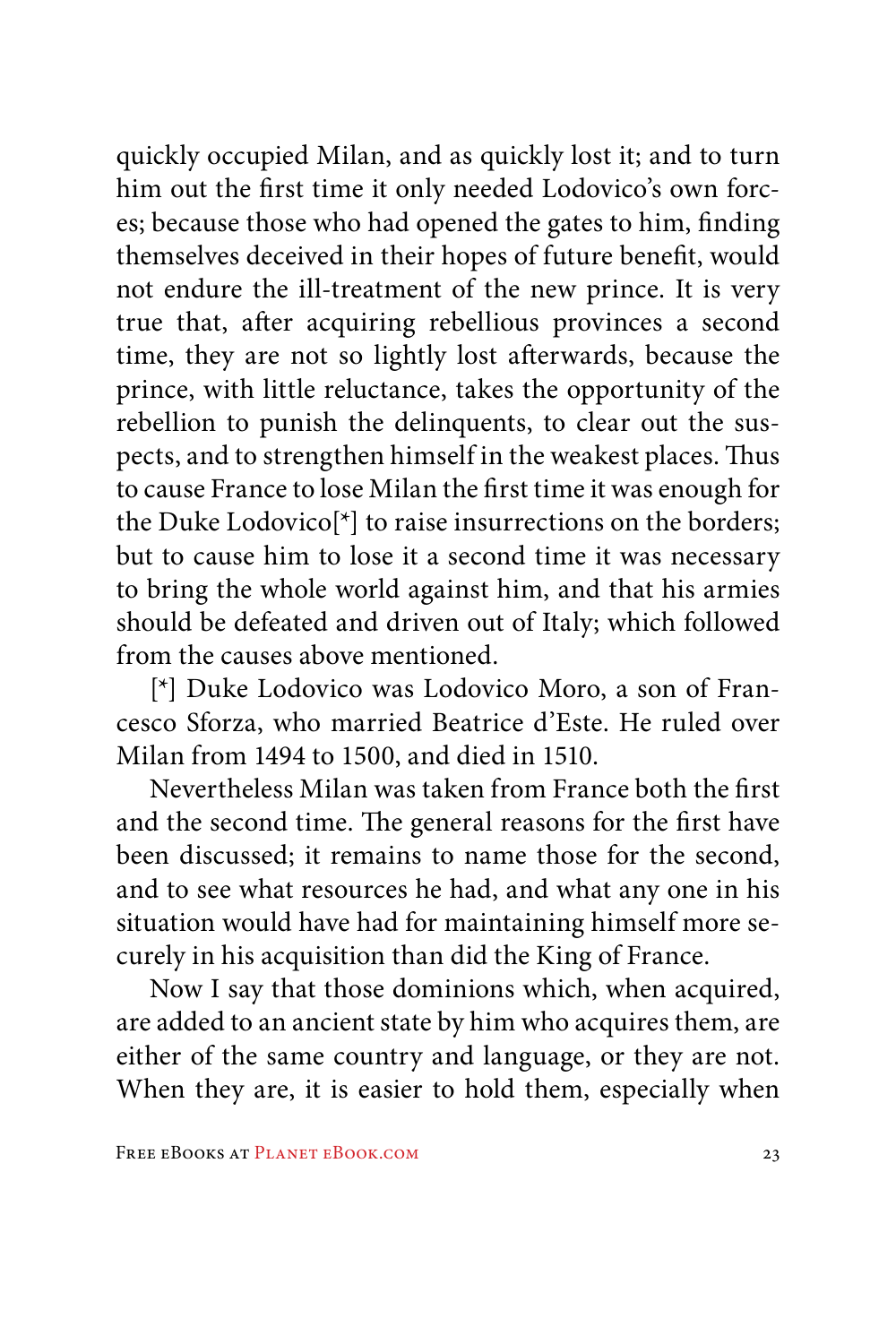they have not been accustomed to selfgovernment; and to hold them securely it is enough to have destroyed the family of the prince who was ruling them; because the two peoples, preserving in other things the old conditions, and not being unlike in customs, will live quietly together, as one has seen in Brittany, Burgundy, Gascony, and Normandy, which have been bound to France for so long a time: and, although there may be some difference in language, nevertheless the customs are alike, and the people will easily be able to get on amongst themselves. He who has annexed them, if he wishes to hold them, has only to bear in mind two considerations: the one, that the family of their former lord is extinguished; the other, that neither their laws nor their taxes are altered, so that in a very short time they will become entirely one body with the old principality.

But when states are acquired in a country differing in language, customs, or laws, there are difficulties, and good fortune and great energy are needed to hold them, and one of the greatest and most real helps would be that he who has acquired them should go and reside there. This would make his position more secure and durable, as it has made that of the Turk in Greece, who, notwithstanding all the other measures taken by him for holding that state, if he had not settled there, would not have been able to keep it. Because, if one is on the spot, disorders are seen as they spring up, and one can quickly remedy them; but if one is not at hand, they are heard of only when they are great, and then one can no longer remedy them. Besides this, the country is not pillaged by your officials; the subjects are satisfied by prompt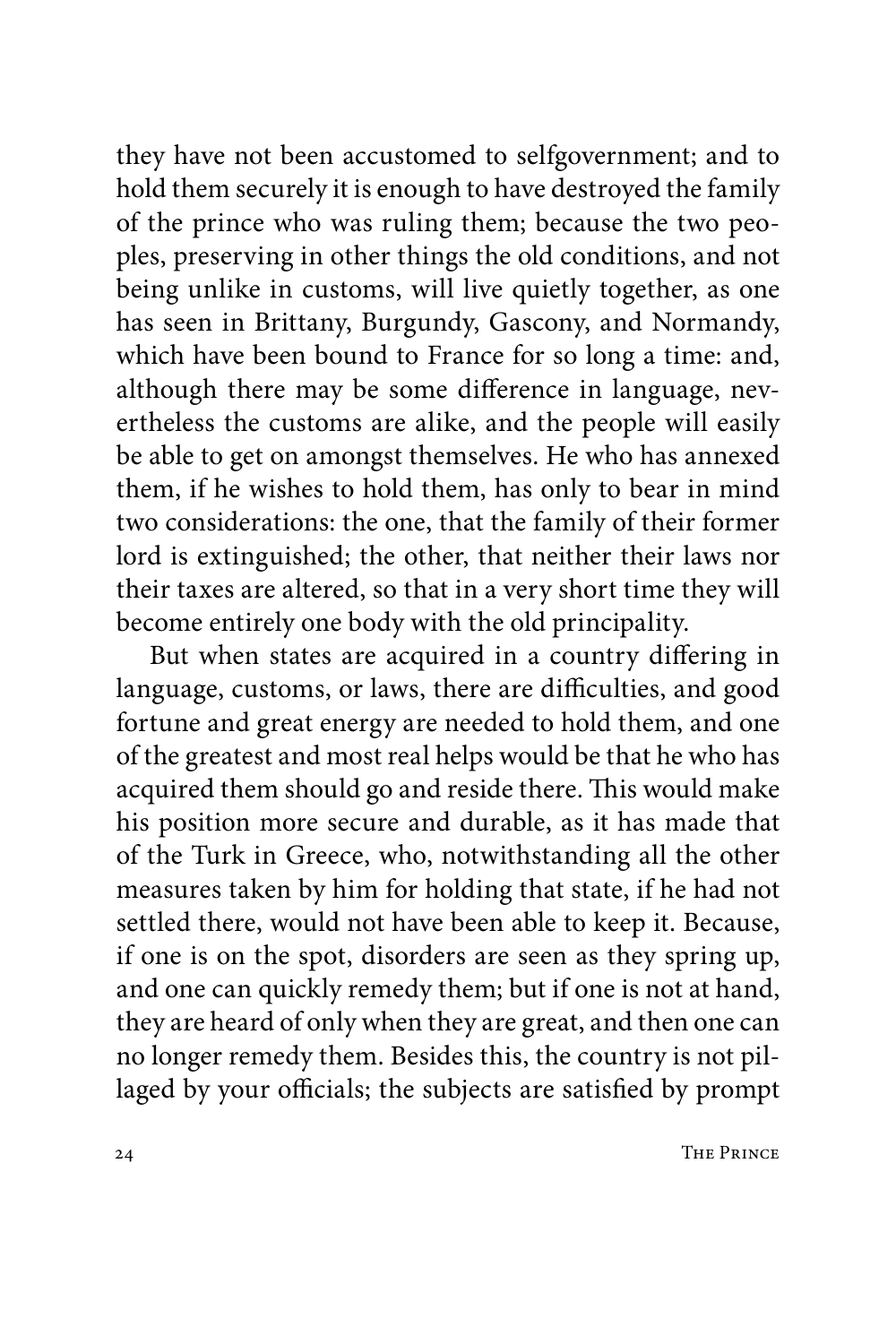recourse to the prince; thus, wishing to be good, they have more cause to love him, and wishing to be otherwise, to fear him. He who would attack that state from the outside must have the utmost caution; as long as the prince resides there it can only be wrested from him with the greatest difficulty.

The other and better course is to send colonies to one or two places, which may be as keys to that state, for it is necessary either to do this or else to keep there a great number of cavalry and infantry. A prince does not spend much on colonies, for with little or no expense he can send them out and keep them there, and he offends a minority only of the citizens from whom he takes lands and houses to give them to the new inhabitants; and those whom he offends, remaining poor and scattered, are never able to injure him; whilst the rest being uninjured are easily kept quiet, and at the same time are anxious not to err for fear it should happen to them as it has to those who have been despoiled. In conclusion, I say that these colonies are not costly, they are more faithful, they injure less, and the injured, as has been said, being poor and scattered, cannot hurt. Upon this, one has to remark that men ought either to be well treated or crushed, because they can avenge themselves of lighter injuries, of more serious ones they cannot; therefore the injury that is to be done to a man ought to be of such a kind that one does not stand in fear of revenge.

But in maintaining armed men there in place of colonies one spends much more, having to consume on the garrison all the income from the state, so that the acquisition turns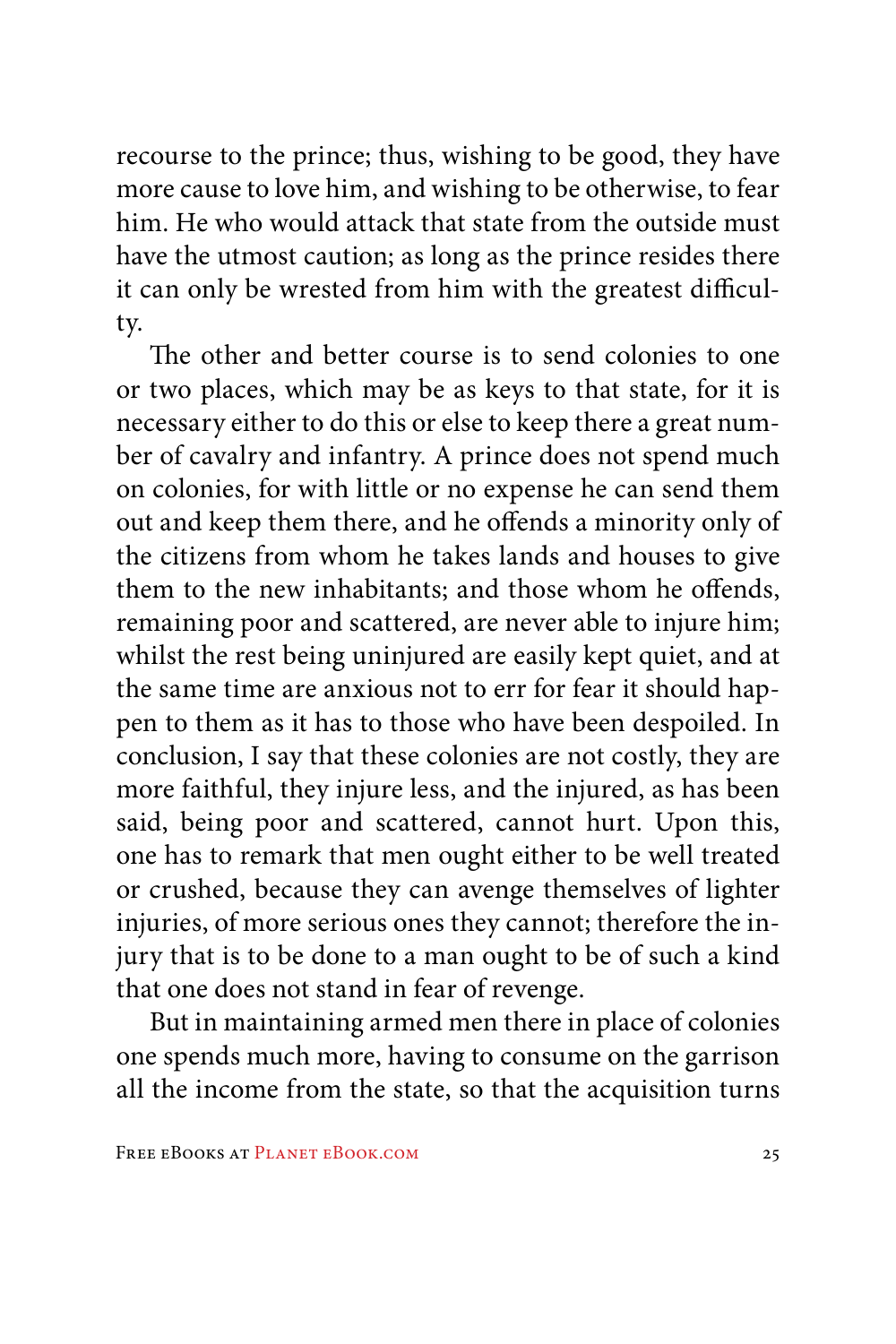into a loss, and many more are exasperated, because the whole state is injured; through the shifting of the garrison up and down all become acquainted with hardship, and all become hostile, and they are enemies who, whilst beaten on their own ground, are yet able to do hurt. For every reason, therefore, such guards are as useless as a colony is useful.

Again, the prince who holds a country differing in the above respects ought to make himself the head and defender of his less powerful neighbours, and to weaken the more powerful amongst them, taking care that no foreigner as powerful as himself shall, by any accident, get a footing there; for it will always happen that such a one will be introduced by those who are discontented, either through excess of ambition or through fear, as one has seen already. The Romans were brought into Greece by the Aetolians; and in every other country where they obtained a footing they were brought in by the inhabitants. And the usual course of affairs is that, as soon as a powerful foreigner enters a country, all the subject states are drawn to him, moved by the hatred which they feel against the ruling power. So that in respect to those subject states he has not to take any trouble to gain them over to himself, for the whole of them quickly rally to the state which he has acquired there. He has only to take care that they do not get hold of too much power and too much authority, and then with his own forces, and with their goodwill, he can easily keep down the more powerful of them, so as to remain entirely master in the country. And he who does not properly manage this business will soon lose what he has acquired, and whilst he does hold it he will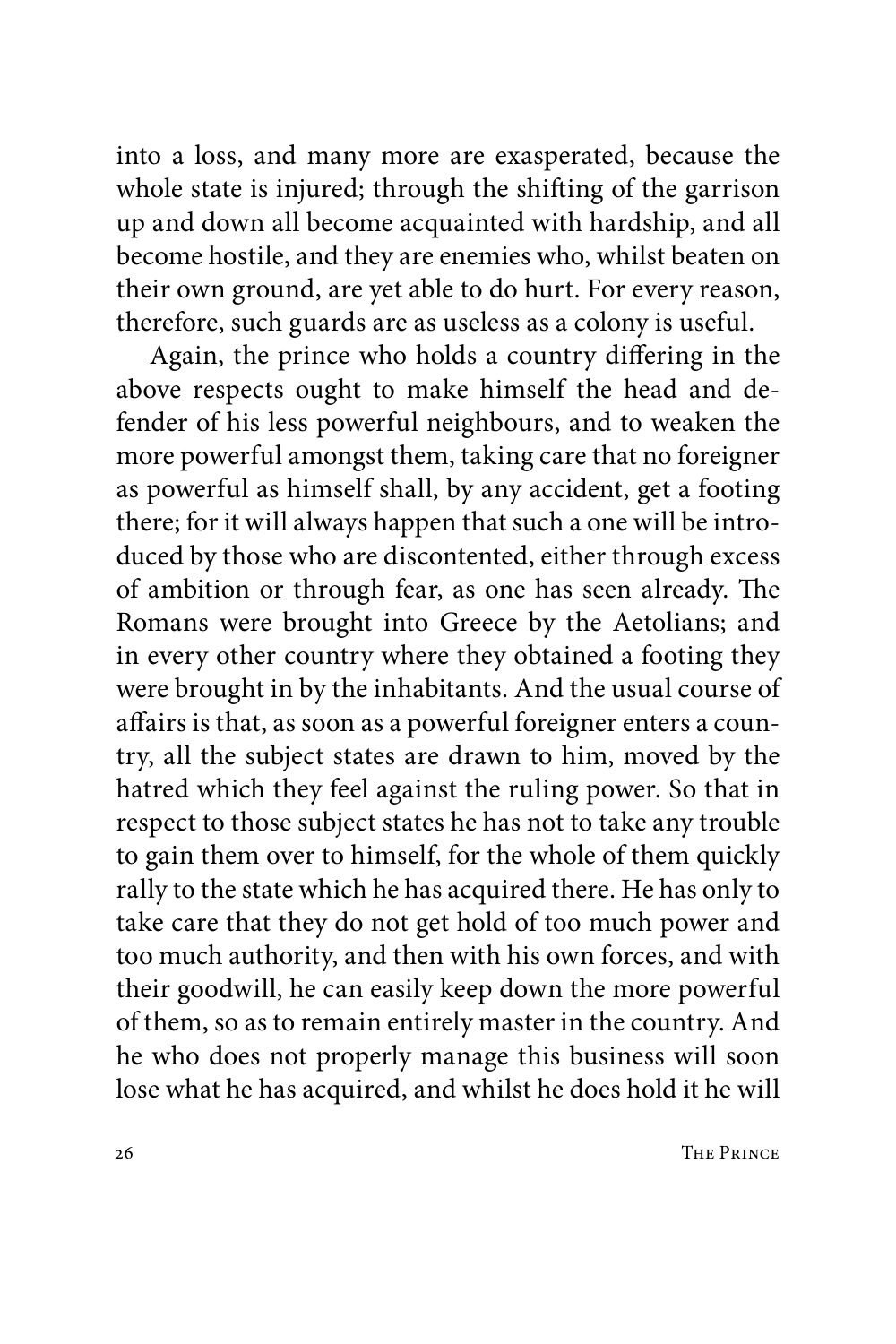have endless difficulties and troubles.

The Romans, in the countries which they annexed, observed closely these measures; they sent colonies and maintained friendly relations with[\*] the minor powers, without increasing their strength; they kept down the greater, and did not allow any strong foreign powers to gain authority. Greece appears to me sufficient for an example. The Achaeans and Aetolians were kept friendly by them, the kingdom of Macedonia was humbled, Antiochus was driven out; yet the merits of the Achaeans and Aetolians never secured for them permission to increase their power, nor did the persuasions of Philip ever induce the Romans to be his friends without first humbling him, nor did the influence of Antiochus make them agree that he should retain any lordship over the country. Because the Romans did in these instances what all prudent princes ought to do, who have to regard not only present troubles, but also future ones, for which they must prepare with every energy, because, when foreseen, it is easy to remedy them; but if you wait until they approach, the medicine is no longer in time because the malady has become incurable; for it happens in this, as the physicians say it happens in hectic fever, that in the beginning of the malady it is easy to cure but difficult to detect, but in the course of time, not having been either detected or treated in the beginning, it becomes easy to detect but difficult to cure. This it happens in affairs of state, for when the evils that arise have been foreseen (which it is only given to a wise man to see), they can be quickly redressed, but when, through not having been foreseen, they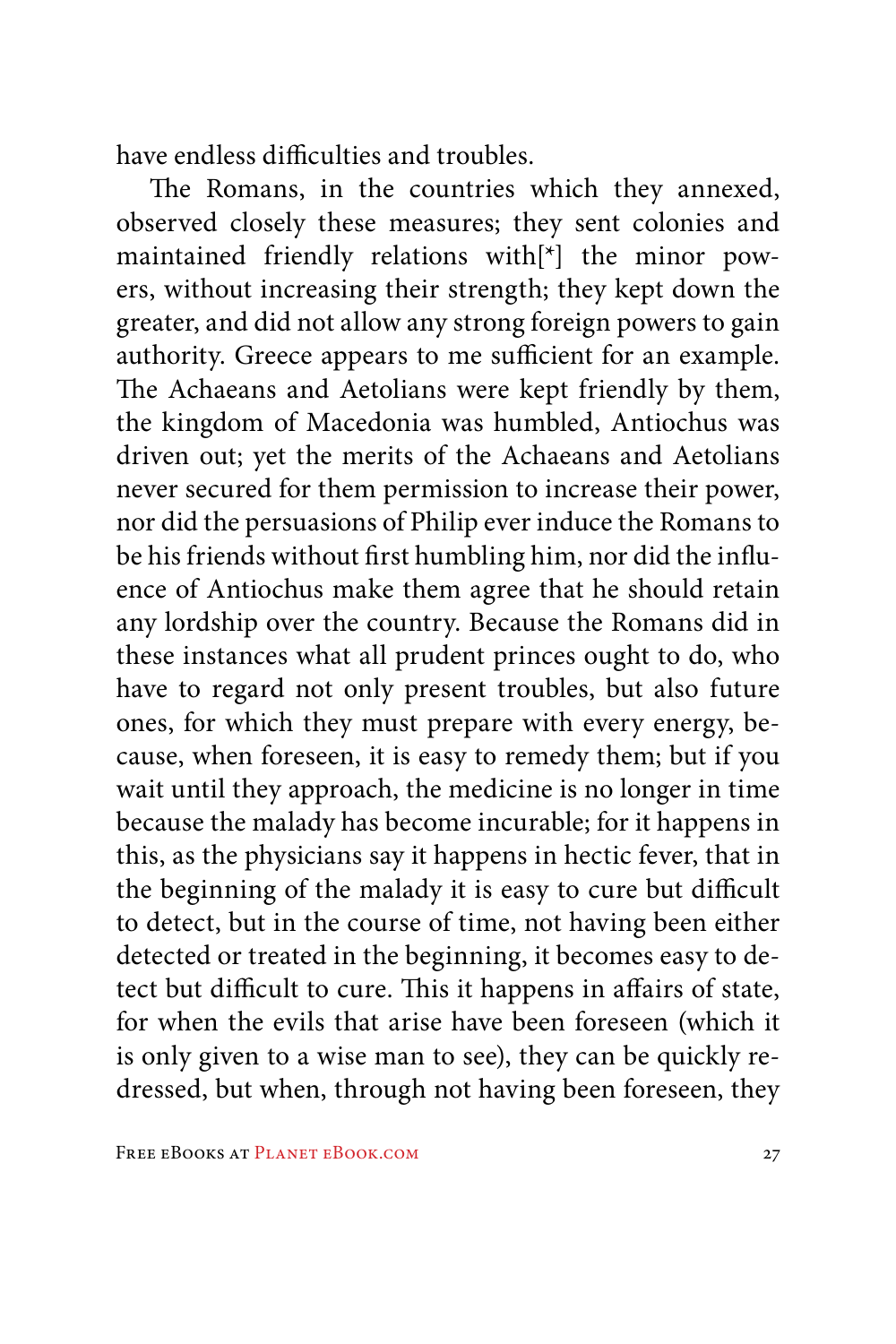have been permitted to grow in a way that every one can see them, there is no longer a remedy. Therefore, the Romans, foreseeing troubles, dealt with them at once, and, even to avoid a war, would not let them come to a head, for they knew that war is not to be avoided, but is only to be put off to the advantage of others; moreover they wished to fight with Philip and Antiochus in Greece so as not to have to do it in Italy; they could have avoided both, but this they did not wish; nor did that ever please them which is for ever in the mouths of the wise ones of our time:—Let us enjoy the benefits of the time—but rather the benefits of their own valour and prudence, for time drives everything before it, and is able to bring with it good as well as evil, and evil as well as good.

[\*] See remark in the introduction on the word 'intrattenere.'

But let us turn to France and inquire whether she has done any of the things mentioned. I will speak of Louis[\*] (and not of Charles[+]) as the one whose conduct is the better to be observed, he having held possession of Italy for the longest period; and you will see that he has done the opposite to those things which ought to be done to retain a state composed of divers elements.

[\*] Louis XII, King of France, 'The Father of the People,' born 1462, died 1515.

[+] Charles VIII, King of France, born 1470, died 1498.

King Louis was brought into Italy by the ambition of the Venetians, who desired to obtain half the state of Lombardy by his intervention. I will not blame the course taken by the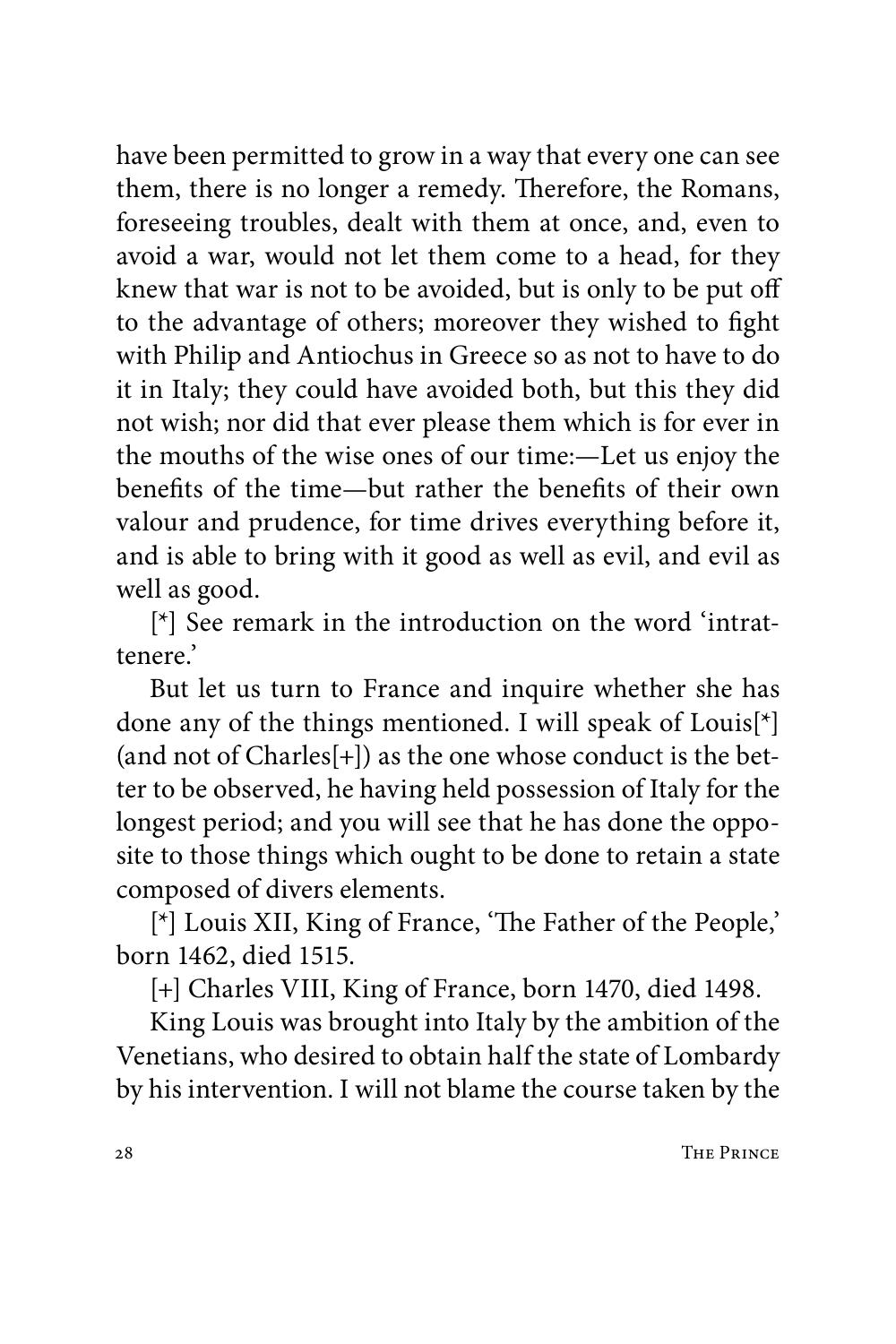king, because, wishing to get a foothold in Italy, and having no friends there—seeing rather that every door was shut to him owing to the conduct of Charles—he was forced to accept those friendships which he could get, and he would have succeeded very quickly in his design if in other matters he had not made some mistakes. The king, however, having acquired Lombardy, regained at once the authority which Charles had lost: Genoa yielded; the Florentines became his friends; the Marquess of Mantua, the Duke of Ferrara, the Bentivogli, my lady of Forli, the Lords of Faenza, of Pesaro, of Rimini, of Camerino, of Piombino, the Lucchese, the Pisans, the Sienese—everybody made advances to him to become his friend. Then could the Venetians realize the rashness of the course taken by them, which, in order that they might secure two towns in Lombardy, had made the king master of two-thirds of Italy.

Let any one now consider with that little difficulty the king could have maintained his position in Italy had he observed the rules above laid down, and kept all his friends secure and protected; for although they were numerous they were both weak and timid, some afraid of the Church, some of the Venetians, and thus they would always have been forced to stand in with him, and by their means he could easily have made himself secure against those who remained powerful. But he was no sooner in Milan than he did the contrary by assisting Pope Alexander to occupy the Romagna. It never occurred to him that by this action he was weakening himself, depriving himself of friends and of those who had thrown themselves into his lap, whilst he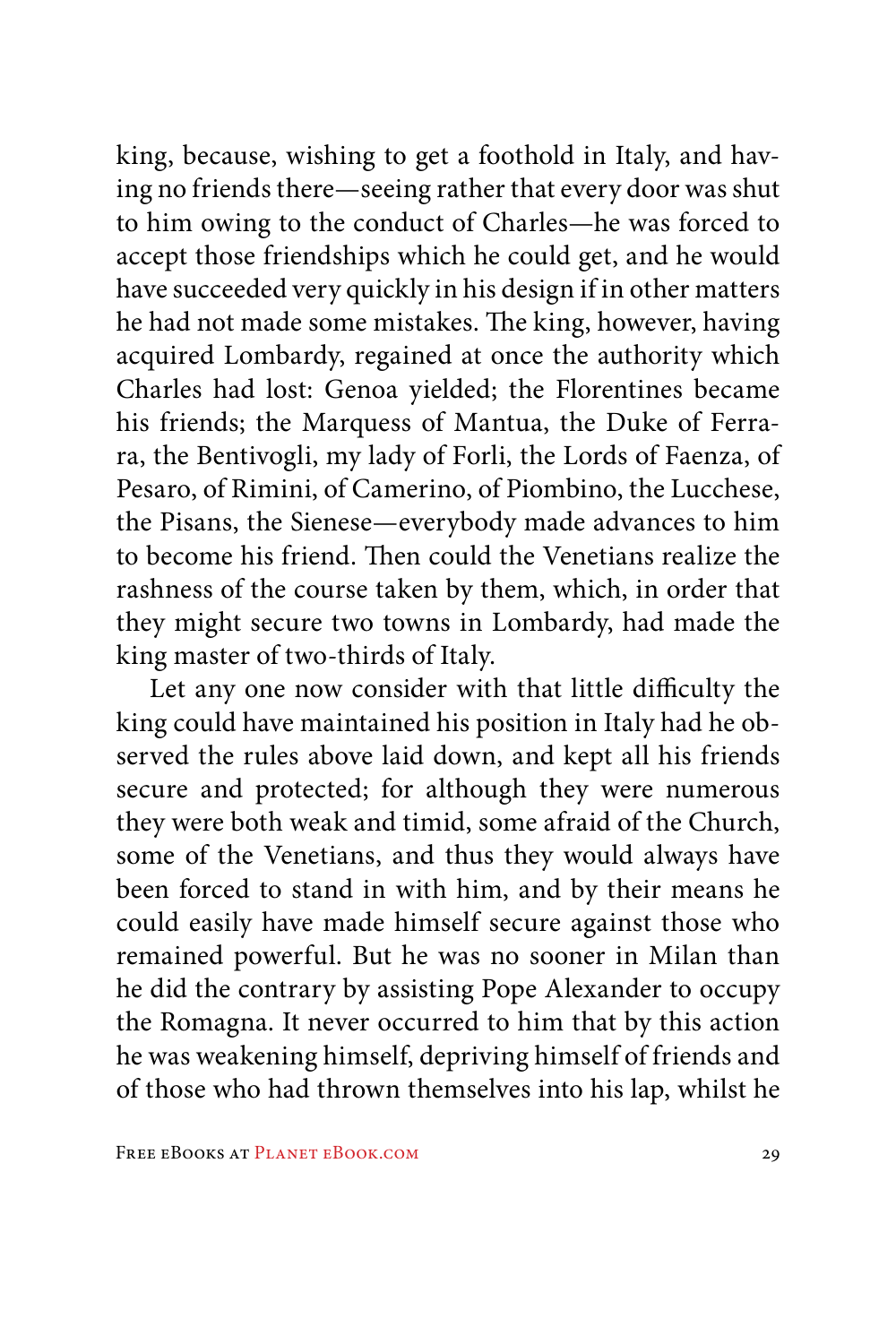aggrandized the Church by adding much temporal power to the spiritual, thus giving it greater authority. And having committed this prime error, he was obliged to follow it up, so much so that, to put an end to the ambition of Alexander, and to prevent his becoming the master of Tuscany, he was himself forced to come into Italy.

And as if it were not enough to have aggrandized the Church, and deprived himself of friends, he, wishing to have the kingdom of Naples, divides it with the King of Spain, and where he was the prime arbiter in Italy he takes an associate, so that the ambitious of that country and the malcontents of his own should have somewhere to shelter; and whereas he could have left in the kingdom his own pensioner as king, he drove him out, to put one there who was able to drive him, Louis, out in turn.

The wish to acquire is in truth very natural and common, and men always do so when they can, and for this they will be praised not blamed; but when they cannot do so, yet wish to do so by any means, then there is folly and blame. Therefore, if France could have attacked Naples with her own forces she ought to have done so; if she could not, then she ought not to have divided it. And if the partition which she made with the Venetians in Lombardy was justified by the excuse that by it she got a foothold in Italy, this other partition merited blame, for it had not the excuse of that necessity.

Therefore Louis made these five errors: he destroyed the minor powers, he increased the strength of one of the greater powers in Italy, he brought in a foreign power, he did not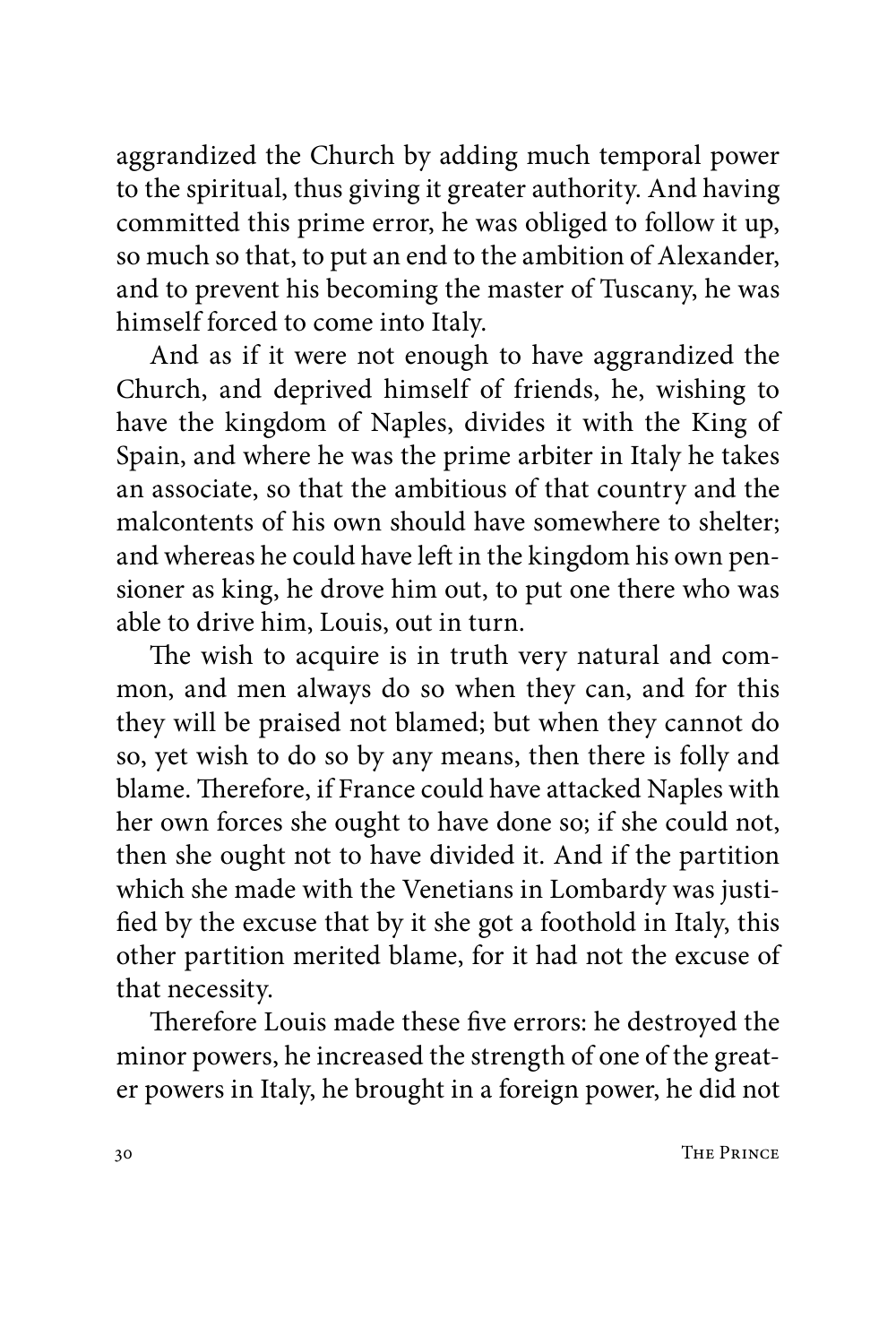settle in the country, he did not send colonies. Which errors, had he lived, were not enough to injure him had he not made a sixth by taking away their dominions from the Venetians; because, had he not aggrandized the Church, nor brought Spain into Italy, it would have been very reasonable and necessary to humble them; but having first taken these steps, he ought never to have consented to their ruin, for they, being powerful, would always have kept off others from designs on Lombardy, to which the Venetians would never have consented except to become masters themselves there; also because the others would not wish to take Lombardy from France in order to give it to the Venetians, and to run counter to both they would not have had the courage.

And if any one should say: 'King Louis yielded the Romagna to Alexander and the kingdom to Spain to avoid war, I answer for the reasons given above that a blunder ought never to be perpetrated to avoid war, because it is not to be avoided, but is only deferred to your disadvantage. And if another should allege the pledge which the king had given to the Pope that he would assist him in the enterprise, in exchange for the dissolution of his marriage[\*] and for the cap to Rouen,[+] to that I reply what I shall write later on concerning the faith of princes, and how it ought to be kept.

[\*] Louis XII divorced his wife, Jeanne, daughter of Louis XI, and married in 1499 Anne of Brittany, widow of Charles VIII, in order to retain the Duchy of Brittany for the crown.

[+] The Archbishop of Rouen. He was Georges d'Amboise,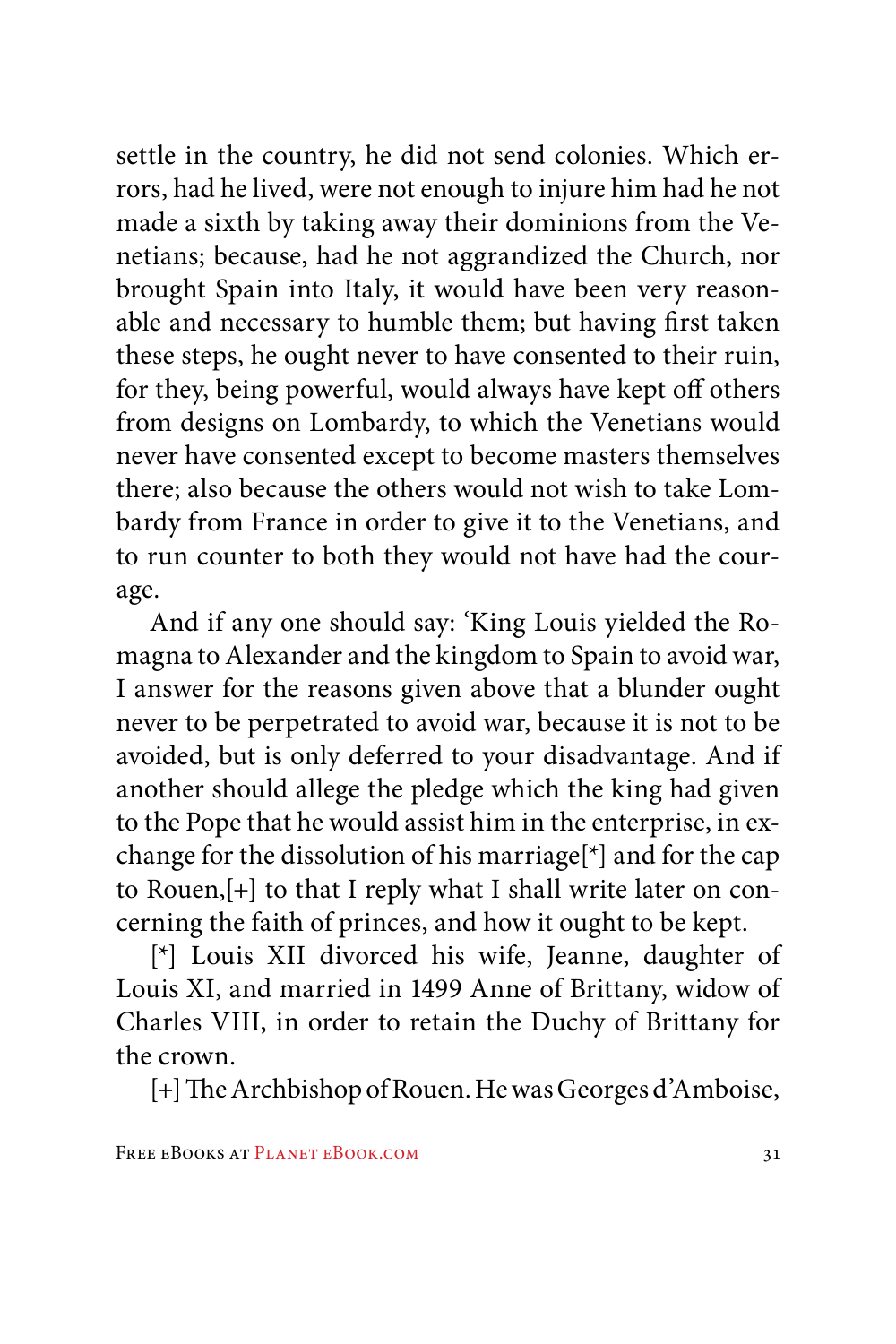created a cardinal by Alexander VI. Born 1460, died 1510.

Thus King Louis lost Lombardy by not having followed any of the conditions observed by those who have taken possession of countries and wished to retain them. Nor is there any miracle in this, but much that is reasonable and quite natural. And on these matters I spoke at Nantes with Rouen, when Valentino, as Cesare Borgia, the son of Pope Alexander, was usually called, occupied the Romagna, and on Cardinal Rouen observing to me that the Italians did not understand war, I replied to him that the French did not understand statecraft, meaning that otherwise they would not have allowed the Church to reach such greatness. And in fact is has been seen that the greatness of the Church and of Spain in Italy has been caused by France, and her ruin may be attributed to them. From this a general rule is drawn which never or rarely fails: that he who is the cause of another becoming powerful is ruined; because that predominancy has been brought about either by astuteness or else by force, and both are distrusted by him who has been raised to power.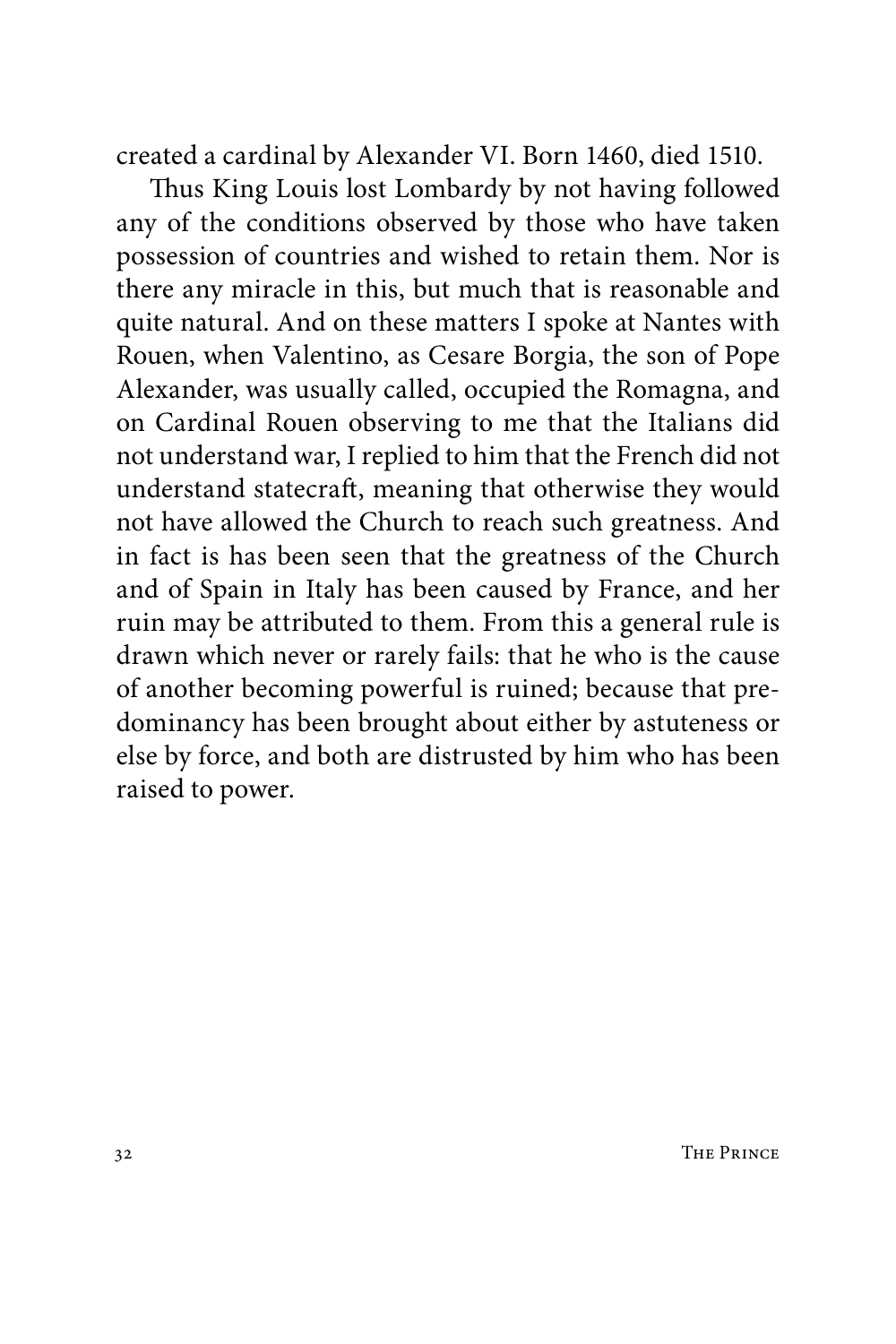## CHAPTER IV. WHY THE KINGDOM OF DARIUS, CONQUERED BY ALEXANDER, DID NOT REBEL AGAINST THE SUCCESSORS OF ALEXANDER AT HIS DEATH

Considering the difficulties which men have had to hold to a newly acquired state, some might wonder how, seeing that Alexander the Great became the master of Asia in a few years, and died whilst it was scarcely settled (whence it might appear reasonable that the whole empire would have rebelled), nevertheless his successors maintained themselves, and had to meet no other difficulty than that which arose among themselves from their own ambitions.

I answer that the principalities of which one has record are found to be governed in two different ways; either by a prince, with a body of servants, who assist him to govern the kingdom as ministers by his favour and permission; or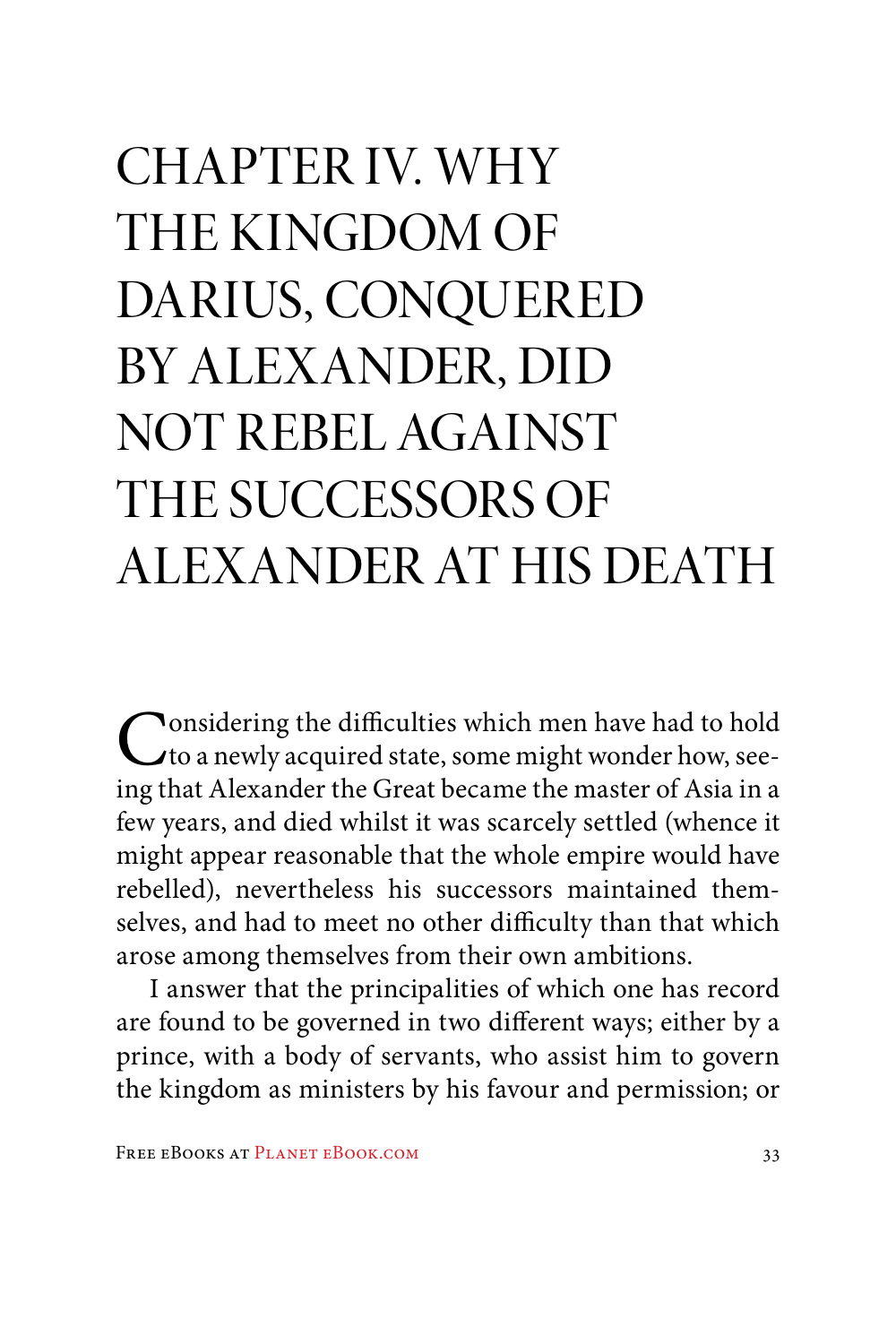by a prince and barons, who hold that dignity by antiquity of blood and not by the grace of the prince. Such barons have states and their own subjects, who recognize them as lords and hold them in natural affection. Those states that are governed by a prince and his servants hold their prince in more consideration, because in all the country there is no one who is recognized as superior to him, and if they yield obedience to another they do it as to a minister and official, and they do not bear him any particular affection.

The examples of these two governments in our time are the Turk and the King of France. The entire monarchy of the Turk is governed by one lord, the others are his servants; and, dividing his kingdom into sanjaks, he sends there different administrators, and shifts and changes them as he chooses. But the King of France is placed in the midst of an ancient body of lords, acknowledged by their own subjects, and beloved by them; they have their own prerogatives, nor can the king take these away except at his peril. Therefore, he who considers both of these states will recognize great difficulties in seizing the state of the Turk, but, once it is conquered, great ease in holding it. The causes of the difficulties in seizing the kingdom of the Turk are that the usurper cannot be called in by the princes of the kingdom, nor can he hope to be assisted in his designs by the revolt of those whom the lord has around him. This arises from the reasons given above; for his ministers, being all slaves and bondmen, can only be corrupted with great difficulty, and one can expect little advantage from them when they have been corrupted, as they cannot carry the people with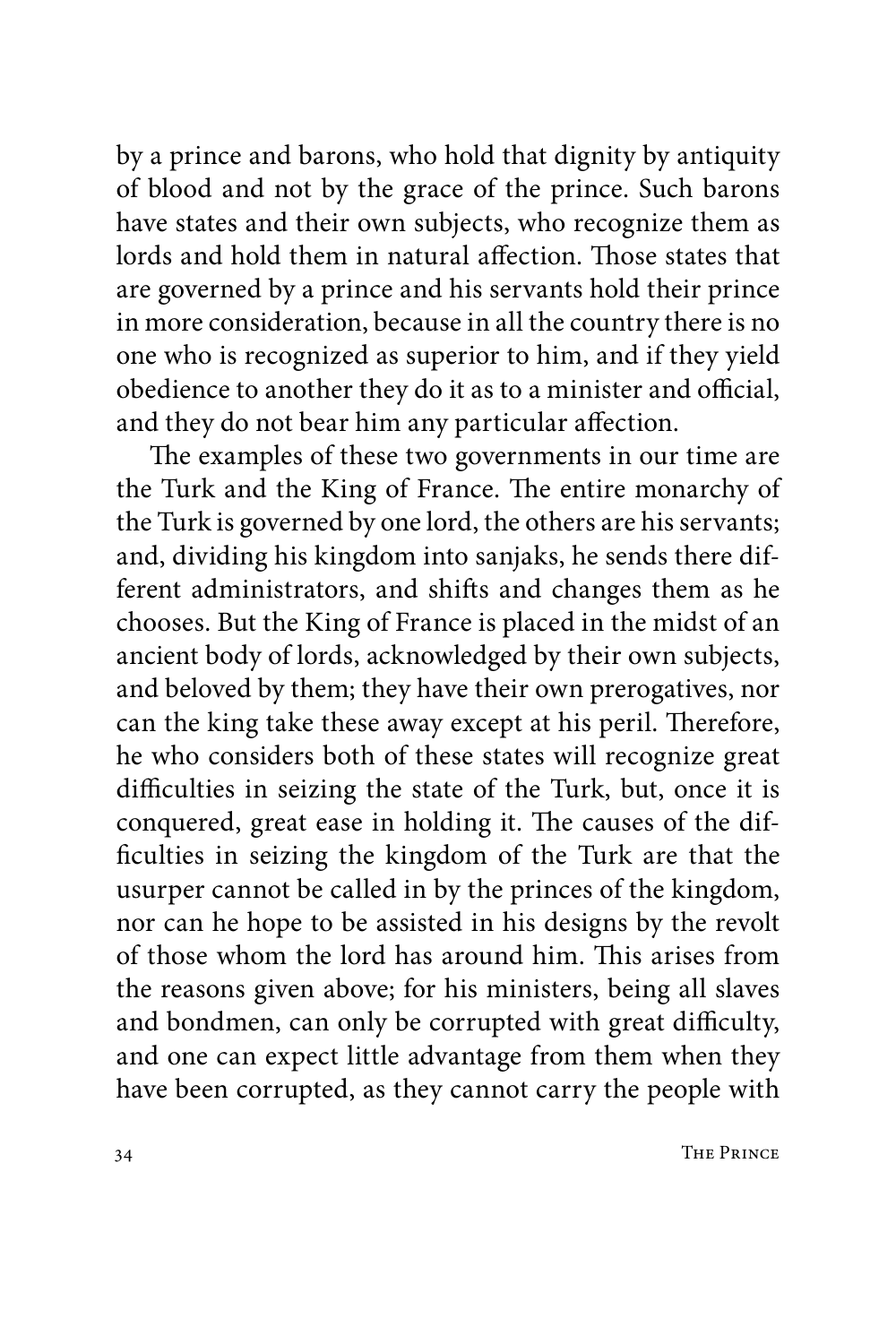them, for the reasons assigned. Hence, he who attacks the Turk must bear in mind that he will find him united, and he will have to rely more on his own strength than on the revolt of others; but, if once the Turk has been conquered, and routed in the field in such a way that he cannot replace his armies, there is nothing to fear but the family of this prince, and, this being exterminated, there remains no one to fear, the others having no credit with the people; and as the conqueror did not rely on them before his victory, so he ought not to fear them after it.

The contrary happens in kingdoms governed like that of France, because one can easily enter there by gaining over some baron of the kingdom, for one always finds malcontents and such as desire a change. Such men, for the reasons given, can open the way into the state and render the victory easy; but if you wish to hold it afterwards, you meet with infinite difficulties, both from those who have assisted you and from those you have crushed. Nor is it enough for you to have exterminated the family of the prince, because the lords that remain make themselves the heads of fresh movements against you, and as you are unable either to satisfy or exterminate them, that state is lost whenever time brings the opportunity.

Now if you will consider what was the nature of the government of Darius, you will find it similar to the kingdom of the Turk, and therefore it was only necessary for Alexander, first to overthrow him in the field, and then to take the country from him. After which victory, Darius being killed, the state remained secure to Alexander, for the above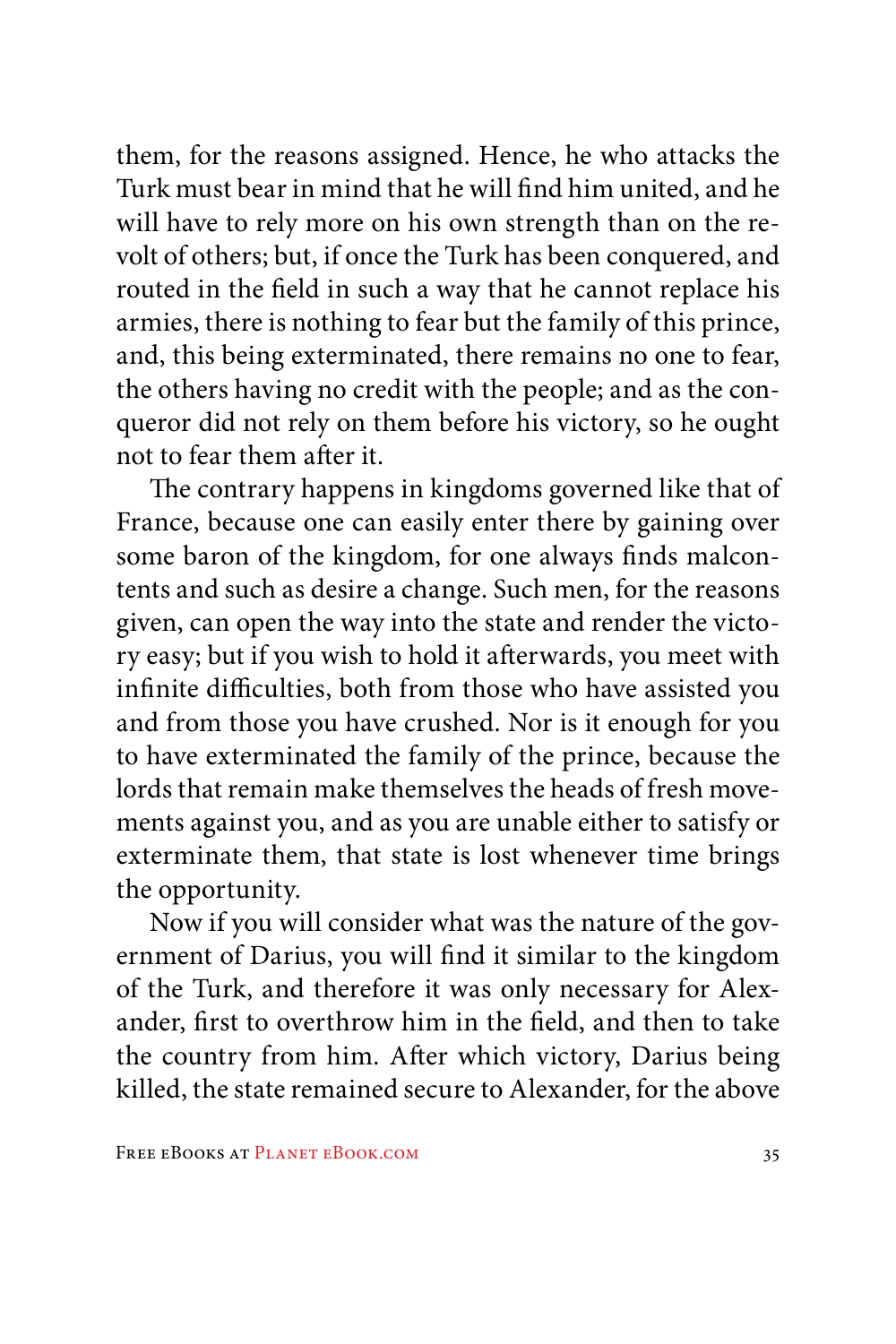reasons. And if his successors had been united they would have enjoyed it securely and at their ease, for there were no tumults raised in the kingdom except those they provoked themselves.

But it is impossible to hold with such tranquillity states constituted like that of France. Hence arose those frequent rebellions against the Romans in Spain, France, and Greece, owing to the many principalities there were in these states, of which, as long as the memory of them endured, the Romans always held an insecure possession; but with the power and long continuance of the empire the memory of them passed away, and the Romans then became secure possessors. And when fighting afterwards amongst themselves, each one was able to attach to himself his own parts of the country, according to the authority he had assumed there; and the family of the former lord being exterminated, none other than the Romans were acknowledged.

When these things are remembered no one will marvel at the ease with which Alexander held the Empire of Asia, or at the difficulties which others have had to keep an acquisition, such as Pyrrhus and many more; this is not occasioned by the little or abundance of ability in the conqueror, but by the want of uniformity in the subject state.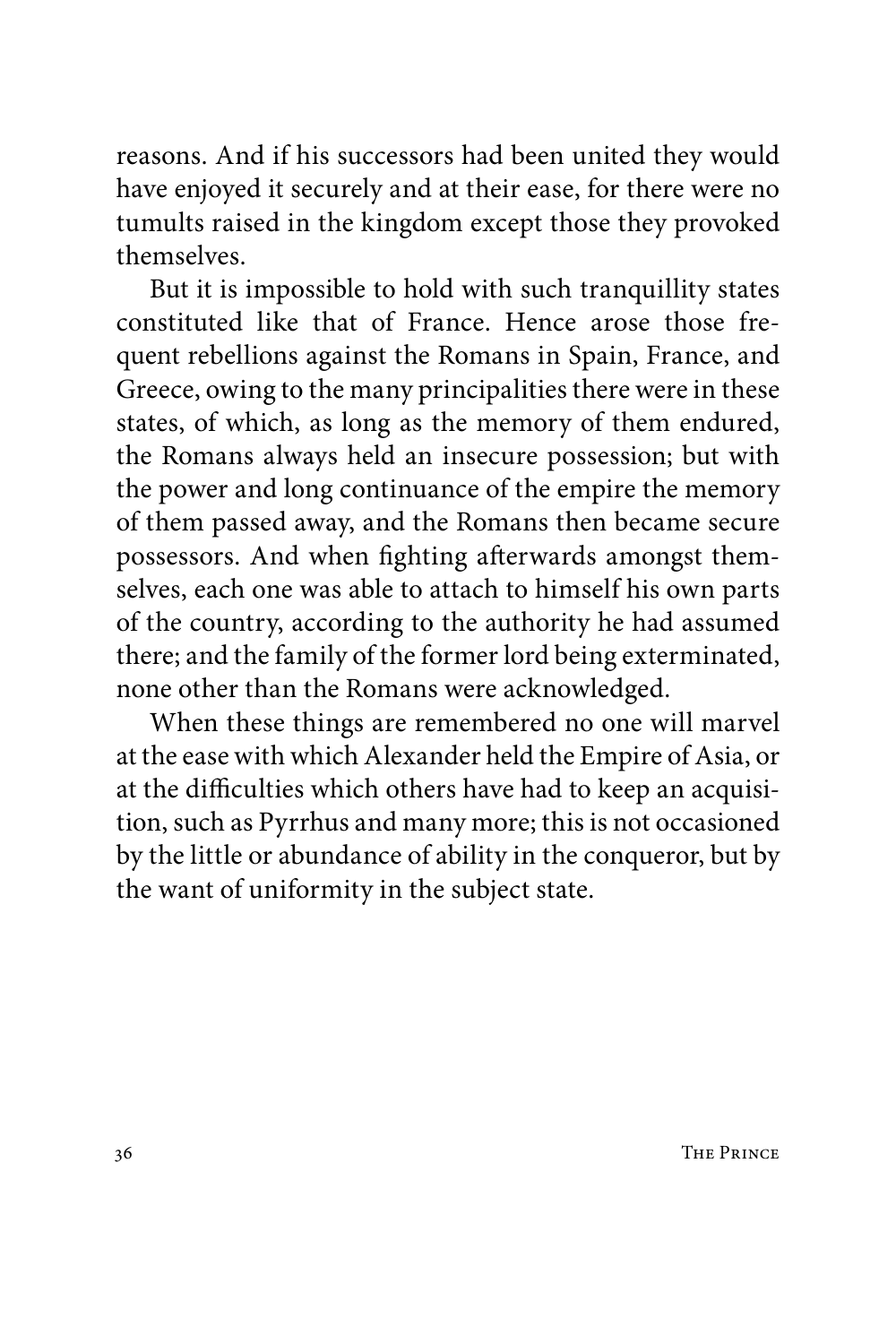# CHAPTER V. CONCERNING THE WAY TO GOVERN CITIES OR PRINCIPALITIES WHICH LIVED UNDER THEIR OWN LAWS BEFORE THEY WERE ANNEXED

 $\mathbf{W}$  henever those states which have been acquired as  ${\mathsf V}\,$  stated have been accustomed to live under their own laws and in freedom, there are three courses for those who wish to hold them: the first is to ruin them, the next is to reside there in person, the third is to permit them to live under their own laws, drawing a tribute, and establishing within it an oligarchy which will keep it friendly to you. Because such a government, being created by the prince, knows that it cannot stand without his friendship and interest, and does it utmost to support him; and therefore he who would keep a city accustomed to freedom will hold it more easily by the means of its own citizens than in any other way.

There are, for example, the Spartans and the Romans.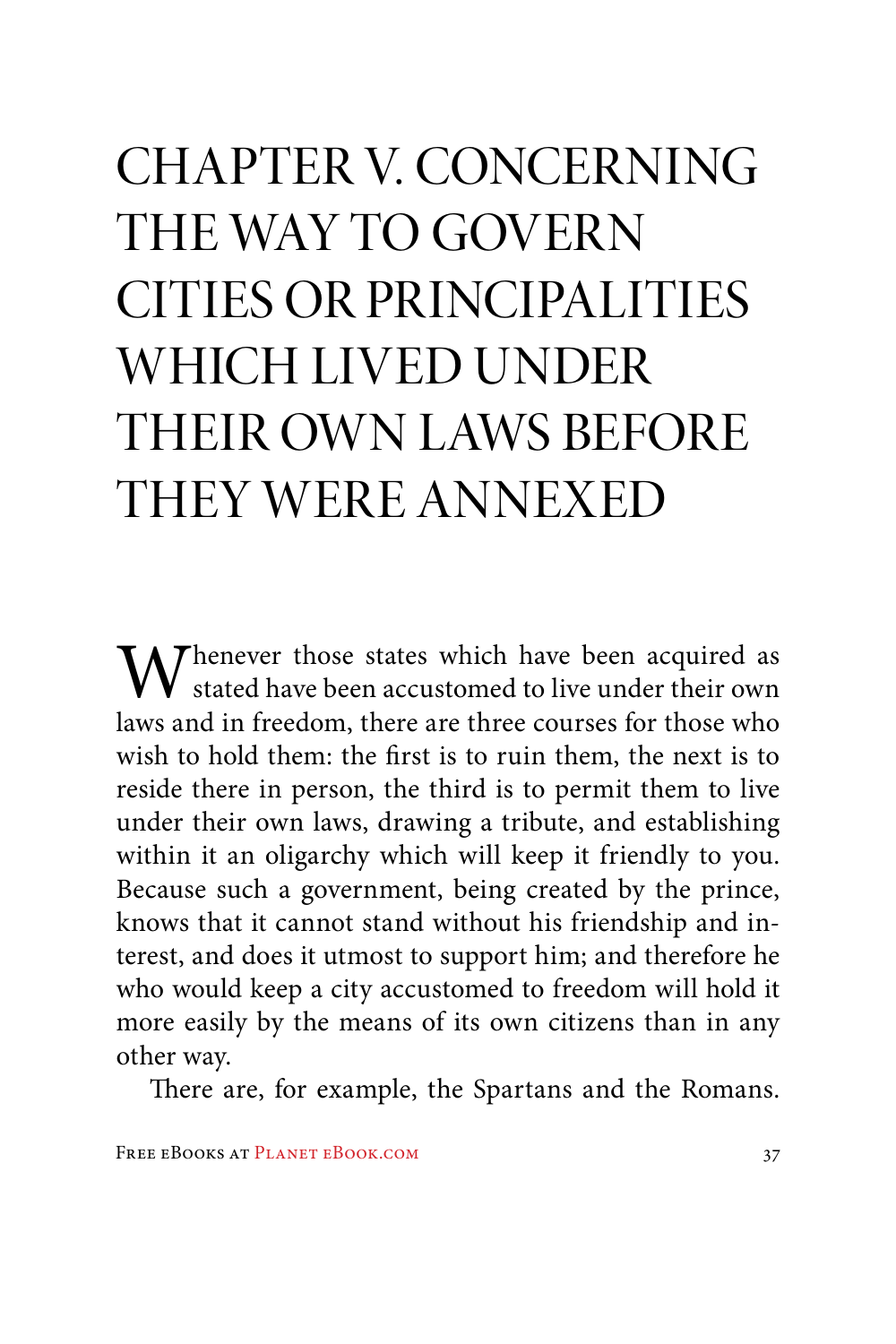The Spartans held Athens and Thebes, establishing there an oligarchy, nevertheless they lost them. The Romans, in order to hold Capua, Carthage, and Numantia, dismantled them, and did not lose them. They wished to hold Greece as the Spartans held it, making it free and permitting its laws, and did not succeed. So to hold it they were compelled to dismantle many cities in the country, for in truth there is no safe way to retain them otherwise than by ruining them. And he who becomes master of a city accustomed to freedom and does not destroy it, may expect to be destroyed by it, for in rebellion it has always the watchword of liberty and its ancient privileges as a rallying point, which neither time nor benefits will ever cause it to forget. And whatever you may do or provide against, they never forget that name or their privileges unless they are disunited or dispersed, but at every chance they immediately rally to them, as Pisa after the hundred years she had been held in bondage by the Florentines.

But when cities or countries are accustomed to live under a prince, and his family is exterminated, they, being on the one hand accustomed to obey and on the other hand not having the old prince, cannot agree in making one from amongst themselves, and they do not know how to govern themselves. For this reason they are very slow to take up arms, and a prince can gain them to himself and secure them much more easily. But in republics there is more vitality, greater hatred, and more desire for vengeance, which will never permit them to allow the memory of their former liberty to rest; so that the safest way is to destroy them or to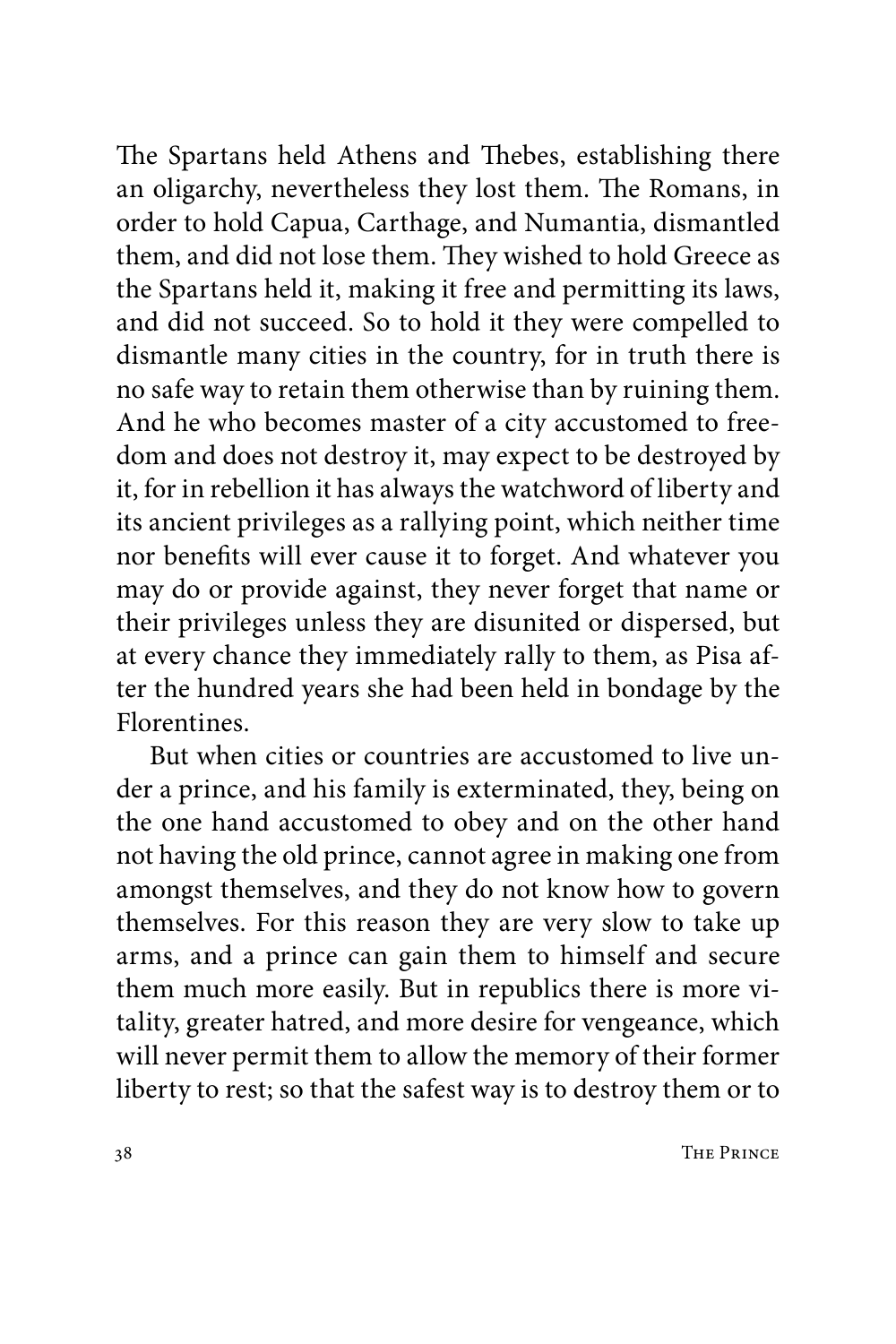reside there.

FREE EBOOKS AT PLANET EBOOK.COM 39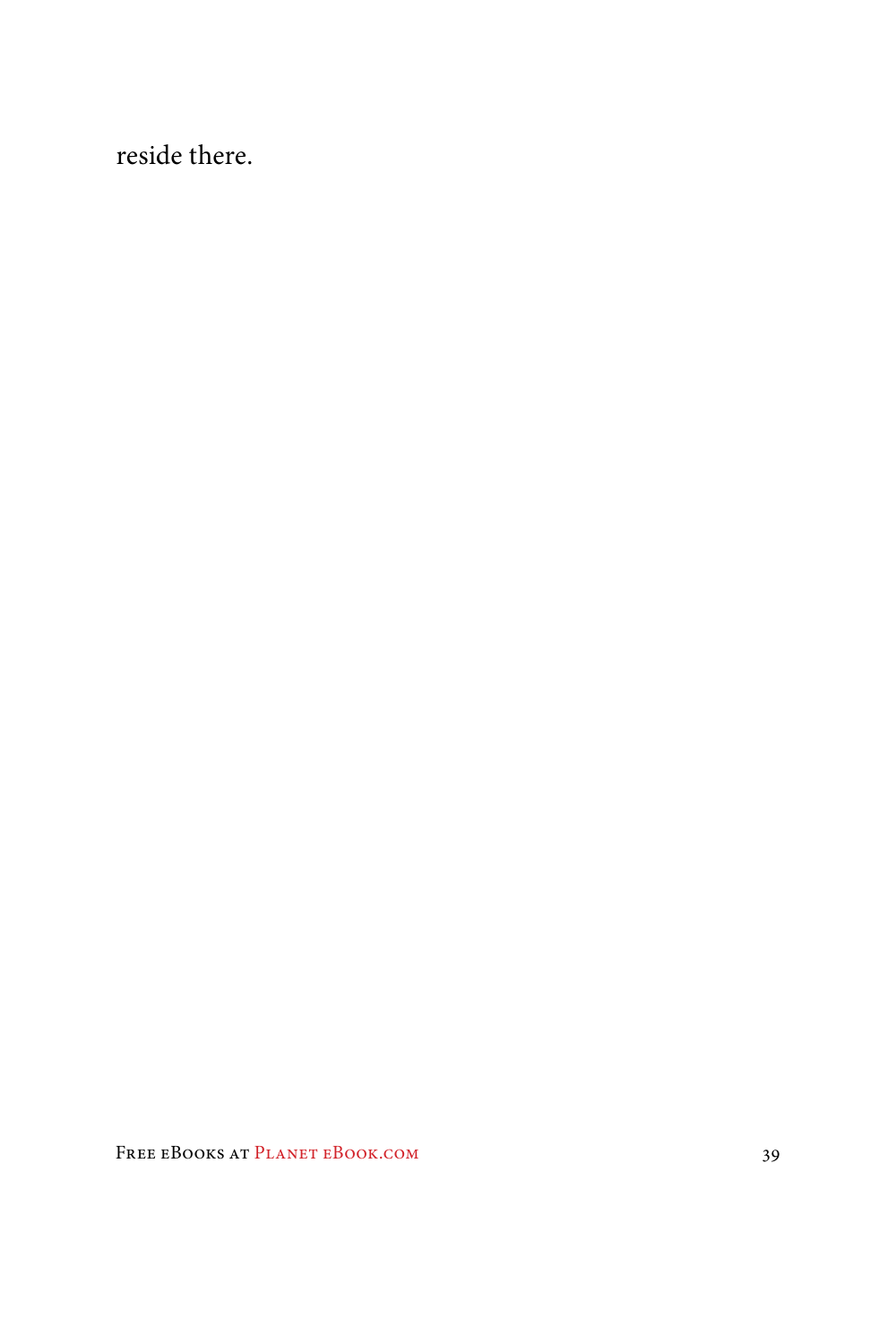## CHAPTER VI. CONCERNING NEW PRINCIPALITIES WHICH ARE ACQUIRED BY ONE'S OWN ARMS AND ABILITY

Let no one be surprised if, in speaking of entirely new principalities as I shall do, I adduce the highest ex-<br>complex hath of prince and of state heaves man valling amples both of prince and of state; because men, walking almost always in paths beaten by others, and following by imitation their deeds, are yet unable to keep entirely to the ways of others or attain to the power of those they imitate. A wise man ought always to follow the paths beaten by great men, and to imitate those who have been supreme, so that if his ability does not equal theirs, at least it will savour of it. Let him act like the clever archers who, designing to hit the mark which yet appears too far distant, and knowing the limits to which the strength of their bow attains, take aim much higher than the mark, not to reach by their strength or arrow to so great a height, but to be able with the aid of so high an aim to hit the mark they wish to reach.

I say, therefore, that in entirely new principalities, where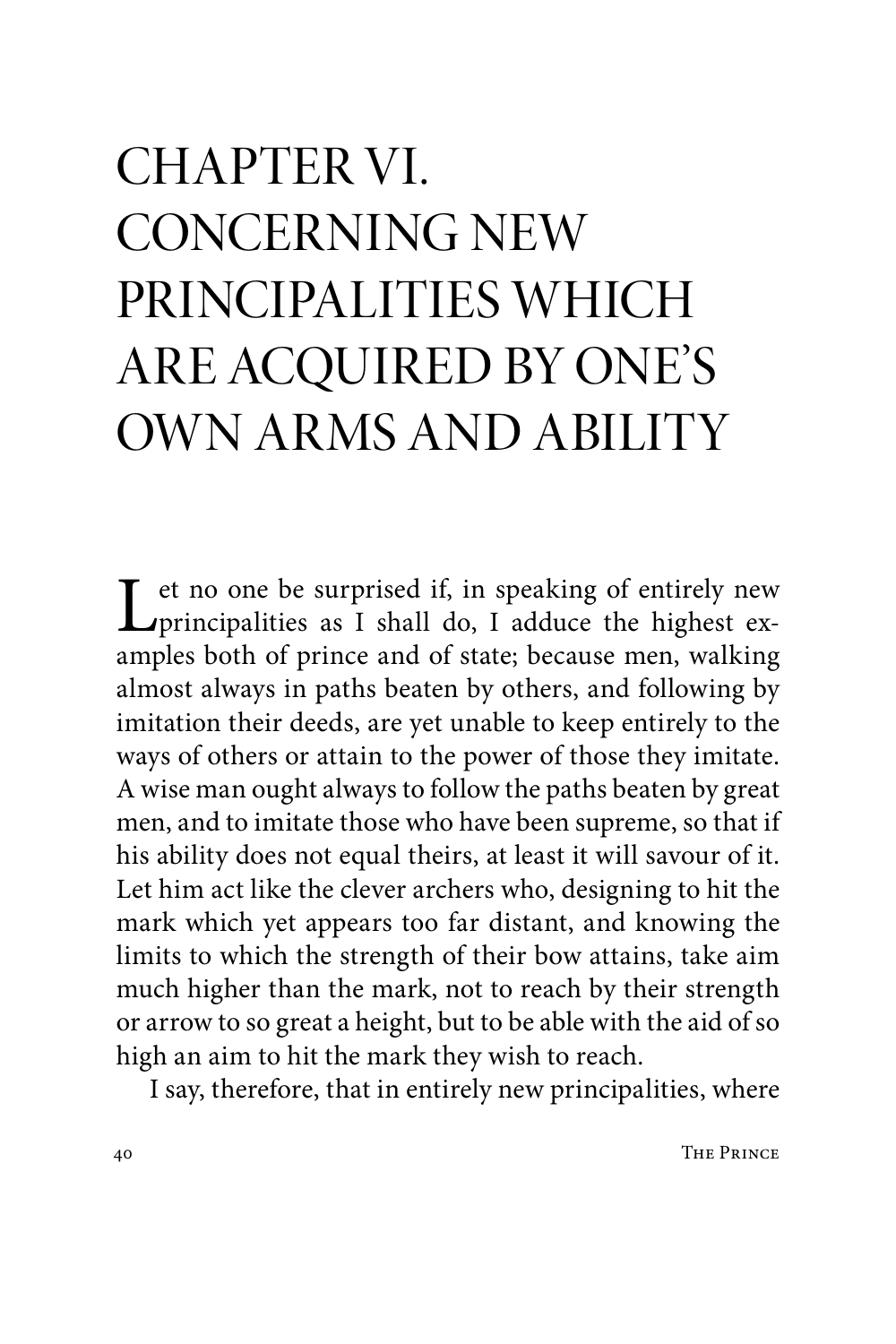there is a new prince, more or less difficulty is found in keeping them, accordingly as there is more or less ability in him who has acquired the state. Now, as the fact of becoming a prince from a private station presupposes either ability or fortune, it is clear that one or other of these things will mitigate in some degree many difficulties. Nevertheless, he who has relied least on fortune is established the strongest. Further, it facilitates matters when the prince, having no other state, is compelled to reside there in person.

But to come to those who, by their own ability and not through fortune, have risen to be princes, I say that Moses, Cyrus, Romulus, Theseus, and such like are the most excellent examples. And although one may not discuss Moses, he having been a mere executor of the will of God, yet he ought to be admired, if only for that favour which made him worthy to speak with God. But in considering Cyrus and others who have acquired or founded kingdoms, all will be found admirable; and if their particular deeds and conduct shall be considered, they will not be found inferior to those of Moses, although he had so great a preceptor. And in examining their actions and lives one cannot see that they owed anything to fortune beyond opportunity, which brought them the material to mould into the form which seemed best to them. Without that opportunity their powers of mind would have been extinguished, and without those powers the opportunity would have come in vain.

It was necessary, therefore, to Moses that he should find the people of Israel in Egypt enslaved and oppressed by the Egyptians, in order that they should be disposed to follow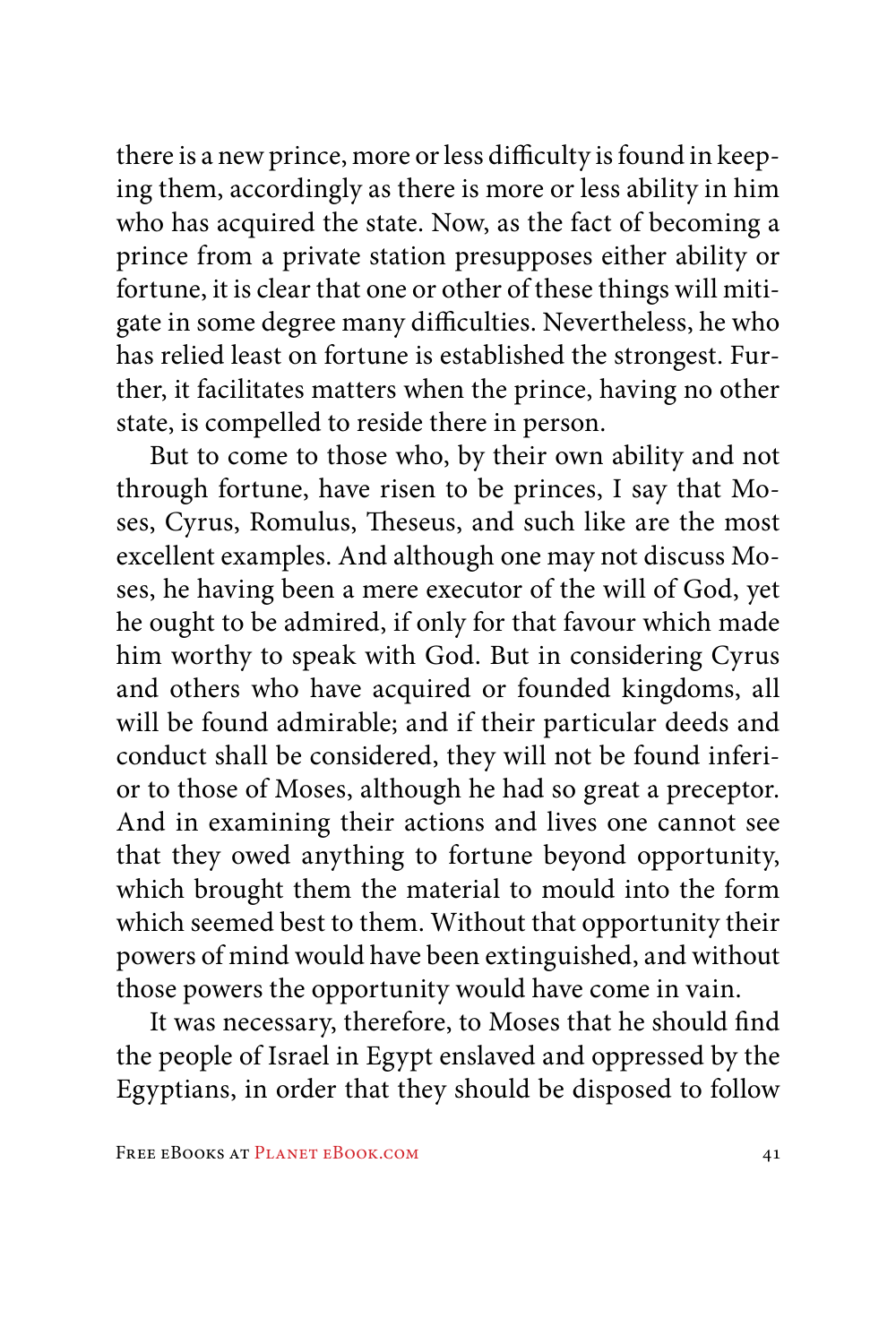him so as to be delivered out of bondage. It was necessary that Romulus should not remain in Alba, and that he should be abandoned at his birth, in order that he should become King of Rome and founder of the fatherland. It was necessary that Cyrus should find the Persians discontented with the government of the Medes, and the Medes soft and effeminate through their long peace. Theseus could not have shown his ability had he not found the Athenians dispersed. These opportunities, therefore, made those men fortunate, and their high ability enabled them to recognize the opportunity whereby their country was ennobled and made famous.

Those who by valorous ways become princes, like these men, acquire a principality with difficulty, but they keep it with ease. The difficulties they have in acquiring it rise in part from the new rules and methods which they are forced to introduce to establish their government and its security. And it ought to be remembered that there is nothing more difficult to take in hand, more perilous to conduct, or more uncertain in its success, then to take the lead in the introduction of a new order of things. Because the innovator has for enemies all those who have done well under the old conditions, and lukewarm defenders in those who may do well under the new. This coolness arises partly from fear of the opponents, who have the laws on their side, and partly from the incredulity of men, who do not readily believe in new things until they have had a long experience of them. Thus it happens that whenever those who are hostile have the opportunity to attack they do it like partisans, whilst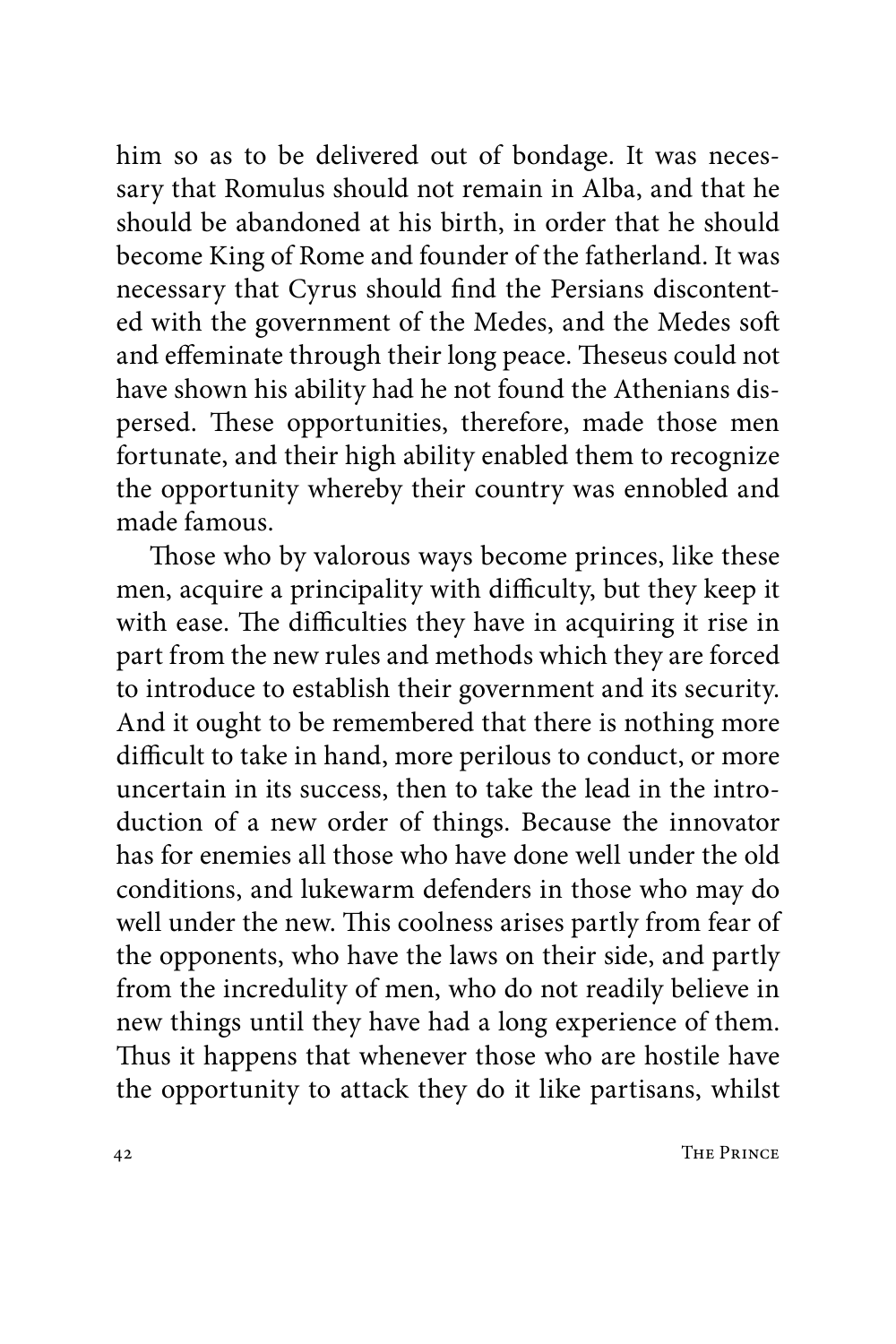the others defend lukewarmly, in such wise that the prince is endangered along with them.

It is necessary, therefore, if we desire to discuss this matter thoroughly, to inquire whether these innovators can rely on themselves or have to depend on others: that is to say, whether, to consummate their enterprise, have they to use prayers or can they use force? In the first instance they always succeed badly, and never compass anything; but when they can rely on themselves and use force, then they are rarely endangered. Hence it is that all armed prophets have conquered, and the unarmed ones have been destroyed. Besides the reasons mentioned, the nature of the people is variable, and whilst it is easy to persuade them, it is difficult to fix them in that persuasion. And thus it is necessary to take such measures that, when they believe no longer, it may be possible to make them believe by force.

If Moses, Cyrus, Theseus, and Romulus had been unarmed they could not have enforced their constitutions for long—as happened in our time to Fra Girolamo Savonarola, who was ruined with his new order of things immediately the multitude believed in him no longer, and he had no means of keeping steadfast those who believed or of making the unbelievers to believe. Therefore such as these have great difficulties in consummating their enterprise, for all their dangers are in the ascent, yet with ability they will overcome them; but when these are overcome, and those who envied them their success are exterminated, they will begin to be respected, and they will continue afterwards powerful, secure, honoured, and happy.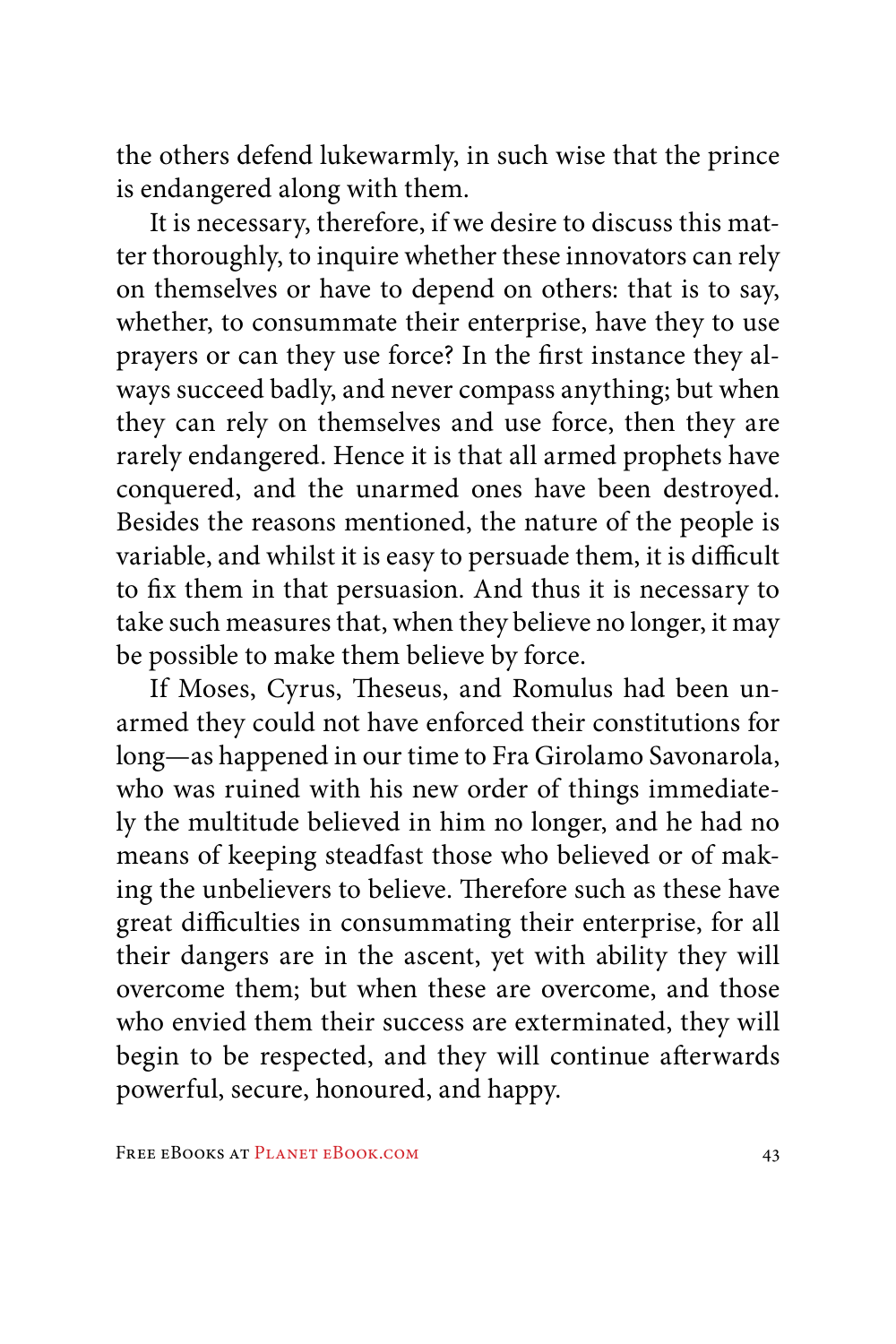To these great examples I wish to add a lesser one; still it bears some resemblance to them, and I wish it to suffice me for all of a like kind: it is Hiero the Syracusan.[\*] This man rose from a private station to be Prince of Syracuse, nor did he, either, owe anything to fortune but opportunity; for the Syracusans, being oppressed, chose him for their captain, afterwards he was rewarded by being made their prince. He was of so great ability, even as a private citizen, that one who writes of him says he wanted nothing but a kingdom to be a king. This man abolished the old soldiery, organized the new, gave up old alliances, made new ones; and as he had his own soldiers and allies, on such foundations he was able to build any edifice: thus, whilst he had endured much trouble in acquiring, he had but little in keeping.

[\*] Hiero II, born about 307 B.C., died 216 B.C.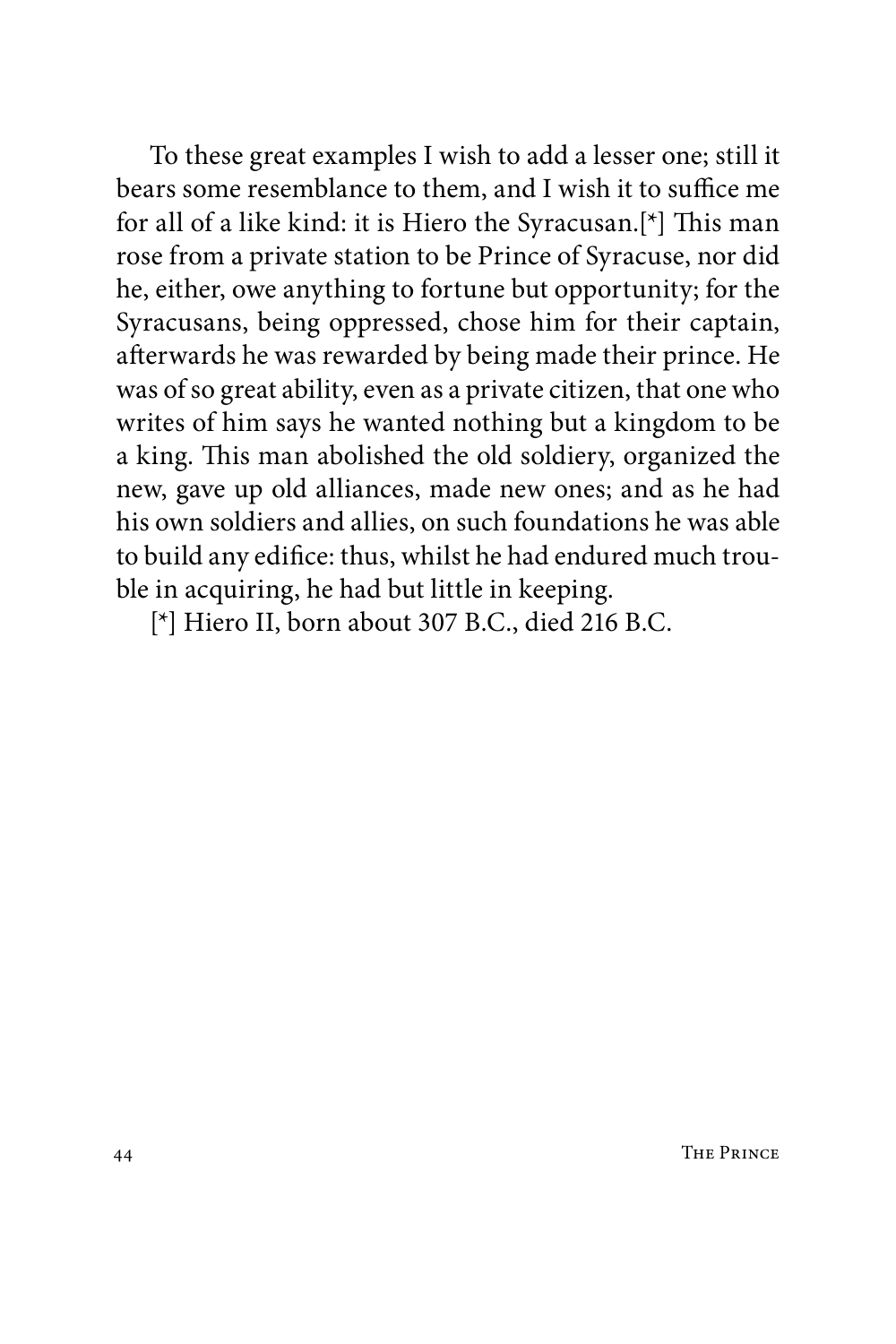# CHAPTER VII. CONCERNING NEW PRINCIPALITIES WHICH ARE ACQUIRED EITHER BY THE ARMS OF OTHERS OR BY GOOD FORTUNE

Those who solely by good fortune become princes from<br>being private citizens have little trouble in rising, but much in keeping atop; they have not any difficulties on the way up, because they fly, but they have many when they reach the summit. Such are those to whom some state is given either for money or by the favour of him who bestows it; as happened to many in Greece, in the cities of Ionia and of the Hellespont, where princes were made by Darius, in order that they might hold the cities both for his security and his glory; as also were those emperors who, by the corruption of the soldiers, from being citizens came to empire. Such stand simply elevated upon the goodwill and the fortune of him who has elevated them—two most inconstant and unstable things. Neither have they the knowledge req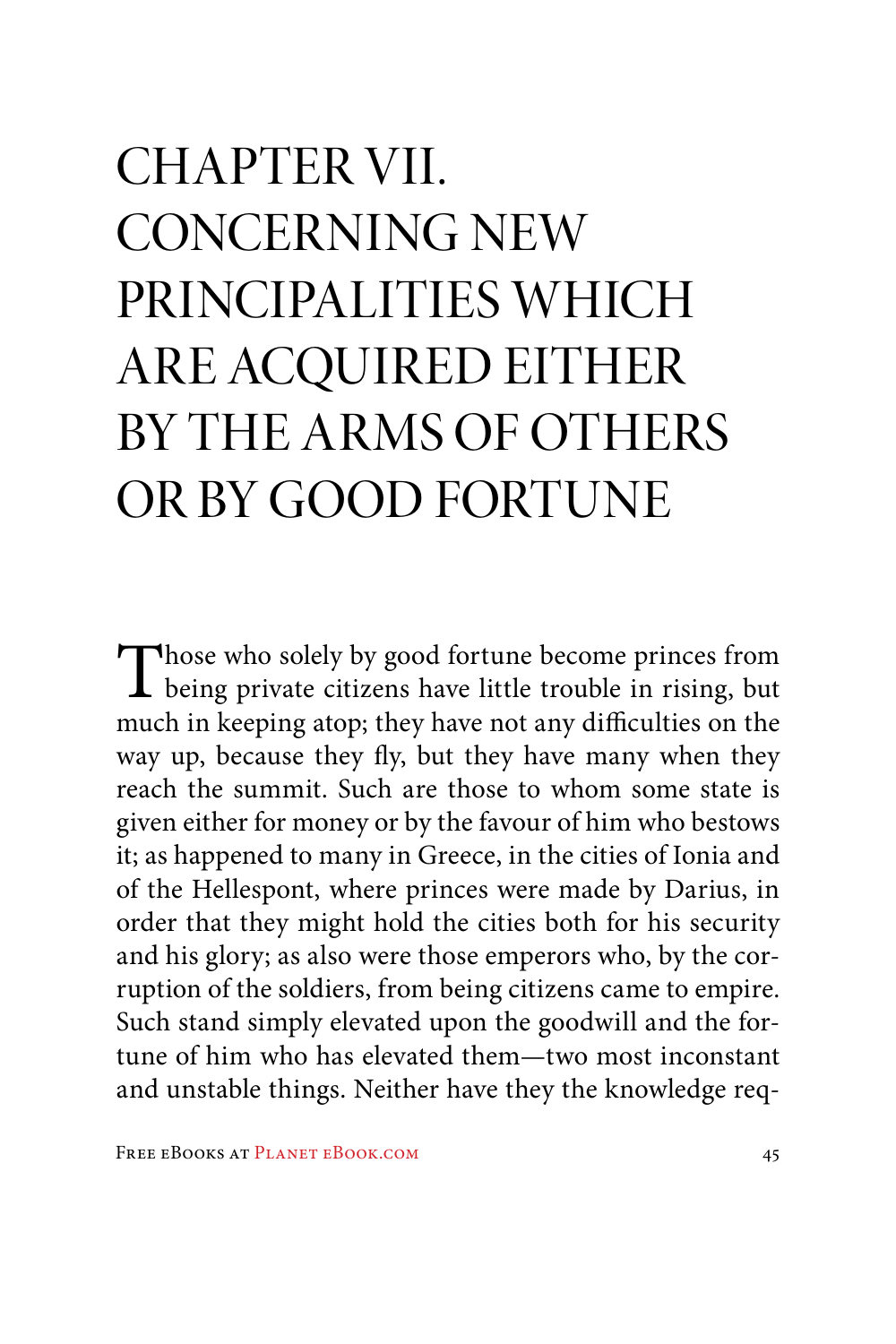uisite for the position; because, unless they are men of great worth and ability, it is not reasonable to expect that they should know how to command, having always lived in a private condition; besides, they cannot hold it because they have not forces which they can keep friendly and faithful.

States that rise unexpectedly, then, like all other things in nature which are born and grow rapidly, cannot leave their foundations and correspondencies[\*] fixed in such a way that the first storm will not overthrow them; unless, as is said, those who unexpectedly become princes are men of so much ability that they know they have to be prepared at once to hold that which fortune has thrown into their laps, and that those foundations, which others have laid BEFORE they became princes, they must lay AFTERWARDS.

[\*] 'Le radici e corrispondenze,' their roots (i.e. foundations) and correspondencies or relations with other states—a common meaning of 'correspondence' and 'correspondency' in the sixteenth and seventeenth centuries.

Concerning these two methods of rising to be a prince by ability or fortune, I wish to adduce two examples within our own recollection, and these are Francesco Sforza[\*] and Cesare Borgia. Francesco, by proper means and with great ability, from being a private person rose to be Duke of Milan, and that which he had acquired with a thousand anxieties he kept with little trouble. On the other hand, Cesare Borgia, called by the people Duke Valentino, acquired his state during the ascendancy of his father, and on its decline he lost it, notwithstanding that he had taken every measure and done all that ought to be done by a wise and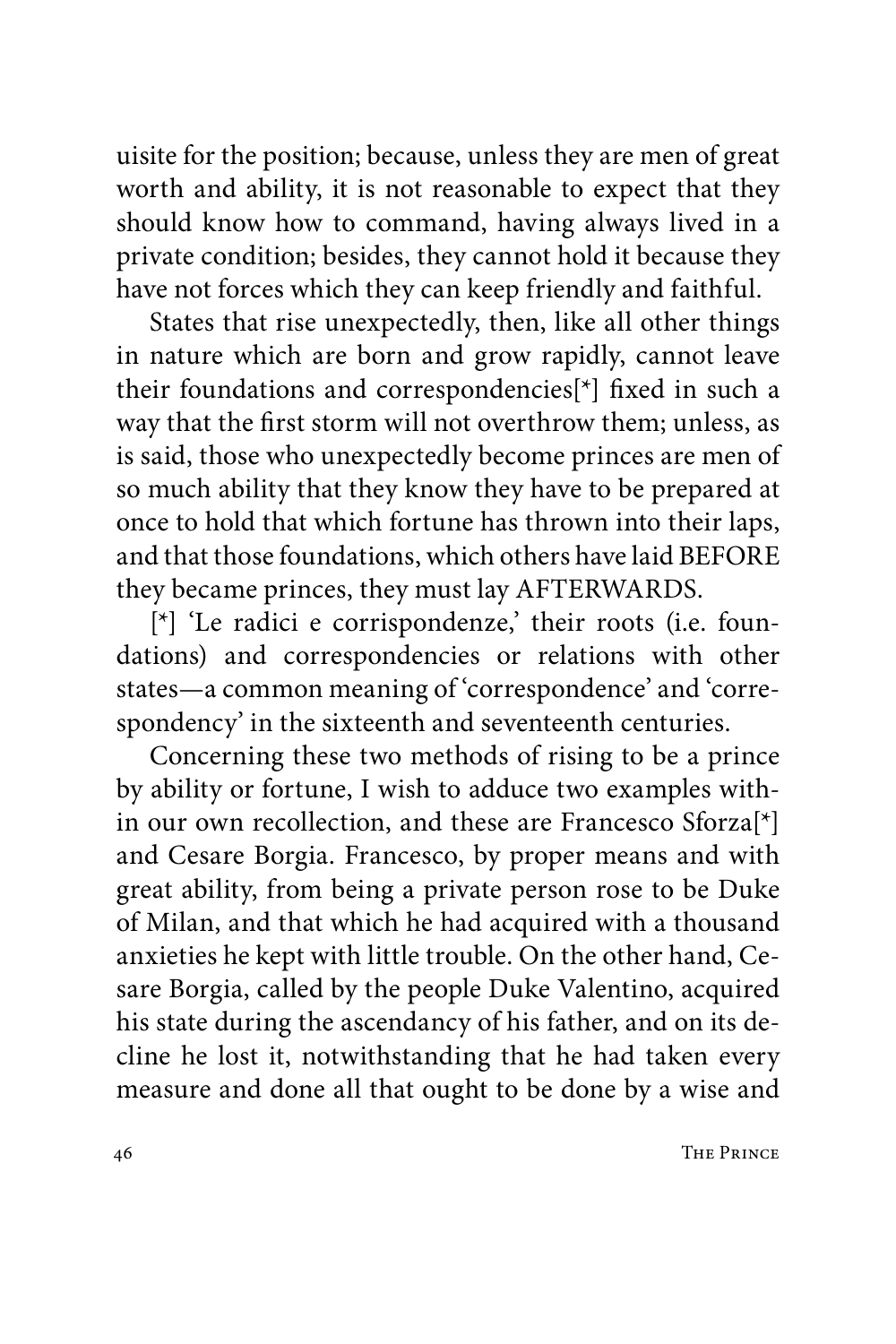able man to fix firmly his roots in the states which the arms and fortunes of others had bestowed on him.

[\*] Francesco Sforza, born 1401, died 1466. He married Bianca Maria Visconti, a natural daughter of Filippo Visconti, the Duke of Milan, on whose death he procured his own elevation to the duchy. Machiavelli was the accredited agent of the Florentine Republic to Cesare Borgia (1478-1507) during the transactions which led up to the assassinations of the Orsini and Vitelli at Sinigalia, and along with his letters to his chiefs in Florence he has left an account, written ten years before 'The Prince,' of the proceedings of the duke in his 'Descritione del modo tenuto dal duca Valentino nello ammazzare Vitellozzo Vitelli,' etc., a translation of which is appended to the present work.

Because, as is stated above, he who has not first laid his foundations may be able with great ability to lay them afterwards, but they will be laid with trouble to the architect and danger to the building. If, therefore, all the steps taken by the duke be considered, it will be seen that he laid solid foundations for his future power, and I do not consider it superfluous to discuss them, because I do not know what better precepts to give a new prince than the example of his actions; and if his dispositions were of no avail, that was not his fault, but the extraordinary and extreme malignity of fortune.

Alexander the Sixth, in wishing to aggrandize the duke, his son, had many immediate and prospective difficulties. Firstly, he did not see his way to make him master of any state that was not a state of the Church; and if he was will-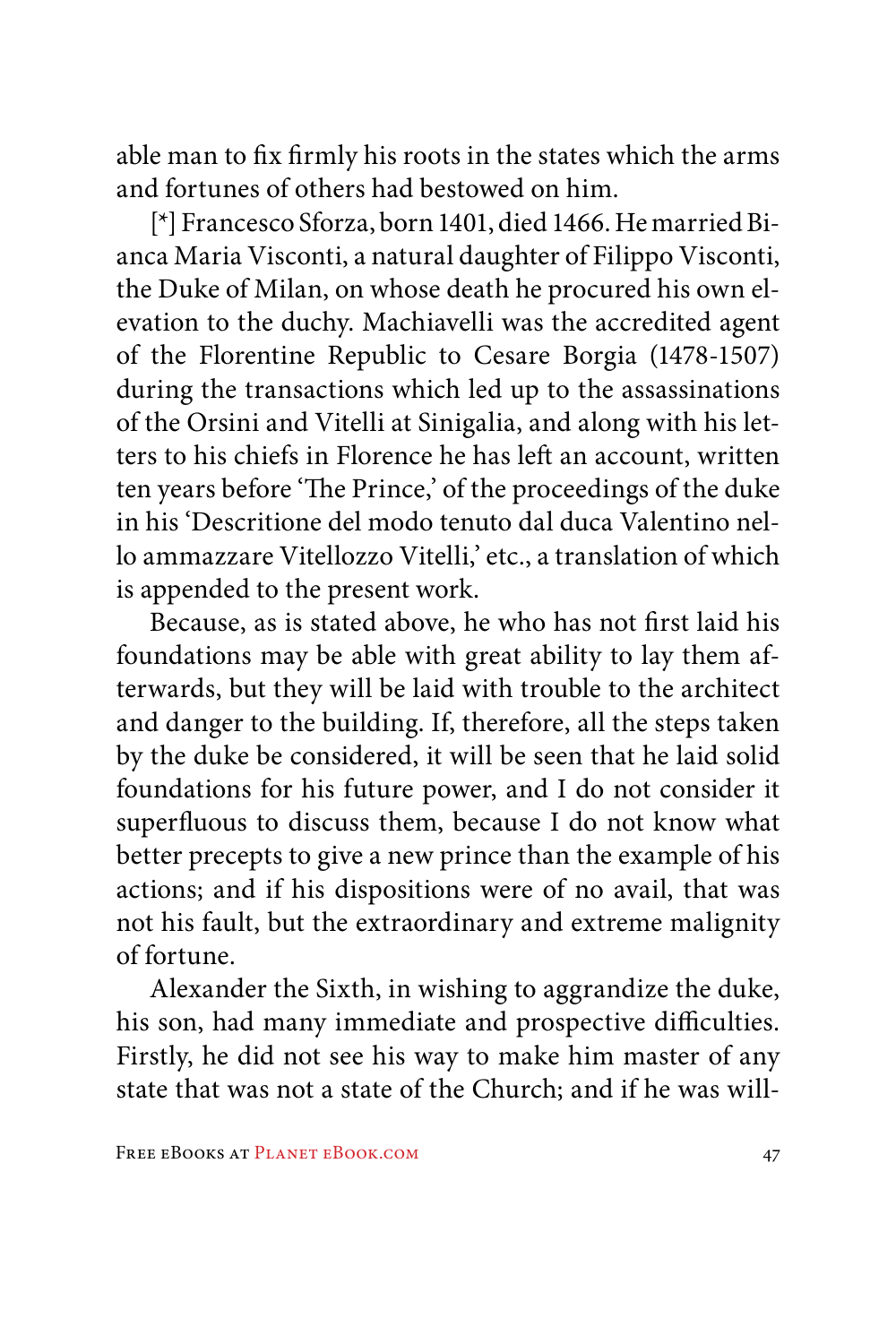ing to rob the Church he knew that the Duke of Milan and the Venetians would not consent, because Faenza and Rimini were already under the protection of the Venetians. Besides this, he saw the arms of Italy, especially those by which he might have been assisted, in hands that would fear the aggrandizement of the Pope, namely, the Orsini and the Colonnesi and their following. It behoved him, therefore, to upset this state of affairs and embroil the powers, so as to make himself securely master of part of their states. This was easy for him to do, because he found the Venetians, moved by other reasons, inclined to bring back the French into Italy; he would not only not oppose this, but he would render it more easy by dissolving the former marriage of King Louis. Therefore the king came into Italy with the assistance of the Venetians and the consent of Alexander. He was no sooner in Milan than the Pope had soldiers from him for the attempt on the Romagna, which yielded to him on the reputation of the king. The duke, therefore, having acquired the Romagna and beaten the Colonnesi, while wishing to hold that and to advance further, was hindered by two things: the one, his forces did not appear loyal to him, the other, the goodwill of France: that is to say, he feared that the forces of the Orsini, which he was using, would not stand to him, that not only might they hinder him from winning more, but might themselves seize what he had won, and that the king might also do the same. Of the Orsini he had a warning when, after taking Faenza and attacking Bologna, he saw them go very unwillingly to that attack. And as to the king, he learned his mind when he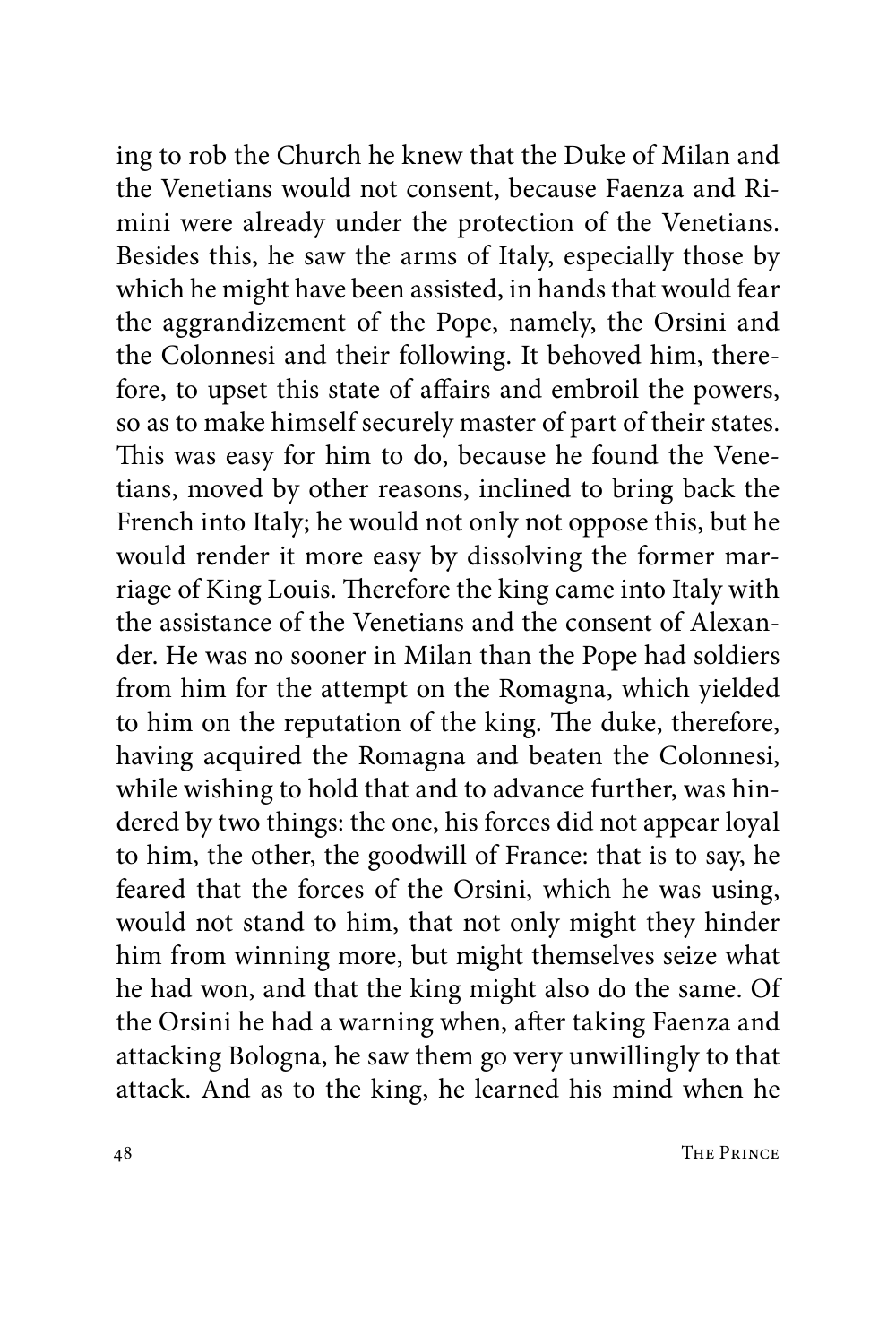himself, after taking the Duchy of Urbino, attacked Tuscany, and the king made him desist from that undertaking; hence the duke decided to depend no more upon the arms and the luck of others.

For the first thing he weakened the Orsini and Colonnesi parties in Rome, by gaining to himself all their adherents who were gentlemen, making them his gentlemen, giving them good pay, and, according to their rank, honouring them with office and command in such a way that in a few months all attachment to the factions was destroyed and turned entirely to the duke. After this he awaited an opportunity to crush the Orsini, having scattered the adherents of the Colonna house. This came to him soon and he used it well; for the Orsini, perceiving at length that the aggrandizement of the duke and the Church was ruin to them, called a meeting of the Magione in Perugia. From this sprung the rebellion at Urbino and the tumults in the Romagna, with endless dangers to the duke, all of which he overcame with the help of the French. Having restored his authority, not to leave it at risk by trusting either to the French or other outside forces, he had recourse to his wiles, and he knew so well how to conceal his mind that, by the mediation of Signor Pagolo—whom the duke did not fail to secure with all kinds of attention, giving him money, apparel, and horses the Orsini were reconciled, so that their simplicity brought them into his power at Sinigalia.[\*] Having exterminated the leaders, and turned their partisans into his friends, the duke laid sufficiently good foundations to his power, having all the Romagna and the Duchy of Urbino; and the peo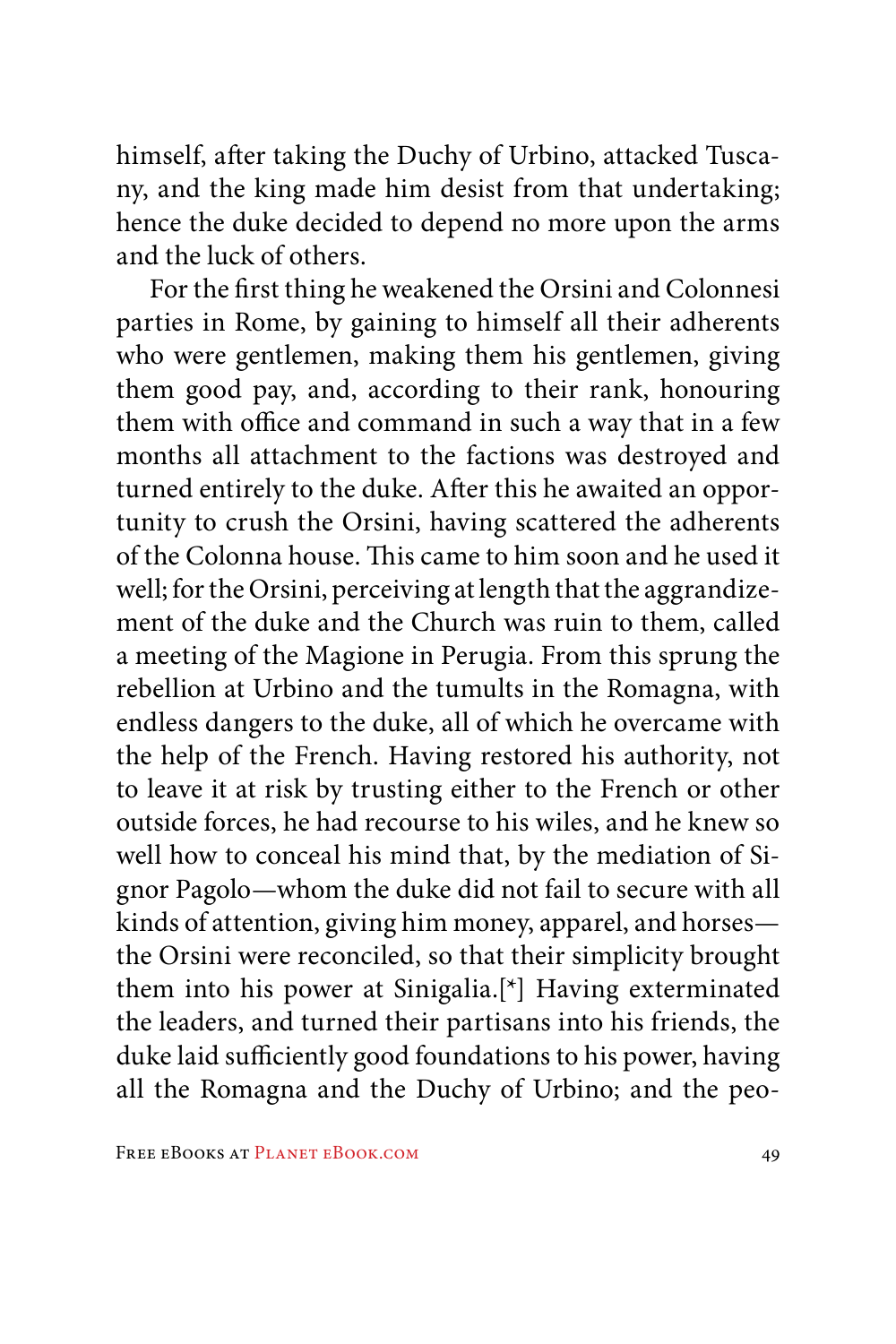ple now beginning to appreciate their prosperity, he gained them all over to himself. And as this point is worthy of notice, and to be imitated by others, I am not willing to leave it out.

[\*] Sinigalia, 31st December 1502.

When the duke occupied the Romagna he found it under the rule of weak masters, who rather plundered their subjects than ruled them, and gave them more cause for disunion than for union, so that the country was full of robbery, quarrels, and every kind of violence; and so, wishing to bring back peace and obedience to authority, he considered it necessary to give it a good governor. Thereupon he promoted Messer Ramiro d'Orco,[\*] a swift and cruel man, to whom he gave the fullest power. This man in a short time restored peace and unity with the greatest success. Afterwards the duke considered that it was not advisable to confer such excessive authority, for he had no doubt but that he would become odious, so he set up a court of judgment in the country, under a most excellent president, wherein all cities had their advocates. And because he knew that the past severity had caused some hatred against himself, so, to clear himself in the minds of the people, and gain them entirely to himself, he desired to show that, if any cruelty had been practised, it had not originated with him, but in the natural sternness of the minister. Under this pretence he took Ramiro, and one morning caused him to be executed and left on the piazza at Cesena with the block and a bloody knife at his side. The barbarity of this spectacle caused the people to be at once satisfied and dismayed.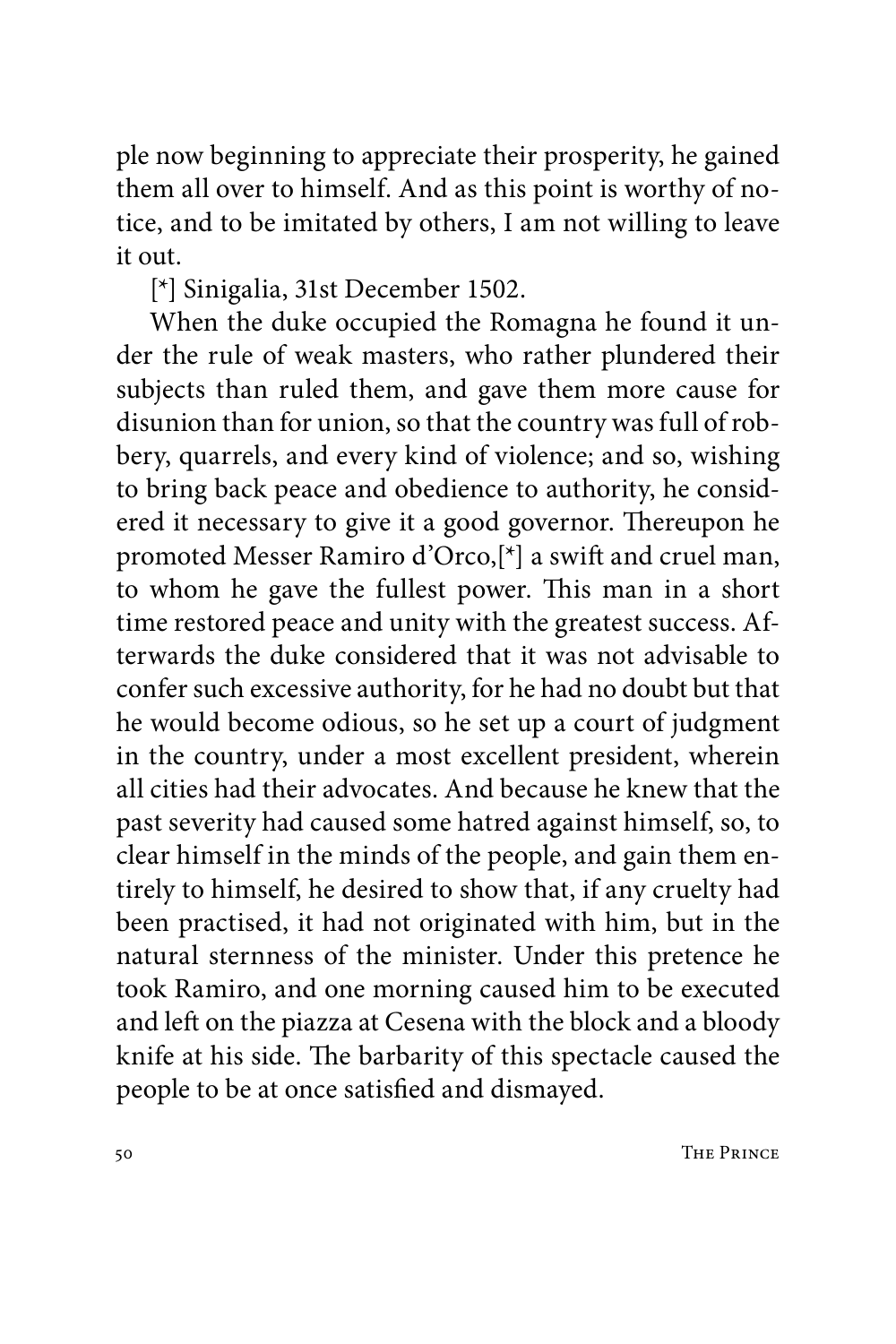[\*] Ramiro d'Orco. Ramiro de Lorqua.

But let us return whence we started. I say that the duke, finding himself now sufficiently powerful and partly secured from immediate dangers by having armed himself in his own way, and having in a great measure crushed those forces in his vicinity that could injure him if he wished to proceed with his conquest, had next to consider France, for he knew that the king, who too late was aware of his mistake, would not support him. And from this time he began to seek new alliances and to temporize with France in the expedition which she was making towards the kingdom of Naples against the Spaniards who were besieging Gaeta. It was his intention to secure himself against them, and this he would have quickly accomplished had Alexander lived.

Such was his line of action as to present affairs. But as to the future he had to fear, in the first place, that a new successor to the Church might not be friendly to him and might seek to take from him that which Alexander had given him, so he decided to act in four ways. Firstly, by exterminating the families of those lords whom he had despoiled, so as to take away that pretext from the Pope. Secondly, by winning to himself all the gentlemen of Rome, so as to be able to curb the Pope with their aid, as has been observed. Thirdly, by converting the college more to himself. Fourthly, by acquiring so much power before the Pope should die that he could by his own measures resist the first shock. Of these four things, at the death of Alexander, he had accomplished three. For he had killed as many of the dispossessed lords as he could lay hands on, and few had escaped; he had won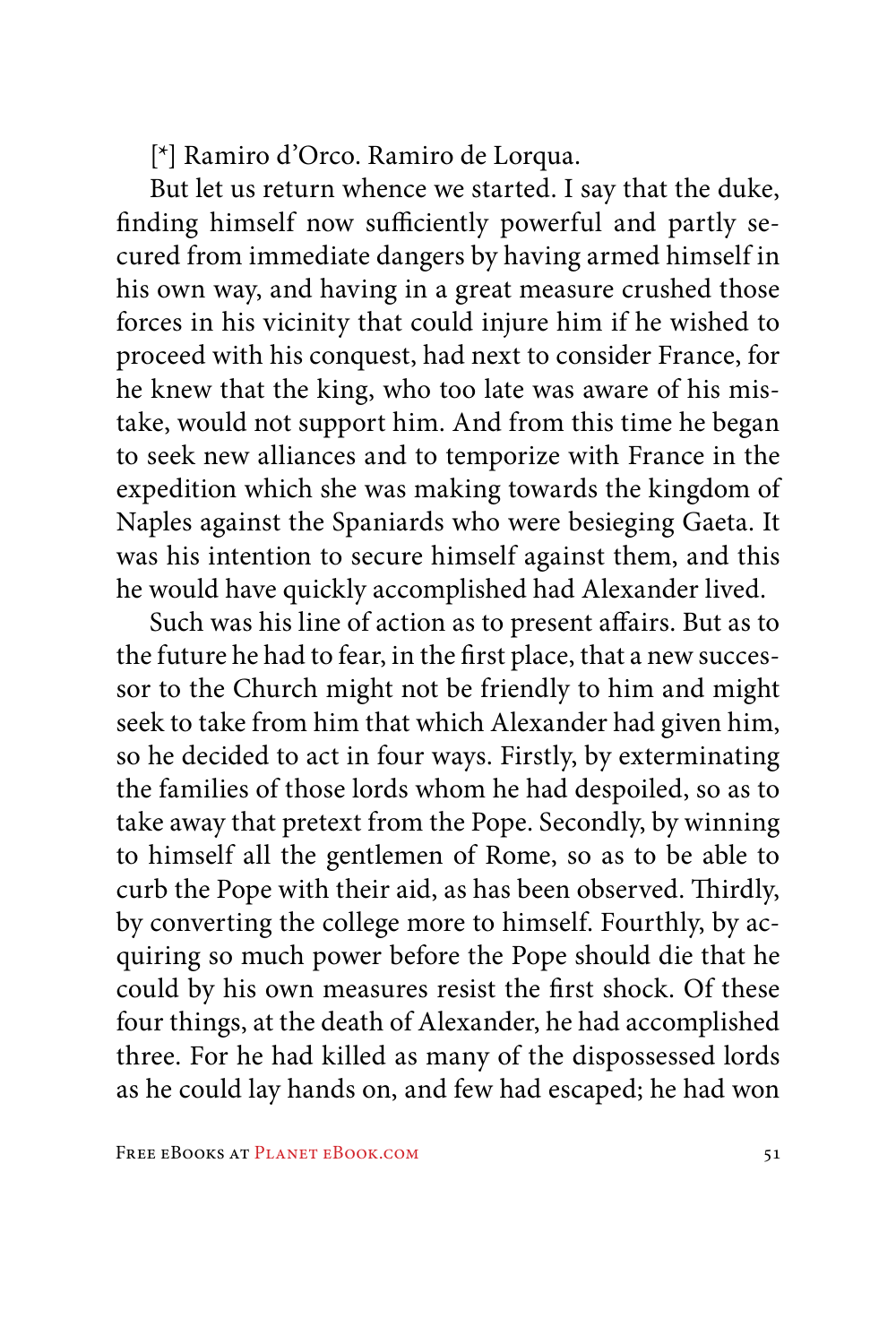over the Roman gentlemen, and he had the most numerous party in the college. And as to any fresh acquisition, he intended to become master of Tuscany, for he already possessed Perugia and Piombino, and Pisa was under his protection. And as he had no longer to study France (for the French were already driven out of the kingdom of Naples by the Spaniards, and in this way both were compelled to buy his goodwill), he pounced down upon Pisa. After this, Lucca and Siena yielded at once, partly through hatred and partly through fear of the Florentines; and the Florentines would have had no remedy had he continued to prosper, as he was prospering the year that Alexander died, for he had acquired so much power and reputation that he would have stood by himself, and no longer have depended on the luck and the forces of others, but solely on his own power and ability.

But Alexander died five years after he had first drawn the sword. He left the duke with the state of Romagna alone consolidated, with the rest in the air, between two most powerful hostile armies, and sick unto death. Yet there were in the duke such boldness and ability, and he knew so well how men are to be won or lost, and so firm were the foundations which in so short a time he had laid, that if he had not had those armies on his back, or if he had been in good health, he would have overcome all difficulties. And it is seen that his foundations were good, for the Romagna awaited him for more than a month. In Rome, although but half alive, he remained secure; and whilst the Baglioni, the Vitelli, and the Orsini might come to Rome, they could not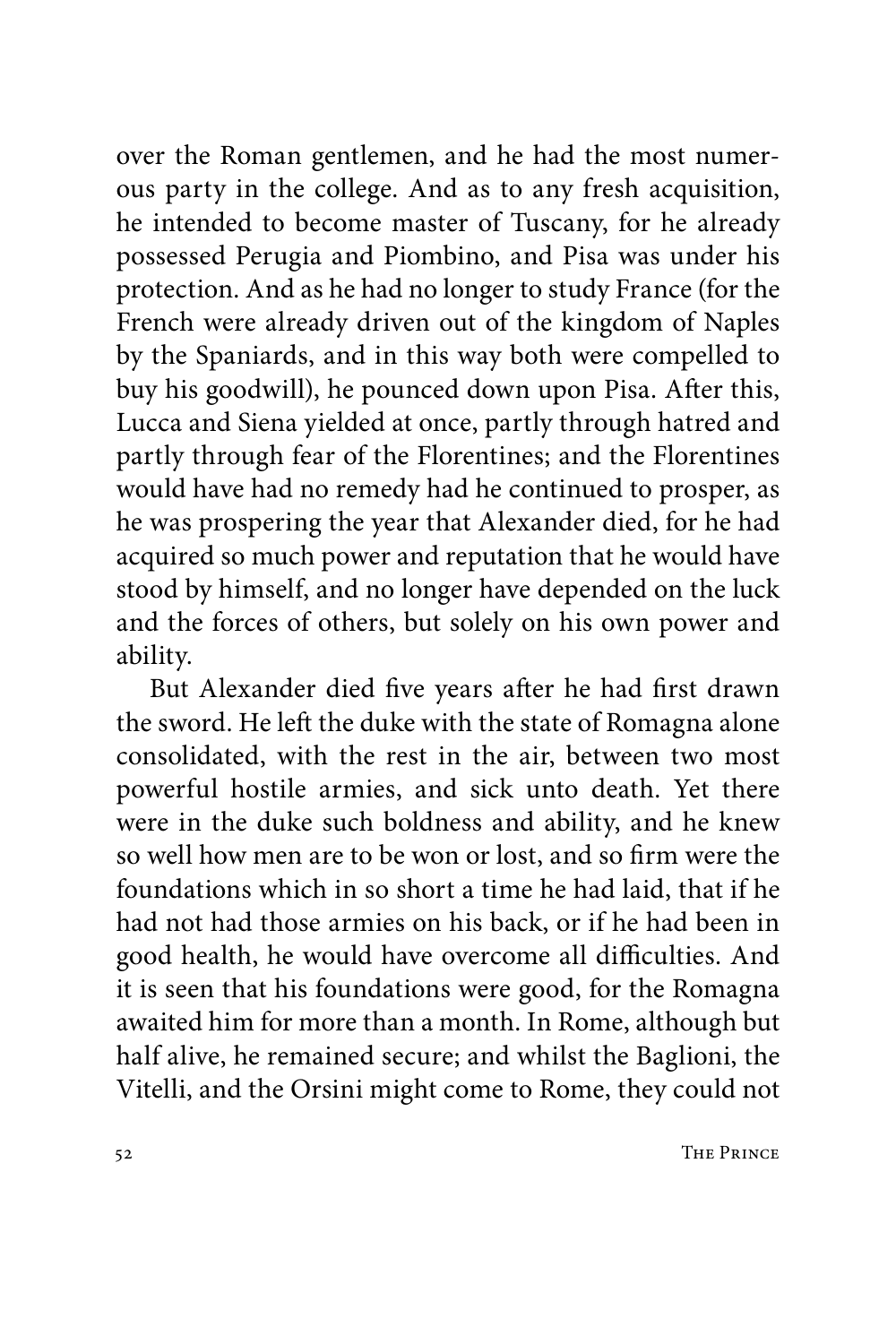effect anything against him. If he could not have made Pope him whom he wished, at least the one whom he did not wish would not have been elected. But if he had been in sound health at the death of Alexander,[\*] everything would have been different to him. On the day that Julius the Second[+] was elected, he told me that he had thought of everything that might occur at the death of his father, and had provided a remedy for all, except that he had never anticipated that, when the death did happen, he himself would be on the point to die.

[\*] Alexander VI died of fever, 18th August 1503.

[+] Julius II was Giuliano della Rovere, Cardinal of San Pietro ad Vincula, born 1443, died 1513.

When all the actions of the duke are recalled, I do not know how to blame him, but rather it appears to be, as I have said, that I ought to offer him for imitation to all those who, by the fortune or the arms of others, are raised to government. Because he, having a lofty spirit and far-reaching aims, could not have regulated his conduct otherwise, and only the shortness of the life of Alexander and his own sickness frustrated his designs. Therefore, he who considers it necessary to secure himself in his new principality, to win friends, to overcome either by force or fraud, to make himself beloved and feared by the people, to be followed and revered by the soldiers, to exterminate those who have power or reason to hurt him, to change the old order of things for new, to be severe and gracious, magnanimous and liberal, to destroy a disloyal soldiery and to create new, to maintain friendship with kings and princes in such a way that they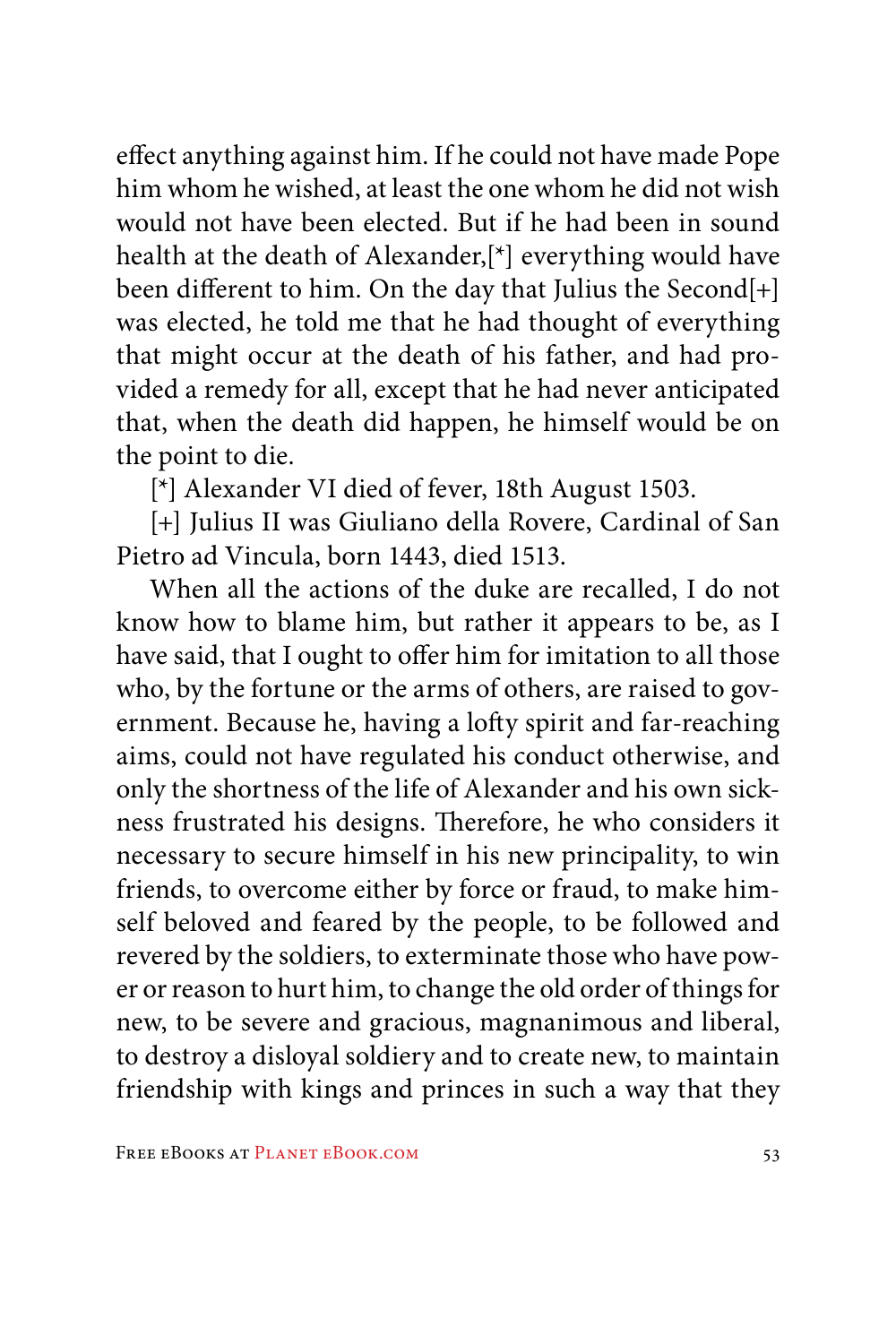must help him with zeal and offend with caution, cannot find a more lively example than the actions of this man.

Only can he be blamed for the election of Julius the Second, in whom he made a bad choice, because, as is said, not being able to elect a Pope to his own mind, he could have hindered any other from being elected Pope; and he ought never to have consented to the election of any cardinal whom he had injured or who had cause to fear him if they became pontiffs. For men injure either from fear or hatred. Those whom he had injured, amongst others, were San Pietro ad Vincula, Colonna, San Giorgio, and Ascanio.[\*] The rest, in becoming Pope, had to fear him, Rouen and the Spaniards excepted; the latter from their relationship and obligations, the former from his influence, the kingdom of France having relations with him. Therefore, above everything, the duke ought to have created a Spaniard Pope, and, failing him, he ought to have consented to Rouen and not San Pietro ad Vincula. He who believes that new benefits will cause great personages to forget old injuries is deceived. Therefore, the duke erred in his choice, and it was the cause of his ultimate ruin.

[\*] San Giorgio is Raffaello Riario. Ascanio is Ascanio Sforza.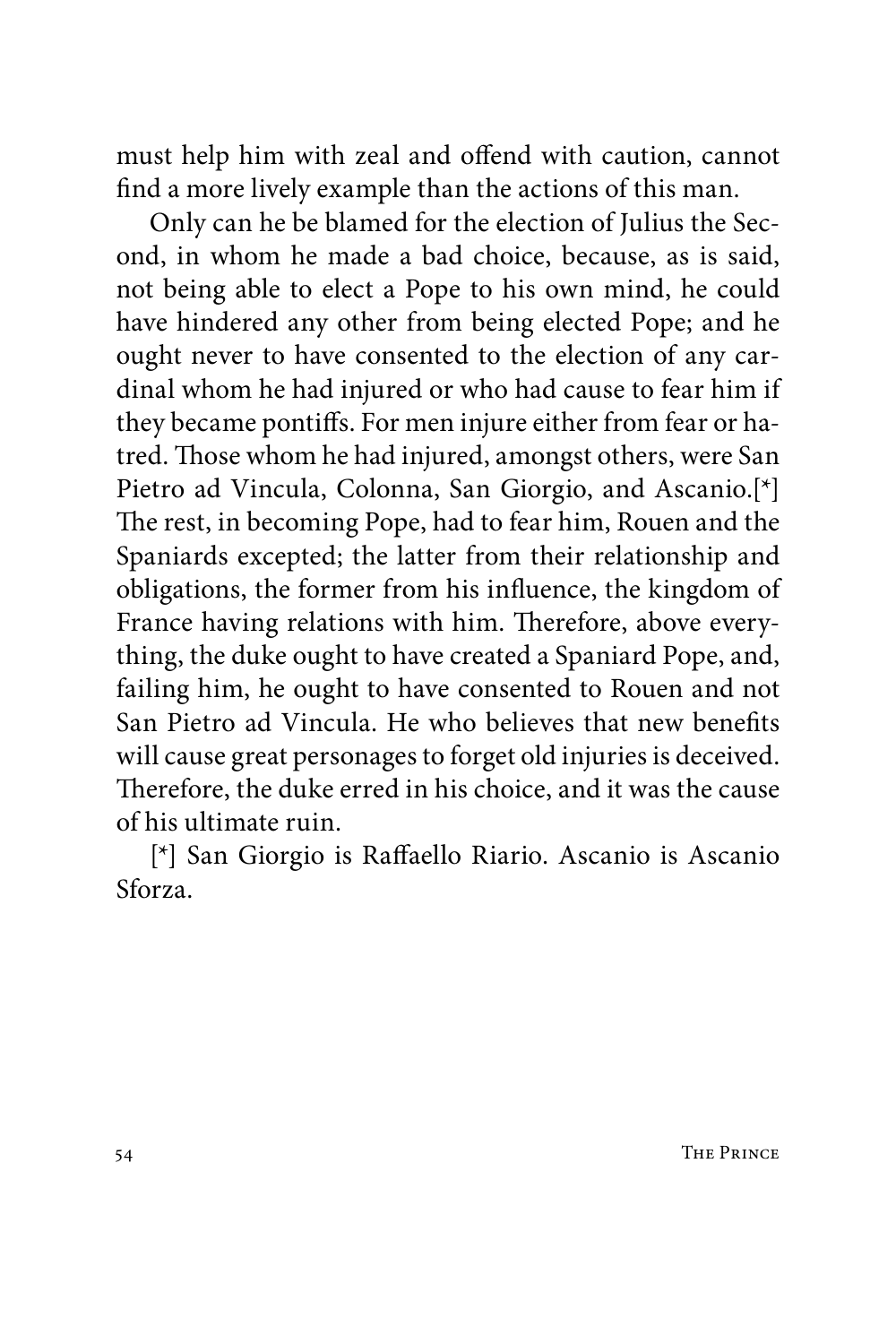### CHAPTER VIII. CONCERNING THOSE WHO HAVE OBTAINED A PRINCIPALITY BY **WICKEDNESS**

 $\mathbf{A}$ lthough a prince may rise from a private station in two ways, neither of which can be entirely attributed to fortune or genius, yet it is manifest to me that I must not be silent on them, although one could be more copiously treated when I discuss republics. These methods are when, either by some wicked or nefarious ways, one ascends to the principality, or when by the favour of his fellow-citizens a private person becomes the prince of his country. And speaking of the first method, it will be illustrated by two examples—one ancient, the other modern—and without entering further into the subject, I consider these two examples will suffice those who may be compelled to follow them.

Agathocles, the Sicilian,[\*] became King of Syracuse not only from a private but from a low and abject position. This man, the son of a potter, through all the changes in his fortunes always led an infamous life. Nevertheless, he ac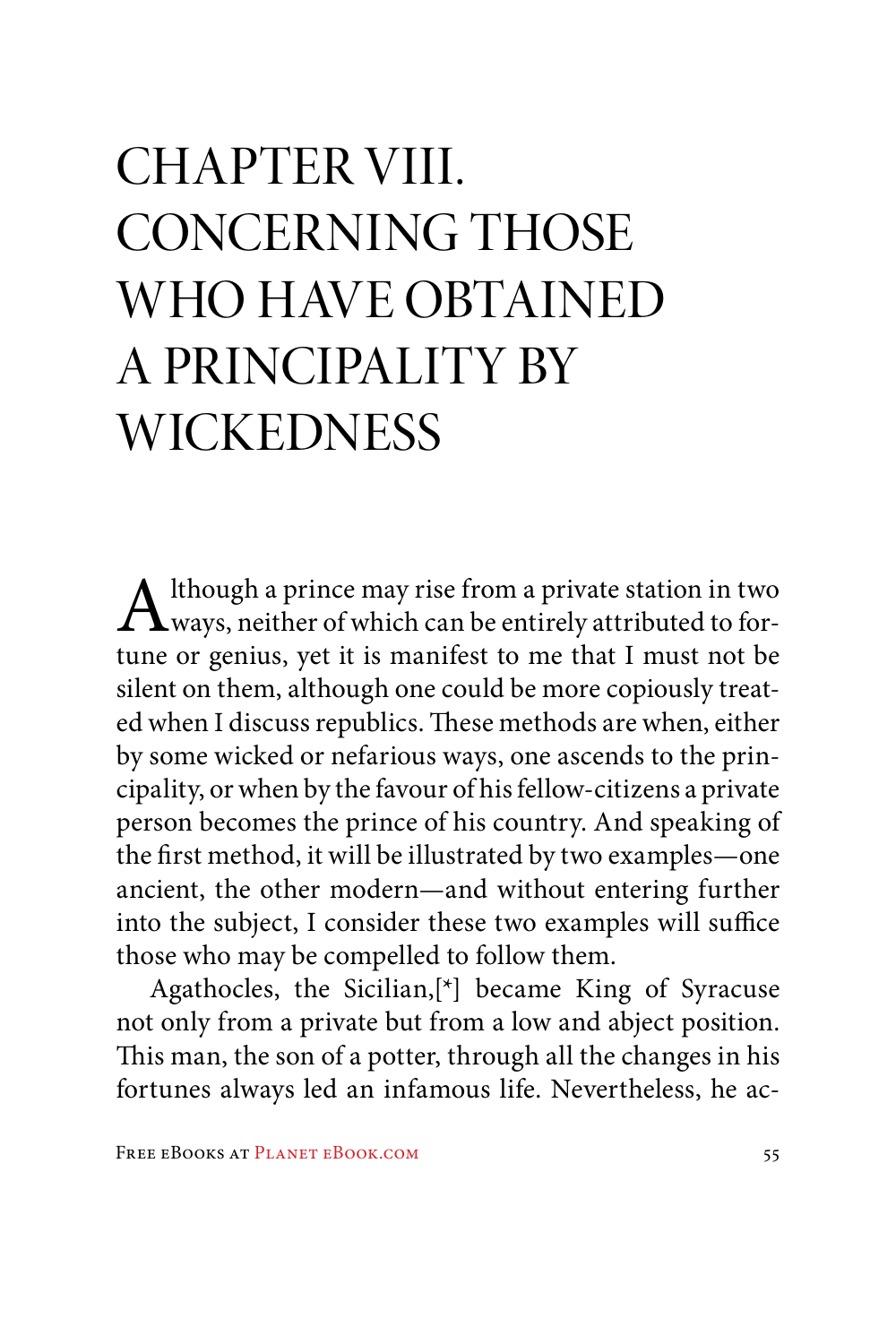companied his infamies with so much ability of mind and body that, having devoted himself to the military profession, he rose through its ranks to be Praetor of Syracuse. Being established in that position, and having deliberately resolved to make himself prince and to seize by violence, without obligation to others, that which had been conceded to him by assent, he came to an understanding for this purpose with Amilcar, the Carthaginian, who, with his army, was fighting in Sicily. One morning he assembled the people and the senate of Syracuse, as if he had to discuss with them things relating to the Republic, and at a given signal the soldiers killed all the senators and the richest of the people; these dead, he seized and held the princedom of that city without any civil commotion. And although he was twice routed by the Carthaginians, and ultimately besieged, yet not only was he able to defend his city, but leaving part of his men for its defence, with the others he attacked Africa, and in a short time raised the siege of Syracuse. The Carthaginians, reduced to extreme necessity, were compelled to come to terms with Agathocles, and, leaving Sicily to him, had to be content with the possession of Africa.

[\*] Agathocles the Sicilian, born 361 B.C., died 289 B.C.

Therefore, he who considers the actions and the genius of this man will see nothing, or little, which can be attributed to fortune, inasmuch as he attained pre-eminence, as is shown above, not by the favour of any one, but step by step in the military profession, which steps were gained with a thousand troubles and perils, and were afterwards boldly held by him with many hazardous dangers. Yet it cannot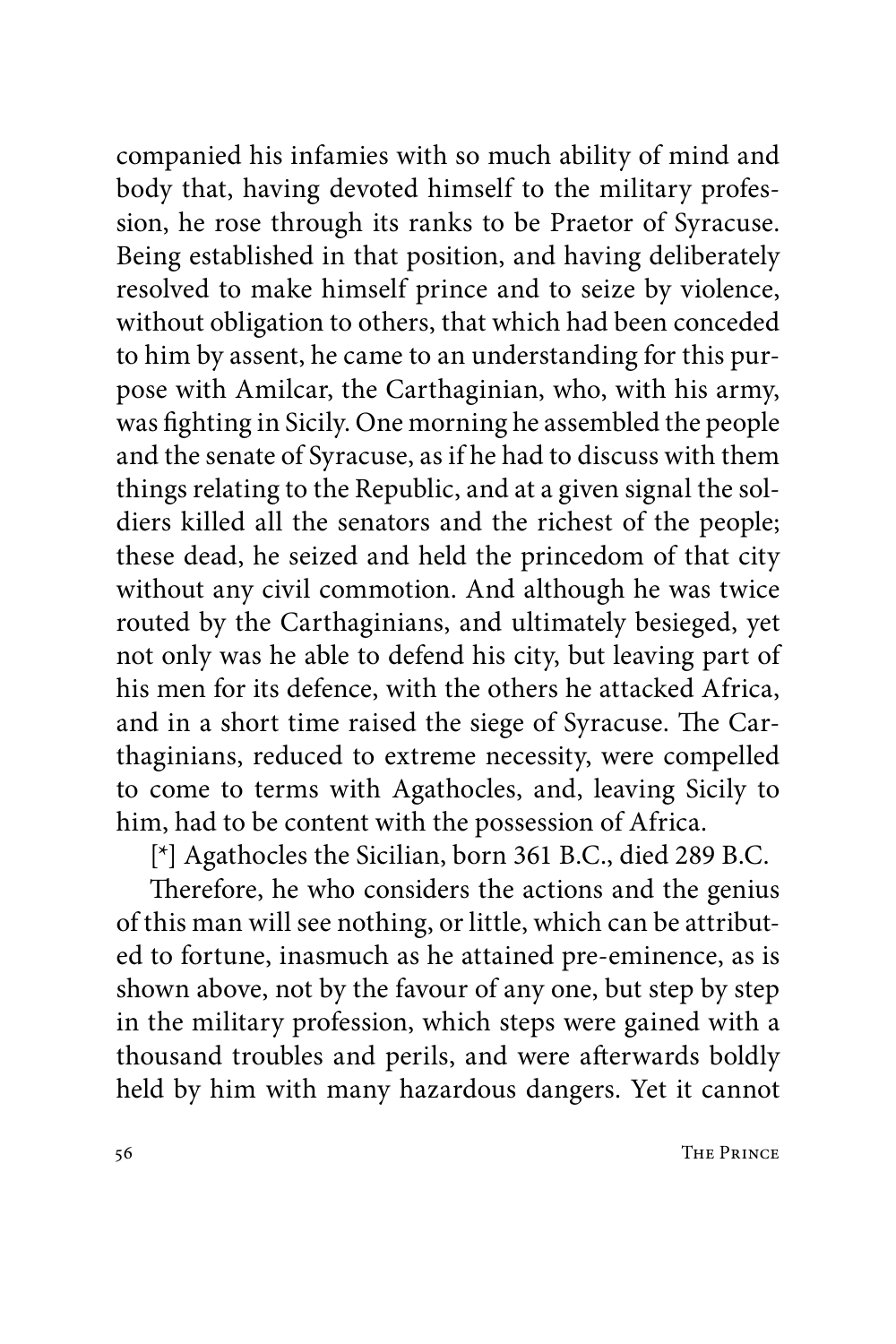be called talent to slay fellow-citizens, to deceive friends, to be without faith, without mercy, without religion; such methods may gain empire, but not glory. Still, if the courage of Agathocles in entering into and extricating himself from dangers be considered, together with his greatness of mind in enduring and overcoming hardships, it cannot be seen why he should be esteemed less than the most notable captain. Nevertheless, his barbarous cruelty and inhumanity with infinite wickedness do not permit him to be celebrated among the most excellent men. What he achieved cannot be attributed either to fortune or genius.

In our times, during the rule of Alexander the Sixth, Oliverotto da Fermo, having been left an orphan many years before, was brought up by his maternal uncle, Giovanni Fogliani, and in the early days of his youth sent to fight under Pagolo Vitelli, that, being trained under his discipline, he might attain some high position in the military profession. After Pagolo died, he fought under his brother Vitellozzo, and in a very short time, being endowed with wit and a vigorous body and mind, he became the first man in his profession. But it appearing a paltry thing to serve under others, he resolved, with the aid of some citizens of Fermo, to whom the slavery of their country was dearer than its liberty, and with the help of the Vitelleschi, to seize Fermo. So he wrote to Giovanni Fogliani that, having been away from home for many years, he wished to visit him and his city, and in some measure to look upon his patrimony; and although he had not laboured to acquire anything except honour, yet, in order that the citizens should see he had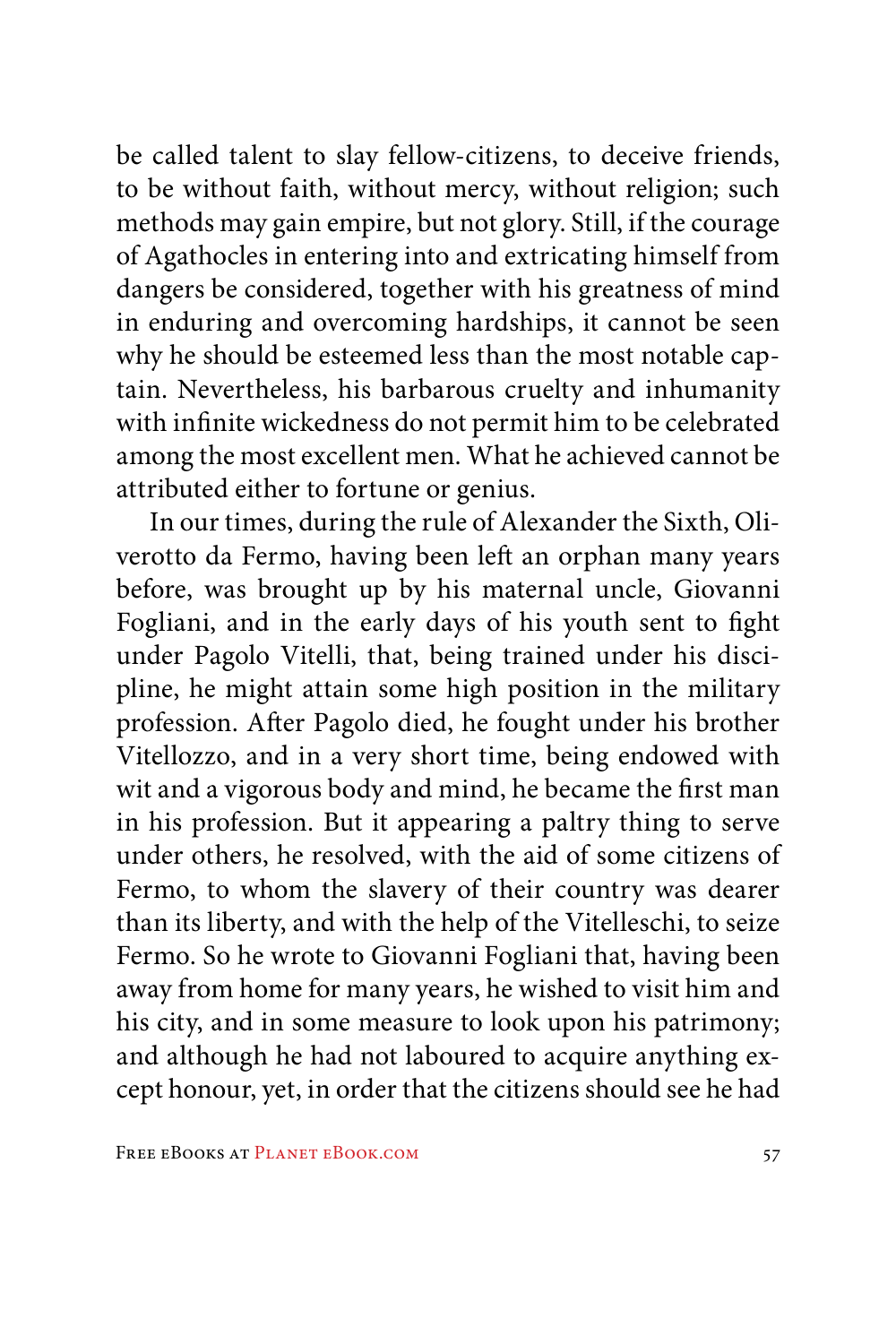not spent his time in vain, he desired to come honourably, so would be accompanied by one hundred horsemen, his friends and retainers; and he entreated Giovanni to arrange that he should be received honourably by the Fermians, all of which would be not only to his honour, but also to that of Giovanni himself, who had brought him up.

Giovanni, therefore, did not fail in any attentions due to his nephew, and he caused him to be honourably received by the Fermians, and he lodged him in his own house, where, having passed some days, and having arranged what was necessary for his wicked designs, Oliverotto gave a solemn banquet to which he invited Giovanni Fogliani and the chiefs of Fermo. When the viands and all the other entertainments that are usual in such banquets were finished, Oliverotto artfully began certain grave discourses, speaking of the greatness of Pope Alexander and his son Cesare, and of their enterprises, to which discourse Giovanni and others answered; but he rose at once, saying that such matters ought to be discussed in a more private place, and he betook himself to a chamber, whither Giovanni and the rest of the citizens went in after him. No sooner were they seated than soldiers issued from secret places and slaughtered Giovanni and the rest. After these murders Oliverotto, mounted on horseback, rode up and down the town and besieged the chief magistrate in the palace, so that in fear the people were forced to obey him, and to form a government, of which he made himself the prince. He killed all the malcontents who were able to injure him, and strengthened himself with new civil and military ordinances, in such a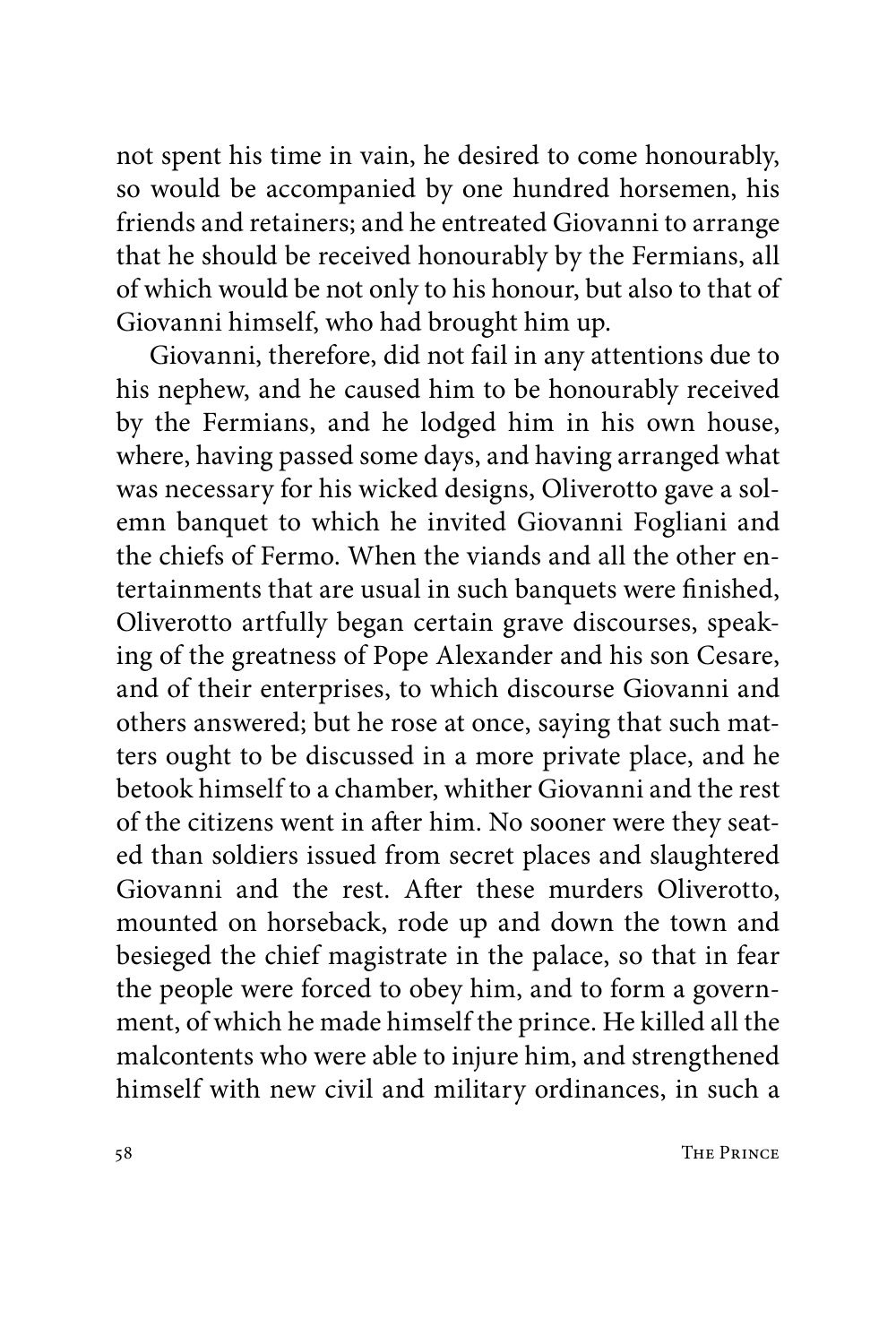way that, in the year during which he held the principality, not only was he secure in the city of Fermo, but he had become formidable to all his neighbours. And his destruction would have been as difficult as that of Agathocles if he had not allowed himself to be overreached by Cesare Borgia, who took him with the Orsini and Vitelli at Sinigalia, as was stated above. Thus one year after he had committed this parricide, he was strangled, together with Vitellozzo, whom he had made his leader in valour and wickedness.

Some may wonder how it can happen that Agathocles, and his like, after infinite treacheries and cruelties, should live for long secure in his country, and defend himself from external enemies, and never be conspired against by his own citizens; seeing that many others, by means of cruelty, have never been able even in peaceful times to hold the state, still less in the doubtful times of war. I believe that this follows from severities[\*] being badly or properly used. Those may be called properly used, if of evil it is possible to speak well, that are applied at one blow and are necessary to one's security, and that are not persisted in afterwards unless they can be turned to the advantage of the subjects. The badly employed are those which, notwithstanding they may be few in the commencement, multiply with time rather than decrease. Those who practise the first system are able, by aid of God or man, to mitigate in some degree their rule, as Agathocles did. It is impossible for those who follow the other to maintain themselves.

[\*] Mr Burd suggests that this word probably comes near the modern equivalent of Machiavelli's thought when he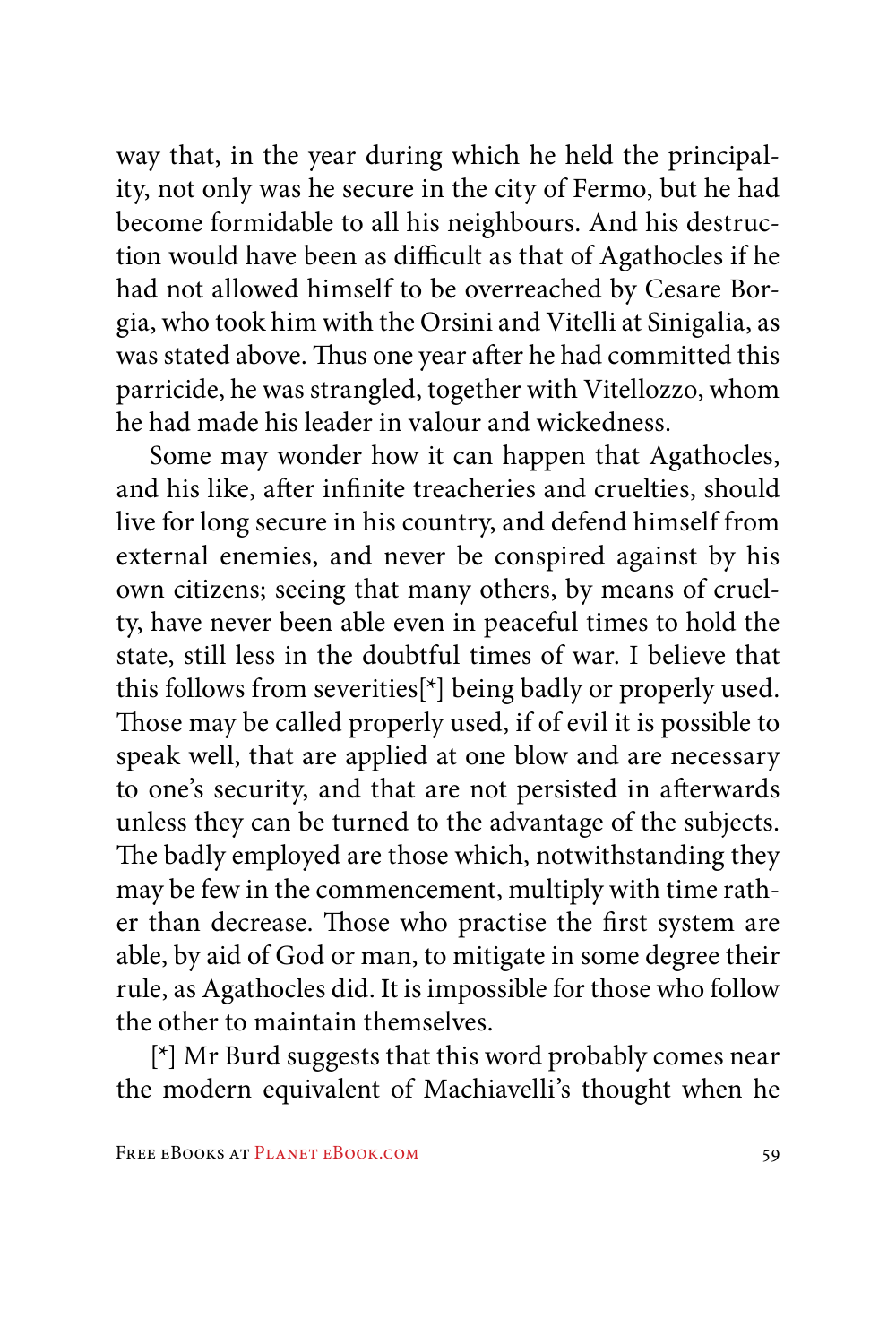speaks of 'crudelta' than the more obvious 'cruelties.'

Hence it is to be remarked that, in seizing a state, the usurper ought to examine closely into all those injuries which it is necessary for him to inflict, and to do them all at one stroke so as not to have to repeat them daily; and thus by not unsettling men he will be able to reassure them, and win them to himself by benefits. He who does otherwise, either from timidity or evil advice, is always compelled to keep the knife in his hand; neither can he rely on his subjects, nor can they attach themselves to him, owing to their continued and repeated wrongs. For injuries ought to be done all at one time, so that, being tasted less, they offend less; benefits ought to be given little by little, so that the flavour of them may last longer.

And above all things, a prince ought to live amongst his people in such a way that no unexpected circumstances, whether of good or evil, shall make him change; because if the necessity for this comes in troubled times, you are too late for harsh measures; and mild ones will not help you, for they will be considered as forced from you, and no one will be under any obligation to you for them.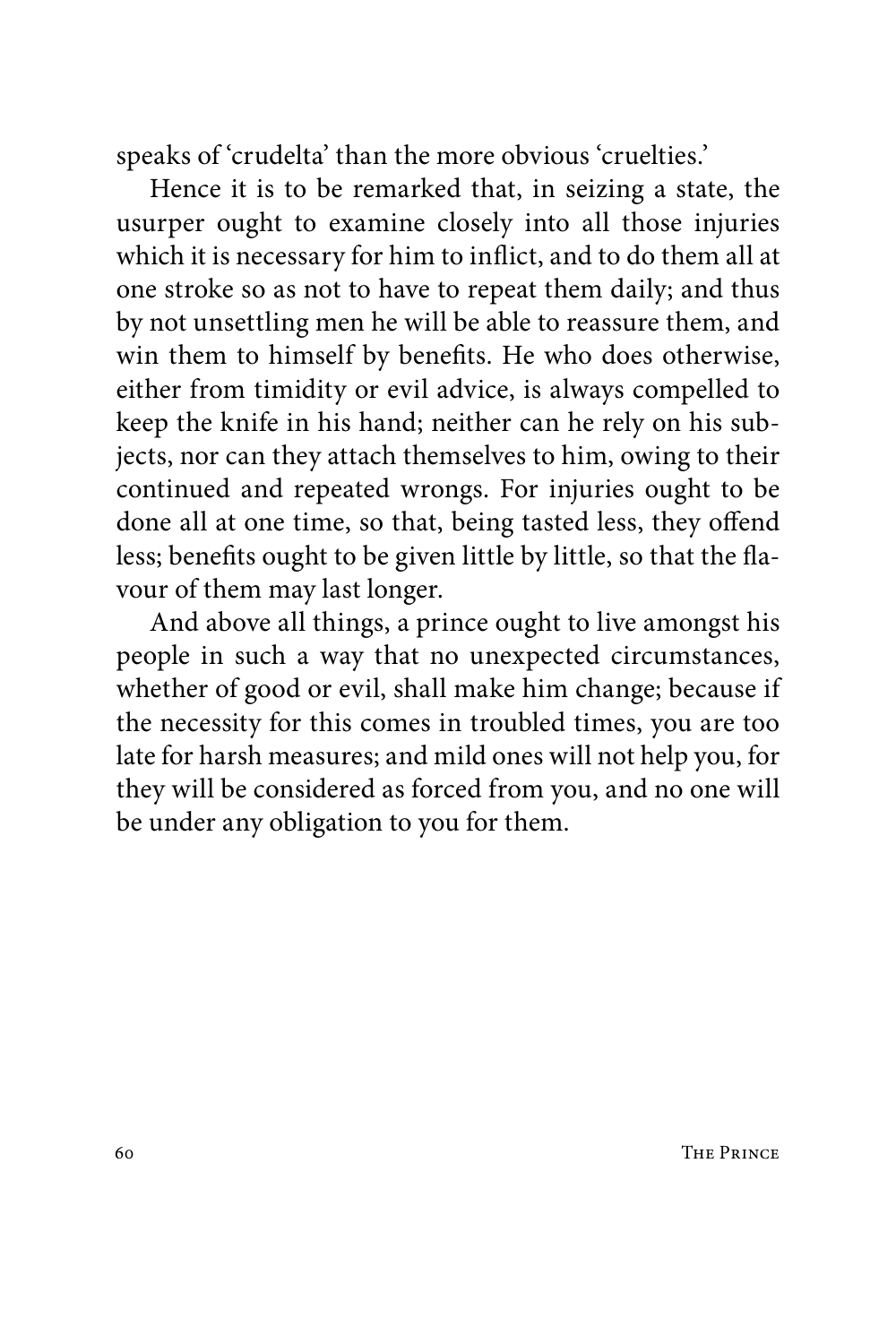#### CHAPTER IX. CONCERNING A CIVIL PRINCIPALITY

But coming to the other point—where a leading citizen<br>becomes the prince of his country, not by wickedness or<br>unitable with a form of his follow sitiany intolerable violence, but by the favour of his fellow citizens—this may be called a civil principality: nor is genius or fortune altogether necessary to attain to it, but rather a happy shrewdness. I say then that such a principality is obtained either by the favour of the people or by the favour of the nobles. Because in all cities these two distinct parties are found, and from this it arises that the people do not wish to be ruled nor oppressed by the nobles, and the nobles wish to rule and oppress the people; and from these two opposite desires there arises in cities one of three results, either a principality, selfgovernment, or anarchy.

A principality is created either by the people or by the nobles, accordingly as one or other of them has the opportunity; for the nobles, seeing they cannot withstand the people, begin to cry up the reputation of one of themselves, and they make him a prince, so that under his shadow they can give vent to their ambitions. The people, finding they cannot resist the nobles, also cry up the reputation of one of themselves, and make him a prince so as to be defended by his authority. He who obtains sovereignty by the assistance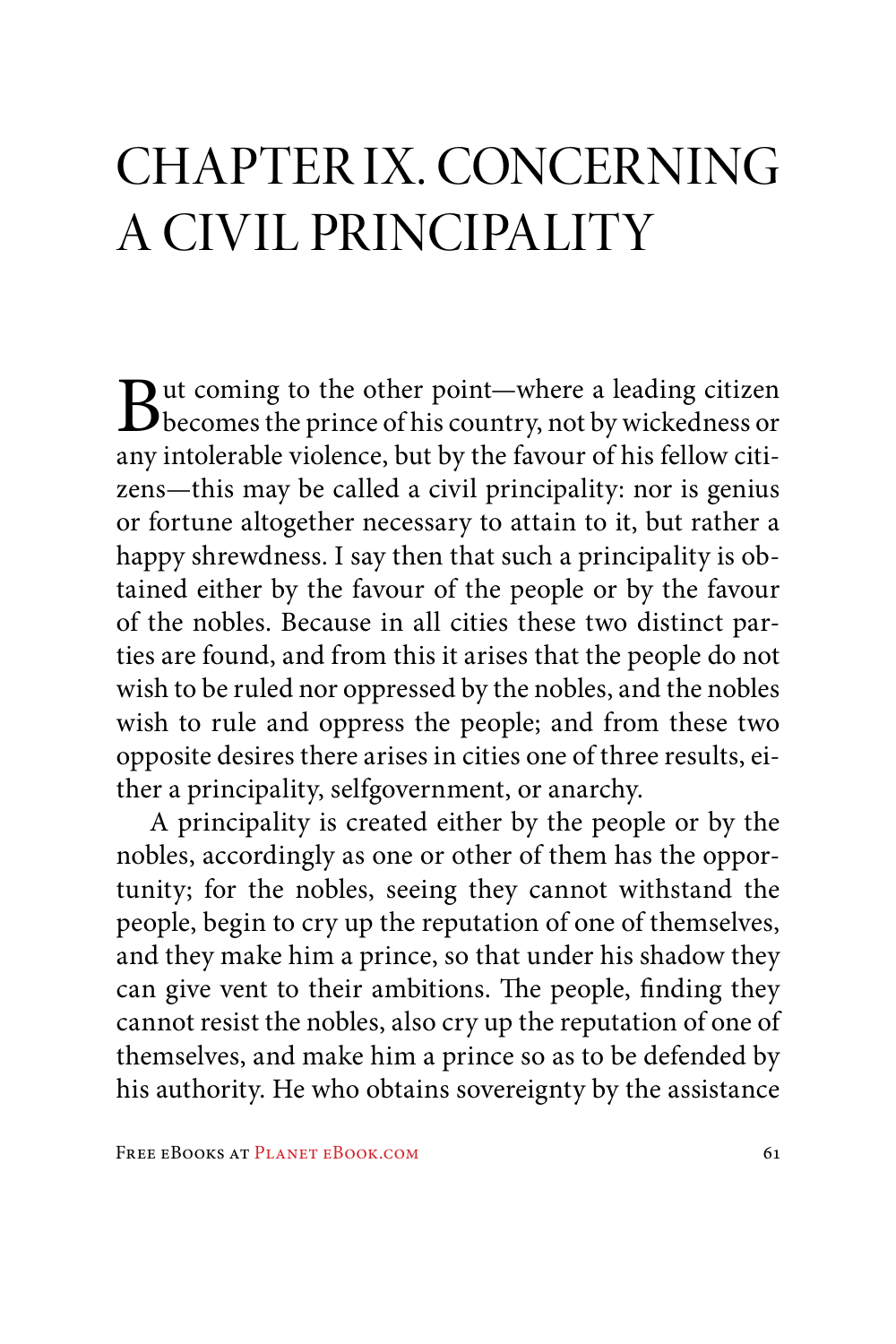of the nobles maintains himself with more difficulty than he who comes to it by the aid of the people, because the former finds himself with many around him who consider themselves his equals, and because of this he can neither rule nor manage them to his liking. But he who reaches sovereignty by popular favour finds himself alone, and has none around him, or few, who are not prepared to obey him.

Besides this, one cannot by fair dealing, and without injury to others, satisfy the nobles, but you can satisfy the people, for their object is more righteous than that of the nobles, the latter wishing to oppress, while the former only desire not to be oppressed. It is to be added also that a prince can never secure himself against a hostile people, because of their being too many, whilst from the nobles he can secure himself, as they are few in number. The worst that a prince may expect from a hostile people is to be abandoned by them; but from hostile nobles he has not only to fear abandonment, but also that they will rise against him; for they, being in these affairs more farseeing and astute, always come forward in time to save themselves, and to obtain favours from him whom they expect to prevail. Further, the prince is compelled to live always with the same people, but he can do well without the same nobles, being able to make and unmake them daily, and to give or wake away authority when it pleases him.

Therefore, to make this point clearer, I say that the nobles ought to be looked at mainly in two ways: that is to say, they either shape their course in such a way as binds them entirely to your fortune, or they do not. Those who so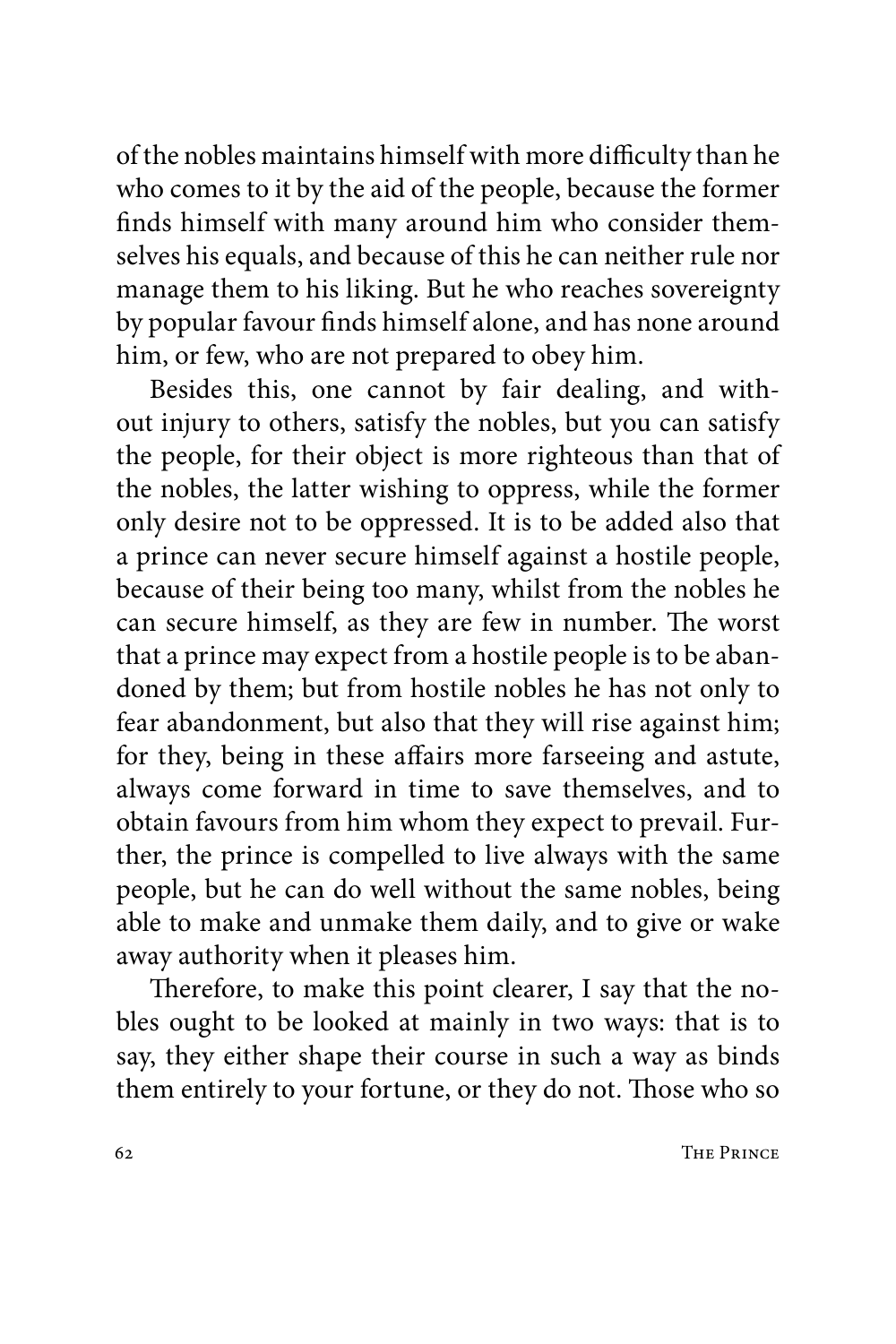bind themselves, and are not rapacious, ought to be honoured and loved; those who do not bind themselves may be dealt with in two ways; they may fail to do this through pusillanimity and a natural want of courage, in which case you ought to make use of them, especially of those who are of good counsel; and thus, whilst in prosperity you honour them, in adversity you do not have to fear them. But when for their own ambitious ends they shun binding themselves, it is a token that they are giving more thought to themselves than to you, and a prince out to guard against such, and to fear them as if they were open enemies, because in adversity they always help to ruin him.

Therefore, one who becomes a prince through the favour of the people ought to keep them friendly, and this he can easily do seeing they only ask not to be oppressed by him. But one who, in opposition to the people, becomes a prince by the favour of the nobles, ought, above everything, to seek to win the people over to himself, and this he may easily do if he takes them under his protection. Because men, when they receive good from him of whom they were expecting evil, are bound more closely to their benefactor; thus the people quickly become more devoted to him than if he had been raised to the principality by their favours; and the prince can win their affections in many ways, but as these vary according to the circumstances one cannot give fixed rules, so I omit them; but, I repeat, it is necessary for a prince to have the people friendly, otherwise he has no security in adversity.

Nabis,[\*] Prince of the Spartans, sustained the attack of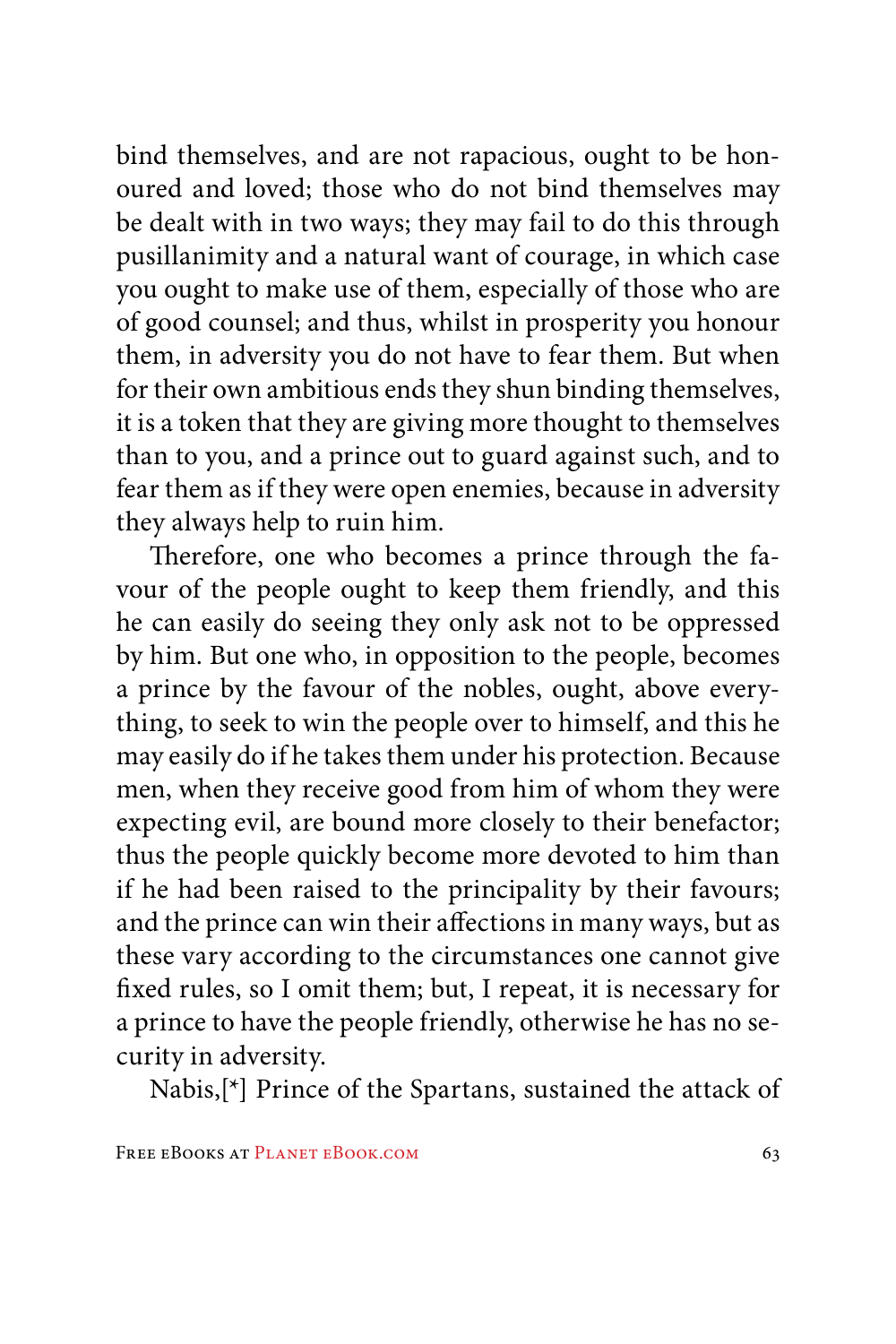all Greece, and of a victorious Roman army, and against them he defended his country and his government; and for the overcoming of this peril it was only necessary for him to make himself secure against a few, but this would not have been sufficient had the people been hostile. And do not let any one impugn this statement with the trite proverb that 'He who builds on the people, builds on the mud,' for this is true when a private citizen makes a foundation there, and persuades himself that the people will free him when he is oppressed by his enemies or by the magistrates; wherein he would find himself very often deceived, as happened to the Gracchi in Rome and to Messer Giorgio Scali[+] in Florence. But granted a prince who has established himself as above, who can command, and is a man of courage, undismayed in adversity, who does not fail in other qualifications, and who, by his resolution and energy, keeps the whole people encouraged—such a one will never find himself deceived in them, and it will be shown that he has laid his foundations well.

[\*] Nabis, tyrant of Sparta, conquered by the Romans under Flamininus in 195 B.C.; killed 192 B.C.

[+] Messer Giorgio Scali. This event is to be found in Machiavelli's 'Florentine History,' Book III.

These principalities are liable to danger when they are passing from the civil to the absolute order of government, for such princes either rule personally or through magistrates. In the latter case their government is weaker and more insecure, because it rests entirely on the goodwill of those citizens who are raised to the magistracy, and who,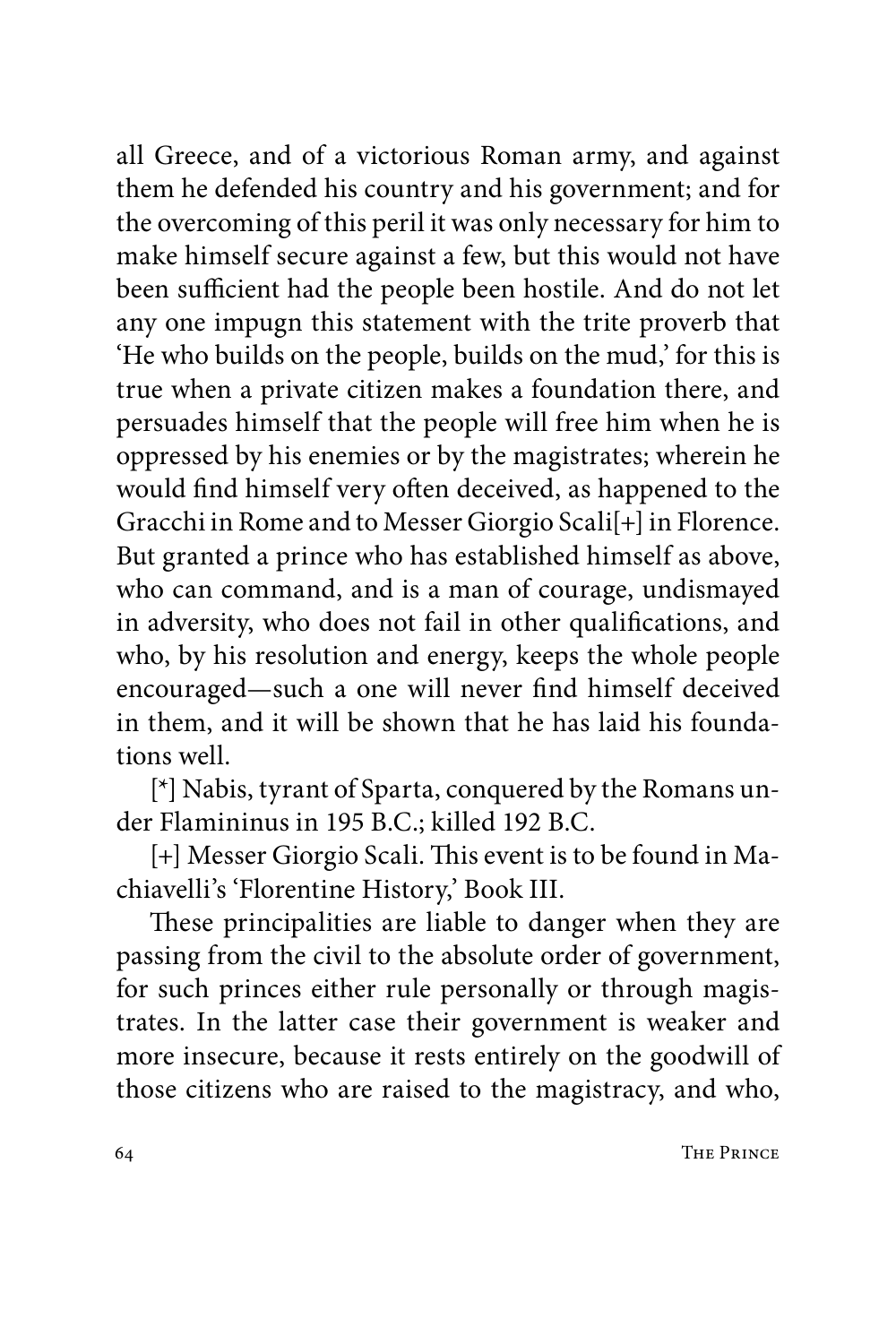especially in troubled times, can destroy the government with great ease, either by intrigue or open defiance; and the prince has not the chance amid tumults to exercise absolute authority, because the citizens and subjects, accustomed to receive orders from magistrates, are not of a mind to obey him amid these confusions, and there will always be in doubtful times a scarcity of men whom he can trust. For such a prince cannot rely upon what he observes in quiet times, when citizens have need of the state, because then every one agrees with him; they all promise, and when death is far distant they all wish to die for him; but in troubled times, when the state has need of its citizens, then he finds but few. And so much the more is this experiment dangerous, inasmuch as it can only be tried once. Therefore a wise prince ought to adopt such a course that his citizens will always in every sort and kind of circumstance have need of the state and of him, and then he will always find them faithful.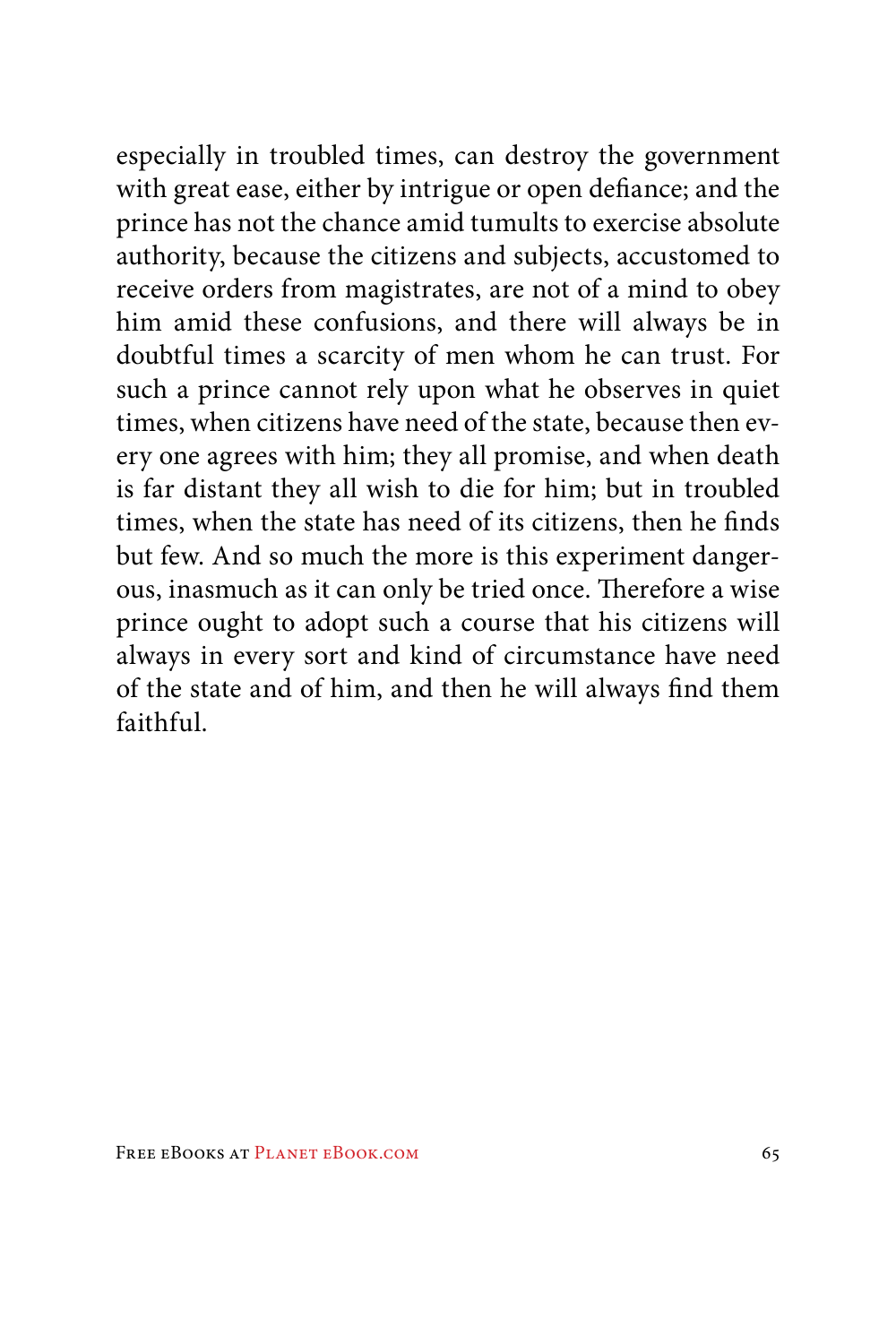## CHAPTER X. CONCERNING THE WAY IN WHICH THE STRENGTH OF ALL PRINCIPALITIES OUGHT TO BE MEASURED

It is necessary to consider another point in examining the<br>character of these principalities: that is, whether a prince<br>heasy the principalities: that is, whether a prince character of these principalities: that is, whether a prince has such power that, in case of need, he can support himself with his own resources, or whether he has always need of the assistance of others. And to make this quite clear I say that I consider those who are able to support themselves by their own resources who can, either by abundance of men or money, raise a sufficient army to join battle against any one who comes to attack them; and I consider those always to have need of others who cannot show themselves against the enemy in the field, but are forced to defend themselves by sheltering behind walls. The first case has been discussed, but we will speak of it again should it recur. In the second case one can say nothing except to encourage such princes to provision and fortify their towns, and not on any account to defend the country. And whoever shall fortify his town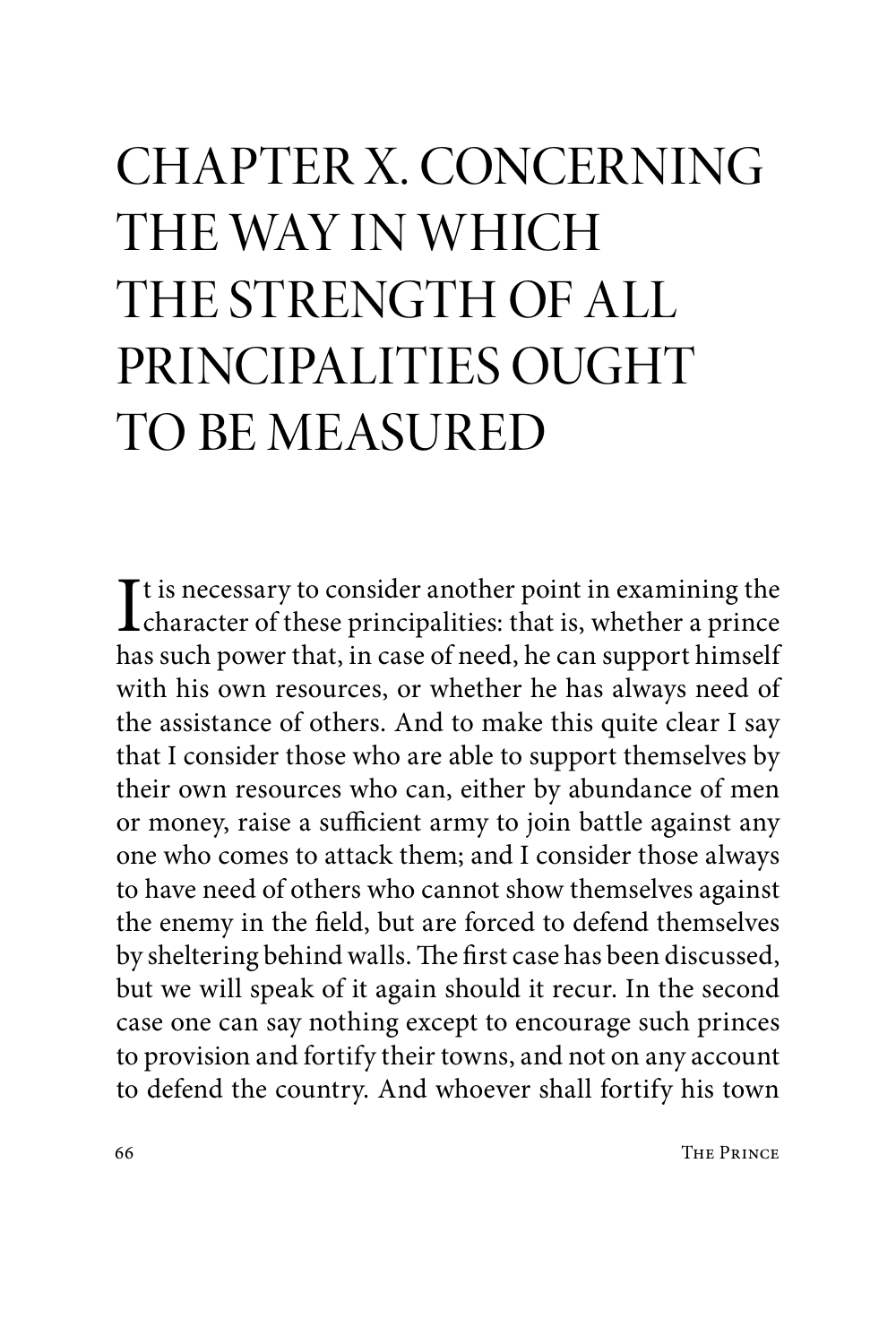well, and shall have managed the other concerns of his subjects in the way stated above, and to be often repeated, will never be attacked without great caution, for men are always adverse to enterprises where difficulties can be seen, and it will be seen not to be an easy thing to attack one who has his town well fortified, and is not hated by his people.

The cities of Germany are absolutely free, they own but little country around them, and they yield obedience to the emperor when it suits them, nor do they fear this or any other power they may have near them, because they are fortified in such a way that every one thinks the taking of them by assault would be tedious and difficult, seeing they have proper ditches and walls, they have sufficient artillery, and they always keep in public depots enough for one year's eating, drinking, and firing. And beyond this, to keep the people quiet and without loss to the state, they always have the means of giving work to the community in those labours that are the life and strength of the city, and on the pursuit of which the people are supported; they also hold military exercises in repute, and moreover have many ordinances to uphold them.

Therefore, a prince who has a strong city, and had not made himself odious, will not be attacked, or if any one should attack he will only be driven off with disgrace; again, because that the affairs of this world are so changeable, it is almost impossible to keep an army a whole year in the field without being interfered with. And whoever should reply: If the people have property outside the city, and see it burnt, they will not remain patient, and the long siege and selfin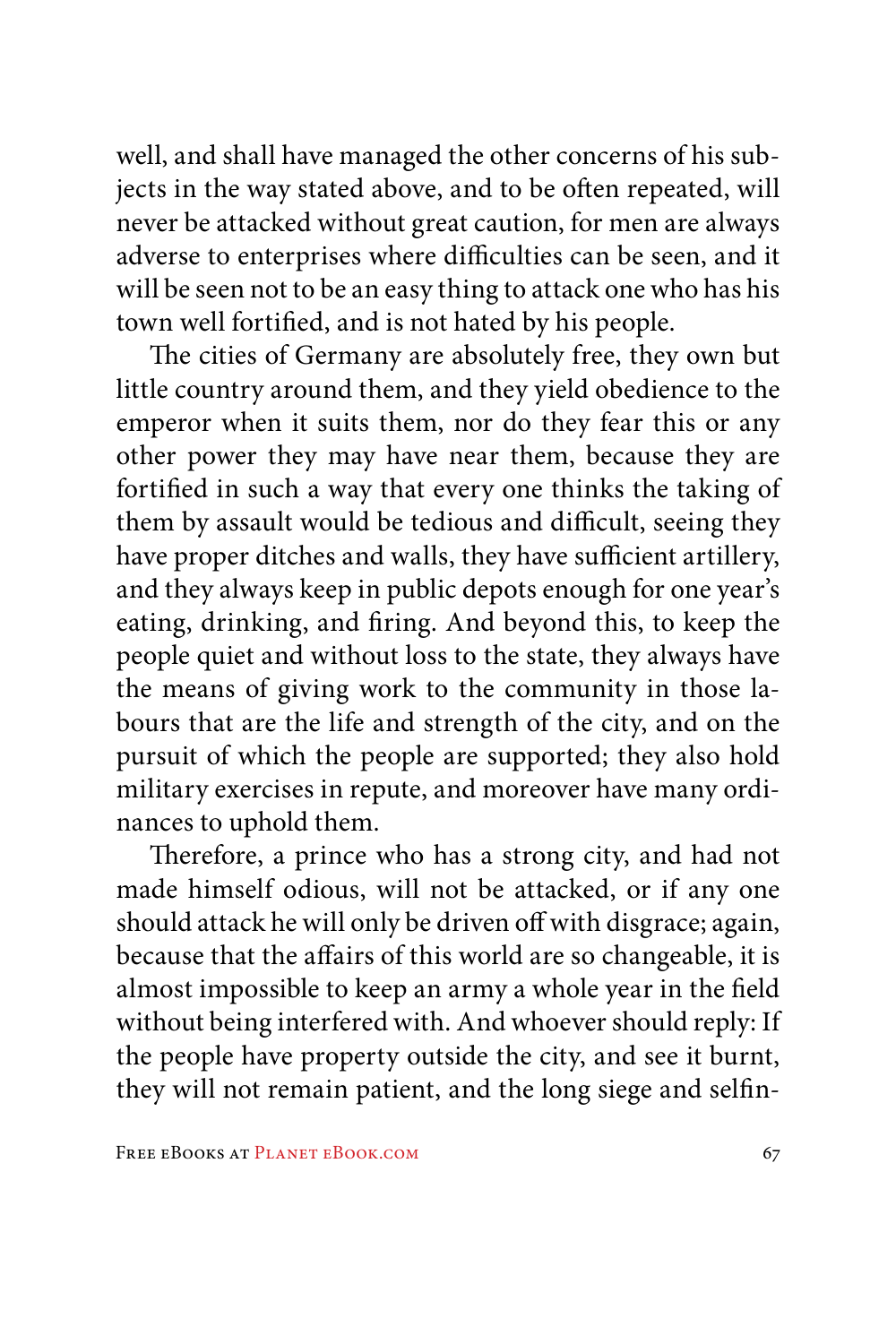terest will make them forget their prince; to this I answer that a powerful and courageous prince will overcome all such difficulties by giving at one time hope to his subjects that the evil will not be for long, at another time fear of the cruelty of the enemy, then preserving himself adroitly from those subjects who seem to him to be too bold.

Further, the enemy would naturally on his arrival at once burn and ruin the country at the time when the spirits of the people are still hot and ready for the defence; and, therefore, so much the less ought the prince to hesitate; because after a time, when spirits have cooled, the damage is already done, the ills are incurred, and there is no longer any remedy; and therefore they are so much the more ready to unite with their prince, he appearing to be under obligations to them now that their houses have been burnt and their possessions ruined in his defence. For it is the nature of men to be bound by the benefits they confer as much as by those they receive. Therefore, if everything is well considered, it will not be difficult for a wise prince to keep the minds of his citizens steadfast from first to last, when he does not fail to support and defend them.

68 THE PRINCE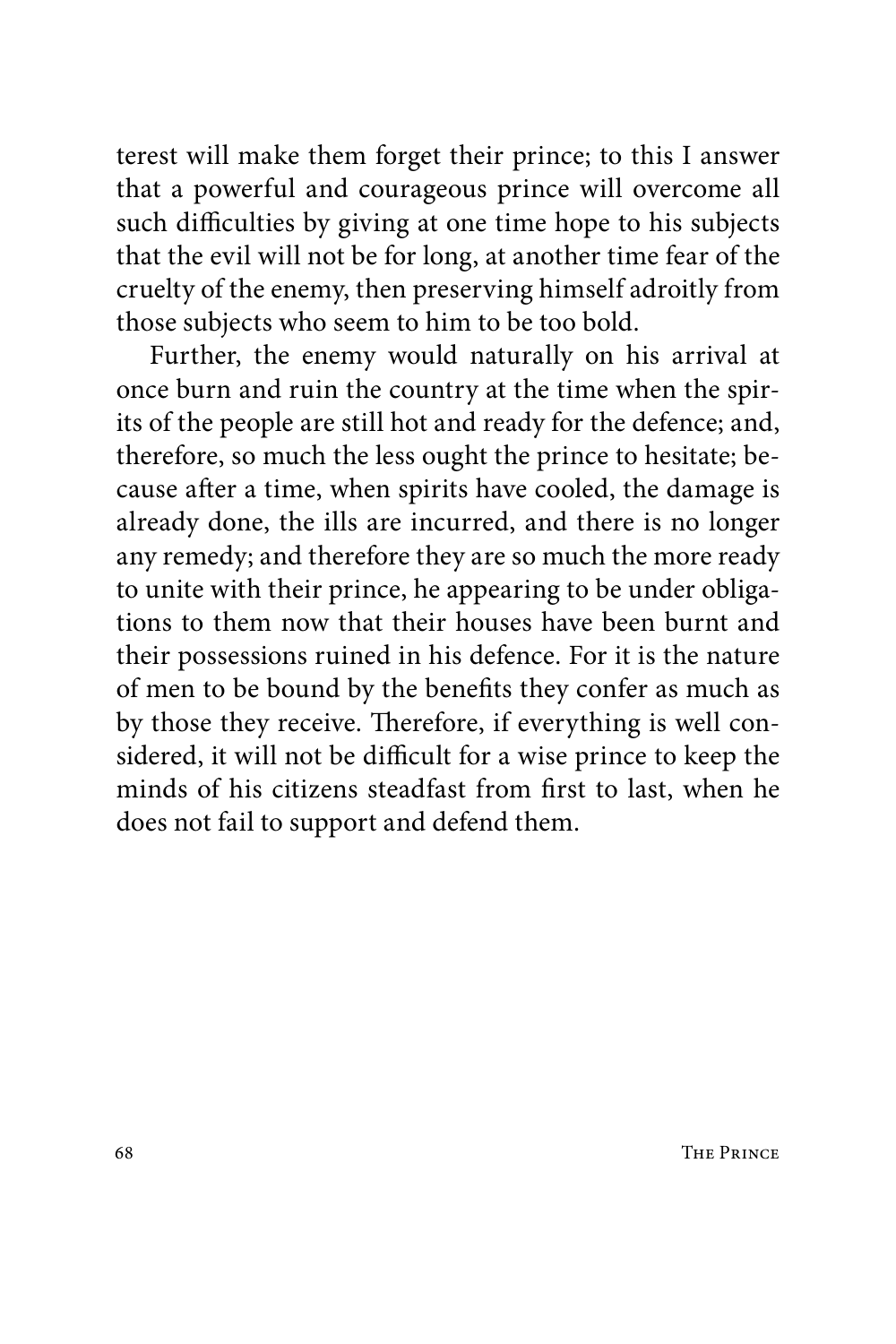### CHAPTER XI. CONCERNING ECCLESIASTICAL PRINCIPALITIES

It only remains now to speak of ecclesiastical principal-<br>ities, touching which all difficulties are prior to getting<br>massession, because they are acquired sither by expective an Tt only remains now to speak of ecclesiastical principalpossession, because they are acquired either by capacity or good fortune, and they can be held without either; for they are sustained by the ancient ordinances of religion, which are so all-powerful, and of such a character that the principalities may be held no matter how their princes behave and live. These princes alone have states and do not defend them; and they have subjects and do not rule them; and the states, although unguarded, are not taken from them, and the subjects, although not ruled, do not care, and they have neither the desire nor the ability to alienate themselves. Such principalities only are secure and happy. But being upheld by powers, to which the human mind cannot reach, I shall speak no more of them, because, being exalted and maintained by God, it would be the act of a presumptuous and rash man to discuss them.

Nevertheless, if any one should ask of me how comes it that the Church has attained such greatness in temporal power, seeing that from Alexander backwards the Italian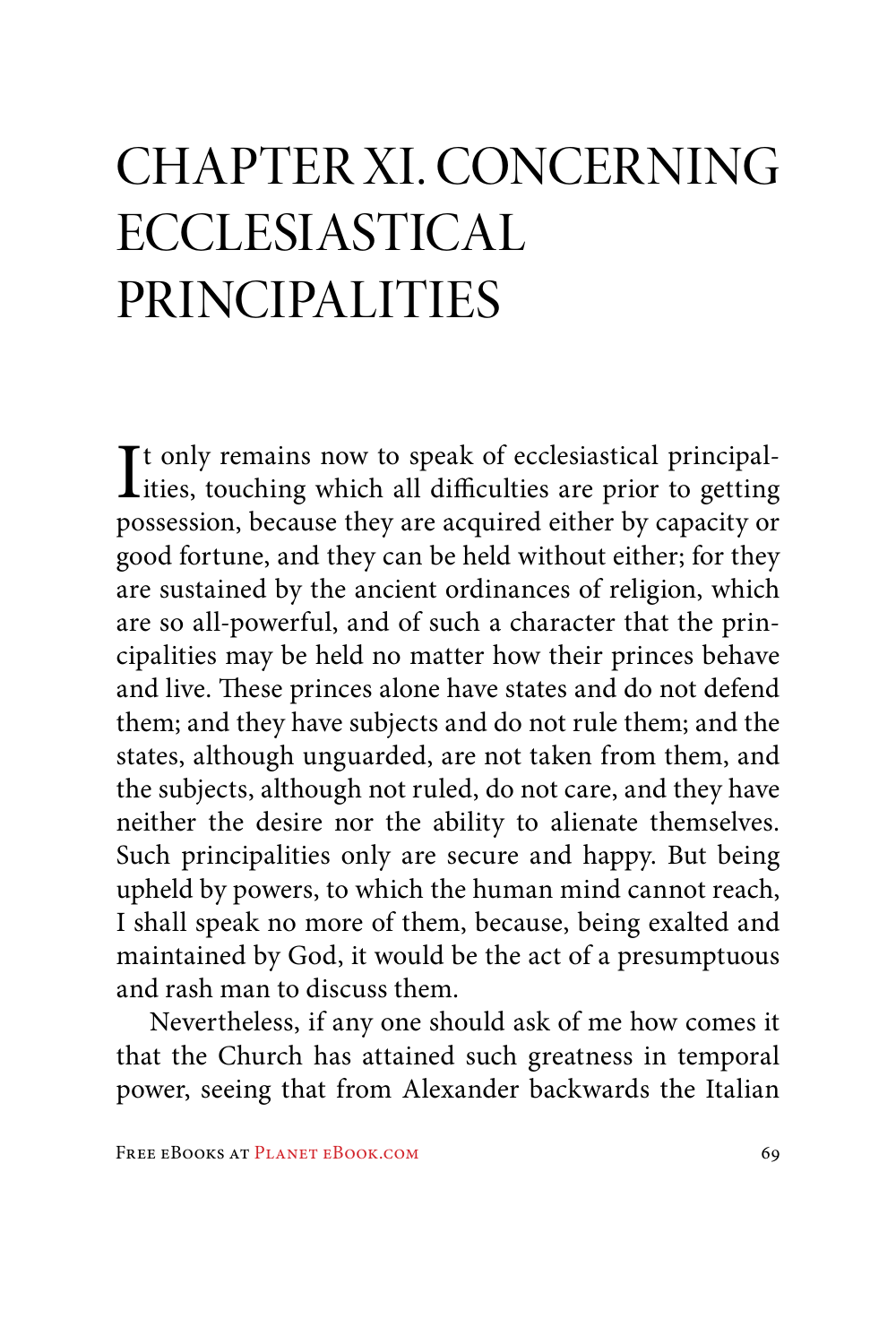potentates (not only those who have been called potentates, but every baron and lord, though the smallest) have valued the temporal power very slightly—yet now a king of France trembles before it, and it has been able to drive him from Italy, and to ruin the Venetians—although this may be very manifest, it does not appear to me superfluous to recall it in some measure to memory.

Before Charles, King of France, passed into Italy,[\*] this country was under the dominion of the Pope, the Venetians, the King of Naples, the Duke of Milan, and the Florentines. These potentates had two principal anxieties: the one, that no foreigner should enter Italy under arms; the other, that none of themselves should seize more territory. Those about whom there was the most anxiety were the Pope and the Venetians. To restrain the Venetians the union of all the others was necessary, as it was for the defence of Ferrara; and to keep down the Pope they made use of the barons of Rome, who, being divided into two factions, Orsini and Colonnesi, had always a pretext for disorder, and, standing with arms in their hands under the eyes of the Pontiff, kept the pontificate weak and powerless. And although there might arise sometimes a courageous pope, such as Sixtus, yet neither fortune nor wisdom could rid him of these annoyances. And the short life of a pope is also a cause of weakness; for in the ten years, which is the average life of a pope, he can with difficulty lower one of the factions; and if, so to speak, one people should almost destroy the Colonnesi, another would arise hostile to the Orsini, who would support their opponents, and yet would not have time to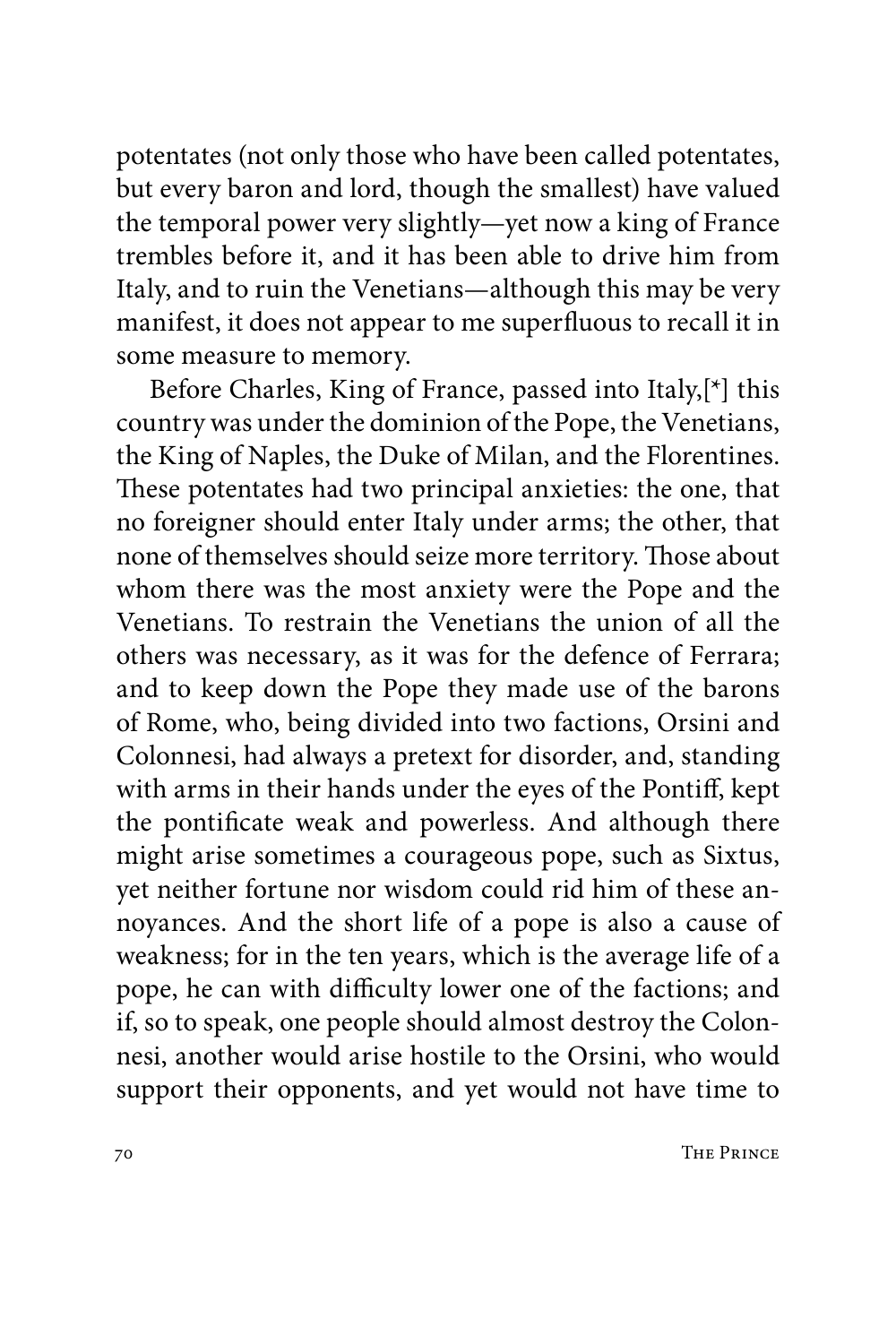ruin the Orsini. This was the reason why the temporal powers of the pope were little esteemed in Italy.

[\*] Charles VIII invaded Italy in 1494.

Alexander the Sixth arose afterwards, who of all the pontiffs that have ever been showed how a pope with both money and arms was able to prevail; and through the instrumentality of the Duke Valentino, and by reason of the entry of the French, he brought about all those things which I have discussed above in the actions of the duke. And although his intention was not to aggrandize the Church, but the duke, nevertheless, what he did contributed to the greatness of the Church, which, after his death and the ruin of the duke, became the heir to all his labours.

Pope Julius came afterwards and found the Church strong, possessing all the Romagna, the barons of Rome reduced to impotence, and, through the chastisements of Alexander, the factions wiped out; he also found the way open to accumulate money in a manner such as had never been practised before Alexander's time. Such things Julius not only followed, but improved upon, and he intended to gain Bologna, to ruin the Venetians, and to drive the French out of Italy. All of these enterprises prospered with him, and so much the more to his credit, inasmuch as he did everything to strengthen the Church and not any private person. He kept also the Orsini and Colonnesi factions within the bounds in which he found them; and although there was among them some mind to make disturbance, nevertheless he held two things firm: the one, the greatness of the Church, with which he terrified them; and the other, not allowing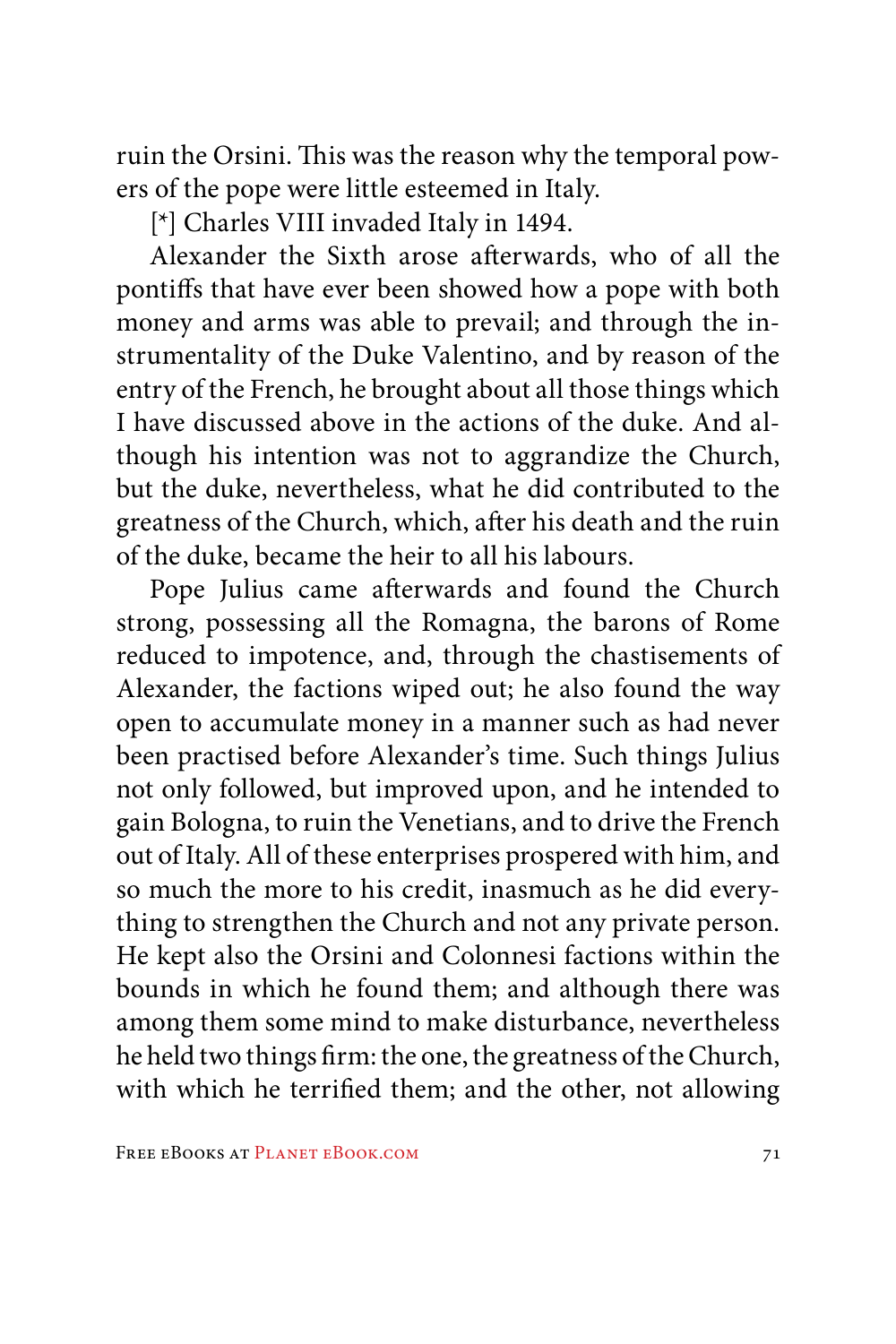them to have their own cardinals, who caused the disorders among them. For whenever these factions have their cardinals they do not remain quiet for long, because cardinals foster the factions in Rome and out of it, and the barons are compelled to support them, and thus from the ambitions of prelates arise disorders and tumults among the barons. For these reasons his Holiness Pope Leo[\*] found the pontificate most powerful, and it is to be hoped that, if others made it great in arms, he will make it still greater and more venerated by his goodness and infinite other virtues.

[\*] Pope Leo X was the Cardinal de' Medici.

72 The Prince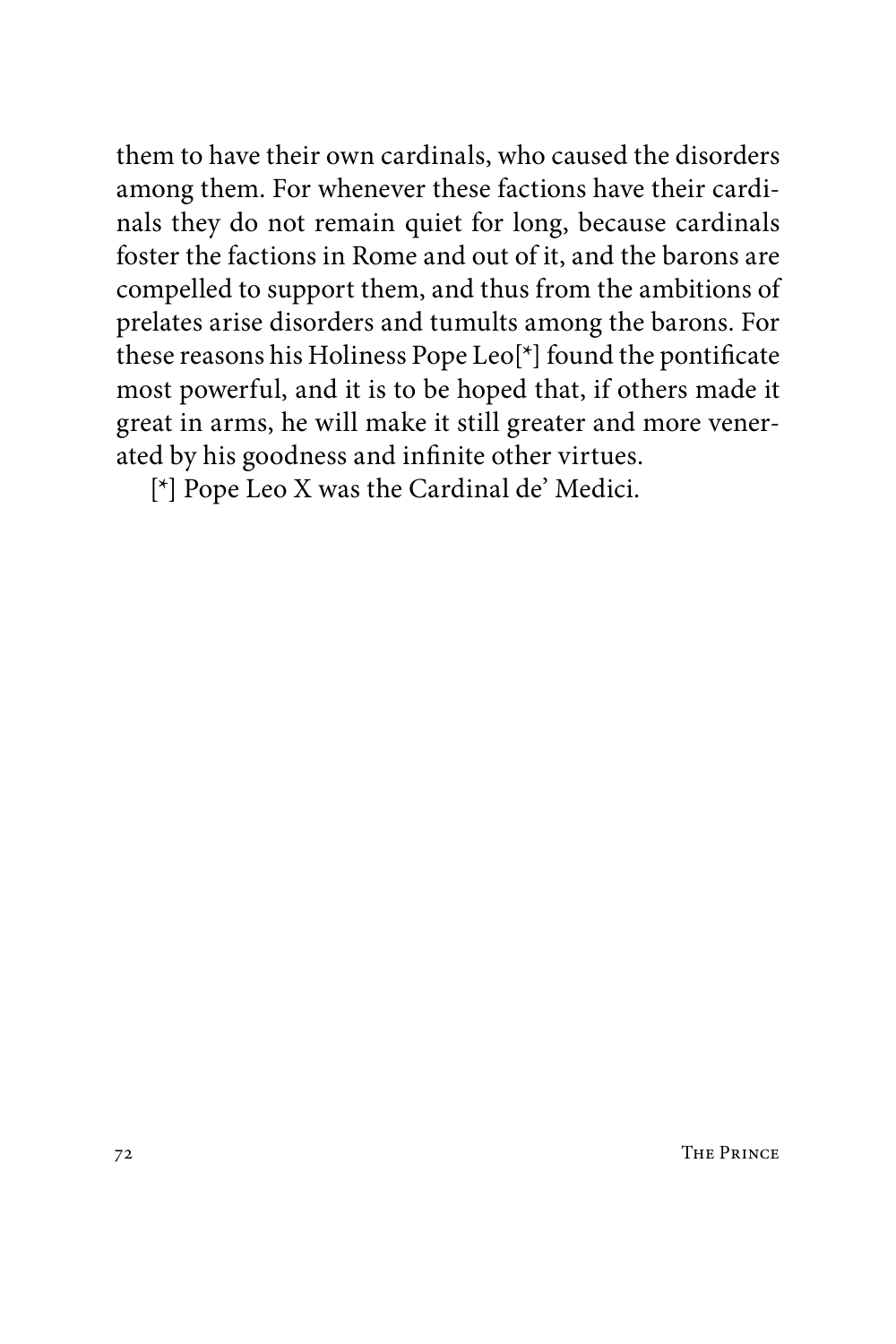## CHAPTER XII. HOW MANY KINDS OF SOLDIERY THERE ARE, AND CONCERNING MERCENARIES

I aving discoursed particularly on the characteristics of such principalities as in the beginning I proposed to discuss, and having considered in some degree the causes of their being good or bad, and having shown the methods by which many have sought to acquire them and to hold them, it now remains for me to discuss generally the means of offence and defence which belong to each of them.

We have seen above how necessary it is for a prince to have his foundations well laid, otherwise it follows of necessity he will go to ruin. The chief foundations of all states, new as well as old or composite, are good laws and good arms; and as there cannot be good laws where the state is not well armed, it follows that where they are well armed they have good laws. I shall leave the laws out of the discussion and shall speak of the arms.

I say, therefore, that the arms with which a prince defends his state are either his own, or they are mercenaries, auxiliaries, or mixed. Mercenaries and auxiliaries are use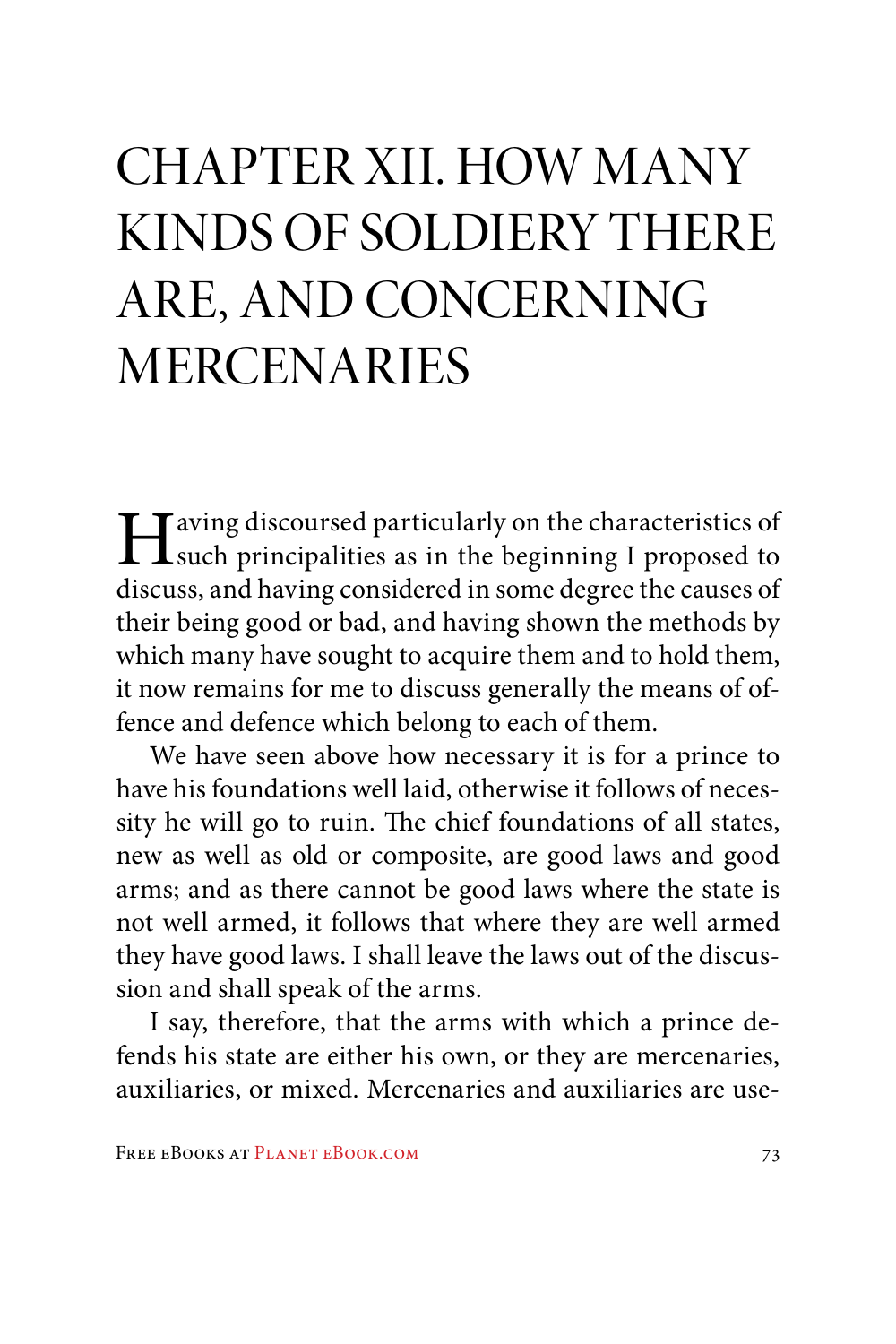less and dangerous; and if one holds his state based on these arms, he will stand neither firm nor safe; for they are disunited, ambitious, and without discipline, unfaithful, valiant before friends, cowardly before enemies; they have neither the fear of God nor fidelity to men, and destruction is deferred only so long as the attack is; for in peace one is robbed by them, and in war by the enemy. The fact is, they have no other attraction or reason for keeping the field than a trifle of stipend, which is not sufficient to make them willing to die for you. They are ready enough to be your soldiers whilst you do not make war, but if war comes they take themselves off or run from the foe; which I should have little trouble to prove, for the ruin of Italy has been caused by nothing else than by resting all her hopes for many years on mercenaries, and although they formerly made some display and appeared valiant amongst themselves, yet when the foreigners came they showed what they were. Thus it was that Charles, King of France, was allowed to seize Italy with chalk in hand;[\*] and he who told us that our sins were the cause of it told the truth, but they were not the sins he imagined, but those which I have related. And as they were the sins of princes, it is the princes who have also suffered the penalty.

[\*] 'With chalk in hand,' 'col gesso.' This is one of the bons mots of Alexander VI, and refers to the ease with which Charles VIII seized Italy, implying that it was only necessary for him to send his quartermasters to chalk up the billets for his soldiers to conquer the country. Cf. 'The History of Henry VII,' by Lord Bacon: 'King Charles had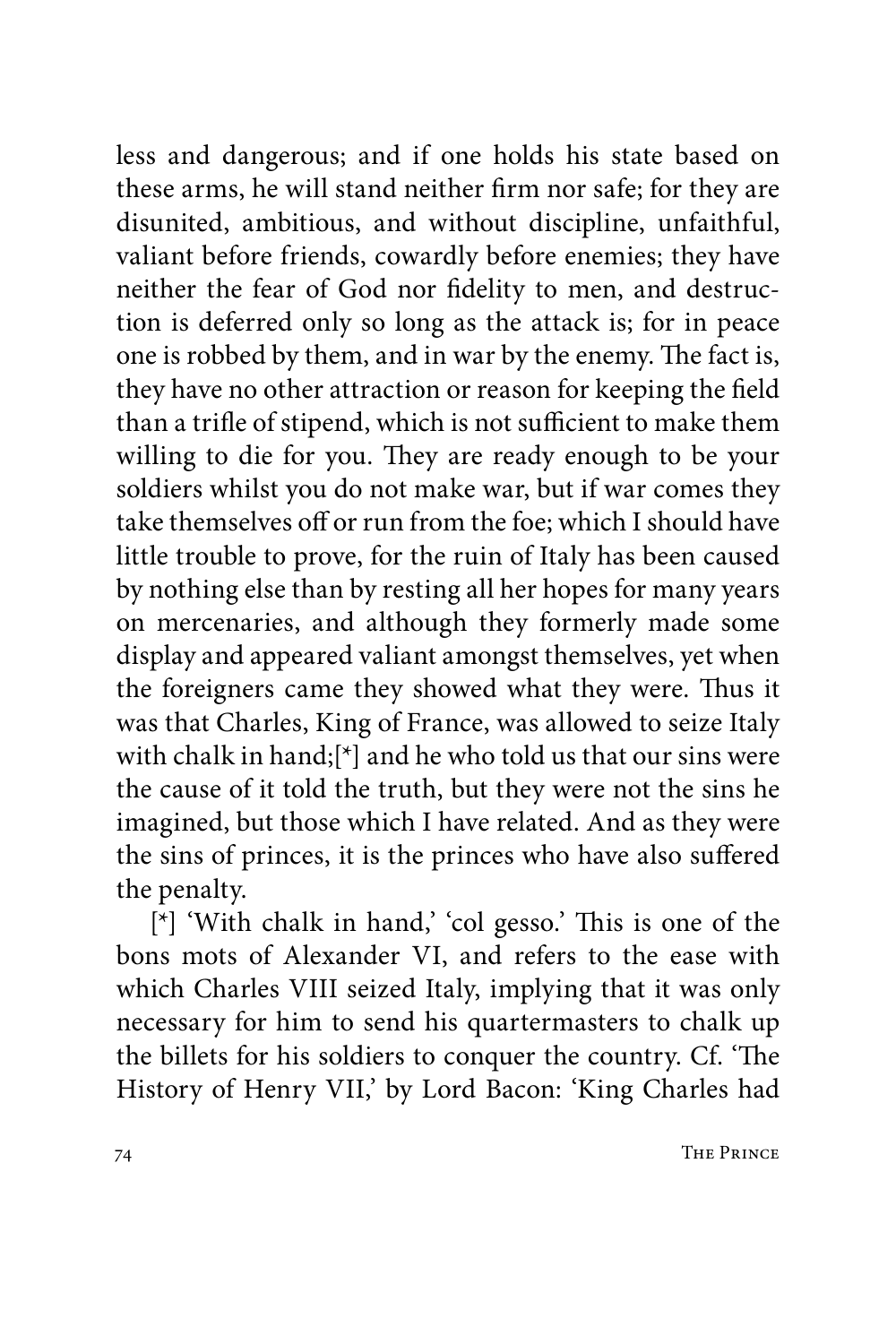conquered the realm of Naples, and lost it again, in a kind of a felicity of a dream. He passed the whole length of Italy without resistance: so that it was true what Pope Alexander was wont to say: That the Frenchmen came into Italy with chalk in their hands, to mark up their lodgings, rather than with swords to fight.'

I wish to demonstrate further the infelicity of these arms. The mercenary captains are either capable men or they are not; if they are, you cannot trust them, because they always aspire to their own greatness, either by oppressing you, who are their master, or others contrary to your intentions; but if the captain is not skilful, you are ruined in the usual way.

And if it be urged that whoever is armed will act in the same way, whether mercenary or not, I reply that when arms have to be resorted to, either by a prince or a republic, then the prince ought to go in person and perform the duty of a captain; the republic has to send its citizens, and when one is sent who does not turn out satisfactorily, it ought to recall him, and when one is worthy, to hold him by the laws so that he does not leave the command. And experience has shown princes and republics, single-handed, making the greatest progress, and mercenaries doing nothing except damage; and it is more difficult to bring a republic, armed with its own arms, under the sway of one of its citizens than it is to bring one armed with foreign arms. Rome and Sparta stood for many ages armed and free. The Switzers are completely armed and quite free.

Of ancient mercenaries, for example, there are the Carthaginians, who were oppressed by their mercenary soldiers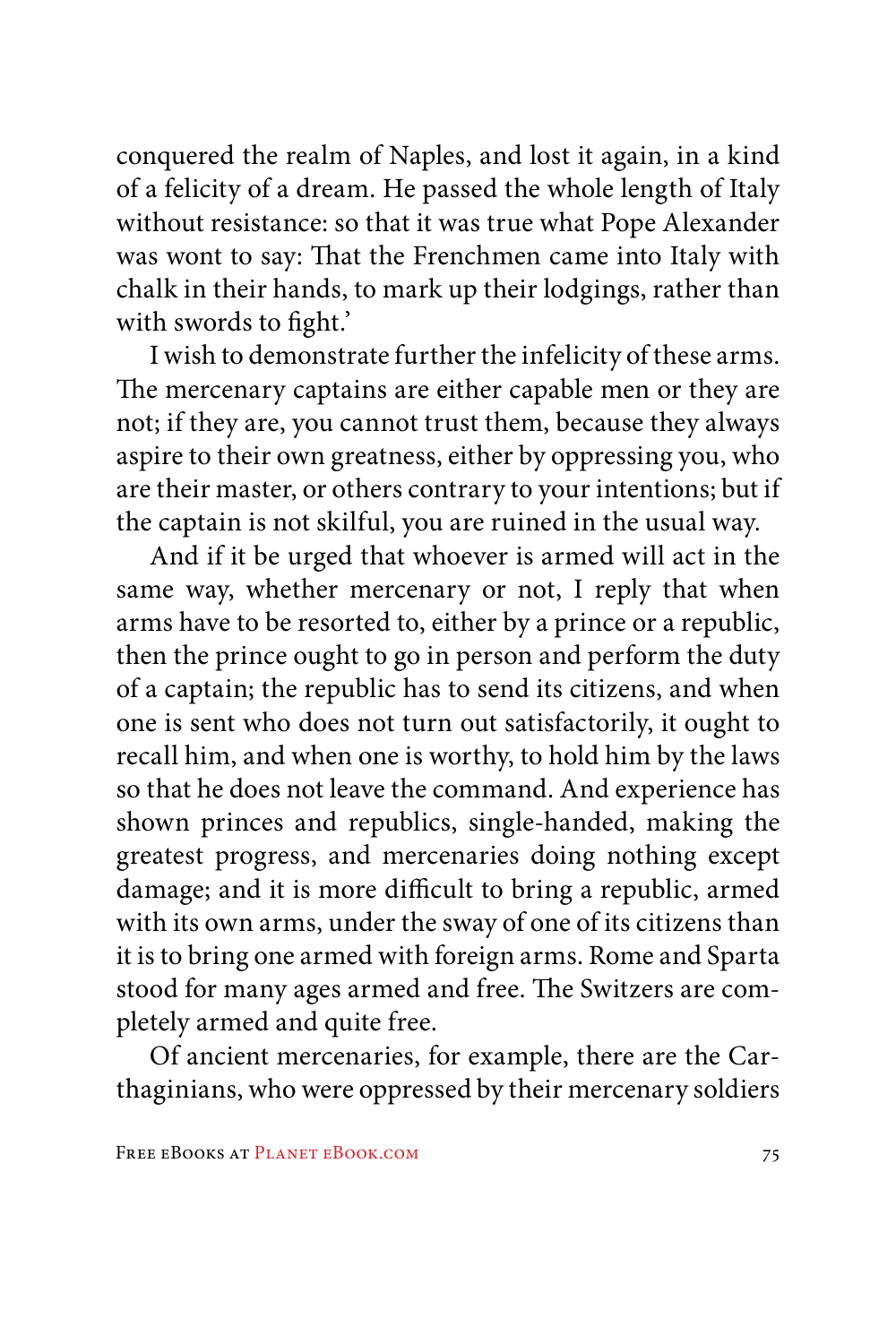after the first war with the Romans, although the Carthaginians had their own citizens for captains. After the death of Epaminondas, Philip of Macedon was made captain of their soldiers by the Thebans, and after victory he took away their liberty.

Duke Filippo being dead, the Milanese enlisted Francesco Sforza against the Venetians, and he, having overcome the enemy at Caravaggio,[\*] allied himself with them to crush the Milanese, his masters. His father, Sforza, having been engaged by Queen Johanna[+] of Naples, left her unprotected, so that she was forced to throw herself into the arms of the King of Aragon, in order to save her kingdom. And if the Venetians and Florentines formerly extended their dominions by these arms, and yet their captains did not make themselves princes, but have defended them, I reply that the Florentines in this case have been favoured by chance, for of the able captains, of whom they might have stood in fear, some have not conquered, some have been opposed, and others have turned their ambitions elsewhere. One who did not conquer was Giovanni Acuto,[%] and since he did not conquer his fidelity cannot be proved; but every one will acknowledge that, had he conquered, the Florentines would have stood at his discretion. Sforza had the Bracceschi always against him, so they watched each other. Francesco turned his ambition to Lombardy; Braccio against the Church and the kingdom of Naples. But let us come to that which happened a short while ago. The Florentines appointed as their captain Pagolo Vitelli, a most prudent man, who from a private position had risen to the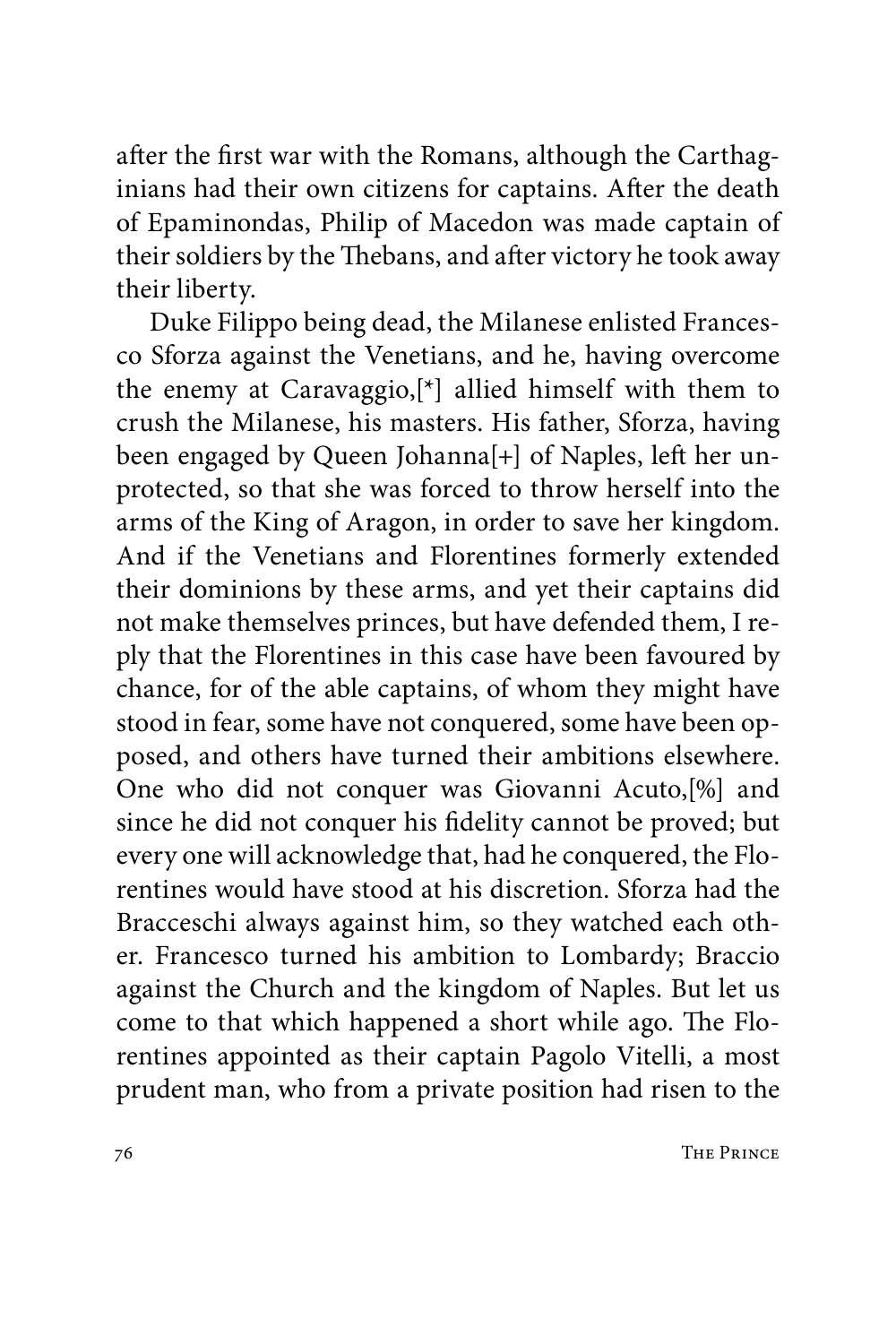greatest renown. If this man had taken Pisa, nobody can deny that it would have been proper for the Florentines to keep in with him, for if he became the soldier of their enemies they had no means of resisting, and if they held to him they must obey him. The Venetians, if their achievements are considered, will be seen to have acted safely and gloriously so long as they sent to war their own men, when with armed gentlemen and plebians they did valiantly. This was before they turned to enterprises on land, but when they began to fight on land they forsook this virtue and followed the custom of Italy. And in the beginning of their expansion on land, through not having much territory, and because of their great reputation, they had not much to fear from their captains; but when they expanded, as under Carmignuola,[#] they had a taste of this mistake; for, having found him a most valiant man (they beat the Duke of Milan under his leadership), and, on the other hand, knowing how lukewarm he was in the war, they feared they would no longer conquer under him, and for this reason they were not willing, nor were they able, to let him go; and so, not to lose again that which they had acquired, they were compelled, in order to secure themselves, to murder him. They had afterwards for their captains Bartolomeo da Bergamo, Roberto da San Severino, the count of Pitigliano,[&] and the like, under whom they had to dread loss and not gain, as happened afterwards at Vaila,[\$] where in one battle they lost that which in eight hundred years they had acquired with so much trouble. Because from such arms conquests come but slowly, long delayed and inconsiderable, but the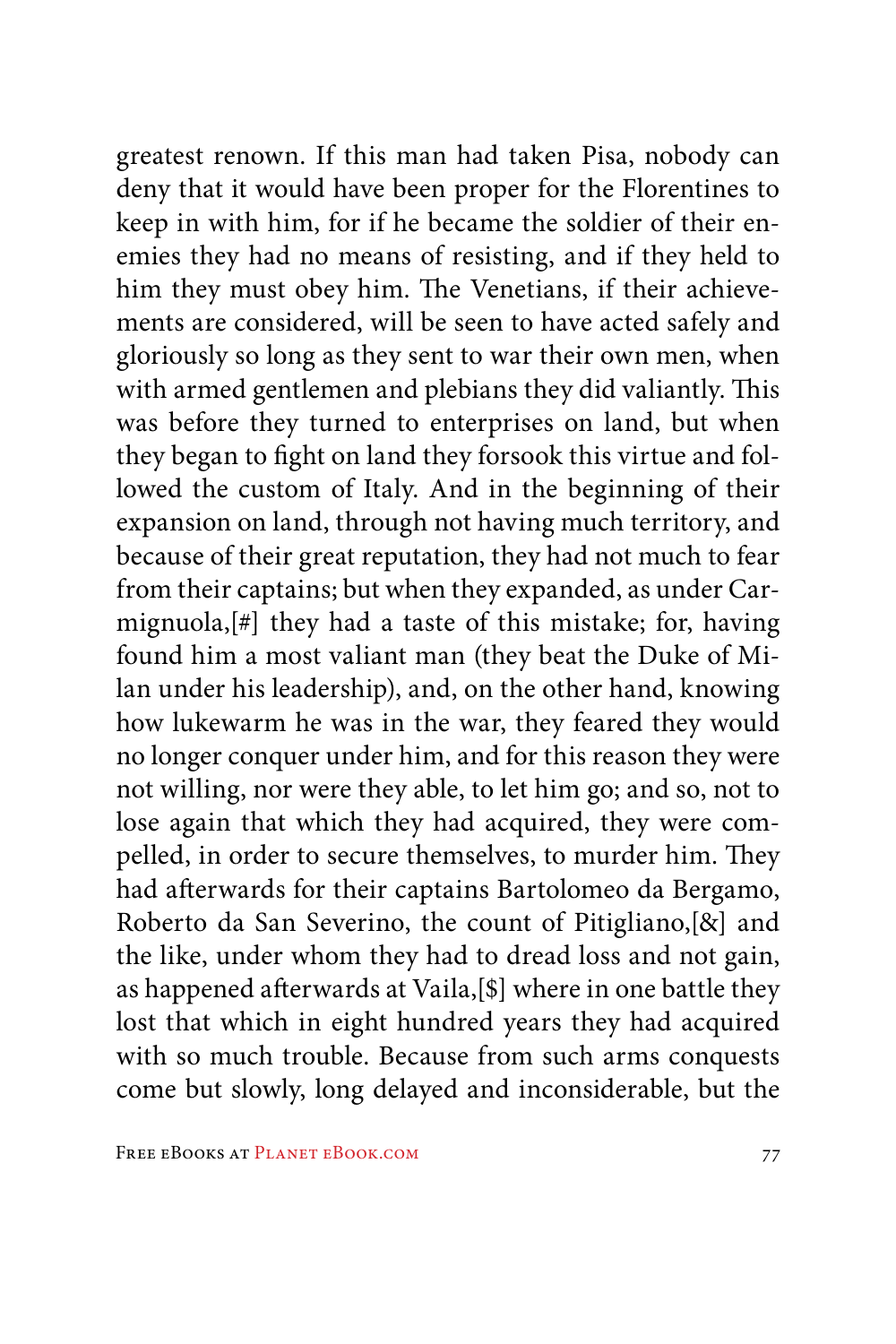losses sudden and portentous.

[\*] Battle of Caravaggio, 15th September 1448.

[+] Johanna II of Naples, the widow of Ladislao, King of Naples.

[%] Giovanni Acuto. An English knight whose name was Sir John Hawkwood. He fought in the English wars in France, and was knighted by Edward III; afterwards he collected a body of troops and went into Italy. These became the famous 'White Company.' He took part in many wars, and died in Florence in 1394. He was born about 1320 at Sible Hedingham, a village in Essex. He married Domnia, a daughter of Bernabo Visconti.

[#] Carmignuola. Francesco Bussone, born at Carmagnola about 1390, executed at Venice, 5th May 1432.

[&] Bartolomeo Colleoni of Bergamo; died 1457. Roberto of San Severino; died fighting for Venice against Sigismund, Duke of Austria, in 1487. 'Primo capitano in Italia.'—Machiavelli. Count of Pitigliano; Nicolo Orsini, born 1442, died 1510.

[\$] Battle of Vaila in 1509.

And as with these examples I have reached Italy, which has been ruled for many years by mercenaries, I wish to discuss them more seriously, in order that, having seen their rise and progress, one may be better prepared to counteract them. You must understand that the empire has recently come to be repudiated in Italy, that the Pope has acquired more temporal power, and that Italy has been divided up into more states, for the reason that many of the great cities took up arms against their nobles, who, formerly favoured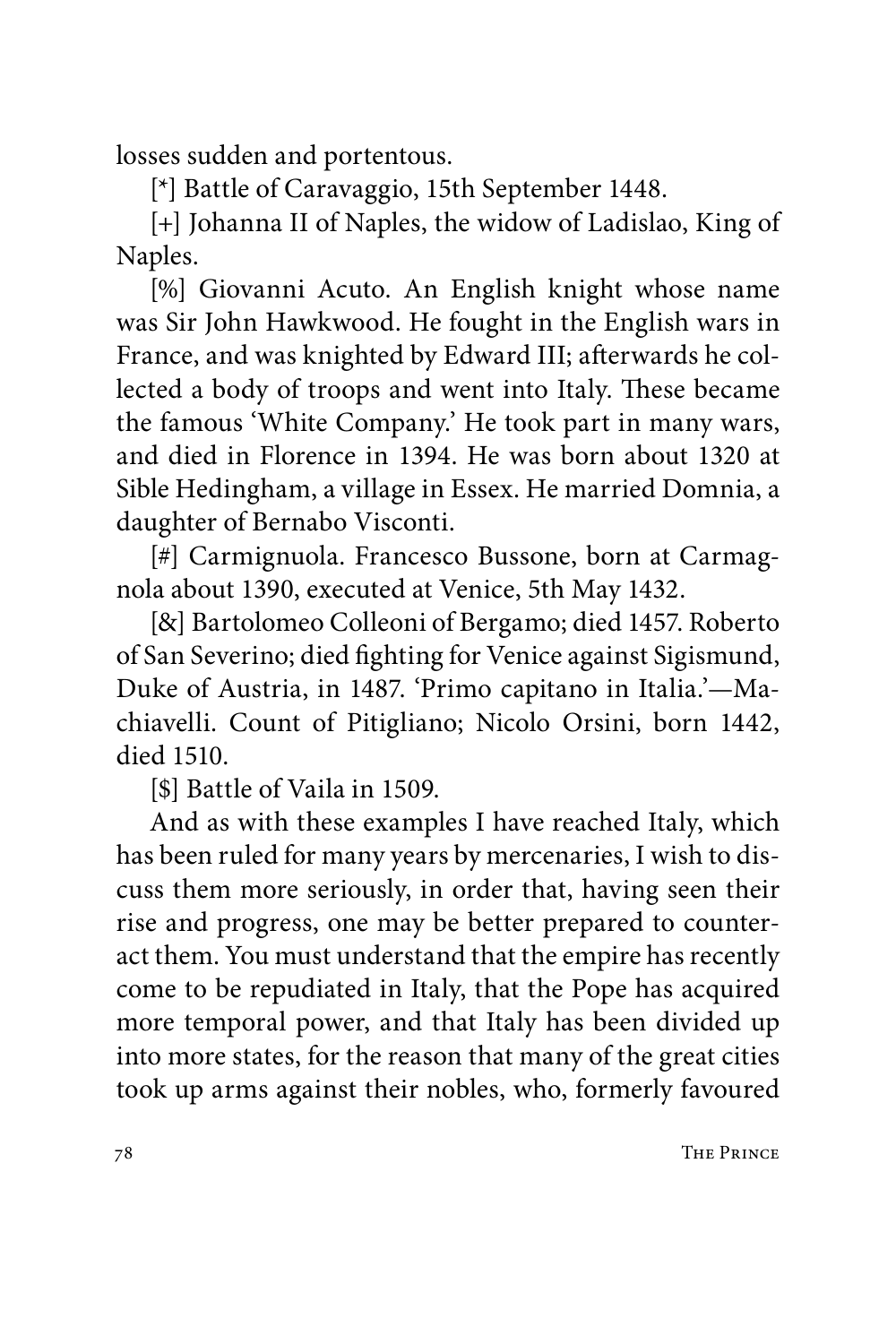by the emperor, were oppressing them, whilst the Church was favouring them so as to gain authority in temporal power: in many others their citizens became princes. From this it came to pass that Italy fell partly into the hands of the Church and of republics, and, the Church consisting of priests and the republic of citizens unaccustomed to arms, both commenced to enlist foreigners.

The first who gave renown to this soldiery was Alberigo da Conio,[\*] the Romagnian. From the school of this man sprang, among others, Braccio and Sforza, who in their time were the arbiters of Italy. After these came all the other captains who till now have directed the arms of Italy; and the end of all their valour has been, that she has been overrun by Charles, robbed by Louis, ravaged by Ferdinand, and insulted by the Switzers. The principle that has guided them has been, first, to lower the credit of infantry so that they might increase their own. They did this because, subsisting on their pay and without territory, they were unable to support many soldiers, and a few infantry did not give them any authority; so they were led to employ cavalry, with a moderate force of which they were maintained and honoured; and affairs were brought to such a pass that, in an army of twenty thousand soldiers, there were not to be found two thousand foot soldiers. They had, besides this, used every art to lessen fatigue and danger to themselves and their soldiers, not killing in the fray, but taking prisoners and liberating without ransom. They did not attack towns at night, nor did the garrisons of the towns attack encampments at night; they did not surround the camp either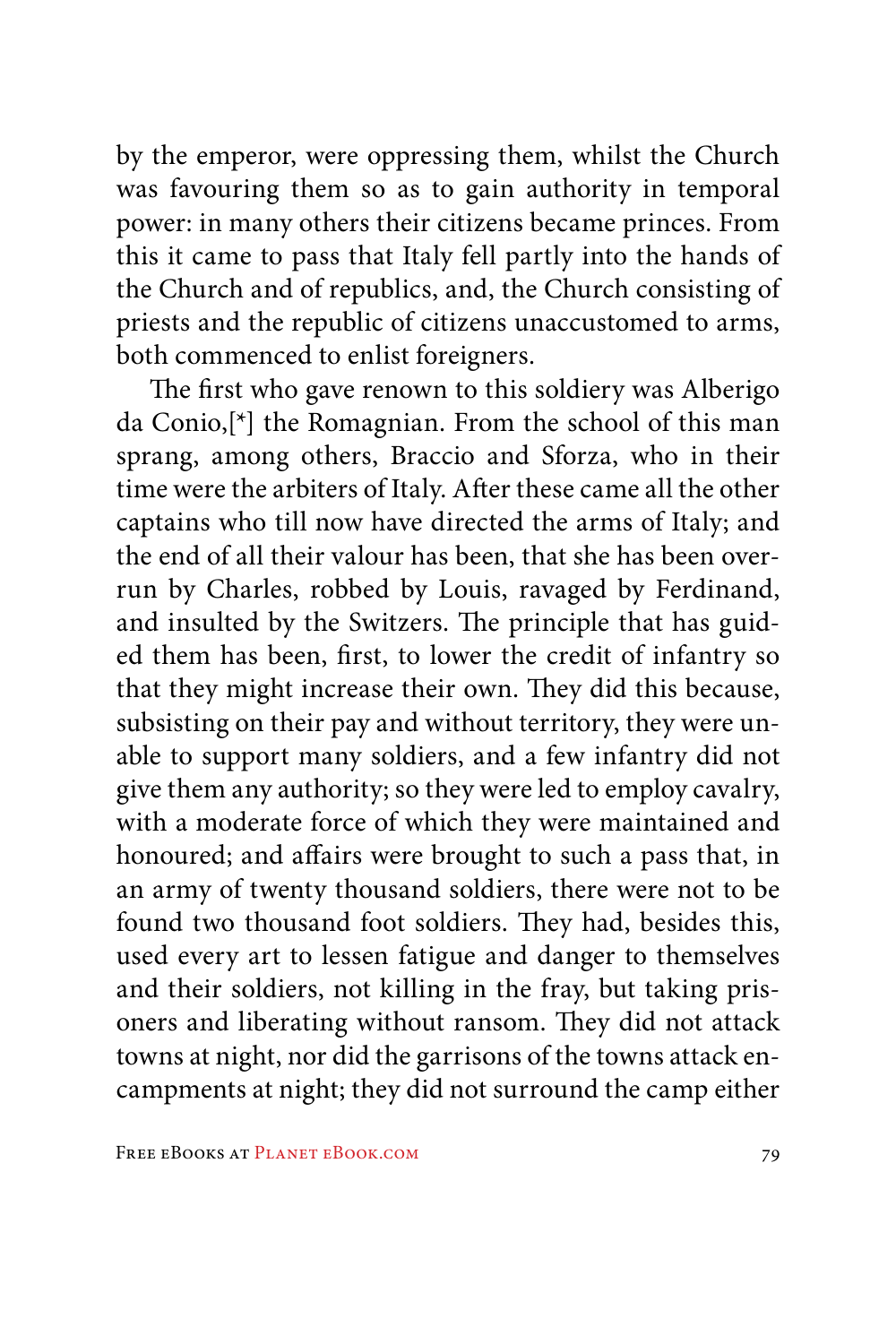with stockade or ditch, nor did they campaign in the winter. All these things were permitted by their military rules, and devised by them to avoid, as I have said, both fatigue and dangers; thus they have brought Italy to slavery and contempt.

[\*] Alberigo da Conio. Alberico da Barbiano, Count of Cunio in Romagna. He was the leader of the famous 'Company of St George,' composed entirely of Italian soldiers. He died in 1409.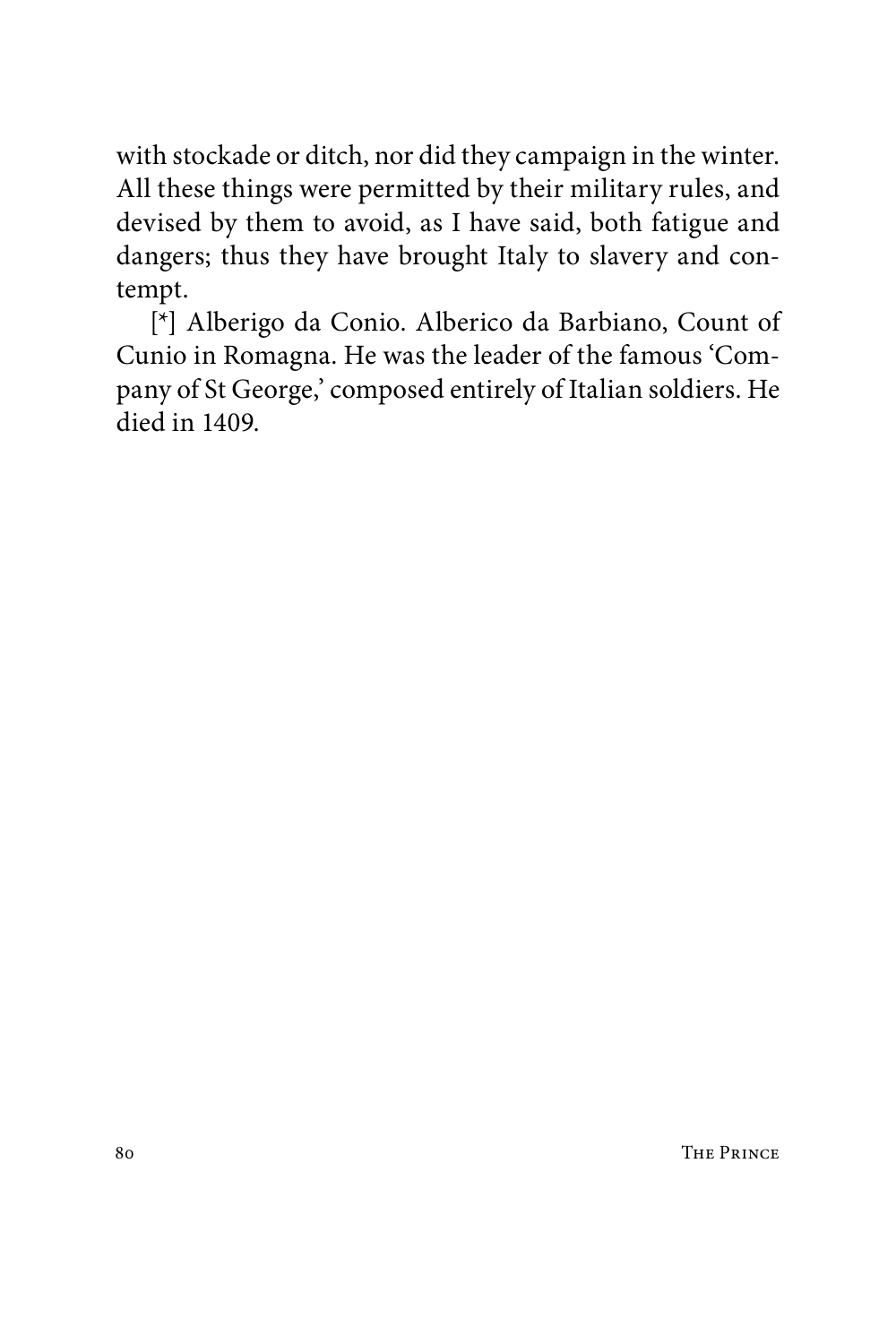# CHAPTER XIII. **CONCERNING** AUXILIARIES, MIXED SOLDIERY, AND ONE'S OWN

 $\bigwedge$  uxiliaries, which are the other useless arm, are em-<br>ployed when a prince is called in with his forces to aid and defend, as was done by Pope Julius in the most recent times; for he, having, in the enterprise against Ferrara, had poor proof of his mercenaries, turned to auxiliaries, and stipulated with Ferdinand, King of Spain,[\*] for his assistance with men and arms. These arms may be useful and good in themselves, but for him who calls them in they are always disadvantageous; for losing, one is undone, and winning, one is their captive.

[\*] Ferdinand V (F. II of Aragon and Sicily, F. III of Naples), surnamed 'The Catholic,' born 1542, died 1516.

And although ancient histories may be full of examples, I do not wish to leave this recent one of Pope Julius the Second, the peril of which cannot fail to be perceived; for he, wishing to get Ferrara, threw himself entirely into the hands of the foreigner. But his good fortune brought about a third event, so that he did not reap the fruit of his rash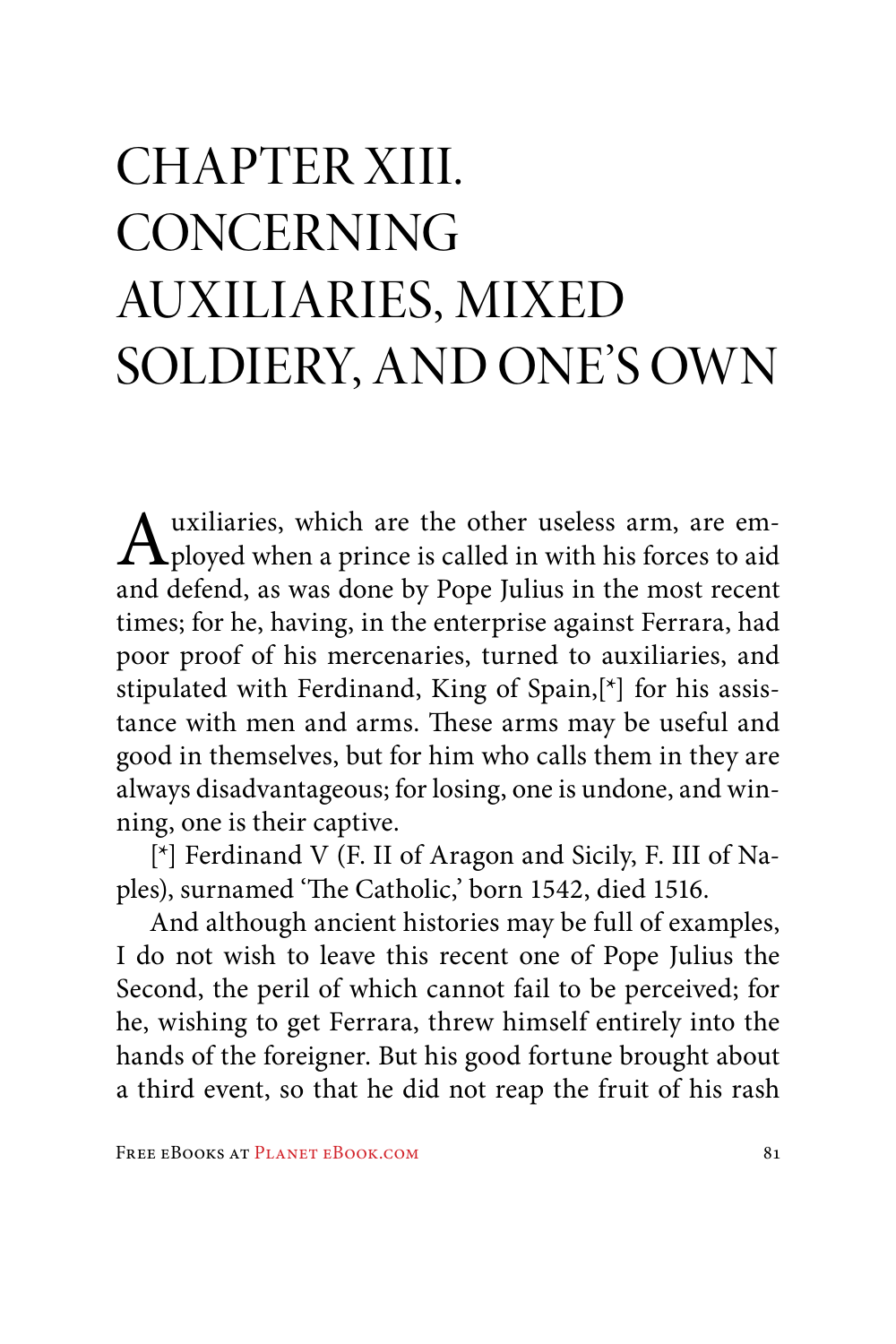choice; because, having his auxiliaries routed at Ravenna, and the Switzers having risen and driven out the conquerors (against all expectation, both his and others), it so came to pass that he did not become prisoner to his enemies, they having fled, nor to his auxiliaries, he having conquered by other arms than theirs.

The Florentines, being entirely without arms, sent ten thousand Frenchmen to take Pisa, whereby they ran more danger than at any other time of their troubles.

The Emperor of Constantinople,[\*] to oppose his neighbours, sent ten thousand Turks into Greece, who, on the war being finished, were not willing to quit; this was the beginning of the servitude of Greece to the infidels.

[\*] Joannes Cantacuzenus, born 1300, died 1383.

Therefore, let him who has no desire to conquer make use of these arms, for they are much more hazardous than mercenaries, because with them the ruin is ready made; they are all united, all yield obedience to others; but with mercenaries, when they have conquered, more time and better opportunities are needed to injure you; they are not all of one community, they are found and paid by you, and a third party, which you have made their head, is not able all at once to assume enough authority to injure you. In conclusion, in mercenaries dastardy is most dangerous; in auxiliaries, valour. The wise prince, therefore, has always avoided these arms and turned to his own; and has been willing rather to lose with them than to conquer with the others, not deeming that a real victory which is gained with the arms of others.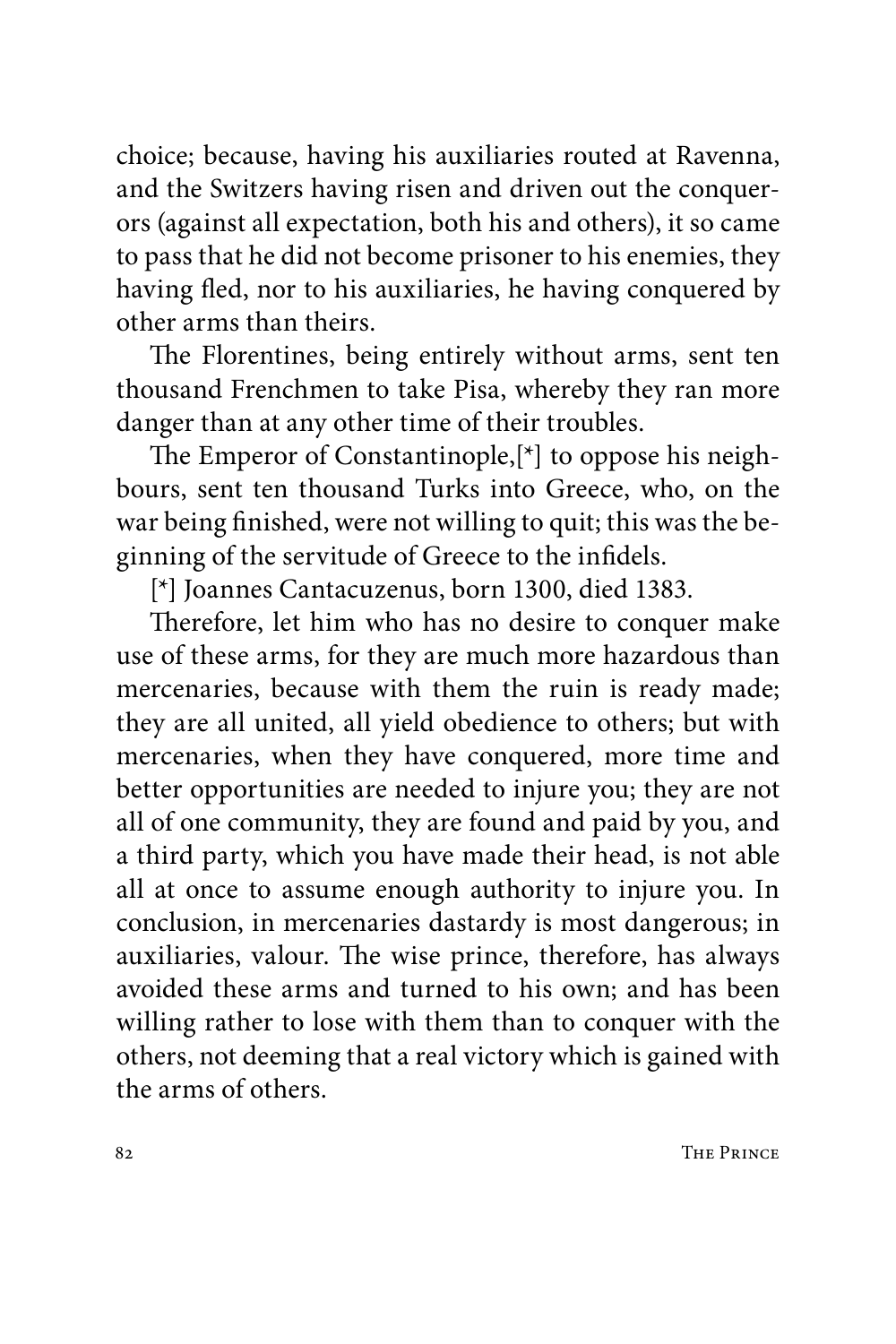I shall never hesitate to cite Cesare Borgia and his actions. This duke entered the Romagna with auxiliaries, taking there only French soldiers, and with them he captured Imola and Forli; but afterwards, such forces not appearing to him reliable, he turned to mercenaries, discerning less danger in them, and enlisted the Orsini and Vitelli; whom presently, on handling and finding them doubtful, unfaithful, and dangerous, he destroyed and turned to his own men. And the difference between one and the other of these forces can easily be seen when one considers the difference there was in the reputation of the duke, when he had the French, when he had the Orsini and Vitelli, and when he relied on his own soldiers, on whose fidelity he could always count and found it ever increasing; he was never esteemed more highly than when every one saw that he was complete master of his own forces.

I was not intending to go beyond Italian and recent examples, but I am unwilling to leave out Hiero, the Syracusan, he being one of those I have named above. This man, as I have said, made head of the army by the Syracusans, soon found out that a mercenary soldiery, constituted like our Italian condottieri, was of no use; and it appearing to him that he could neither keep them not let them go, he had them all cut to pieces, and afterwards made war with his own forces and not with aliens.

I wish also to recall to memory an instance from the Old Testament applicable to this subject. David offered himself to Saul to fight with Goliath, the Philistine champion, and, to give him courage, Saul armed him with his own weapons;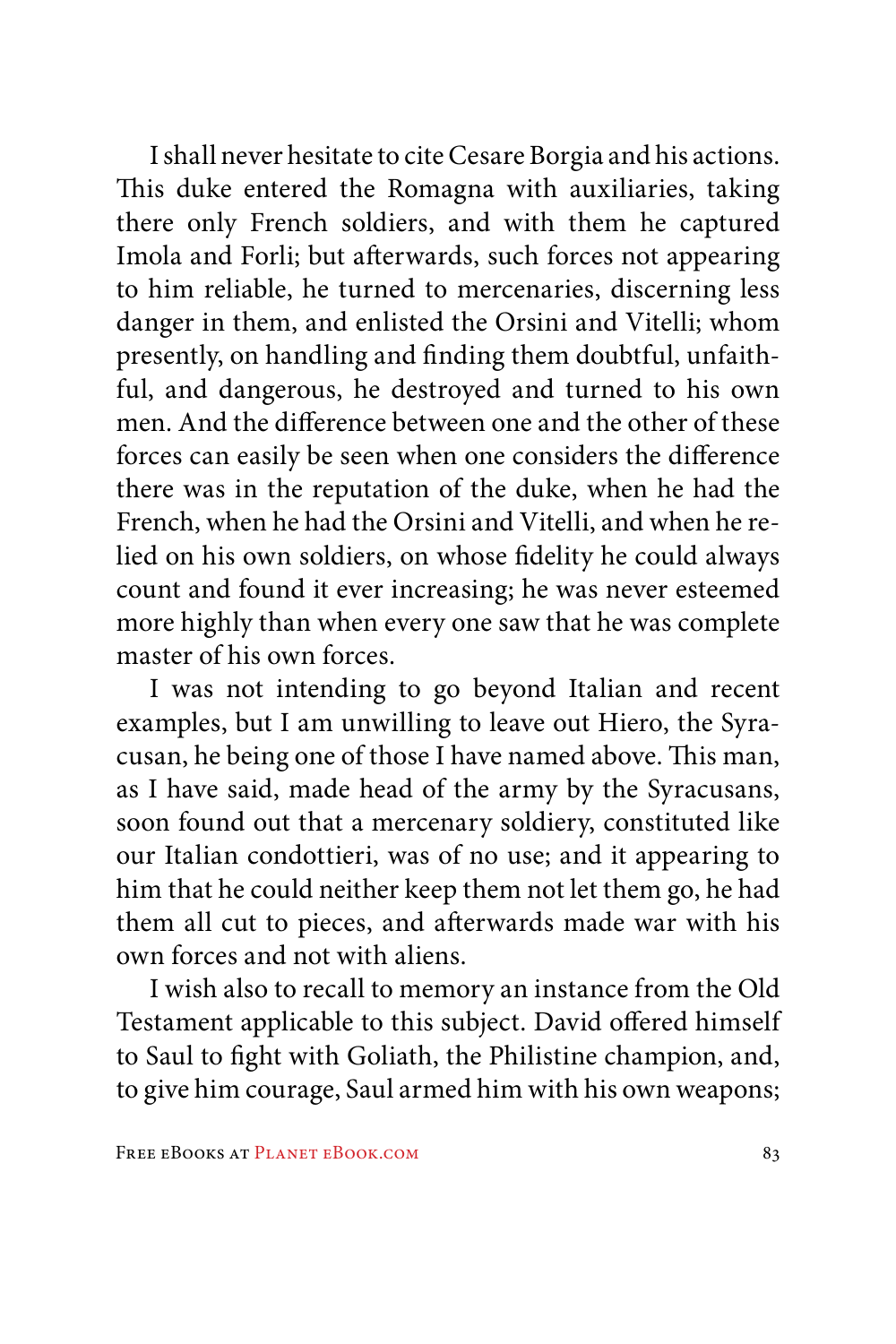which David rejected as soon as he had them on his back, saying he could make no use of them, and that he wished to meet the enemy with his sling and his knife. In conclusion, the arms of others either fall from your back, or they weigh you down, or they bind you fast.

Charles the Seventh,[\*] the father of King Louis the Eleventh,[+] having by good fortune and valour liberated France from the English, recognized the necessity of being armed with forces of his own, and he established in his kingdom ordinances concerning men-at-arms and infantry. Afterwards his son, King Louis, abolished the infantry and began to enlist the Switzers, which mistake, followed by others, is, as is now seen, a source of peril to that kingdom; because, having raised the reputation of the Switzers, he has entirely diminished the value of his own arms, for he has destroyed the infantry altogether; and his men-at-arms he has subordinated to others, for, being as they are so accustomed to fight along with Switzers, it does not appear that they can now conquer without them. Hence it arises that the French cannot stand against the Switzers, and without the Switzers they do not come off well against others. The armies of the French have thus become mixed, partly mercenary and partly national, both of which arms together are much better than mercenaries alone or auxiliaries alone, but much inferior to one's own forces. And this example proves it, for the kingdom of France would be unconquerable if the ordinance of Charles had been enlarged or maintained.

[\*] Charles VII of France, surnamed 'The Victorious,' born 1403, died 1461.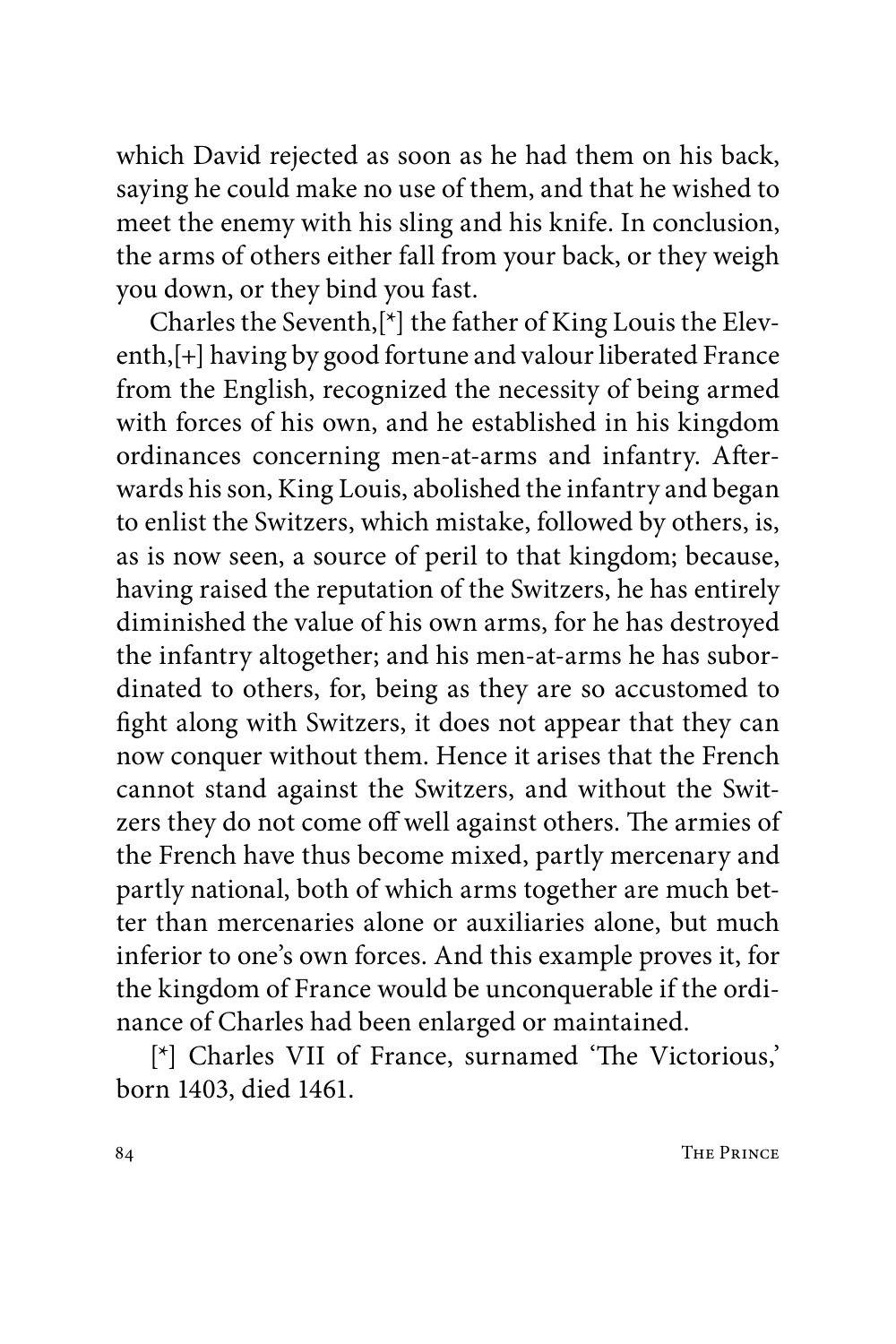[+] Louis XI, son of the above, born 1423, died 1483.

But the scanty wisdom of man, on entering into an affair which looks well at first, cannot discern the poison that is hidden in it, as I have said above of hectic fevers. Therefore, if he who rules a principality cannot recognize evils until they are upon him, he is not truly wise; and this insight is given to few. And if the first disaster to the Roman Empire[\*] should be examined, it will be found to have commenced only with the enlisting of the Goths; because from that time the vigour of the Roman Empire began to decline, and all that valour which had raised it passed away to others.

[\*] 'Many speakers to the House the other night in the debate on the reduction of armaments seemed to show a most lamentable ignorance of the conditions under which the British Empire maintains its existence. When Mr Balfour replied to the allegations that the Roman Empire sank under the weight of its military obligations, he said that this was 'wholly unhistorical.' He might well have added that the Roman power was at its zenith when every citizen acknowledged his liability to fight for the State, but that it began to decline as soon as this obligation was no longer recognized.'—Pall Mall Gazette, 15th May 1906.

I conclude, therefore, that no principality is secure without having its own forces; on the contrary, it is entirely dependent on good fortune, not having the valour which in adversity would defend it. And it has always been the opinion and judgment of wise men that nothing can be so uncertain or unstable as fame or power not founded on its own strength. And one's own forces are those which are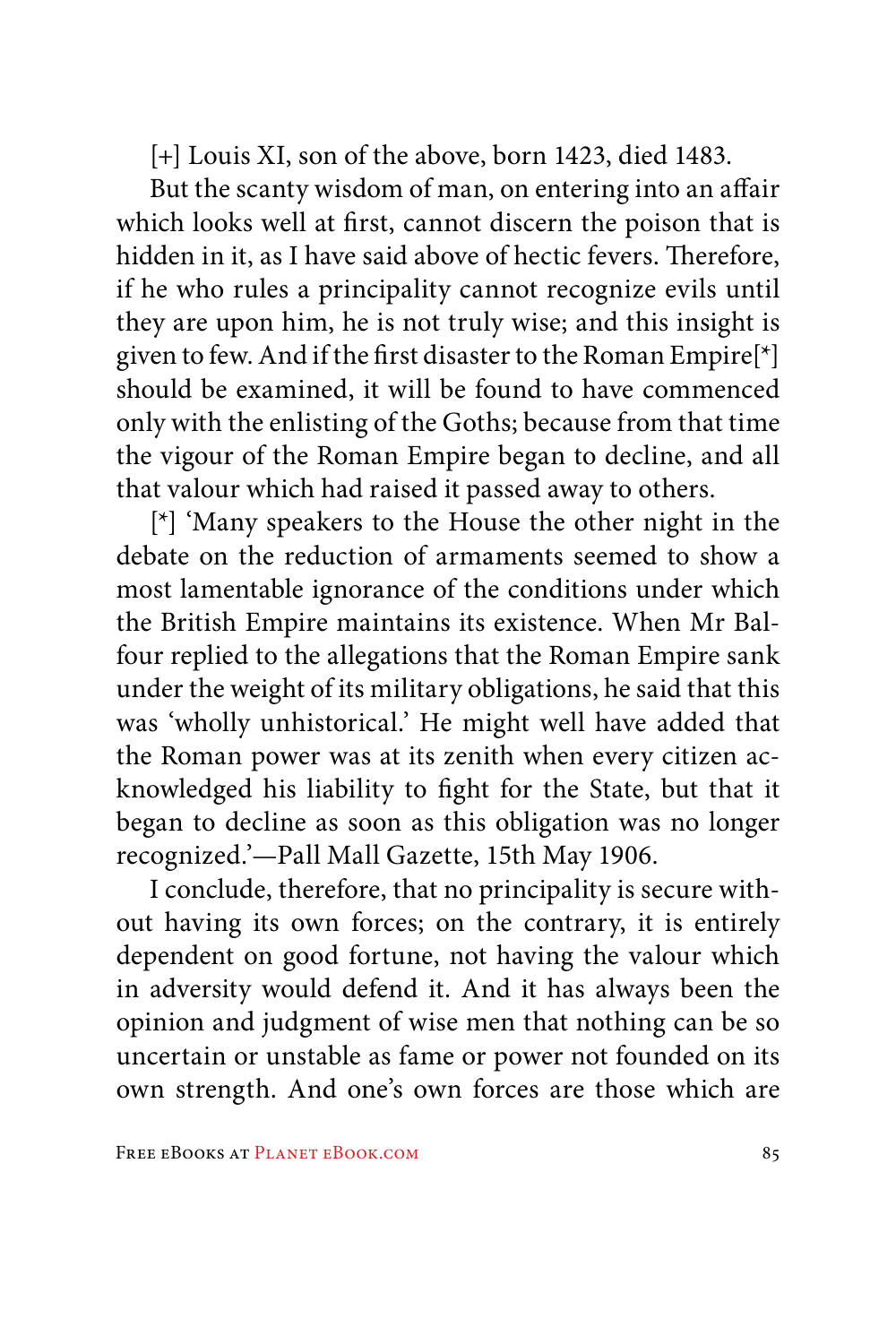composed either of subjects, citizens, or dependents; all others are mercenaries or auxiliaries. And the way to make ready one's own forces will be easily found if the rules suggested by me shall be reflected upon, and if one will consider how Philip, the father of Alexander the Great, and many republics and princes have armed and organized themselves, to which rules I entirely commit myself.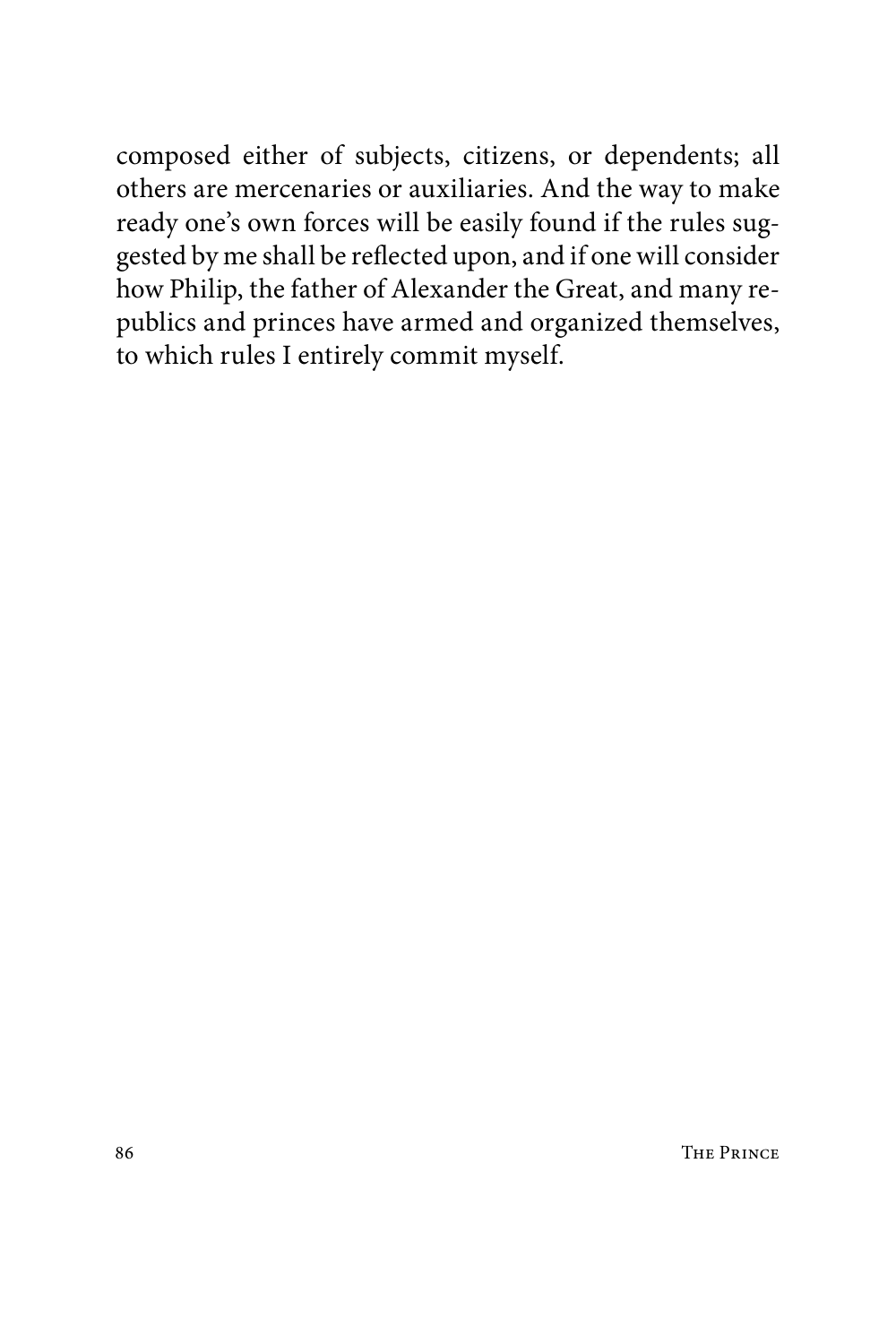# CHAPTER XIV. THAT WHICH CONCERNS A PRINCE ON THE SUBJECT OF THE ART OF WAR

A prince ought to have no other aim or thought, nor select anything else for his study, than war and its rules and discipline; for this is the sole art that belongs to him who rules, and it is of such force that it not only upholds those who are born princes, but it often enables men to rise from a private station to that rank. And, on the contrary, it is seen that when princes have thought more of ease than of arms they have lost their states. And the first cause of your losing it is to neglect this art; and what enables you to acquire a state is to be master of the art. Francesco Sforza, through being martial, from a private person became Duke of Milan; and the sons, through avoiding the hardships and troubles of arms, from dukes became private persons. For among other evils which being unarmed brings you, it causes you to be despised, and this is one of those ignominies against which a prince ought to guard himself, as is shown later on. Because there is nothing proportionate between the armed and the unarmed; and it is not reason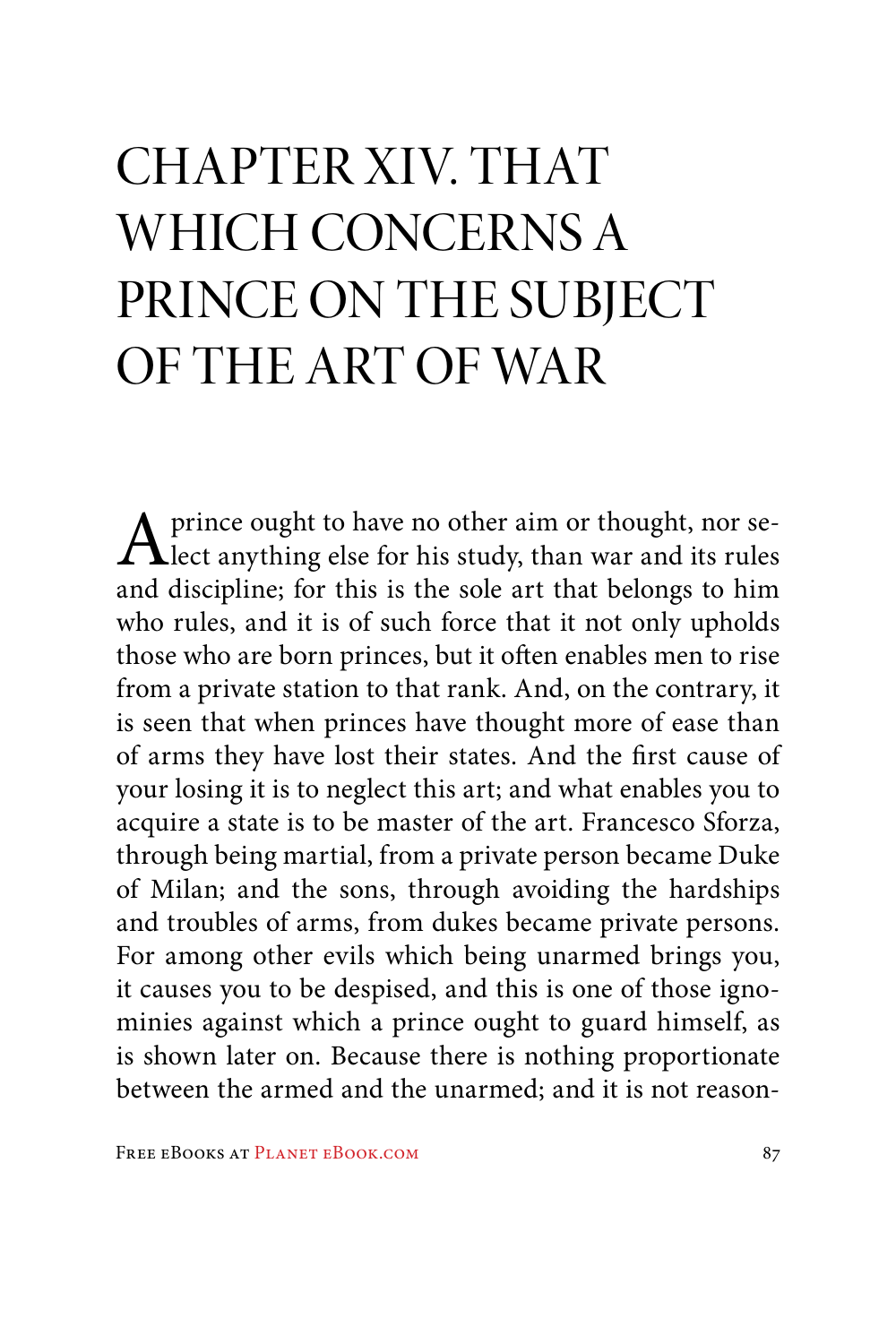able that he who is armed should yield obedience willingly to him who is unarmed, or that the unarmed man should be secure among armed servants. Because, there being in the one disdain and in the other suspicion, it is not possible for them to work well together. And therefore a prince who does not understand the art of war, over and above the other misfortunes already mentioned, cannot be respected by his soldiers, nor can he rely on them. He ought never, therefore, to have out of his thoughts this subject of war, and in peace he should addict himself more to its exercise than in war; this he can do in two ways, the one by action, the other by study.

As regards action, he ought above all things to keep his men well organized and drilled, to follow incessantly the chase, by which he accustoms his body to hardships, and learns something of the nature of localities, and gets to find out how the mountains rise, how the valleys open out, how the plains lie, and to understand the nature of rivers and marshes, and in all this to take the greatest care. Which knowledge is useful in two ways. Firstly, he learns to know his country, and is better able to undertake its defence; afterwards, by means of the knowledge and observation of that locality, he understands with ease any other which it may be necessary for him to study hereafter; because the hills, valleys, and plains, and rivers and marshes that are, for instance, in Tuscany, have a certain resemblance to those of other countries, so that with a knowledge of the aspect of one country one can easily arrive at a knowledge of others. And the prince that lacks this skill lacks the essential which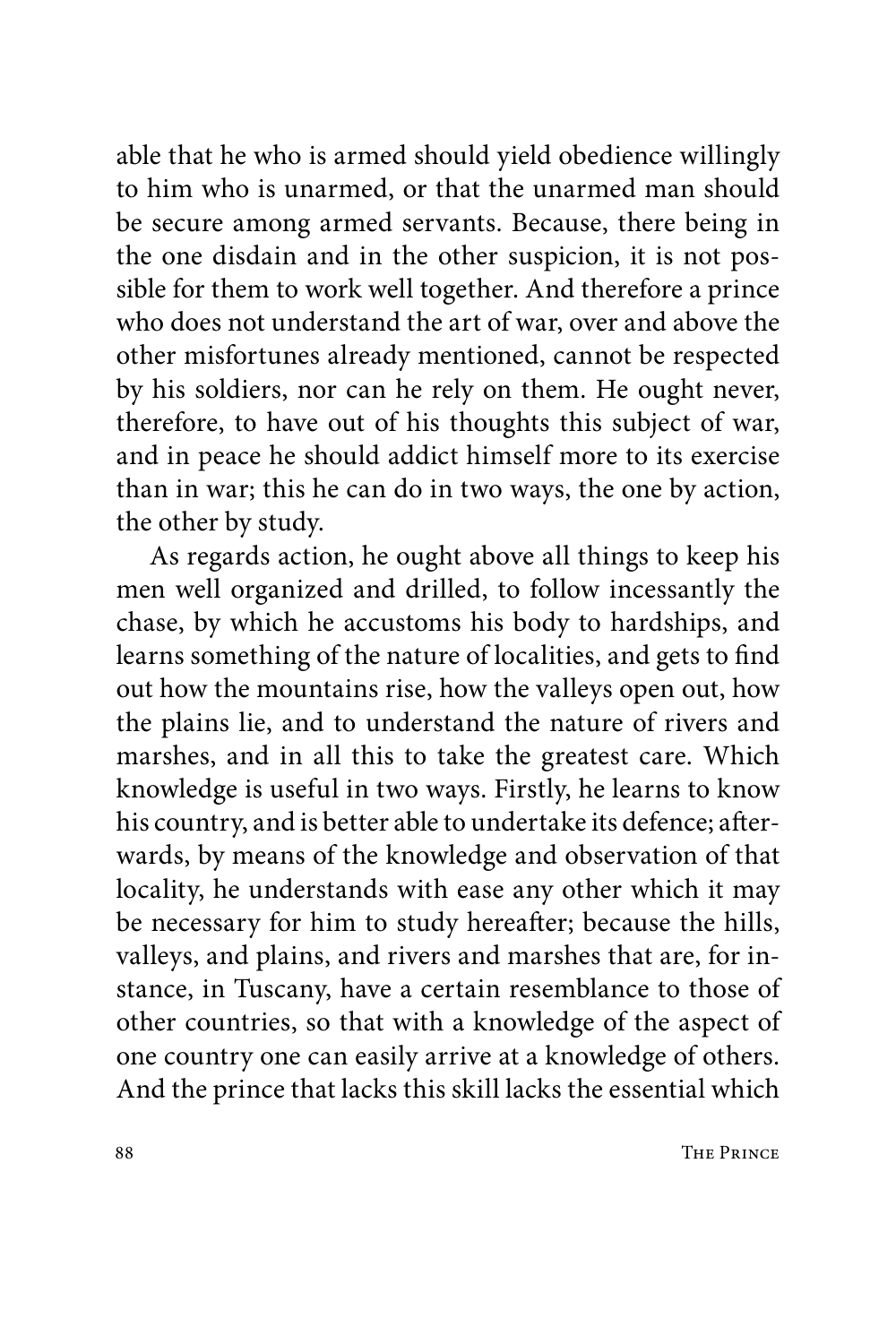it is desirable that a captain should possess, for it teaches him to surprise his enemy, to select quarters, to lead armies, to array the battle, to besiege towns to advantage.

Philopoemen,[\*] Prince of the Achaeans, among other praises which writers have bestowed on him, is commended because in time of peace he never had anything in his mind but the rules of war; and when he was in the country with friends, he often stopped and reasoned with them: 'If the enemy should be upon that hill, and we should find ourselves here with our army, with whom would be the advantage? How should one best advance to meet him, keeping the ranks? If we should wish to retreat, how ought we to pursue?' And he would set forth to them, as he went, all the chances that could befall an army; he would listen to their opinion and state his, confirming it with reasons, so that by these continual discussions there could never arise, in time of war, any unexpected circumstances that he could not deal with.

[\*] Philopoemen, 'the last of the Greeks,' born 252 B.C., died 183 B.C.

But to exercise the intellect the prince should read histories, and study there the actions of illustrious men, to see how they have borne themselves in war, to examine the causes of their victories and defeat, so as to avoid the latter and imitate the former; and above all do as an illustrious man did, who took as an exemplar one who had been praised and famous before him, and whose achievements and deeds he always kept in his mind, as it is said Alexander the Great imitated Achilles, Caesar Alexander,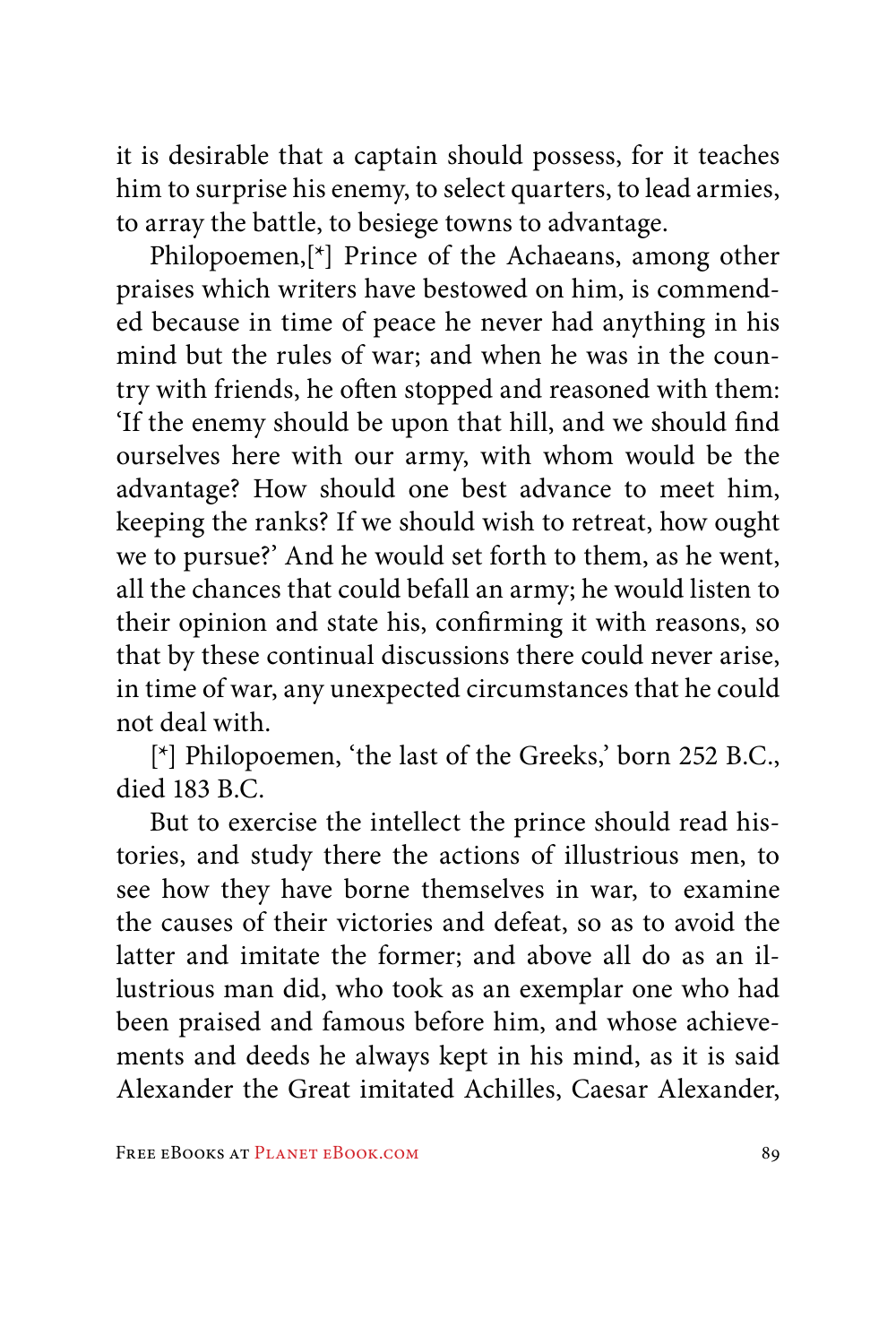Scipio Cyrus. And whoever reads the life of Cyrus, written by Xenophon, will recognize afterwards in the life of Scipio how that imitation was his glory, and how in chastity, affability, humanity, and liberality Scipio conformed to those things which have been written of Cyrus by Xenophon. A wise prince ought to observe some such rules, and never in peaceful times stand idle, but increase his resources with industry in such a way that they may be available to him in adversity, so that if fortune chances it may find him prepared to resist her blows.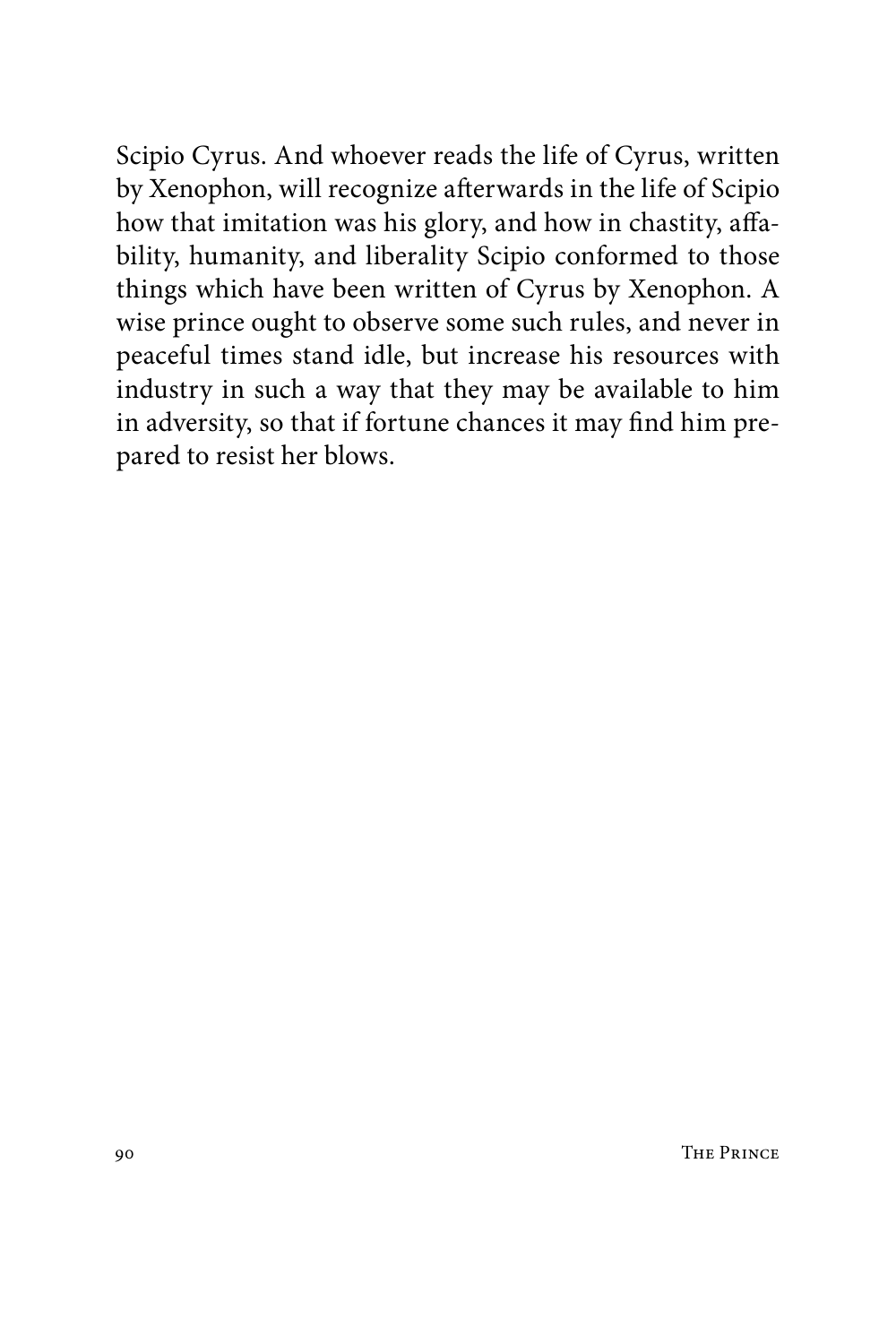# CHAPTER XV. CONCERNING THINGS FOR WHICH MEN, AND ESPECIALLY PRINCES, ARE PRAISED OR BLAMED

It remains now to see what ought to be the rules of con-<br>duct for a prince towards subject and friends. And as I duct for a prince towards subject and friends. And as I know that many have written on this point, I expect I shall be considered presumptuous in mentioning it again, especially as in discussing it I shall depart from the methods of other people. But, it being my intention to write a thing which shall be useful to him who apprehends it, it appears to me more appropriate to follow up the real truth of the matter than the imagination of it; for many have pictured republics and principalities which in fact have never been known or seen, because how one lives is so far distant from how one ought to live, that he who neglects what is done for what ought to be done, sooner effects his ruin than his preservation; for a man who wishes to act entirely up to his professions of virtue soon meets with what destroys him among so much that is evil.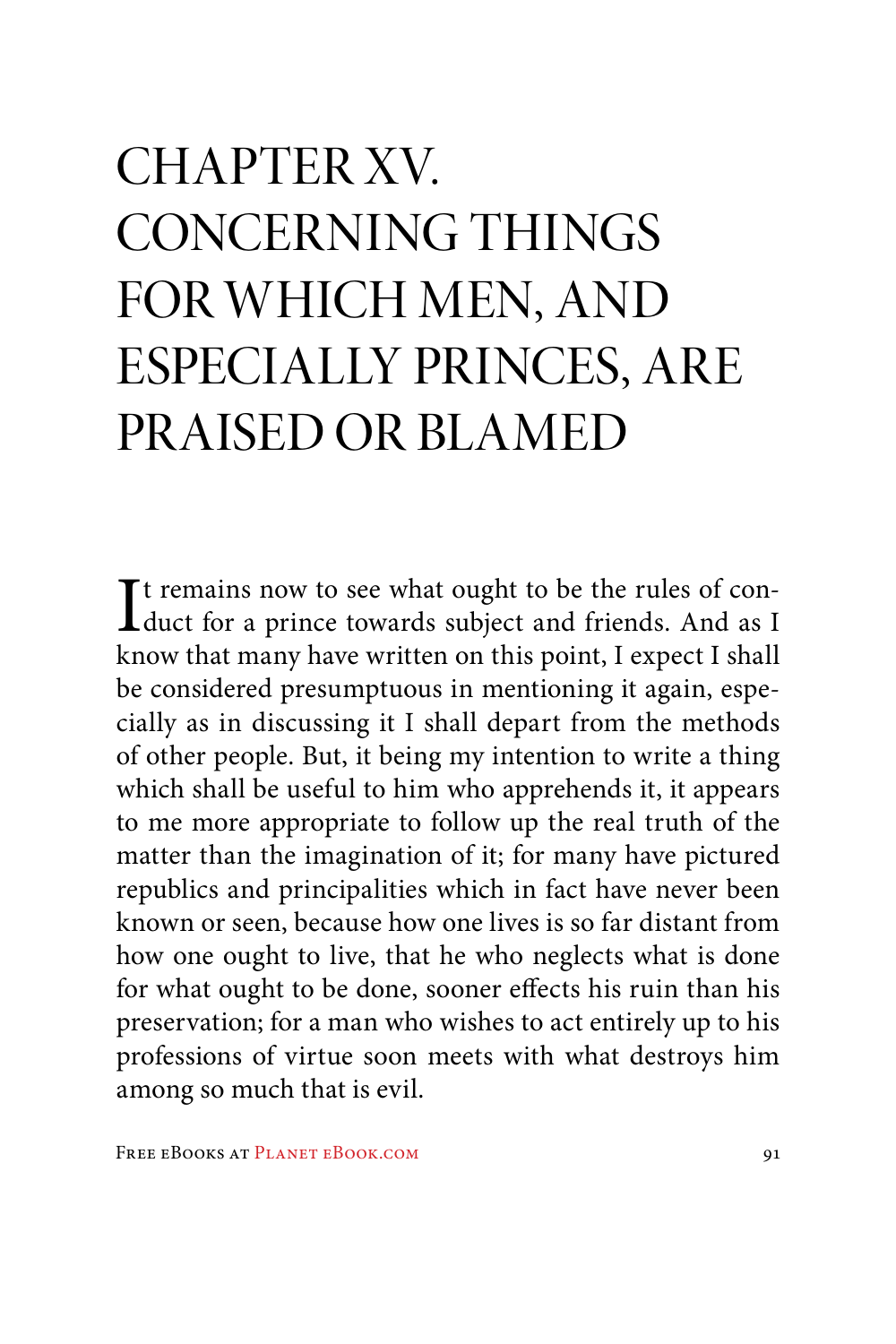Hence it is necessary for a prince wishing to hold his own to know how to do wrong, and to make use of it or not according to necessity. Therefore, putting on one side imaginary things concerning a prince, and discussing those which are real, I say that all men when they are spoken of, and chiefly princes for being more highly placed, are remarkable for some of those qualities which bring them either blame or praise; and thus it is that one is reputed liberal, another miserly, using a Tuscan term (because an avaricious person in our language is still he who desires to possess by robbery, whilst we call one miserly who deprives himself too much of the use of his own); one is reputed generous, one rapacious; one cruel, one compassionate; one faithless, another faithful; one effeminate and cowardly, another bold and brave; one affable, another haughty; one lascivious, another chaste; one sincere, another cunning; one hard, another easy; one grave, another frivolous; one religious, another unbelieving, and the like. And I know that every one will confess that it would be most praiseworthy in a prince to exhibit all the above qualities that are considered good; but because they can neither be entirely possessed nor observed, for human conditions do not permit it, it is necessary for him to be sufficiently prudent that he may know how to avoid the reproach of those vices which would lose him his state; and also to keep himself, if it be possible, from those which would not lose him it; but this not being possible, he may with less hesitation abandon himself to them. And again, he need not make himself uneasy at incurring a reproach for those vices without which the state can only be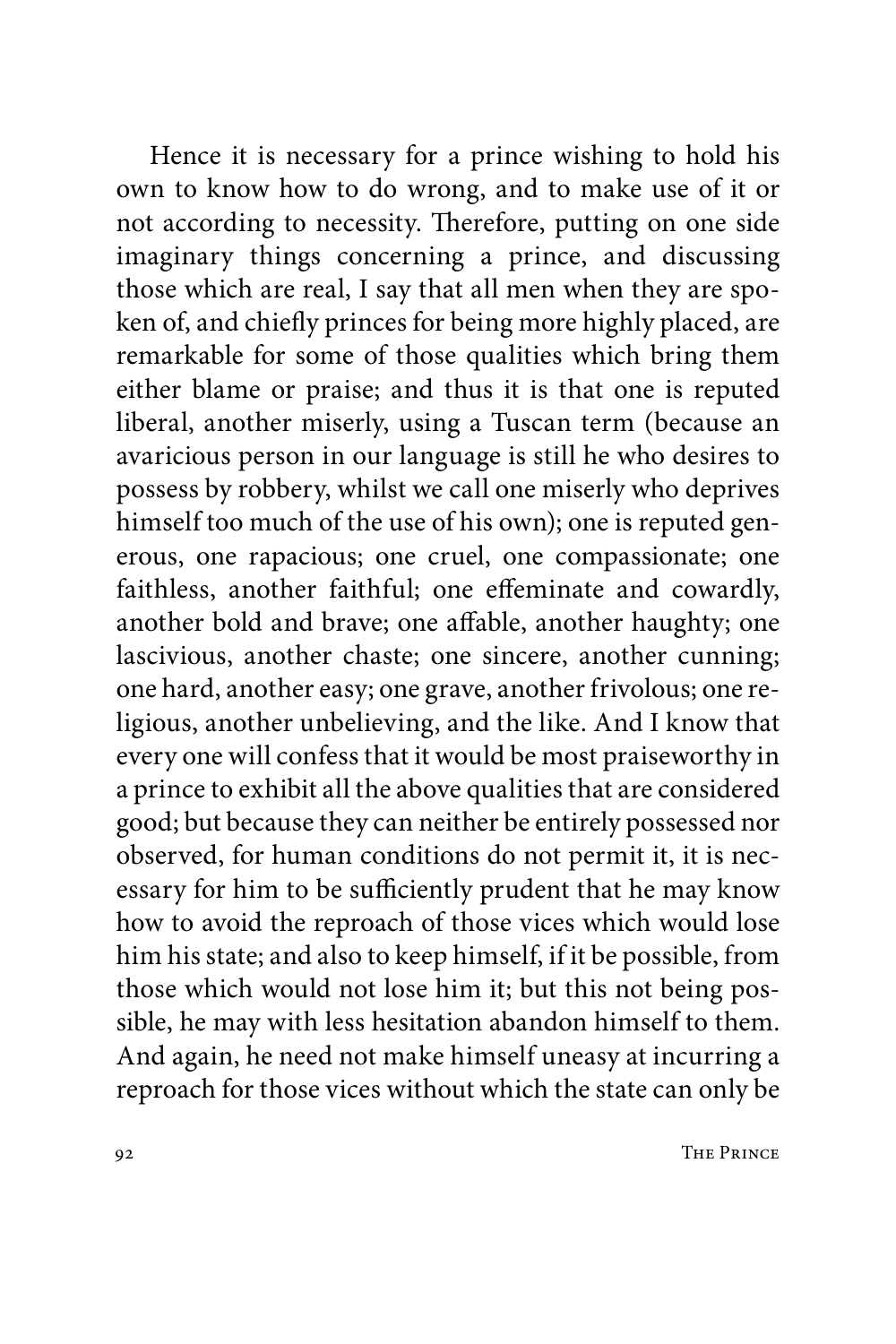saved with difficulty, for if everything is considered carefully, it will be found that something which looks like virtue, if followed, would be his ruin; whilst something else, which looks like vice, yet followed brings him security and prosperity.

FREE EBOOKS AT PLANET EBOOK.COM 93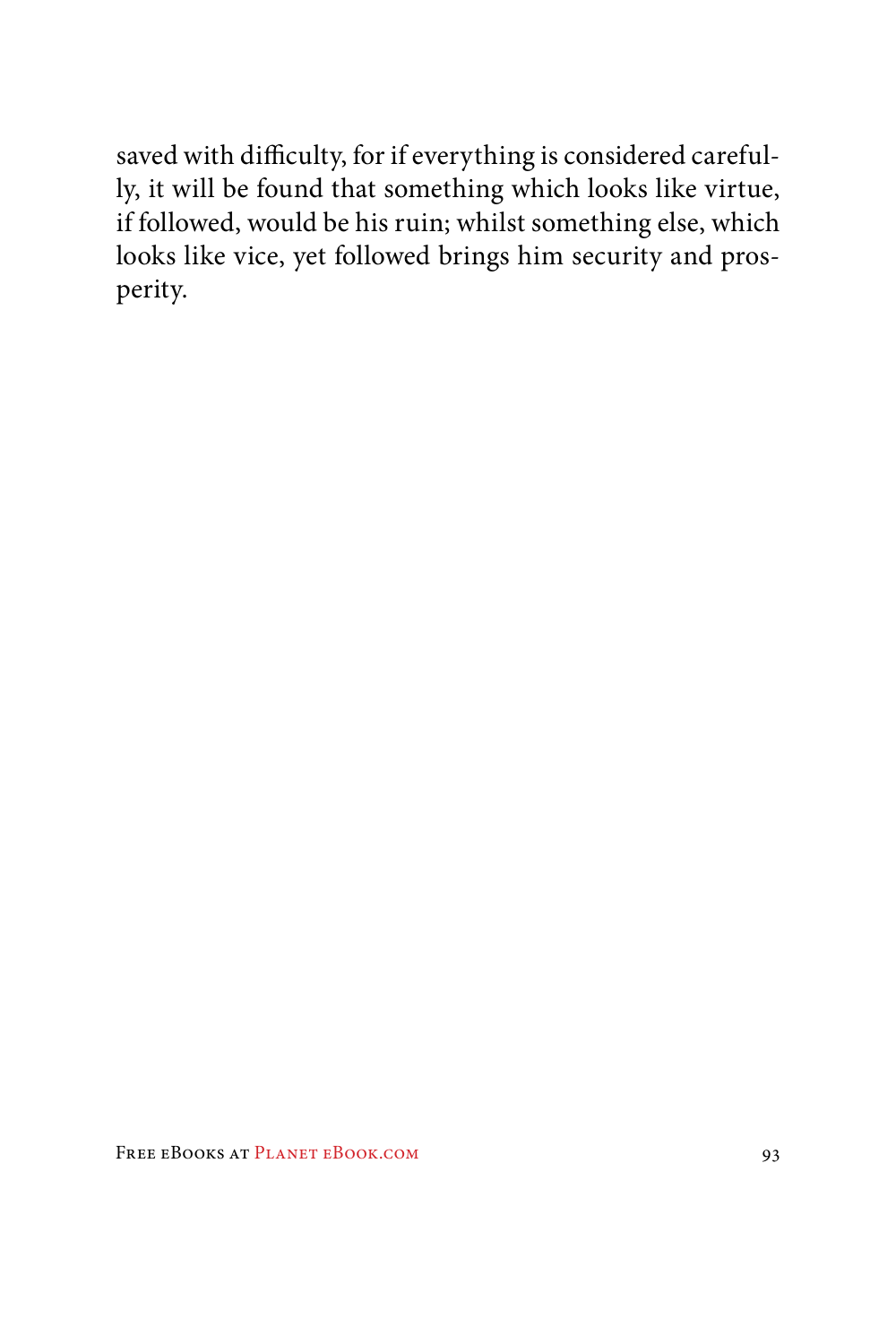#### CHAPTER XVI. CONCERNING LIBERALITY AND MEANNESS

Commencing then with the first of the above-named<br>
characteristics, I say that it would be well to be reputed<br>
liberal Mayorthalass liberality avaraised in a vary that does liberal. Nevertheless, liberality exercised in a way that does not bring you the reputation for it, injures you; for if one exercises it honestly and as it should be exercised, it may not become known, and you will not avoid the reproach of its opposite. Therefore, any one wishing to maintain among men the name of liberal is obliged to avoid no attribute of magnificence; so that a prince thus inclined will consume in such acts all his property, and will be compelled in the end, if he wish to maintain the name of liberal, to unduly weigh down his people, and tax them, and do everything he can to get money. This will soon make him odious to his subjects, and becoming poor he will be little valued by any one; thus, with his liberality, having offended many and rewarded few, he is affected by the very first trouble and imperilled by whatever may be the first danger; recognizing this himself, and wishing to draw back from it, he runs at once into the reproach of being miserly.

Therefore, a prince, not being able to exercise this virtue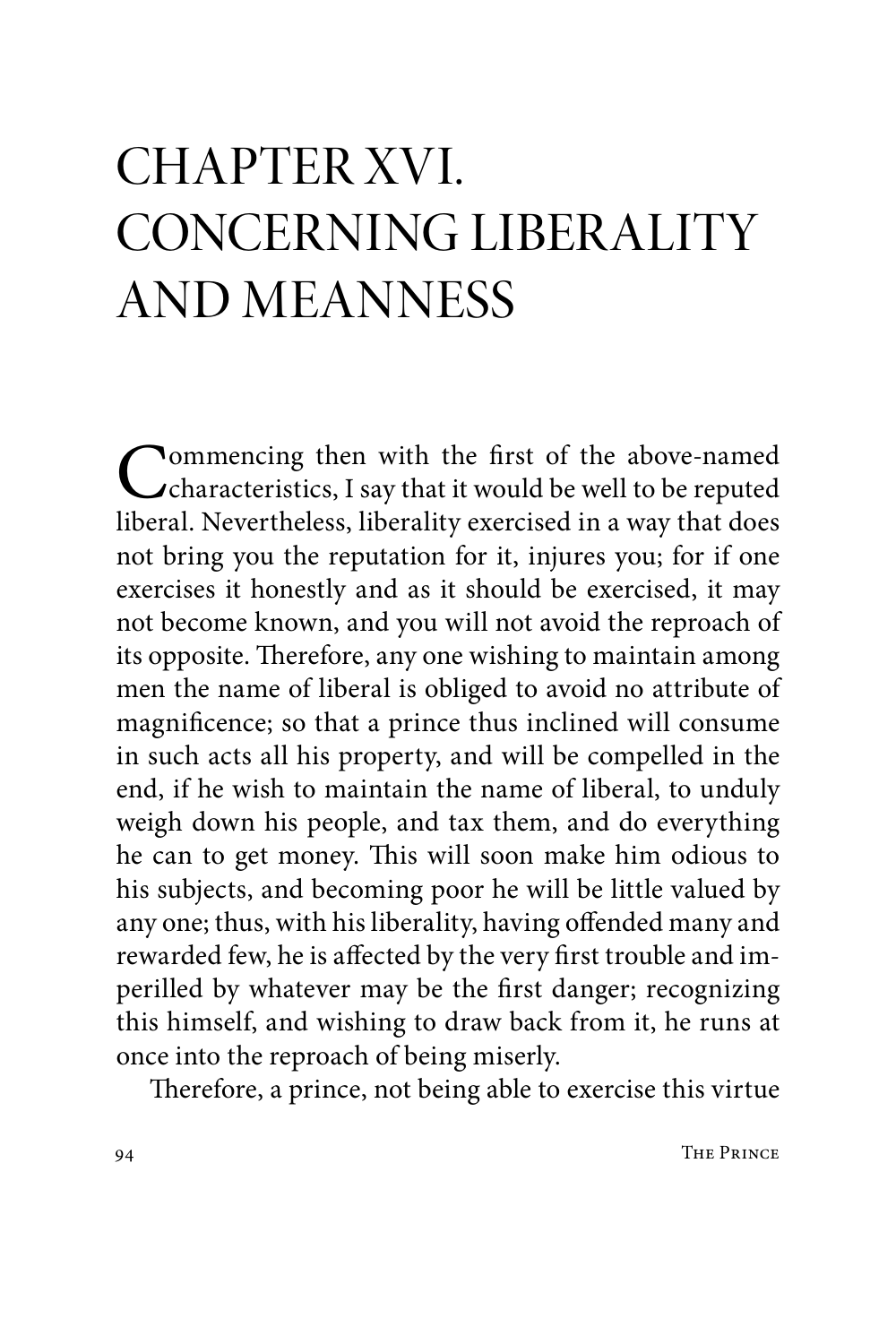of liberality in such a way that it is recognized, except to his cost, if he is wise he ought not to fear the reputation of being mean, for in time he will come to be more considered than if liberal, seeing that with his economy his revenues are enough, that he can defend himself against all attacks, and is able to engage in enterprises without burdening his people; thus it comes to pass that he exercises liberality towards all from whom he does not take, who are numberless, and meanness towards those to whom he does not give, who are few.

We have not seen great things done in our time except by those who have been considered mean; the rest have failed. Pope Julius the Second was assisted in reaching the papacy by a reputation for liberality, yet he did not strive afterwards to keep it up, when he made war on the King of France; and he made many wars without imposing any extraordinary tax on his subjects, for he supplied his additional expenses out of his long thriftiness. The present King of Spain would not have undertaken or conquered in so many enterprises if he had been reputed liberal. A prince, therefore, provided that he has not to rob his subjects, that he can defend himself, that he does not become poor and abject, that he is not forced to become rapacious, ought to hold of little account a reputation for being mean, for it is one of those vices which will enable him to govern.

And if any one should say: Caesar obtained empire by liberality, and many others have reached the highest positions by having been liberal, and by being considered so, I answer: Either you are a prince in fact, or in a way to be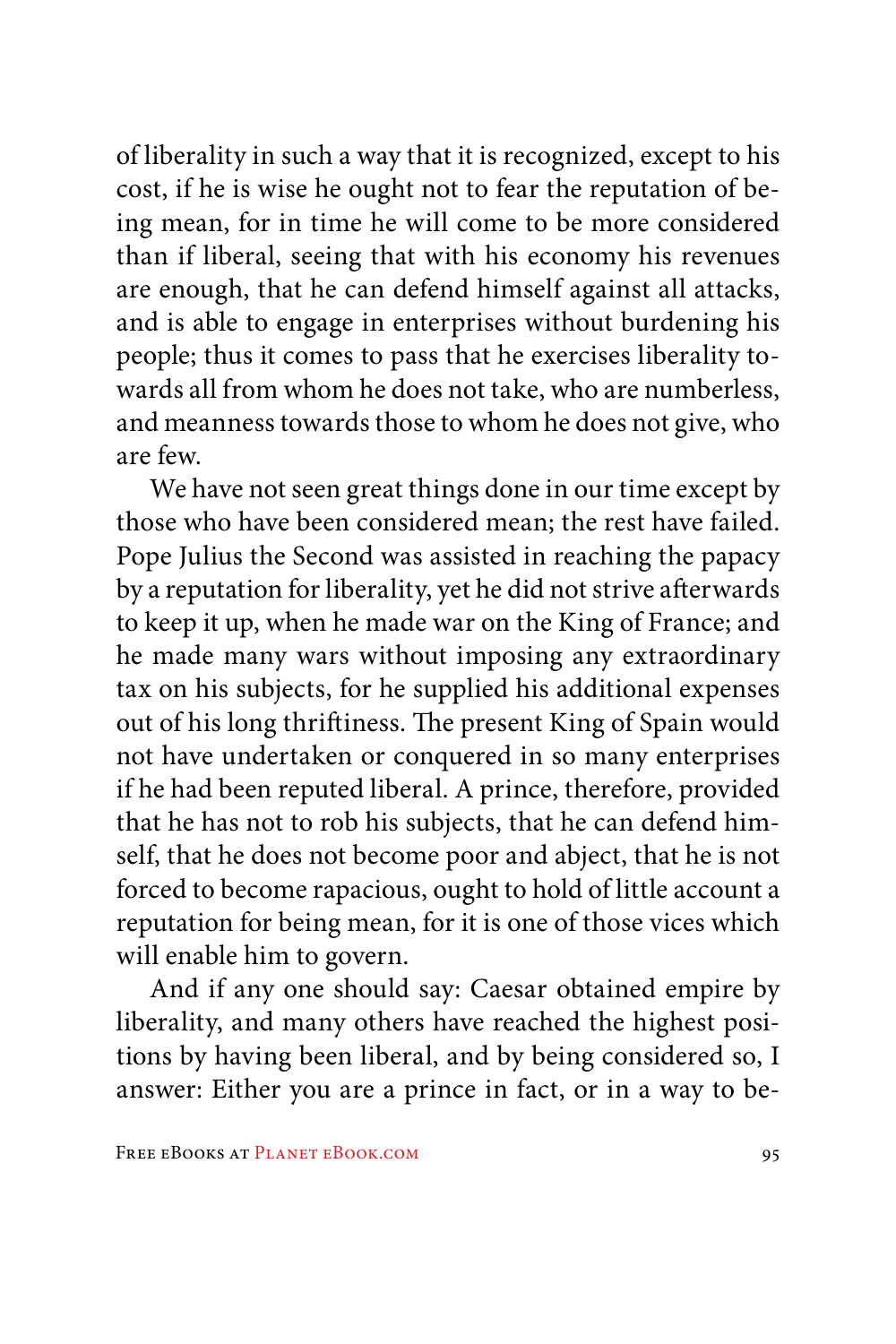come one. In the first case this liberality is dangerous, in the second it is very necessary to be considered liberal; and Caesar was one of those who wished to become pre-eminent in Rome; but if he had survived after becoming so, and had not moderated his expenses, he would have destroyed his government. And if any one should reply: Many have been princes, and have done great things with armies, who have been considered very liberal, I reply: Either a prince spends that which is his own or his subjects' or else that of others. In the first case he ought to be sparing, in the second he ought not to neglect any opportunity for liberality. And to the prince who goes forth with his army, supporting it by pillage, sack, and extortion, handling that which belongs to others, this liberality is necessary, otherwise he would not be followed by soldiers. And of that which is neither yours nor your subjects' you can be a ready giver, as were Cyrus, Caesar, and Alexander; because it does not take away your reputation if you squander that of others, but adds to it; it is only squandering your own that injures you.

And there is nothing wastes so rapidly as liberality, for even whilst you exercise it you lose the power to do so, and so become either poor or despised, or else, in avoiding poverty, rapacious and hated. And a prince should guard himself, above all things, against being despised and hated; and liberality leads you to both. Therefore it is wiser to have a reputation for meanness which brings reproach without hatred, than to be compelled through seeking a reputation for liberality to incur a name for rapacity which begets reproach with hatred.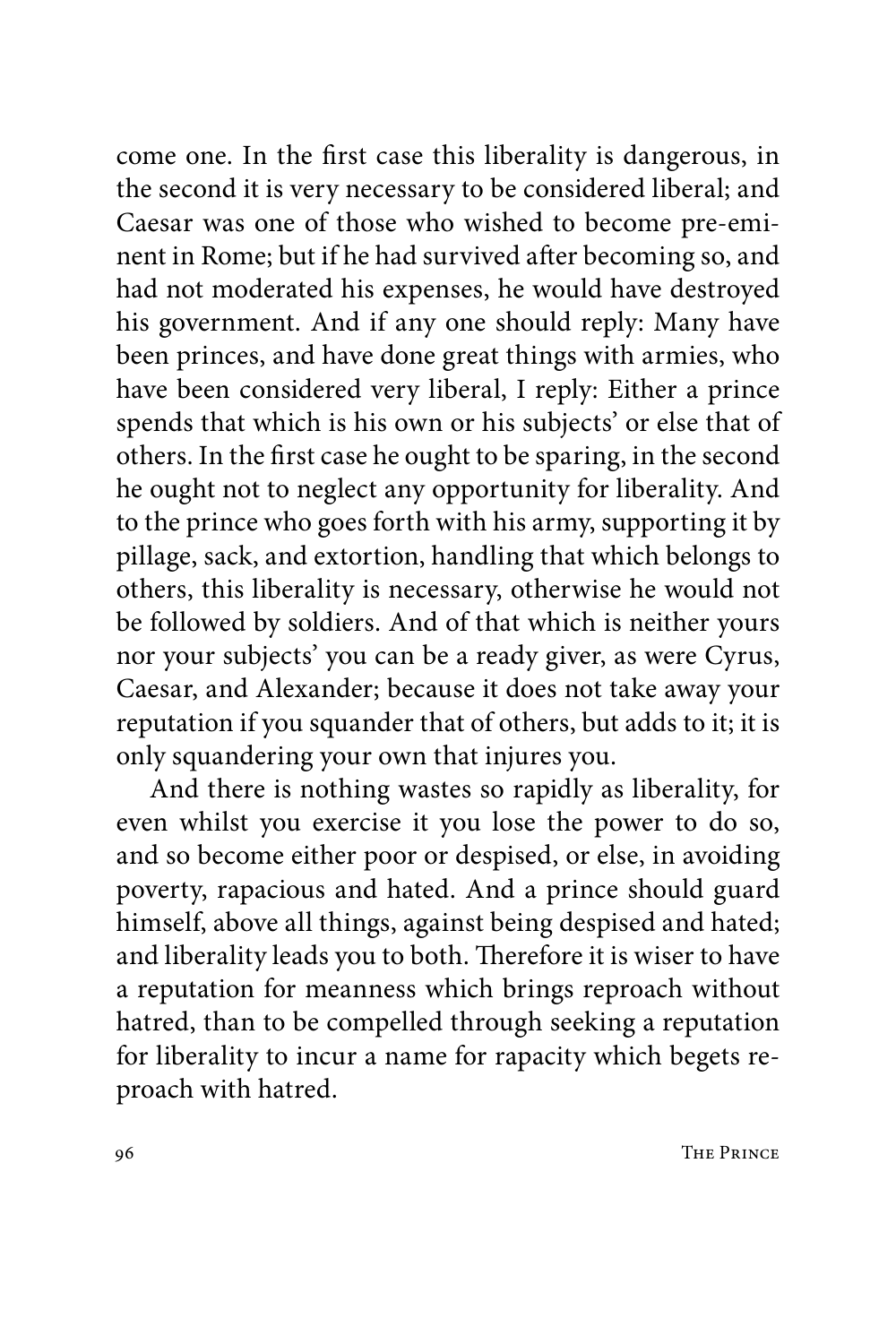# CHAPTER XVII. CONCERNING CRUELTY AND CLEMENCY, AND WHETHER IT IS BETTER TO BE LOVED THAN FEARED

Coming now to the other qualities mentioned above, I<br>Say that every prince ought to desire to be considered<br>above and not even! Navarkhalase he such to take same clement and not cruel. Nevertheless he ought to take care not to misuse this clemency. Cesare Borgia was considered cruel; notwithstanding, his cruelty reconciled the Romagna, unified it, and restored it to peace and loyalty. And if this be rightly considered, he will be seen to have been much more merciful than the Florentine people, who, to avoid a reputation for cruelty, permitted Pistoia to be destroyed.[\*] Therefore a prince, so long as he keeps his subjects united and loyal, ought not to mind the reproach of cruelty; because with a few examples he will be more merciful than those who, through too much mercy, allow disorders to arise, from which follow murders or robberies; for these are wont to injure the whole people, whilst those executions which originate with a prince offend the individual only.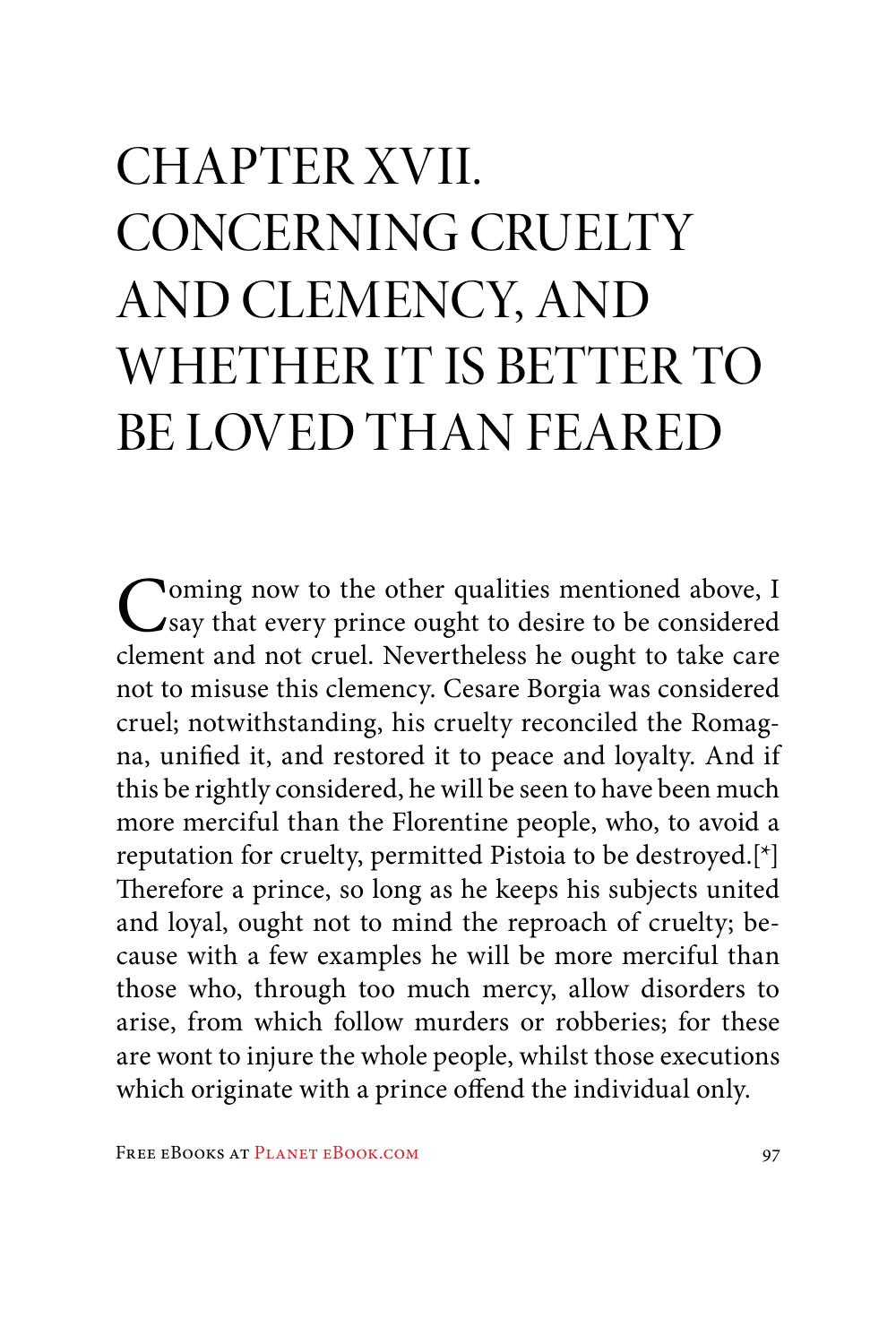[\*] During the rioting between the Cancellieri and Panciatichi factions in 1502 and 1503.

And of all princes, it is impossible for the new prince to avoid the imputation of cruelty, owing to new states being full of dangers. Hence Virgil, through the mouth of Dido, excuses the inhumanity of her reign owing to its being new, saying:

'Res dura, et regni novitas me talia cogunt Moliri, et late fines custode tueri.'[\*]

Nevertheless he ought to be slow to believe and to act, nor should he himself show fear, but proceed in a temperate manner with prudence and humanity, so that too much confidence may not make him incautious and too much distrust render him intolerable.

[\*] … against my will, my fate A throne unsettled, and an infant state, Bid me defend my realms with all my pow'rs, And guard with these severities my shores.

Christopher Pitt.

Upon this a question arises: whether it be better to be loved than feared or feared than loved? It may be answered that one should wish to be both, but, because it is difficult to unite them in one person, it is much safer to be feared than loved, when, of the two, either must be dispensed with. Because this is to be asserted in general of men, that they are ungrateful, fickle, false, cowardly, covetous, and as long as you succeed they are yours entirely; they will offer you their blood, property, life, and children, as is said above, when the need is far distant; but when it approaches they turn against you. And that prince who, relying entirely on their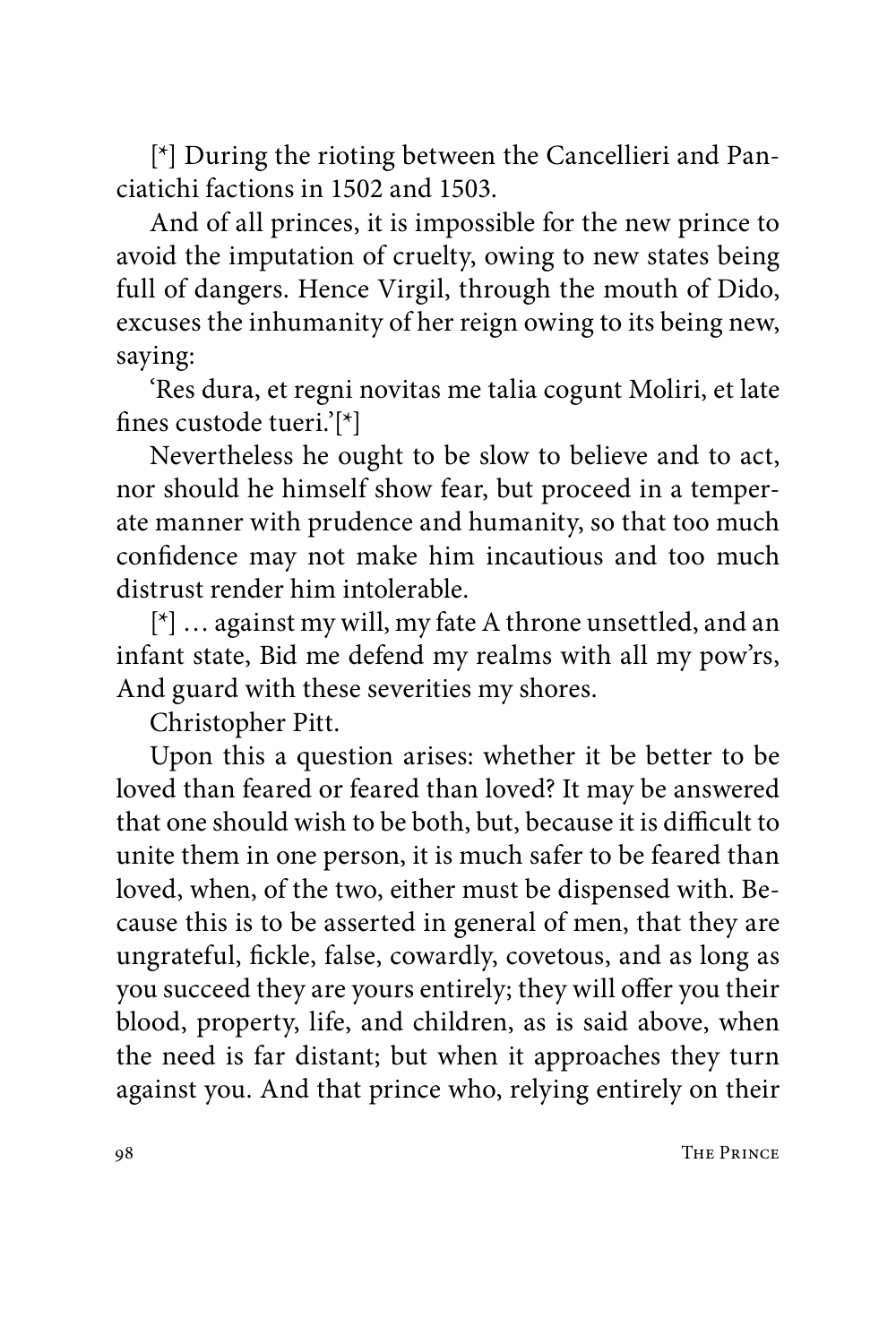promises, has neglected other precautions, is ruined; because friendships that are obtained by payments, and not by greatness or nobility of mind, may indeed be earned, but they are not secured, and in time of need cannot be relied upon; and men have less scruple in offending one who is beloved than one who is feared, for love is preserved by the link of obligation which, owing to the baseness of men, is broken at every opportunity for their advantage; but fear preserves you by a dread of punishment which never fails.

Nevertheless a prince ought to inspire fear in such a way that, if he does not win love, he avoids hatred; because he can endure very well being feared whilst he is not hated, which will always be as long as he abstains from the property of his citizens and subjects and from their women. But when it is necessary for him to proceed against the life of someone, he must do it on proper justification and for manifest cause, but above all things he must keep his hands off the property of others, because men more quickly forget the death of their father than the loss of their patrimony. Besides, pretexts for taking away the property are never wanting; for he who has once begun to live by robbery will always find pretexts for seizing what belongs to others; but reasons for taking life, on the contrary, are more difficult to find and sooner lapse. But when a prince is with his army, and has under control a multitude of soldiers, then it is quite necessary for him to disregard the reputation of cruelty, for without it he would never hold his army united or disposed to its duties.

Among the wonderful deeds of Hannibal this one is enumerated: that having led an enormous army, com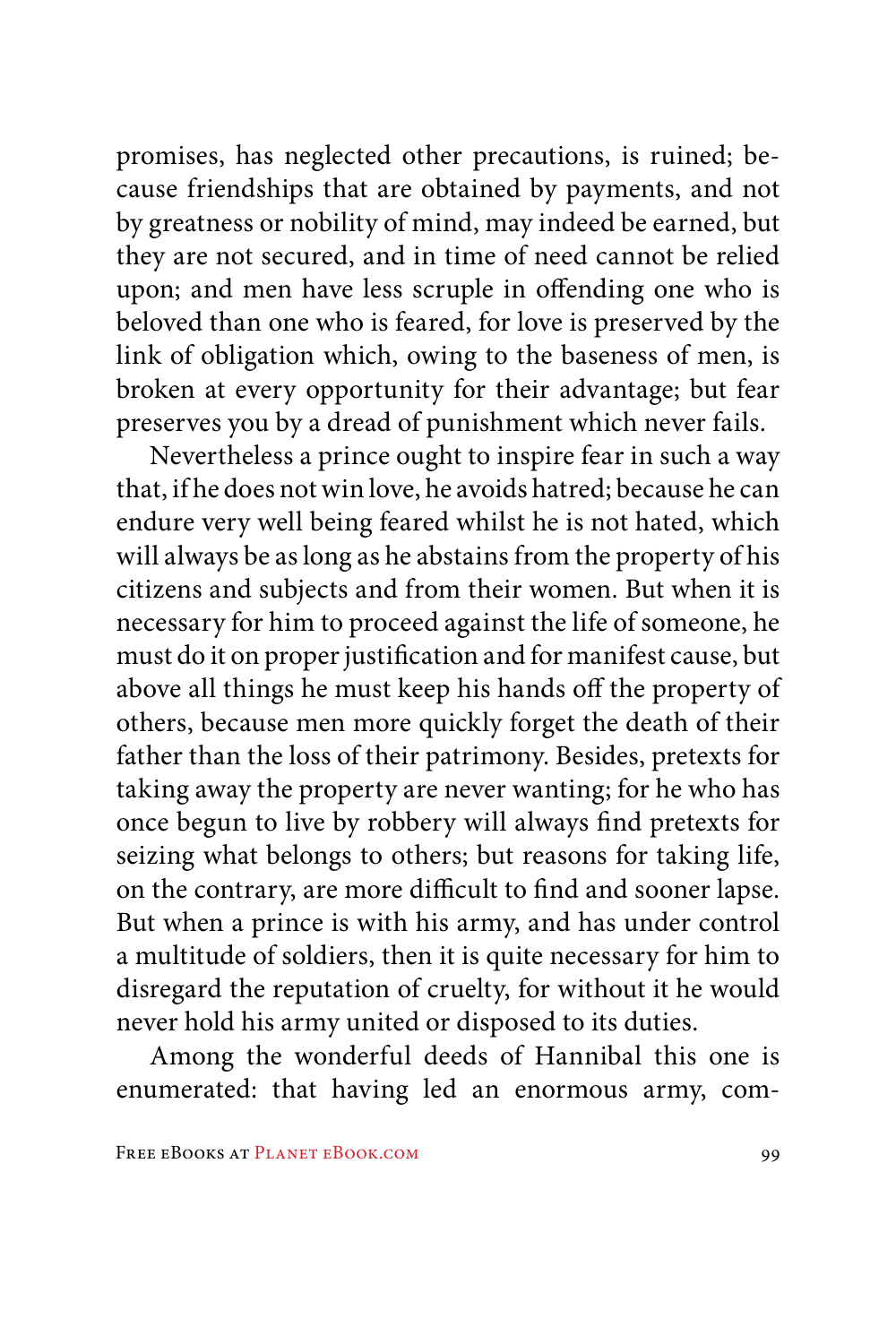posed of many various races of men, to fight in foreign lands, no dissensions arose either among them or against the prince, whether in his bad or in his good fortune. This arose from nothing else than his inhuman cruelty, which, with his boundless valour, made him revered and terrible in the sight of his soldiers, but without that cruelty, his other virtues were not sufficient to produce this effect. And shortsighted writers admire his deeds from one point of view and from another condemn the principal cause of them. That it is true his other virtues would not have been sufficient for him may be proved by the case of Scipio, that most excellent man, not only of his own times but within the memory of man, against whom, nevertheless, his army rebelled in Spain; this arose from nothing but his too great forbearance, which gave his soldiers more license than is consistent with military discipline. For this he was upbraided in the Senate by Fabius Maximus, and called the corrupter of the Roman soldiery. The Locrians were laid waste by a legate of Scipio, yet they were not avenged by him, nor was the insolence of the legate punished, owing entirely to his easy nature. Insomuch that someone in the Senate, wishing to excuse him, said there were many men who knew much better how not to err than to correct the errors of others. This disposition, if he had been continued in the command, would have destroyed in time the fame and glory of Scipio; but, he being under the control of the Senate, this injurious characteristic not only concealed itself, but contributed to his glory.

Returning to the question of being feared or loved, I come to the conclusion that, men loving according to their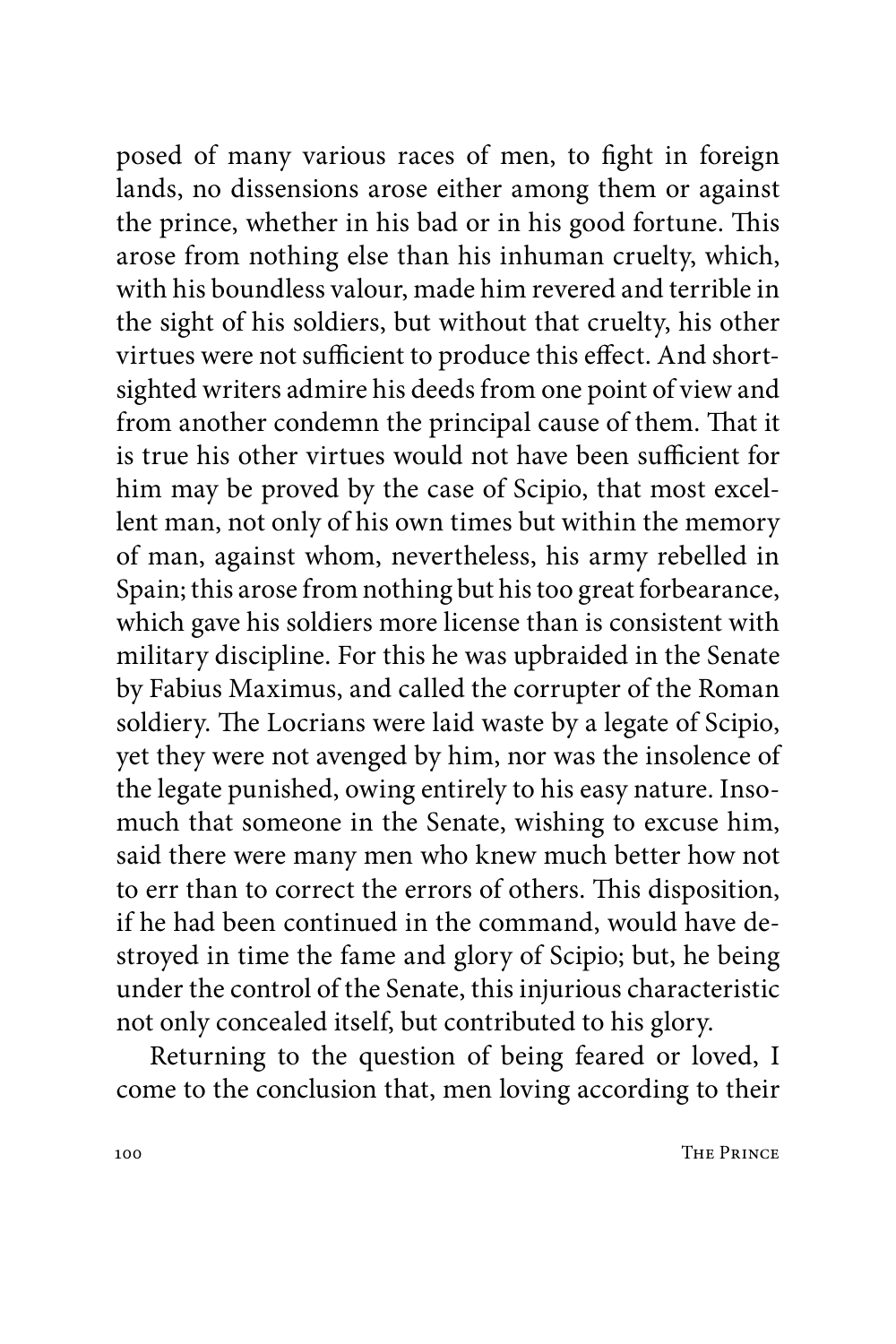own will and fearing according to that of the prince, a wise prince should establish himself on that which is in his own control and not in that of others; he must endeavour only to avoid hatred, as is noted.

FREE EBOOKS AT PLANET EBOOK.COM 101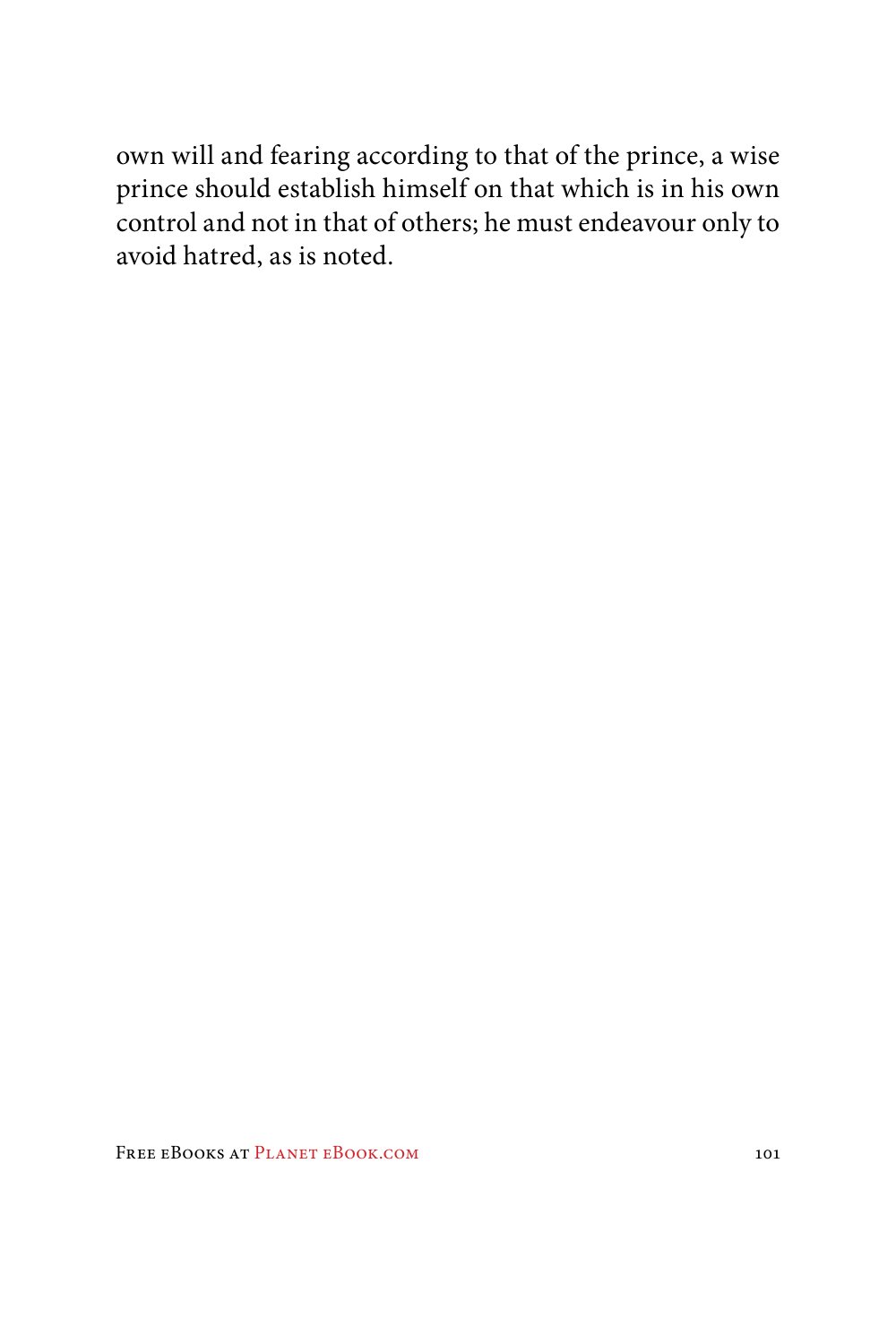# CHAPTER XVIII[\*]. CONCERNING THE WAY IN WHICH PRINCES SHOULD KEEP FAITH

[\*] 'The present chapter has given greater offence than any other portion of Machiavelli's writings.' Burd, 'Il Principe,' p. 297.

Every one admits how praiseworthy it is in a prince to keep faith, and to live with integrity and not with craft. Nevertheless our experience has been that those princes who have done great things have held good faith of little account, and have known how to circumvent the intellect of men by craft, and in the end have overcome those who have relied on their word. You must know there are two ways of contesting, $[\ast]$  the one by the law, the other by force; the first method is proper to men, the second to beasts; but because the first is frequently not sufficient, it is necessary to have recourse to the second. Therefore it is necessary for a prince to understand how to avail himself of the beast and the man. This has been figuratively taught to princes by ancient writers, who describe how Achilles and many other princes of old were given to the Centaur Chiron to nurse, who brought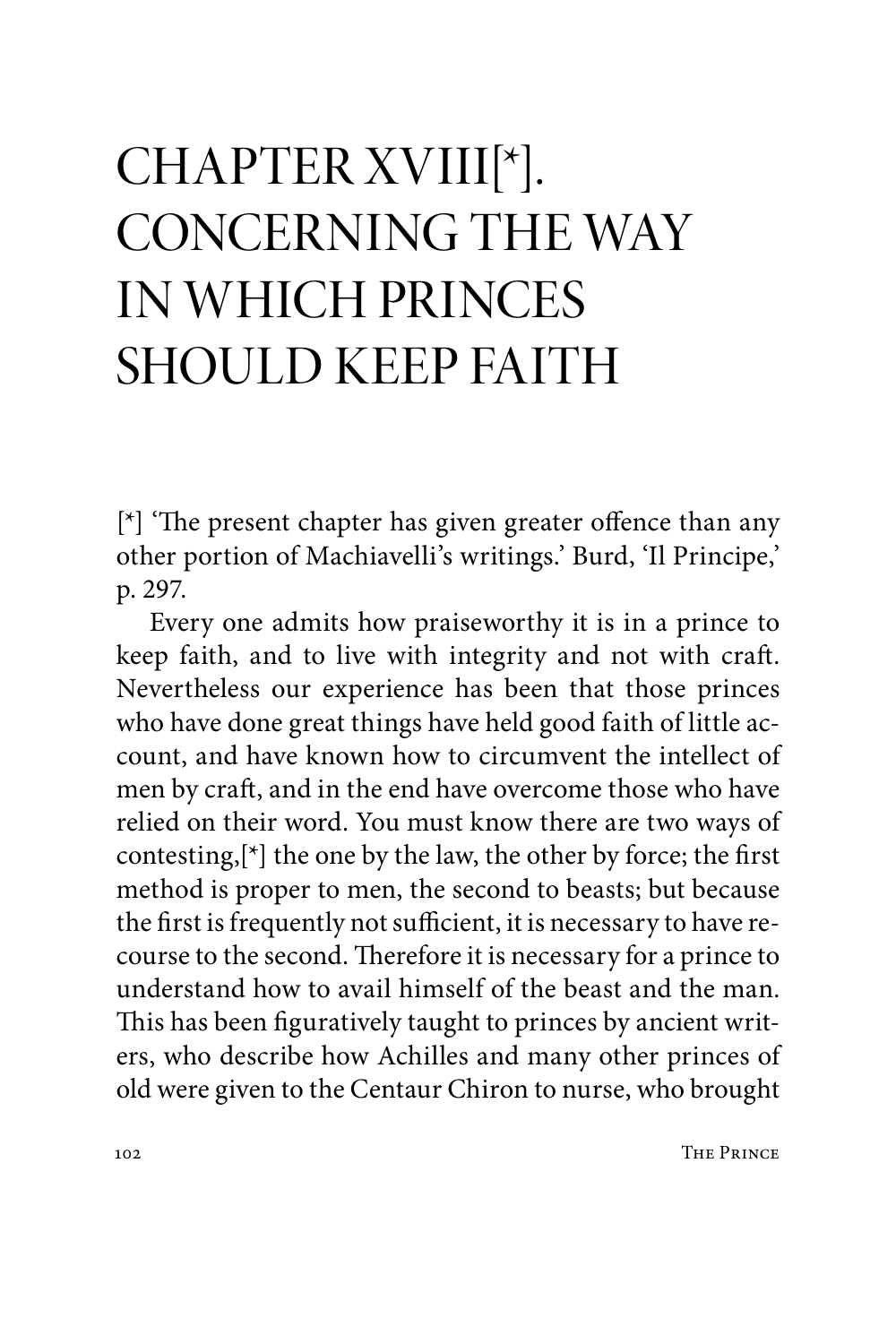them up in his discipline; which means solely that, as they had for a teacher one who was half beast and half man, so it is necessary for a prince to know how to make use of both natures, and that one without the other is not durable. A prince, therefore, being compelled knowingly to adopt the beast, ought to choose the fox and the lion; because the lion cannot defend himself against snares and the fox cannot defend himself against wolves. Therefore, it is necessary to be a fox to discover the snares and a lion to terrify the wolves. Those who rely simply on the lion do not understand what they are about. Therefore a wise lord cannot, nor ought he to, keep faith when such observance may be turned against him, and when the reasons that caused him to pledge it exist no longer. If men were entirely good this precept would not hold, but because they are bad, and will not keep faith with you, you too are not bound to observe it with them. Nor will there ever be wanting to a prince legitimate reasons to excuse this non-observance. Of this endless modern examples could be given, showing how many treaties and engagements have been made void and of no effect through the faithlessness of princes; and he who has known best how to employ the fox has succeeded best.

[\*] 'Contesting,' i.e. 'striving for mastery.' Mr Burd points out that this passage is imitated directly from Cicero's 'De Officiis": 'Nam cum sint duo genera decertandi, unum per disceptationem, alterum per vim; cumque illud proprium sit hominis, hoc beluarum; confugiendum est ad posterius, si uti non licet superiore.'

But it is necessary to know well how to disguise this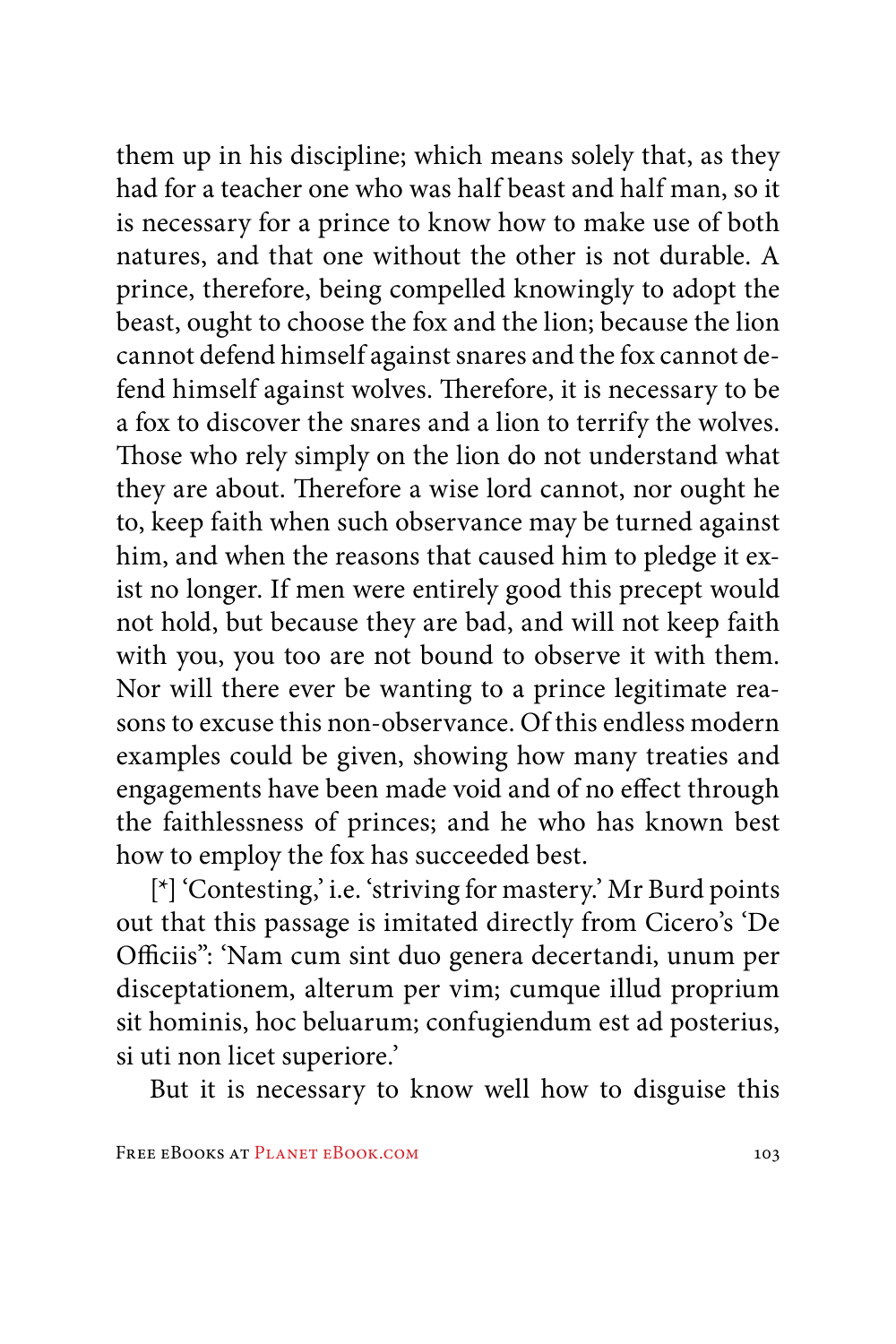characteristic, and to be a great pretender and dissembler; and men are so simple, and so subject to present necessities, that he who seeks to deceive will always find someone who will allow himself to be deceived. One recent example I cannot pass over in silence. Alexander the Sixth did nothing else but deceive men, nor ever thought of doing otherwise, and he always found victims; for there never was a man who had greater power in asserting, or who with greater oaths would affirm a thing, yet would observe it less; nevertheless his deceits always succeeded according to his wishes,[\*] because he well understood this side of mankind.

[\*] 'Nondimanco sempre gli succederono gli inganni (ad votum).' The words 'ad votum' are omitted in the Testina addition, 1550.

Alexander never did what he said, Cesare never said what he did.

Italian Proverb.

Therefore it is unnecessary for a prince to have all the good qualities I have enumerated, but it is very necessary to appear to have them. And I shall dare to say this also, that to have them and always to observe them is injurious, and that to appear to have them is useful; to appear merciful, faithful, humane, religious, upright, and to be so, but with a mind so framed that should you require not to be so, you may be able and know how to change to the opposite.

And you have to understand this, that a prince, especially a new one, cannot observe all those things for which men are esteemed, being often forced, in order to maintain the state, to act contrary to fidelity,[\*] friendship, human-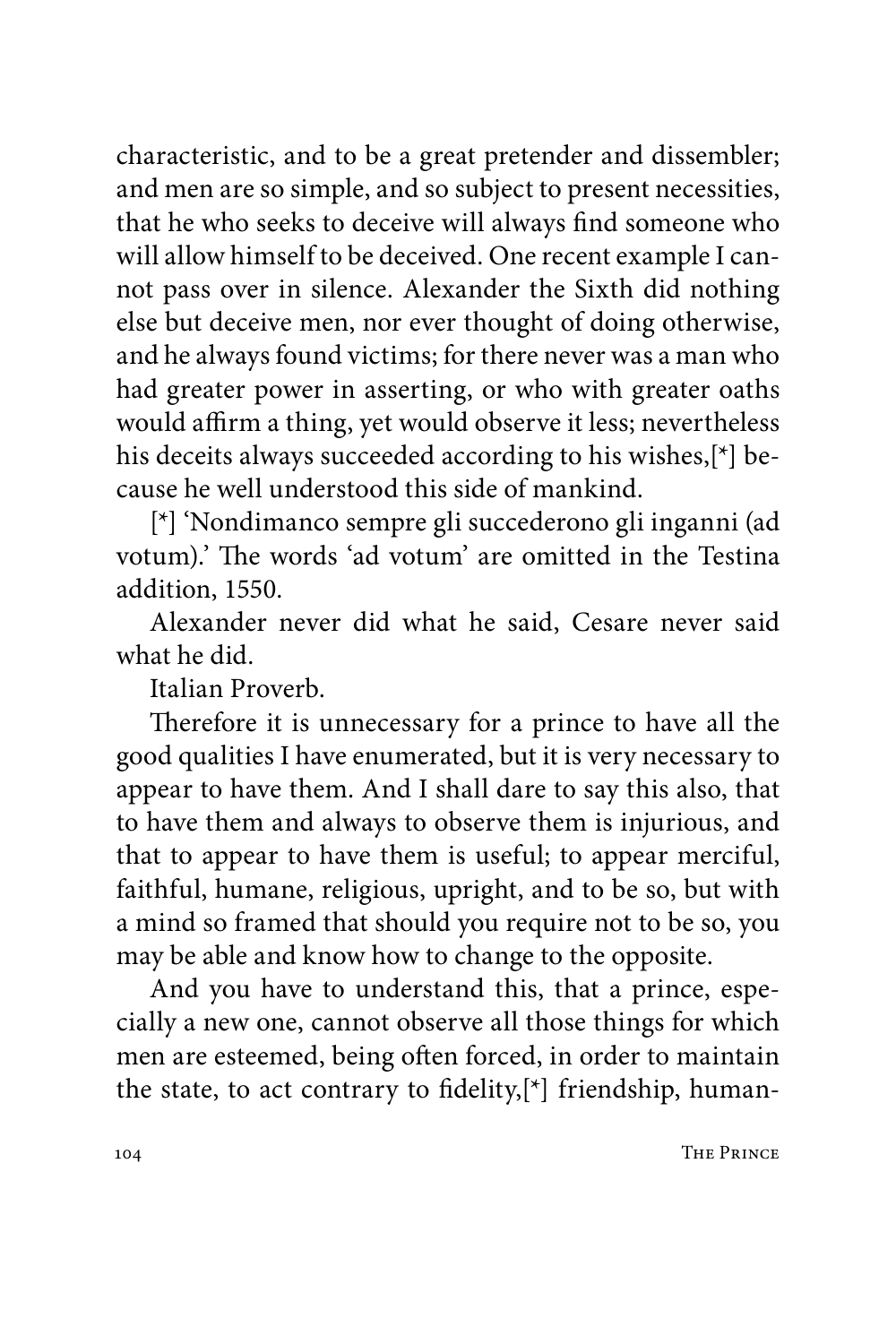ity, and religion. Therefore it is necessary for him to have a mind ready to turn itself accordingly as the winds and variations of fortune force it, yet, as I have said above, not to diverge from the good if he can avoid doing so, but, if compelled, then to know how to set about it.

[\*] 'Contrary to fidelity' or 'faith,' 'contro alla fede,' and 'tutto fede,' 'altogether faithful,' in the next paragraph. It is noteworthy that these two phrases, 'contro alla fede' and 'tutto fede,' were omitted in the Testina edition, which was published with the sanction of the papal authorities. It may be that the meaning attached to the word 'fede' was 'the faith,' i.e. the Catholic creed, and not as rendered here 'fidelity' and 'faithful.' Observe that the word 'religione' was suffered to stand in the text of the Testina, being used to signify indifferently every shade of belief, as witness 'the religion,' a phrase inevitably employed to designate the Huguenot heresy. South in his Sermon IX, p. 69, ed. 1843, comments on this passage as follows: 'That great patron and Coryphaeus of this tribe, Nicolo Machiavel, laid down this for a master rule in his political scheme: 'That the show of religion was helpful to the politician, but the reality of it hurtful and pernicious.''

For this reason a prince ought to take care that he never lets anything slip from his lips that is not replete with the above-named five qualities, that he may appear to him who sees and hears him altogether merciful, faithful, humane, upright, and religious. There is nothing more necessary to appear to have than this last quality, inasmuch as men judge generally more by the eye than by the hand, because it be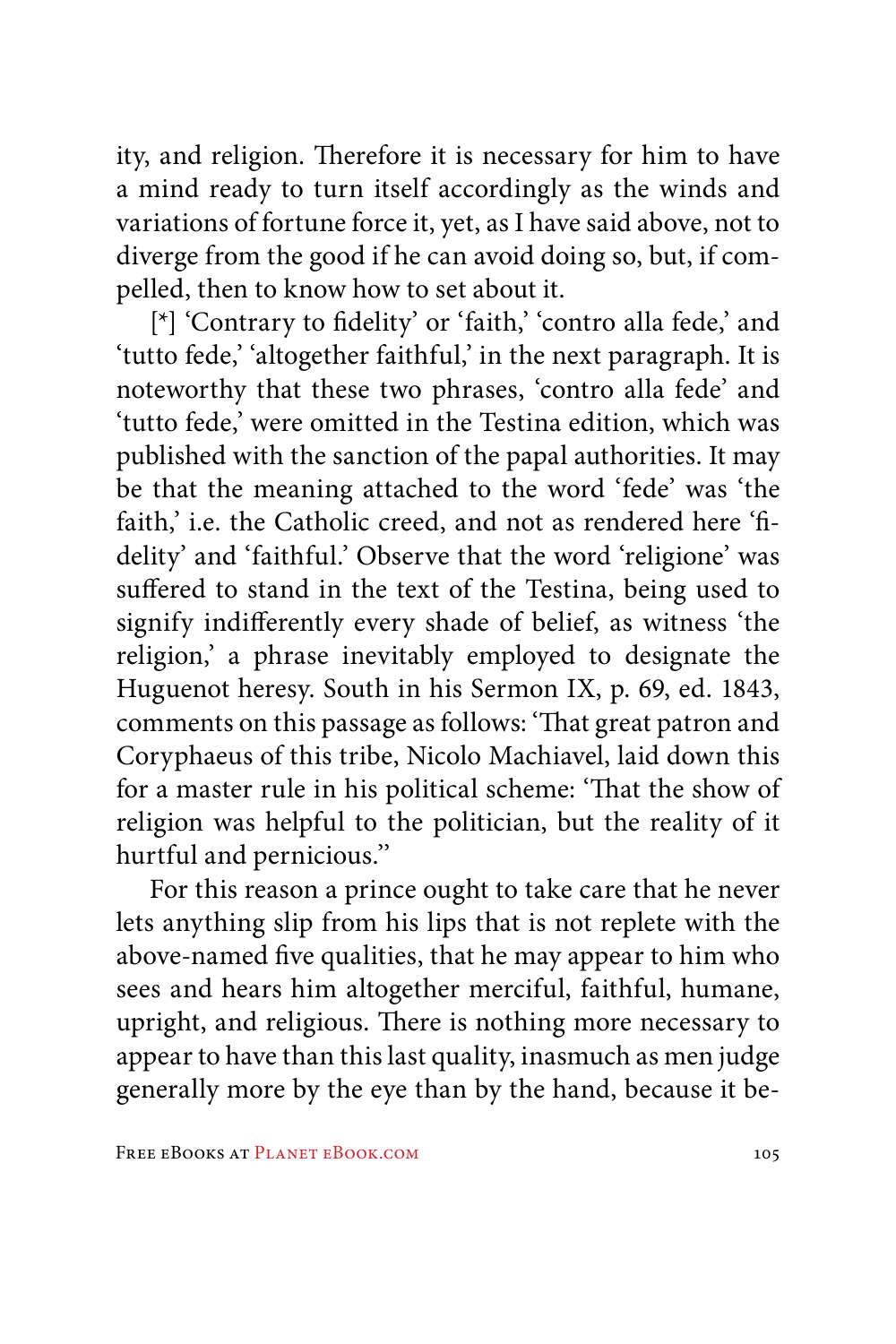longs to everybody to see you, to few to come in touch with you. Every one sees what you appear to be, few really know what you are, and those few dare not oppose themselves to the opinion of the many, who have the majesty of the state to defend them; and in the actions of all men, and especially of princes, which it is not prudent to challenge, one judges by the result.

For that reason, let a prince have the credit of conquering and holding his state, the means will always be considered honest, and he will be praised by everybody; because the vulgar are always taken by what a thing seems to be and by what comes of it; and in the world there are only the vulgar, for the few find a place there only when the many have no ground to rest on.

One prince[\*] of the present time, whom it is not well to name, never preaches anything else but peace and good faith, and to both he is most hostile, and either, if he had kept it, would have deprived him of reputation and kingdom many a time.

[\*] Ferdinand of Aragon. 'When Machiavelli was writing 'The Prince' it would have been clearly impossible to mention Ferdinand's name here without giving offence.' Burd's 'Il Principe,' p. 308.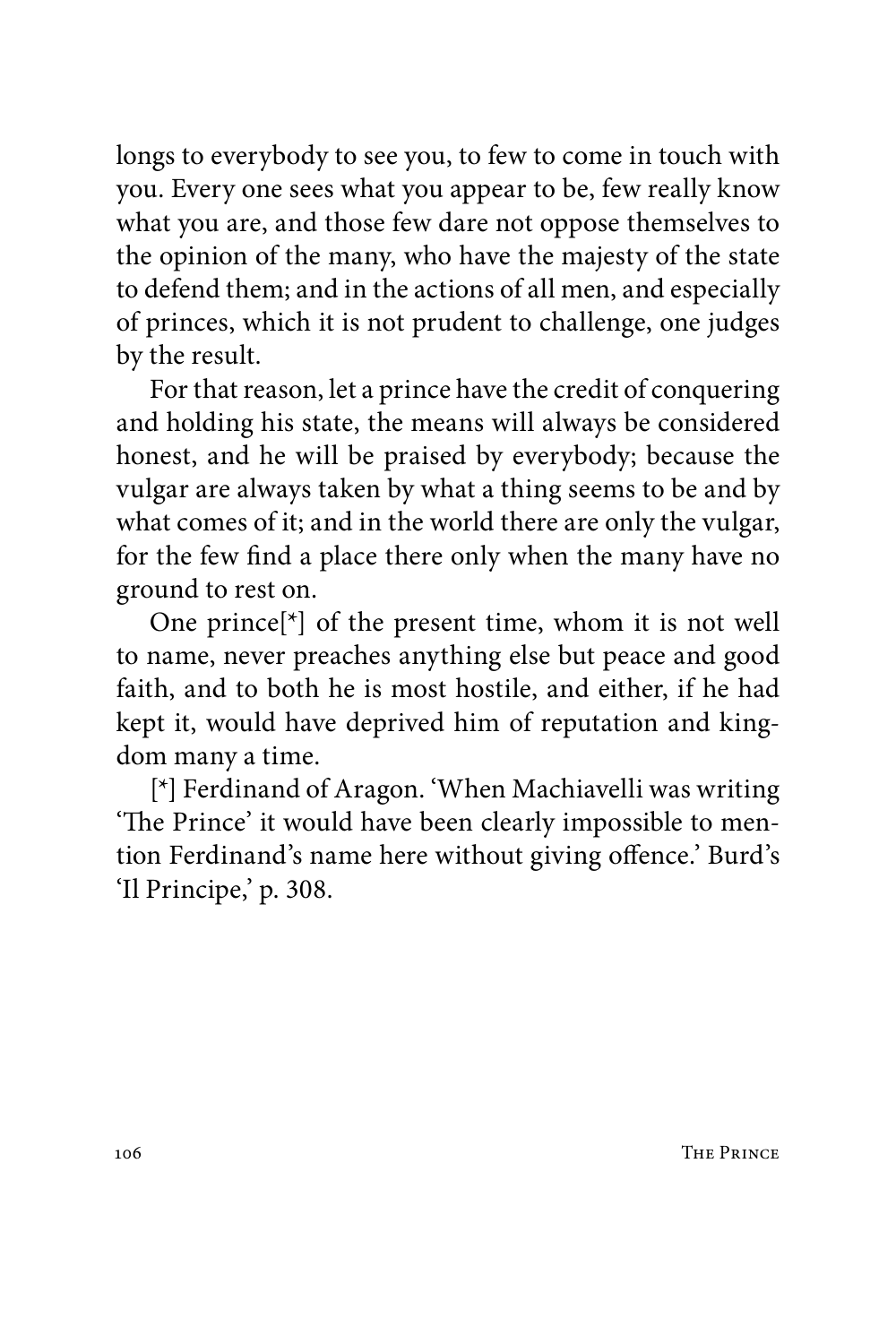### CHAPTER XIX. THAT ONE SHOULD AVOID BEING DESPISED AND HATED

Now, concerning the characteristics of which mention<br>is made above, I have spoken of the more important<br>cancer the others I wish to diamas heighwards this scenari ones, the others I wish to discuss briefly under this generality, that the prince must consider, as has been in part said before, how to avoid those things which will make him hated or contemptible; and as often as he shall have succeeded he will have fulfilled his part, and he need not fear any danger in other reproaches.

It makes him hated above all things, as I have said, to be rapacious, and to be a violator of the property and women of his subjects, from both of which he must abstain. And when neither their property nor their honor is touched, the majority of men live content, and he has only to contend with the ambition of a few, whom he can curb with ease in many ways.

It makes him contemptible to be considered fickle, frivolous, effeminate, mean-spirited, irresolute, from all of which a prince should guard himself as from a rock; and he should endeavour to show in his actions greatness, courage, gravity, and fortitude; and in his private dealings with his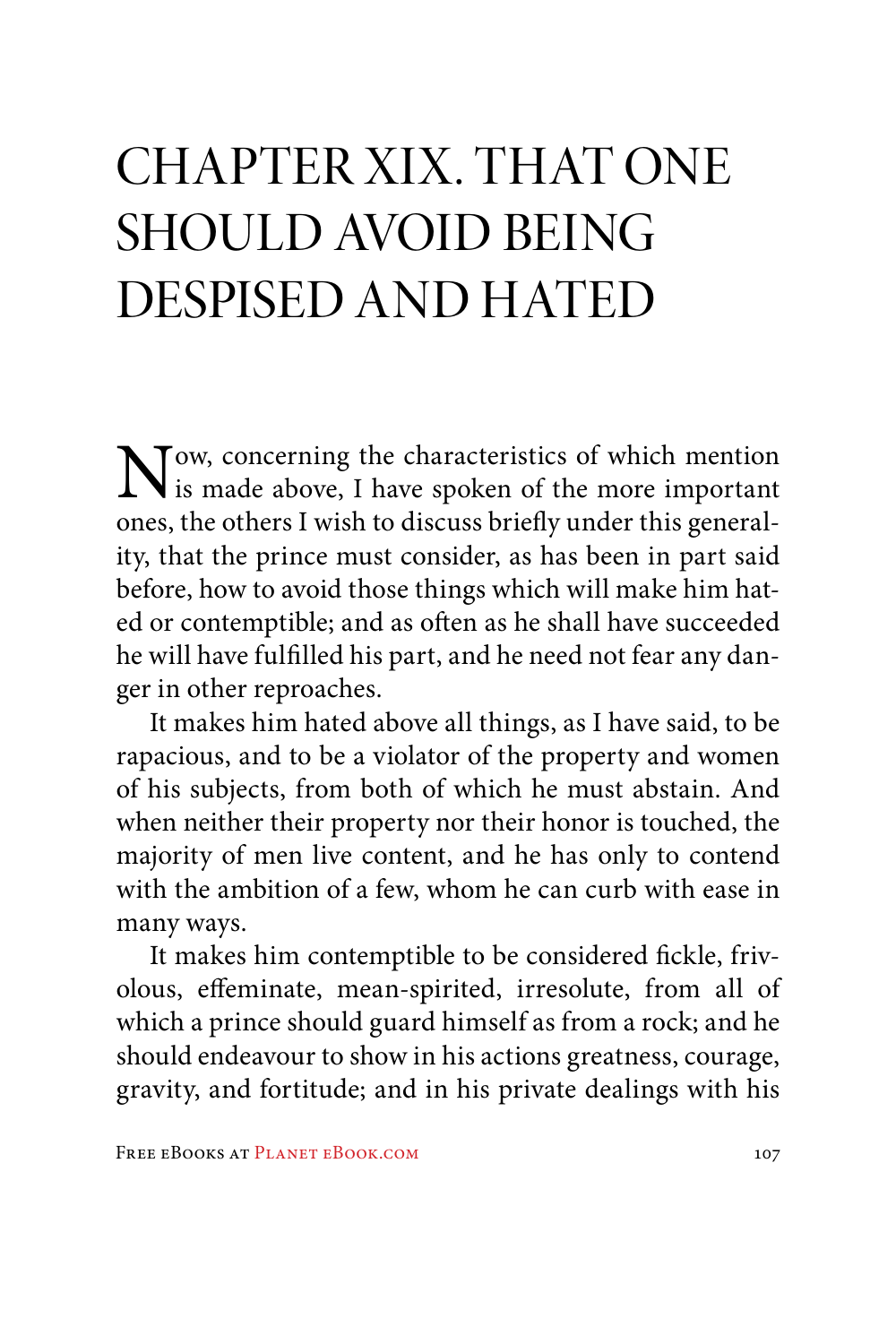subjects let him show that his judgments are irrevocable, and maintain himself in such reputation that no one can hope either to deceive him or to get round him.

That prince is highly esteemed who conveys this impression of himself, and he who is highly esteemed is not easily conspired against; for, provided it is well known that he is an excellent man and revered by his people, he can only be attacked with difficulty. For this reason a prince ought to have two fears, one from within, on account of his subjects, the other from without, on account of external powers. From the latter he is defended by being well armed and having good allies, and if he is well armed he will have good friends, and affairs will always remain quiet within when they are quiet without, unless they should have been already disturbed by conspiracy; and even should affairs outside be disturbed, if he has carried out his preparations and has lived as I have said, as long as he does not despair, he will resist every attack, as I said Nabis the Spartan did.

But concerning his subjects, when affairs outside are disturbed he has only to fear that they will conspire secretly, from which a prince can easily secure himself by avoiding being hated and despised, and by keeping the people satisfied with him, which it is most necessary for him to accomplish, as I said above at length. And one of the most efficacious remedies that a prince can have against conspiracies is not to be hated and despised by the people, for he who conspires against a prince always expects to please them by his removal; but when the conspirator can only look forward to offending them, he will not have the courage to take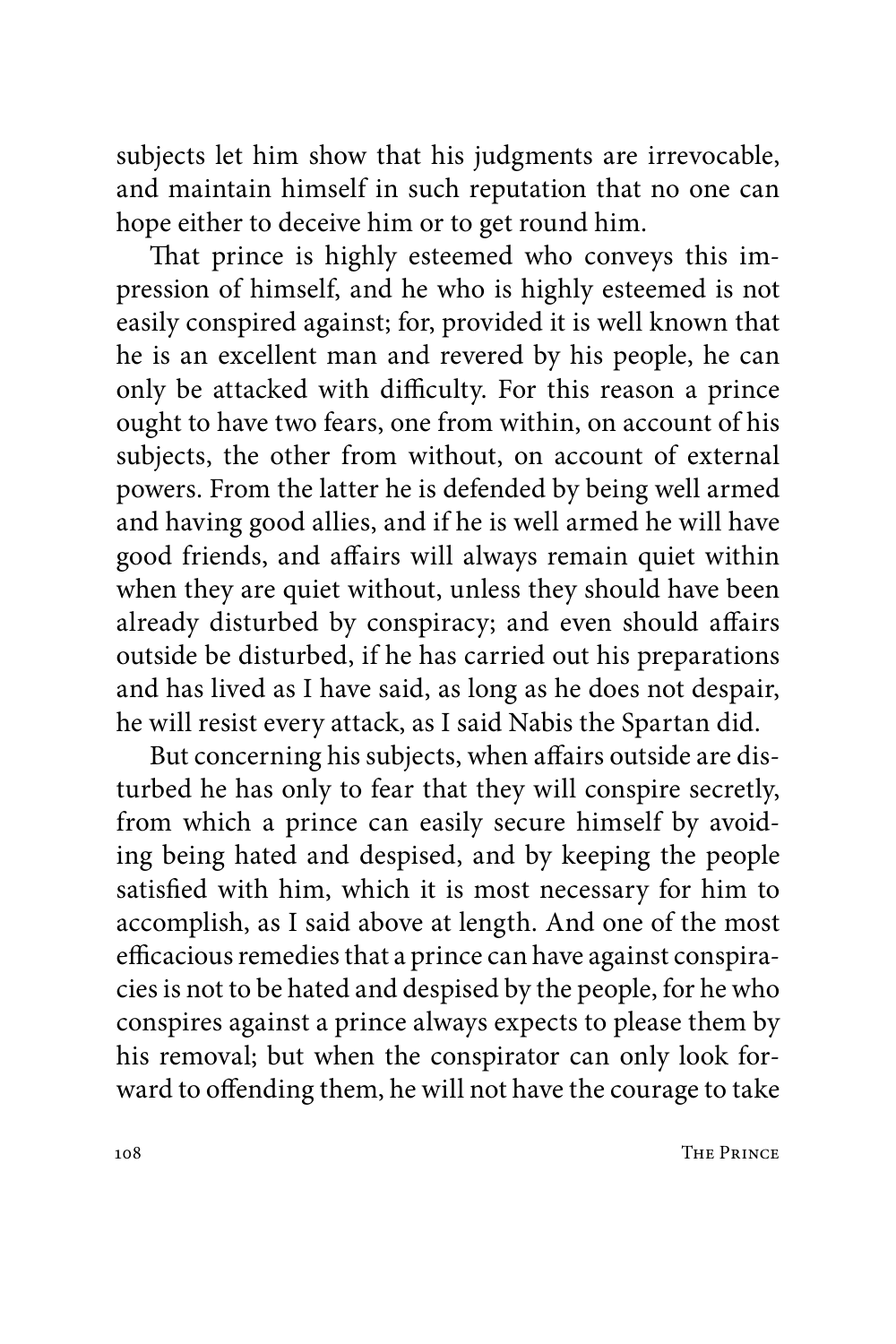such a course, for the difficulties that confront a conspirator are infinite. And as experience shows, many have been the conspiracies, but few have been successful; because he who conspires cannot act alone, nor can he take a companion except from those whom he believes to be malcontents, and as soon as you have opened your mind to a malcontent you have given him the material with which to content himself, for by denouncing you he can look for every advantage; so that, seeing the gain from this course to be assured, and seeing the other to be doubtful and full of dangers, he must be a very rare friend, or a thoroughly obstinate enemy of the prince, to keep faith with you.

And, to reduce the matter into a small compass, I say that, on the side of the conspirator, there is nothing but fear, jealousy, prospect of punishment to terrify him; but on the side of the prince there is the majesty of the principality, the laws, the protection of friends and the state to defend him; so that, adding to all these things the popular goodwill, it is impossible that any one should be so rash as to conspire. For whereas in general the conspirator has to fear before the execution of his plot, in this case he has also to fear the sequel to the crime; because on account of it he has the people for an enemy, and thus cannot hope for any escape.

Endless examples could be given on this subject, but I will be content with one, brought to pass within the memory of our fathers. Messer Annibale Bentivogli, who was prince in Bologna (grandfather of the present Annibale), having been murdered by the Canneschi, who had conspired against him, not one of his family survived but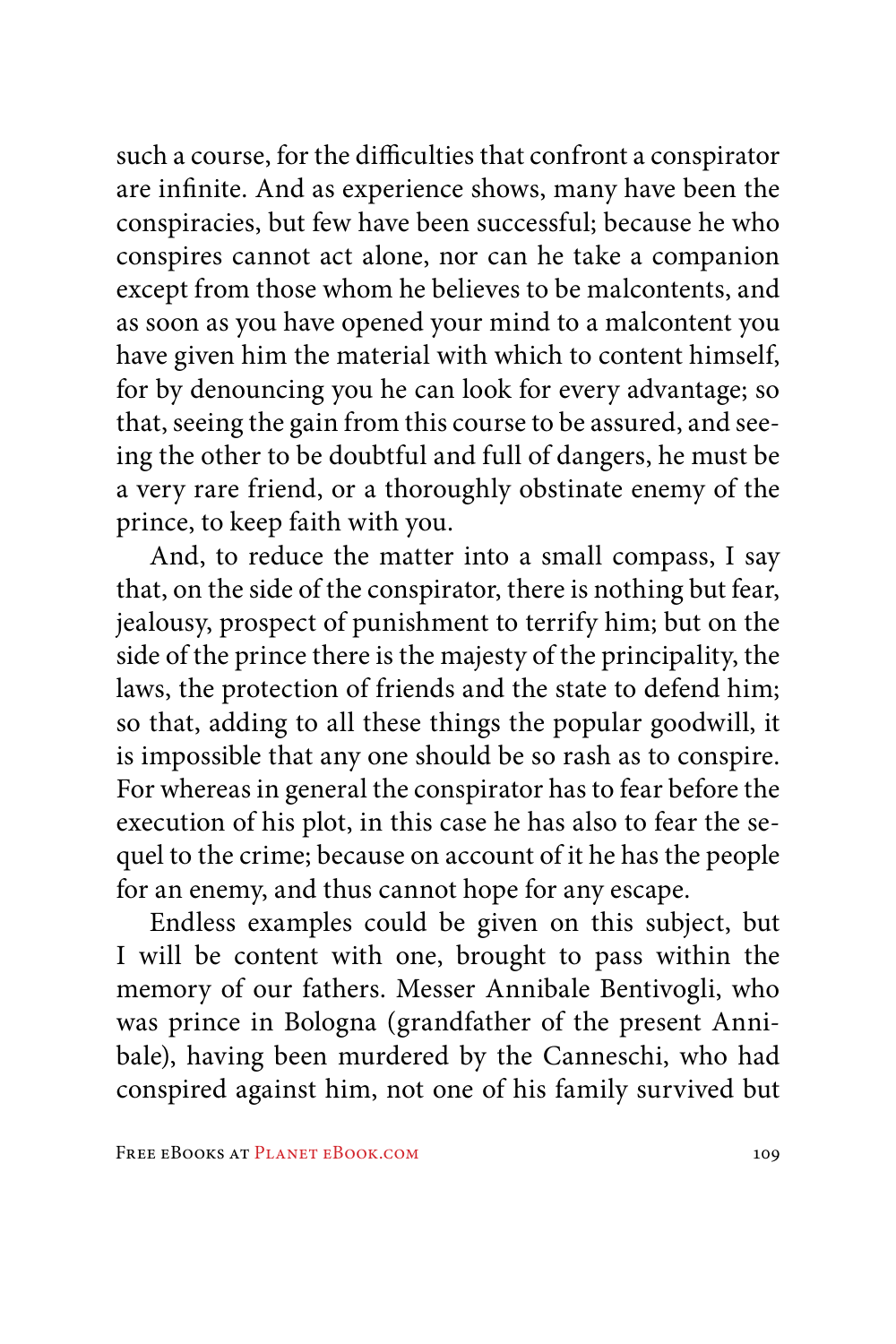Messer Giovanni,[\*] who was in childhood: immediately after his assassination the people rose and murdered all the Canneschi. This sprung from the popular goodwill which the house of Bentivogli enjoyed in those days in Bologna; which was so great that, although none remained there after the death of Annibale who was able to rule the state, the Bolognese, having information that there was one of the Bentivogli family in Florence, who up to that time had been considered the son of a blacksmith, sent to Florence for him and gave him the government of their city, and it was ruled by him until Messer Giovanni came in due course to the government.

[\*] Giovanni Bentivogli, born in Bologna 1438, died at Milan 1508. He ruled Bologna from 1462 to 1506. Machiavelli's strong condemnation of conspiracies may get its edge from his own very recent experience (February 1513), when he had been arrested and tortured for his alleged complicity in the Boscoli conspiracy.

For this reason I consider that a prince ought to reckon conspiracies of little account when his people hold him in esteem; but when it is hostile to him, and bears hatred towards him, he ought to fear everything and everybody. And well-ordered states and wise princes have taken every care not to drive the nobles to desperation, and to keep the people satisfied and contented, for this is one of the most important objects a prince can have.

Among the best ordered and governed kingdoms of our times is France, and in it are found many good institutions on which depend the liberty and security of the king; of these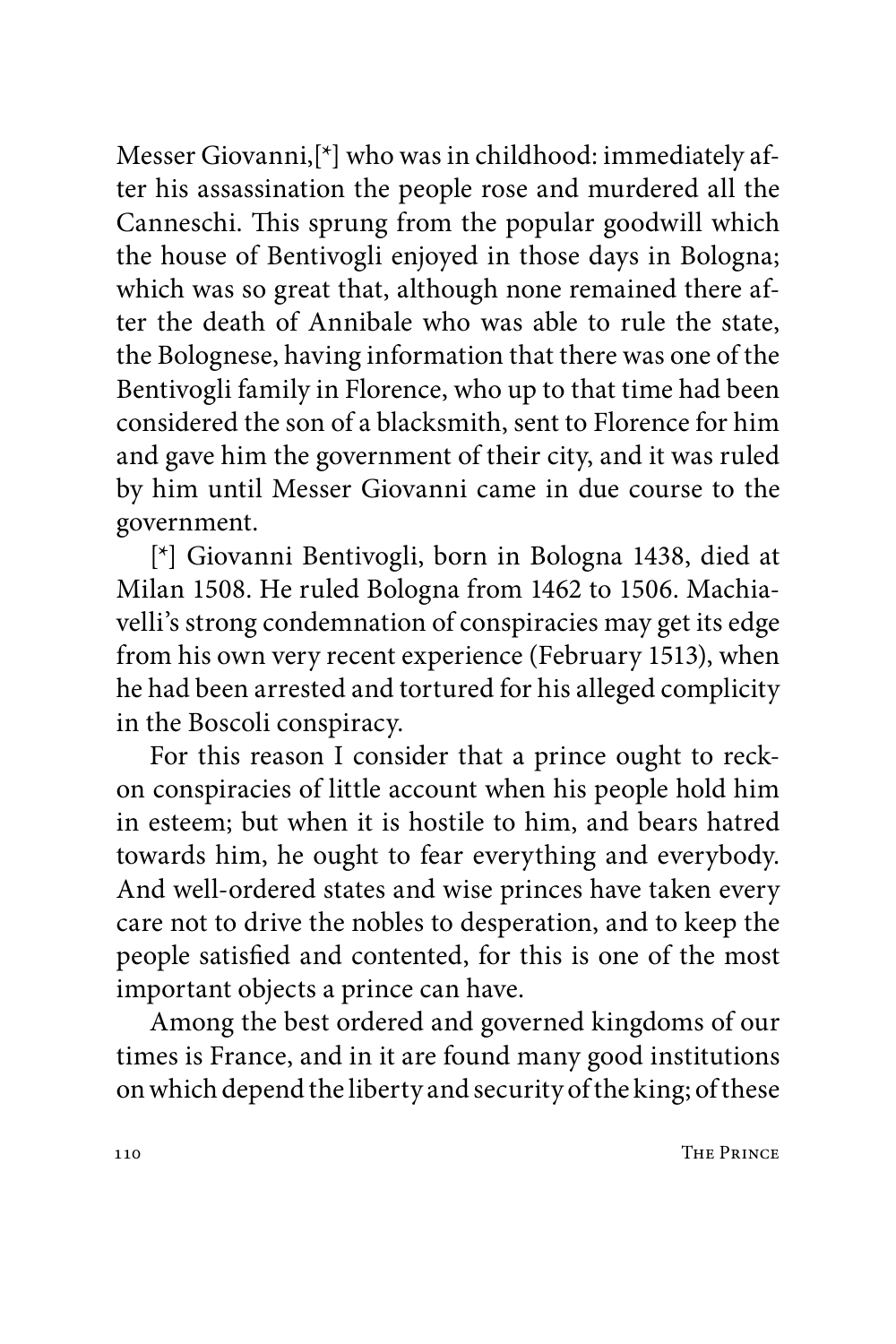the first is the parliament and its authority, because he who founded the kingdom, knowing the ambition of the nobility and their boldness, considered that a bit to their mouths would be necessary to hold them in; and, on the other side, knowing the hatred of the people, founded in fear, against the nobles, he wished to protect them, yet he was not anxious for this to be the particular care of the king; therefore, to take away the reproach which he would be liable to from the nobles for favouring the people, and from the people for favouring the nobles, he set up an arbiter, who should be one who could beat down the great and favour the lesser without reproach to the king. Neither could you have a better or a more prudent arrangement, or a greater source of security to the king and kingdom. From this one can draw another important conclusion, that princes ought to leave affairs of reproach to the management of others, and keep those of grace in their own hands. And further, I consider that a prince ought to cherish the nobles, but not so as to make himself hated by the people.

It may appear, perhaps, to some who have examined the lives and deaths of the Roman emperors that many of them would be an example contrary to my opinion, seeing that some of them lived nobly and showed great qualities of soul, nevertheless they have lost their empire or have been killed by subjects who have conspired against them. Wishing, therefore, to answer these objections, I will recall the characters of some of the emperors, and will show that the causes of their ruin were not different to those alleged by me; at the same time I will only submit for consideration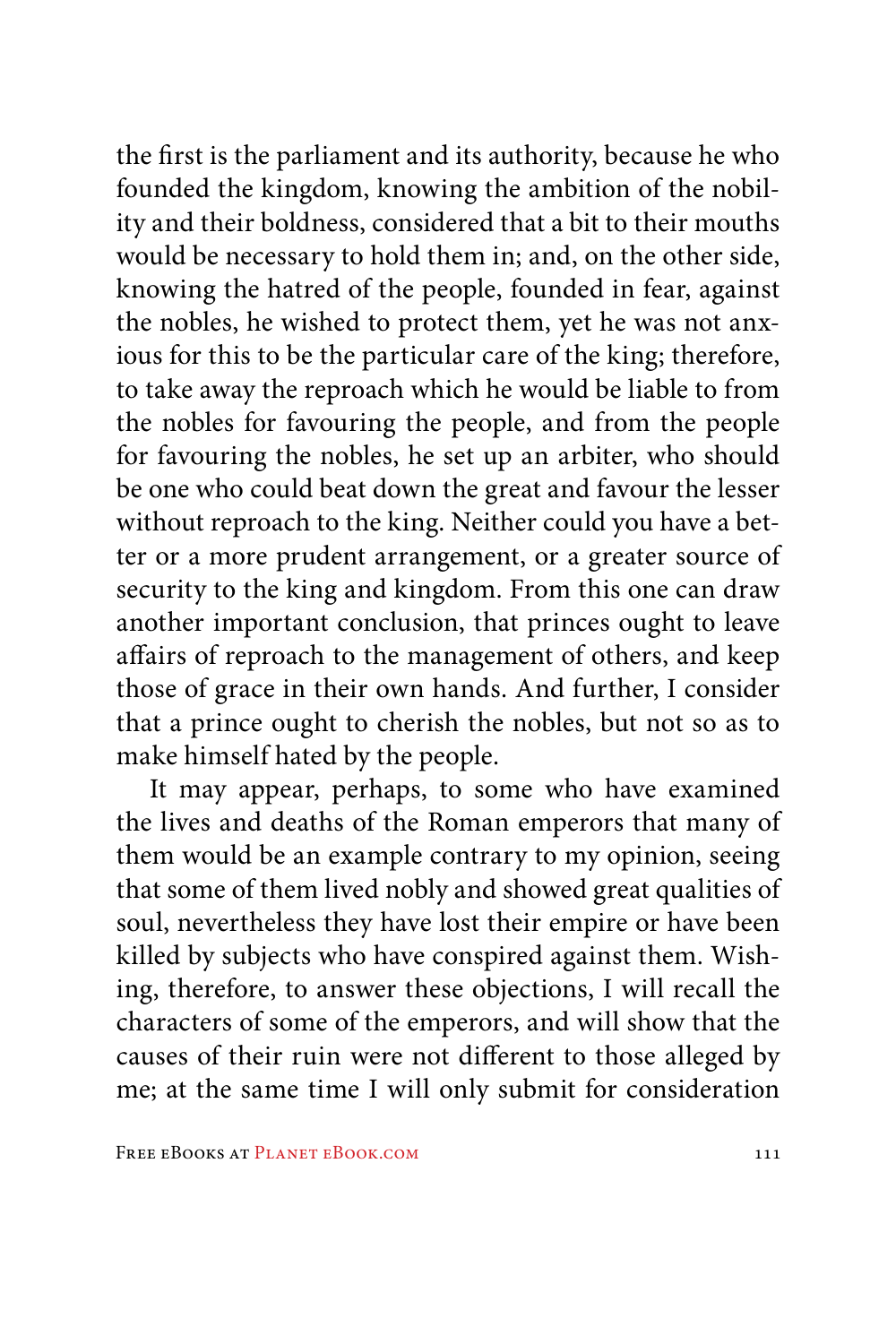those things that are noteworthy to him who studies the affairs of those times.

It seems to me sufficient to take all those emperors who succeeded to the empire from Marcus the philosopher down to Maximinus; they were Marcus and his son Commodus, Pertinax, Julian, Severus and his son Antoninus Caracalla, Macrinus, Heliogabalus, Alexander, and Maximinus.

There is first to note that, whereas in other principalities the ambition of the nobles and the insolence of the people only have to be contended with, the Roman emperors had a third difficulty in having to put up with the cruelty and avarice of their soldiers, a matter so beset with difficulties that it was the ruin of many; for it was a hard thing to give satisfaction both to soldiers and people; because the people loved peace, and for this reason they loved the unaspiring prince, whilst the soldiers loved the warlike prince who was bold, cruel, and rapacious, which qualities they were quite willing he should exercise upon the people, so that they could get double pay and give vent to their own greed and cruelty. Hence it arose that those emperors were always overthrown who, either by birth or training, had no great authority, and most of them, especially those who came new to the principality, recognizing the difficulty of these two opposing humours, were inclined to give satisfaction to the soldiers, caring little about injuring the people. Which course was necessary, because, as princes cannot help being hated by someone, they ought, in the first place, to avoid being hated by every one, and when they cannot compass this, they ought to endeavour with the utmost diligence to avoid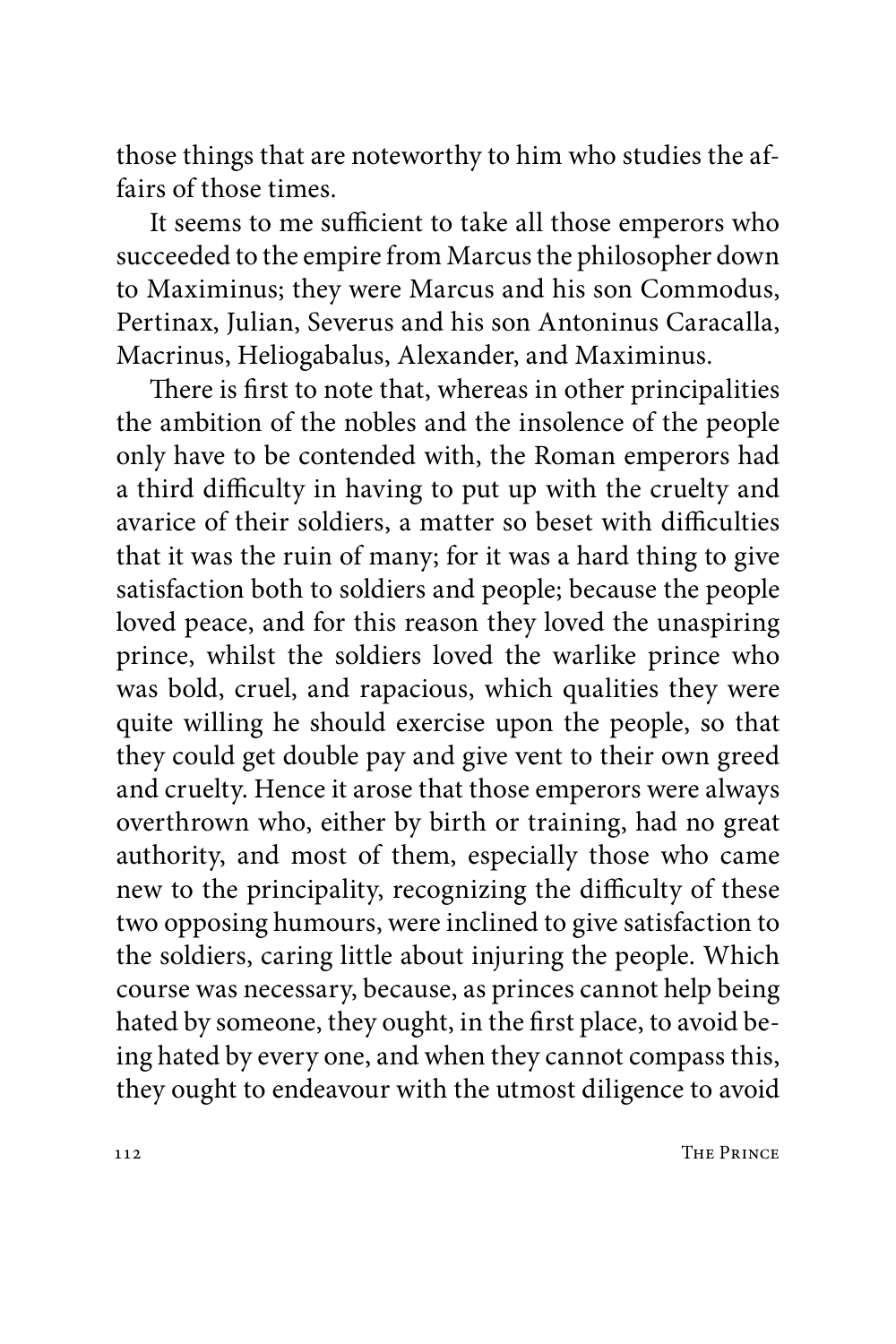the hatred of the most powerful. Therefore, those emperors who through inexperience had need of special favour adhered more readily to the soldiers than to the people; a course which turned out advantageous to them or not, accordingly as the prince knew how to maintain authority over them.

From these causes it arose that Marcus, Pertinax, and Alexander, being all men of modest life, lovers of justice, enemies to cruelty, humane, and benignant, came to a sad end except Marcus; he alone lived and died honoured, because he had succeeded to the throne by hereditary title, and owed nothing either to the soldiers or the people; and afterwards, being possessed of many virtues which made him respected, he always kept both orders in their places whilst he lived, and was neither hated nor despised.

But Pertinax was created emperor against the wishes of the soldiers, who, being accustomed to live licentiously under Commodus, could not endure the honest life to which Pertinax wished to reduce them; thus, having given cause for hatred, to which hatred there was added contempt for his old age, he was overthrown at the very beginning of his administration. And here it should be noted that hatred is acquired as much by good works as by bad ones, therefore, as I said before, a prince wishing to keep his state is very often forced to do evil; for when that body is corrupt whom you think you have need of to maintain yourself—it may be either the people or the soldiers or the nobles—you have to submit to its humours and to gratify them, and then good works will do you harm.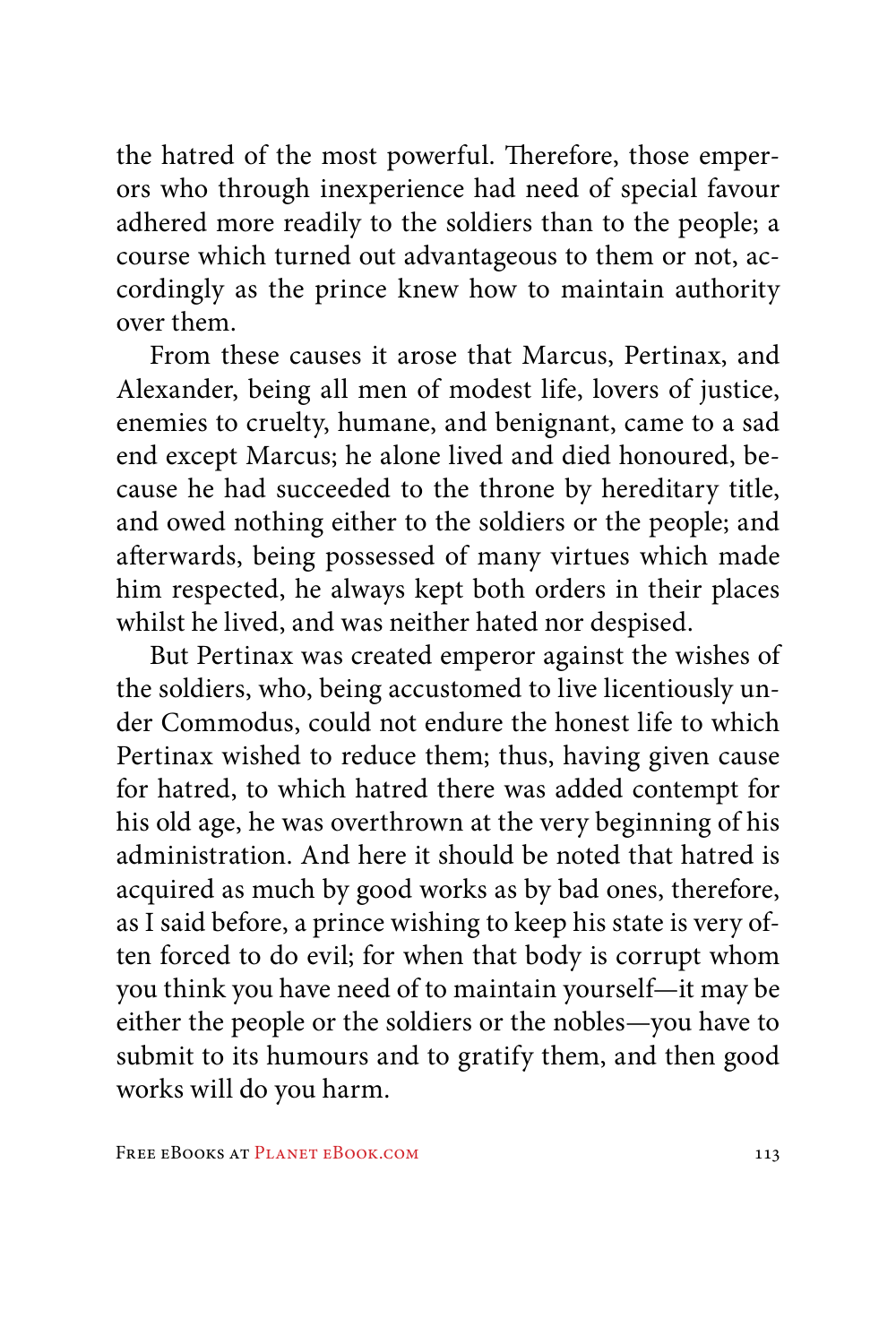But let us come to Alexander, who was a man of such great goodness, that among the other praises which are accorded him is this, that in the fourteen years he held the empire no one was ever put to death by him unjudged; nevertheless, being considered effeminate and a man who allowed himself to be governed by his mother, he became despised, the army conspired against him, and murdered him.

Turning now to the opposite characters of Commodus, Severus, Antoninus Caracalla, and Maximinus, you will find them all cruel and rapacious— men who, to satisfy their soldiers, did not hesitate to commit every kind of iniquity against the people; and all, except Severus, came to a bad end; but in Severus there was so much valour that, keeping the soldiers friendly, although the people were oppressed by him, he reigned successfully; for his valour made him so much admired in the sight of the soldiers and people that the latter were kept in a way astonished and awed and the former respectful and satisfied. And because the actions of this man, as a new prince, were great, I wish to show briefly that he knew well how to counterfeit the fox and the lion, which natures, as I said above, it is necessary for a prince to imitate.

Knowing the sloth of the Emperor Julian, he persuaded the army in Sclavonia, of which he was captain, that it would be right to go to Rome and avenge the death of Pertinax, who had been killed by the praetorian soldiers; and under this pretext, without appearing to aspire to the throne, he moved the army on Rome, and reached Italy before it was known that he had started. On his arrival at Rome, the Sen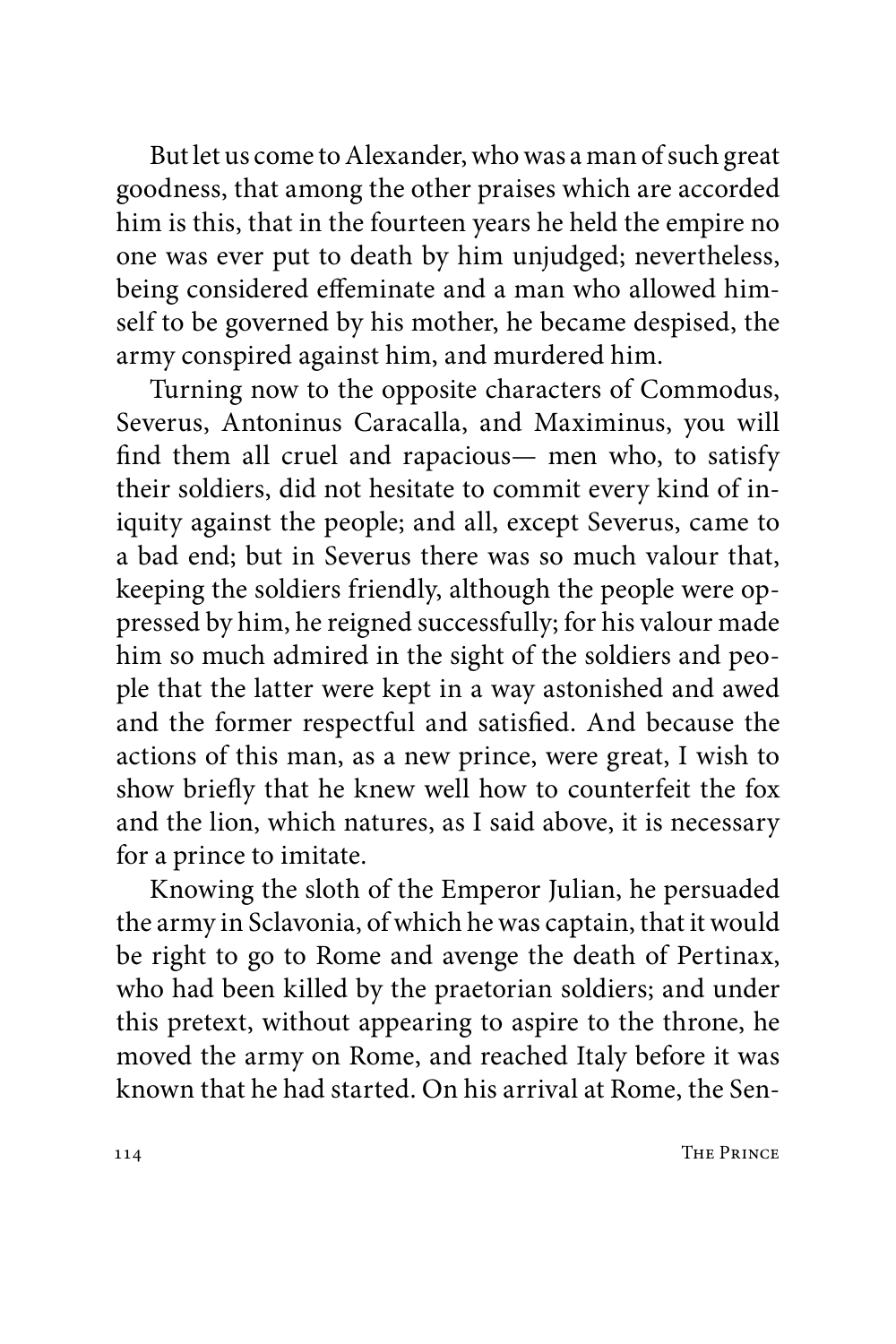ate, through fear, elected him emperor and killed Julian. After this there remained for Severus, who wished to make himself master of the whole empire, two difficulties; one in Asia, where Niger, head of the Asiatic army, had caused himself to be proclaimed emperor; the other in the west where Albinus was, who also aspired to the throne. And as he considered it dangerous to declare himself hostile to both, he decided to attack Niger and to deceive Albinus. To the latter he wrote that, being elected emperor by the Senate, he was willing to share that dignity with him and sent him the title of Caesar; and, moreover, that the Senate had made Albinus his colleague; which things were accepted by Albinus as true. But after Severus had conquered and killed Niger, and settled oriental affairs, he returned to Rome and complained to the Senate that Albinus, little recognizing the benefits that he had received from him, had by treachery sought to murder him, and for this ingratitude he was compelled to punish him. Afterwards he sought him out in France, and took from him his government and life. He who will, therefore, carefully examine the actions of this man will find him a most valiant lion and a most cunning fox; he will find him feared and respected by every one, and not hated by the army; and it need not be wondered at that he, a new man, was able to hold the empire so well, because his supreme renown always protected him from that hatred which the people might have conceived against him for his violence.

But his son Antoninus was a most eminent man, and had very excellent qualities, which made him admirable in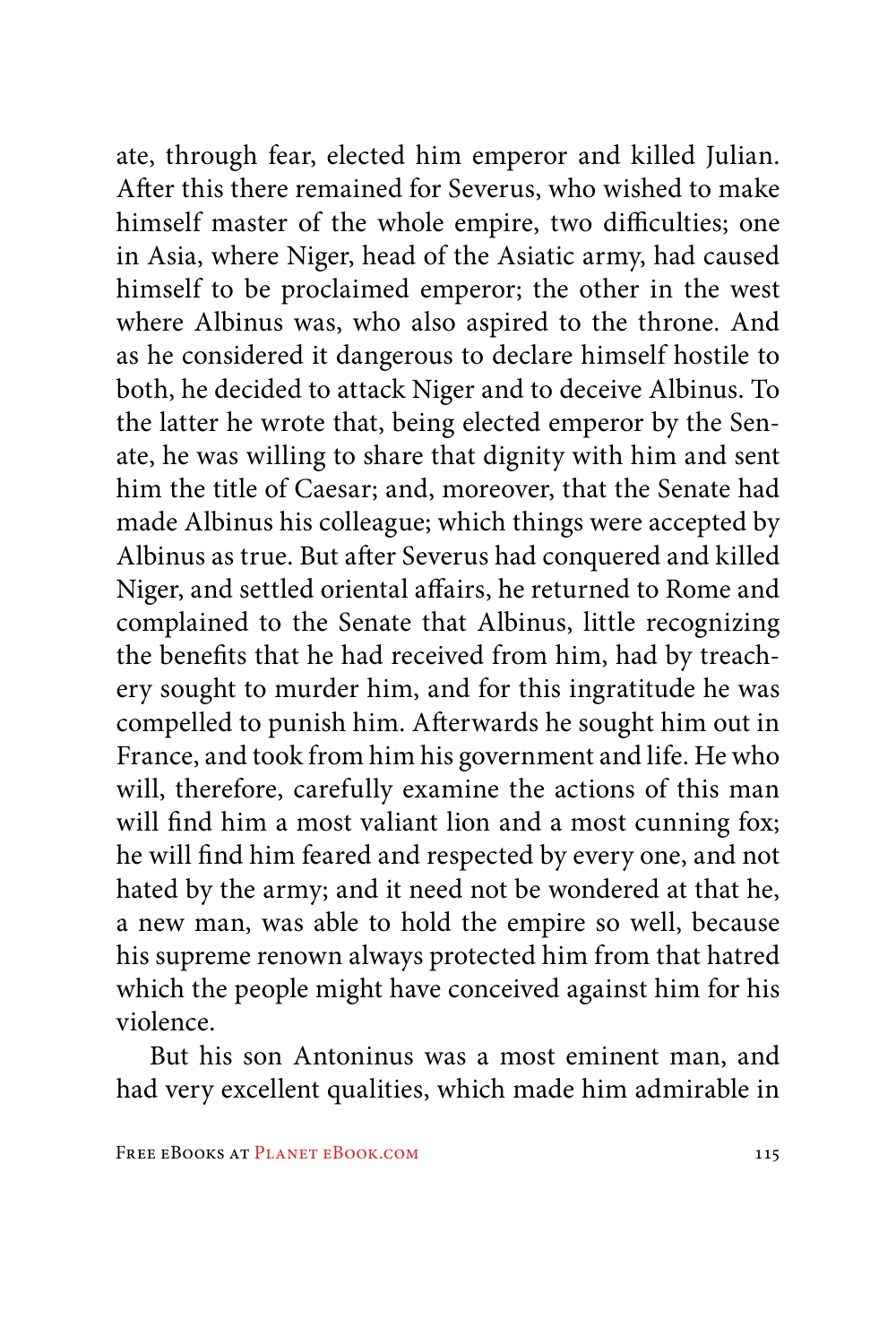the sight of the people and acceptable to the soldiers, for he was a warlike man, most enduring of fatigue, a despiser of all delicate food and other luxuries, which caused him to be beloved by the armies. Nevertheless, his ferocity and cruelties were so great and so unheard of that, after endless single murders, he killed a large number of the people of Rome and all those of Alexandria. He became hated by the whole world, and also feared by those he had around him, to such an extent that he was murdered in the midst of his army by a centurion. And here it must be noted that suchlike deaths, which are deliberately inflicted with a resolved and desperate courage, cannot be avoided by princes, because any one who does not fear to die can inflict them; but a prince may fear them the less because they are very rare; he has only to be careful not to do any grave injury to those whom he employs or has around him in the service of the state. Antoninus had not taken this care, but had contumeliously killed a brother of that centurion, whom also he daily threatened, yet retained in his bodyguard; which, as it turned out, was a rash thing to do, and proved the emperor's ruin.

But let us come to Commodus, to whom it should have been very easy to hold the empire, for, being the son of Marcus, he had inherited it, and he had only to follow in the footsteps of his father to please his people and soldiers; but, being by nature cruel and brutal, he gave himself up to amusing the soldiers and corrupting them, so that he might indulge his rapacity upon the people; on the other hand, not maintaining his dignity, often descending to the theatre to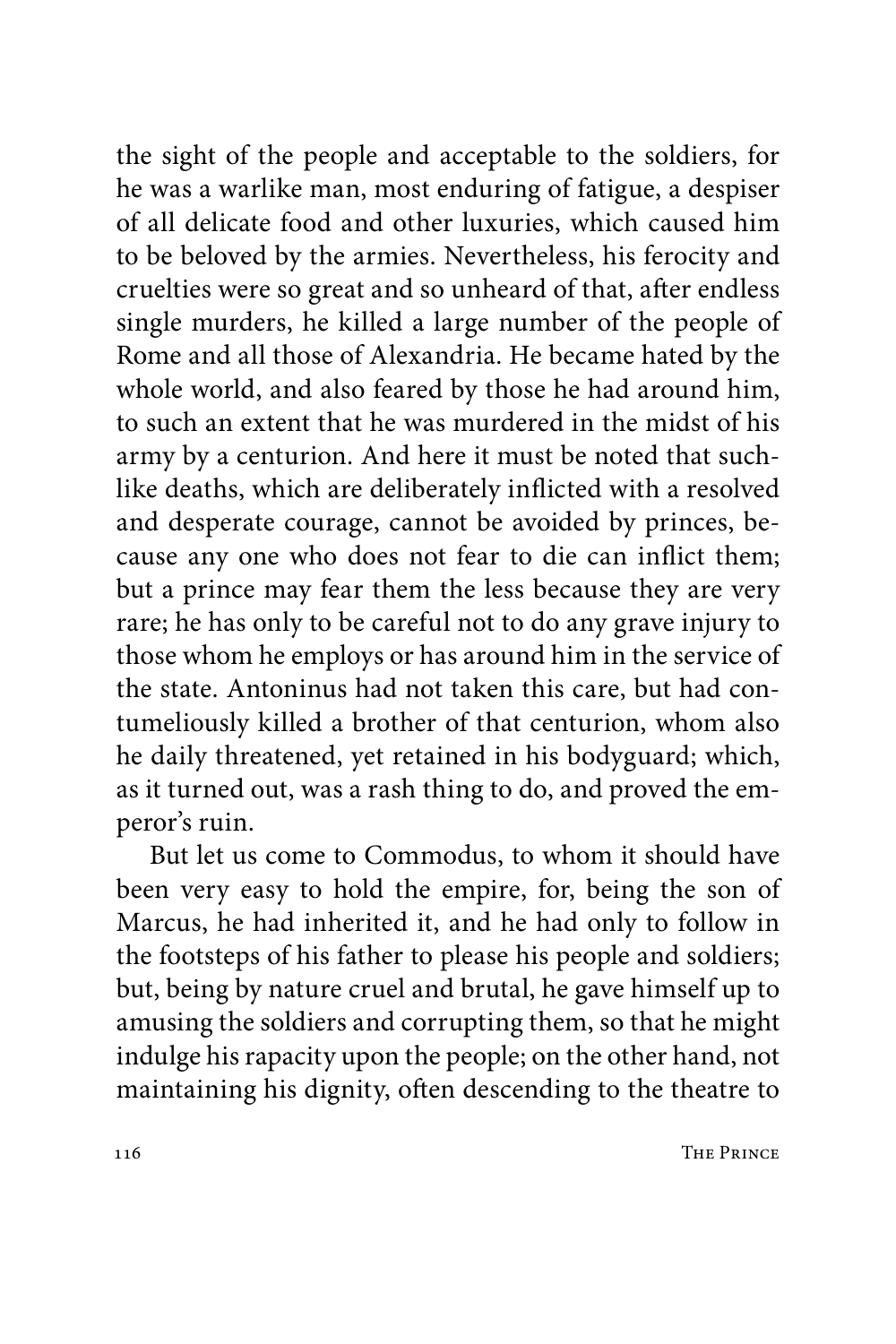compete with gladiators, and doing other vile things, little worthy of the imperial majesty, he fell into contempt with the soldiers, and being hated by one party and despised by the other, he was conspired against and was killed.

It remains to discuss the character of Maximinus. He was a very warlike man, and the armies, being disgusted with the effeminacy of Alexander, of whom I have already spoken, killed him and elected Maximinus to the throne. This he did not possess for long, for two things made him hated and despised; the one, his having kept sheep in Thrace, which brought him into contempt (it being well known to all, and considered a great indignity by every one), and the other, his having at the accession to his dominions deferred going to Rome and taking possession of the imperial seat; he had also gained a reputation for the utmost ferocity by having, through his prefects in Rome and elsewhere in the empire, practised many cruelties, so that the whole world was moved to anger at the meanness of his birth and to fear at his barbarity. First Africa rebelled, then the Senate with all the people of Rome, and all Italy conspired against him, to which may be added his own army; this latter, besieging Aquileia and meeting with difficulties in taking it, were disgusted with his cruelties, and fearing him less when they found so many against him, murdered him.

I do not wish to discuss Heliogabalus, Macrinus, or Julian, who, being thoroughly contemptible, were quickly wiped out; but I will bring this discourse to a conclusion by saying that princes in our times have this difficulty of giving inordinate satisfaction to their soldiers in a far less degree,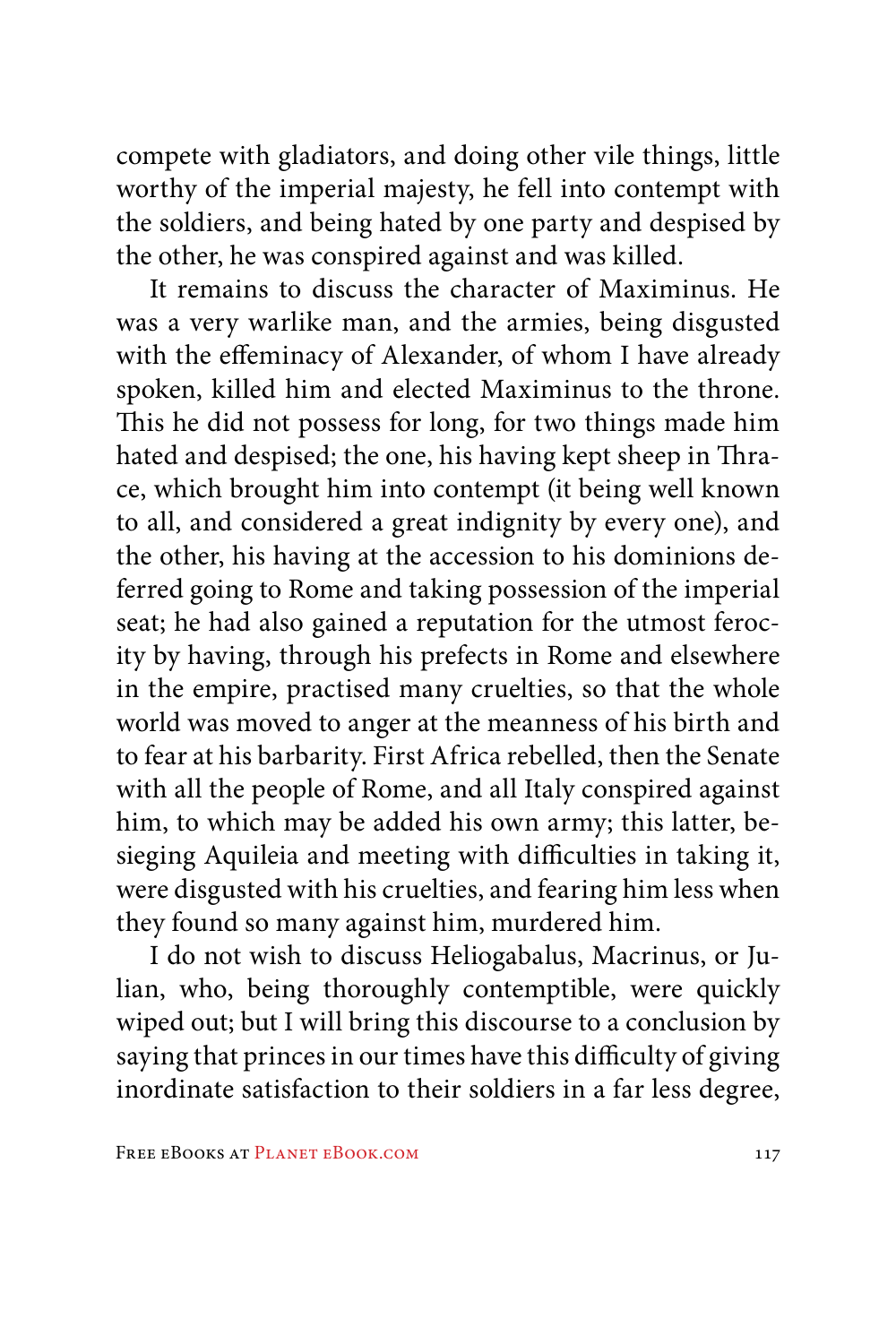because, notwithstanding one has to give them some indulgence, that is soon done; none of these princes have armies that are veterans in the governance and administration of provinces, as were the armies of the Roman Empire; and whereas it was then more necessary to give satisfaction to the soldiers than to the people, it is now more necessary to all princes, except the Turk and the Soldan, to satisfy the people rather the soldiers, because the people are the more powerful.

From the above I have excepted the Turk, who always keeps round him twelve thousand infantry and fifteen thousand cavalry on which depend the security and strength of the kingdom, and it is necessary that, putting aside every consideration for the people, he should keep them his friends. The kingdom of the Soldan is similar; being entirely in the hands of soldiers, it follows again that, without regard to the people, he must keep them his friends. But you must note that the state of the Soldan is unlike all other principalities, for the reason that it is like the Christian pontificate, which cannot be called either an hereditary or a newly formed principality; because the sons of the old prince are not the heirs, but he who is elected to that position by those who have authority, and the sons remain only noblemen. And this being an ancient custom, it cannot be called a new principality, because there are none of those difficulties in it that are met with in new ones; for although the prince is new, the constitution of the state is old, and it is framed so as to receive him as if he were its hereditary lord.

But returning to the subject of our discourse, I say that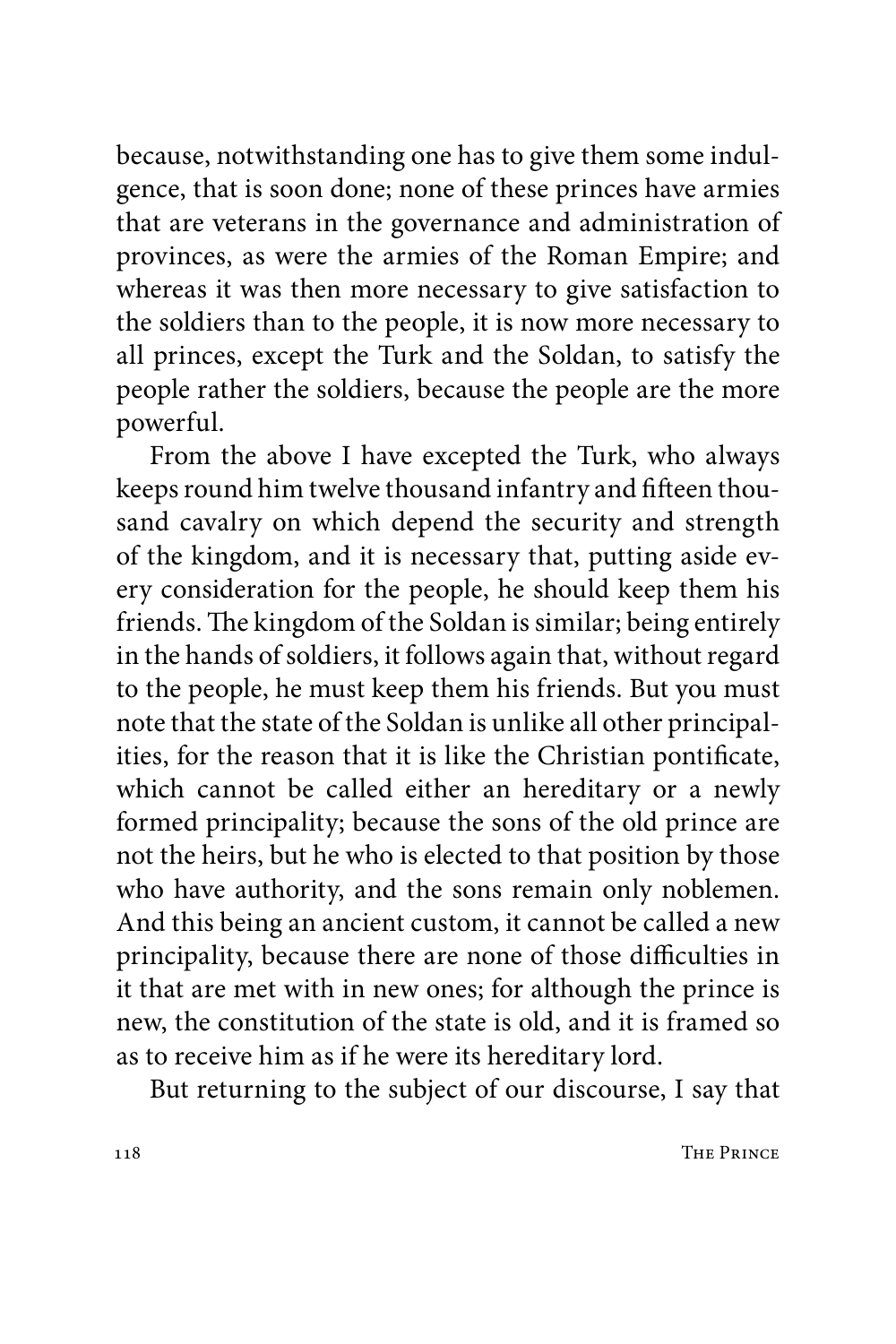whoever will consider it will acknowledge that either hatred or contempt has been fatal to the above-named emperors, and it will be recognized also how it happened that, a number of them acting in one way and a number in another, only one in each way came to a happy end and the rest to unhappy ones. Because it would have been useless and dangerous for Pertinax and Alexander, being new princes, to imitate Marcus, who was heir to the principality; and likewise it would have been utterly destructive to Caracalla, Commodus, and Maximinus to have imitated Severus, they not having sufficient valour to enable them to tread in his footsteps. Therefore a prince, new to the principality, cannot imitate the actions of Marcus, nor, again, is it necessary to follow those of Severus, but he ought to take from Severus those parts which are necessary to found his state, and from Marcus those which are proper and glorious to keep a state that may already be stable and firm.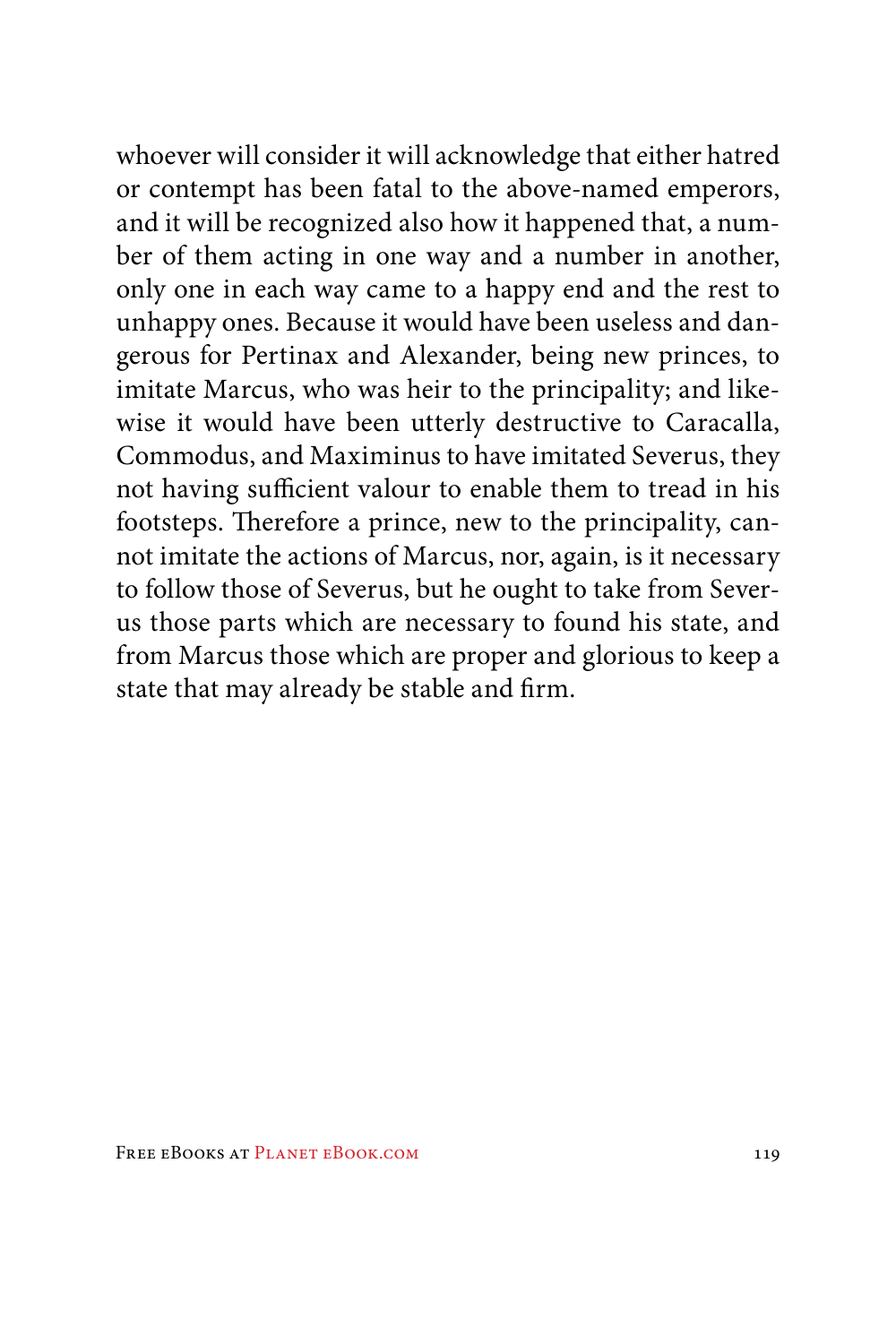# CHAPTER XX. ARE FORTRESSES, AND MANY OTHER THINGS TO WHICH PRINCES OFTEN RESORT, ADVANTAGEOUS OR HURTFUL?

1. Some princes, so as to hold securely the state, have disarmed their subjects; others have kept their subject towns distracted by factions; others have fostered enmities against themselves; others have laid themselves out to gain over those whom they distrusted in the beginning of their governments; some have built fortresses; some have overthrown and destroyed them. And although one cannot give a final judgment on all of these things unless one possesses the particulars of those states in which a decision has to be made, nevertheless I will speak as comprehensively as the matter of itself will admit.

2. There never was a new prince who has disarmed his subjects; rather when he has found them disarmed he has always armed them, because, by arming them, those arms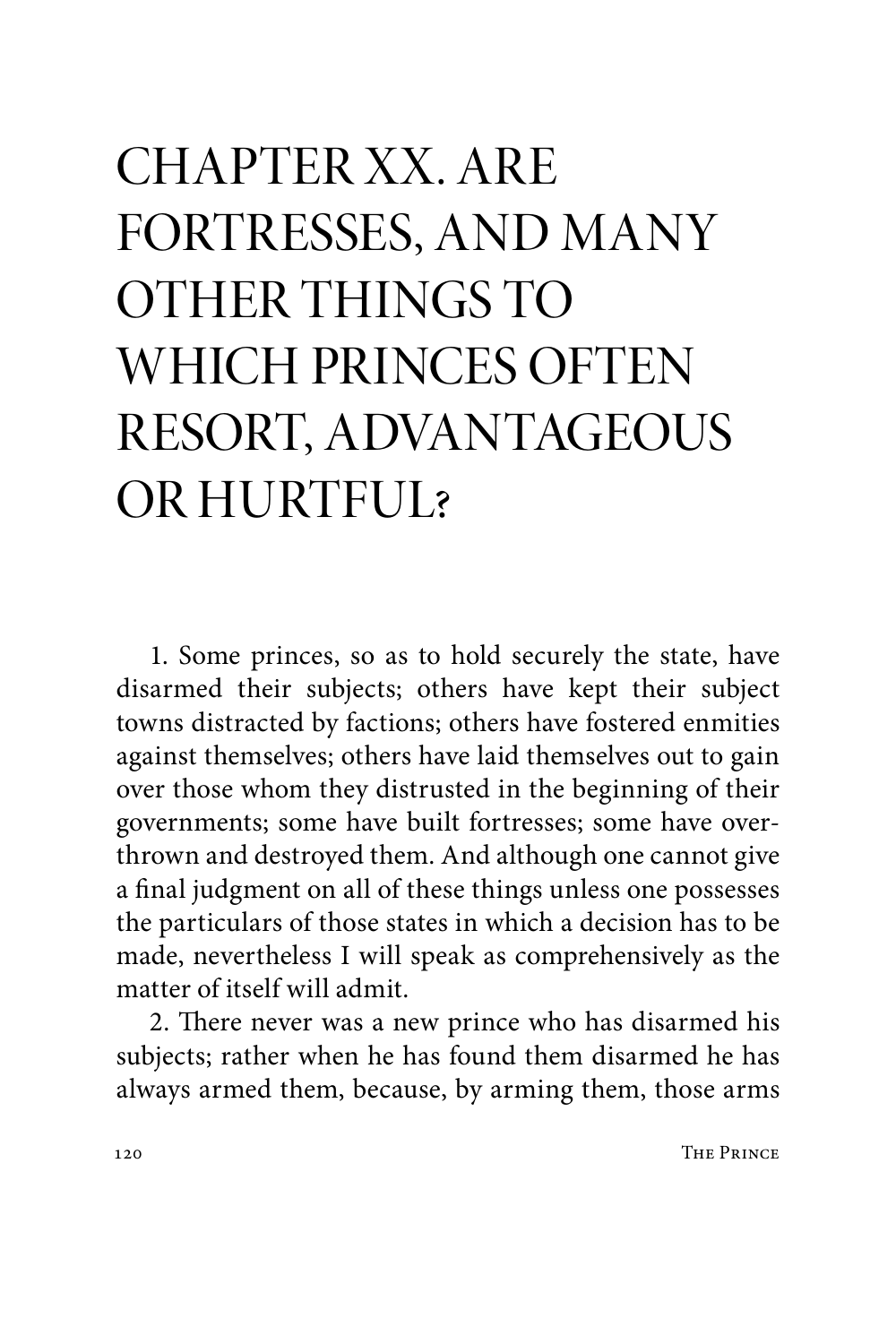become yours, those men who were distrusted become faithful, and those who were faithful are kept so, and your subjects become your adherents. And whereas all subjects cannot be armed, yet when those whom you do arm are benefited, the others can be handled more freely, and this difference in their treatment, which they quite understand, makes the former your dependents, and the latter, considering it to be necessary that those who have the most danger and service should have the most reward, excuse you. But when you disarm them, you at once offend them by showing that you distrust them, either for cowardice or for want of loyalty, and either of these opinions breeds hatred against you. And because you cannot remain unarmed, it follows that you turn to mercenaries, which are of the character already shown; even if they should be good they would not be sufficient to defend you against powerful enemies and distrusted subjects. Therefore, as I have said, a new prince in a new principality has always distributed arms. Histories are full of examples. But when a prince acquires a new state, which he adds as a province to his old one, then it is necessary to disarm the men of that state, except those who have been his adherents in acquiring it; and these again, with time and opportunity, should be rendered soft and effeminate; and matters should be managed in such a way that all the armed men in the state shall be your own soldiers who in your old state were living near you.

3. Our forefathers, and those who were reckoned wise, were accustomed to say that it was necessary to hold Pistoia by factions and Pisa by fortresses; and with this idea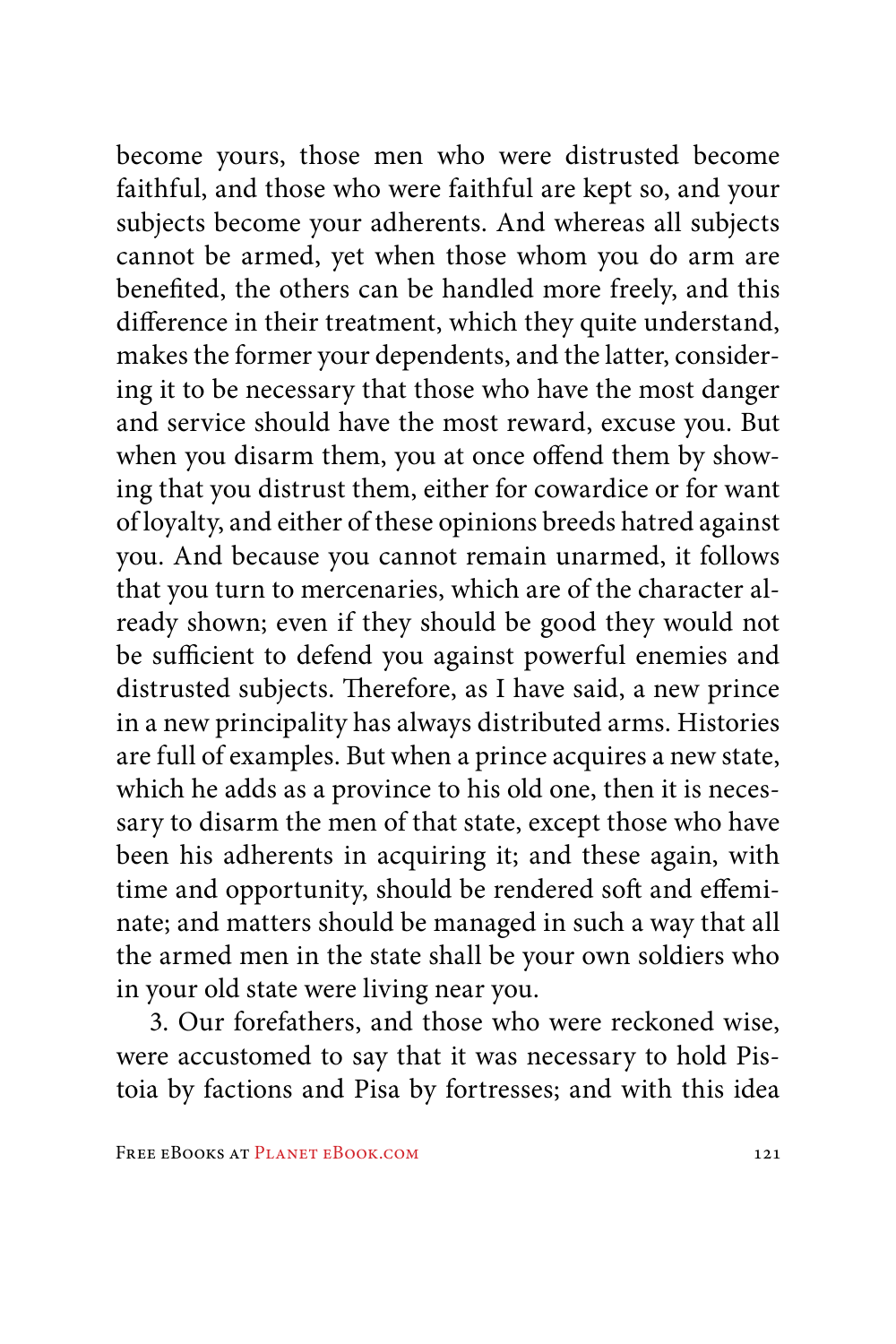they fostered quarrels in some of their tributary towns so as to keep possession of them the more easily. This may have been well enough in those times when Italy was in a way balanced, but I do not believe that it can be accepted as a precept for to-day, because I do not believe that factions can ever be of use; rather it is certain that when the enemy comes upon you in divided cities you are quickly lost, because the weakest party will always assist the outside forces and the other will not be able to resist. The Venetians, moved, as I believe, by the above reasons, fostered the Guelph and Ghibelline factions in their tributary cities; and although they never allowed them to come to bloodshed, yet they nursed these disputes amongst them, so that the citizens, distracted by their differences, should not unite against them. Which, as we saw, did not afterwards turn out as expected, because, after the rout at Vaila, one party at once took courage and seized the state. Such methods argue, therefore, weakness in the prince, because these factions will never be permitted in a vigorous principality; such methods for enabling one the more easily to manage subjects are only useful in times of peace, but if war comes this policy proves fallacious.

4. Without doubt princes become great when they overcome the difficulties and obstacles by which they are confronted, and therefore fortune, especially when she desires to make a new prince great, who has a greater necessity to earn renown than an hereditary one, causes enemies to arise and form designs against him, in order that he may have the opportunity of overcoming them, and by them to mount higher, as by a ladder which his enemies have raised.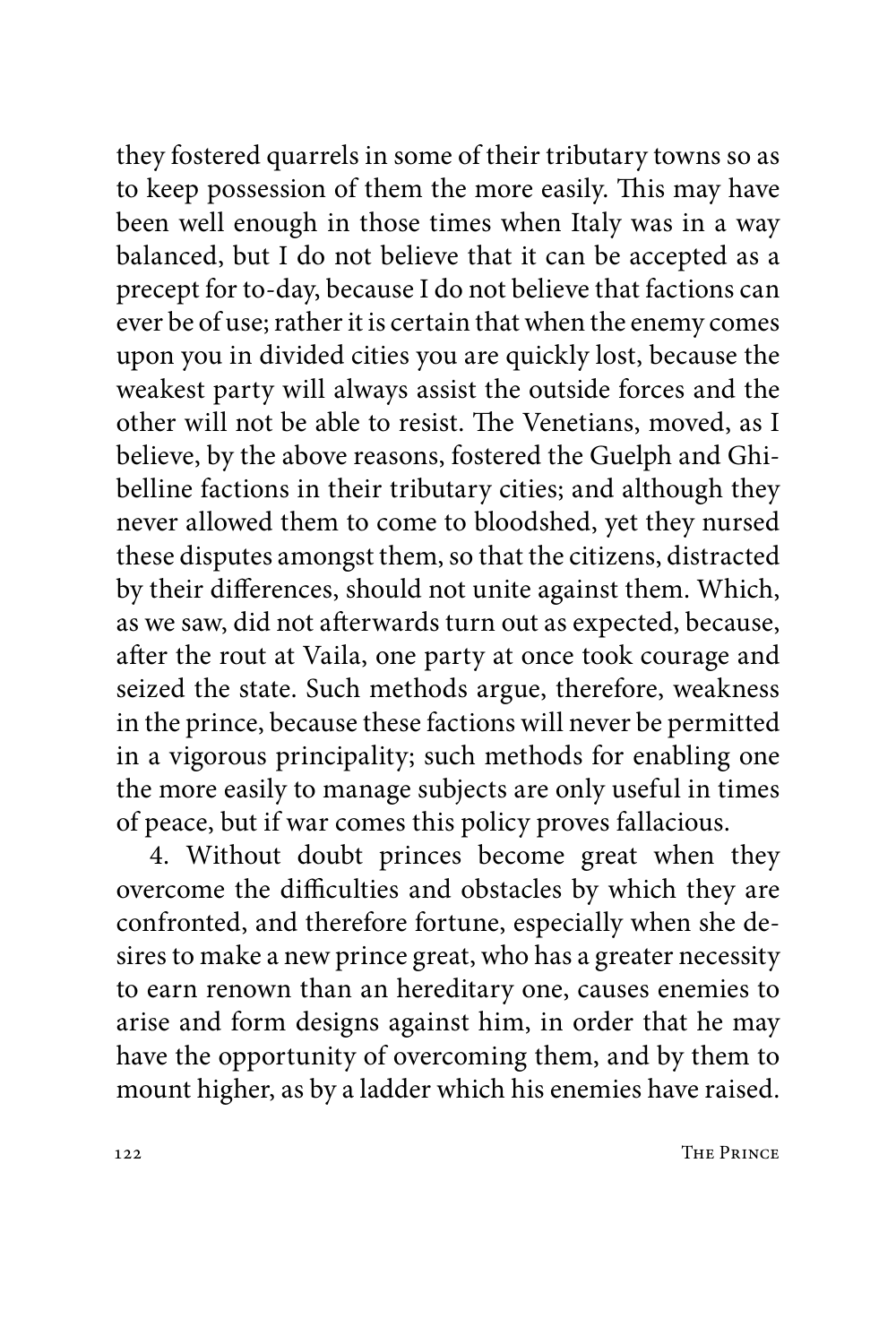For this reason many consider that a wise prince, when he has the opportunity, ought with craft to foster some animosity against himself, so that, having crushed it, his renown may rise higher.

5. Princes, especially new ones, have found more fidelity and assistance in those men who in the beginning of their rule were distrusted than among those who in the beginning were trusted. Pandolfo Petrucci, Prince of Siena, ruled his state more by those who had been distrusted than by others. But on this question one cannot speak generally, for it varies so much with the individual; I will only say this, that those men who at the commencement of a princedom have been hostile, if they are of a description to need assistance to support themselves, can always be gained over with the greatest ease, and they will be tightly held to serve the prince with fidelity, inasmuch as they know it to be very necessary for them to cancel by deeds the bad impression which he had formed of them; and thus the prince always extracts more profit from them than from those who, serving him in too much security, may neglect his affairs. And since the matter demands it, I must not fail to warn a prince, who by means of secret favours has acquired a new state, that he must well consider the reasons which induced those to favour him who did so; and if it be not a natural affection towards him, but only discontent with their government, then he will only keep them friendly with great trouble and difficulty, for it will be impossible to satisfy them. And weighing well the reasons for this in those examples which can be taken from ancient and modern affairs, we shall find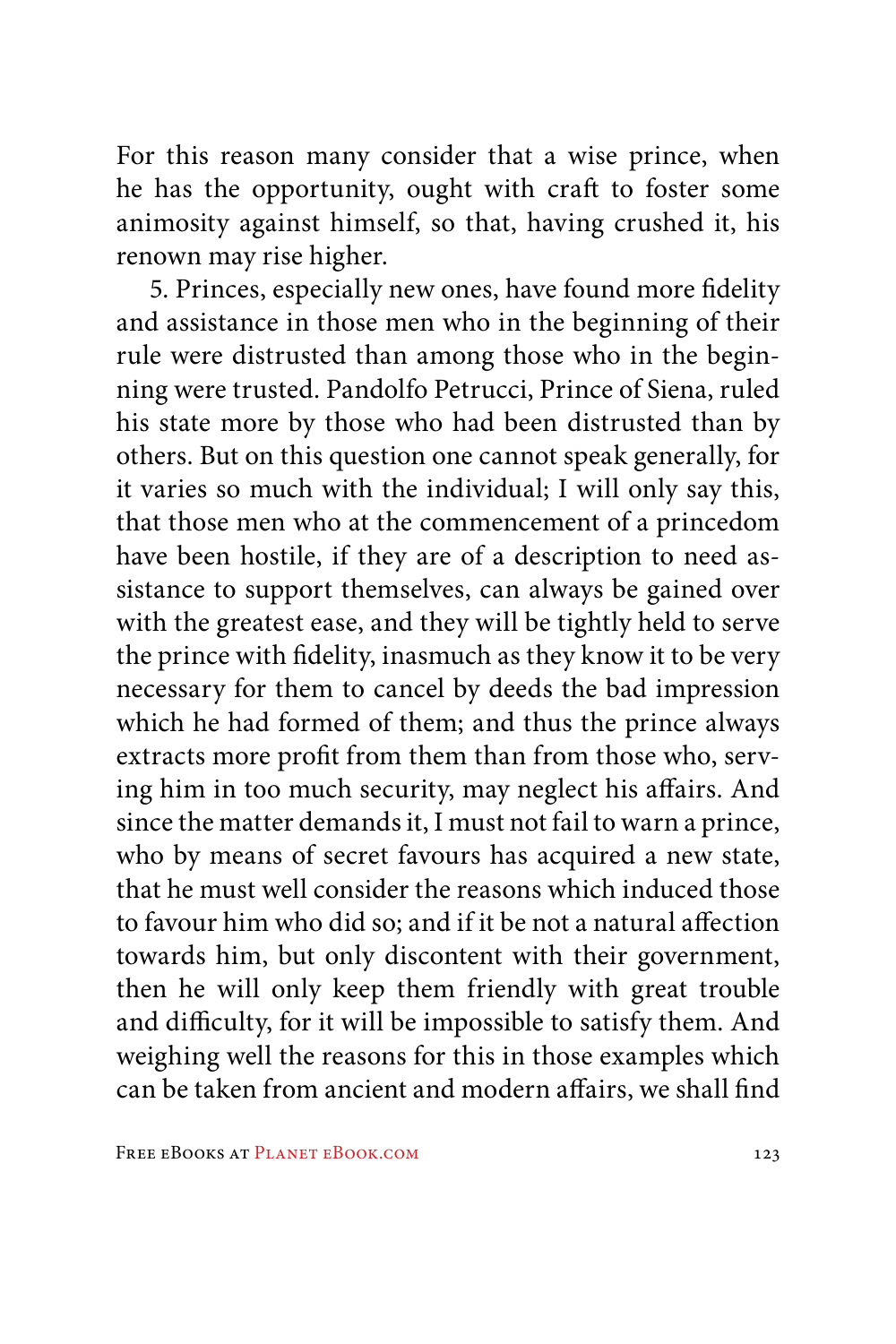that it is easier for the prince to make friends of those men who were contented under the former government, and are therefore his enemies, than of those who, being discontented with it, were favourable to him and encouraged him to seize it.

6. It has been a custom with princes, in order to hold their states more securely, to build fortresses that may serve as a bridle and bit to those who might design to work against them, and as a place of refuge from a first attack. I praise this system because it has been made use of formerly. Notwithstanding that, Messer Nicolo Vitelli in our times has been seen to demolish two fortresses in Citta di Castello so that he might keep that state; Guido Ubaldo, Duke of Urbino, on returning to his dominion, whence he had been driven by Cesare Borgia, razed to the foundations all the fortresses in that province, and considered that without them it would be more difficult to lose it; the Bentivogli returning to Bologna came to a similar decision. Fortresses, therefore, are useful or not according to circumstances; if they do you good in one way they injure you in another. And this question can be reasoned thus: the prince who has more to fear from the people than from foreigners ought to build fortresses, but he who has more to fear from foreigners than from the people ought to leave them alone. The castle of Milan, built by Francesco Sforza, has made, and will make, more trouble for the house of Sforza than any other disorder in the state. For this reason the best possible fortress is—not to be hated by the people, because, although you may hold the fortresses, yet they will not save you if the people hate you, for there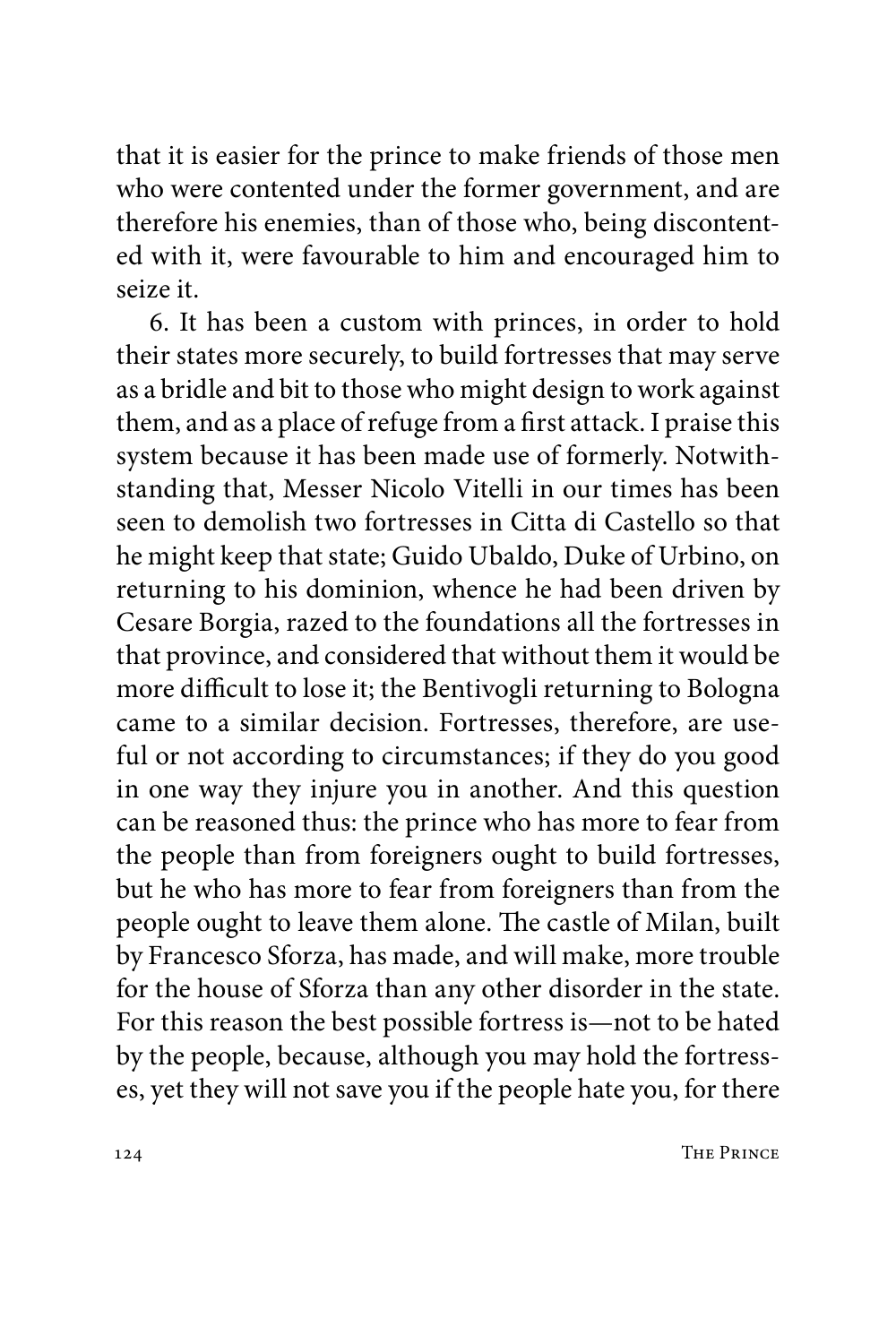will never be wanting foreigners to assist a people who have taken arms against you. It has not been seen in our times that such fortresses have been of use to any prince, unless to the Countess of Forli,[\*] when the Count Girolamo, her consort, was killed; for by that means she was able to withstand the popular attack and wait for assistance from Milan, and thus recover her state; and the posture of affairs was such at that time that the foreigners could not assist the people. But fortresses were of little value to her afterwards when Cesare Borgia attacked her, and when the people, her enemy, were allied with foreigners. Therefore, it would have been safer for her, both then and before, not to have been hated by the people than to have had the fortresses. All these things considered then, I shall praise him who builds fortresses as well as him who does not, and I shall blame whoever, trusting in them, cares little about being hated by the people.

[\*] Catherine Sforza, a daughter of Galeazzo Sforza and Lucrezia Landriani, born 1463, died 1509. It was to the Countess of Forli that Machiavelli was sent as envy on 1499. A letter from Fortunati to the countess announces the appointment: 'I have been with the signori,' wrote Fortunati, 'to learn whom they would send and when. They tell me that Nicolo Machiavelli, a learned young Florentine noble, secretary to my Lords of the Ten, is to leave with me at once.' Cf. 'Catherine Sforza,' by Count Pasolini, translated by P. Sylvester, 1898.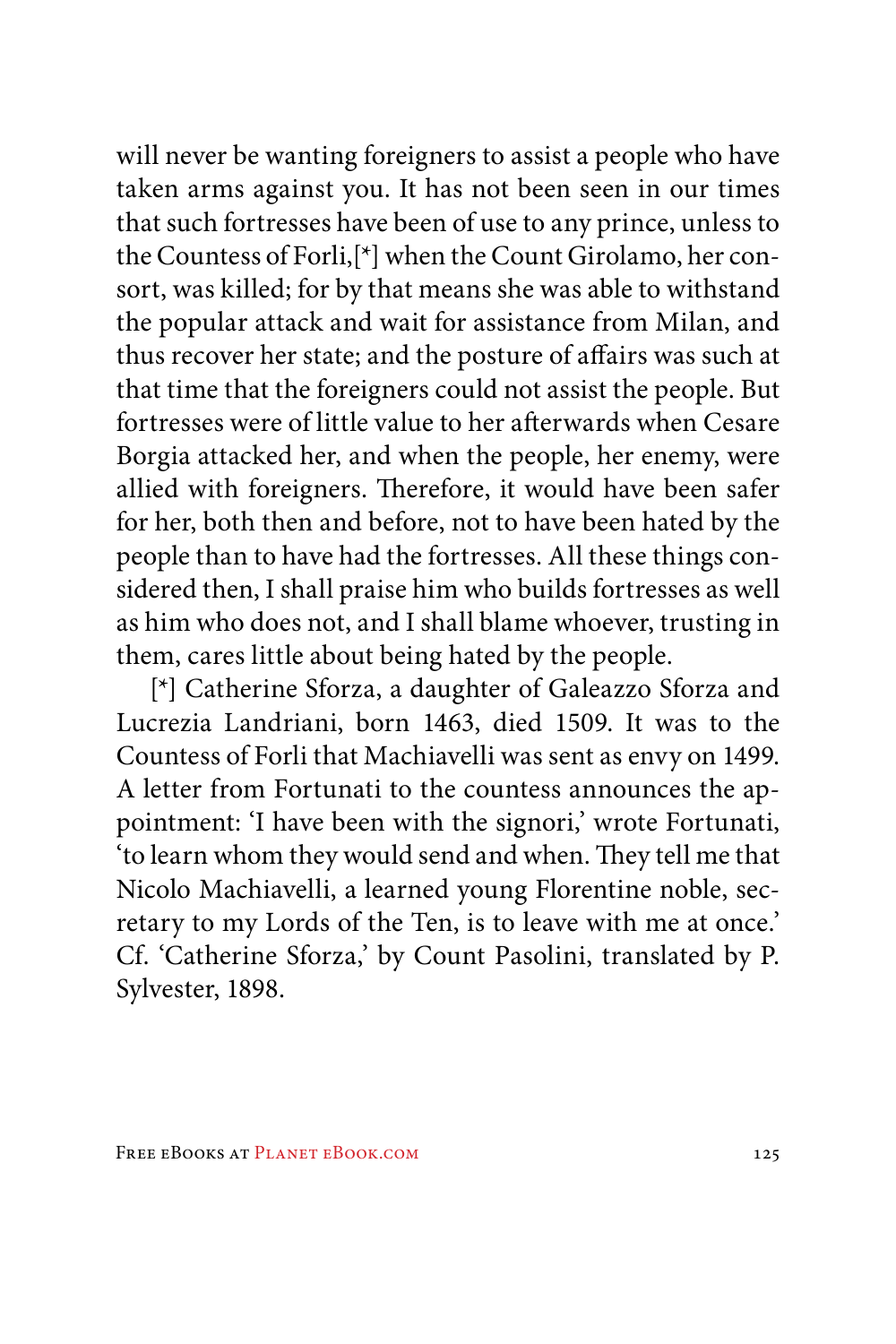# CHAPTER XXI. HOW A PRINCE SHOULD CONDUCT HIMSELF SO AS TO GAIN RENOWN

Nothing makes a prince so much esteemed as great en-<br>Nerprises and setting a fact that terprises and setting a fine example. We have in our time Ferdinand of Aragon, the present King of Spain. He can almost be called a new prince, because he has risen, by fame and glory, from being an insignificant king to be the foremost king in Christendom; and if you will consider his deeds you will find them all great and some of them extraordinary. In the beginning of his reign he attacked Granada, and this enterprise was the foundation of his dominions. He did this quietly at first and without any fear of hindrance, for he held the minds of the barons of Castile occupied in thinking of the war and not anticipating any innovations; thus they did not perceive that by these means he was acquiring power and authority over them. He was able with the money of the Church and of the people to sustain his armies, and by that long war to lay the foundation for the military skill which has since distinguished him. Further, always using religion as a plea, so as to undertake greater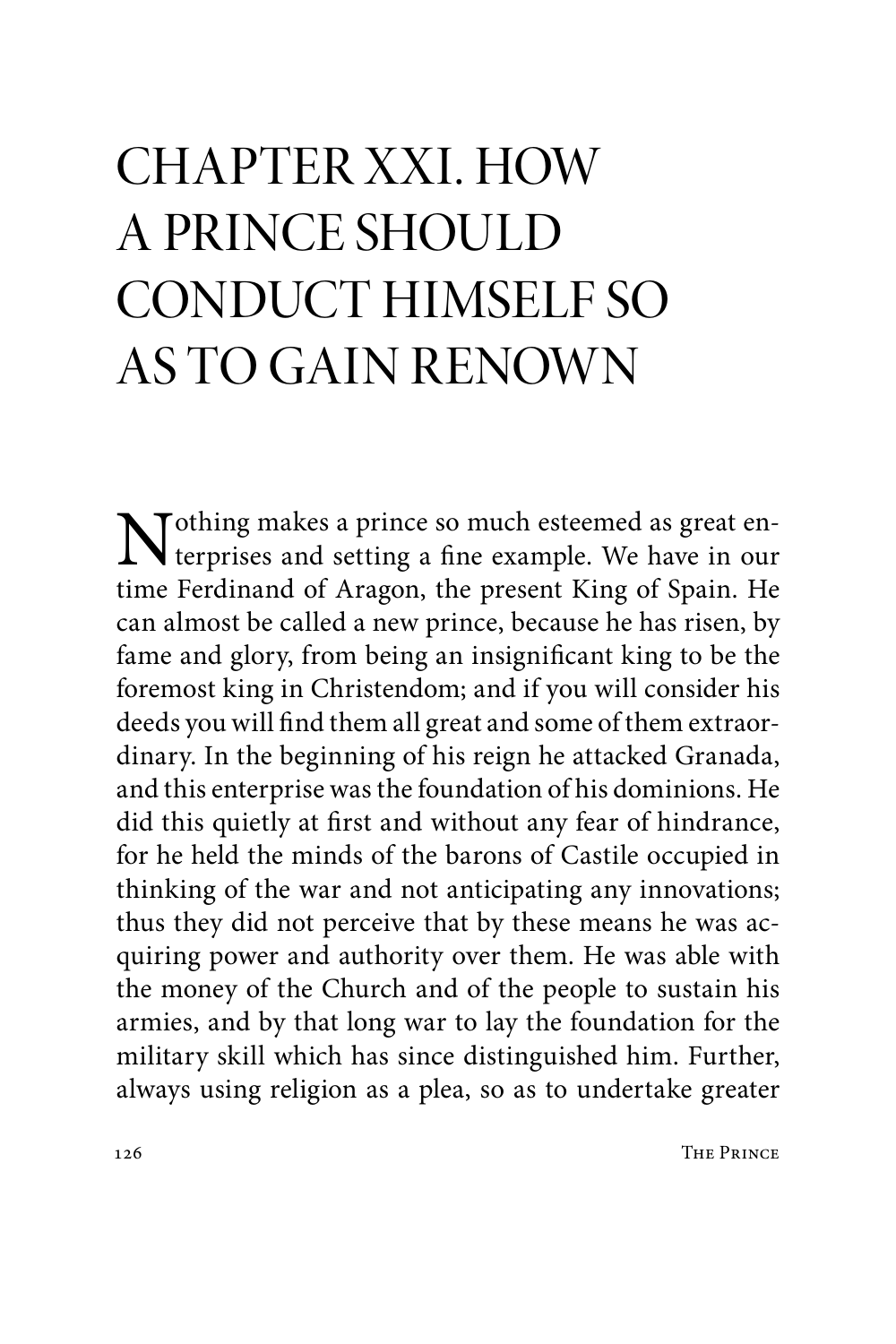schemes, he devoted himself with pious cruelty to driving out and clearing his kingdom of the Moors; nor could there be a more admirable example, nor one more rare. Under this same cloak he assailed Africa, he came down on Italy, he has finally attacked France; and thus his achievements and designs have always been great, and have kept the minds of his people in suspense and admiration and occupied with the issue of them. And his actions have arisen in such a way, one out of the other, that men have never been given time to work steadily against him.

Again, it much assists a prince to set unusual examples in internal affairs, similar to those which are related of Messer Bernabo da Milano, who, when he had the opportunity, by any one in civil life doing some extraordinary thing, either good or bad, would take some method of rewarding or punishing him, which would be much spoken about. And a prince ought, above all things, always endeavour in every action to gain for himself the reputation of being a great and remarkable man.

A prince is also respected when he is either a true friend or a downright enemy, that is to say, when, without any reservation, he declares himself in favour of one party against the other; which course will always be more advantageous than standing neutral; because if two of your powerful neighbours come to blows, they are of such a character that, if one of them conquers, you have either to fear him or not. In either case it will always be more advantageous for you to declare yourself and to make war strenuously; because, in the first case, if you do not declare yourself, you will in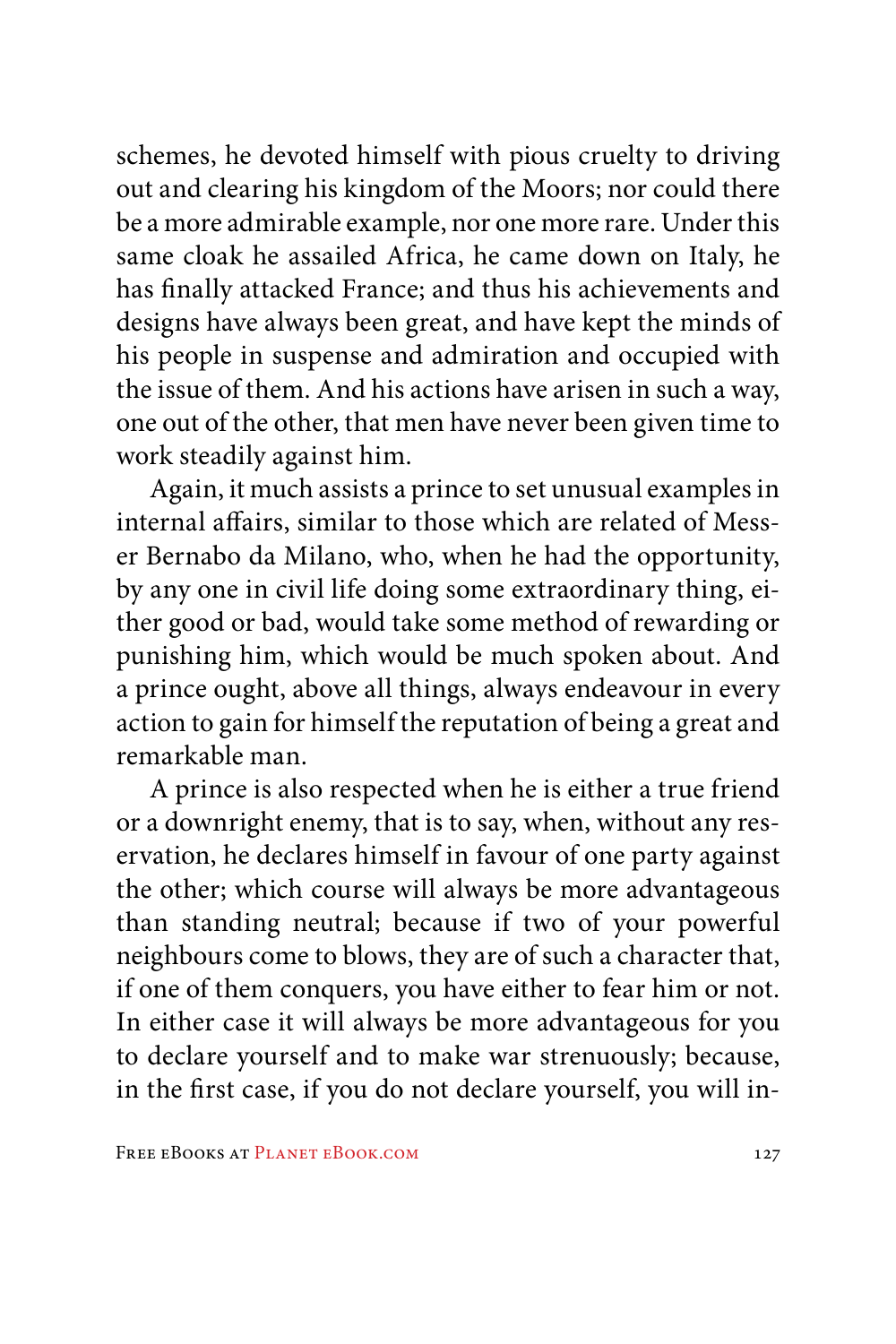variably fall a prey to the conqueror, to the pleasure and satisfaction of him who has been conquered, and you will have no reasons to offer, nor anything to protect or to shelter you. Because he who conquers does not want doubtful friends who will not aid him in the time of trial; and he who loses will not harbour you because you did not willingly, sword in hand, court his fate.

Antiochus went into Greece, being sent for by the Aetolians to drive out the Romans. He sent envoys to the Achaeans, who were friends of the Romans, exhorting them to remain neutral; and on the other hand the Romans urged them to take up arms. This question came to be discussed in the council of the Achaeans, where the legate of Antiochus urged them to stand neutral. To this the Roman legate answered: 'As for that which has been said, that it is better and more advantageous for your state not to interfere in our war, nothing can be more erroneous; because by not interfering you will be left, without favour or consideration, the guerdon of the conqueror.' Thus it will always happen that he who is not your friend will demand your neutrality, whilst he who is your friend will entreat you to declare yourself with arms. And irresolute princes, to avoid present dangers, generally follow the neutral path, and are generally ruined. But when a prince declares himself gallantly in favour of one side, if the party with whom he allies himself conquers, although the victor may be powerful and may have him at his mercy, yet he is indebted to him, and there is established a bond of amity; and men are never so shameless as to become a monument of ingratitude by oppressing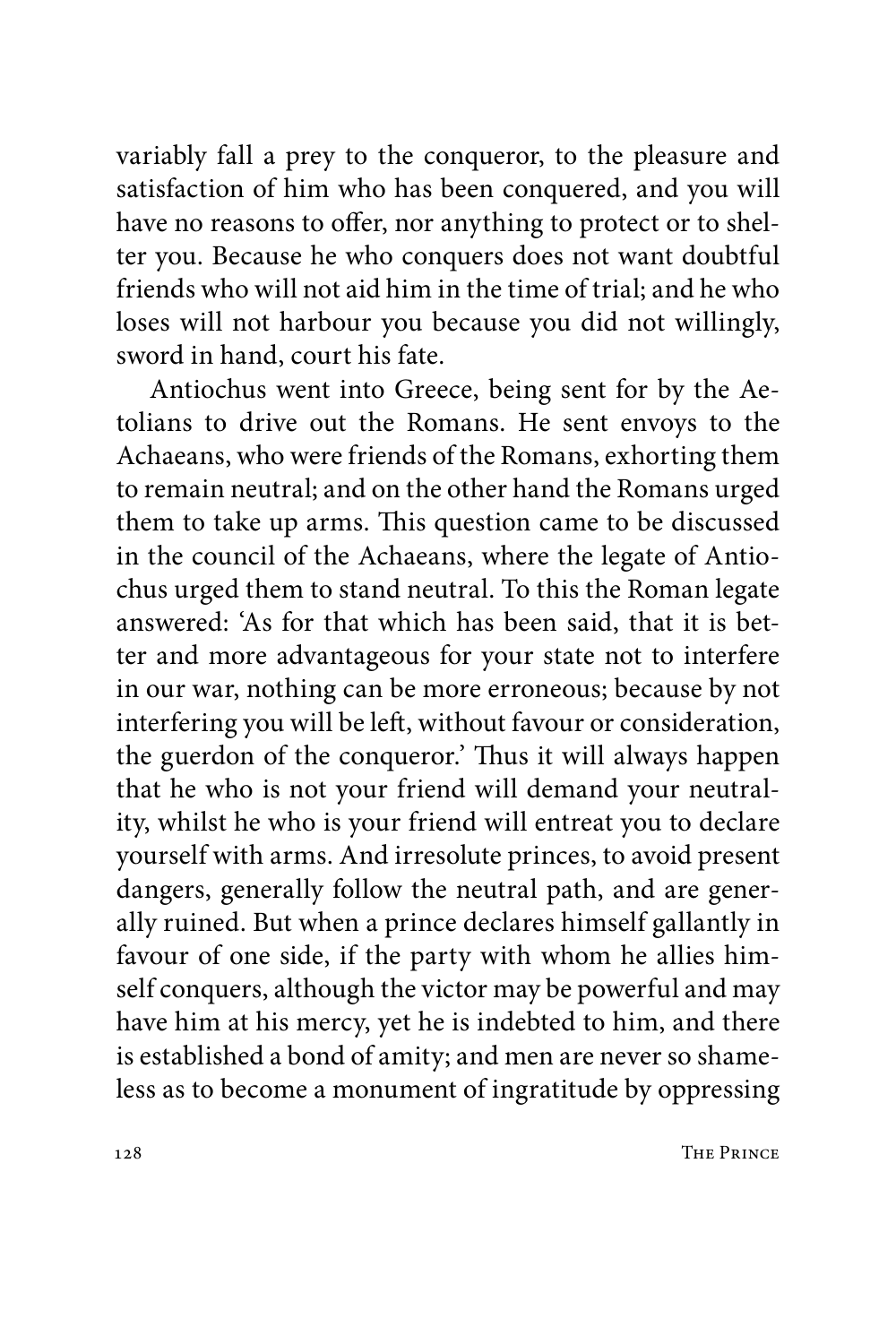you. Victories after all are never so complete that the victor must not show some regard, especially to justice. But if he with whom you ally yourself loses, you may be sheltered by him, and whilst he is able he may aid you, and you become companions on a fortune that may rise again.

In the second case, when those who fight are of such a character that you have no anxiety as to who may conquer, so much the more is it greater prudence to be allied, because you assist at the destruction of one by the aid of another who, if he had been wise, would have saved him; and conquering, as it is impossible that he should not do with your assistance, he remains at your discretion. And here it is to be noted that a prince ought to take care never to make an alliance with one more powerful than himself for the purposes of attacking others, unless necessity compels him, as is said above; because if he conquers you are at his discretion, and princes ought to avoid as much as possible being at the discretion of any one. The Venetians joined with France against the Duke of Milan, and this alliance, which caused their ruin, could have been avoided. But when it cannot be avoided, as happened to the Florentines when the Pope and Spain sent armies to attack Lombardy, then in such a case, for the above reasons, the prince ought to favour one of the parties.

Never let any Government imagine that it can choose perfectly safe courses; rather let it expect to have to take very doubtful ones, because it is found in ordinary affairs that one never seeks to avoid one trouble without running into another; but prudence consists in knowing how to dis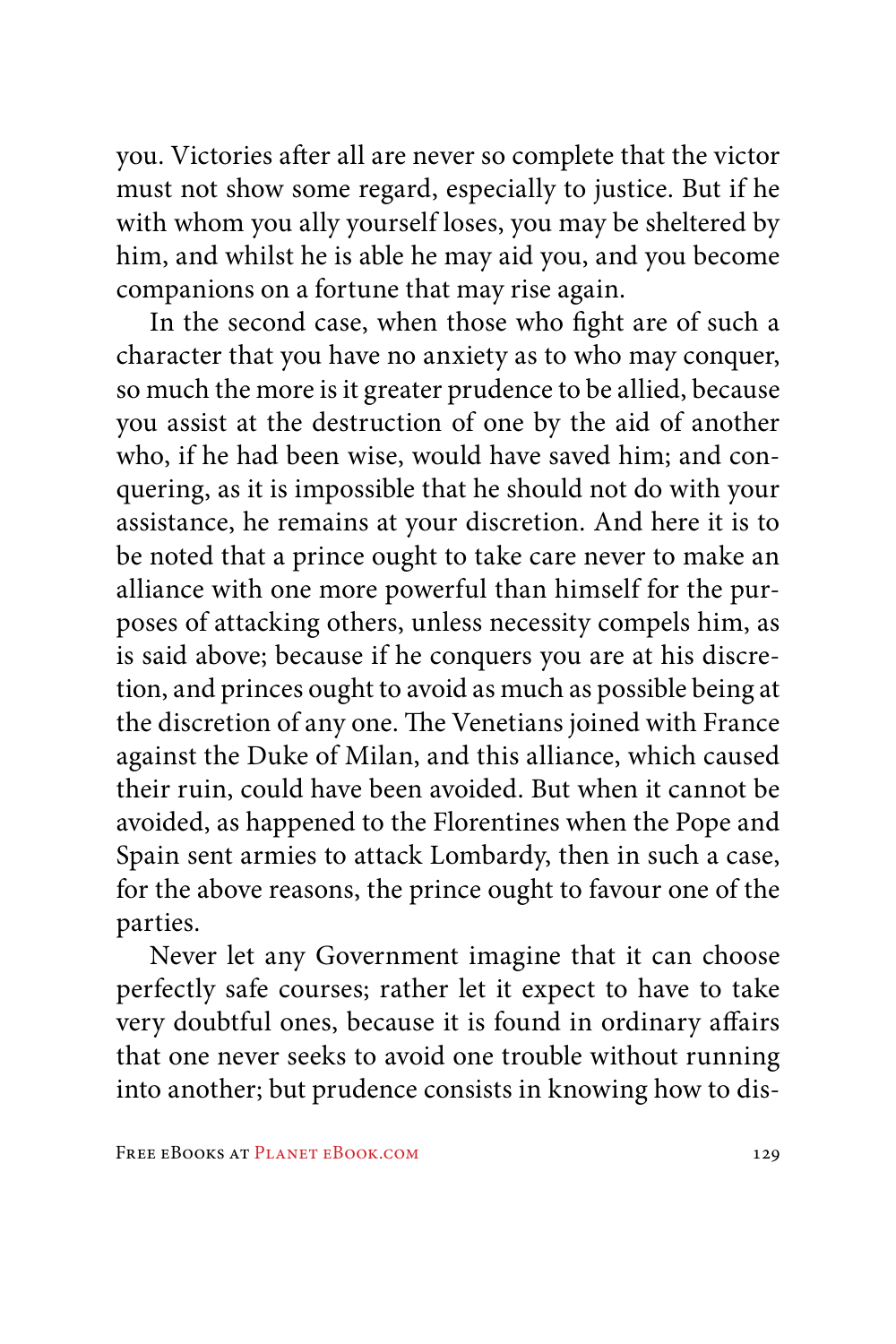tinguish the character of troubles, and for choice to take the lesser evil.

A prince ought also to show himself a patron of ability, and to honour the proficient in every art. At the same time he should encourage his citizens to practise their callings peaceably, both in commerce and agriculture, and in every other following, so that the one should not be deterred from improving his possessions for fear lest they be taken away from him or another from opening up trade for fear of taxes; but the prince ought to offer rewards to whoever wishes to do these things and designs in any way to honour his city or state.

Further, he ought to entertain the people with festivals and spectacles at convenient seasons of the year; and as every city is divided into guilds or into societies,[\*] he ought to hold such bodies in esteem, and associate with them sometimes, and show himself an example of courtesy and liberality; nevertheless, always maintaining the majesty of his rank, for this he must never consent to abate in anything.

[\*] 'Guilds or societies,' 'in arti o in tribu.' 'Arti' were craft or trade guilds, cf. Florio: 'Arte … a whole company of any trade in any city or corporation town.' The guilds of Florence are most admirably described by Mr Edgcumbe Staley in his work on the subject (Methuen, 1906). Institutions of a somewhat similar character, called 'artel,' exist in Russia today, cf. Sir Mackenzie Wallace's 'Russia,' ed. 1905: 'The sons … were always during the working season members of an artel. In some of the larger towns there are artels of a much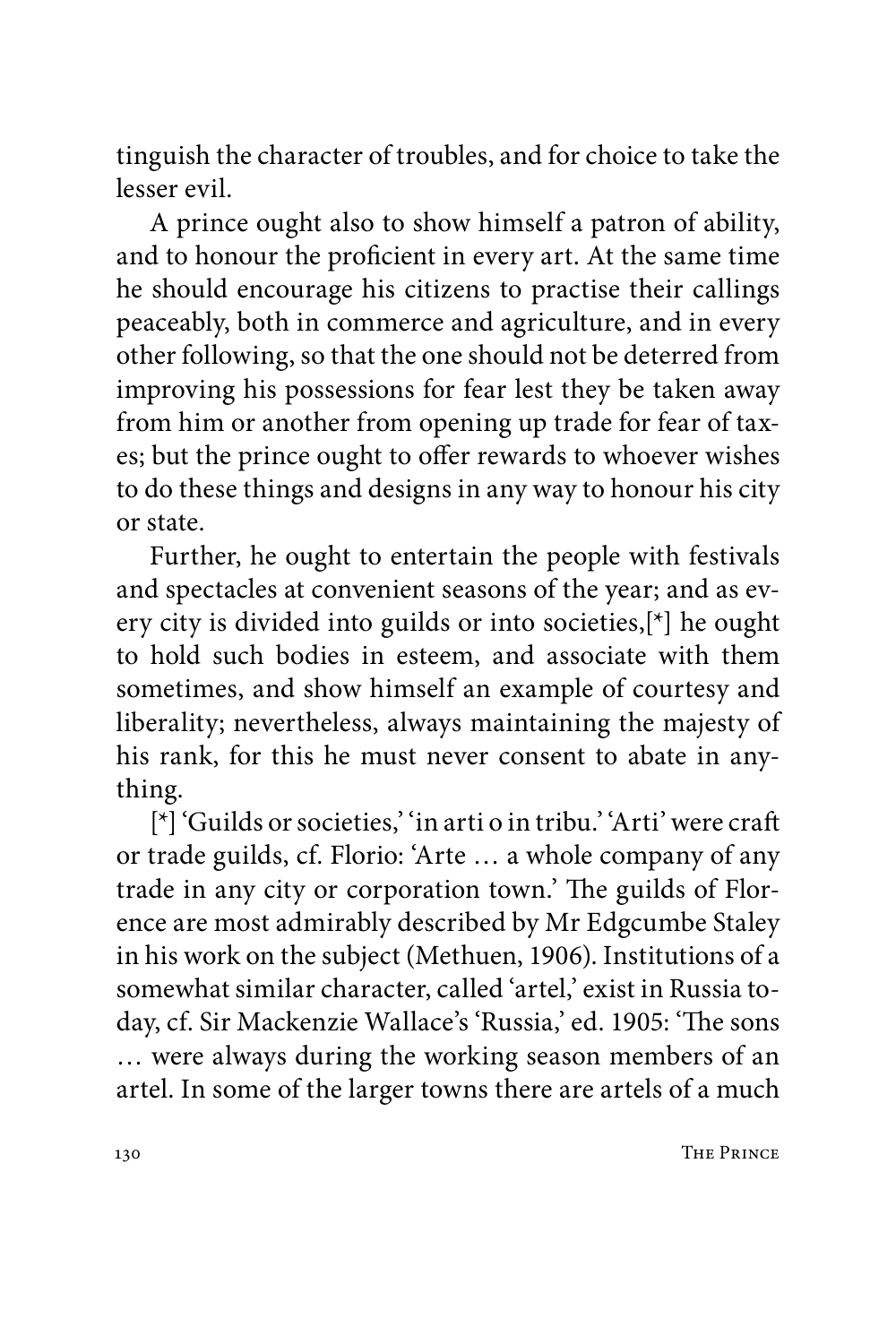more complex kind— permanent associations, possessing large capital, and pecuniarily responsible for the acts of the individual members.' The word 'artel,' despite its apparent similarity, has, Mr Aylmer Maude assures me, no connection with 'ars' or 'arte.' Its root is that of the verb 'rotisya,' to bind oneself by an oath; and it is generally admitted to be only another form of 'rota,' which now signifies a 'regimental company.' In both words the underlying idea is that of a body of men united by an oath. 'Tribu' were possibly gentile groups, united by common descent, and included individuals connected by marriage. Perhaps our words 'septs' or 'clans' would be most appropriate.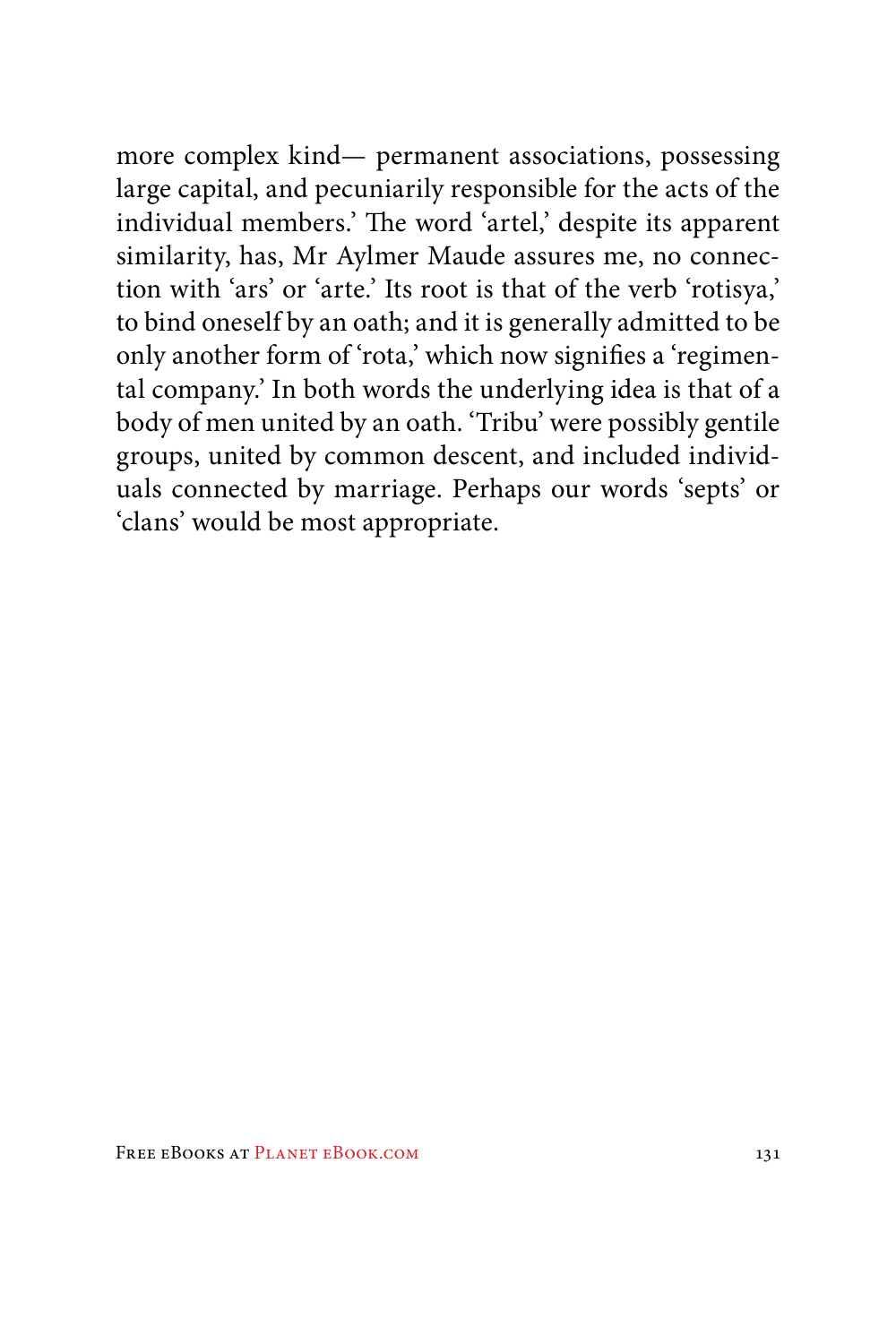### CHAPTER XXII. CONCERNING THE SECRETARIES OF PRINCES

The choice of servants is of no little importance to a prince, and they are good or not according to the dis-<br>primination of the prince. And the first principal which are crimination of the prince. And the first opinion which one forms of a prince, and of his understanding, is by observing the men he has around him; and when they are capable and faithful he may always be considered wise, because he has known how to recognize the capable and to keep them faithful. But when they are otherwise one cannot form a good opinion of him, for the prime error which he made was in choosing them.

There were none who knew Messer Antonio da Venafro as the servant of Pandolfo Petrucci, Prince of Siena, who would not consider Pandolfo to be a very clever man in having Venafro for his servant. Because there are three classes of intellects: one which comprehends by itself; another which appreciates what others comprehended; and a third which neither comprehends by itself nor by the showing of others; the first is the most excellent, the second is good, the third is useless. Therefore, it follows necessarily that, if Pandolfo was not in the first rank, he was in the second, for whenever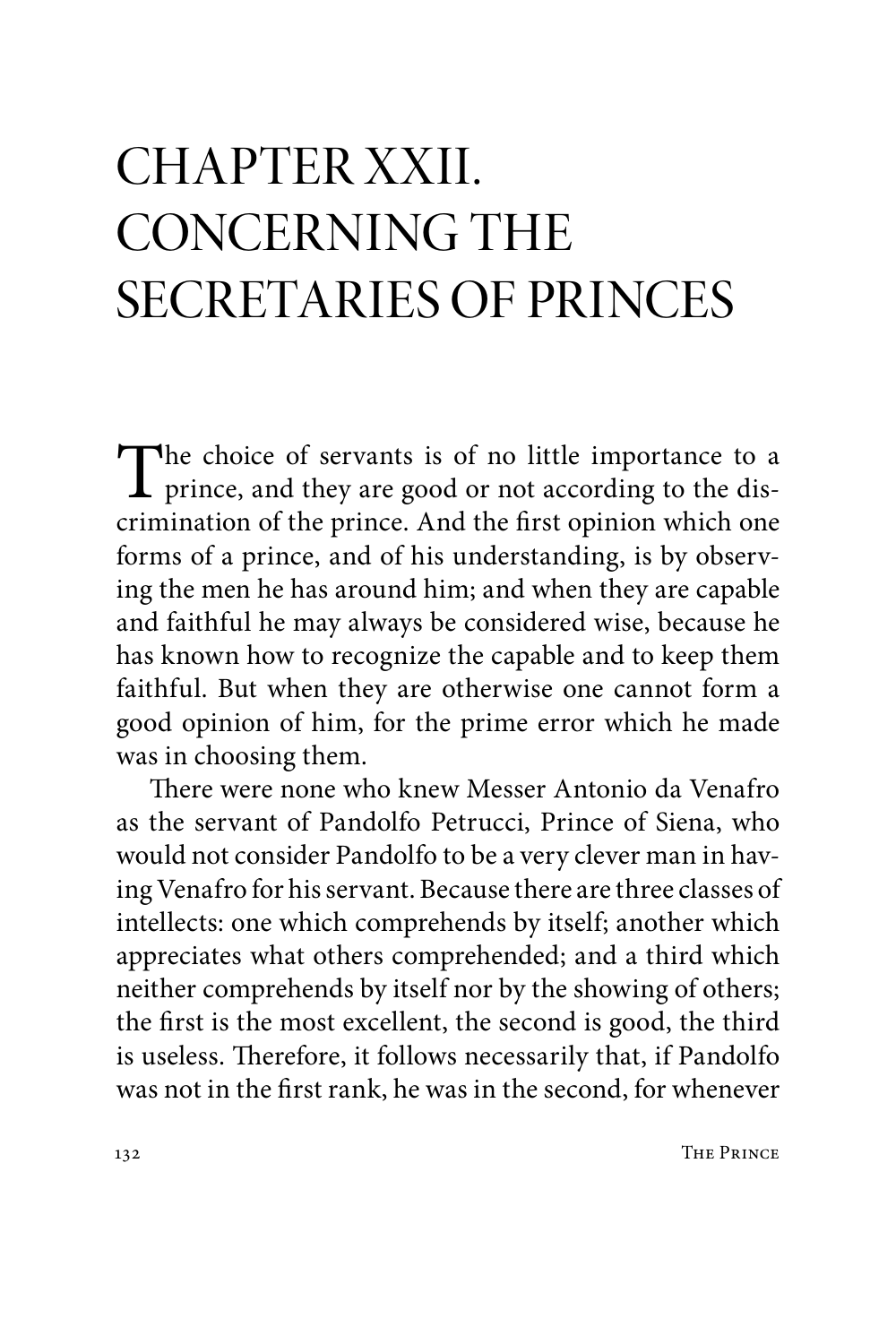one has judgment to know good and bad when it is said and done, although he himself may not have the initiative, yet he can recognize the good and the bad in his servant, and the one he can praise and the other correct; thus the servant cannot hope to deceive him, and is kept honest.

But to enable a prince to form an opinion of his servant there is one test which never fails; when you see the servant thinking more of his own interests than of yours, and seeking inwardly his own profit in everything, such a man will never make a good servant, nor will you ever be able to trust him; because he who has the state of another in his hands ought never to think of himself, but always of his prince, and never pay any attention to matters in which the prince is not concerned.

On the other hand, to keep his servant honest the prince ought to study him, honouring him, enriching him, doing him kindnesses, sharing with him the honours and cares; and at the same time let him see that he cannot stand alone, so that many honours may not make him desire more, many riches make him wish for more, and that many cares may make him dread chances. When, therefore, servants, and princes towards servants, are thus disposed, they can trust each other, but when it is otherwise, the end will always be disastrous for either one or the other.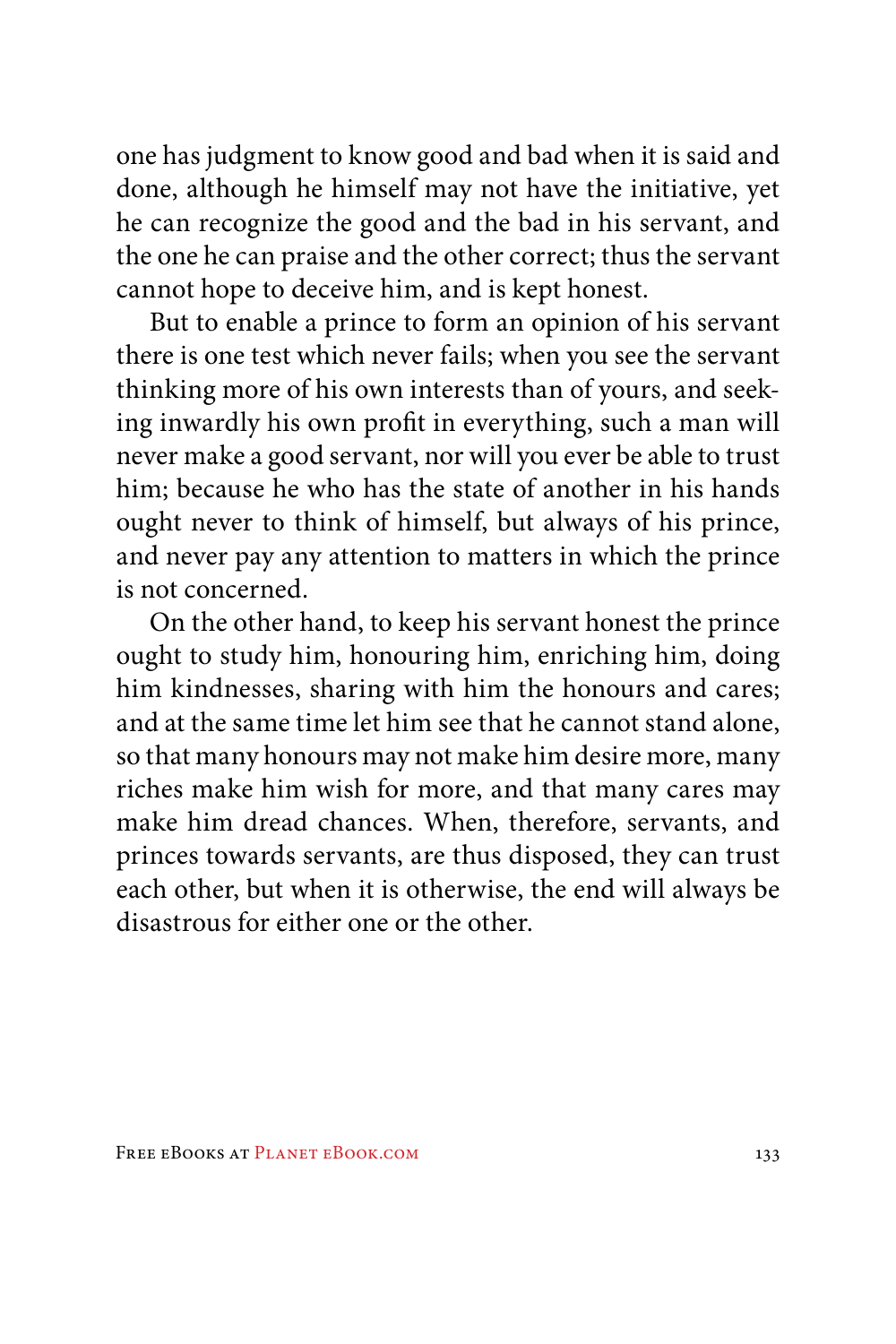#### CHAPTER XXIII. HOW FLATTERERS SHOULD BE AVOIDED

 $\prod$  do not wish to leave out an important branch of this subject, for it is a danger from which princes are with  $\lim_{n \to \infty}$  if  $\lim_{n \to \infty}$  and  $\lim_{n \to \infty}$ difficulty preserved, unless they are very careful and discriminating. It is that of flatterers, of whom courts are full, because men are so self-complacent in their own affairs, and in a way so deceived in them, that they are preserved with difficulty from this pest, and if they wish to defend themselves they run the danger of falling into contempt. Because there is no other way of guarding oneself from flatterers except letting men understand that to tell you the truth does not offend you; but when every one may tell you the truth, respect for you abates.

Therefore a wise prince ought to hold a third course by choosing the wise men in his state, and giving to them only the liberty of speaking the truth to him, and then only of those things of which he inquires, and of none others; but he ought to question them upon everything, and listen to their opinions, and afterwards form his own conclusions. With these councillors, separately and collectively, he ought to carry himself in such a way that each of them should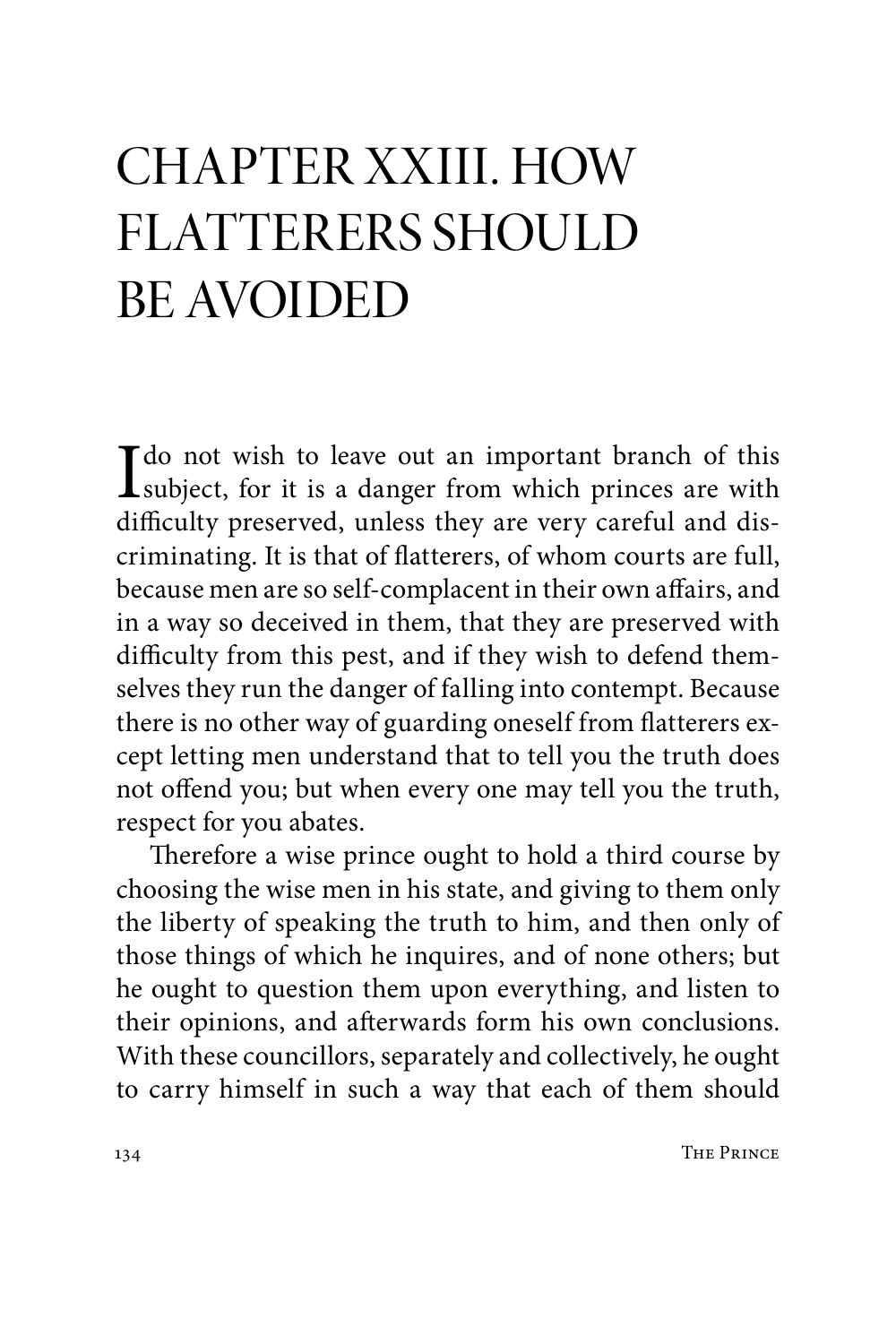know that, the more freely he shall speak, the more he shall be preferred; outside of these, he should listen to no one, pursue the thing resolved on, and be steadfast in his resolutions. He who does otherwise is either overthrown by flatterers, or is so often changed by varying opinions that he falls into contempt.

I wish on this subject to adduce a modern example. Fra Luca, the man of affairs to Maximilian,[\*] the present emperor, speaking of his majesty, said: He consulted with no one, yet never got his own way in anything. This arose because of his following a practice the opposite to the above; for the emperor is a secretive man—he does not communicate his designs to any one, nor does he receive opinions on them. But as in carrying them into effect they become revealed and known, they are at once obstructed by those men whom he has around him, and he, being pliant, is diverted from them. Hence it follows that those things he does one day he undoes the next, and no one ever understands what he wishes or intends to do, and no one can rely on his resolutions.

[\*] Maximilian I, born in 1459, died 1519, Emperor of the Holy Roman Empire. He married, first, Mary, daughter of Charles the Bold; after her death, Bianca Sforza; and thus became involved in Italian politics.

A prince, therefore, ought always to take counsel, but only when he wishes and not when others wish; he ought rather to discourage every one from offering advice unless he asks it; but, however, he ought to be a constant inquirer, and afterwards a patient listener concerning the things of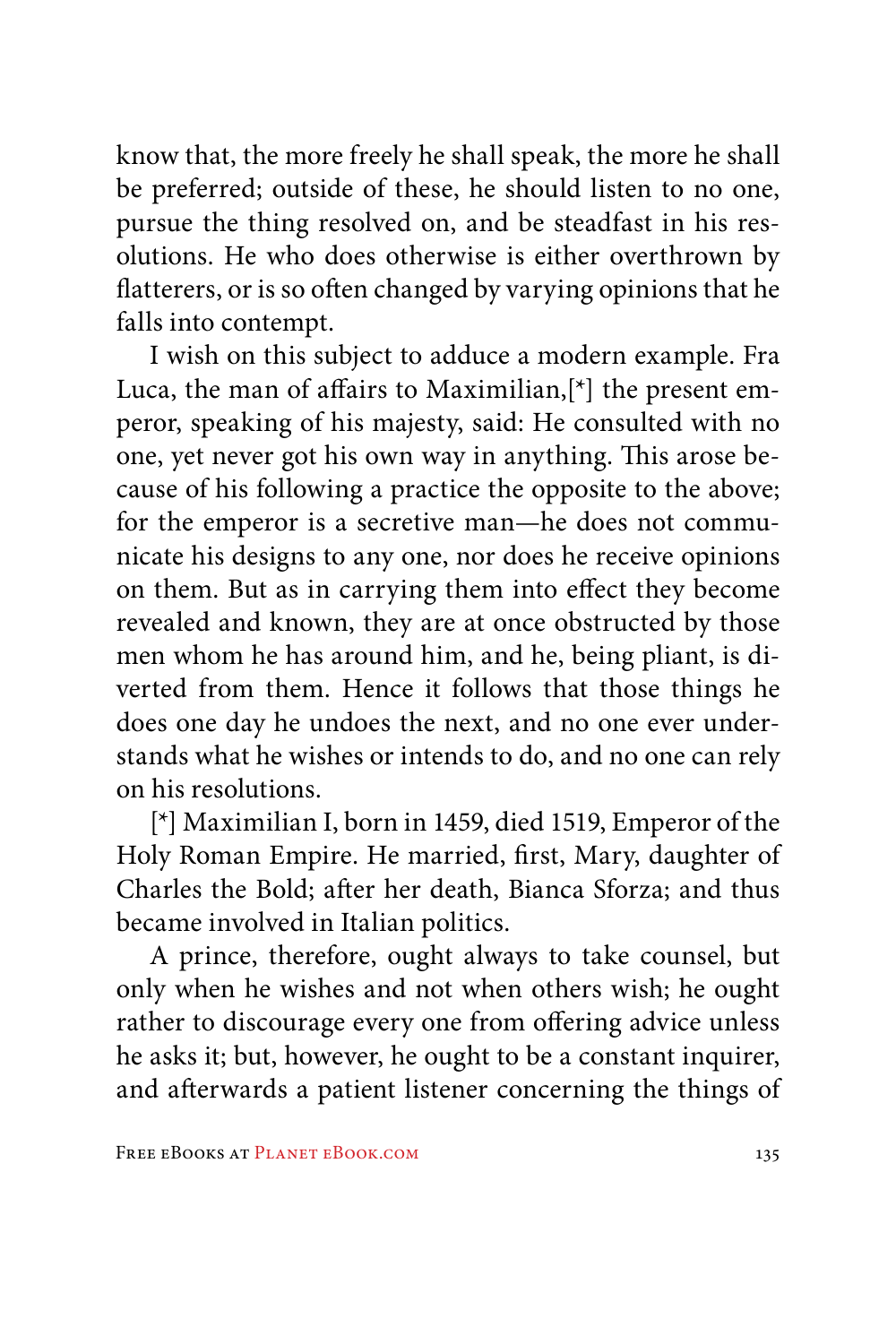which he inquired; also, on learning that nay one, on any consideration, has not told him the truth, he should let his anger be felt.

And if there are some who think that a prince who conveys an impression of his wisdom is not so through his own ability, but through the good advisers that he has around him, beyond doubt they are deceived, because this is an axiom which never fails: that a prince who is not wise himself will never take good advice, unless by chance he has yielded his affairs entirely to one person who happens to be a very prudent man. In this case indeed he may be well governed, but it would not be for long, because such a governor would in a short time take away his state from him.

But if a prince who is not inexperienced should take counsel from more than one he will never get united counsels, nor will he know how to unite them. Each of the counsellors will think of his own interests, and the prince will not know how to control them or to see through them. And they are not to found otherwise, because men will always prove untrue to you unless they are kept honest by constraint. Therefore it must be inferred that good counsels, whencesoever they come, are born of the wisdom of the prince, and not the wisdom of the prince from good counsels.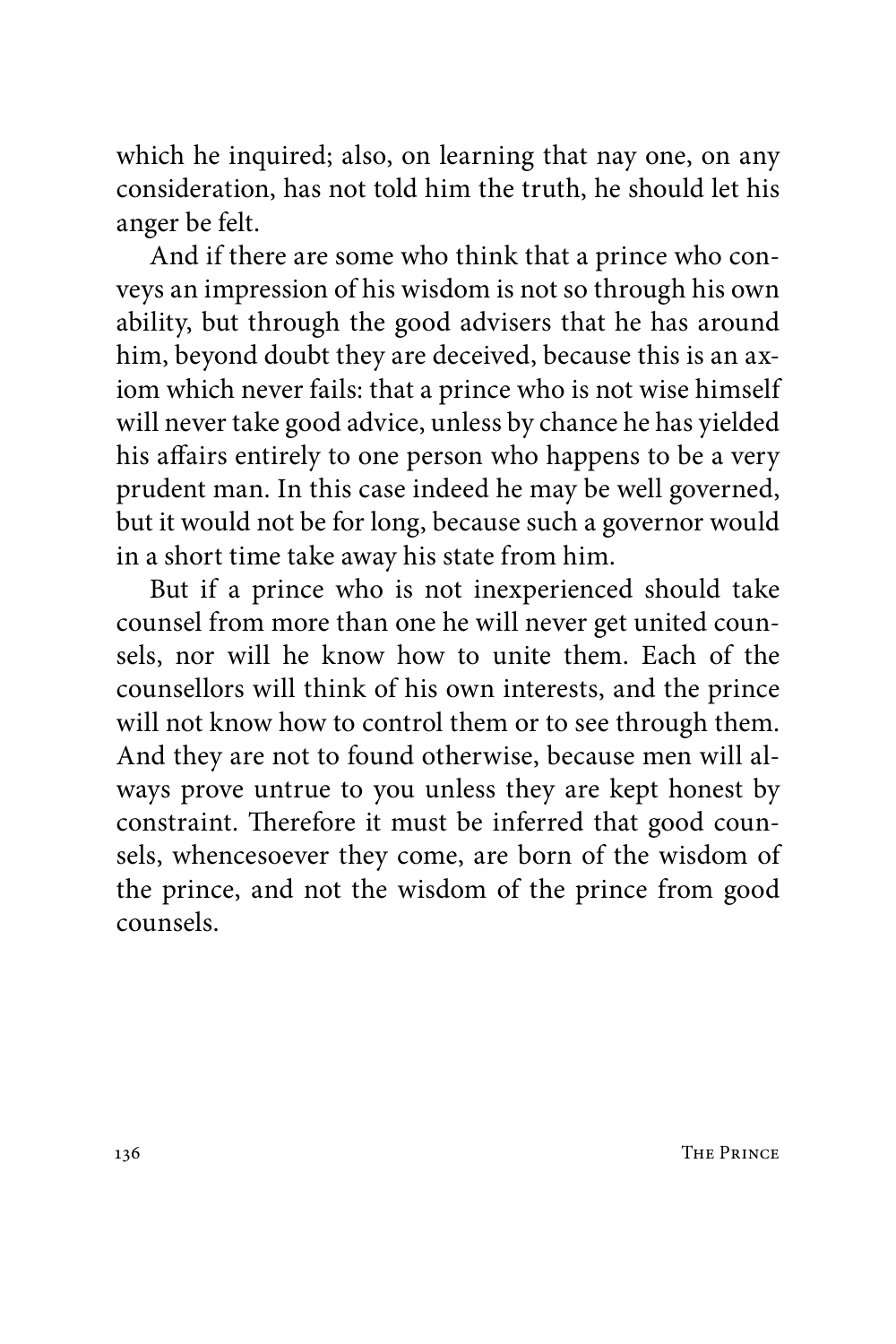### CHAPTER XXIV. WHY THE PRINCES OF ITALY HAVE LOST THEIR STATES

The previous suggestions, carefully observed, will en-<br>able a new prince to appear well established, and render<br>him at once more source and fixed in the state than if he him at once more secure and fixed in the state than if he had been long seated there. For the actions of a new prince are more narrowly observed than those of an hereditary one, and when they are seen to be able they gain more men and bind far tighter than ancient blood; because men are attracted more by the present than by the past, and when they find the present good they enjoy it and seek no further; they will also make the utmost defence of a prince if he fails them not in other things. Thus it will be a double glory for him to have established a new principality, and adorned and strengthened it with good laws, good arms, good allies, and with a good example; so will it be a double disgrace to him who, born a prince, shall lose his state by want of wisdom.

And if those seigniors are considered who have lost their states in Italy in our times, such as the King of Naples, the Duke of Milan, and others, there will be found in them, firstly, one common defect in regard to arms from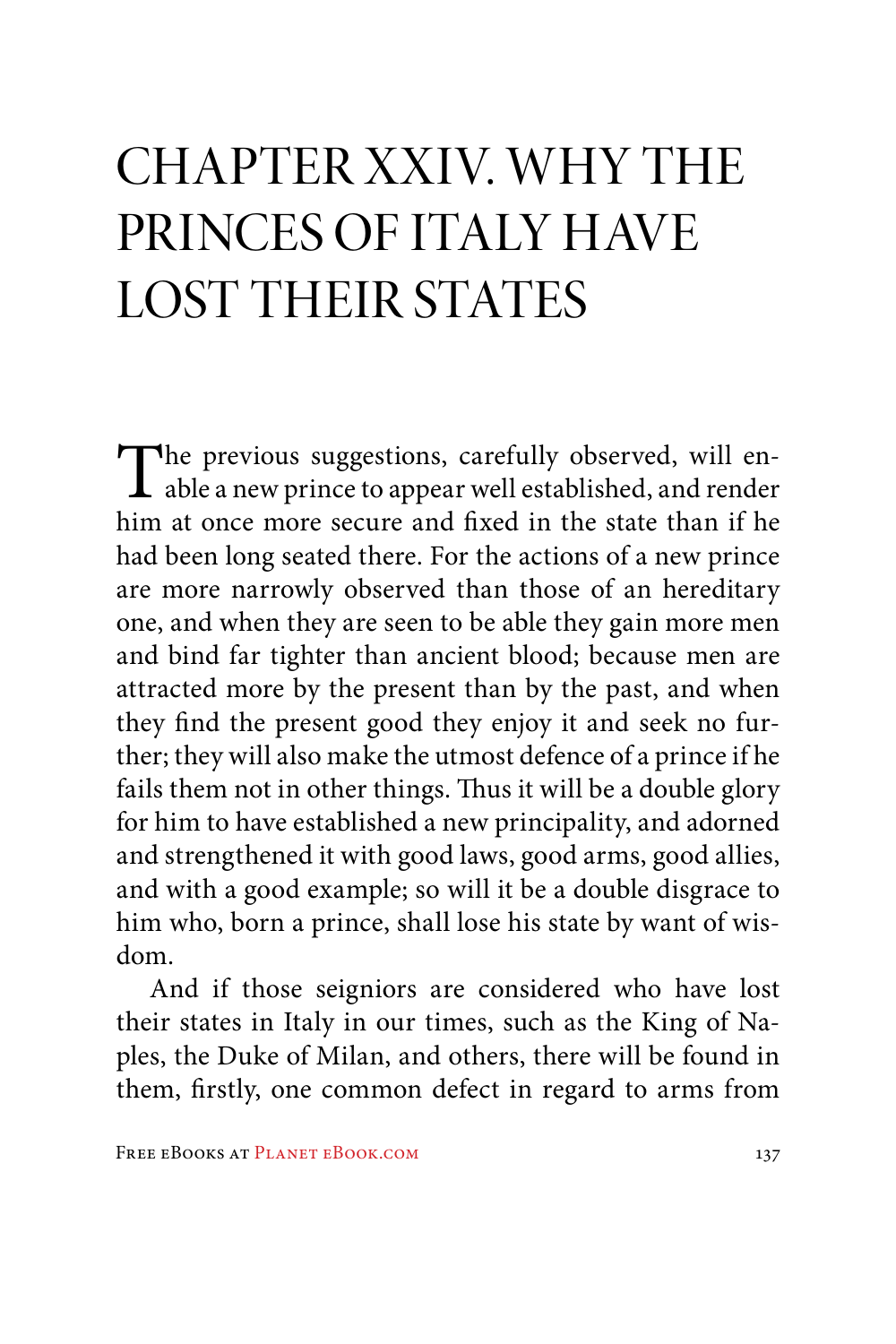the causes which have been discussed at length; in the next place, some one of them will be seen, either to have had the people hostile, or if he has had the people friendly, he has not known how to secure the nobles. In the absence of these defects states that have power enough to keep an army in the field cannot be lost.

Philip of Macedon, not the father of Alexander the Great, but he who was conquered by Titus Quintius, had not much territory compared to the greatness of the Romans and of Greece who attacked him, yet being a warlike man who knew how to attract the people and secure the nobles, he sustained the war against his enemies for many years, and if in the end he lost the dominion of some cities, nevertheless he retained the kingdom.

Therefore, do not let our princes accuse fortune for the loss of their principalities after so many years' possession, but rather their own sloth, because in quiet times they never thought there could be a change (it is a common defect in man not to make any provision in the calm against the tempest), and when afterwards the bad times came they thought of flight and not of defending themselves, and they hoped that the people, disgusted with the insolence of the conquerors, would recall them. This course, when others fail, may be good, but it is very bad to have neglected all other expedients for that, since you would never wish to fall because you trusted to be able to find someone later on to restore you. This again either does not happen, or, if it does, it will not be for your security, because that deliverance is of no avail which does not depend upon yourself; those only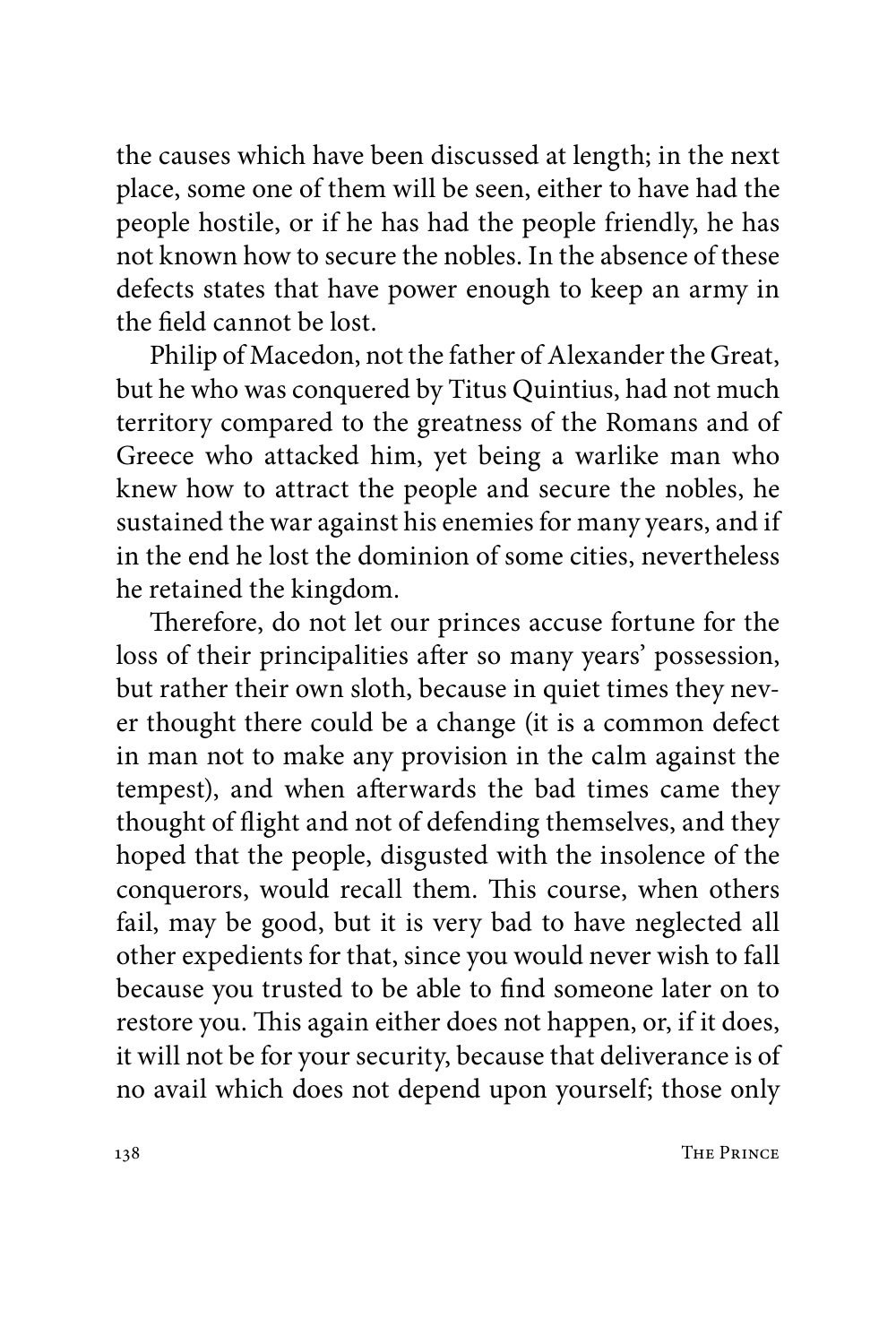are reliable, certain, and durable that depend on yourself and your valour.

FREE EBOOKS AT PLANET EBOOK.COM 139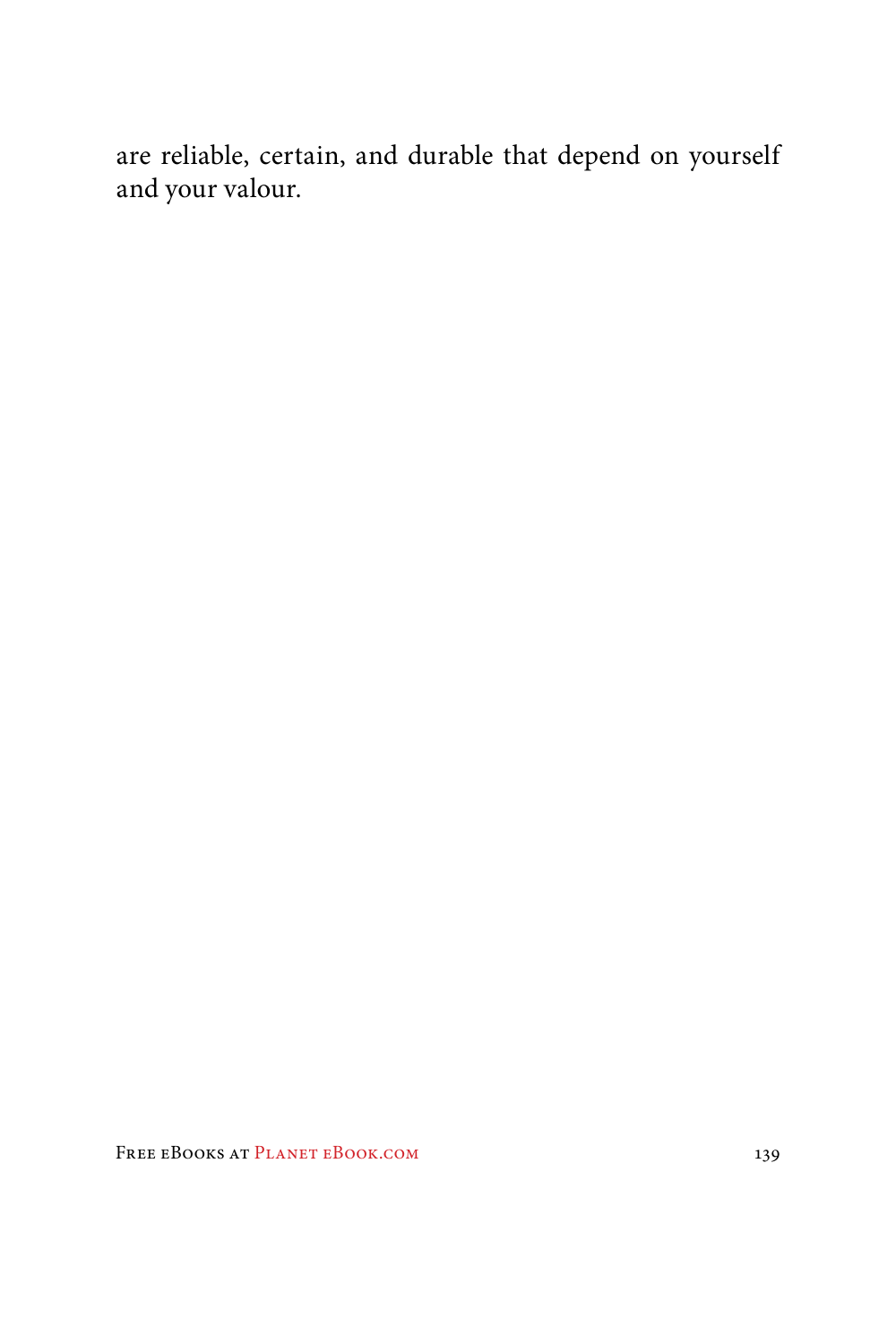## CHAPTER XXV. WHAT FORTUNE CAN EFFECT IN HUMAN AFFAIRS AND HOW TO WITHSTAND HER

 $\bf{I}$ t is not unknown to me how many men have had, and still have, the opinion that the affairs of the world are in still have, the opinion that the affairs of the world are in such wise governed by fortune and by God that men with their wisdom cannot direct them and that no one can even help them; and because of this they would have us believe that it is not necessary to labour much in affairs, but to let chance govern them. This opinion has been more credited in our times because of the great changes in affairs which have been seen, and may still be seen, every day, beyond all human conjecture. Sometimes pondering over this, I am in some degree inclined to their opinion. Nevertheless, not to extinguish our free will, I hold it to be true that Fortune is the arbiter of one-half of our actions,[\*] but that she still leaves us to direct the other half, or perhaps a little less.

[\*] Frederick the Great was accustomed to say: 'The older one gets the more convinced one becomes that his Majesty King Chance does three-quarters of the business of this miserable universe.' Sorel's 'Eastern Question.'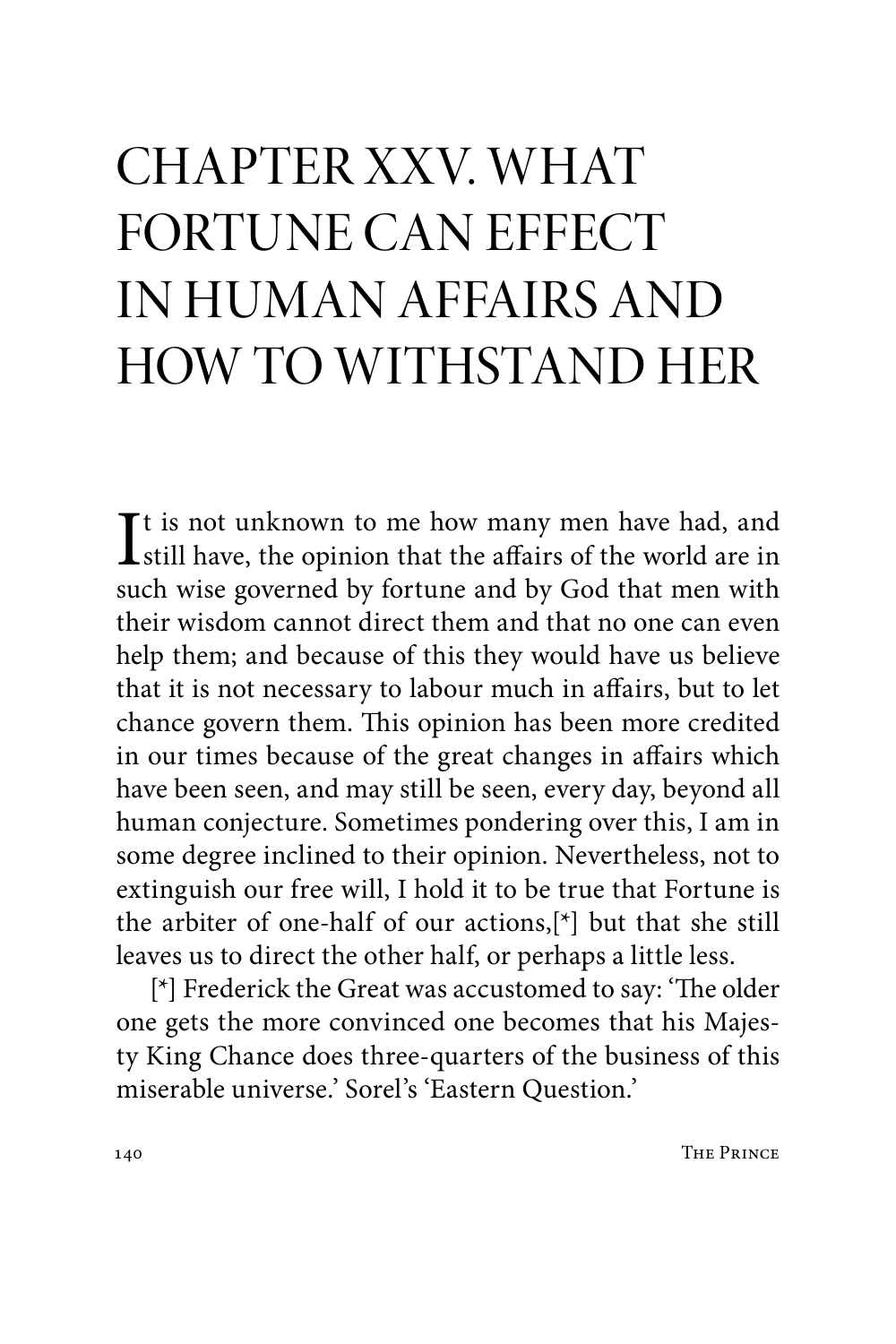I compare her to one of those raging rivers, which when in flood overflows the plains, sweeping away trees and buildings, bearing away the soil from place to place; everything flies before it, all yield to its violence, without being able in any way to withstand it; and yet, though its nature be such, it does not follow therefore that men, when the weather becomes fair, shall not make provision, both with defences and barriers, in such a manner that, rising again, the waters may pass away by canal, and their force be neither so unrestrained nor so dangerous. So it happens with fortune, who shows her power where valour has not prepared to resist her, and thither she turns her forces where she knows that barriers and defences have not been raised to constrain her.

And if you will consider Italy, which is the seat of these changes, and which has given to them their impulse, you will see it to be an open country without barriers and without any defence. For if it had been defended by proper valour, as are Germany, Spain, and France, either this invasion would not have made the great changes it has made or it would not have come at all. And this I consider enough to say concerning resistance to fortune in general.

But confining myself more to the particular, I say that a prince may be seen happy to-day and ruined to-morrow without having shown any change of disposition or character. This, I believe, arises firstly from causes that have already been discussed at length, namely, that the prince who relies entirely on fortune is lost when it changes. I believe also that he will be successful who directs his actions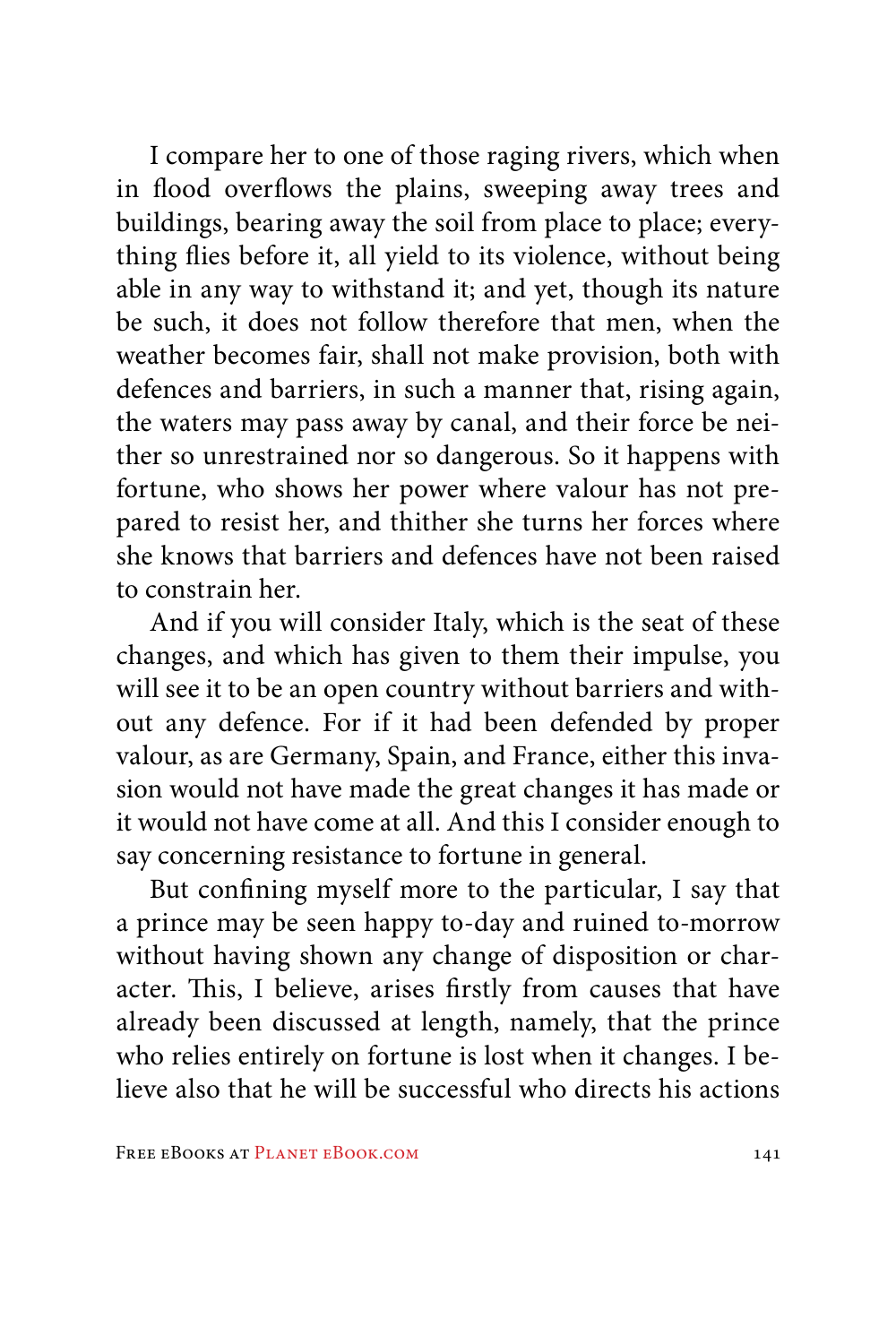according to the spirit of the times, and that he whose actions do not accord with the times will not be successful. Because men are seen, in affairs that lead to the end which every man has before him, namely, glory and riches, to get there by various methods; one with caution, another with haste; one by force, another by skill; one by patience, another by its opposite; and each one succeeds in reaching the goal by a different method. One can also see of two cautious men the one attain his end, the other fail; and similarly, two men by different observances are equally successful, the one being cautious, the other impetuous; all this arises from nothing else than whether or not they conform in their methods to the spirit of the times. This follows from what I have said, that two men working differently bring about the same effect, and of two working similarly, one attains his object and the other does not.

Changes in estate also issue from this, for if, to one who governs himself with caution and patience, times and affairs converge in such a way that his administration is successful, his fortune is made; but if times and affairs change, he is ruined if he does not change his course of action. But a man is not often found sufficiently circumspect to know how to accommodate himself to the change, both because he cannot deviate from what nature inclines him to do, and also because, having always prospered by acting in one way, he cannot be persuaded that it is well to leave it; and, therefore, the cautious man, when it is time to turn adventurous, does not know how to do it, hence he is ruined; but had he changed his conduct with the times fortune would not have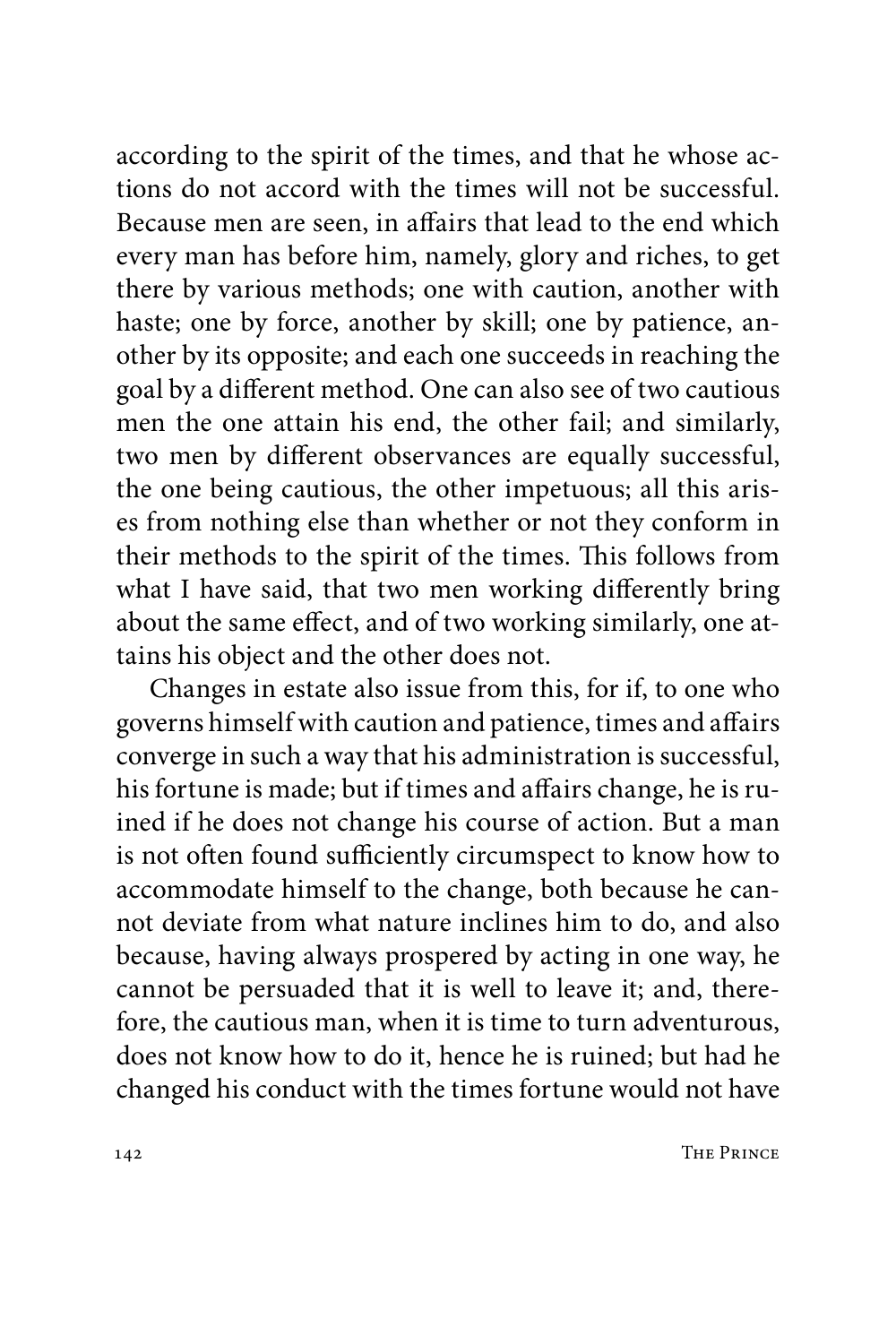changed.

Pope Julius the Second went to work impetuously in all his affairs, and found the times and circumstances conform so well to that line of action that he always met with success. Consider his first enterprise against Bologna, Messer Giovanni Bentivogli being still alive. The Venetians were not agreeable to it, nor was the King of Spain, and he had the enterprise still under discussion with the King of France; nevertheless he personally entered upon the expedition with his accustomed boldness and energy, a move which made Spain and the Venetians stand irresolute and passive, the latter from fear, the former from desire to recover the kingdom of Naples; on the other hand, he drew after him the King of France, because that king, having observed the movement, and desiring to make the Pope his friend so as to humble the Venetians, found it impossible to refuse him. Therefore Julius with his impetuous action accomplished what no other pontiff with simple human wisdom could have done; for if he had waited in Rome until he could get away, with his plans arranged and everything fixed, as any other pontiff would have done, he would never have succeeded. Because the King of France would have made a thousand excuses, and the others would have raised a thousand fears.

I will leave his other actions alone, as they were all alike, and they all succeeded, for the shortness of his life did not let him experience the contrary; but if circumstances had arisen which required him to go cautiously, his ruin would have followed, because he would never have deviated from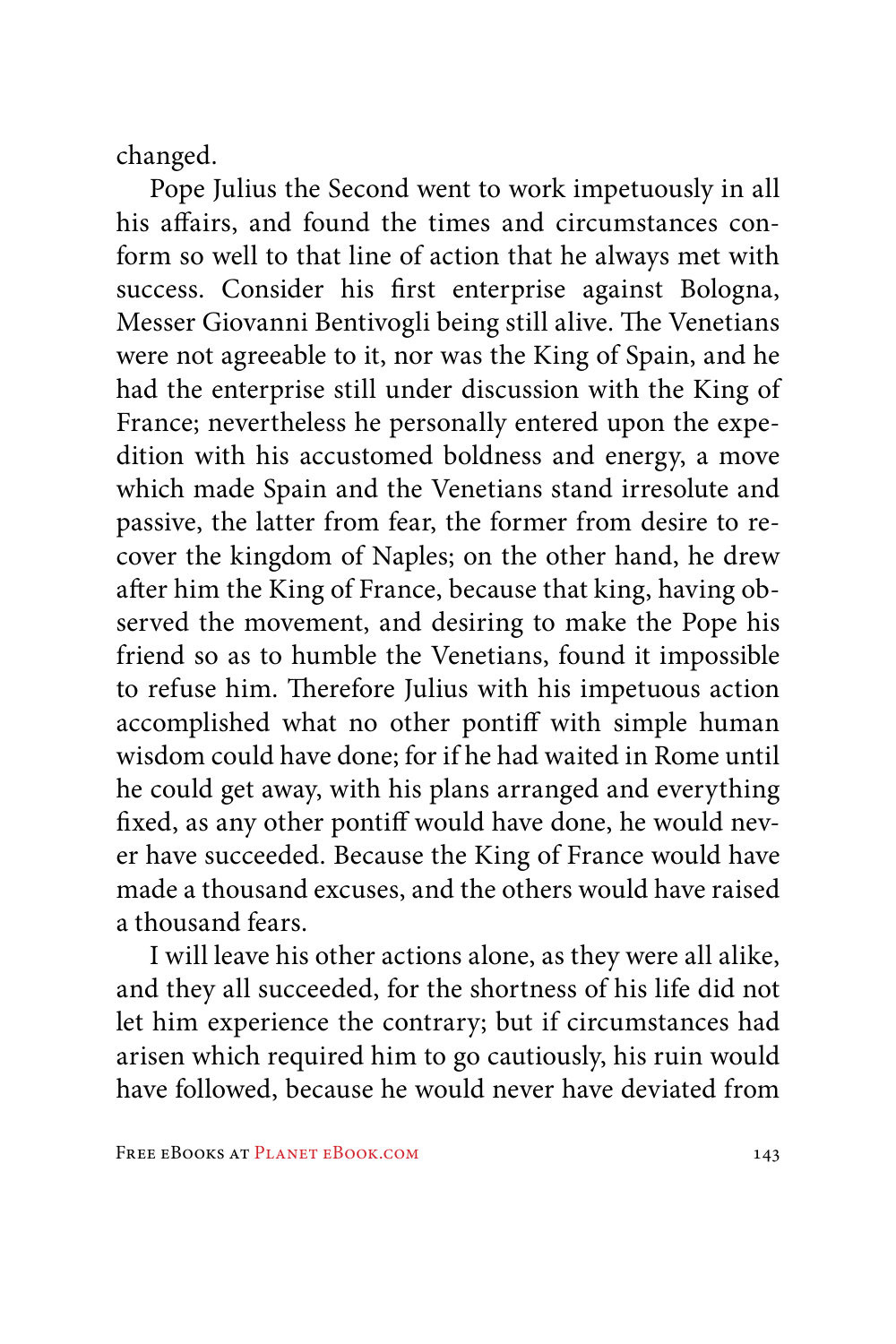those ways to which nature inclined him.

I conclude, therefore that, fortune being changeful and mankind steadfast in their ways, so long as the two are in agreement men are successful, but unsuccessful when they fall out. For my part I consider that it is better to be adventurous than cautious, because fortune is a woman, and if you wish to keep her under it is necessary to beat and illuse her; and it is seen that she allows herself to be mastered by the adventurous rather than by those who go to work more coldly. She is, therefore, always, woman-like, a lover of young men, because they are less cautious, more violent, and with more audacity command her.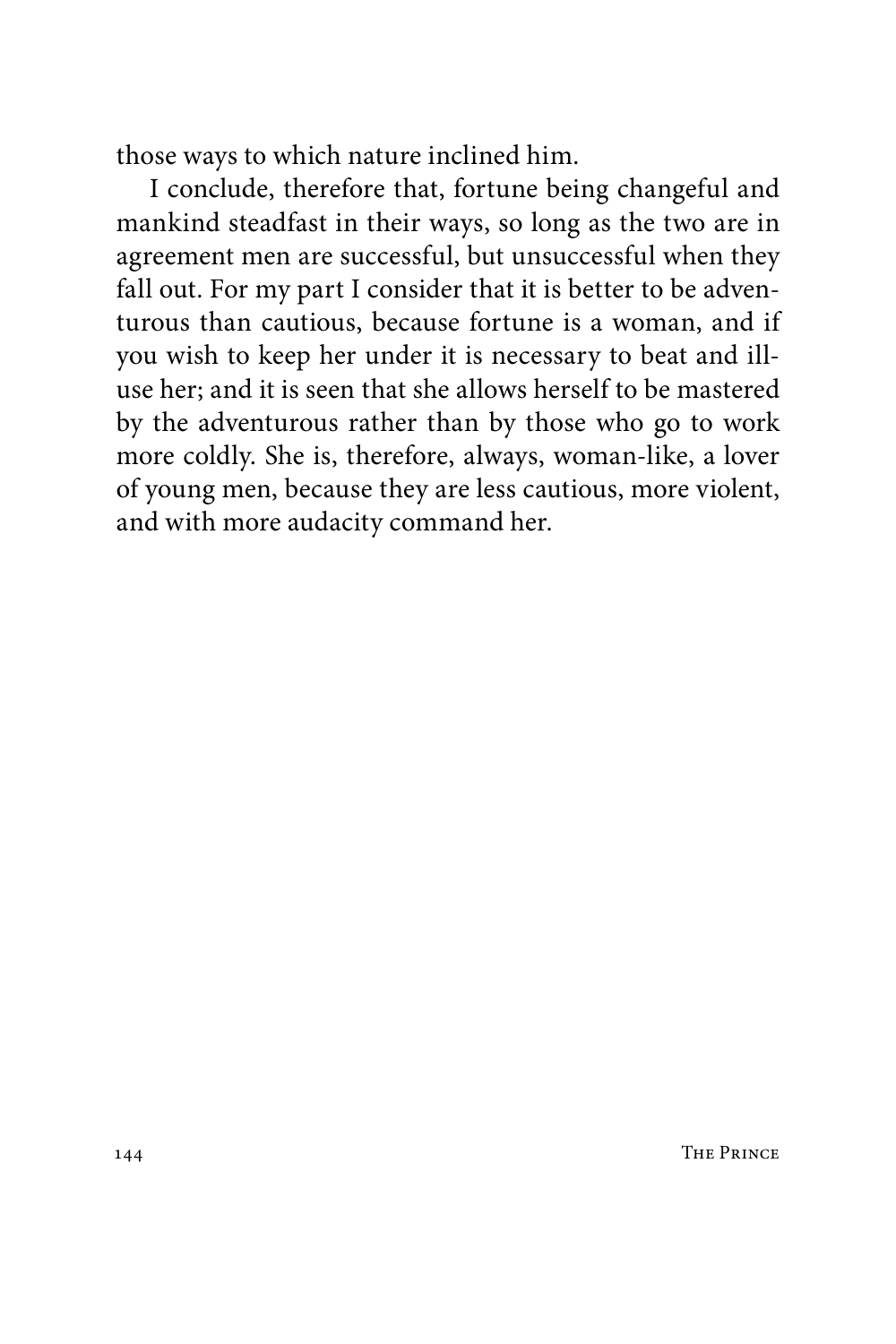## CHAPTER XXVI. AN EXHORTATION TO LIBERATE ITALY FROM THE BARBARIANS

Having carefully considered the subject of the above discourses, and wondering within myself whether the present times were propitious to a new prince, and whether there were elements that would give an opportunity to a wise and virtuous one to introduce a new order of things which would do honour to him and good to the people of this country, it appears to me that so many things concur to favour a new prince that I never knew a time more fit than the present.

And if, as I said, it was necessary that the people of Israel should be captive so as to make manifest the ability of Moses; that the Persians should be oppressed by the Medes so as to discover the greatness of the soul of Cyrus; and that the Athenians should be dispersed to illustrate the capabilities of Theseus: then at the present time, in order to discover the virtue of an Italian spirit, it was necessary that Italy should be reduced to the extremity that she is now in, that she should be more enslaved than the Hebrews, more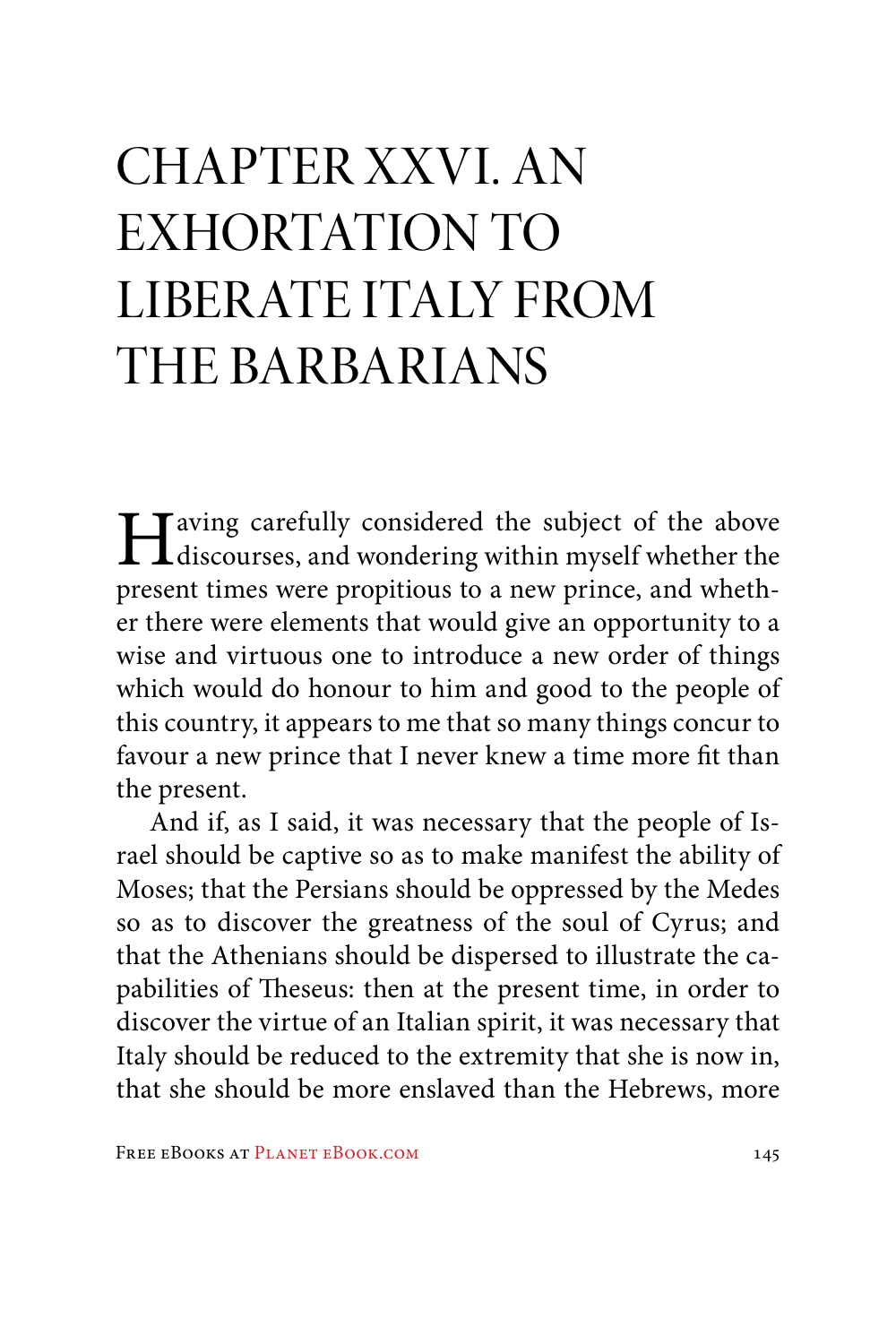oppressed than the Persians, more scattered than the Athenians; without head, without order, beaten, despoiled, torn, overrun; and to have endured every kind of desolation.

Although lately some spark may have been shown by one, which made us think he was ordained by God for our redemption, nevertheless it was afterwards seen, in the height of his career, that fortune rejected him; so that Italy, left as without life, waits for him who shall yet heal her wounds and put an end to the ravaging and plundering of Lombardy, to the swindling and taxing of the kingdom and of Tuscany, and cleanse those sores that for long have festered. It is seen how she entreats God to send someone who shall deliver her from these wrongs and barbarous insolencies. It is seen also that she is ready and willing to follow a banner if only someone will raise it.

Nor is there to be seen at present one in whom she can place more hope than in your illustrious house,[\*] with its valour and fortune, favoured by God and by the Church of which it is now the chief, and which could be made the head of this redemption. This will not be difficult if you will recall to yourself the actions and lives of the men I have named. And although they were great and wonderful men, yet they were men, and each one of them had no more opportunity than the present offers, for their enterprises were neither more just nor easier than this, nor was God more their friend than He is yours.

[\*] Giuliano de Medici. He had just been created a cardinal by Leo X. In 1523 Giuliano was elected Pope, and took the title of Clement VII.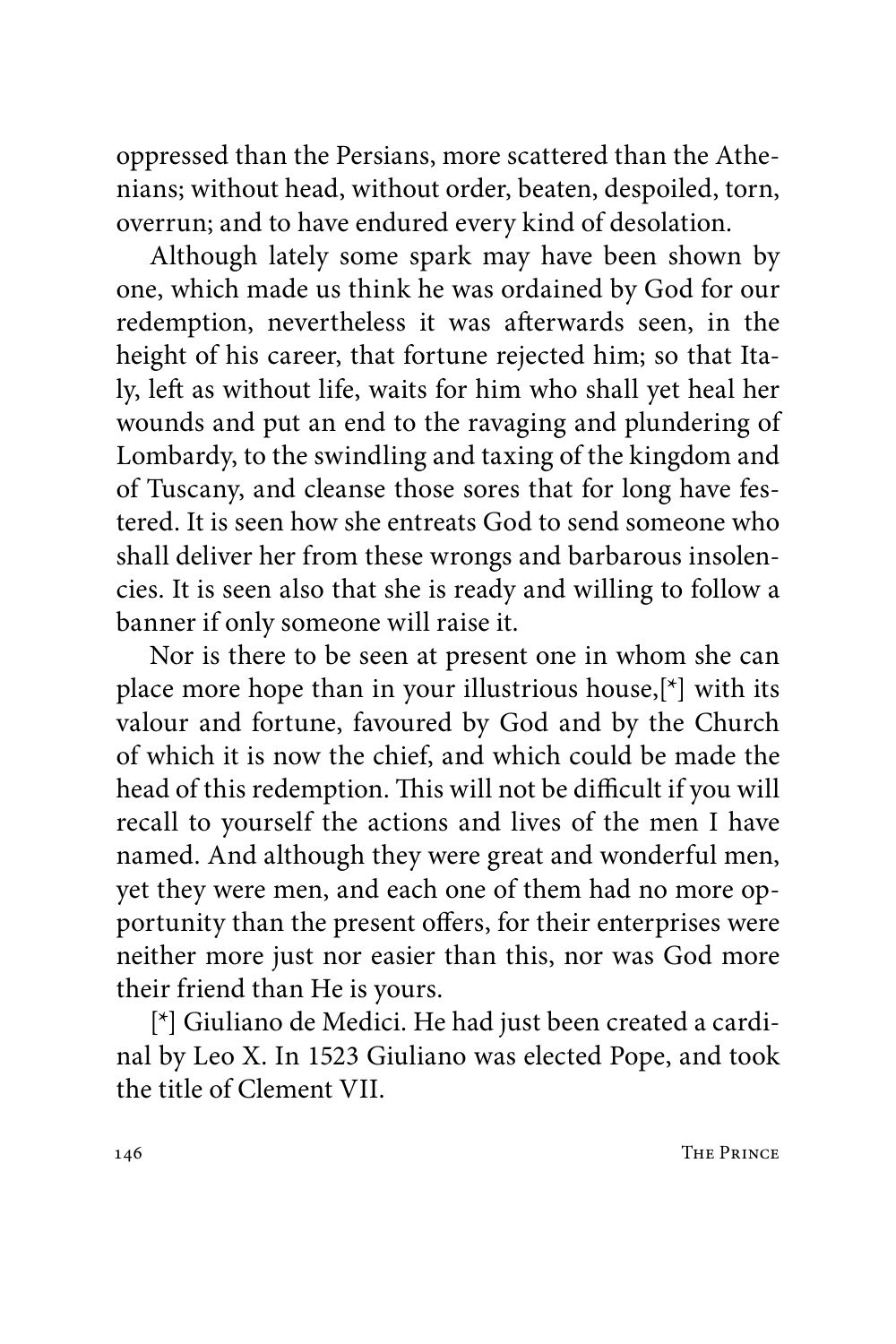With us there is great justice, because that war is just which is necessary, and arms are hallowed when there is no other hope but in them. Here there is the greatest willingness, and where the willingness is great the difficulties cannot be great if you will only follow those men to whom I have directed your attention. Further than this, how extraordinarily the ways of God have been manifested beyond example: the sea is divided, a cloud has led the way, the rock has poured forth water, it has rained manna, everything has contributed to your greatness; you ought to do the rest. God is not willing to do everything, and thus take away our free will and that share of glory which belongs to us.

And it is not to be wondered at if none of the abovenamed Italians have been able to accomplish all that is expected from your illustrious house; and if in so many revolutions in Italy, and in so many campaigns, it has always appeared as if military virtue were exhausted, this has happened because the old order of things was not good, and none of us have known how to find a new one. And nothing honours a man more than to establish new laws and new ordinances when he himself was newly risen. Such things when they are well founded and dignified will make him revered and admired, and in Italy there are not wanting opportunities to bring such into use in every form.

Here there is great valour in the limbs whilst it fails in the head. Look attentively at the duels and the hand-tohand combats, how superior the Italians are in strength, dexterity, and subtlety. But when it comes to armies they do not bear comparison, and this springs entirely from the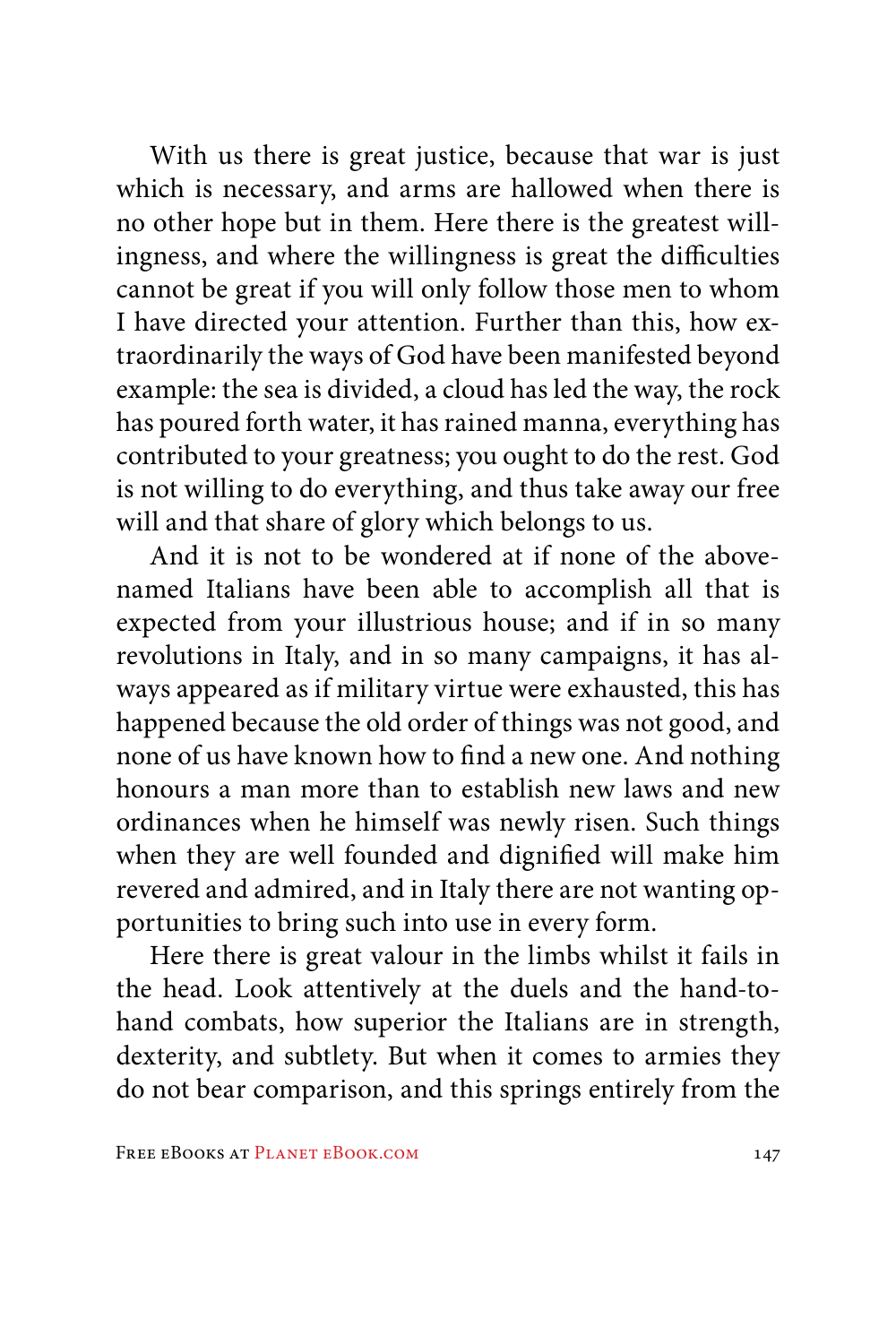insufficiency of the leaders, since those who are capable are not obedient, and each one seems to himself to know, there having never been any one so distinguished above the rest, either by valour or fortune, that others would yield to him. Hence it is that for so long a time, and during so much fighting in the past twenty years, whenever there has been an army wholly Italian, it has always given a poor account of itself; the first witness to this is Il Taro, afterwards Allesandria, Capua, Genoa, Vaila, Bologna, Mestri.[\*]

[\*] The battles of Il Taro, 1495; Alessandria, 1499; Capua, 1501; Genoa, 1507; Vaila, 1509; Bologna, 1511; Mestri, 1513.

If, therefore, your illustrious house wishes to follow these remarkable men who have redeemed their country, it is necessary before all things, as a true foundation for every enterprise, to be provided with your own forces, because there can be no more faithful, truer, or better soldiers. And although singly they are good, altogether they will be much better when they find themselves commanded by their prince, honoured by him, and maintained at his expense. Therefore it is necessary to be prepared with such arms, so that you can be defended against foreigners by Italian valour.

And although Swiss and Spanish infantry may be considered very formidable, nevertheless there is a defect in both, by reason of which a third order would not only be able to oppose them, but might be relied upon to overthrow them. For the Spaniards cannot resist cavalry, and the Switzers are afraid of infantry whenever they encounter them in close combat. Owing to this, as has been and may again be seen,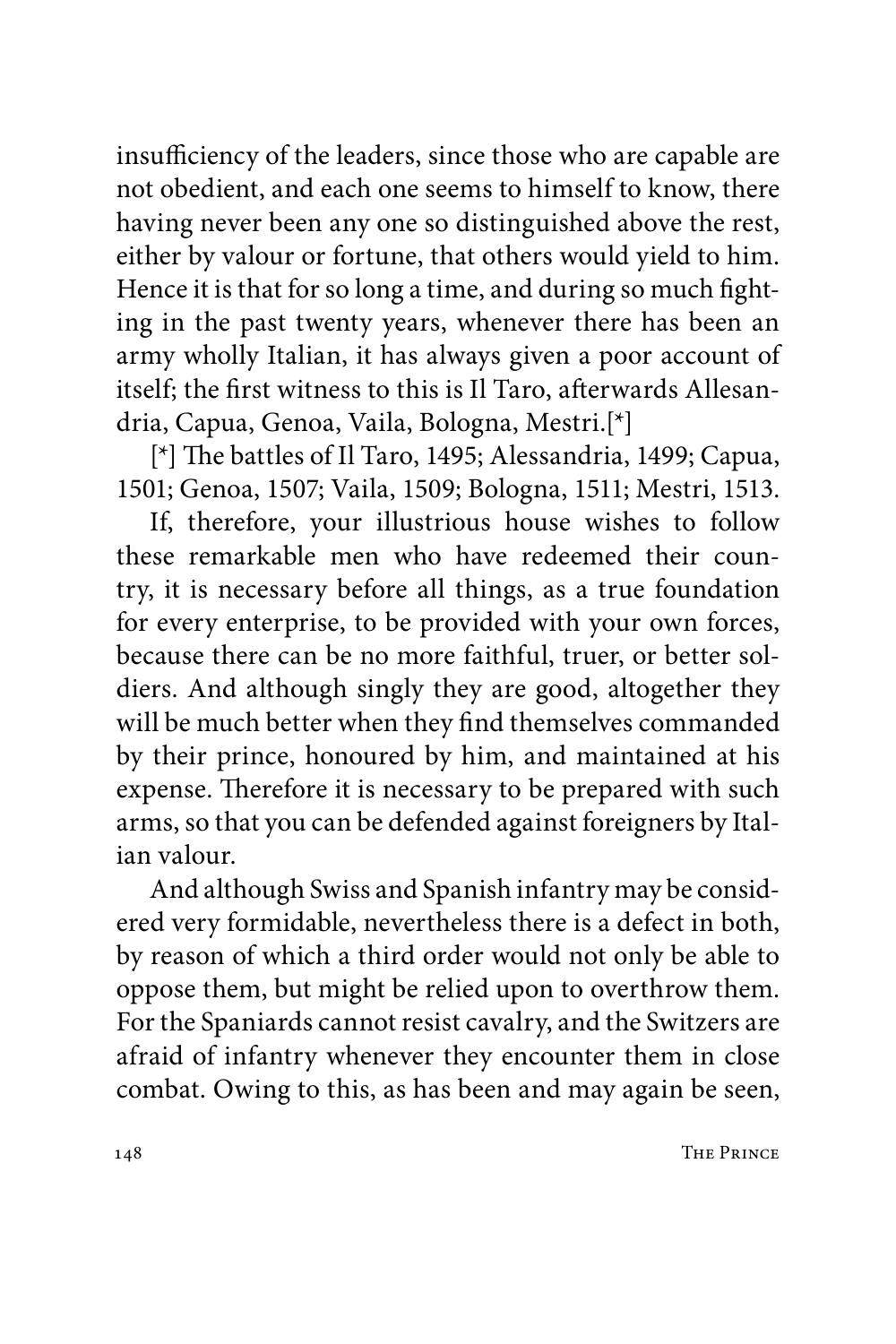the Spaniards are unable to resist French cavalry, and the Switzers are overthrown by Spanish infantry. And although a complete proof of this latter cannot be shown, nevertheless there was some evidence of it at the battle of Ravenna, when the Spanish infantry were confronted by German battalions, who follow the same tactics as the Swiss; when the Spaniards, by agility of body and with the aid of their shields, got in under the pikes of the Germans and stood out of danger, able to attack, while the Germans stood helpless, and, if the cavalry had not dashed up, all would have been over with them. It is possible, therefore, knowing the defects of both these infantries, to invent a new one, which will resist cavalry and not be afraid of infantry; this need not create a new order of arms, but a variation upon the old. And these are the kind of improvements which confer reputation and power upon a new prince.

This opportunity, therefore, ought not to be allowed to pass for letting Italy at last see her liberator appear. Nor can one express the love with which he would be received in all those provinces which have suffered so much from these foreign scourings, with what thirst for revenge, with what stubborn faith, with what devotion, with what tears. What door would be closed to him? Who would refuse obedience to him? What envy would hinder him? What Italian would refuse him homage? To all of us this barbarous dominion stinks. Let, therefore, your illustrious house take up this charge with that courage and hope with which all just enterprises are undertaken, so that under its standard our native country may be ennobled, and under its auspices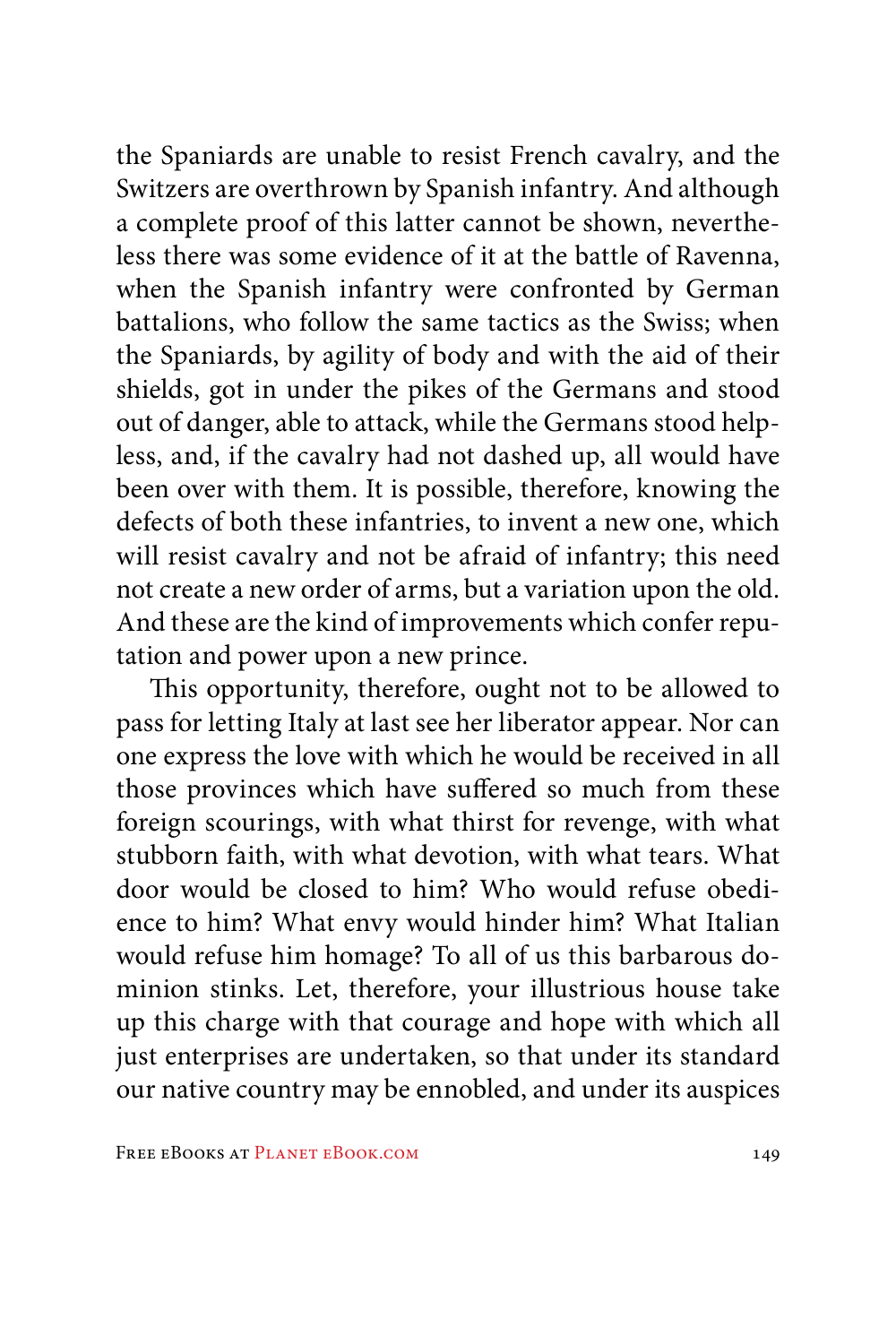may be verified that saying of Petrarch:

Virtu contro al Furore Prendera l'arme, e fia il combatter corto: Che l'antico valore Negli italici cuor non e ancor morto.

Virtue against fury shall advance the fight, And it i' th' combat soon shall put to flight: For the old Roman valour is not dead, Nor in th' Italians' brests extinguished.

Edward Dacre, 1640.

DESCRIPTION OF THE METHODS ADOPTED BY THE DUKE VALENTINO WHEN MURDERING VI-TELLOZZO VITELLI, OLIVEROTTO DA FERMO, THE SIGNOR PAGOLO, AND THE DUKE DI GRAVINA OR-SINI

**RV** 

NICOL MACHIAVELLI

The Duke Valentino had returned from Lombardy, where he had been to clear himself with the King of France from the calumnies which had been raised against him by the Florentines concerning the rebellion of Arezzo and other towns in the Val di Chiana, and had arrived at Imola, whence he intended with his army to enter upon the campaign against Giovanni Bentivogli, the tyrant of Bologna: for he intended to bring that city under his domination, and to make it the head of his Romagnian duchy.

These matters coming to the knowledge of the Vitelli and Orsini and their following, it appeared to them that the duke would become too powerful, and it was feared that, having seized Bologna, he would seek to destroy them in order that he might become supreme in Italy. Upon this a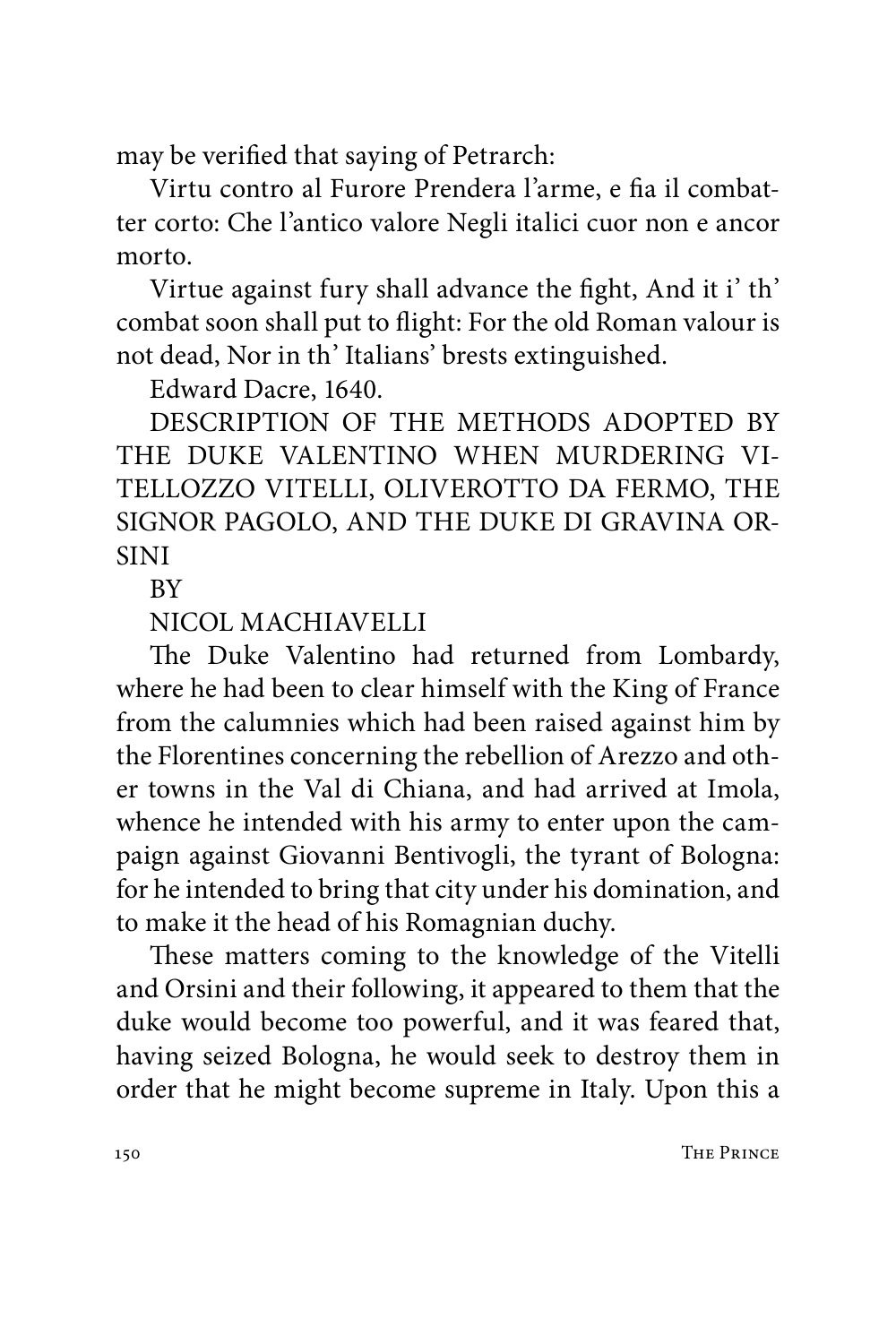meeting was called at Magione in the district of Perugia, to which came the cardinal, Pagolo, and the Duke di Gravina Orsini, Vitellozzo Vitelli, Oliverotto da Fermo, Gianpagolo Baglioni, the tyrant of Perugia, and Messer Antonio da Venafro, sent by Pandolfo Petrucci, the Prince of Siena. Here were discussed the power and courage of the duke and the necessity of curbing his ambitions, which might otherwise bring danger to the rest of being ruined. And they decided not to abandon the Bentivogli, but to strive to win over the Florentines; and they send their men to one place and another, promising to one party assistance and to another encouragement to unite with them against the common enemy. This meeting was at once reported throughout all Italy, and those who were discontented under the duke, among whom were the people of Urbino, took hope of effecting a revolution.

Thus it arose that, men's minds being thus unsettled, it was decided by certain men of Urbino to seize the fortress of San Leo, which was held for the duke, and which they captured by the following means. The castellan was fortifying the rock and causing timber to be taken there; so the conspirators watched, and when certain beams which were being carried to the rock were upon the bridge, so that it was prevented from being drawn up by those inside, they took the opportunity of leaping upon the bridge and thence into the fortress. Upon this capture being effected, the whole state rebelled and recalled the old duke, being encouraged in this, not so much by the capture of the fort, as by the Diet at Magione, from whom they expected to get assistance.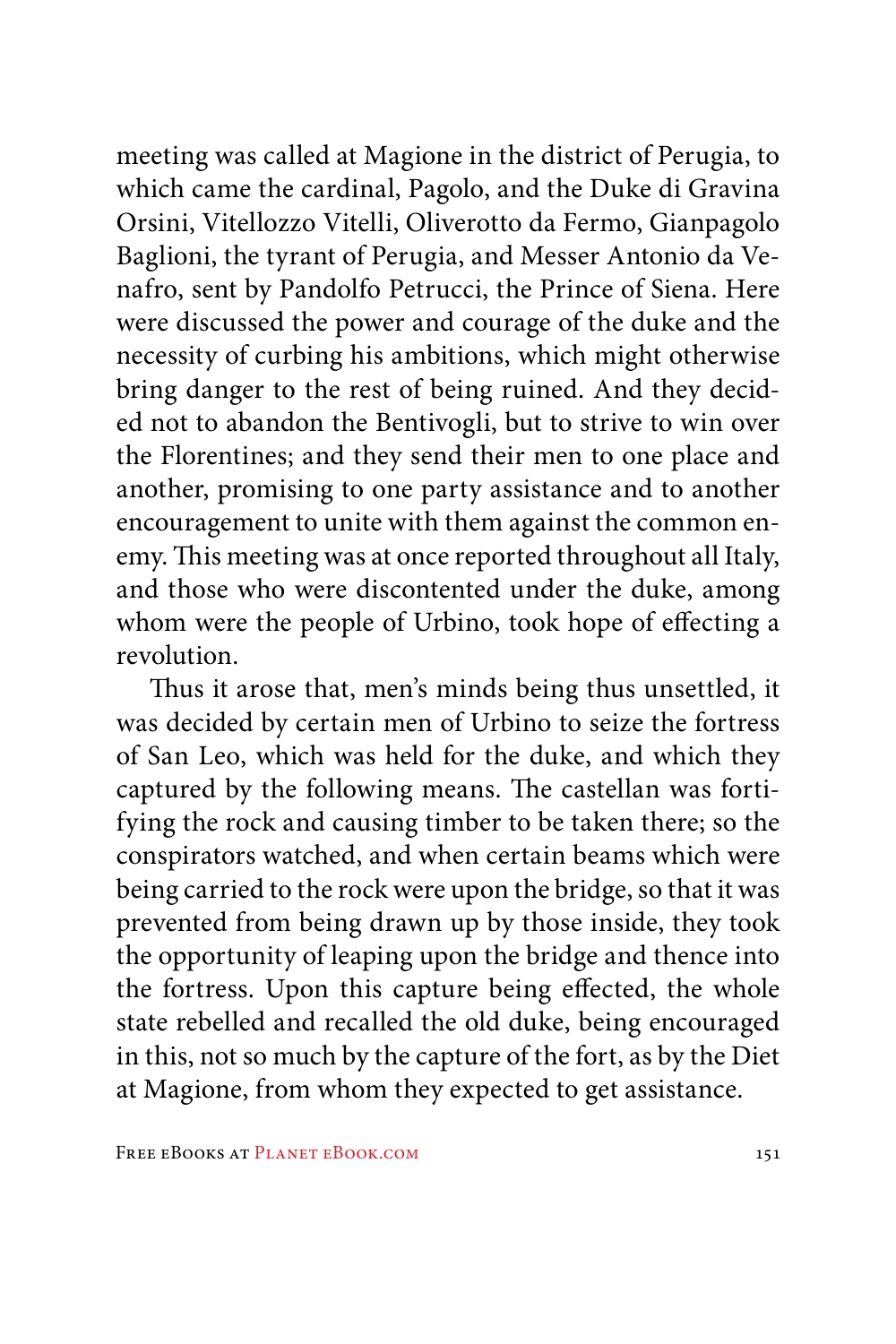Those who heard of the rebellion at Urbino thought they would not lose the opportunity, and at once assembled their men so as to take any town, should any remain in the hands of the duke in that state; and they sent again to Florence to beg that republic to join with them in destroying the common firebrand, showing that the risk was lessened and that they ought not to wait for another opportunity.

But the Florentines, from hatred, for sundry reasons, of the Vitelli and Orsini, not only would not ally themselves, but sent Nicolo Machiavelli, their secretary, to offer shelter and assistance to the duke against his enemies. The duke was found full of fear at Imola, because, against everybody's expectation, his soldiers had at once gone over to the enemy and he found himself disarmed and war at his door. But recovering courage from the offers of the Florentines, he decided to temporize before fighting with the few soldiers that remained to him, and to negotiate for a reconciliation, and also to get assistance. This latter he obtained in two ways, by sending to the King of France for men and by enlisting men-at-arms and others whom he turned into cavalry of a sort: to all he gave money.

Notwithstanding this, his enemies drew near to him, and approached Fossombrone, where they encountered some men of the duke and, with the aid of the Orsini and Vitelli, routed them. When this happened, the duke resolved at once to see if he could not close the trouble with offers of reconciliation, and being a most perfect dissembler he did not fail in any practices to make the insurgents understand that he wished every man who had acquired anything to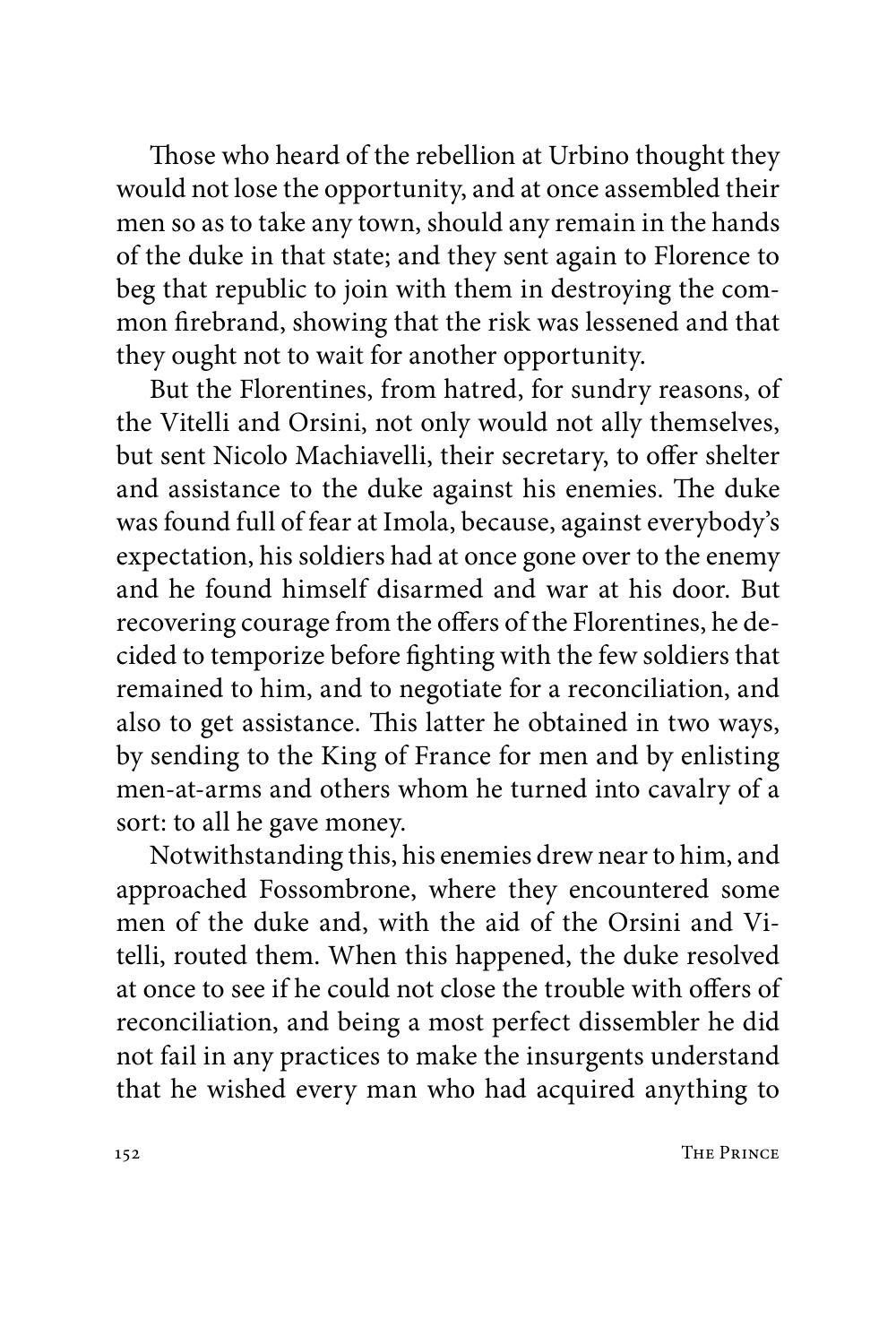keep it, as it was enough for him to have the title of prince, whilst others might have the principality.

And the duke succeeded so well in this that they sent Signor Pagolo to him to negotiate for a reconciliation, and they brought their army to a standstill. But the duke did not stop his preparations, and took every care to provide himself with cavalry and infantry, and that such preparations might not be apparent to the others, he sent his troops in separate parties to every part of the Romagna. In the meanwhile there came also to him five hundred French lancers, and although he found himself sufficiently strong to take vengeance on his enemies in open war, he considered that it would be safer and more advantageous to outwit them, and for this reason he did not stop the work of reconciliation.

And that this might be effected the duke concluded a peace with them in which he confirmed their former covenants; he gave them four thousand ducats at once; he promised not to injure the Bentivogli; and he formed an alliance with Giovanni; and moreover he would not force them to come personally into his presence unless it pleased them to do so. On the other hand, they promised to restore to him the duchy of Urbino and other places seized by them, to serve him in all his expeditions, and not to make war against or ally themselves with any one without his permission.

This reconciliation being completed, Guido Ubaldo, the Duke of Urbino, again fled to Venice, having first destroyed all the fortresses in his state; because, trusting in the people, he did not wish that the fortresses, which he did not think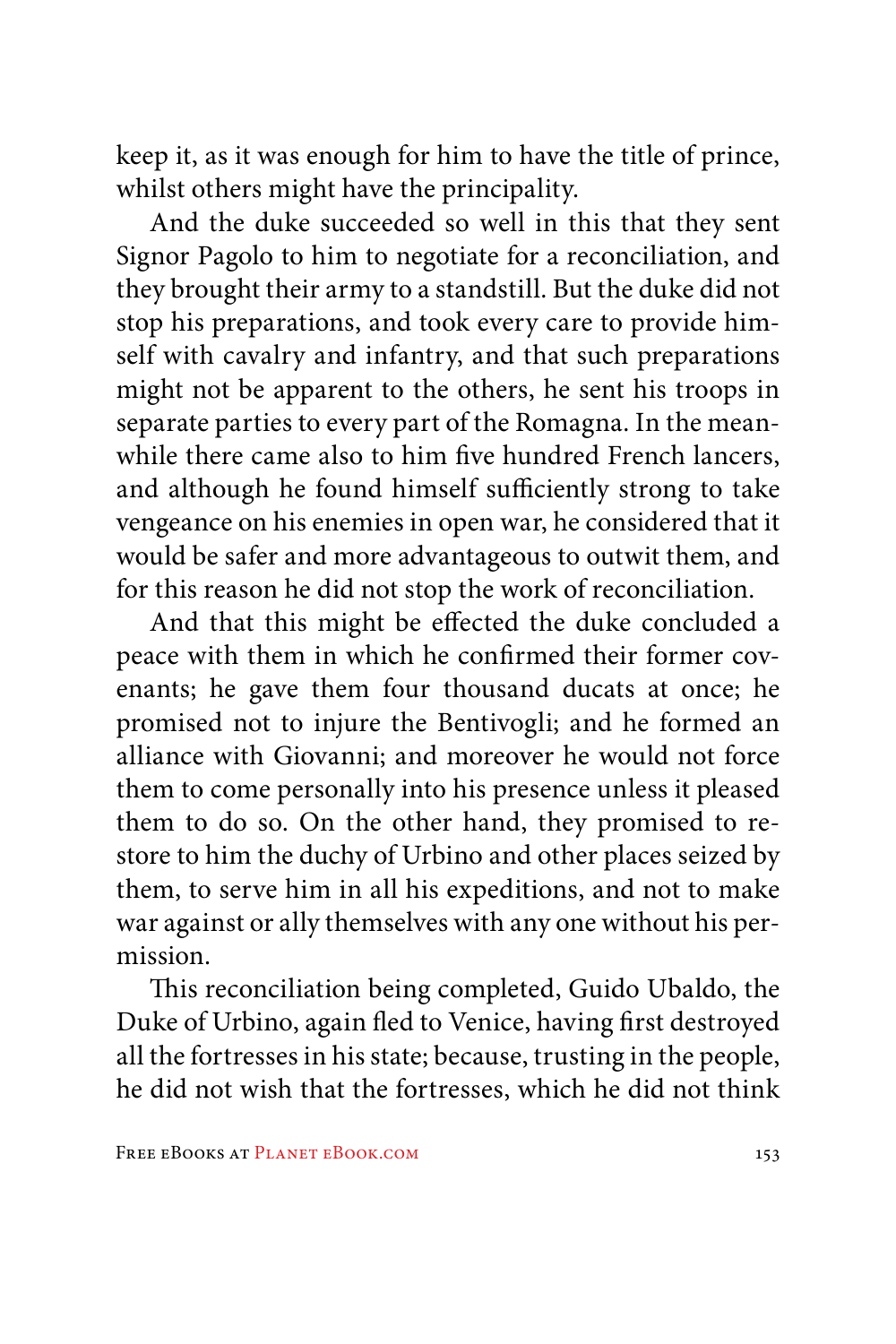he could defend, should be held by the enemy, since by these means a check would be kept upon his friends. But the Duke Valentino, having completed this convention, and dispersed his men throughout the Romagna, set out for Imola at the end of November together with his French men-at-arms: thence he went to Cesena, where he stayed some time to negotiate with the envoys of the Vitelli and Orsini, who had assembled with their men in the duchy of Urbino, as to the enterprise in which they should now take part; but nothing being concluded, Oliverotto da Fermo was sent to propose that if the duke wished to undertake an expedition against Tuscany they were ready; if he did not wish it, then they would besiege Sinigalia. To this the duke replied that he did not wish to enter into war with Tuscany, and thus become hostile to the Florentines, but that he was very willing to proceed against Sinigalia.

It happened that not long afterwards the town surrendered, but the fortress would not yield to them because the castellan would not give it up to any one but the duke in person; therefore they exhorted him to come there. This appeared a good opportunity to the duke, as, being invited by them, and not going of his own will, he would awaken no suspicions. And the more to reassure them, he allowed all the French men-at-arms who were with him in Lombardy to depart, except the hundred lancers under Mons. di Candales, his brother-in-law. He left Cesena about the middle of December, and went to Fano, and with the utmost cunning and cleverness he persuaded the Vitelli and Orsini to wait for him at Sinigalia, pointing out to them that any lack of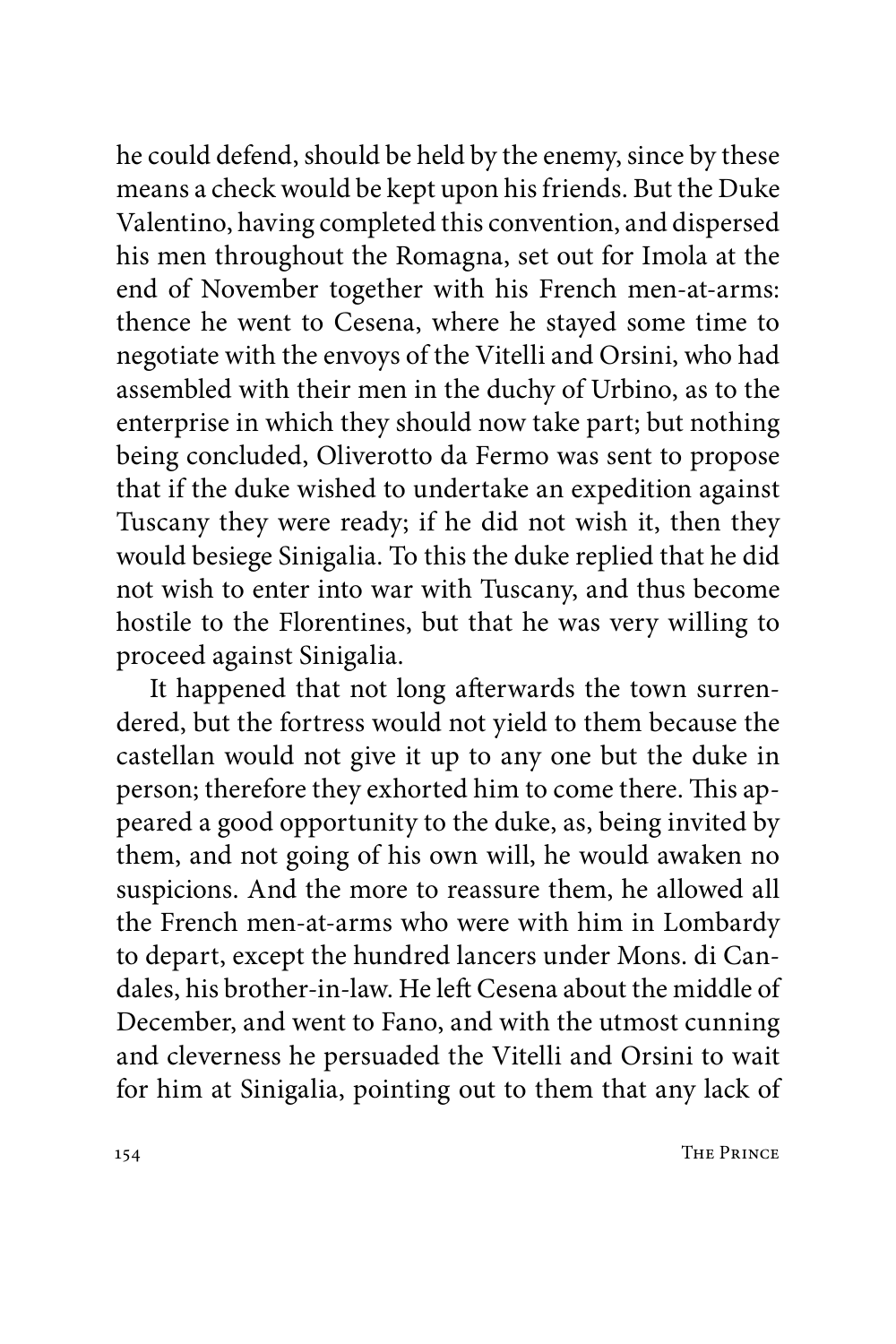compliance would cast a doubt upon the sincerity and permanency of the reconciliation, and that he was a man who wished to make use of the arms and councils of his friends. But Vitellozzo remained very stubborn, for the death of his brother warned him that he should not offend a prince and afterwards trust him; nevertheless, persuaded by Pagolo Orsini, whom the duke had corrupted with gifts and promises, he agreed to wait.

Upon this the duke, before his departure from Fano, which was to be on 30th December 1502, communicated his designs to eight of his most trusted followers, among whom were Don Michele and the Monsignor d'Euna, who was afterwards cardinal; and he ordered that, as soon as Vitellozzo, Pagolo Orsini, the Duke di Gravina, and Oliverotto should arrive, his followers in pairs should take them one by one, entrusting certain men to certain pairs, who should entertain them until they reached Sinigalia; nor should they be permitted to leave until they came to the duke's quarters, where they should be seized.

The duke afterwards ordered all his horsemen and infantry, of which there were more than two thousand cavalry and ten thousand footmen, to assemble by daybreak at the Metauro, a river five miles distant from Fano, and await him there. He found himself, therefore, on the last day of December at the Metauro with his men, and having sent a cavalcade of about two hundred horsemen before him, he then moved forward the infantry, whom he accompanied with the rest of the men-atarms.

Fano and Sinigalia are two cities of La Marca situate on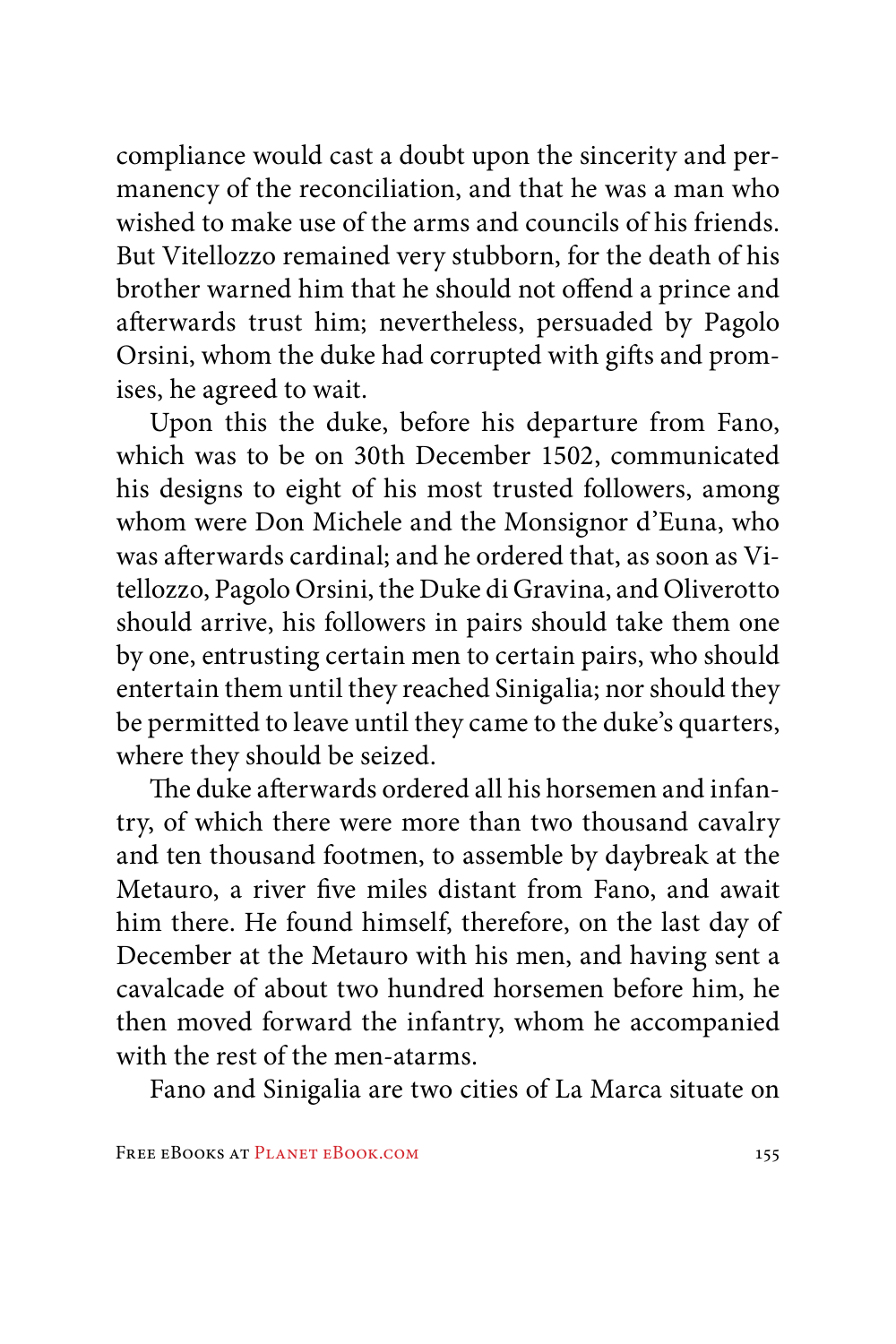the shore of the Adriatic Sea, fifteen miles distant from each other, so that he who goes towards Sinigalia has the mountains on his right hand, the bases of which are touched by the sea in some places. The city of Sinigalia is distant from the foot of the mountains a little more than a bow-shot and from the shore about a mile. On the side opposite to the city runs a little river which bathes that part of the walls looking towards Fano, facing the high road. Thus he who draws near to Sinigalia comes for a good space by road along the mountains, and reaches the river which passes by Sinigalia. If he turns to his left hand along the bank of it, and goes for the distance of a bow-shot, he arrives at a bridge which crosses the river; he is then almost abreast of the gate that leads into Sinigalia, not by a straight line, but transversely. Before this gate there stands a collection of houses with a square to which the bank of the river forms one side.

The Vitelli and Orsini having received orders to wait for the duke, and to honour him in person, sent away their men to several castles distant from Sinigalia about six miles, so that room could be made for the men of the duke; and they left in Sinigalia only Oliverotto and his band, which consisted of one thousand infantry and one hundred and fifty horsemen, who were quartered in the suburb mentioned above. Matters having been thus arranged, the Duke Valentino left for Sinigalia, and when the leaders of the cavalry reached the bridge they did not pass over, but having opened it, one portion wheeled towards the river and the other towards the country, and a way was left in the middle through which the infantry passed, without stopping, into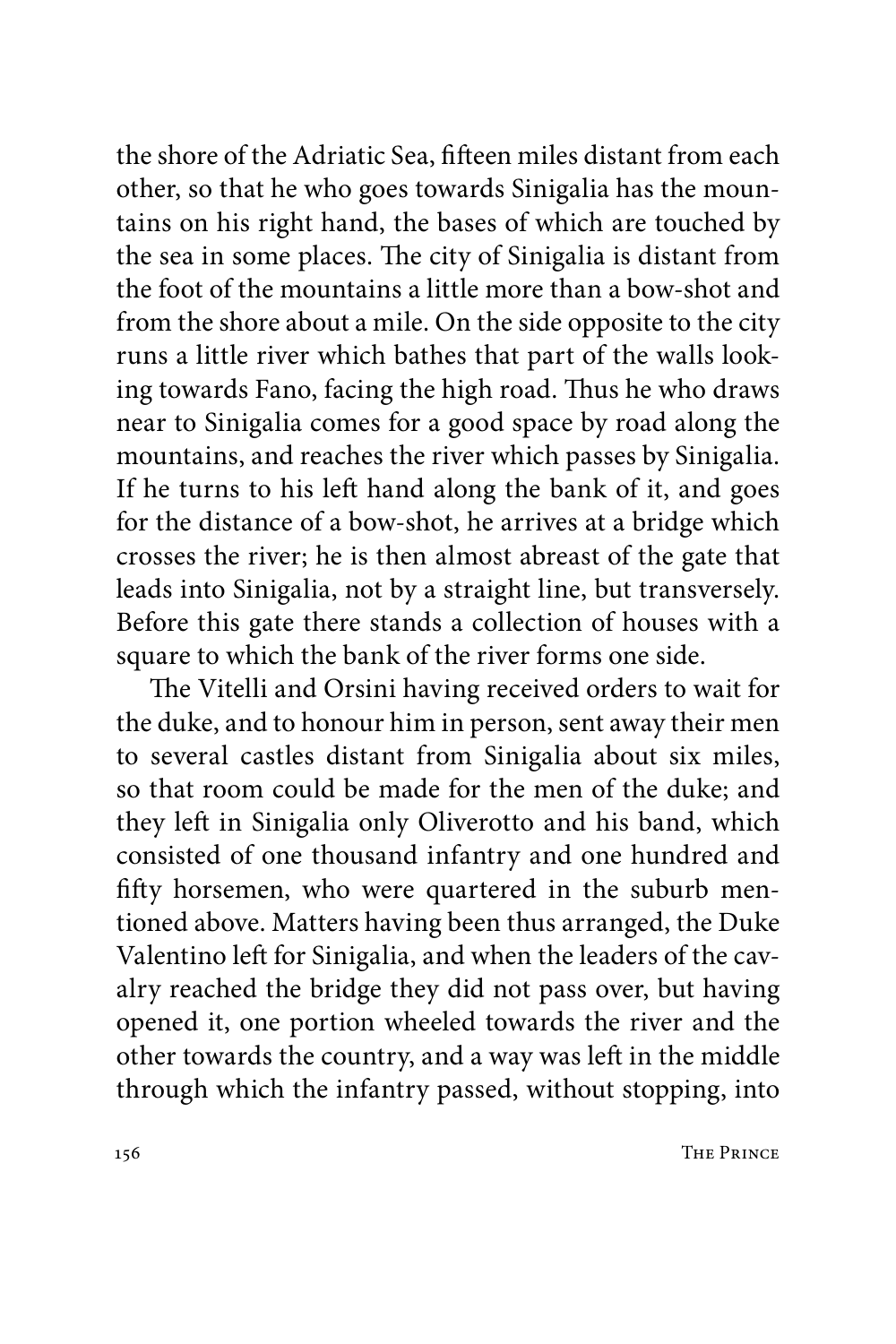the town.

Vitellozzo, Pagolo, and the Duke di Gravina on mules, accompanied by a few horsemen, went towards the duke; Vitellozo, unarmed and wearing a cape lined with green, appeared very dejected, as if conscious of his approaching death—a circumstance which, in view of the ability of the man and his former fortune, caused some amazement. And it is said that when he parted from his men before setting out for Sinigalia to meet the duke he acted as if it were his last parting from them. He recommended his house and its fortunes to his captains, and advised his nephews that it was not the fortune of their house, but the virtues of their fathers that should be kept in mind. These three, therefore, came before the duke and saluted him respectfully, and were received by him with goodwill; they were at once placed between those who were commissioned to look after them.

But the duke noticing that Oliverotto, who had remained with his band in Sinigalia, was missing—for Oliverotto was waiting in the square before his quarters near the river, keeping his men in order and drilling them—signalled with his eye to Don Michelle, to whom the care of Oliverotto had been committed, that he should take measures that Oliverotto should not escape. Therefore Don Michele rode off and joined Oliverotto, telling him that it was not right to keep his men out of their quarters, because these might be taken up by the men of the duke; and he advised him to send them at once to their quarters and to come himself to meet the duke. And Oliverotto, having taken this advice,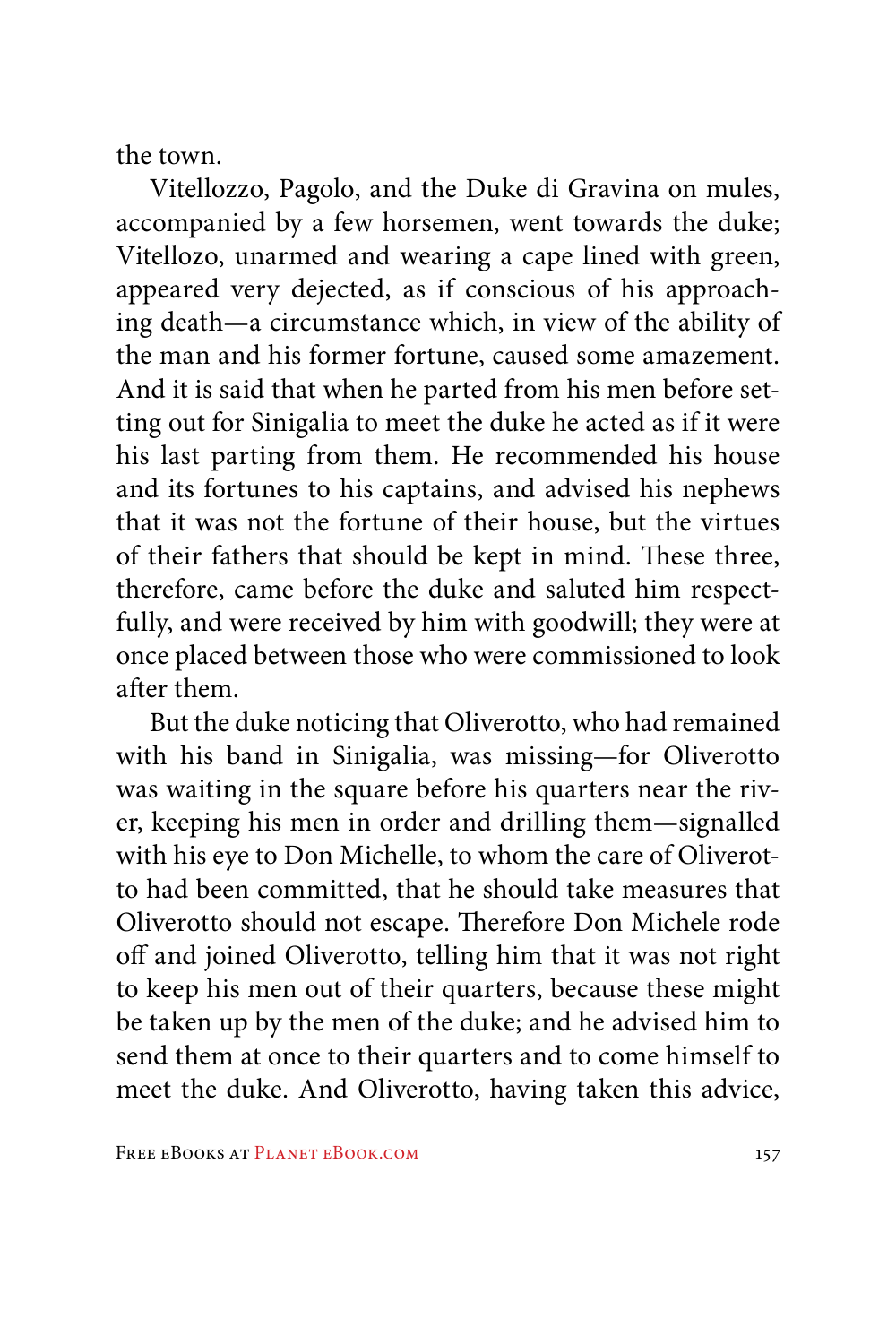came before the duke, who, when he saw him, called to him; and Oliverotto, having made his obeisance, joined the others.

So the whole party entered Sinigalia, dismounted at the duke's quarters, and went with him into a secret chamber, where the duke made them prisoners; he then mounted on horseback, and issued orders that the men of Oliverotto and the Orsini should be stripped of their arms. Those of Oliverotto, being at hand, were quickly settled, but those of the Orsini and Vitelli, being at a distance, and having a presentiment of the destruction of their masters, had time to prepare themselves, and bearing in mind the valour and discipline of the Orsinian and Vitellian houses, they stood together against the hostile forces of the country and saved themselves.

But the duke's soldiers, not being content with having pillaged the men of Oliverotto, began to sack Sinigalia, and if the duke had not repressed this outrage by killing some of them they would have completely sacked it. Night having come and the tumult being silenced, the duke prepared to kill Vitellozzo and Oliverotto; he led them into a room and caused them to be strangled. Neither of them used words in keeping with their past lives: Vitellozzo prayed that he might ask of the pope full pardon for his sins; Oliverotto cringed and laid the blame for all injuries against the duke on Vitellozzo. Pagolo and the Duke di Gravina Orsini were kept alive until the duke heard from Rome that the pope had taken the Cardinal Orsino, the Archbishop of Florence, and Messer Jacopo da Santa Croce. After which news,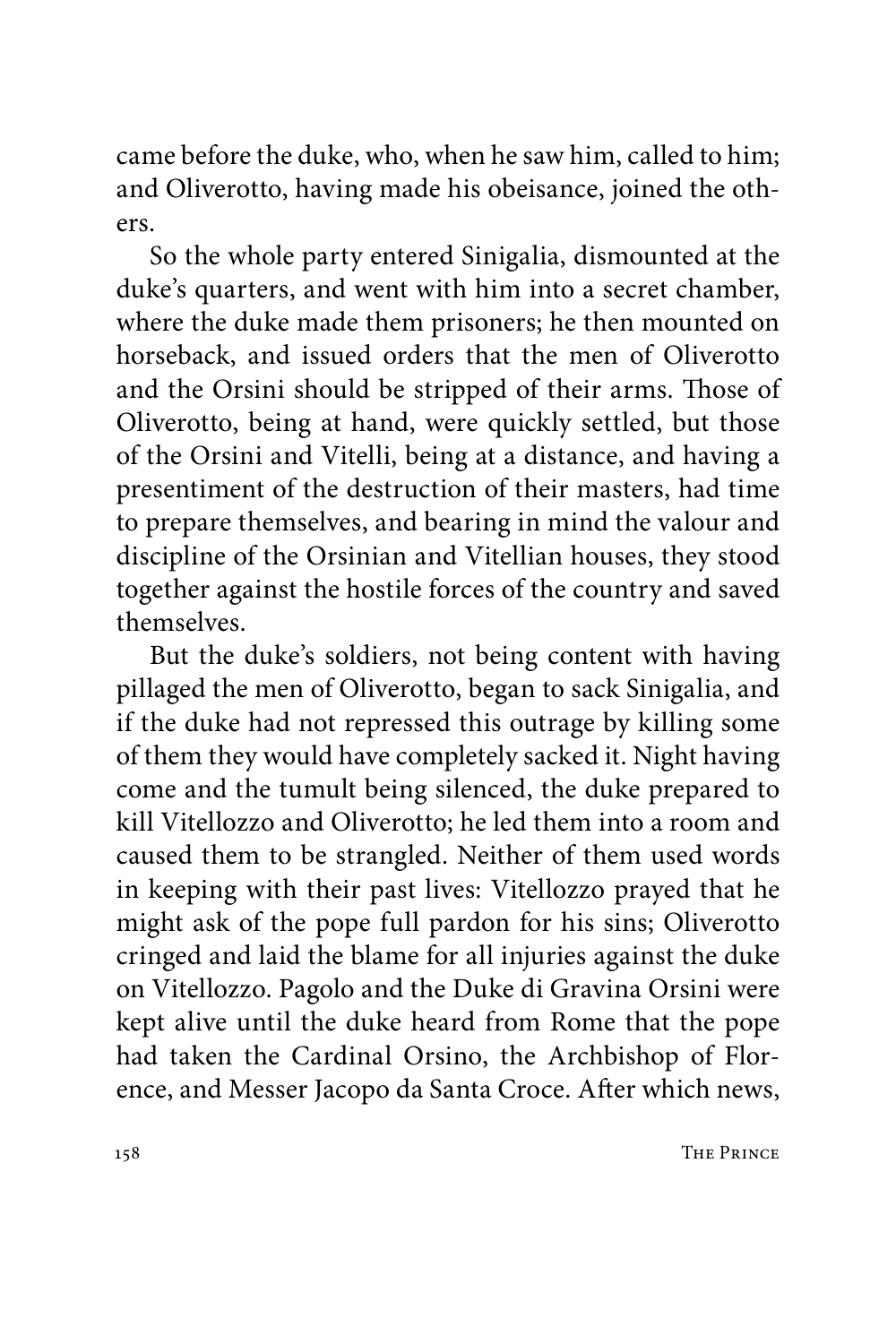on 18th January 1502, in the castle of Pieve, they also were strangled in the same way.

THE LIFE OF CASTRUCCIO CASTRACANI OF LUC- $CA$ 

WRITTEN BY NICOLO MACHIAVELLI

And sent to his friends ZANOBI BUONDELMONTI And LUIGI ALAMANNI

CASTRUCCIO CASTRACANI 1284-1328

It appears, dearest Zanobi and Luigi, a wonderful thing to those who have considered the matter, that all men, or the larger number of them, who have performed great deeds in the world, and excelled all others in their day, have had their birth and beginning in baseness and obscurity; or have been aggrieved by Fortune in some outrageous way. They have either been exposed to the mercy of wild beasts, or they have had so mean a parentage that in shame they have given themselves out to be sons of Jove or of some other deity. It would be wearisome to relate who these persons may have been because they are well known to everybody, and, as such tales would not be particularly edifying to those who read them, they are omitted. I believe that these lowly beginnings of great men occur because Fortune is desirous of showing to the world that such men owe much to her and little to wisdom, because she begins to show her hand when wisdom can really take no part in their career: thus all success must be attributed to her. Castruccio Castracani of Lucca was one of those men who did great deeds, if he is measured by the times in which he lived and the city in which he was born; but, like many others, he was neither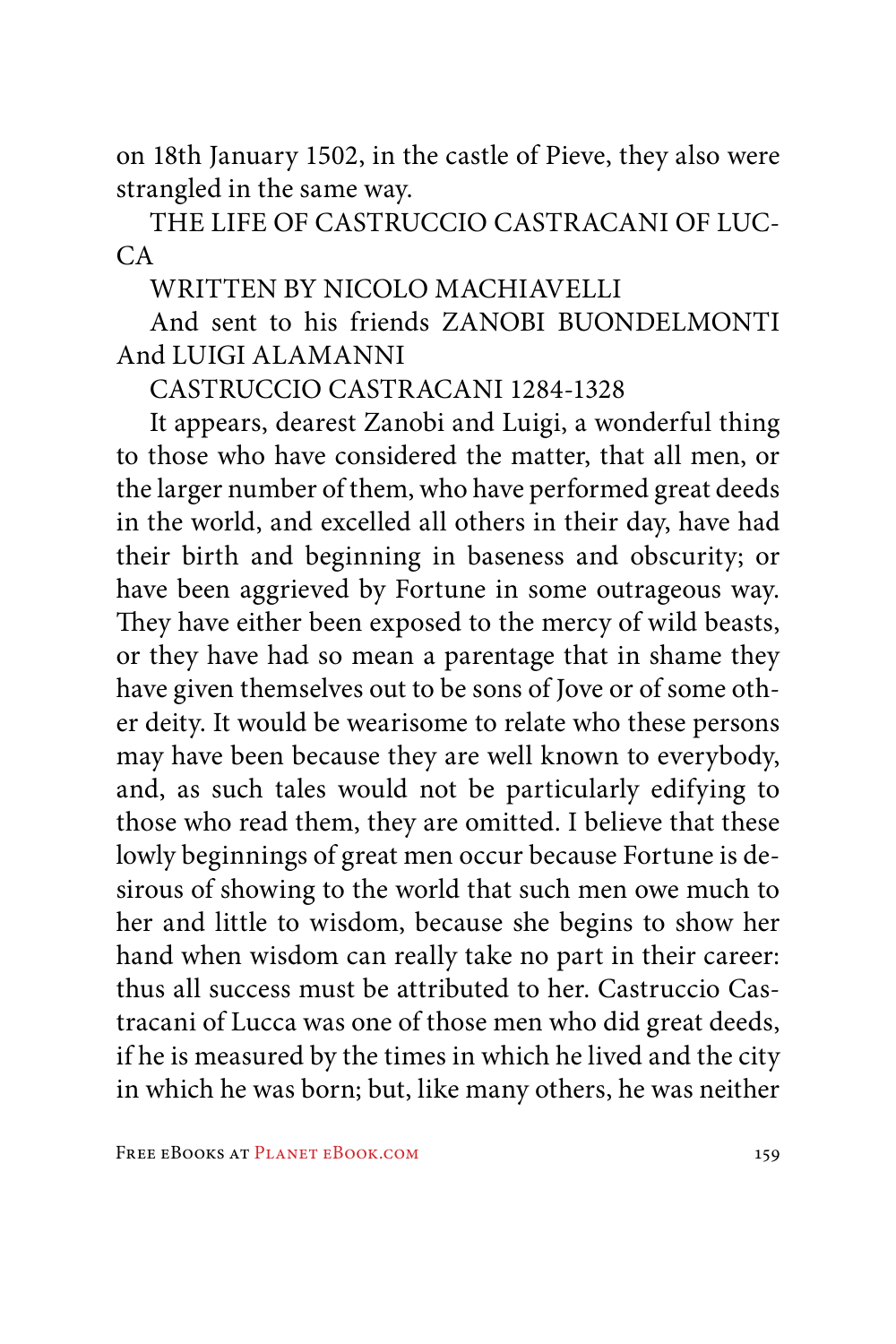fortunate nor distinguished in his birth, as the course of this history will show. It appeared to be desirable to recall his memory, because I have discerned in him such indications of valour and fortune as should make him a great exemplar to men. I think also that I ought to call your attention to his actions, because you of all men I know delight most in noble deeds.

The family of Castracani was formerly numbered among the noble families of Lucca, but in the days of which I speak it had somewhat fallen in estate, as so often happens in this world. To this family was born a son Antonio, who became a priest of the order of San Michele of Lucca, and for this reason was honoured with the title of Messer Antonio. He had an only sister, who had been married to Buonaccorso Cenami, but Buonaccorso dying she became a widow, and not wishing to marry again went to live with her brother. Messer Antonio had a vineyard behind the house where he resided, and as it was bounded on all sides by gardens, any person could have access to it without difficulty. One morning, shortly after sunrise, Madonna Dianora, as the sister of Messer Antonio was called, had occasion to go into the vineyard as usual to gather herbs for seasoning the dinner, and hearing a slight rustling among the leaves of a vine she turned her eyes in that direction, and heard something resembling the cry of an infant. Whereupon she went towards it, and saw the hands and face of a baby who was lying enveloped in the leaves and who seemed to be crying for its mother. Partly wondering and partly fearing, yet full of compassion, she lifted it up and carried it to the house,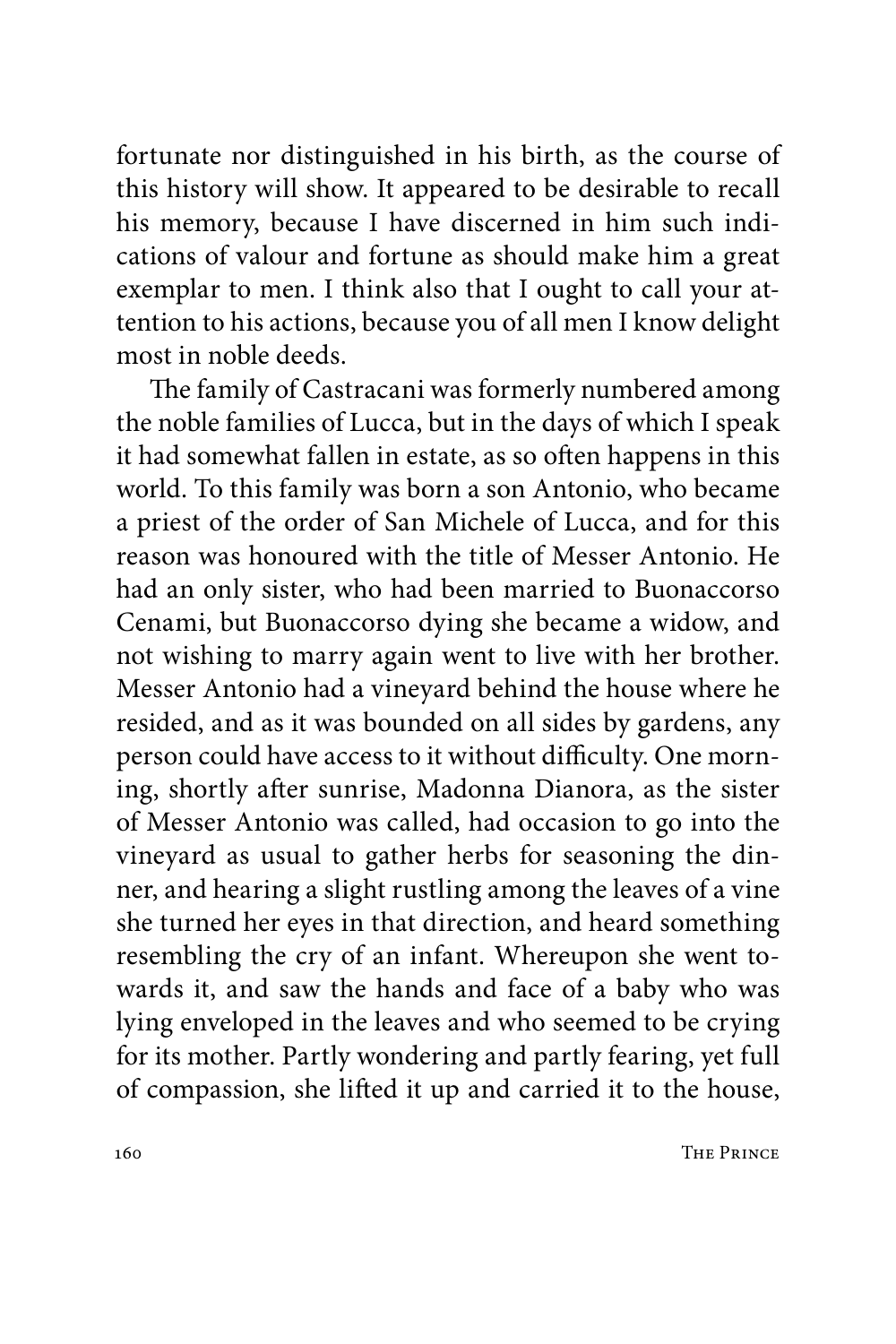where she washed it and clothed it with clean linen as is customary, and showed it to Messer Antonio when he returned home. When he heard what had happened and saw the child he was not less surprised or compassionate than his sister. They discussed between themselves what should be done, and seeing that he was priest and that she had no children, they finally determined to bring it up. They had a nurse for it, and it was reared and loved as if it were their own child. They baptized it, and gave it the name of Castruccio after their father. As the years passed Castruccio grew very handsome, and gave evidence of wit and discretion, and learnt with a quickness beyond his years those lessons which Messer Antonio imparted to him. Messer Antonio intended to make a priest of him, and in time would have inducted him into his canonry and other benefices, and all his instruction was given with this object; but Antonio discovered that the character of Castruccio was quite unfitted for the priesthood. As soon as Castruccio reached the age of fourteen he began to take less notice of the chiding of Messer Antonio and Madonna Dianora and no longer to fear them; he left off reading ecclesiastical books, and turned to playing with arms, delighting in nothing so much as in learning their uses, and in running, leaping, and wrestling with other boys. In all exercises he far excelled his companions in courage and bodily strength, and if at any time he did turn to books, only those pleased him which told of wars and the mighty deeds of men. Messer Antonio beheld all this with vexation and sorrow.

There lived in the city of Lucca a gentleman of the Guini-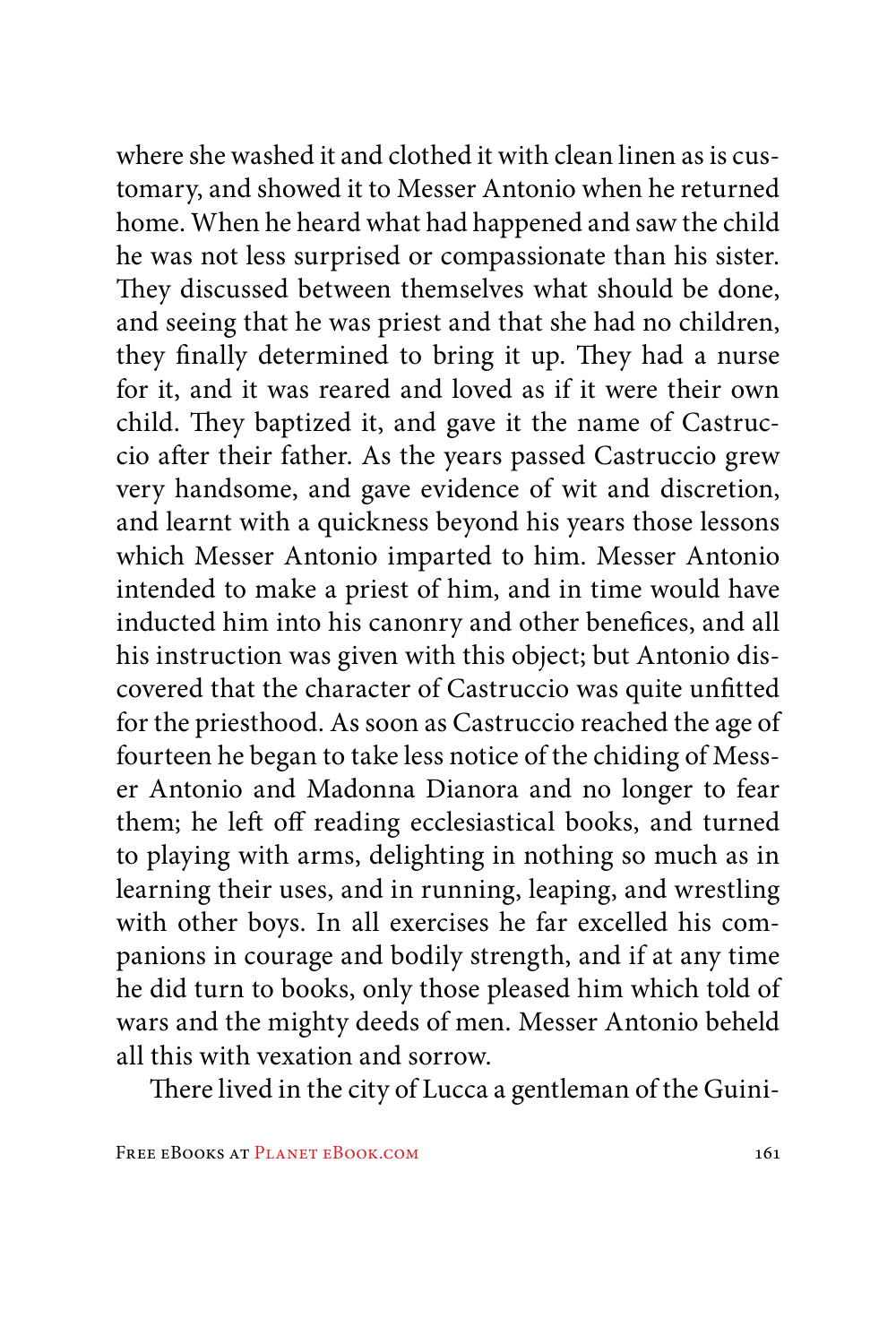gi family, named Messer Francesco, whose profession was arms and who in riches, bodily strength, and valour excelled all other men in Lucca. He had often fought under the command of the Visconti of Milan, and as a Ghibelline was the valued leader of that party in Lucca. This gentleman resided in Lucca and was accustomed to assemble with others most mornings and evenings under the balcony of the Podesta, which is at the top of the square of San Michele, the finest square in Lucca, and he had often seen Castruccio taking part with other children of the street in those games of which I have spoken. Noticing that Castruccio far excelled the other boys, and that he appeared to exercise a royal authority over them, and that they loved and obeyed him, Messer Francesco became greatly desirous of learning who he was. Being informed of the circumstances of the bringing up of Castruccio he felt a greater desire to have him near to him. Therefore he called him one day and asked him whether he would more willingly live in the house of a gentleman, where he would learn to ride horses and use arms, or in the house of a priest, where he would learn nothing but masses and the services of the Church. Messer Francesco could see that it pleased Castruccio greatly to hear horses and arms spoken of, even though he stood silent, blushing modestly; but being encouraged by Messer Francesco to speak, he answered that, if his master were agreeable, nothing would please him more than to give up his priestly studies and take up those of a soldier. This reply delighted Messer Francesco, and in a very short time he obtained the consent of Messer Antonio, who was driven to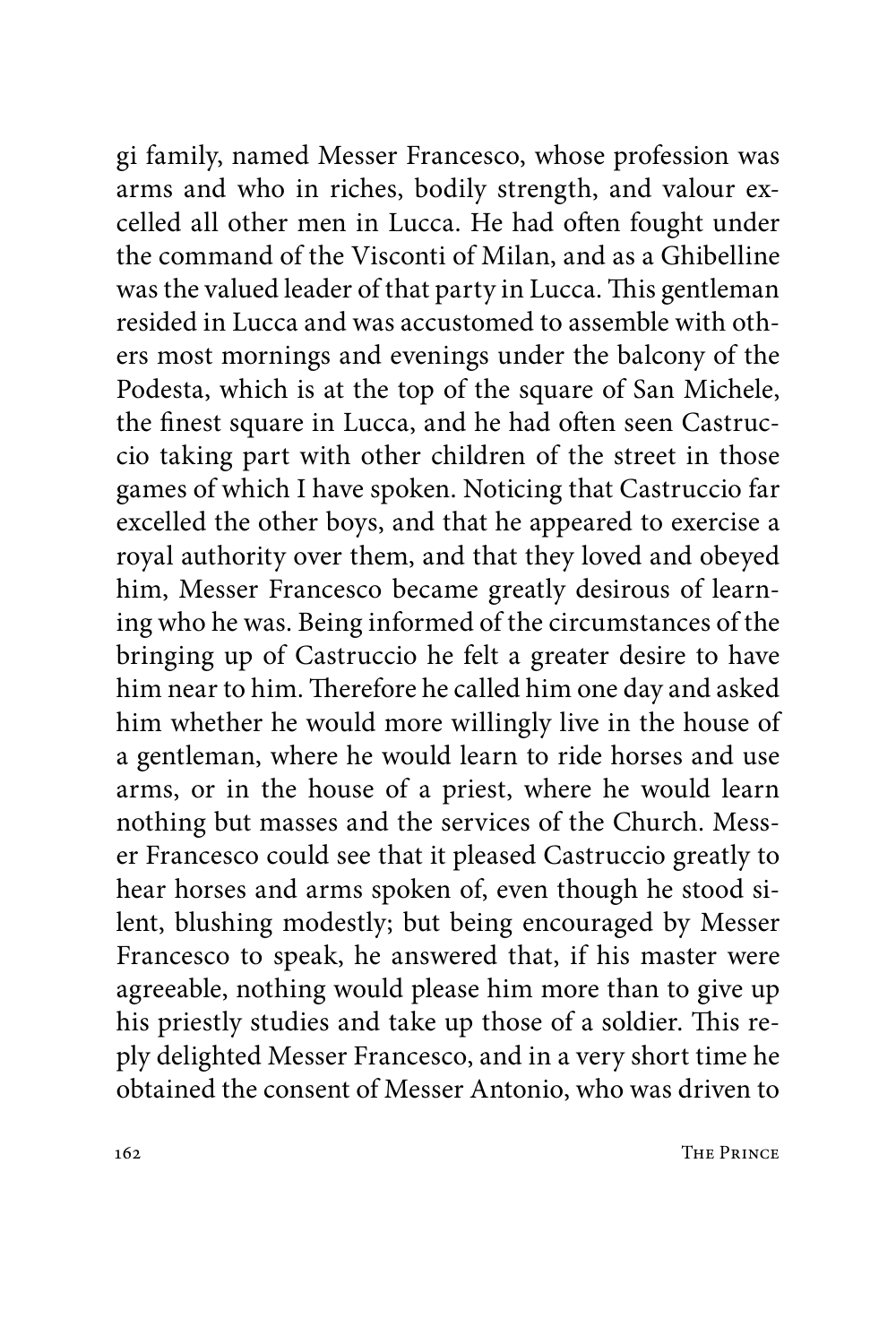yield by his knowledge of the nature of the lad, and the fear that he would not be able to hold him much longer.

Thus Castruccio passed from the house of Messer Antonio the priest to the house of Messer Francesco Guinigi the soldier, and it was astonishing to find that in a very short time he manifested all that virtue and bearing which we are accustomed to associate with a true gentleman. In the first place he became an accomplished horseman, and could manage with ease the most fiery charger, and in all jousts and tournaments, although still a youth, he was observed beyond all others, and he excelled in all exercises of strength and dexterity. But what enhanced so much the charm of these accomplishments, was the delightful modesty which enabled him to avoid offence in either act or word to others, for he was deferential to the great men, modest with his equals, and courteous to his inferiors. These gifts made him beloved, not only by all the Guinigi family, but by all Lucca. When Castruccio had reached his eighteenth year, the Ghibellines were driven from Pavia by the Guelphs, and Messer Francesco was sent by the Visconti to assist the Ghibellines, and with him went Castruccio, in charge of his forces. Castruccio gave ample proof of his prudence and courage in this expedition, acquiring greater reputation than any other captain, and his name and fame were known, not only in Pavia, but throughout all Lombardy.

Castruccio, having returned to Lucca in far higher estimation that he left it, did not omit to use all the means in his power to gain as many friends as he could, neglecting none of those arts which are necessary for that purpose.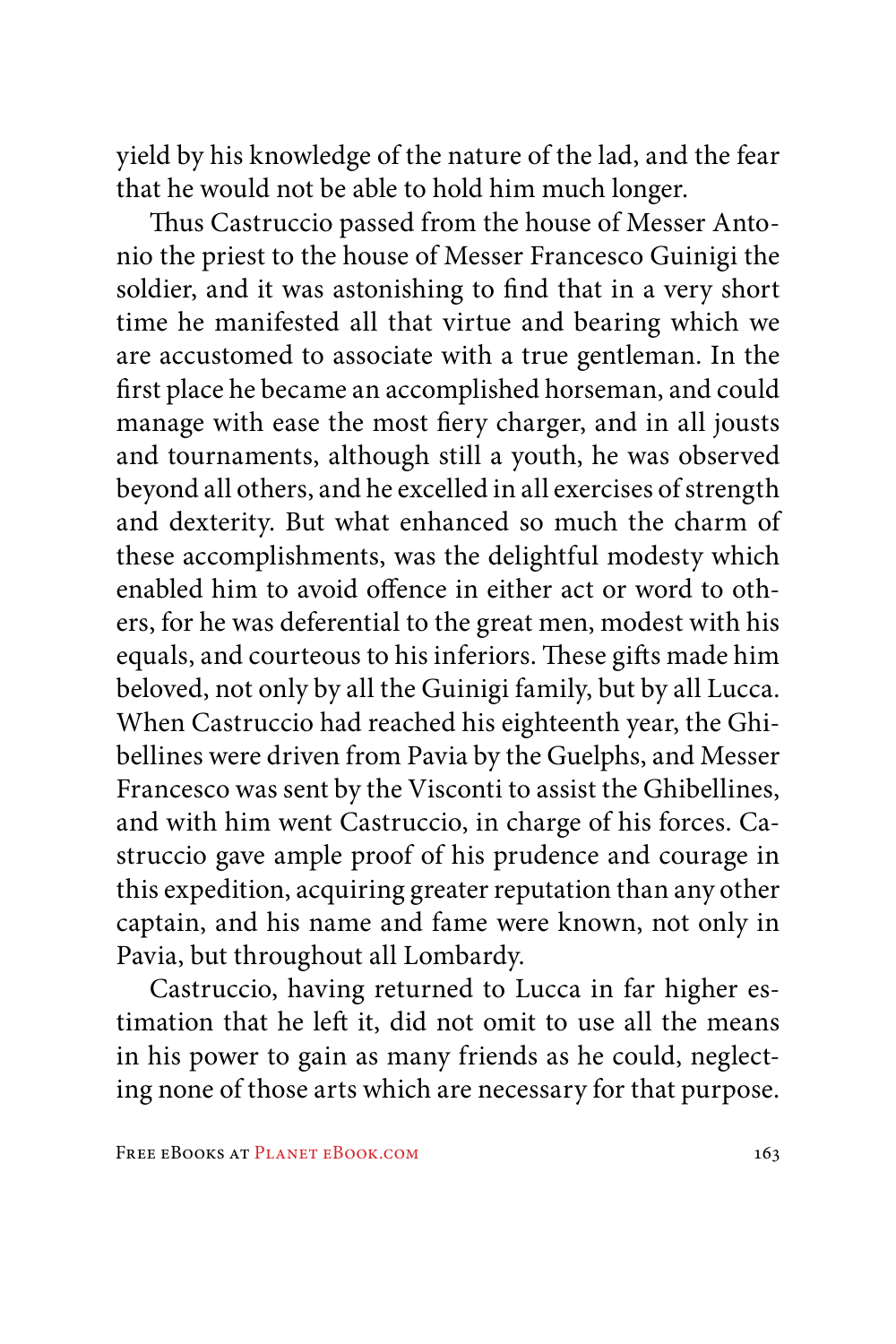About this time Messer Francesco died, leaving a son thirteen years of age named Pagolo, and having appointed Castruccio to be his son's tutor and administrator of his estate. Before he died Francesco called Castruccio to him, and prayed him to show Pagolo that goodwill which he (Francesco) had always shown to HIM, and to render to the son the gratitude which he had not been able to repay to the father. Upon the death of Francesco, Castruccio became the governor and tutor of Pagolo, which increased enormously his power and position, and created a certain amount of envy against him in Lucca in place of the former universal goodwill, for many men suspected him of harbouring tyrannical intentions. Among these the leading man was Giorgio degli Opizi, the head of the Guelph party. This man hoped after the death of Messer Francesco to become the chief man in Lucca, but it seemed to him that Castruccio, with the great abilities which he already showed, and holding the position of governor, deprived him of his opportunity; therefore he began to sow those seeds which should rob Castruccio of his eminence. Castruccio at first treated this with scorn, but afterwards he grew alarmed, thinking that Messer Giorgio might be able to bring him into disgrace with the deputy of King Ruberto of Naples and have him driven out of Lucca.

The Lord of Pisa at that time was Uguccione of the Faggiuola of Arezzo, who being in the first place elected their captain afterwards became their lord. There resided in Paris some exiled Ghibellines from Lucca, with whom Castruccio held communications with the object of effecting their restoration by the help of Uguccione. Castruccio also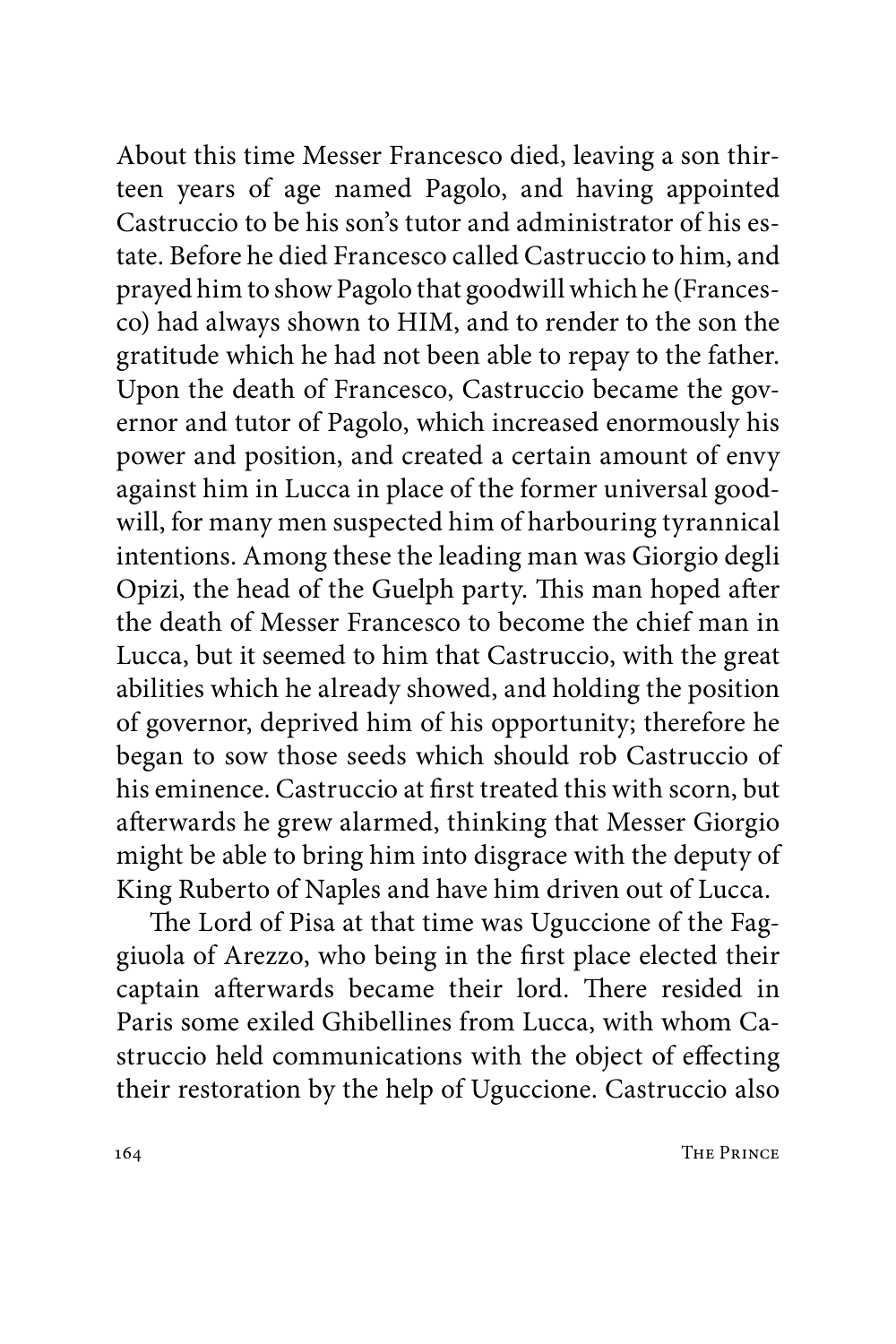brought into his plans friends from Lucca who would not endure the authority of the Opizi. Having fixed upon a plan to be followed, Castruccio cautiously fortified the tower of the Onesti, filling it with supplies and munitions of war, in order that it might stand a siege for a few days in case of need. When the night came which had been agreed upon with Uguccione, who had occupied the plain between the mountains and Pisa with many men, the signal was given, and without being observed Uguccione approached the gate of San Piero and set fire to the portcullis. Castruccio raised a great uproar within the city, calling the people to arms and forcing open the gate from his side. Uguccione entered with his men, poured through the town, and killed Messer Giorgio with all his family and many of his friends and supporters. The governor was driven out, and the government reformed according to the wishes of Uguccione, to the detriment of the city, because it was found that more than one hundred families were exiled at that time. Of those who fled, part went to Florence and part to Pistoia, which city was the headquarters of the Guelph party, and for this reason it became most hostile to Uguccione and the Lucchese.

As it now appeared to the Florentines and others of the Guelph party that the Ghibellines absorbed too much power in Tuscany, they determined to restore the exiled Guelphs to Lucca. They assembled a large army in the Val di Nievole, and seized Montecatini; from thence they marched to Montecarlo, in order to secure the free passage into Lucca. Upon this Uguccione assembled his Pisan and Lucchese forces, and with a number of German cavalry which he drew out of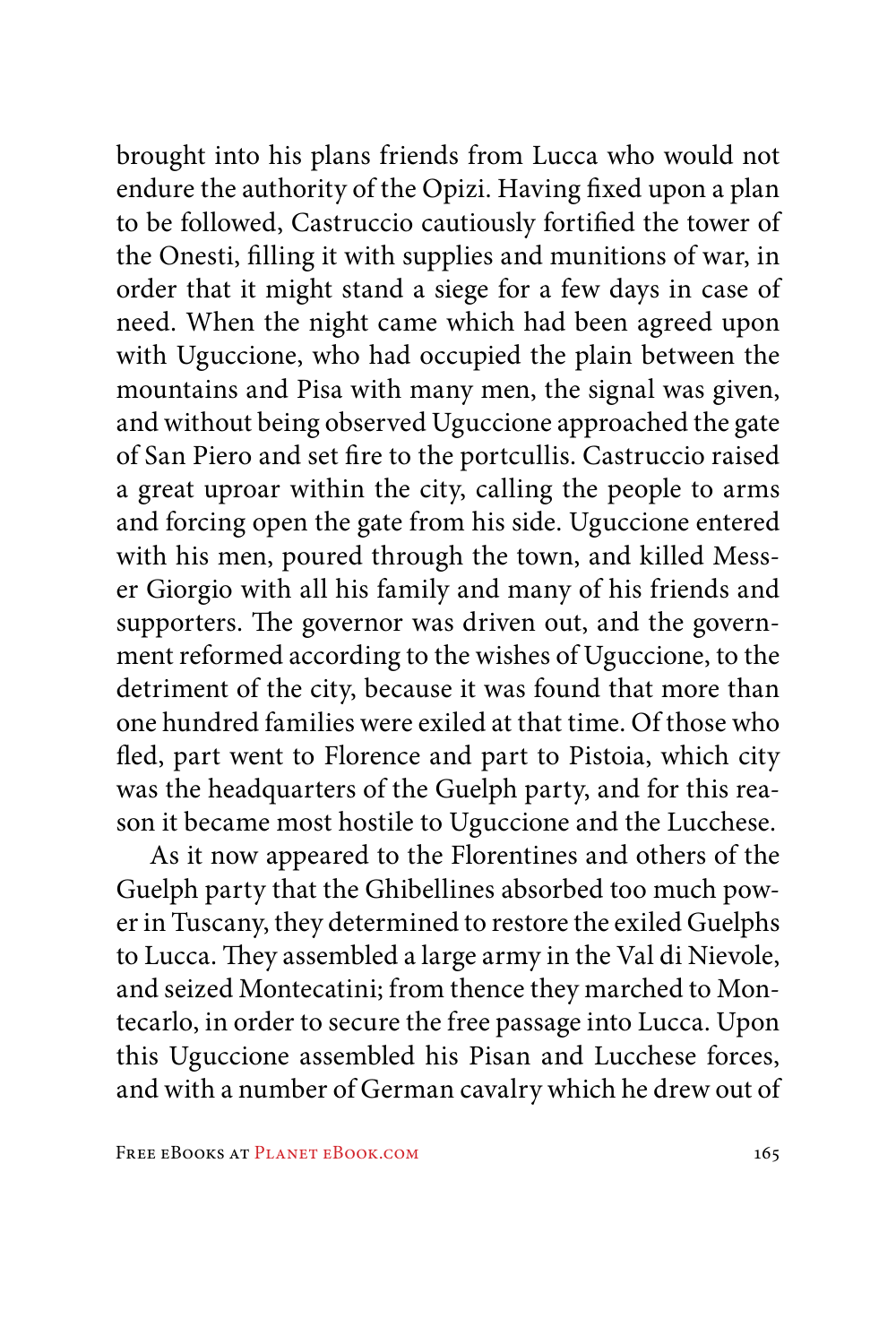Lombardy, he moved against the quarters of the Florentines, who upon the appearance of the enemy withdrew from Montecarlo, and posted themselves between Montecatini and Pescia. Uguccione now took up a position near to Montecarlo, and within about two miles of the enemy, and slight skirmishes between the horse of both parties were of daily occurrence. Owing to the illness of Uguccione, the Pisans and Lucchese delayed coming to battle with the enemy. Uguccione, finding himself growing worse, went to Montecarlo to be cured, and left the command of the army in the hands of Castruccio. This change brought about the ruin of the Guelphs, who, thinking that the hostile army having lost its captain had lost its head, grew over-confident. Castruccio observed this, and allowed some days to pass in order to encourage this belief; he also showed signs of fear, and did not allow any of the munitions of the camp to be used. On the other side, the Guelphs grew more insolent the more they saw these evidences of fear, and every day they drew out in the order of battle in front of the army of Castruccio. Presently, deeming that the enemy was sufficiently emboldened, and having mastered their tactics, he decided to join battle with them. First he spoke a few words of encouragement to his soldiers, and pointed out to them the certainty of victory if they would but obey his commands. Castruccio had noticed how the enemy had placed all his best troops in the centre of the line of battle, and his less reliable men on the wings of the army; whereupon he did exactly the opposite, putting his most valiant men on the flanks, while those on whom he could not so strongly rely he moved to the centre.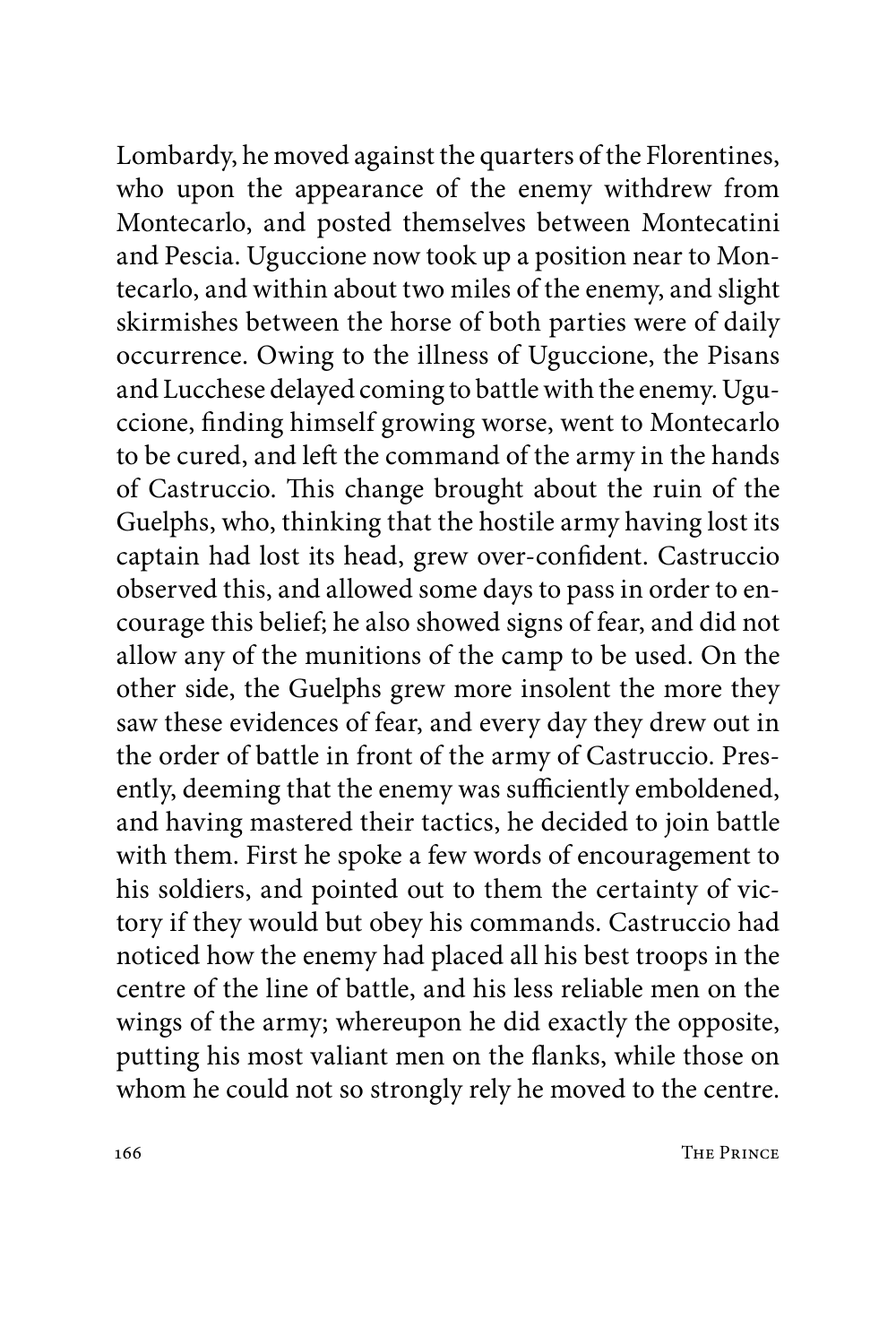Observing this order of battle, he drew out of his lines and quickly came in sight of the hostile army, who, as usual, had come in their insolence to defy him. He then commanded his centre squadrons to march slowly, whilst he moved rapidly forward those on the wings. Thus, when they came into contact with the enemy, only the wings of the two armies became engaged, whilst the center battalions remained out of action, for these two portions of the line of battle were separated from each other by a long interval and thus unable to reach each other. By this expedient the more valiant part of Castruccio's men were opposed to the weaker part of the enemy's troops, and the most efficient men of the enemy were disengaged; and thus the Florentines were unable to fight with those who were arrayed opposite to them, or to give any assistance to their own flanks. So, without much difficulty, Castruccio put the enemy to flight on both flanks, and the centre battalions took to flight when they found themselves exposed to attack, without having a chance of displaying their valour. The defeat was complete, and the loss in men very heavy, there being more than ten thousand men killed with many officers and knights of the Guelph party in Tuscany, and also many princes who had come to help them, among whom were Piero, the brother of King Ruberto, and Carlo, his nephew, and Filippo, the lord of Taranto. On the part of Castruccio the loss did not amount to more than three hundred men, among whom was Francesco, the son of Uguccione, who, being young and rash, was killed in the first onset.

This victory so greatly increased the reputation of Ca-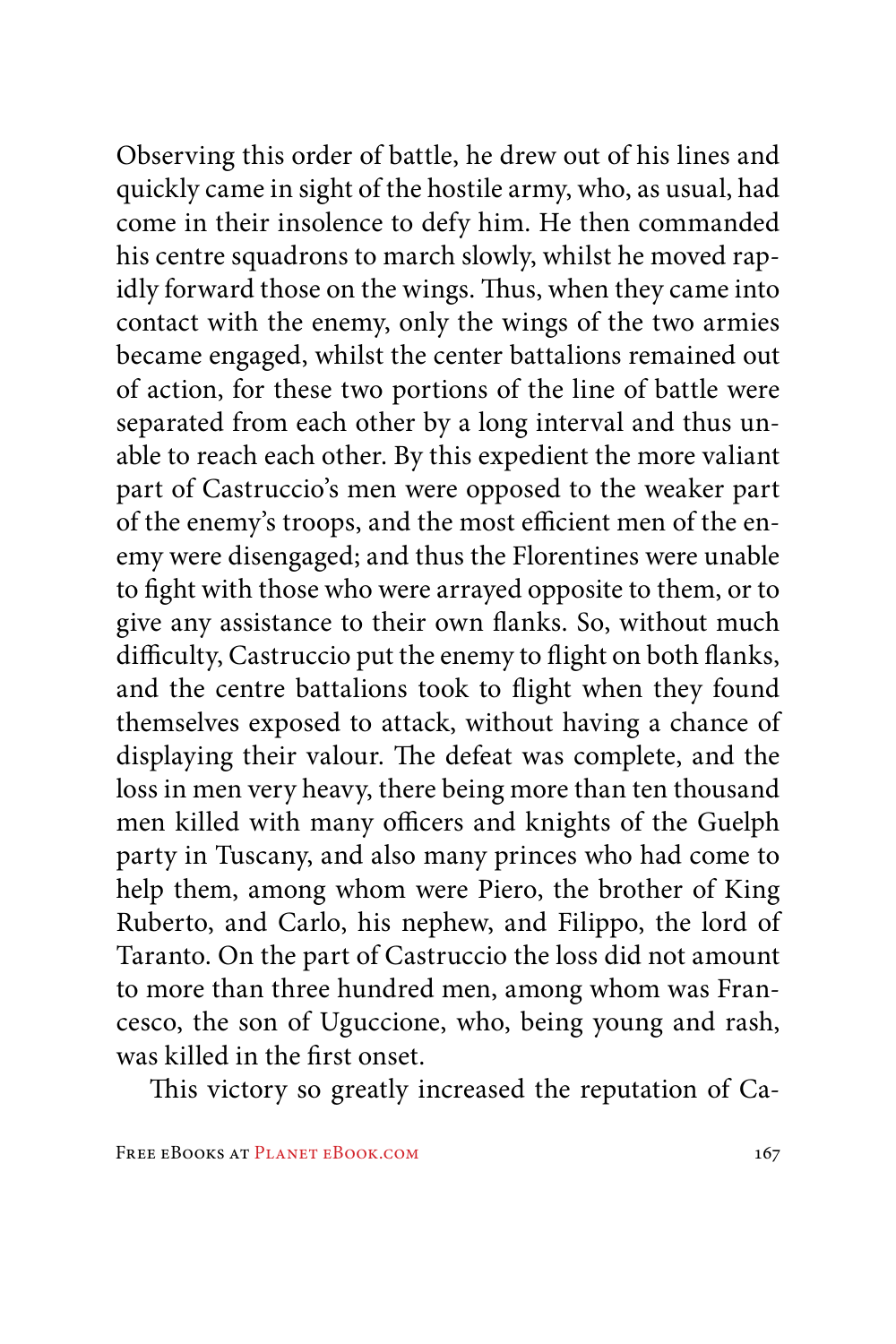struccio that Uguccione conceived some jealousy and suspicion of him, because it appeared to Uguccione that this victory had given him no increase of power, but rather than diminished it. Being of this mind, he only waited for an opportunity to give effect to it. This occurred on the death of Pier Agnolo Micheli, a man of great repute and abilities in Lucca, the murderer of whom fled to the house of Castruccio for refuge. On the sergeants of the captain going to arrest the murderer, they were driven off by Castruccio, and the murderer escaped. This affair coming to the knowledge of Uguccione, who was than at Pisa, it appeared to him a proper opportunity to punish Castruccio. He therefore sent for his son Neri, who was the governor of Lucca, and commissioned him to take Castruccio prisoner at a banquet and put him to death. Castruccio, fearing no evil, went to the governor in a friendly way, was entertained at supper, and then thrown into prison. But Neri, fearing to put him to death lest the people should be incensed, kept him alive, in order to hear further from his father concerning his intentions. Ugucionne cursed the hesitation and cowardice of his son, and at once set out from Pisa to Lucca with four hundred horsemen to finish the business in his own way; but he had not yet reached the baths when the Pisans rebelled and put his deputy to death and created Count Gaddo della Gherardesca their lord. Before Uguccione reached Lucca he heard of the occurrences at Pisa, but it did not appear wise to him to turn back, lest the Lucchese with the example of Pisa before them should close their gates against him. But the Lucchese, having heard of what had happened at Pisa,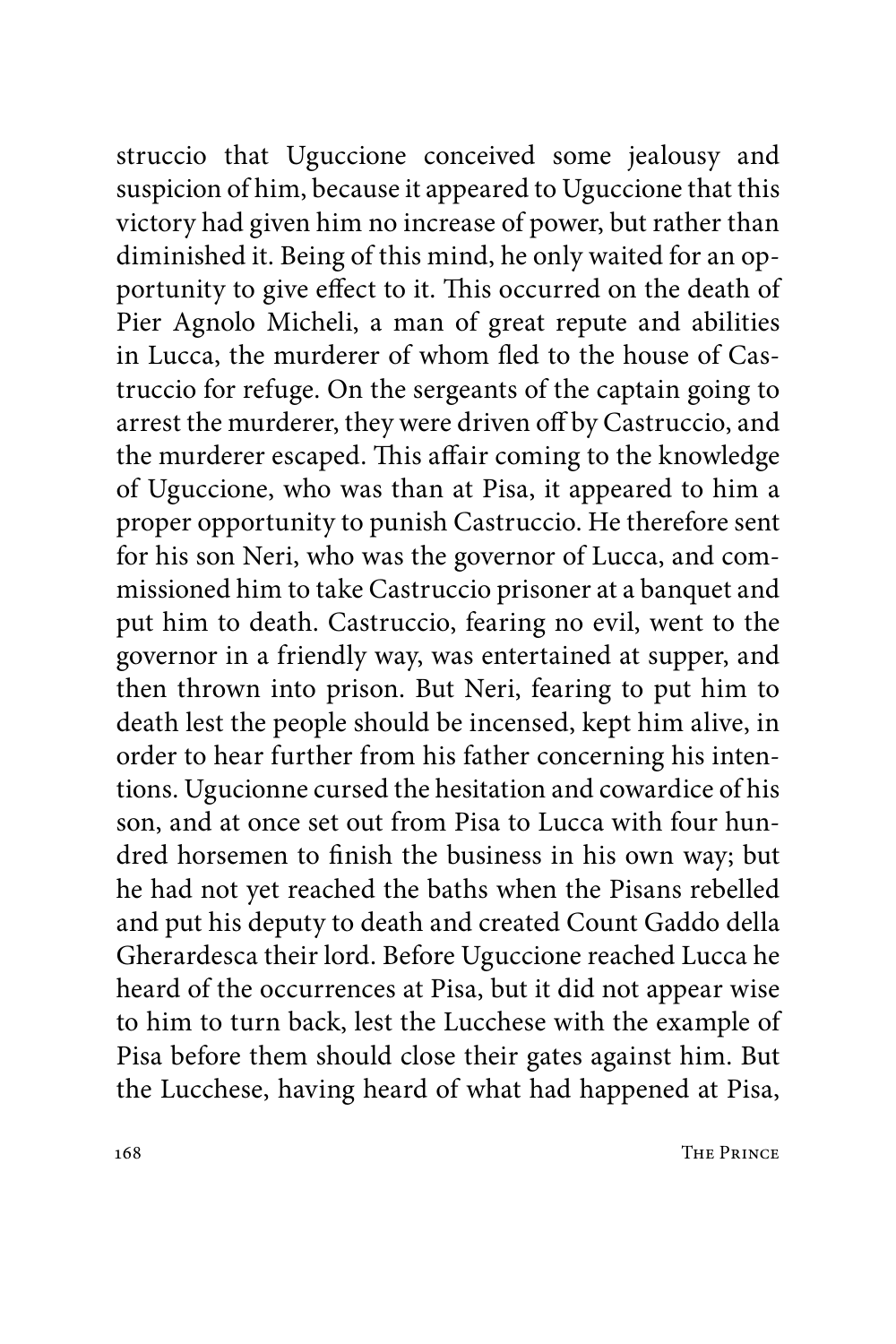availed themselves of this opportunity to demand the liberation of Castruccio, notwithstanding that Uguccione had arrived in their city. They first began to speak of it in private circles, afterwards openly in the squares and streets; then they raised a tumult, and with arms in their hands went to Uguccione and demanded that Castruccio should be set at liberty. Uguccione, fearing that worse might happen, released him from prison. Whereupon Castruccio gathered his friends around him, and with the help of the people attacked Uguccione; who, finding he had no resource but in flight, rode away with his friends to Lombardy, to the lords of Scale, where he died in poverty.

But Castruccio from being a prisoner became almost a prince in Lucca, and he carried himself so discreetly with his friends and the people that they appointed him captain of their army for one year. Having obtained this, and wishing to gain renown in war, he planned the recovery of the many towns which had rebelled after the departure of Uguccione, and with the help of the Pisans, with whom he had concluded a treaty, he marched to Serezzana. To capture this place he constructed a fort against it, which is called to-day Zerezzanello; in the course of two months Castruccio captured the town. With the reputation gained at that siege, he rapidly seized Massa, Carrara, and Lavenza, and in a short time had overrun the whole of Lunigiana. In order to close the pass which leads from Lombardy to Lunigiana, he besieged Pontremoli and wrested it from the hands of Messer Anastagio Palavicini, who was the lord of it. After this victory he returned to Lucca, and was welcomed by the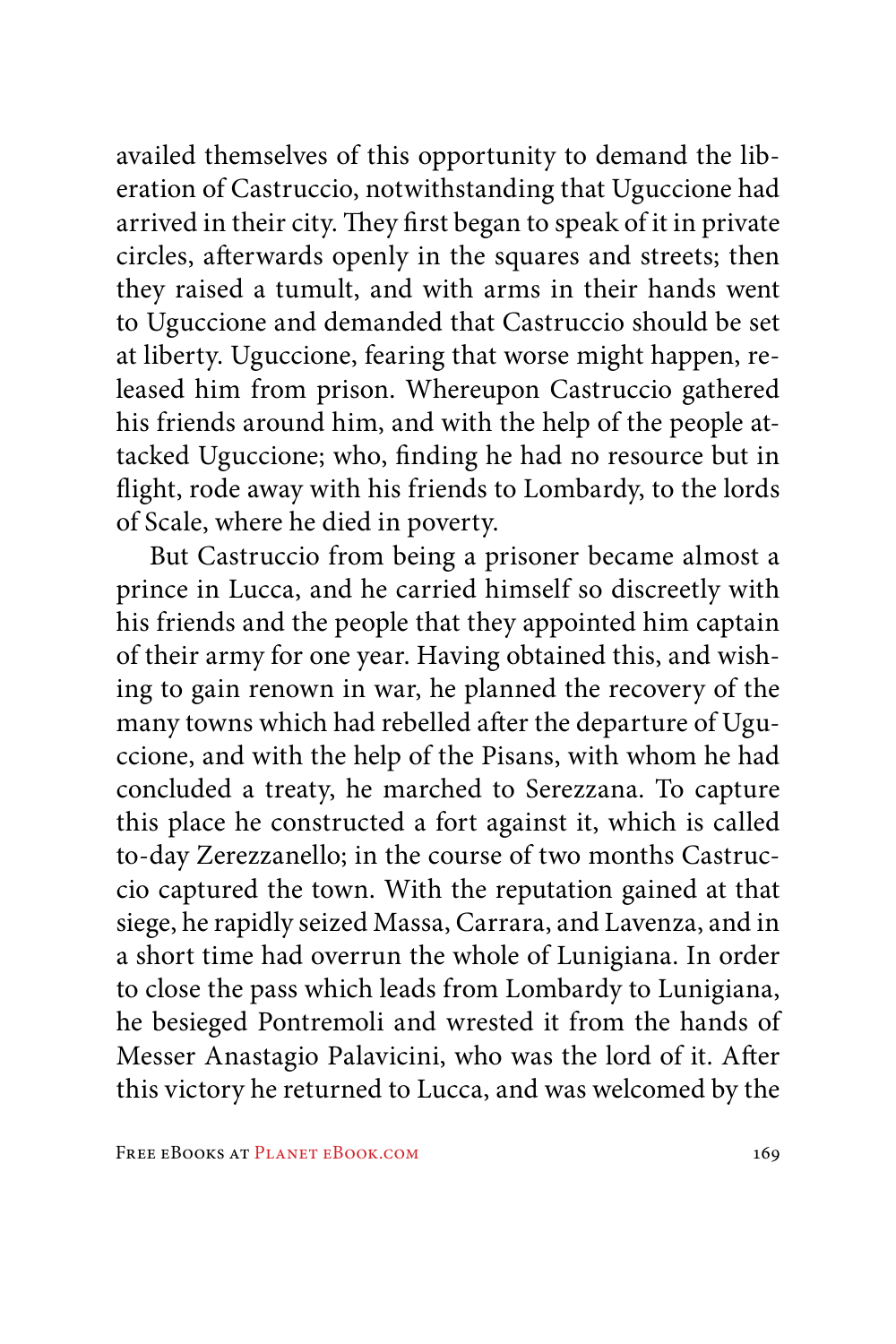whole people. And now Castruccio, deeming it imprudent any longer to defer making himself a prince, got himself created the lord of Lucca by the help of Pazzino del Poggio, Puccinello dal Portico, Francesco Boccansacchi, and Cecco Guinigi, all of whom he had corrupted; and he was afterwards solemnly and deliberately elected prince by the people. At this time Frederick of Bavaria, the King of the Romans, came into Italy to assume the Imperial crown, and Castruccio, in order that he might make friends with him, met him at the head of five hundred horsemen. Castruccio had left as his deputy in Lucca, Pagolo Guinigi, who was held in high estimation, because of the people's love for the memory of his father. Castruccio was received in great honour by Frederick, and many privileges were conferred upon him, and he was appointed the emperor's lieutenant in Tuscany. At this time the Pisans were in great fear of Gaddo della Gherardesca, whom they had driven out of Pisa, and they had recourse for assistance to Frederick. Frederick created Castruccio the lord of Pisa, and the Pisans, in dread of the Guelph party, and particularly of the Florentines, were constrained to accept him as their lord.

Frederick, having appointed a governor in Rome to watch his Italian affairs, returned to Germany. All the Tuscan and Lombardian Ghibellines, who followed the imperial lead, had recourse to Castruccio for help and counsel, and all promised him the governorship of his country, if enabled to recover it with his assistance. Among these exiles were Matteo Guidi, Nardo Scolari, Lapo Uberti, Gerozzo Nardi, and Piero Buonaccorsi, all exiled Florentines and Ghibellines.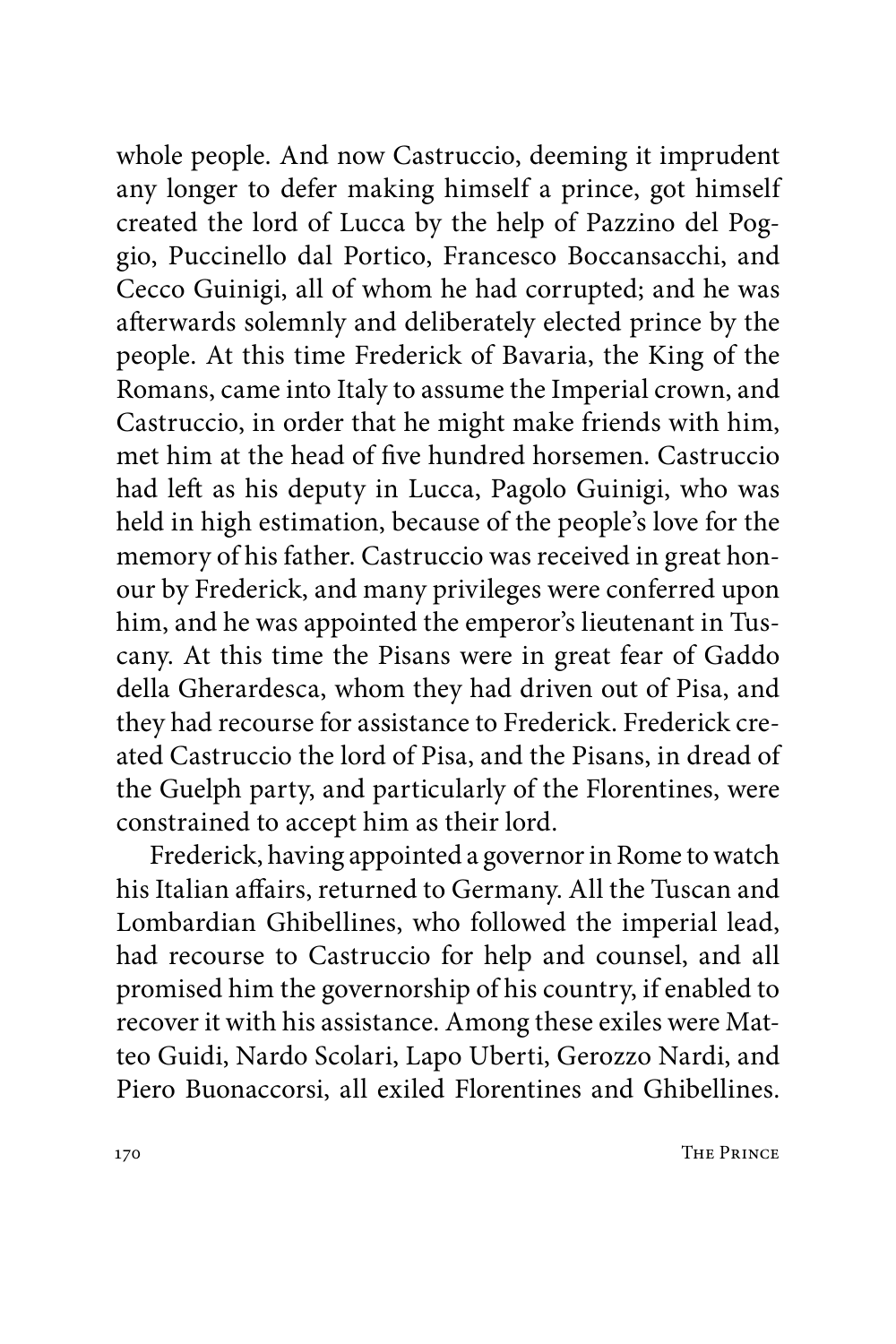Castruccio had the secret intention of becoming the master of all Tuscany by the aid of these men and of his own forces; and in order to gain greater weight in affairs, he entered into a league with Messer Matteo Visconti, the Prince of Milan, and organized for him the forces of his city and the country districts. As Lucca had five gates, he divided his own country districts into five parts, which he supplied with arms, and enrolled the men under captains and ensigns, so that he could quickly bring into the field twenty thousand soldiers, without those whom he could summon to his assistance from Pisa. While he surrounded himself with these forces and allies, it happened at Messer Matteo Visconti was attacked by the Guelphs of Piacenza, who had driven out the Ghibellines with the assistance of a Florentine army and the King Ruberto. Messer Matteo called upon Castruccio to invade the Florentines in their own territories, so that, being attacked at home, they should be compelled to draw their army out of Lombardy in order to defend themselves. Castruccio invaded the Valdarno, and seized Fucecchio and San Miniato, inflicting immense damage upon the country. Whereupon the Florentines recalled their army, which had scarcely reached Tuscany, when Castruccio was forced by other necessities to return to Lucca.

There resided in the city of Lucca the Poggio family, who were so powerful that they could not only elevate Castruccio, but even advance him to the dignity of prince; and it appearing to them they had not received such rewards for their services as they deserved, they incited other families to rebel and to drive Castruccio out of Lucca. They found their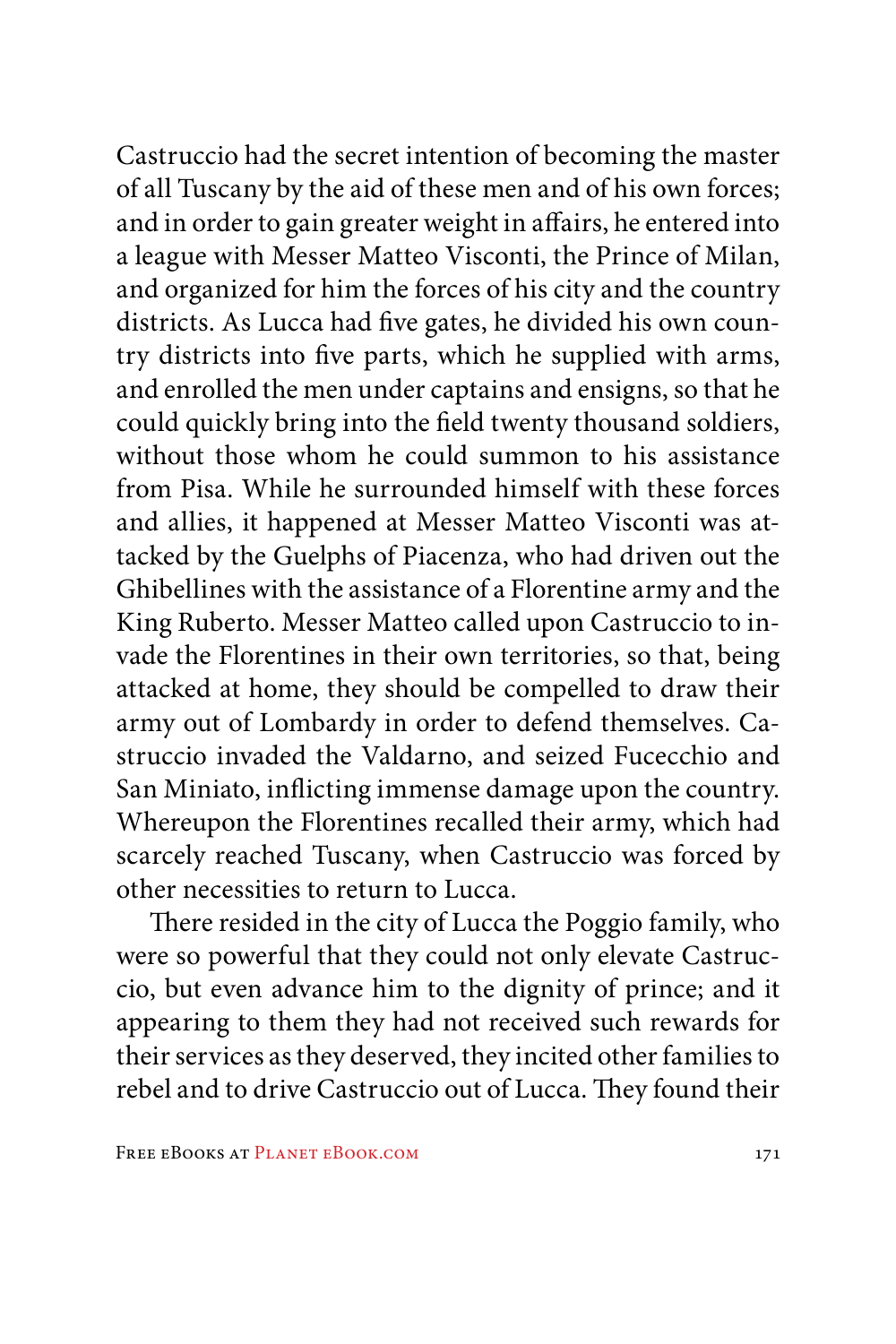opportunity one morning, and arming themselves, they set upon the lieutenant whom Castruccio had left to maintain order and killed him. They endeavoured to raise the people in revolt, but Stefano di Poggio, a peaceable old man who had taken no hand in the rebellion, intervened and compelled them by his authority to lay down their arms; and he offered to be their mediator with Castruccio to obtain from him what they desired. Therefore they laid down their arms with no greater intelligence than they had taken them up. Castruccio, having heard the news of what had happened at Lucca, at once put Pagolo Guinigi in command of the army, and with a troop of cavalry set out for home. Contrary to his expectations, he found the rebellion at an end, yet he posted his men in the most advantageous places throughout the city. As it appeared to Stefano that Castruccio ought to be very much obliged to him, he sought him out, and without saying anything on his own behalf, for he did not recognize any need for doing so, he begged Castruccio to pardon the other members of his family by reason of their youth, their former friendships, and the obligations which Castruccio was under to their house. To this Castruccio graciously responded, and begged Stefano to reassure himself, declaring that it gave him more pleasure to find the tumult at an end than it had ever caused him anxiety to hear of its inception. He encouraged Stefano to bring his family to him, saying that he thanked God for having given him the opportunity of showing his clemency and liberality. Upon the word of Stefano and Castruccio they surrendered, and with Stefano were immediately thrown into prison and put to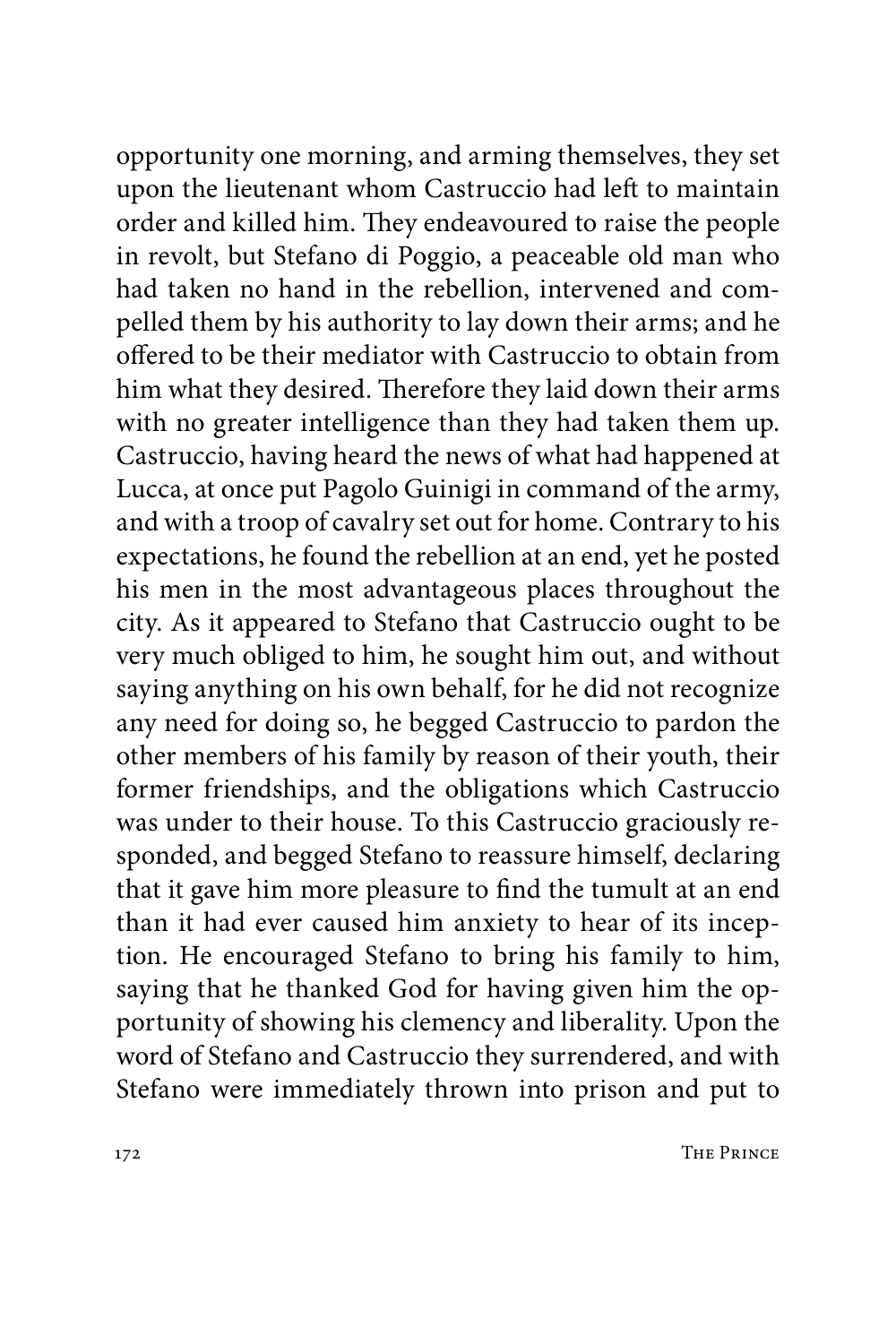death. Meanwhile the Florentines had recovered San Miniato, whereupon it seemed advisable to Castruccio to make peace, as it did not appear to him that he was sufficiently secure at Lucca to leave him. He approached the Florentines with the proposal of a truce, which they readily entertained, for they were weary of the war, and desirous of getting rid of the expenses of it. A treaty was concluded with them for two years, by which both parties agreed to keep the conquests they had made. Castruccio thus released from this trouble, turned his attention to affairs in Lucca, and in order that he should not again be subject to the perils from which he had just escaped, he, under various pretences and reasons, first wiped out all those who by their ambition might aspire to the principality; not sparing one of them, but depriving them of country and property, and those whom he had in his hands of life also, stating that he had found by experience that none of them were to be trusted. Then for his further security he raised a fortress in Lucca with the stones of the towers of those whom he had killed or hunted out of the state.

Whilst Castruccio made peace with the Florentines, and strengthened his position in Lucca, he neglected no opportunity, short of open war, of increasing his importance elsewhere. It appeared to him that if he could get possession of Pistoia, he would have one foot in Florence, which was his great desire. He, therefore, in various ways made friends with the mountaineers, and worked matters so in Pistoia that both parties confided their secrets to him. Pistoia was divided, as it always had been, into the Bianchi and Neri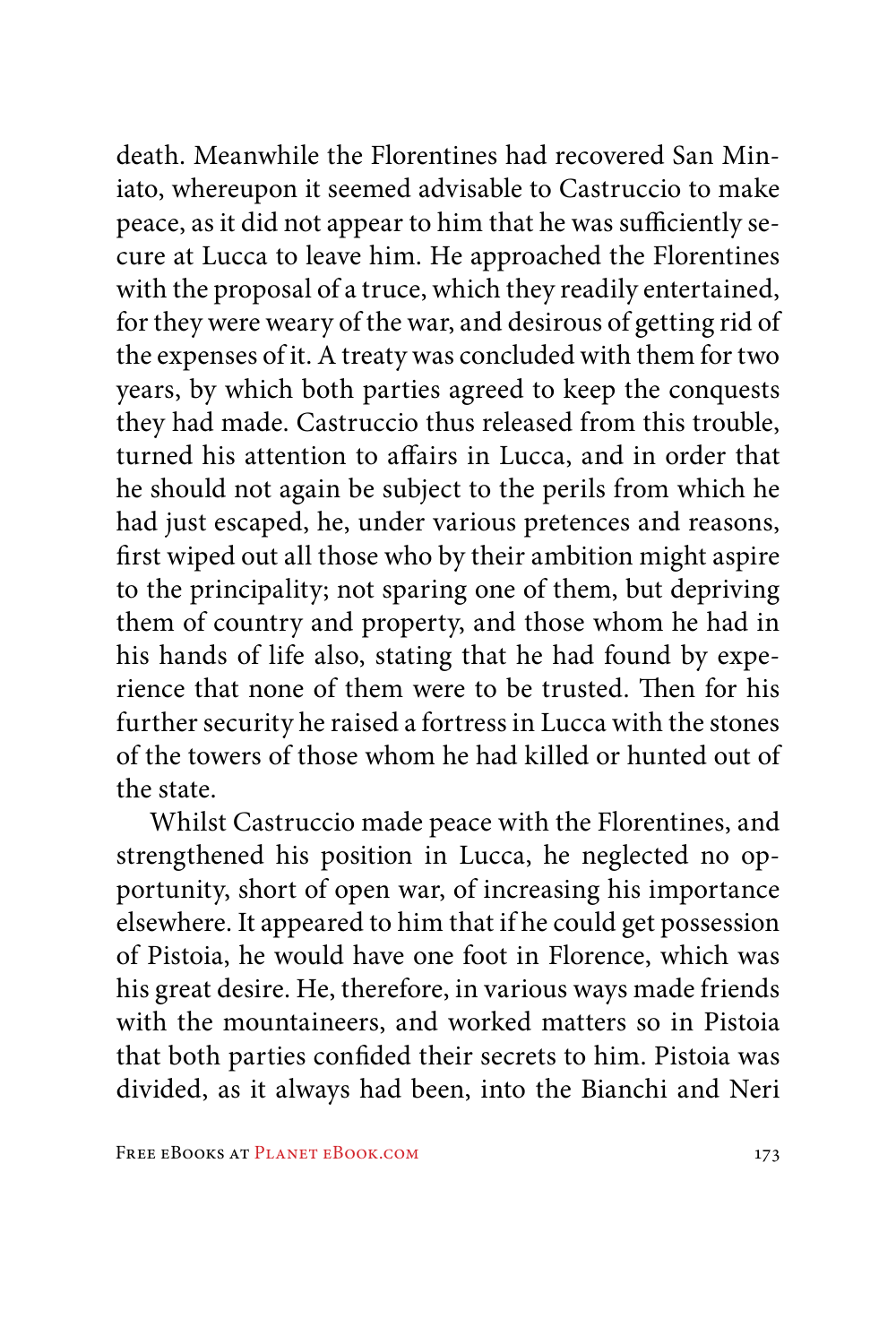parties; the head of the Bianchi was Bastiano di Possente, and of the Neri, Jacopo da Gia. Each of these men held secret communications with Castruccio, and each desired to drive the other out of the city; and, after many threatenings, they came to blows. Jacopo fortified himself at the Florentine gate, Bastiano at that of the Lucchese side of the city; both trusted more in Castruccio than in the Florentines, because they believed that Castruccio was far more ready and willing to fight than the Florentines, and they both sent to him for assistance. He gave promises to both, saying to Bastiano that he would come in person, and to Jacopo that he would send his pupil, Pagolo Guinigi. At the appointed time he sent forward Pagolo by way of Pisa, and went himself direct to Pistoia; at midnight both of them met outside the city, and both were admitted as friends. Thus the two leaders entered, and at a signal given by Castruccio, one killed Jacopo da Gia, and the other Bastiano di Possente, and both took prisoners or killed the partisans of either faction. Without further opposition Pistoia passed into the hands of Castruccio, who, having forced the Signoria to leave the palace, compelled the people to yield obedience to him, making them many promises and remitting their old debts. The countryside flocked to the city to see the new prince, and all were filled with hope and quickly settled down, influenced in a great measure by his great valour.

About this time great disturbances arose in Rome, owing to the dearness of living which was caused by the absence of the pontiff at Avignon. The German governor, Enrico, was much blamed for what happened—murders and tu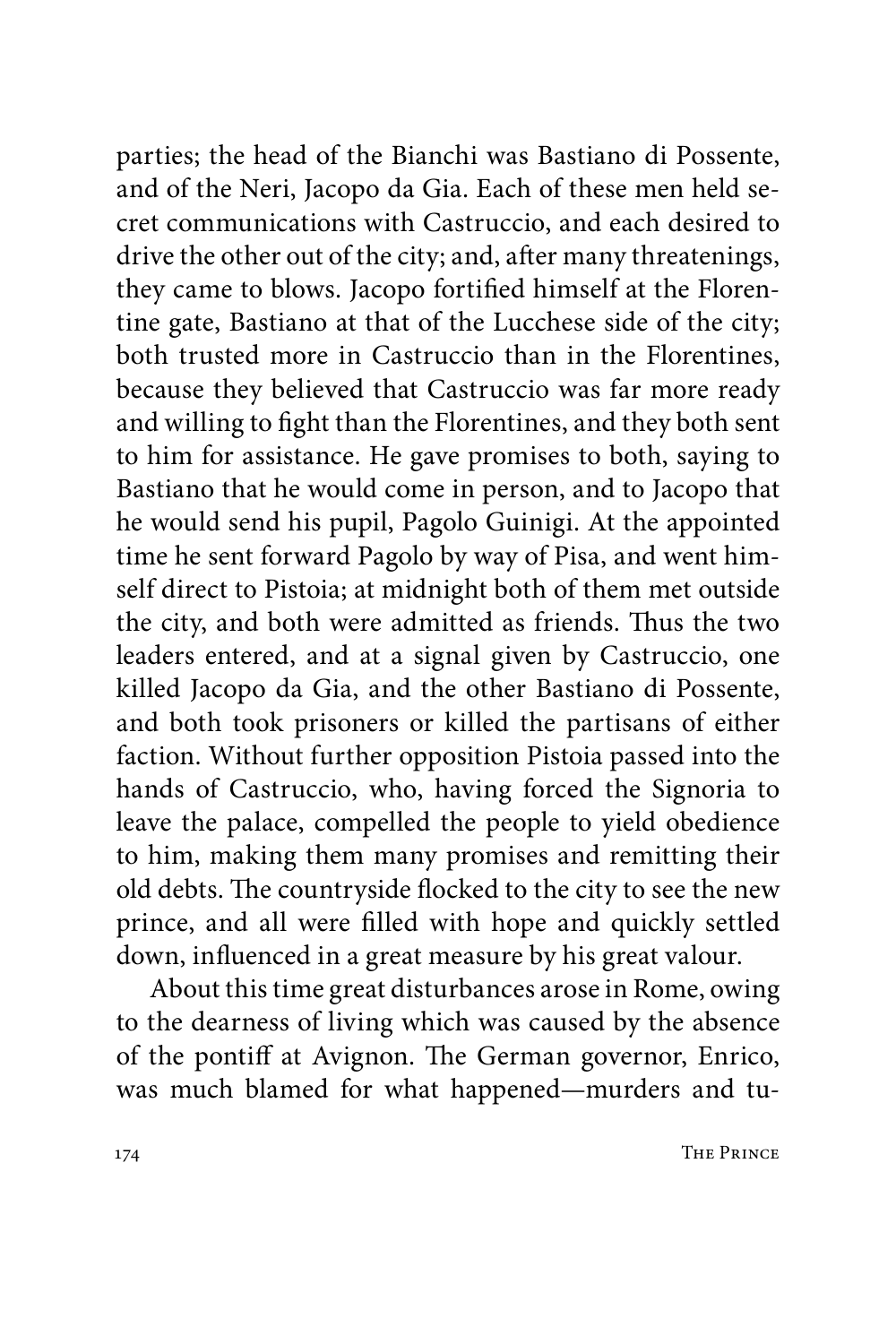mults following each other daily, without his being able to put an end to them. This caused Enrico much anxiety lest the Romans should call in Ruberto, the King of Naples, who would drive the Germans out of the city, and bring back the Pope. Having no nearer friend to whom he could apply for help than Castruccio, he sent to him, begging him not only to give him assistance, but also to come in person to Rome. Castruccio considered that he ought not to hesitate to render the emperor this service, because he believed that he himself would not be safe if at any time the emperor ceased to hold Rome. Leaving Pagolo Guinigi in command at Lucca, Castruccio set out for Rome with six hundred horsemen, where he was received by Enrico with the greatest distinction. In a short time the presence of Castruccio obtained such respect for the emperor that, without bloodshed or violence, good order was restored, chiefly by reason of Castruccio having sent by sea from the country round Pisa large quantities of corn, and thus removed the source of the trouble. When he had chastised some of the Roman leaders, and admonished others, voluntary obedience was rendered to Enrico. Castruccio received many honours, and was made a Roman senator. This dignity was assumed with the greatest pomp, Castruccio being clothed in a brocaded toga, which had the following words embroidered on its front: 'I am what God wills.' Whilst on the back was: 'What God desires shall be.'

During this time the Florentines, who were much enraged that Castruccio should have seized Pistoia during the truce, considered how they could tempt the city to rebel,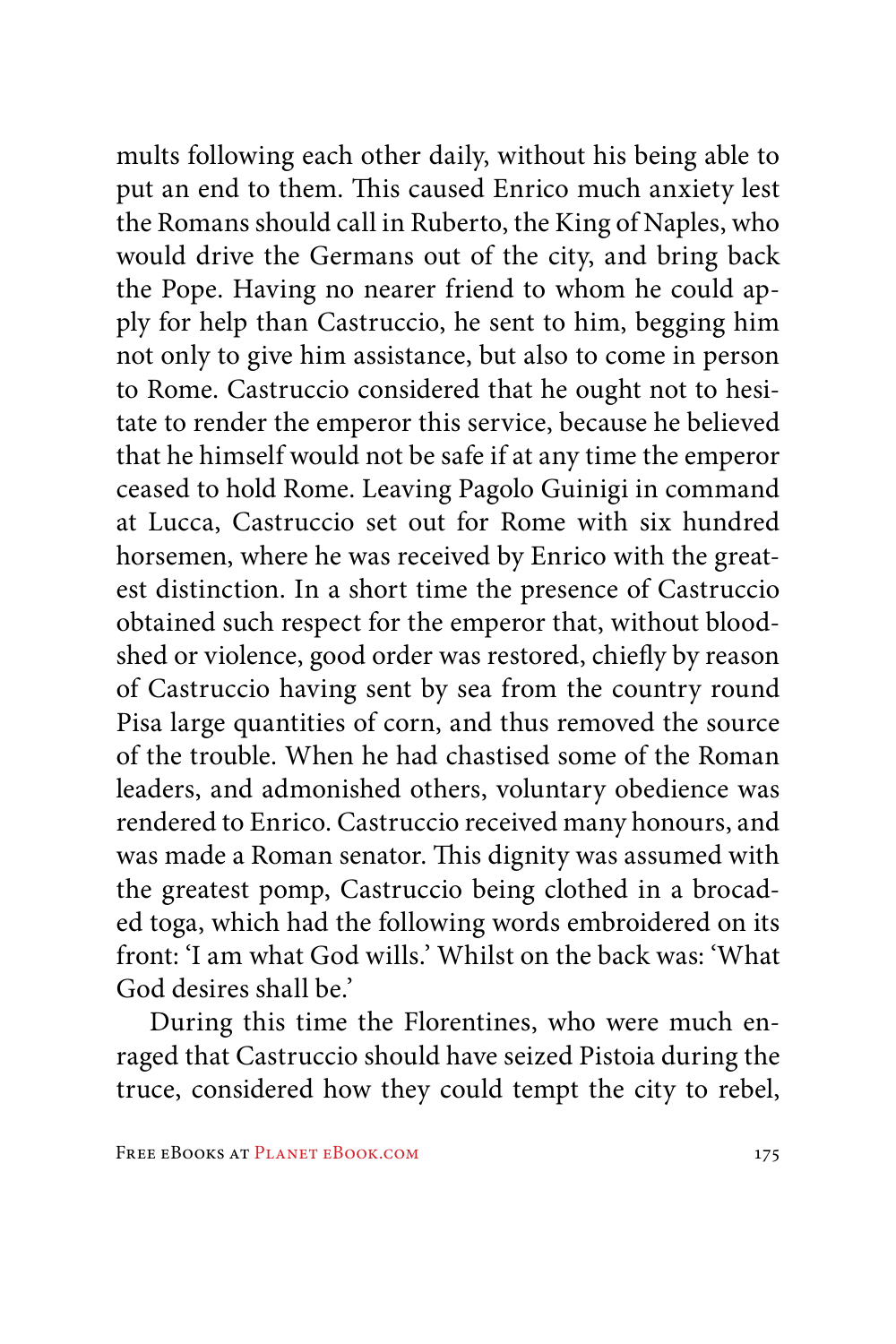to do which they thought would not be difficult in his absence. Among the exiled Pistoians in Florence were Baldo Cecchi and Jacopo Baldini, both men of leading and ready to face danger. These men kept up communications with their friends in Pistoia, and with the aid of the Florentines entered the city by night, and after driving out some of Castruccio's officials and partisans, and killing others, they restored the city to its freedom. The news of this greatly angered Castruccio, and taking leave of Enrico, he pressed on in great haste to Pistoia. When the Florentines heard of his return, knowing that he would lose no time, they decided to intercept him with their forces in the Val di Nievole, under the belief that by doing so they would cut off his road to Pistoia. Assembling a great army of the supporters of the Guelph cause, the Florentines entered the Pistoian territories. On the other hand, Castruccio reached Montecarlo with his army; and having heard where the Florentines' lay, he decided not to encounter it in the plains of Pistoia, nor to await it in the plains of Pescia, but, as far as he possibly could, to attack it boldly in the Pass of Serravalle. He believed that if he succeeded in this design, victory was assured, although he was informed that the Florentines had thirty thousand men, whilst he had only twelve thousand. Although he had every confidence in his own abilities and the valour of his troops, yet he hesitated to attack his enemy in the open lest he should be overwhelmed by numbers. Serravalle is a castle between Pescia and Pistoia, situated on a hill which blocks the Val di Nievole, not in the exact pass, but about a bowshot beyond; the pass itself is in places nar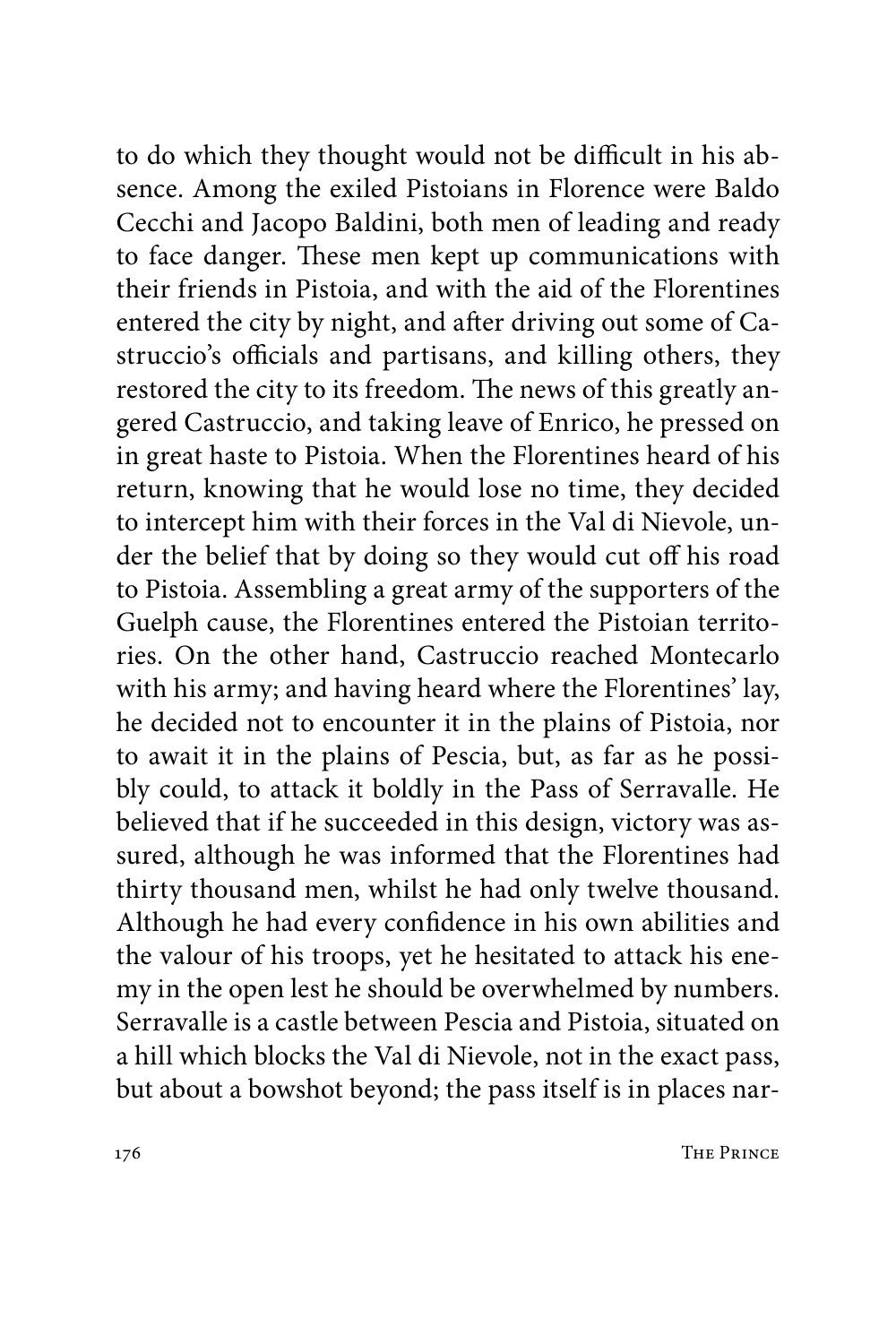row and steep, whilst in general it ascends gently, but is still narrow, especially at the summit where the waters divide, so that twenty men side by side could hold it. The lord of Serravalle was Manfred, a German, who, before Castruccio became lord of Pistoia, had been allowed to remain in possession of the castle, it being common to the Lucchese and the Pistoians, and unclaimed by either—neither of them wishing to displace Manfred as long as he kept his promise of neutrality, and came under obligations to no one. For these reasons, and also because the castle was well fortified, he had always been able to maintain his position. It was here that Castruccio had determined to fall upon his enemy, for here his few men would have the advantage, and there was no fear lest, seeing the large masses of the hostile force before they became engaged, they should not stand. As soon as this trouble with Florence arose, Castruccio saw the immense advantage which possession of this castle would give him, and having an intimate friendship with a resident in the castle, he managed matters so with him that four hundred of his men were to be admitted into the castle the night before the attack on the Florentines, and the castellan put to death.

Castruccio, having prepared everything, had now to encourage the Florentines to persist in their desire to carry the seat of war away from Pistoia into the Val di Nievole, therefore he did not move his army from Montecarlo. Thus the Florentines hurried on until they reached their encampment under Serravalle, intending to cross the hill on the following morning. In the meantime, Castruccio had seized the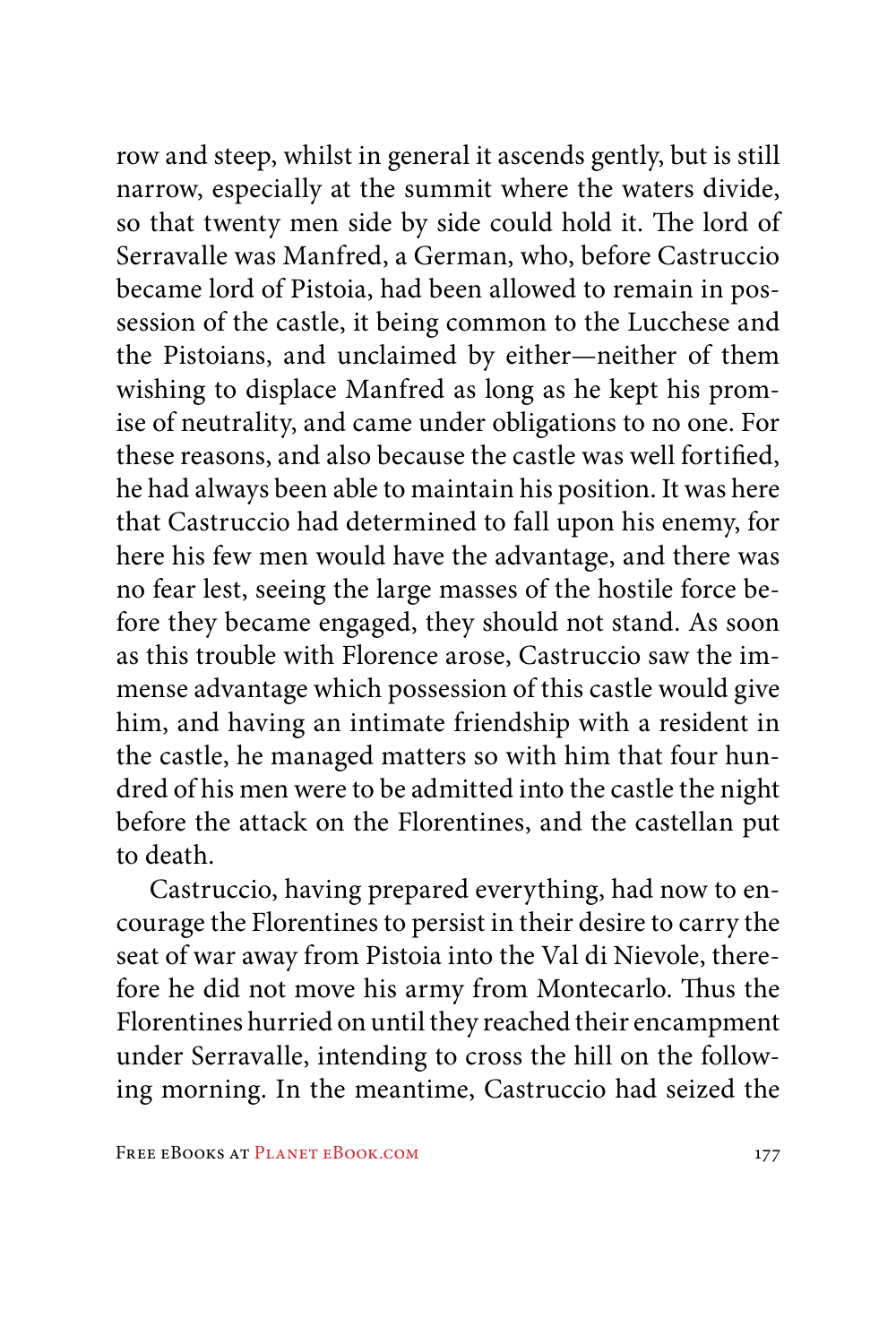castle at night, had also moved his army from Montecarlo, and marching from thence at midnight in dead silence, had reached the foot of Serravalle: thus he and the Florentines commenced the ascent of the hill at the same time in the morning. Castruccio sent forward his infantry by the main road, and a troop of four hundred horsemen by a path on the left towards the castle. The Florentines sent forward four hundred cavalry ahead of their army which was following, never expecting to find Castruccio in possession of the hill, nor were they aware of his having seized the castle. Thus it happened that the Florentine horsemen mounting the hill were completely taken by surprise when they discovered the infantry of Castruccio, and so close were they upon it they had scarcely time to pull down their visors. It was a case of unready soldiers being attacked by ready, and they were assailed with such vigour that with difficulty they could hold their own, although some few of them got through. When the noise of the fighting reached the Florentine camp below, it was filled with confusion. The cavalry and infantry became inextricably mixed: the captains were unable to get their men either backward or forward, owing to the narrowness of the pass, and amid all this tumult no one knew what ought to be done or what could be done. In a short time the cavalry who were engaged with the enemy's infantry were scattered or killed without having made any effective defence because of their unfortunate position, although in sheer desperation they had offered a stout resistance. Retreat had been impossible, with the mountains on both flanks, whilst in front were their enemies, and in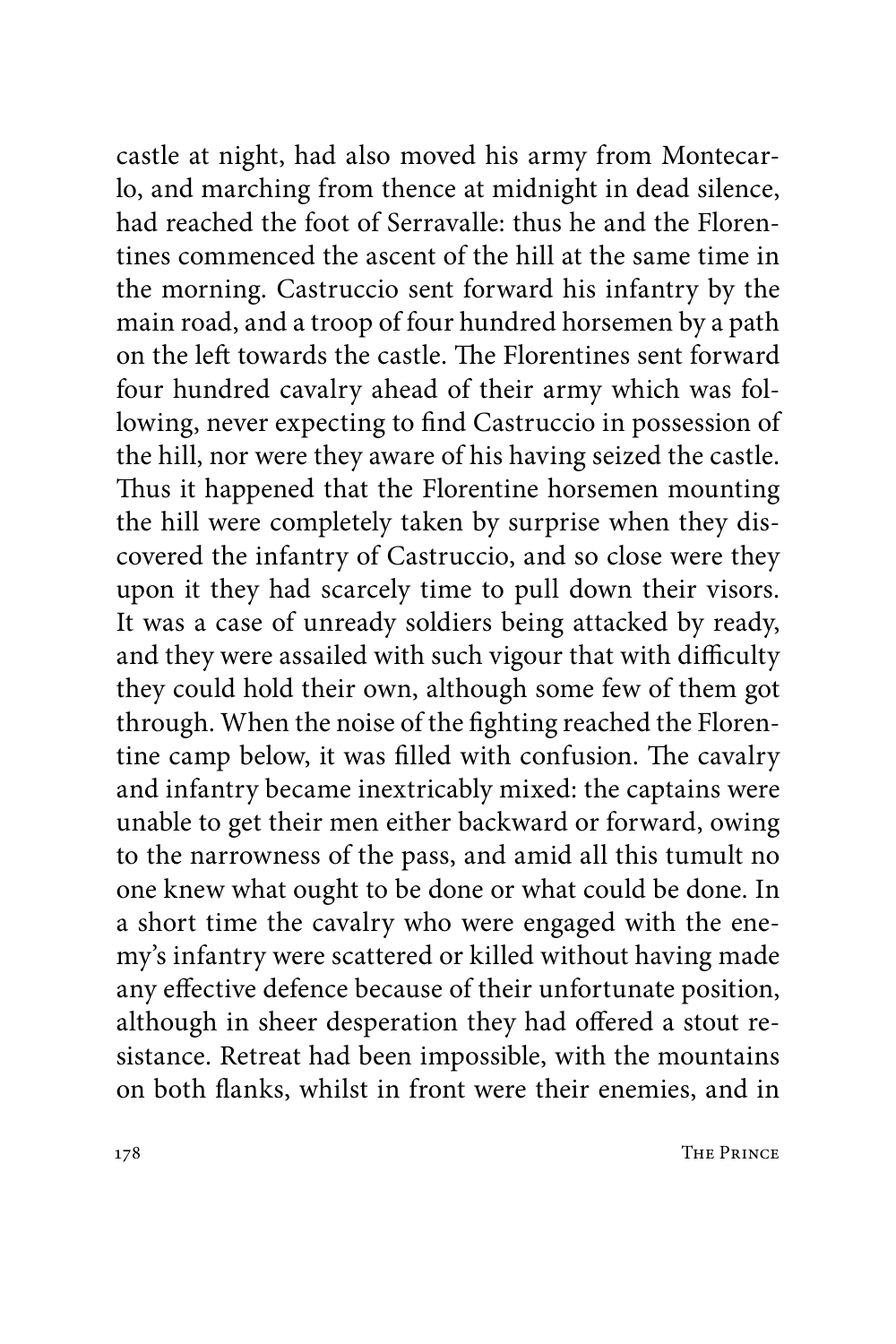the rear their friends. When Castruccio saw that his men were unable to strike a decisive blow at the enemy and put them to flight, he sent one thousand infantrymen round by the castle, with orders to join the four hundred horsemen he had previously dispatched there, and commanded the whole force to fall upon the flank of the enemy. These orders they carried out with such fury that the Florentines could not sustain the attack, but gave way, and were soon in full retreat—conquered more by their unfortunate position than by the valour of their enemy. Those in the rear turned towards Pistoia, and spread through the plains, each man seeking only his own safety. The defeat was complete and very sanguinary. Many captains were taken prisoners, among whom were Bandini dei Rossi, Francesco Brunelleschi, and Giovanni della Tosa, all Florentine noblemen, with many Tuscans and Neapolitans who fought on the Florentine side, having been sent by King Ruberto to assist the Guelphs. Immediately the Pistoians heard of this defeat they drove out the friends of the Guelphs, and surrendered to Castruccio. He was not content with occupying Prato and all the castles on the plains on both sides of the Arno, but marched his army into the plain of Peretola, about two miles from Florence. Here he remained many days, dividing the spoils, and celebrating his victory with feasts and games, holding horse races, and foot races for men and women. He also struck medals in commemoration of the defeat of the Florentines. He endeavoured to corrupt some of the citizens of Florence, who were to open the city gates at night; but the conspiracy was discovered, and the participa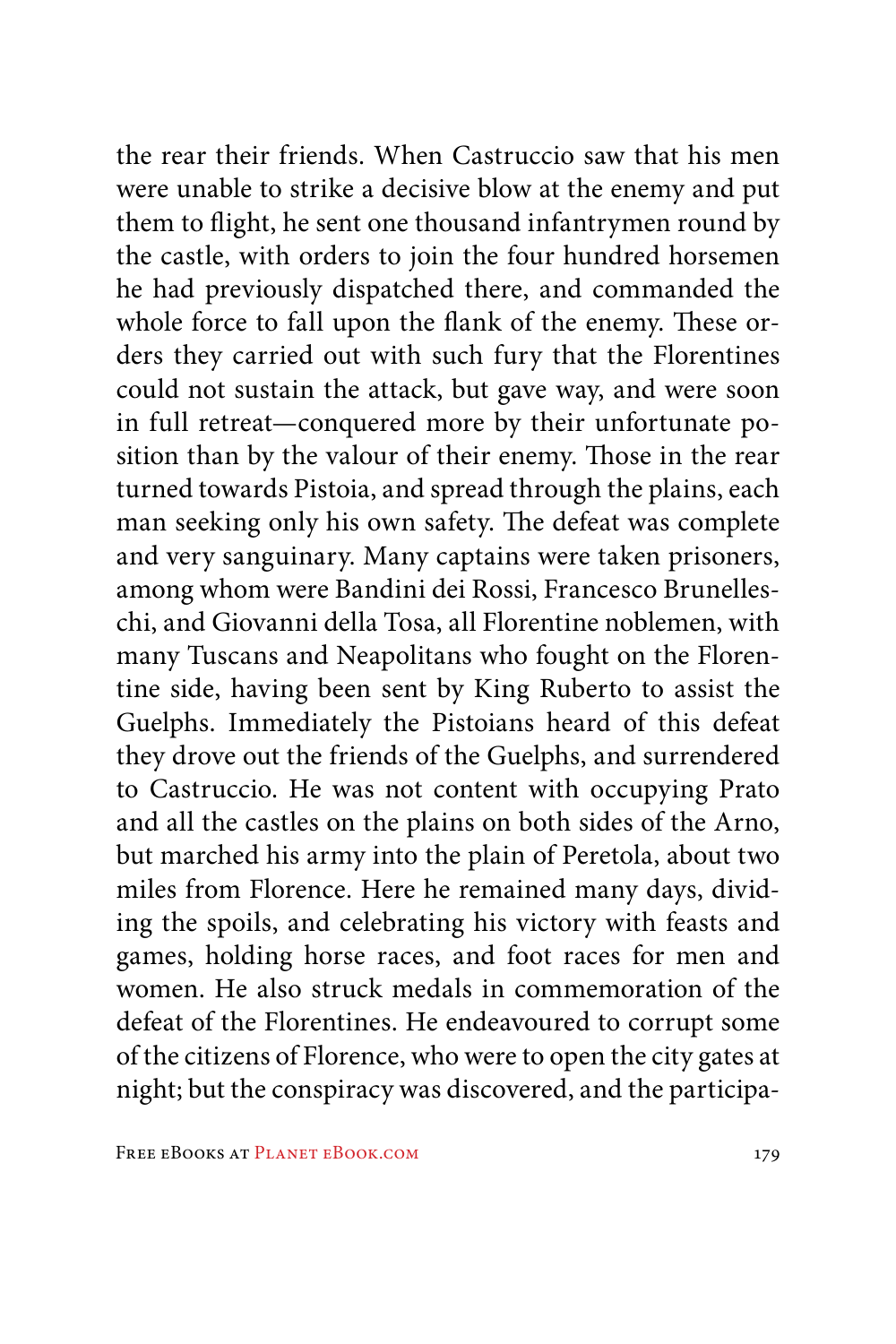tors in it taken and beheaded, among whom were Tommaso Lupacci and Lambertuccio Frescobaldi. This defeat caused the Florentines great anxiety, and despairing of preserving their liberty, they sent envoys to King Ruberto of Naples, offering him the dominion of their city; and he, knowing of what immense importance the maintenance of the Guelph cause was to him, accepted it. He agreed with the Florentines to receive from them a yearly tribute of two hundred thousand florins, and he send his son Carlo to Florence with four thousand horsemen.

Shortly after this the Florentines were relieved in some degree of the pressure of Castruccio's army, owing to his being compelled to leave his positions before Florence and march on Pisa, in order to suppress a conspiracy that had been raised against him by Benedetto Lanfranchi, one of the first men in Pisa, who could not endure that his fatherland should be under the dominion of the Lucchese. He had formed this conspiracy, intending to seize the citadel, kill the partisans of Castruccio, and drive out the garrison. As, however, in a conspiracy paucity of numbers is essential to secrecy, so for its execution a few are not sufficient, and in seeking more adherents to his conspiracy Lanfranchi encountered a person who revealed the design to Castruccio. This betrayal cannot be passed by without severe reproach to Bonifacio Cerchi and Giovanni Guidi, two Florentine exiles who were suffering their banishment in Pisa. Thereupon Castruccio seized Benedetto and put him to death, and beheaded many other noble citizens, and drove their families into exile. It now appeared to Castruccio that both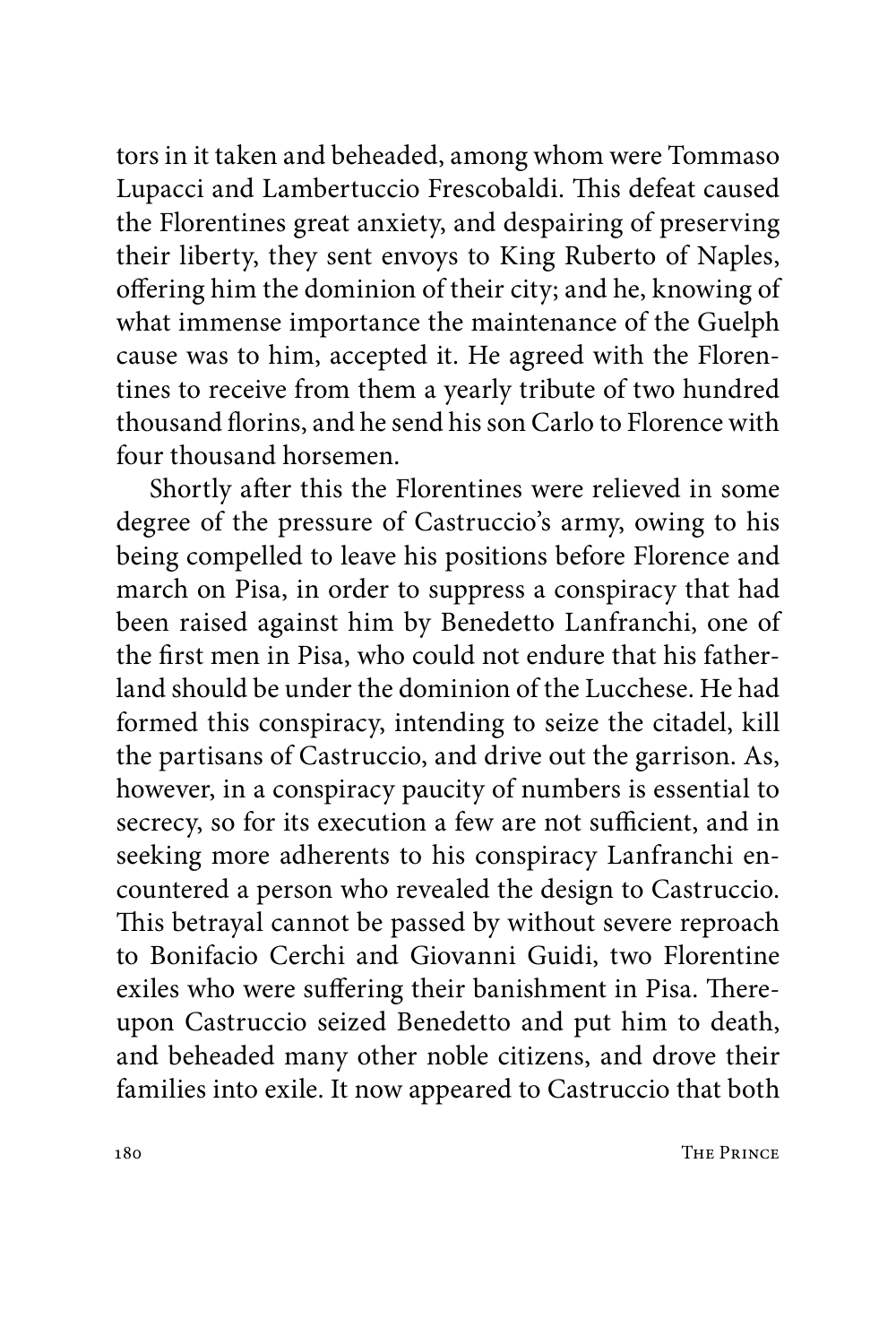Pisa and Pistoia were thoroughly disaffected; he employed much thought and energy upon securing his position there, and this gave the Florentines their opportunity to reorganize their army, and to await the coming of Carlo, the son of the King of Naples. When Carlo arrived they decided to lose no more time, and assembled a great army of more than thirty thousand infantry and ten thousand cavalry having called to their aid every Guelph there was in Italy. They consulted whether they should attack Pistoia or Pisa first, and decided that it would be better to march on the latter—a course, owing to the recent conspiracy, more likely to succeed, and of more advantage to them, because they believed that the surrender of Pistoia would follow the acquisition of Pisa.

In the early part of May 1328, the Florentines put in motion this army and quickly occupied Lastra, Signa, Montelupo, and Empoli, passing from thence on to San Miniato. When Castruccio heard of the enormous army which the Florentines were sending against him, he was in no degree alarmed, believing that the time had now arrived when Fortune would deliver the empire of Tuscany into his hands, for he had no reason to think that his enemy would make a better fight, or had better prospects of success, than at Pisa or Serravalle. He assembled twenty thousand foot soldiers and four thousand horsemen, and with this army went to Fucecchio, whilst he sent Pagolo Guinigi to Pisa with five thousand infantry. Fucecchio has a stronger position than any other town in the Pisan district, owing to its situation between the rivers Arno and Gusciana and its slight ele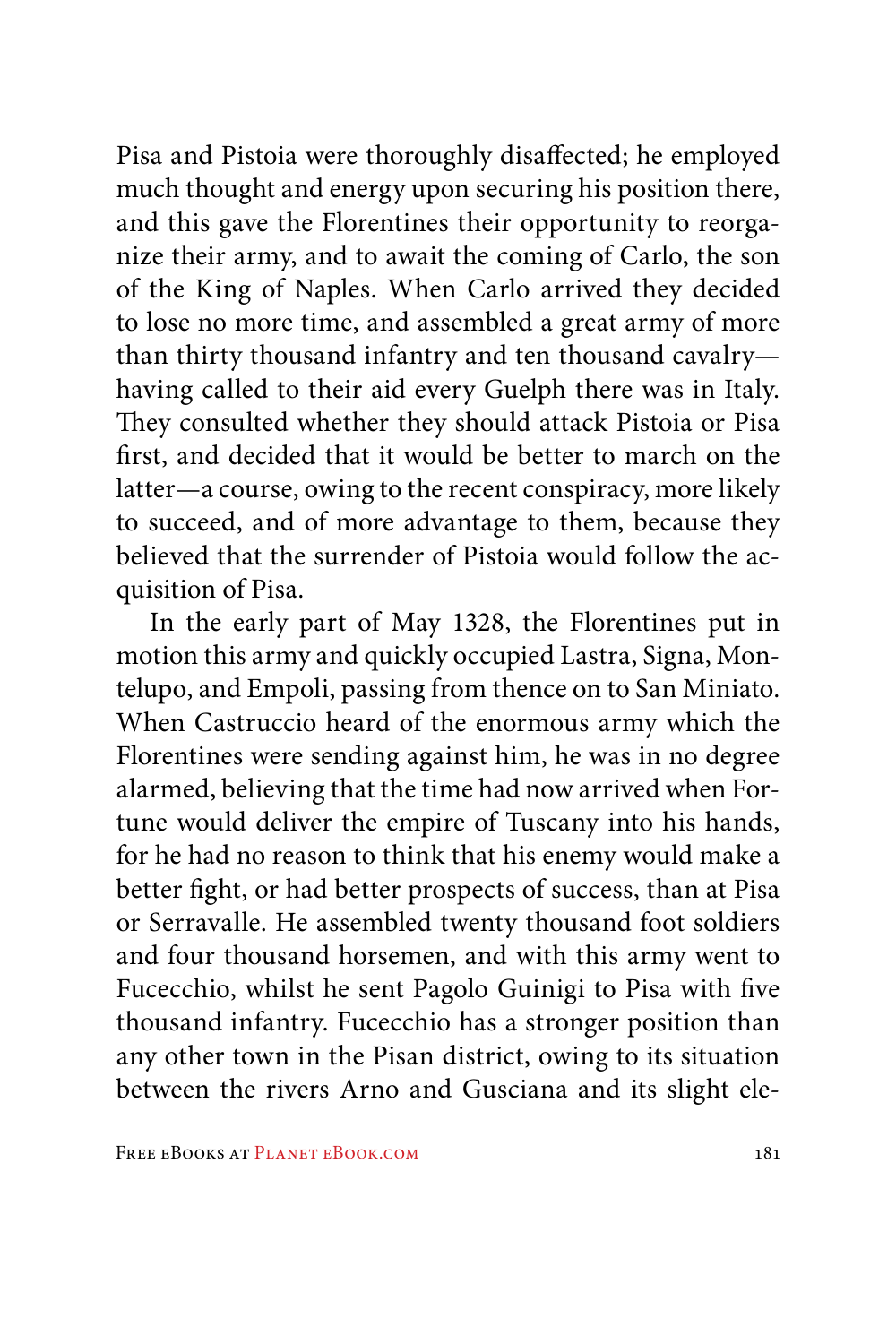vation above the surrounding plain. Moreover, the enemy could not hinder its being victualled unless they divided their forces, nor could they approach it either from the direction of Lucca or Pisa, nor could they get through to Pisa, or attack Castruccio's forces except at a disadvantage. In one case they would find themselves placed between his two armies, the one under his own command and the other under Pagolo, and in the other case they would have to cross the Arno to get to close quarters with the enemy, an undertaking of great hazard. In order to tempt the Florentines to take this latter course, Castruccio withdrew his men from the banks of the river and placed them under the walls of Fucecchio, leaving a wide expanse of land between them and the river.

The Florentines, having occupied San Miniato, held a council of war to decide whether they should attack Pisa or the army of Castruccio, and, having weighed the difficulties of both courses, they decided upon the latter. The river Arno was at that time low enough to be fordable, yet the water reached to the shoulders of the infantrymen and to the saddles of the horsemen. On the morning of 10 June 1328, the Florentines commenced the battle by ordering forward a number of cavalry and ten thousand infantry. Castruccio, whose plan of action was fixed, and who well knew what to do, at once attacked the Florentines with five thousand infantry and three thousand horsemen, not allowing them to issue from the river before he charged them; he also sent one thousand light infantry up the river bank, and the same number down the Arno. The infantry of the Florentines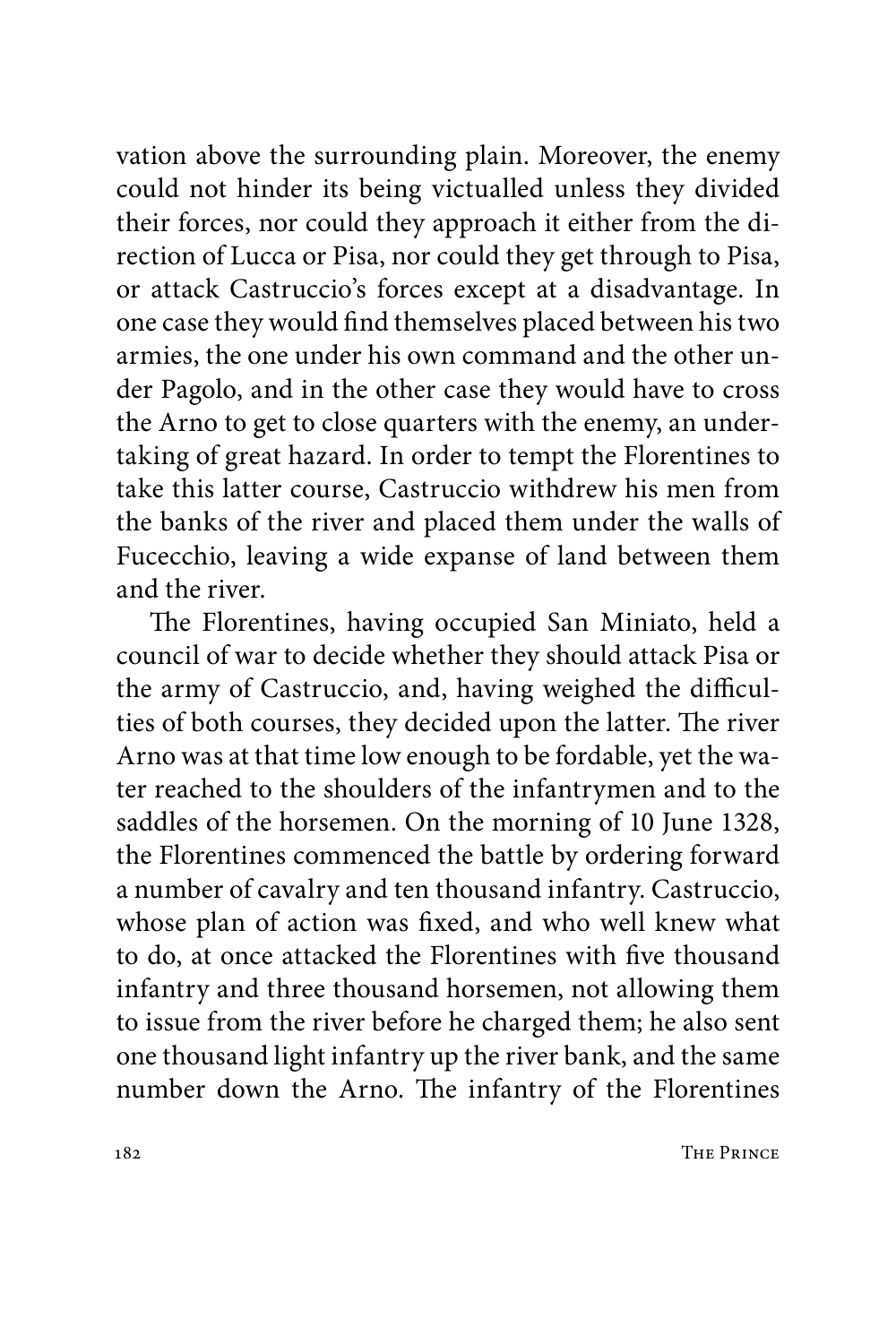were so much impeded by their arms and the water that they were not able to mount the banks of the river, whilst the cavalry had made the passage of the river more difficult for the others, by reason of the few who had crossed having broken up the bed of the river, and this being deep with mud, many of the horses rolled over with their riders and many of them had stuck so fast that they could not move. When the Florentine captains saw the difficulties their men were meeting, they withdrew them and moved higher up the river, hoping to find the river bed less treacherous and the banks more adapted for landing. These men were met at the bank by the forces which Castruccio had already sent forward, who, being light armed with bucklers and javelins in their hands, let fly with tremendous shouts into the faces and bodies of the cavalry. The horses, alarmed by the noise and the wounds, would not move forward, and trampled each other in great confusion. The fight between the men of Castruccio and those of the enemy who succeeded in crossing was sharp and terrible; both sides fought with the utmost desperation and neither would yield. The soldiers of Castruccio fought to drive the others back into the river, whilst the Florentines strove to get a footing on land in order to make room for the others pressing forward, who if they could but get out of the water would be able to fight, and in this obstinate conflict they were urged on by their captains. Castruccio shouted to his men that these were the same enemies whom they had before conquered at Serravalle, whilst the Florentines reproached each other that the many should be overcome by the few. At length Castruc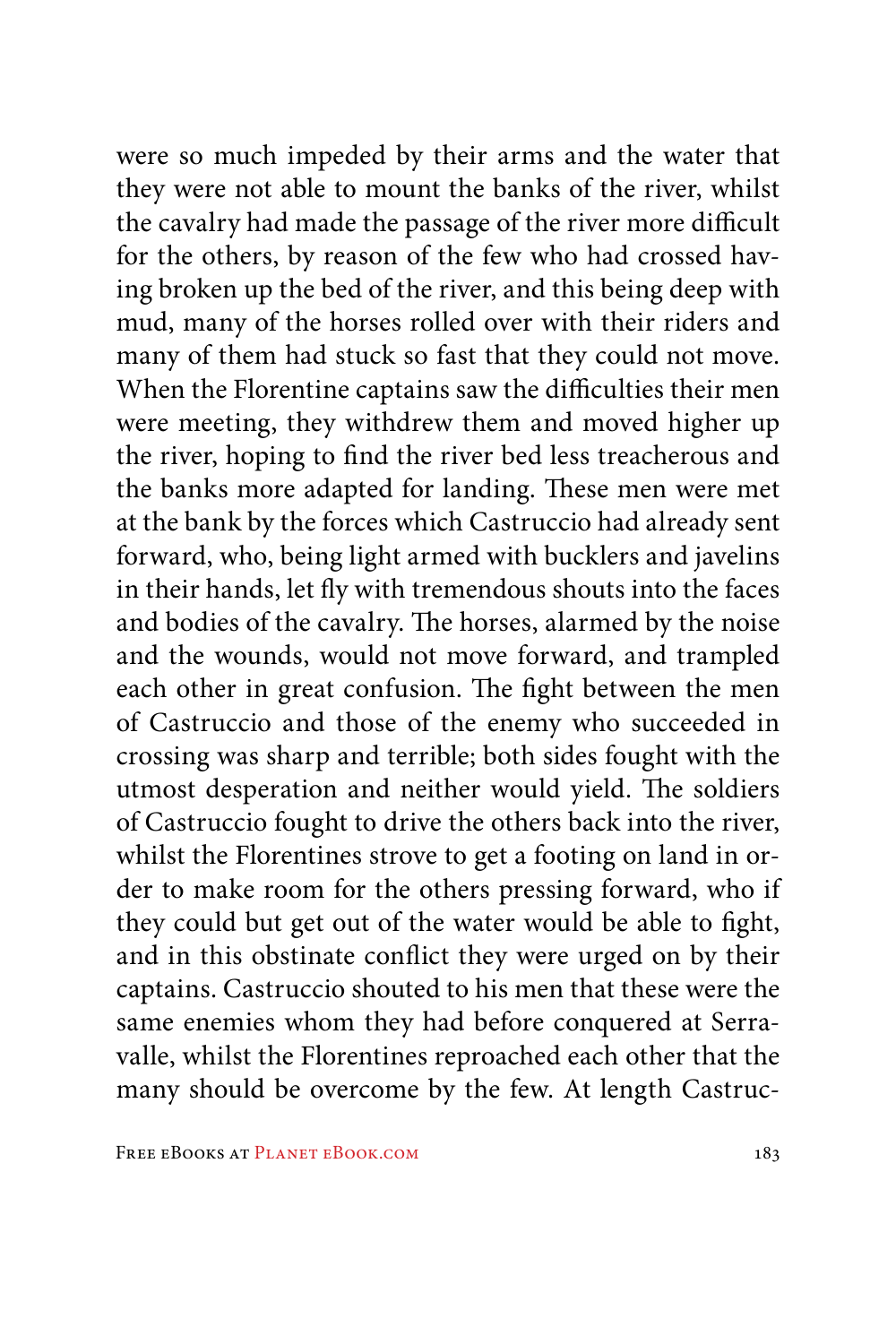cio, seeing how long the battle had lasted, and that both his men and the enemy were utterly exhausted, and that both sides had many killed and wounded, pushed forward another body of infantry to take up a position at the rear of those who were fighting; he then commanded these latter to open their ranks as if they intended to retreat, and one part of them to turn to the right and another to the left. This cleared a space of which the Florentines at once took advantage, and thus gained possession of a portion of the battlefield. But when these tired soldiers found themselves at close quarters with Castruccio's reserves they could not stand against them and at once fell back into the river. The cavalry of either side had not as yet gained any decisive advantage over the other, because Castruccio, knowing his inferiority in this arm, had commanded his leaders only to stand on the defensive against the attacks of their adversaries, as he hoped that when he had overcome the infantry he would be able to make short work of the cavalry. This fell out as he had hoped, for when he saw the Florentine army driven back across the river he ordered the remainder of his infantry to attack the cavalry of the enemy. This they did with lance and javelin, and, joined by their own cavalry, fell upon the enemy with the greatest fury and soon put him to flight. The Florentine captains, having seen the difficulty their cavalry had met with in crossing the river, had attempted to make their infantry cross lower down the river, in order to attack the flanks of Castruccio's army. But here, also, the banks were steep and already lined by the men of Castruccio, and this movement was quite useless. Thus the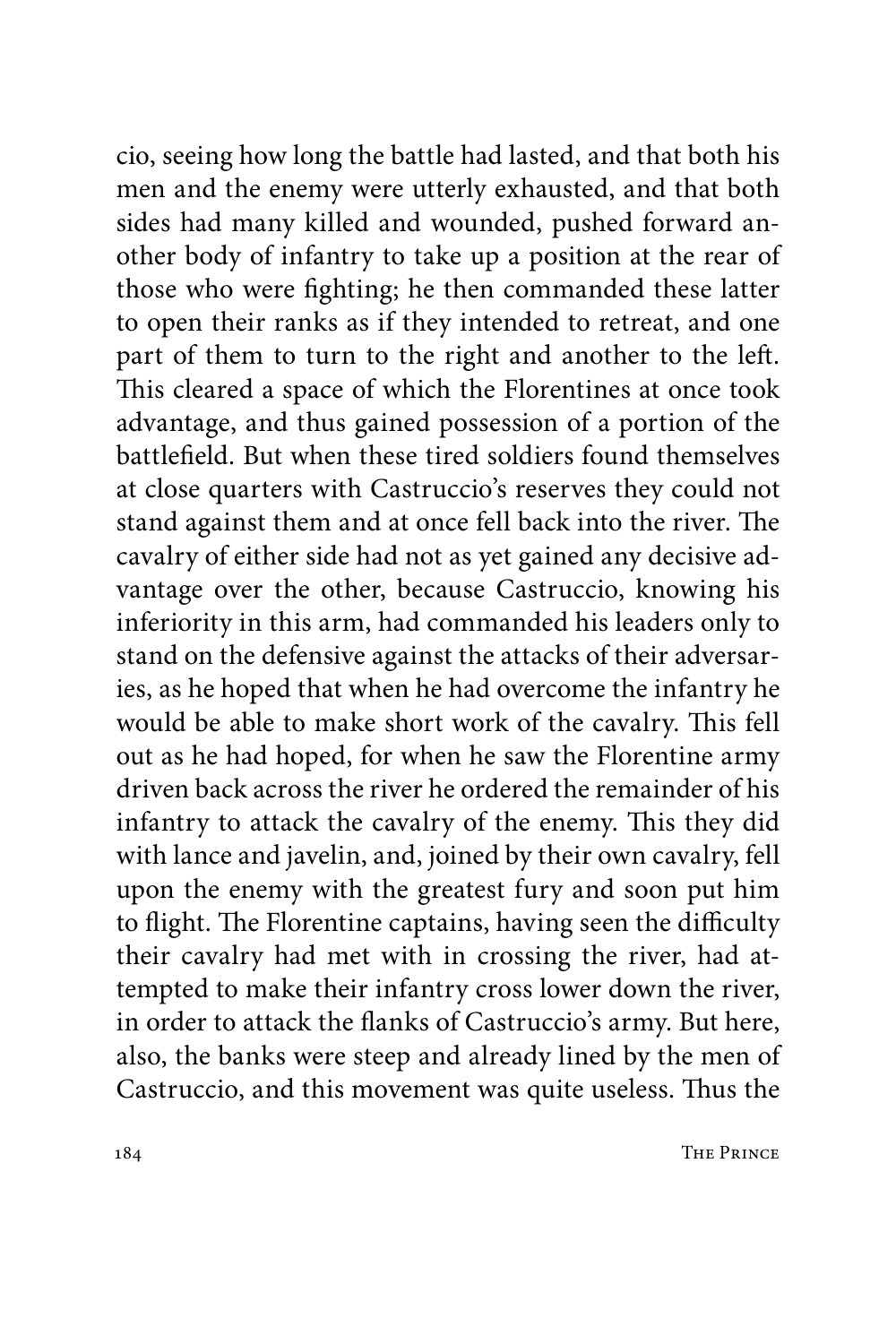Florentines were so completely defeated at all points that scarcely a third of them escaped, and Castruccio was again covered with glory. Many captains were taken prisoners, and Carlo, the son of King Ruberto, with Michelagnolo Falconi and Taddeo degli Albizzi, the Florentine commissioners, fled to Empoli. If the spoils were great, the slaughter was infinitely greater, as might be expected in such a battle. Of the Florentines there fell twenty thousand two hundred and thirty-one men, whilst Castruccio lost one thousand five hundred and seventy men.

But Fortune growing envious of the glory of Castruccio took away his life just at the time when she should have preserved it, and thus ruined all those plans which for so long a time he had worked to carry into effect, and in the successful prosecution of which nothing but death could have stopped him. Castruccio was in the thick of the battle the whole of the day; and when the end of it came, although fatigued and overheated, he stood at the gate of Fucecchio to welcome his men on their return from victory and personally thank them. He was also on the watch for any attempt of the enemy to retrieve the fortunes of the day; he being of the opinion that it was the duty of a good general to be the first man in the saddle and the last out of it. Here Castruccio stood exposed to a wind which often rises at midday on the banks of the Arno, and which is often very unhealthy; from this he took a chill, of which he thought nothing, as he was accustomed to such troubles; but it was the cause of his death. On the following night he was attacked with high fever, which increased so rapidly that the doctors saw it must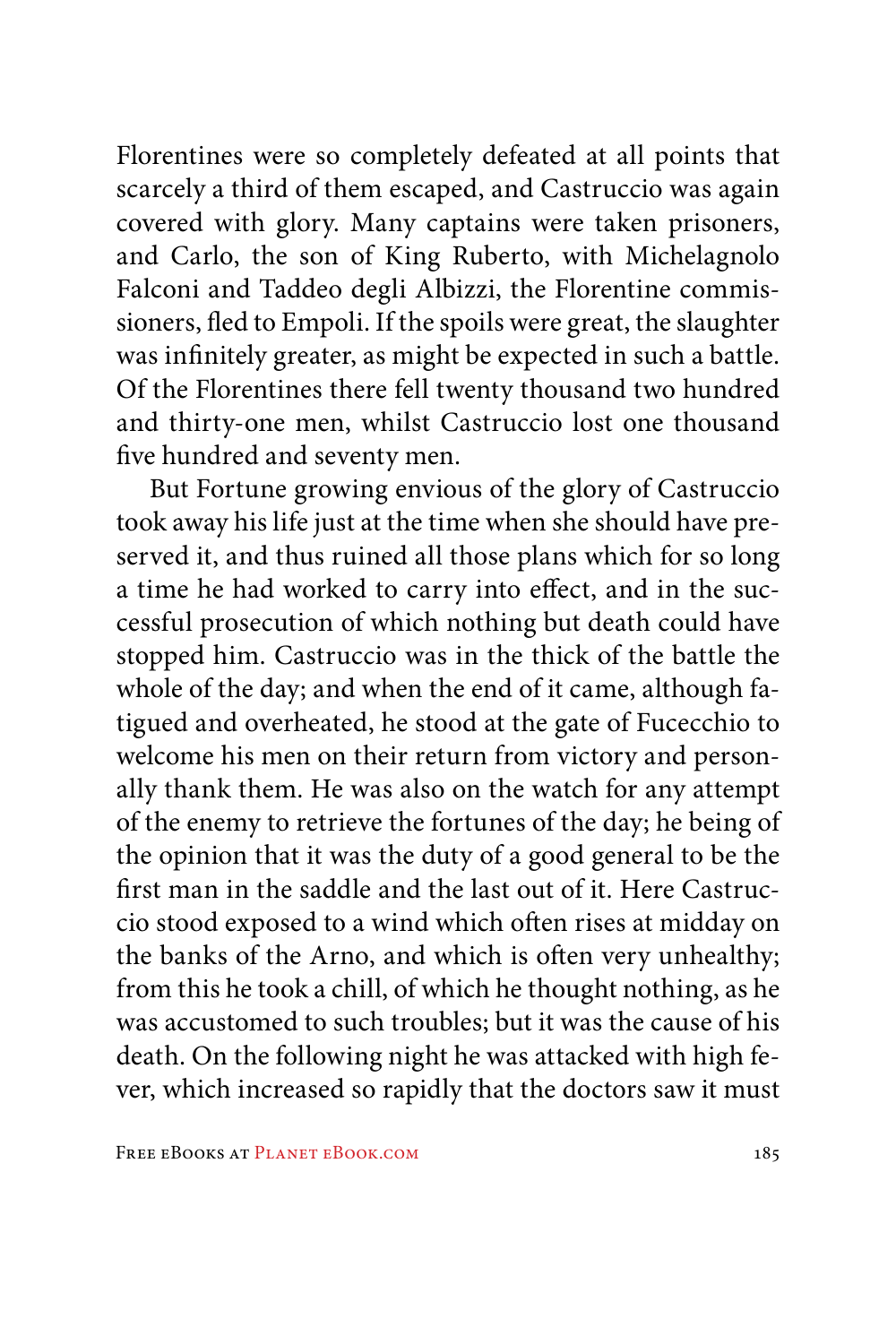prove fatal. Castruccio, therefore, called Pagolo Guinigi to him, and addressed him as follows:

'If I could have believed that Fortune would have cut me off in the midst of the career which was leading to that glory which all my successes promised, I should have laboured less, and I should have left thee, if a smaller state, at least with fewer enemies and perils, because I should have been content with the governorships of Lucca and Pisa. I should neither have subjugated the Pistoians, nor outraged the Florentines with so many injuries. But I would have made both these peoples my friends, and I should have lived, if no longer, at least more peacefully, and have left you a state without a doubt smaller, but one more secure and established on a surer foundation. But Fortune, who insists upon having the arbitrament of human affairs, did not endow me with sufficient judgment to recognize this from the first, nor the time to surmount it. Thou hast heard, for many have told thee, and I have never concealed it, how I entered the house of thy father whilst yet a boy—a stranger to all those ambitions which every generous soul should feel and how I was brought up by him, and loved as though I had been born of his blood; how under his governance I learned to be valiant and capable of availing myself of all that fortune, of which thou hast been witness. When thy good father came to die, he committed thee and all his possessions to my care, and I have brought thee up with that love, and increased thy estate with that care, which I was bound to show. And in order that thou shouldst not only possess the estate which thy father left, but also that which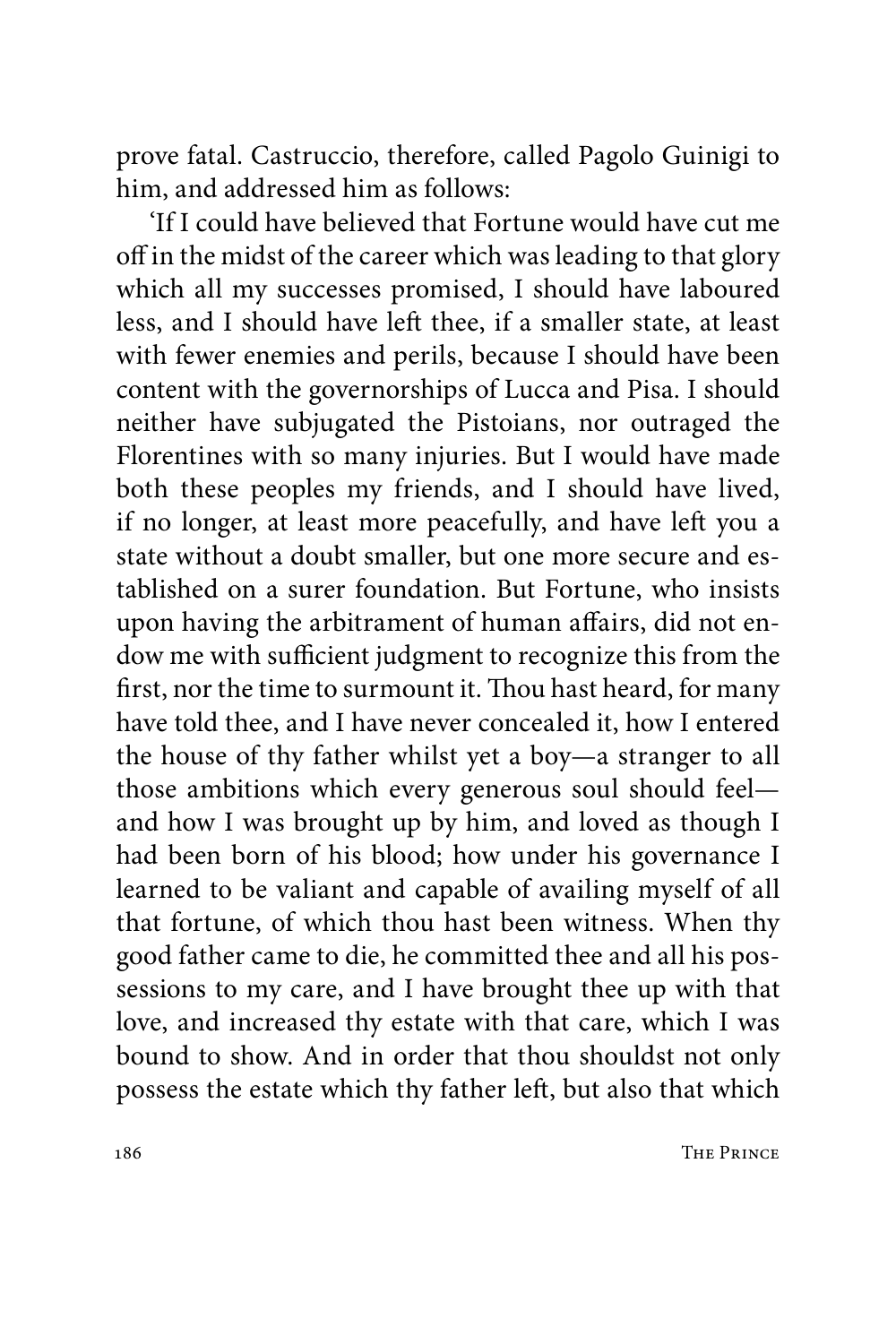my fortune and abilities have gained, I have never married, so that the love of children should never deflect my mind from that gratitude which I owed to the children of thy father. Thus I leave thee a vast estate, of which I am well content, but I am deeply concerned, inasmuch as I leave it thee unsettled and insecure. Thou hast the city of Lucca on thy hands, which will never rest contented under they government. Thou hast also Pisa, where the men are of nature changeable and unreliable, who, although they may be sometimes held in subjection, yet they will ever disdain to serve under a Lucchese. Pistoia is also disloyal to thee, she being eaten up with factions and deeply incensed against thy family by reason of the wrongs recently inflicted upon them. Thou hast for neighbours the offended Florentines, injured by us in a thousand ways, but not utterly destroyed, who will hail the news of my death with more delight than they would the acquisition of all Tuscany. In the Emperor and in the princes of Milan thou canst place no reliance, for they are far distant, slow, and their help is very long in coming. Therefore, thou hast no hope in anything but in thine own abilities, and in the memory of my valour, and in the prestige which this latest victory has brought thee; which, as thou knowest how to use it with prudence, will assist thee to come to terms with the Florentines, who, as they are suffering under this great defeat, should be inclined to listen to thee. And whereas I have sought to make them my enemies, because I believed that war with them would conduce to my power and glory, thou hast every inducement to make friends of them, because their alliance will bring thee ad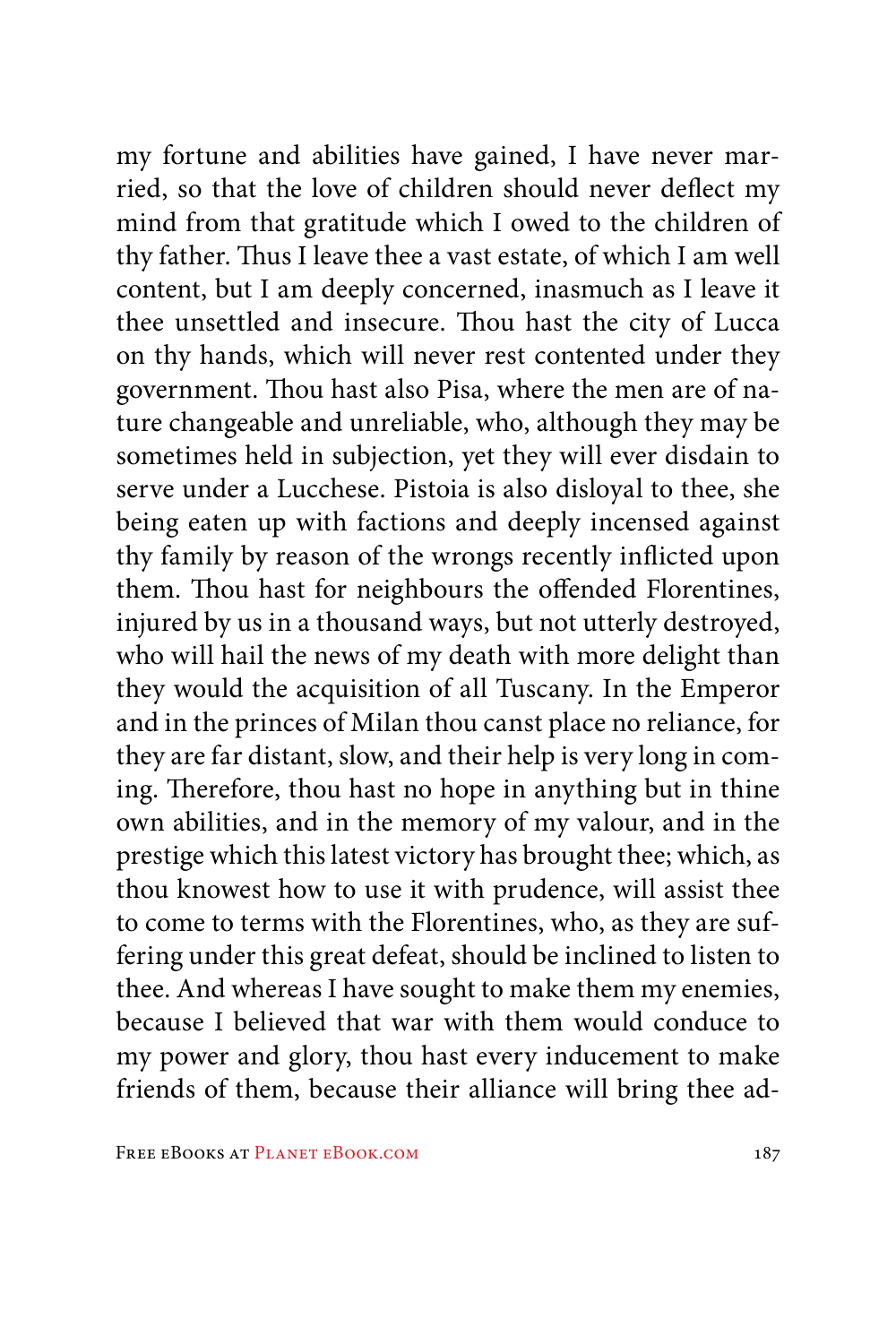vantages and security. It is of the greatest important in this world that a man should know himself, and the measure of his own strength and means; and he who knows that he has not a genius for fighting must learn how to govern by the arts of peace. And it will be well for thee to rule they conduct by my counsel, and to learn in this way to enjoy what my life-work and dangers have gained; and in this thou wilt easily succeed when thou hast learnt to believe that what I have told thee is true. And thou wilt be doubly indebted to me, in that I have left thee this realm and have taught thee how to keep it.'

After this there came to Castruccio those citizens of Pisa, Pistoia, and Lucca, who had been fighting at his side, and whilst recommending Pagolo to them, and making them swear obedience to him as his successor, he died. He left a happy memory to those who had known him, and no prince of those times was ever loved with such devotion as he was. His obsequies were celebrated with every sign of mourning, and he was buried in San Francesco at Lucca. Fortune was not so friendly to Pagolo Guinigi as she had been to Castruccio, for he had not the abilities. Not long after the death of Castruccio, Pagolo lost Pisa, and then Pistoia, and only with difficulty held on to Lucca. This latter city continued in the family of Guinigi until the time of the great-grandson of Pagolo.

From what has been related here it will be seen that Castruccio was a man of exceptional abilities, not only measured by men of his own time, but also by those of an earlier date. In stature he was above the ordinary height, and perfectly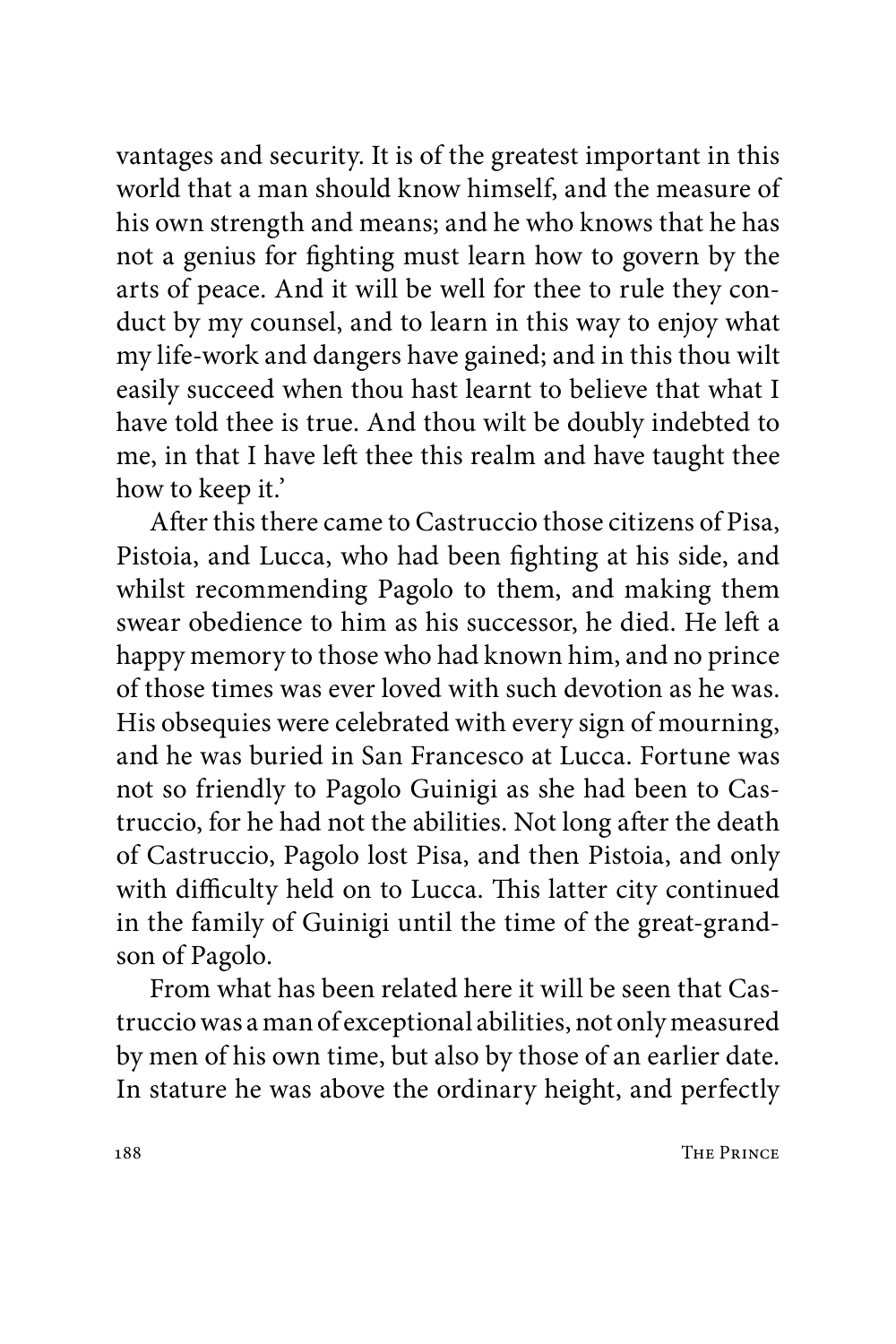proportioned. He was of a gracious presence, and he welcomed men with such urbanity that those who spoke with him rarely left him displeased. His hair was inclined to be red, and he wore it cut short above the ears, and, whether it rained or snowed, he always went without a hat. He was delightful among friends, but terrible to his enemies; just to his subjects; ready to play false with the unfaithful, and willing to overcome by fraud those whom he desired to subdue, because he was wont to say that it was the victory that brought the glory, not the methods of achieving it. No one was bolder in facing danger, none more prudent in extricating himself. He was accustomed to say that men ought to attempt everything and fear nothing; that God is a lover of strong men, because one always sees that the weak are chastised by the strong. He was also wonderfully sharp or biting though courteous in his answers; and as he did not look for any indulgence in this way of speaking from others, so he was not angered with others did not show it to him. It has often happened that he has listened quietly when others have spoken sharply to him, as on the following occasions. He had caused a ducat to be given for a partridge, and was taken to task for doing so by a friend, to whom Castruccio had said: 'You would not have given more than a penny.' 'That is true,' answered the friend. Then said Castruccio to him: 'A ducat is much less to me.' Having about him a flatterer on whom he had spat to show that he scorned him, the flatterer said to him: 'Fisherman are willing to let the waters of the sea saturate them in order that they make take a few little fishes, and I allow myself to be wetted by spittle that I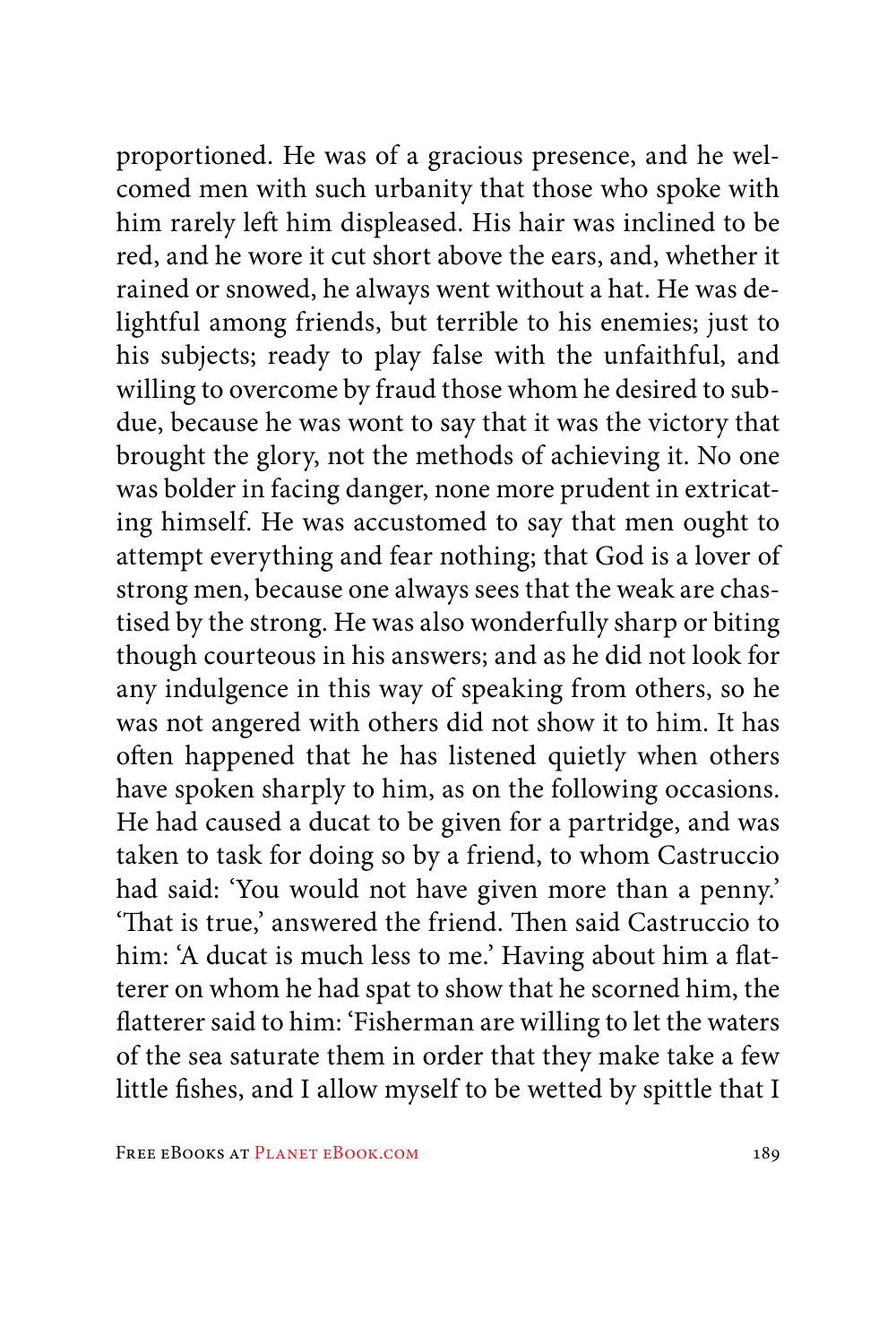may catch a whale"; and this was not only heard by Castruccio with patience but rewarded. When told by a priest that it was wicked for him to live so sumptuously, Castruccio said: 'If that be a vice than you should not fare so splendidly at the feasts of our saints.' Passing through a street he saw a young man as he came out of a house of ill fame blush at being seen by Castruccio, and said to him: 'Thou shouldst not be ashamed when thou comest out, but when thou goest into such places.' A friend gave him a very curiously tied knot to undo and was told: 'Fool, do you think that I wish to untie a thing which gave so much trouble to fasten.' Castruccio said to one who professed to be a philosopher: 'You are like the dogs who always run after those who will give them the best to eat,' and was answered: 'We are rather like the doctors who go to the houses of those who have the greatest need of them.' Going by water from Pisa to Leghorn, Castruccio was much disturbed by a dangerous storm that sprang up, and was reproached for cowardice by one of those with him, who said that he did not fear anything. Castruccio answered that he did not wonder at that, since every man valued his soul for what is was worth. Being asked by one what he ought to do to gain estimation, he said: 'When thou goest to a banquet take care that thou dost not seat one piece of wood upon another.' To a person who was boasting that he had read many things, Castruccio said: 'He knows better than to boast of remembering many things.' Someone bragged that he could drink much without becoming intoxicated. Castruccio replied: 'An ox does the same.' Castruccio was acquainted with a girl with whom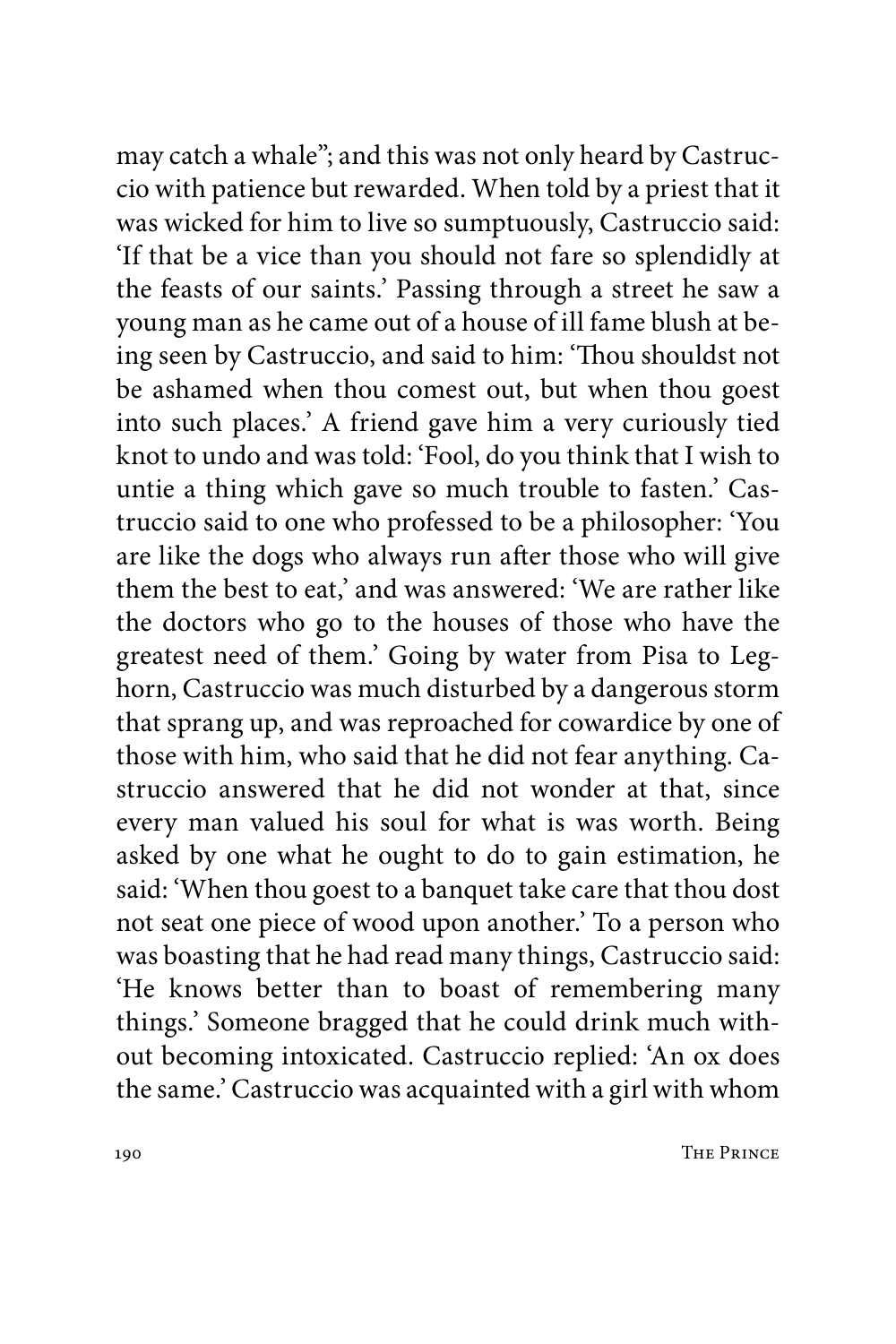he had intimate relations, and being blamed by a friend who told him that it was undignified for him to be taken in by a woman, he said: 'She has not taken me in, I have taken her.' Being also blamed for eating very dainty foods, he answered: 'Thou dost not spend as much as I do?' and being told that it was true, he continued: 'Then thou art more avaricious than I am gluttonous.' Being invited by Taddeo Bernardi, a very rich and splendid citizen of Luca, to supper, he went to the house and was shown by Taddeo into a chamber hung with silk and paved with fine stones representing flowers and foliage of the most beautiful colouring. Castruccio gathered some saliva in his mouth and spat it out upon Taddeo, and seeing him much disturbed by this, said to him: 'I knew not where to spit in order to offend thee less.' Being asked how Caesar died he said: 'God willing I will die as he did.' Being one night in the house of one of his gentlemen where many ladies were assembled, he was reproved by one of his friends for dancing and amusing himself with them more than was usual in one of his station, so he said: 'He who is considered wise by day will not be considered a fool at night.' A person came to demand a favour of Castruccio, and thinking he was not listening to his plea threw himself on his knees to the ground, and being sharply reproved by Castruccio, said: 'Thou art the reason of my acting thus for thou hast thy ears in thy feet,' whereupon he obtained double the favour he had asked. Castruccio used to say that the way to hell was an easy one, seeing that it was in a downward direction and you travelled blindfolded. Being asked a favour by one who used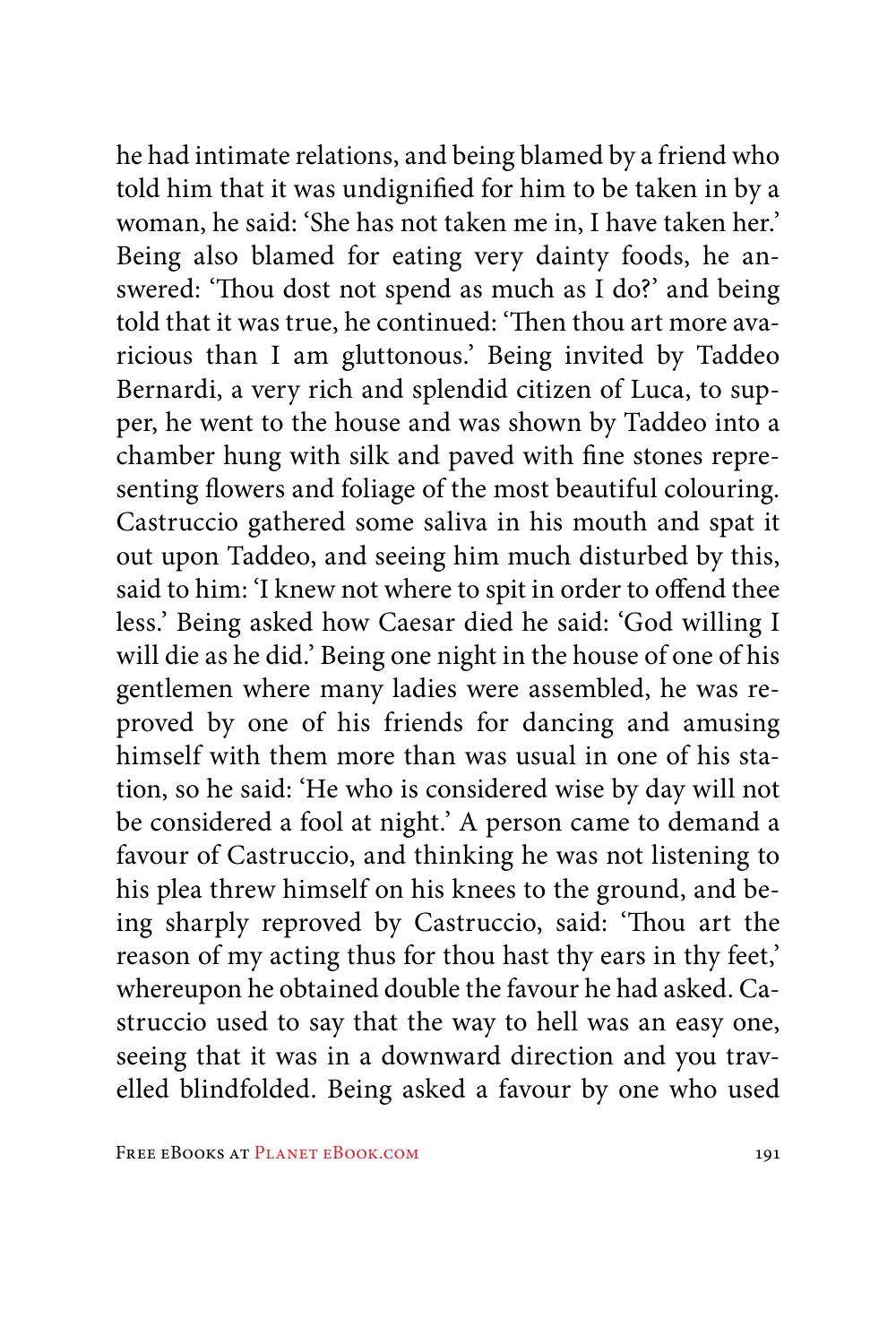many superfluous words, he said to him: 'When you have another request to make, send someone else to make it.' Having been wearied by a similar man with a long oration who wound up by saying: 'Perhaps I have fatigued you by speaking so long,' Castruccio said: 'You have not, because I have not listened to a word you said.' He used to say of one who had been a beautiful child and who afterwards became a fine man, that he was dangerous, because he first took the husbands from the wives and now he took the wives from their husbands. To an envious man who laughed, he said: 'Do you laugh because you are successful or because another is unfortunate?' Whilst he was still in the charge of Messer Francesco Guinigi, one of his companions said to him: 'What shall I give you if you will let me give you a blow on the nose?' Castruccio answered: 'A helmet.' Having put to death a citizen of Lucca who had been instrumental in raising him to power, and being told that he had done wrong to kill one of his old friends, he answered that people deceived themselves; he had only killed a new enemy. Castruccio praised greatly those men who intended to take a wife and then did not do so, saying that they were like men who said they would go to sea, and then refused when the time came. He said that it always struck him with surprise that whilst men in buying an earthen or glass vase would sound it first to learn if it were good, yet in choosing a wife they were content with only looking at her. He was once asked in what manner he would wish to be buried when he died, and answered: 'With the face turned downwards, for I know when I am gone this country will be turned upside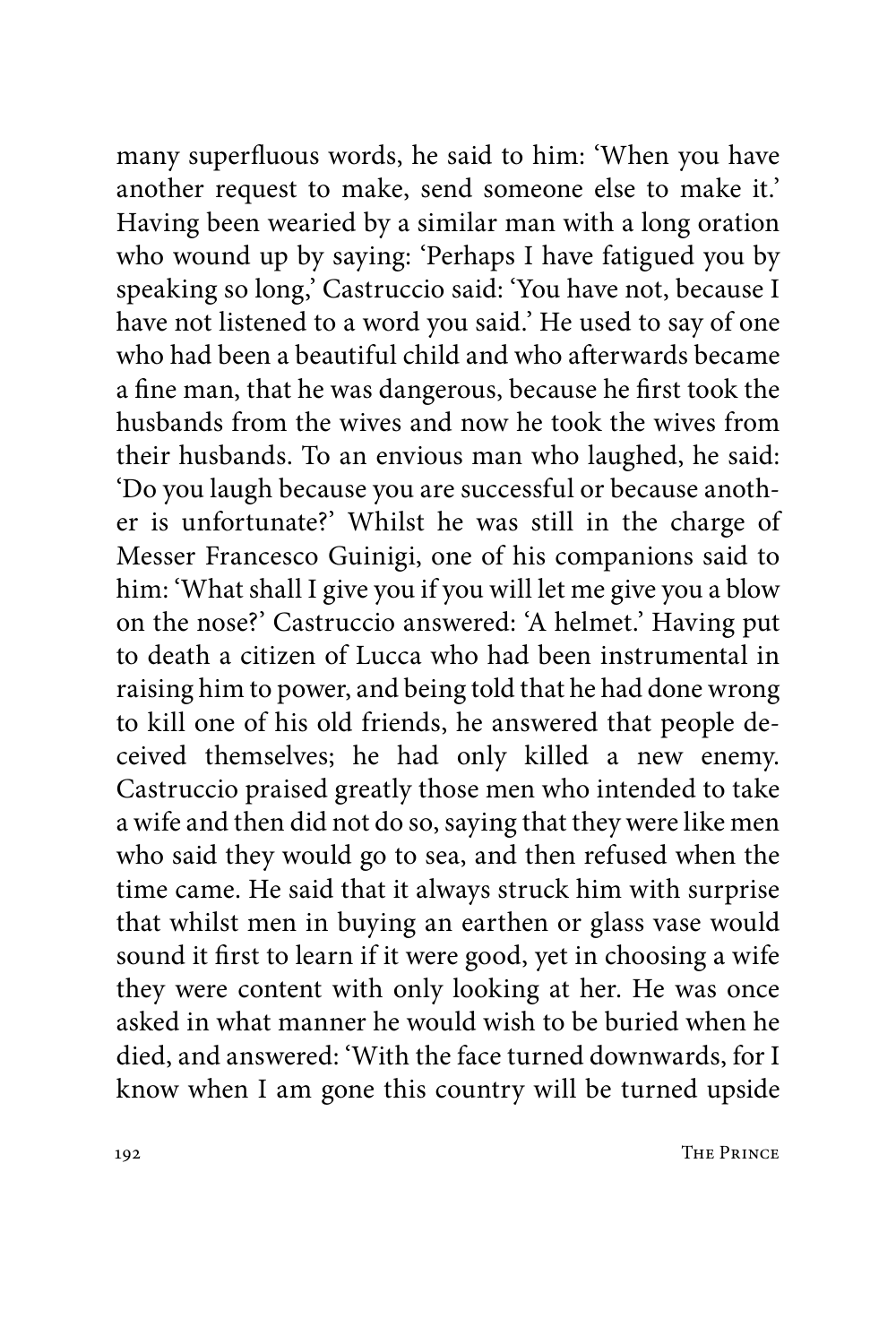down.' On being asked if it had ever occurred to him to become a friar in order to save his soul, he answered that it had not, because it appeared strange to him that Fra Lazerone should go to Paradise and Uguccione della Faggiuola to the Inferno. He was once asked when should a man eat to preserve his health, and replied: 'If the man be rich let him eat when he is hungry; if he be poor, then when he can.' Seeing on of his gentlemen make a member of his family lace him up, he said to him: 'I pray God that you will let him feed you also.' Seeing that someone had written upon his house in Latin the words: 'May God preserve this house from the wicked,' he said, 'The owner must never go in.' Passing through one of the streets he saw a small house with a very large door, and remarked: 'That house will fly through the door.' He was having a discussion with the ambassador of the King of Naples concerning the property of some banished nobles, when a dispute arose between them, and the ambassador asked him if he had no fear of the king. 'Is this king of yours a bad man or a good one?' asked Castruccio, and was told that he was a good one, whereupon he said, 'Why should you suggest that I should be afraid of a good man?'

I could recount many other stories of his sayings both witty and weighty, but I think that the above will be sufficient testimony to his high qualities. He lived forty-four years, and was in every way a prince. And as he was surrounded by many evidences of his good fortune, so he also desired to have near him some memorials of his bad fortune; therefore the manacles with which he was chained in